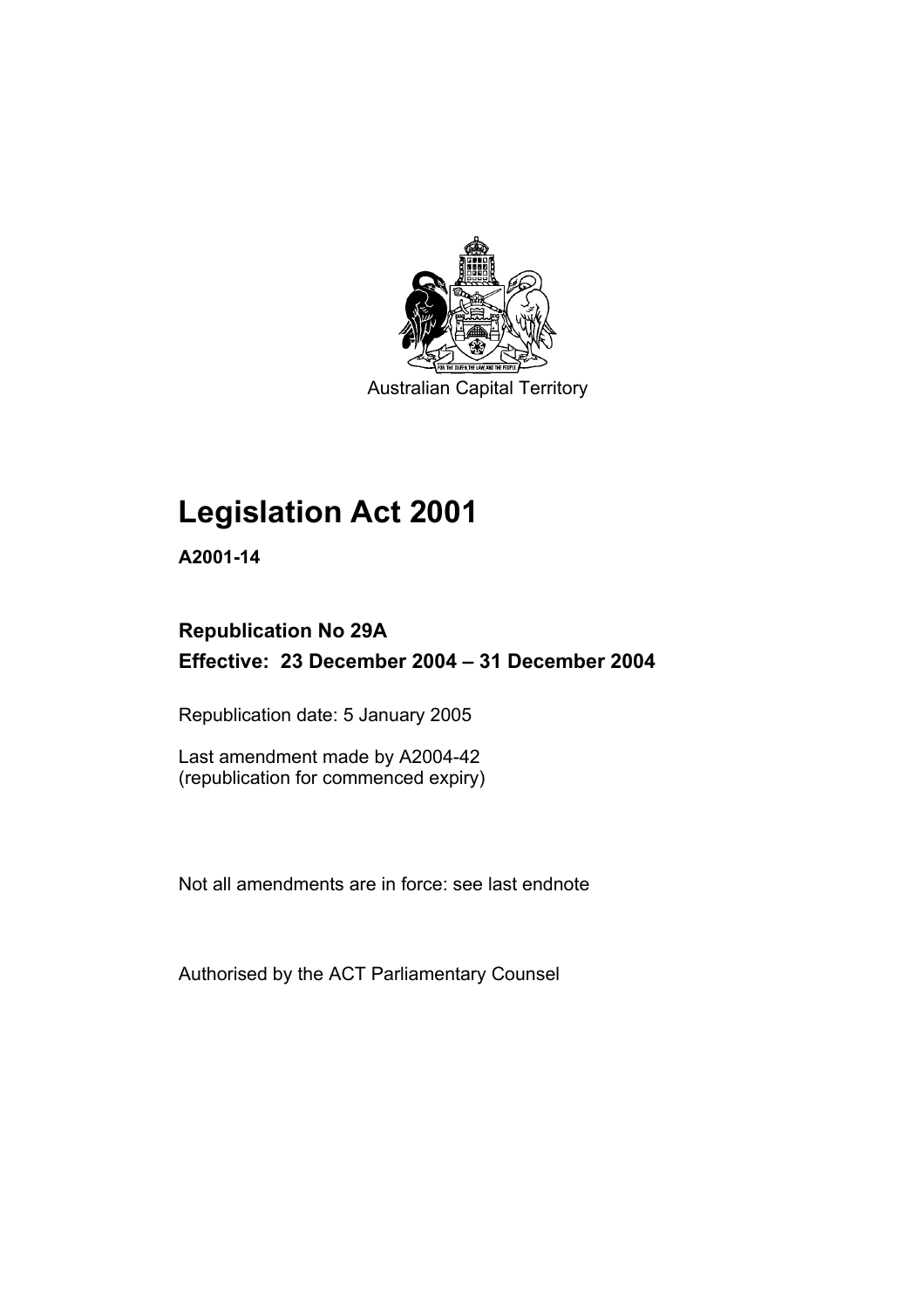### **About this republication**

#### **The republished law**

This is a republication of the *Legislation Act 2001* (including any amendment made under the *Legislation Act 2001*, part 11.3 (Editorial changes)) as in force on 5 January 2005*.* It also includes any amendment, repeal or expiry affecting the republished law to 23 December 2004.

The legislation history and amendment history of the republished law are set out in endnotes 3 and 4.

#### **Kinds of republications**

The Parliamentary Counsel's Office prepares 2 kinds of republications of ACT laws (see the ACT legislation register at www.legislation.act.gov.au):

- authorised republications to which the *Legislation Act 2001* applies
- unauthorised republications.

The status of this republication appears on the bottom of each page.

#### **Editorial changes**

The *Legislation Act 2001*, part 11.3 authorises the Parliamentary Counsel to make editorial amendments and other changes of a formal nature when preparing a law for republication. Editorial changes do not change the effect of the law, but have effect as if they had been made by an Act commencing on the republication date (see *Legislation Act 2001*, s 115 and s 117). The changes are made if the Parliamentary Counsel considers they are desirable to bring the law into line, or more closely into line, with current legislative drafting practice.

This republication does not include amendments made under part 11.3 (see endnote 1).

#### **Uncommenced provisions and amendments**

If a provision of the republished law has not commenced or is affected by an uncommenced amendment, the symbol  $\mathbf{U}$  appears immediately before the provision heading. The text of the uncommenced provision or amendment appears only in the last endnote.

#### **Modifications**

If a provision of the republished law is affected by a current modification, the symbol  $\mathbf{M}$ appears immediately before the provision heading. The text of the modifying provision appears in the endnotes. For the legal status of modifications, see *Legislation Act 2001*, section 95.

#### **Penalties**

The value of a penalty unit for an offence against this republished law at the republication date is—

- (a) if the person charged is an individual—\$100; or
- (b) if the person charged is a corporation—\$500.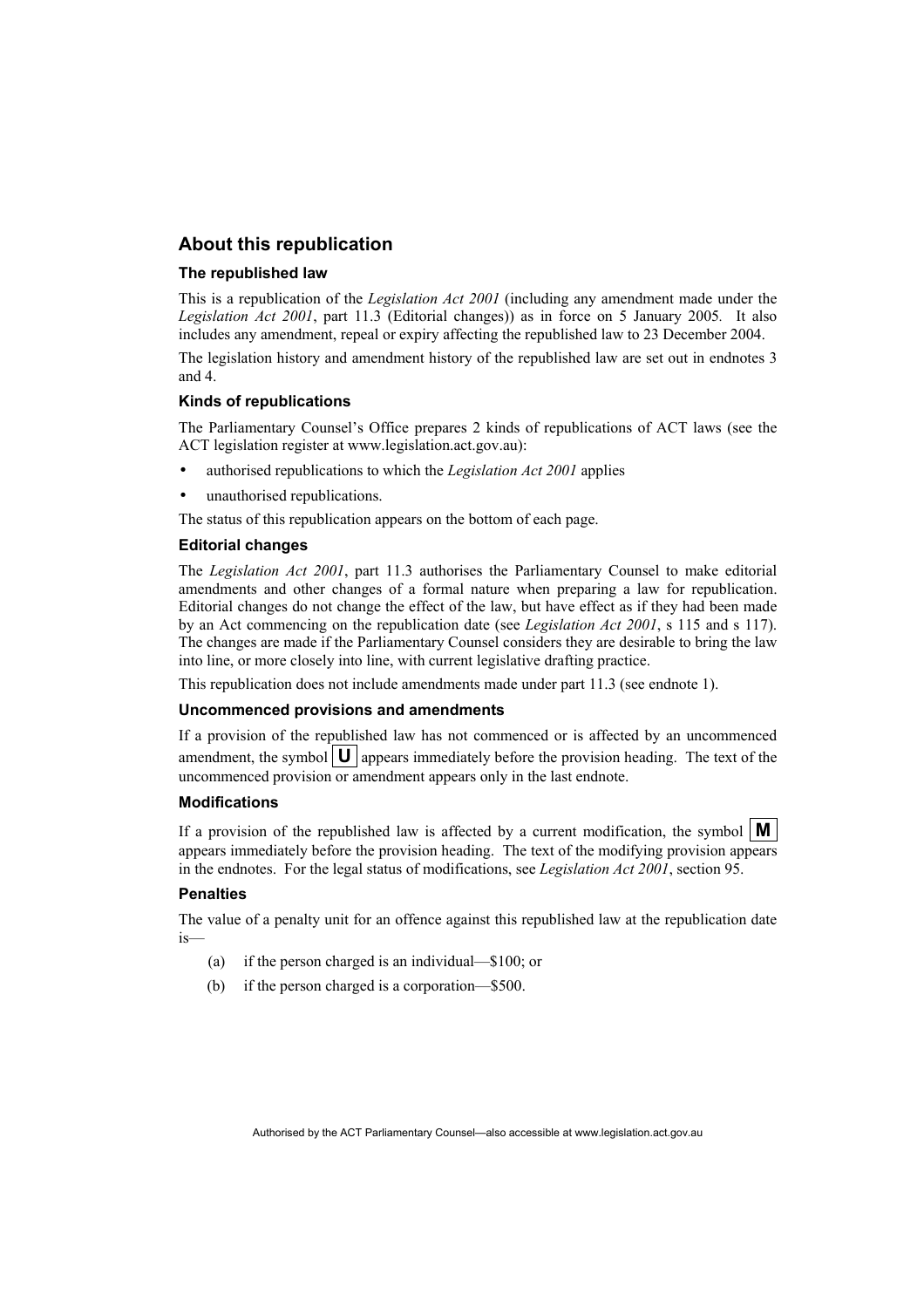

Australian Capital Territory

# **Legislation Act 2001**

## **Contents**

## **Chapter 1 Preliminary**

| <b>Part 1.1</b> | <b>General</b>                                          |   |
|-----------------|---------------------------------------------------------|---|
| 1               | Name of Act                                             | 2 |
| 2               | Dictionary                                              | 2 |
| 2A              | <b>Notes</b>                                            | 2 |
| 3               | Objects                                                 | 3 |
| 4               | Application of Act                                      | 3 |
| 5               | Determinative and non-determinative provisions          | 4 |
| 6               | Legislation Act provisions must be applied              | 5 |
| <b>Part 1.2</b> | <b>Basic concepts</b>                                   |   |
|                 | Meaning of Act generally (IA dict, def of Act, par (a)) | 8 |

| R29A     | Legislation Act 2001         | contents 1 |
|----------|------------------------------|------------|
| 05/01/05 | Effective: 23/12/04-31/12/04 |            |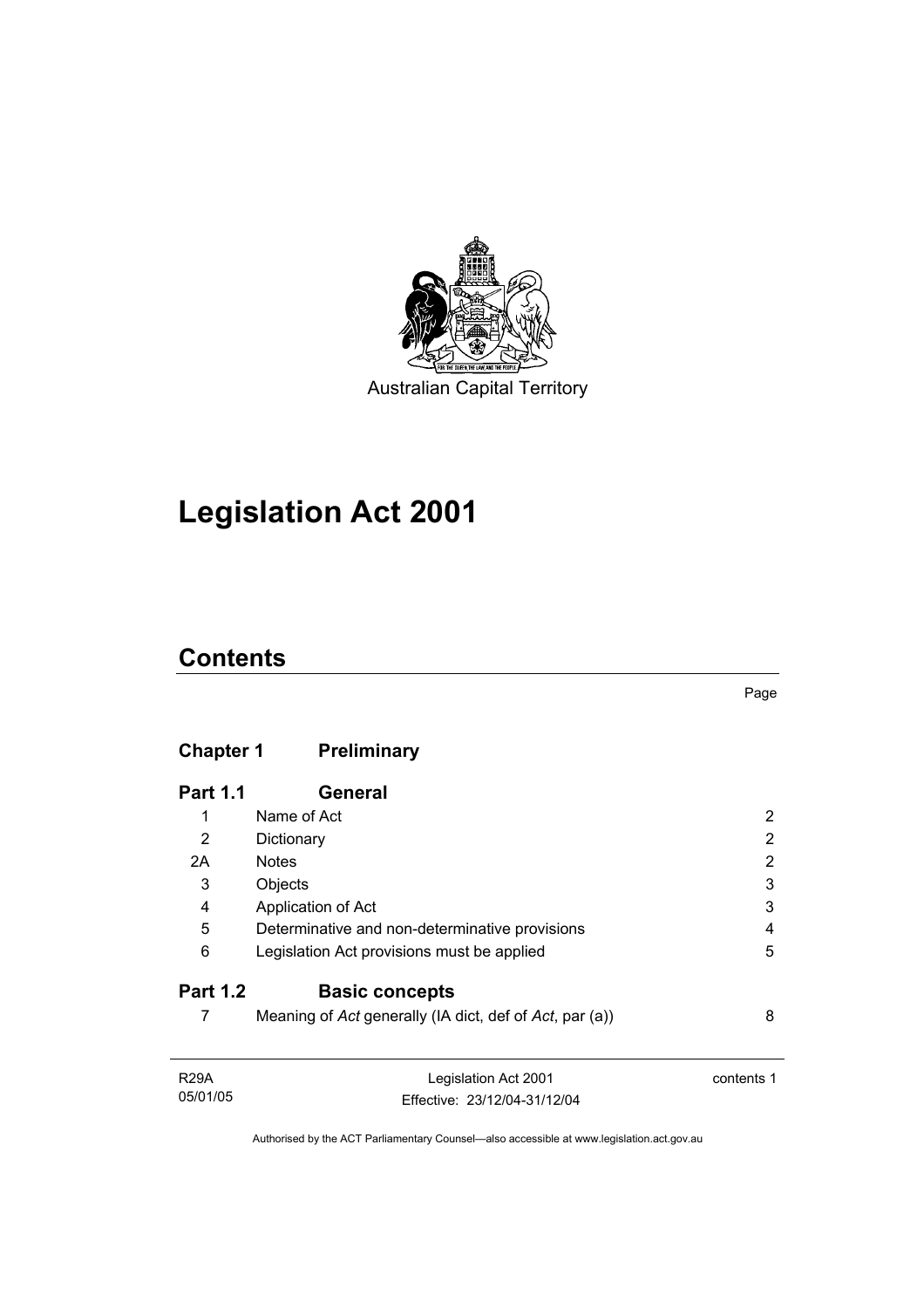| 8         | Meaning of subordinate law (IA dict, def of subordinate law and SLA s 6<br>$(19)$ , def of subordinate law, par $(a)$ )            | 8  |
|-----------|------------------------------------------------------------------------------------------------------------------------------------|----|
| 9         | Meaning of <i>disallowable instrument</i> (SLA s 10 (1) and 6 (19), def of<br>subordinate law)                                     | 9  |
| 10        | Meaning of <i>notifiable instrument</i>                                                                                            | 9  |
| 11        | Meaning of commencement notice                                                                                                     | 9  |
| 12        | Meaning of registrable instrument                                                                                                  | 10 |
| 13        | Meaning of statutory instrument (IA dict, def of statutory instrument)                                                             | 10 |
| 14        | Meaning of <i>instrument</i> (IA dict, def of <i>instrument</i> )                                                                  | 10 |
| 15        | Meaning of authorised republication                                                                                                | 11 |
| 16        | Meaning of provision (IA dict, def of provision)                                                                                   | 11 |
| Part 1.3  | Sources of law in the ACT                                                                                                          |    |
| 17        | References to Acts include references to former Cwith enactments etc.<br>(IA s 7A, dict, def of Act, par (b) and def of enactment) | 13 |
| Chantor ク | ACT logiclation rogietor and wob eito                                                                                              |    |

## **Chapter 2 ACT legislation register and web site**

| 18 | ACT legislation register                           | 14  |
|----|----------------------------------------------------|-----|
| 19 | Contents of register                               | 14  |
| 20 | Prompt registration                                | 19  |
| 21 | Approved web site                                  | 19  |
| 22 | Access to registered material at approved web site | 19. |
|    |                                                    |     |

## **Chapter 3 Authorised versions and evidence of laws and legislative material**

| 22A | Definitions for ch 3                                         | 20. |
|-----|--------------------------------------------------------------|-----|
| 23  | Authorisation of versions by parliamentary counsel (LRA s 8) | 21  |
| 24  | Authorised electronic versions (LRA s 20, s 22, s 23)        | 21  |
| 25  | Authorised written versions (LRA ss 6-9, ss 20-23)           | 22. |
| 26  | Judicial notice of certain matters (EA ss 8-10A, s 10C)      | 24  |

contents 2 Legislation Act 2001 Effective: 23/12/04-31/12/04

R29A 05/01/05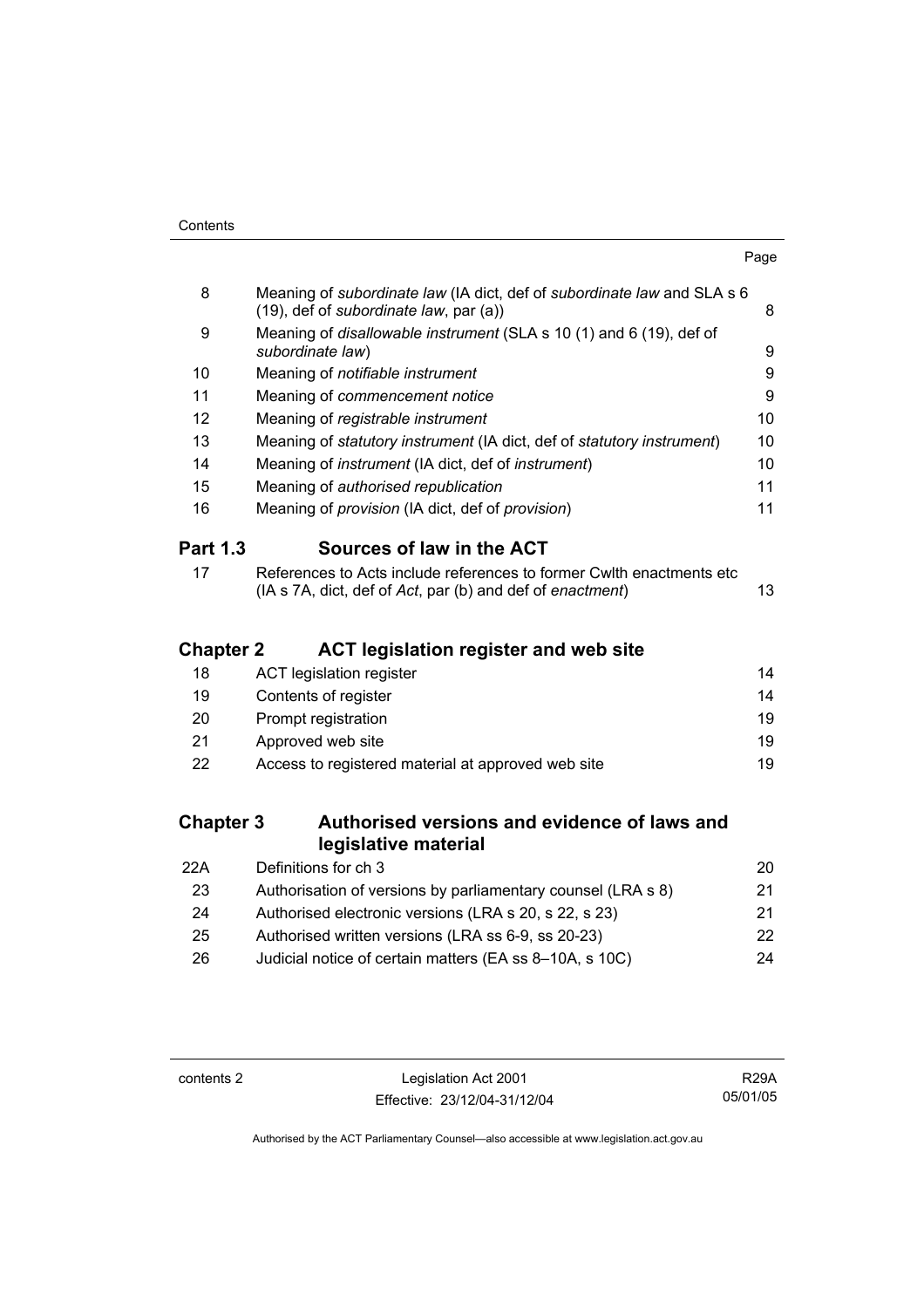|                  |                                                                                                | Contents   |
|------------------|------------------------------------------------------------------------------------------------|------------|
|                  |                                                                                                | Page       |
| <b>Chapter 4</b> | <b>Numbering and notification of Acts</b>                                                      |            |
| 27               | Numbering of Acts (IA s 9)                                                                     | 26         |
| 28               | Notification of Acts (IA s 8)                                                                  | 26         |
| 29               | References to enactment or passing of Acts (IA s 10F)                                          | 28         |
| 30               | References to <i>notification</i> of Acts                                                      | 28         |
| <b>Chapter 5</b> | <b>Regulatory impact statements for subordinate</b><br>laws and disallowable instruments       |            |
| <b>Part 5.1</b>  | <b>Preliminary</b>                                                                             |            |
| 31               | Definitions for ch 5 (SLA s 9A)                                                                | 29         |
| 32               | Other publication or consultation requirements not affected (SLA s 9B)                         | 30         |
| 33               | Guidelines about costs of proposed subordinate laws and disallowable<br>instruments (SLA s 9C) | 30         |
| <b>Part 5.2</b>  | Requirements for regulatory impact statements                                                  |            |
| 34               | Preparation of regulatory impact statements (SLA s 9D)                                         | 31         |
| 35               | Content of regulatory impact statements (SLA s 9E)                                             | 32         |
| 36               | When is preparation of regulatory impact statement unnecessary? (SLA<br>s 9F)                  | 33         |
| 37               | When must regulatory impact statement be presented? (SLA s 9G)                                 | 34         |
| <b>Part 5.3</b>  | Failure to comply with requirements for<br>regulatory impact statements                        |            |
| 38               | Effect of failure to comply with pt 5.2 (SLA s 9H)                                             | 35         |
| <b>Chapter 6</b> | Making, notification and numbering of statutory<br>instruments                                 |            |
| <b>Part 6.1</b>  | General                                                                                        |            |
| 39               | Meaning of <i>matter</i> in ch 6 (IA s 27B)                                                    | 36         |
| 40               | Presumption of validity (EA s 10C (2) (e))                                                     | 36         |
| 41               | Making of certain statutory instruments by Executive (SLA s 3)                                 | 36         |
| <b>R29A</b>      | Legislation Act 2001                                                                           | contents 3 |
| 05/01/05         | Effective: 23/12/04-31/12/04                                                                   |            |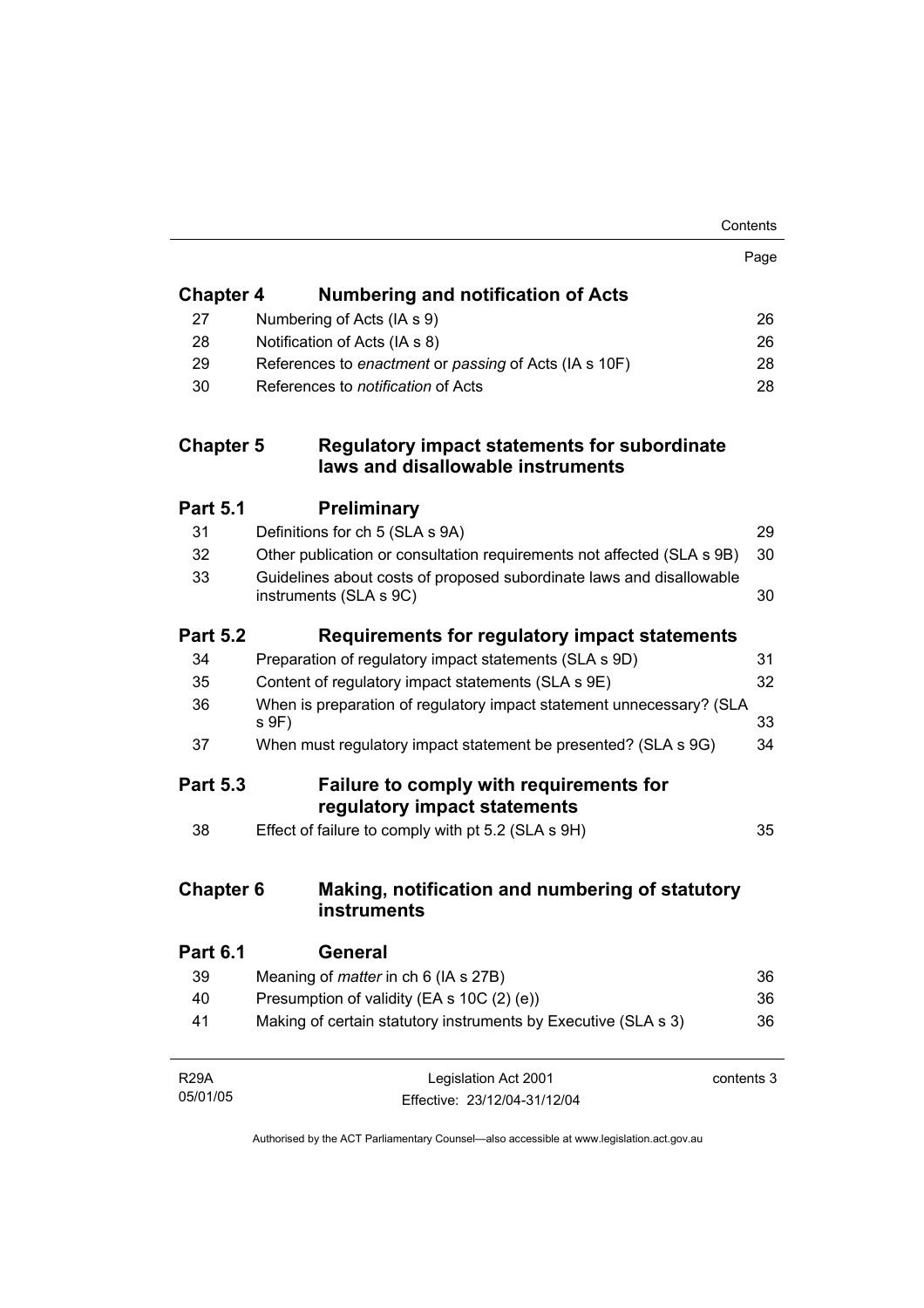| ٧<br>× |
|--------|
|--------|

| <b>Part 6.2</b> | Making of statutory instruments generally                                                                      |             |
|-----------------|----------------------------------------------------------------------------------------------------------------|-------------|
| 42              | Power to make statutory instruments (IA s 26 (1), s 27C)                                                       | 38          |
| 43              | Statutory instruments to be interpreted not to exceed powers under<br>authorising law (SLA s 9 (3))            | 38          |
| 44              | Power to make statutory instruments for an Act etc (SLA s 2A)                                                  | 40          |
| 45              | Power to make court rules (IA s 27I)                                                                           | 41          |
| 46              | Power to make instrument includes power to amend or repeal (IA s<br>27D)                                       | 42          |
| 47              | Statutory instrument may make provision by applying law or instrument<br>(SLA S 8)                             | 43          |
| 48              | Power to make instrument includes power to make different provision<br>for different categories etc (IA s 27E) | 47          |
| 49              | Single instrument may exercise several powers or satisfy several<br>requirements (IA s 27F)                    | 47          |
| 50              | Relationship between authorising law and instrument dealing with same<br>matter (IA s 27G)                     | 48          |
| 51              | Instrument may make provision in relation to land by reference to map<br>etc (IA s 27GA)                       | 49          |
| 52              | Instrument may authorise determination of matter etc<br>(IA s 27GB)                                            | 49          |
| 53              | Instrument may prohibit (IA s 27GC)                                                                            | 50          |
| 54              | Instrument may require making of statutory declaration (IA s 27H)                                              | 50          |
| <b>Part 6.3</b> | Making of certain statutory instruments about<br>fees                                                          |             |
| 55              | Definitions for pt 6.3                                                                                         | 52          |
| 56              | Determination of fees by disallowable instrument                                                               | 52          |
| 57              | Fees payable in accordance with determination etc                                                              | 54          |
| 58              | Regulations may make provision about fees                                                                      | 55          |
| <b>Part 6.4</b> | Numbering and notification of registrable<br><b>instruments</b>                                                |             |
| 59              | Numbering (SLA s 4 (1))                                                                                        | 58          |
| 60              | Correction etc of name of registrable instrument                                                               | 59          |
| 60A             | Correction of name of explanatory statement etc                                                                | 60          |
| contents 4      | Legislation Act 2001                                                                                           | <b>R29A</b> |

Effective: 23/12/04-31/12/04

R29A 05/01/05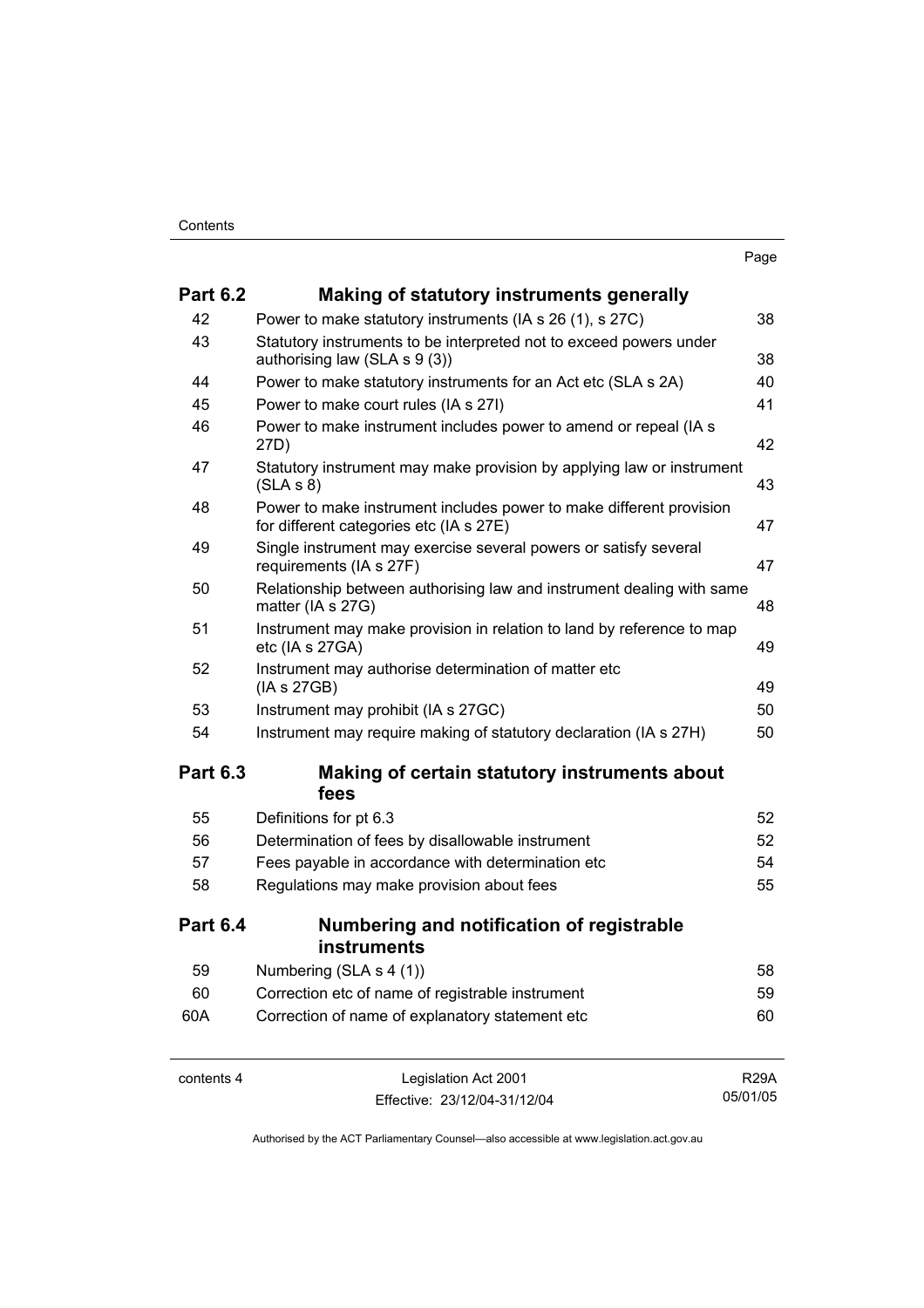|                  |                                                                                                                 | Contents |
|------------------|-----------------------------------------------------------------------------------------------------------------|----------|
|                  |                                                                                                                 | Page     |
| 61               | Notification of registrable instruments (SLA $s$ 6 (1) (a), (2)-(5))                                            | 60       |
| 62               | Effect of failure to notify registrable instrument                                                              | 63       |
| 63               | References to <i>notification</i> of registrable instruments                                                    | 63       |
| <b>Chapter 7</b> | Presentation, amendment and disallowance of<br>subordinate laws and disallowable instruments                    |          |
| 64               | Presentation of subordinate laws and disallowable instruments                                                   | 64       |
| 65               | Disallowance by resolution of Assembly (SLA s 6 (7), (7A), (8), and s<br>10)                                    | 64       |
| 65A              | Notification of disallowance by resolution of Assembly (SLA s 6 (8) and<br>s 10)                                | 65       |
| 66               | Revival of affected laws (SLA s 6 (9), and s 10)                                                                | 67       |
| 67               | Making of instrument same in substance within 6 months after<br>disallowance (SLA $s$ 6 (10), (16), and $s$ 10) | 68       |
| 68               | Amendment by resolution of Assembly (SLA s 6 (7A), (11), (13)-(15),<br>$(17)$ , $(18)$ , and s $10)$            | 69       |
| 69               | Notification of amendments made by resolution of Assembly (SLA s 6<br>$(12)$ , and s $10)$                      | 70       |
| 70               | Making of amendment restoring effect of law within 6 months after<br>amendment (SLA s 6 (10), (16), and s 10)   | 72       |
| 71               | Effect of dissolution or expiry of Assembly on notice of motion (SLA s 6<br>$(7B)$ , and s $10)$                | 73       |
|                  |                                                                                                                 |          |

## **Chapter 8 Commencement and exercise of powers before commencement**

| 72          | Meaning of law in ch 8                                           | 74         |
|-------------|------------------------------------------------------------------|------------|
| 73          | General rules about commencement (IA s 10, SLA s 6 (1) (b))      | 74         |
| 74          | Time of commencement (IA s 10A)                                  | 76         |
| 75          | Commencement of naming and commencement provisions               | 77         |
| 75A         | Meaning of commences retrospectively                             | 78         |
| 75B         | Retrospective commencement requires clear indication             | 78         |
| 76          | Non-prejudicial provision may commence retrospectively (SLA s 7) | 79         |
| 77          | Commencement by commencement notice (IA s 10C)                   | 80         |
| 78          | Separate commencement of amendments                              | 82         |
|             |                                                                  |            |
| <b>R29A</b> | Legislation Act 2001                                             | contents 5 |

Effective: 23/12/04-31/12/04

05/01/05

contents 5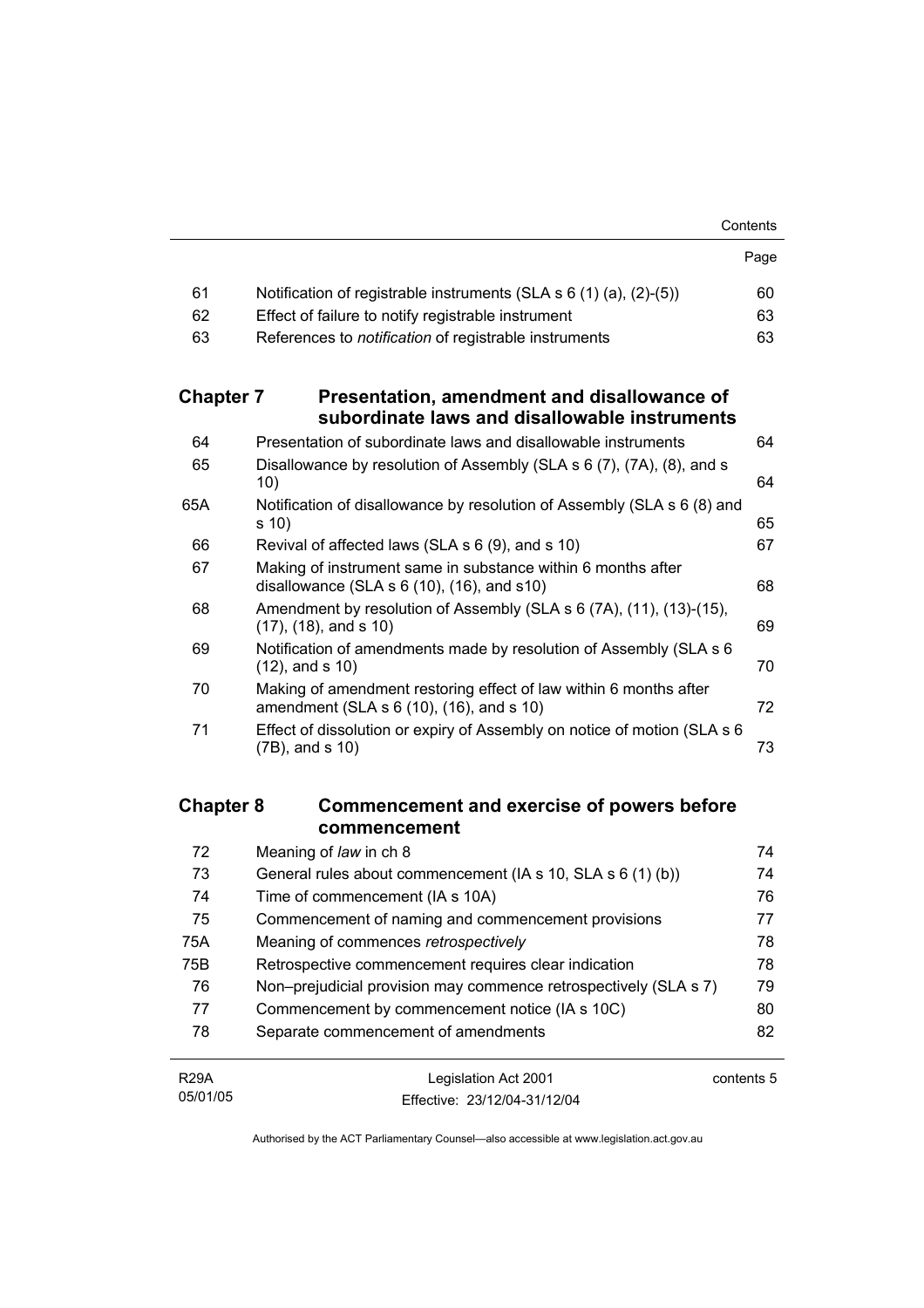| <br>٧<br>×<br>× |  |
|-----------------|--|

| 79  | Automatic commencement of postponed law (IA s 10E)                    | 82. |
|-----|-----------------------------------------------------------------------|-----|
| 79A | Commencement of amendment of uncommenced law                          | 83. |
| 80  | References to <i>commencement</i> of law (IA s 11)                    | 84. |
| 81  | Exercise of powers between notification and commencement (SLA s 5) 84 |     |

## **Chapter 9 Repeal and amendment of laws**

| <b>Part 9.1</b> | <b>General</b> |
|-----------------|----------------|
|-----------------|----------------|

| 82  | Definitions for ch 9 (IA s 37)                                         | 86 |
|-----|------------------------------------------------------------------------|----|
| 83  | Consequences of amendment of statutory instrument by Act (SLA s 8A) 86 |    |
| 84  | Saving of operation of repealed and amended laws (IA s 41)             | 86 |
| 84A | Creation of offences and changes in penalties (IA s 33A)               | 88 |
|     |                                                                        |    |

## **Part 9.2 Repeal**

| 85              | When repeal takes effect (IA s 38)                                                          | 89 |
|-----------------|---------------------------------------------------------------------------------------------|----|
| 86              | Repealed and amended laws not revived on repeal of repealing and<br>amending laws (IA s 39) | 89 |
| 87              | Commencement not undone if repealed (IA s 40)                                               | 91 |
| 88              | Repeal does not end effect of transitional laws etc (IA s 42)                               | 91 |
| 89              | Automatic repeal of certain laws and provisions (IA s 43)                                   | 93 |
| <b>Part 9.3</b> | <b>Amendment</b>                                                                            |    |
| 90              | Law and amending laws to be read as one (IA s 44)                                           | 97 |
| 91              | Insertion of provisions by amending law (IA s 45)                                           | 97 |
| 92              | Amendment to be made wherever possible (IA s 46)                                            | 99 |

| 93 | Provisions included in another provision for amendment purposes (IA s)<br>46A) | 100  |
|----|--------------------------------------------------------------------------------|------|
| 94 | Continuance of appointments etc made under amended provisions (IA<br>s(47)     | 101  |
| 95 | Status of modifications (IA s 48)                                              | 102  |
| 96 | Relocated provisions (IA s 49)                                                 | 103. |

contents 6 Legislation Act 2001 Effective: 23/12/04-31/12/04

R29A 05/01/05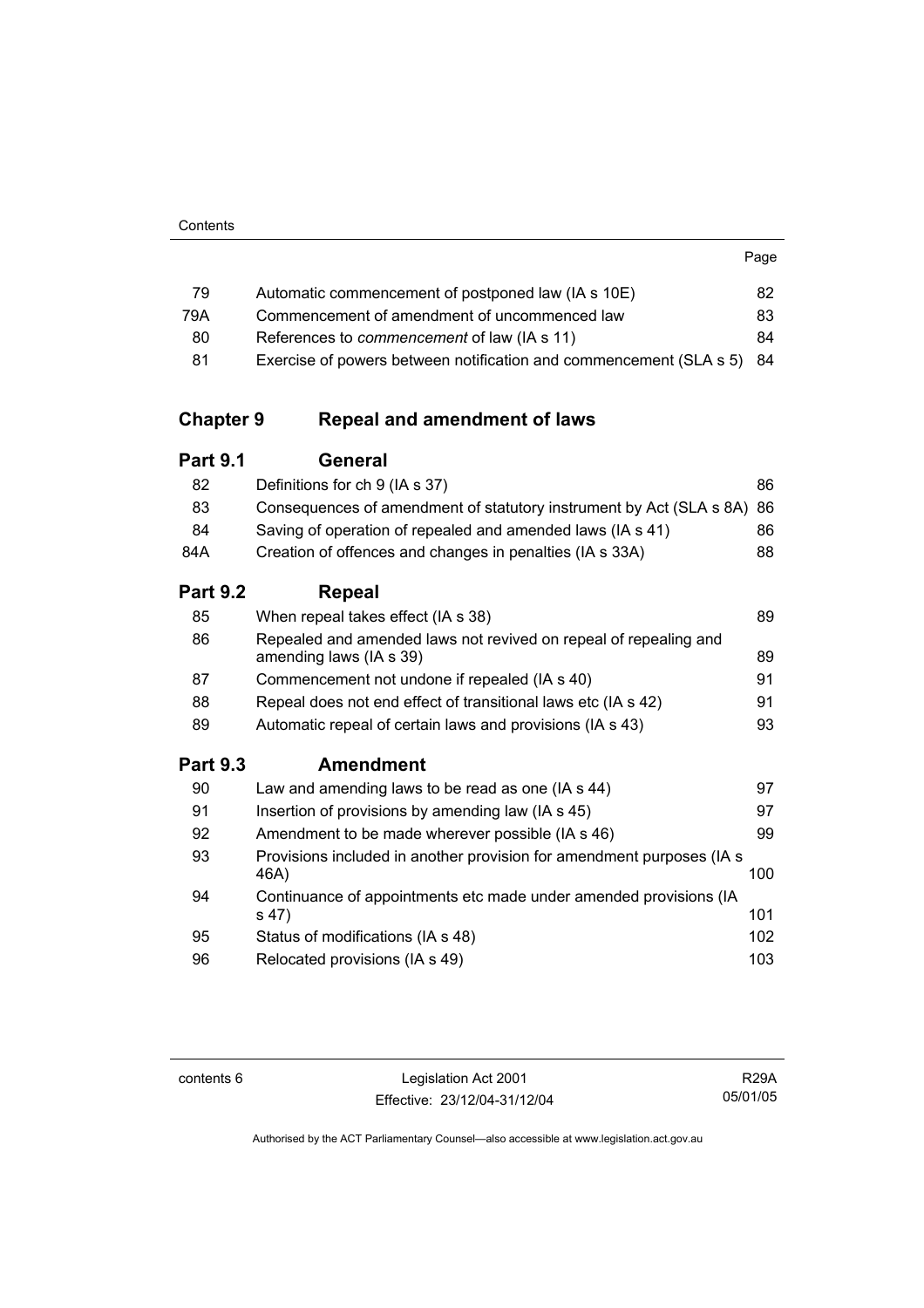| Contents |
|----------|
|----------|

Page

## **Chapter 10 Referring to laws**

| 97   | References to law or instrument include law or instrument containing<br>reference ( $ A \simeq 50(2)$ ) | 104 |
|------|---------------------------------------------------------------------------------------------------------|-----|
| 98   | Referring to laws in general terms (IA s 50 (1))                                                        | 104 |
| 99   | Referring to particular Acts (IA s 51)                                                                  | 105 |
| 100  | Referring to statutory instruments (IA s 52, SLA s 4 (2))                                               | 106 |
| 101  | Referring to provisions of laws or instruments (IA s 53)                                                | 108 |
| 101A | Reference to provisions of law or instrument is inclusive (IA s 14)                                     | 108 |
| 101B | References to paragraphs etc (IA s 12A)                                                                 | 109 |
| 102  | Meaning of references to a law or instrument generally (IA s 54)                                        | 110 |
| 103  | References to laws and instruments with amended names (IA s 55)                                         | 111 |
| 104  | References to laws include references to instruments under laws (IA s)                                  |     |
|      | 55A)                                                                                                    | 112 |
| 105  | References in statutory instruments to the Act (IA s 55B)                                               | 113 |
| 106  | References to repealed laws (IA s 55C)                                                                  | 113 |

## **Chapter 11 Republication of Acts and statutory instruments**

## **Part 11.1 General**

| 107 | Definitions for ch 11                                    | 114 |
|-----|----------------------------------------------------------|-----|
| 108 | Republication in register                                | 114 |
| 109 | Republications may be published with other information   | 114 |
| 110 | Collections of laws (LRA s 19A)                          | 115 |
|     | <b>Part 11.2</b><br>Substantive amendments made by laws  |     |
| 111 | Incorporation of amendments (LRA s 10)                   | 116 |
| 112 | Reference to amending laws (LRA s 11 (1))                | 116 |
| 113 | Provisions not republished or relocated (LRA s 12)       | 116 |
|     | <b>Part 11.3</b><br><b>Editorial changes</b>             |     |
| 114 | Authorisation for parliamentary counsel (LRA s 13, s 19) | 118 |
| 115 | Amendments not to change effect (LRA s 14)               | 118 |
| 116 | Ambit of editorial amendments (LRA s 15)                 | 118 |
|     |                                                          |     |

| <b>R29A</b> | Legislation Act 2001         | contents 7 |
|-------------|------------------------------|------------|
| 05/01/05    | Effective: 23/12/04-31/12/04 |            |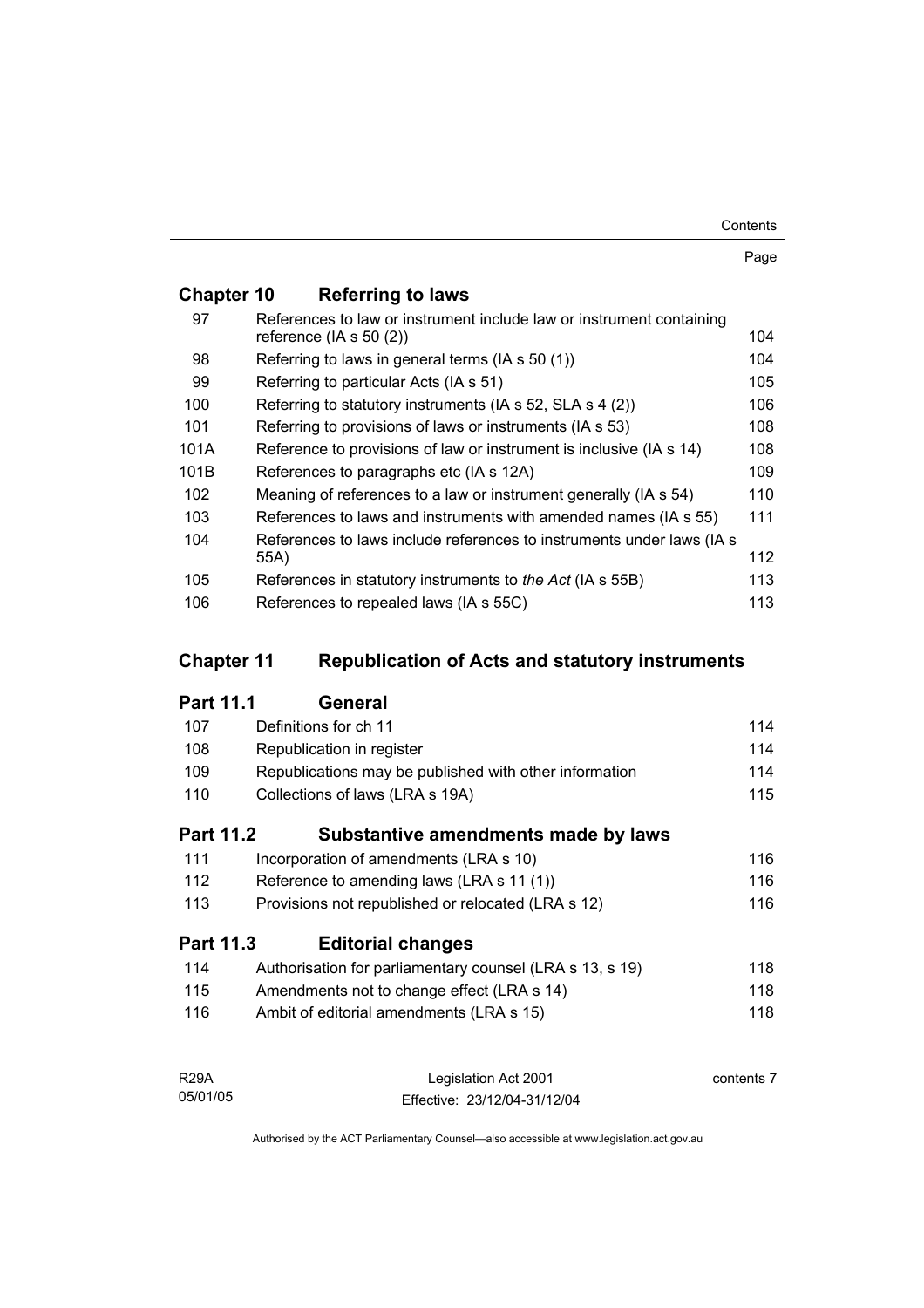| 117 | Legal effect of editorial changes (LRA s 16) | 120 |
|-----|----------------------------------------------|-----|
| 118 | Reference to editorial amendments (LRA s 17) | 120 |

Page

## **Chapter 12 Scope of Acts and statutory instruments**

| 120 | Act to be interpreted not to exceed legislative powers of Assembly (IA s) |     |
|-----|---------------------------------------------------------------------------|-----|
|     | 11AA)                                                                     | 121 |
| 121 | Binding effect of Acts (IA s 7)                                           | 122 |
| 122 | Application to Territory (IA s 23A)                                       | 123 |

## **Chapter 13 Structure of Acts and statutory instruments**

| <b>Part 13.1</b> | General                                                               |     |
|------------------|-----------------------------------------------------------------------|-----|
| 125              | Meaning of law in ch 13                                               | 124 |
| 126              | Material that is part of an Act or statutory instrument (IA s 11H)    | 124 |
| 127              | Material that is not part of an Act or statutory instrument (IA s 12) | 125 |
| <b>Part 13.2</b> | <b>Particular kinds of provisions</b>                                 |     |
| 130              | What is a definition? (IA dictionary, <i>definition</i> )             | 127 |
| 131              | Signpost definitions (IA, dict, def of see)                           | 128 |
| 132              | Examples (IA s 11D)                                                   | 129 |
| 133              | Penalty units (IA s 33AA)                                             | 130 |
| 134              | Penalties at end of sections and subsections (IA s 32A)               | 131 |
| 135              | Penalties not at end of sections and subsections (IA s 33)            | 134 |

## **Chapter 14 Interpretation of Acts and statutory instruments**

| <b>Part 14.1</b>        | <b>Purpose and scope</b>                                                         |             |
|-------------------------|----------------------------------------------------------------------------------|-------------|
| 136                     | Meaning of Act in ch 14                                                          | 136         |
| 137                     | Purpose and scope of ch 14                                                       | 136         |
| <b>Part 14.2</b><br>138 | Key principles of interpretation<br>Meaning of working out the meaning of an Act | 137         |
| contents 8              | Legislation Act 2001                                                             | <b>R29A</b> |
|                         | Effective: 23/12/04-31/12/04                                                     | 05/01/05    |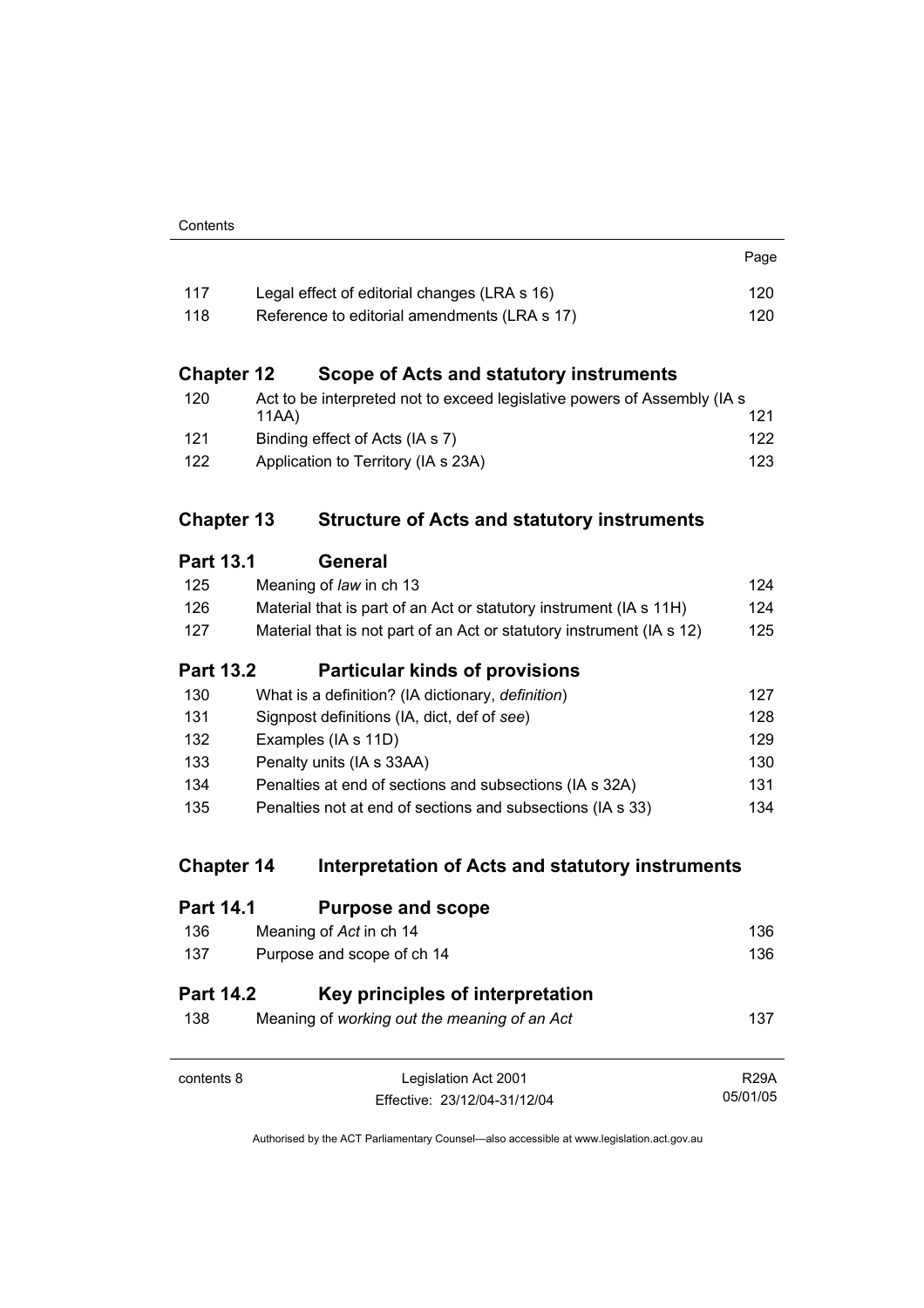|                   |                                                                                   | Page    |
|-------------------|-----------------------------------------------------------------------------------|---------|
| 139               | Interpretation best achieving Act's purpose (IA s 11A)                            | 137     |
| 140               | Legislative context                                                               | 137     |
| 141               | Non-legislative context generally (IA s 11B)                                      | 138     |
| 142               | Non-legislative context—material that may be considered (IA s 11B)                | 139     |
| 143               | Law stating material for consideration in working out meaning                     | 142     |
| <b>Chapter 15</b> | Aids to interpretation                                                            |         |
| <b>Part 15.1</b>  | General                                                                           |         |
| 145               | Gender and number (IA s 19)                                                       | 144     |
| 146               | Meaning of <i>may</i> and <i>must</i> (IA s 16)                                   | 144     |
| 147               | Changes of drafting practice not to affect meaning (IA s 11C)                     | 145     |
| 148               | Terms used in instruments have same meanings as in authorising laws<br>(IAs 11BA) | 146     |
| 149               | Age in years (IA s 13D)                                                           | 146     |
| 150               | Measurement of distance (IA s 35)                                                 | 146     |
| 151               | Reckoning of time (IA s 36)                                                       | 147     |
| 152               | Continuing effect of obligations                                                  | 148     |
| <b>Part 15.2</b>  | <b>Definitions</b>                                                                |         |
| 155               | Definitions apply subject to contrary intention (IA s 11G)                        | 149     |
| 156               | Application of definitions in dictionaries and sections (IA s 11F (2))            | 149     |
| 157               | Defined terms--other parts of speech and grammatical forms (IA s<br>11E)          | 151     |
| <b>Part 15.3</b>  | References to various entities and things                                         |         |
| 160               | References to people generally (IA s 15)                                          | 152     |
| 161               | Corporations liable to offences (IA s 32)                                         | 153     |
| 162               | References to a Minister or the Minister (IA s 24)                                | 154     |
| 163               | References to a chief executive or the chief executive (IA s 24A)                 | 155     |
|                   |                                                                                   | $1 - 2$ |

**Contents** 

| 164 | References to Australian Standards etc                                            | 156 |
|-----|-----------------------------------------------------------------------------------|-----|
| 165 | References to Assembly committees that no longer exist (IA s 25AA)                | 157 |
| 168 | References to person with interest in land include personal<br>representative etc | 157 |

| R29A     | Legislation Act 2001         | contents 9 |
|----------|------------------------------|------------|
| 05/01/05 | Effective: 23/12/04-31/12/04 |            |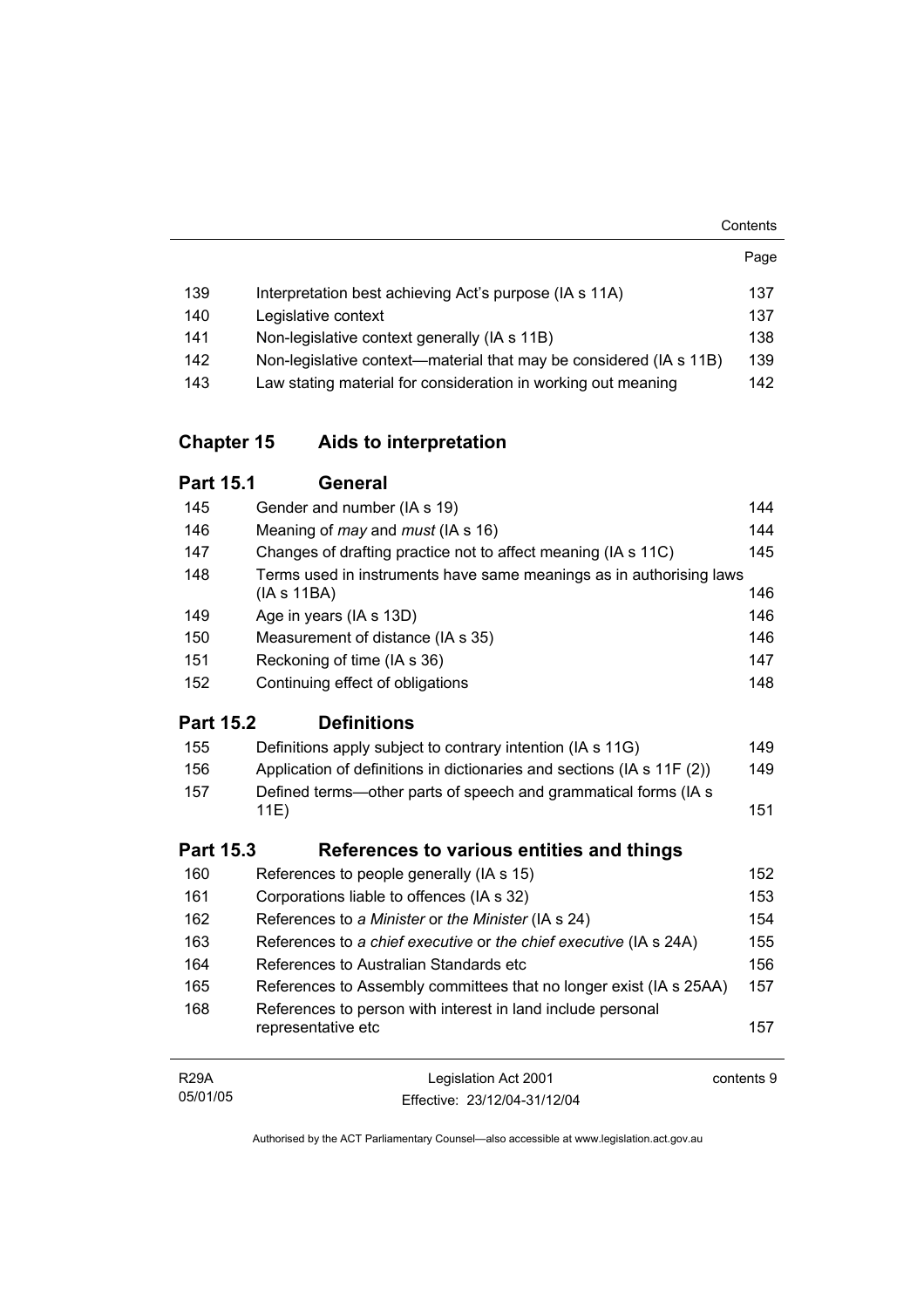| 169  | References to domestic partner and domestic partnership | 157 |
|------|---------------------------------------------------------|-----|
| 169A | References to <i>transgender people</i>                 | 158 |
| 169B | References to <i>intersex people</i>                    | 159 |
|      |                                                         |     |

Page

## **Part 15.4 Preservation of certain common law privileges**

| 170 | Privileges against selfincrimination and exposure to civil penalty | 160 |
|-----|--------------------------------------------------------------------|-----|
| 171 | Client legal privilege                                             | 160 |

## **Chapter 16 Courts, tribunals and other decision-makers**

| Jurisdiction of courts and tribunals (IA s 31A)<br>176                          | 162 |
|---------------------------------------------------------------------------------|-----|
| Recovery of amounts owing under laws (IA s 34)<br>177                           | 162 |
| Power to decide includes power to administer oath etc (IA s 13E)<br>178         | 162 |
| Content of statements of reasons for decisions (IA s 13C)<br>179                | 163 |
| Power to make decision includes power to reverse or change (IA s 27) 163<br>180 |     |

## **Chapter 17 Entities and positions**

| 182 | Meaning of law in ch 17                       | 164 |
|-----|-----------------------------------------------|-----|
| 183 | Change of name of entity (IA s 13B)           | 164 |
| 184 | Change in constitution of entity (IA s 13BA)  | 164 |
| 185 | References to occupant of position (IA s 25)  | 165 |
| 186 | Change of name of position (IA s 13B)         | 165 |
| 187 | Chairperson and deputy chairperson (IA s 25A) | 165 |

## **Chapter 18 Offences**

| 188 | Meaning of Territory law in ch 18                                     | 166 |
|-----|-----------------------------------------------------------------------|-----|
| 189 | Reference to offence includes reference to related ancillary offences | 167 |
| 190 | Indictable and summary offences (IA s 33D and 33E)                    | 167 |
| 191 | Offences against 2 or more laws (IA s 33F)                            | 168 |
| 192 | When must prosecutions begin? (IA s 33H)                              | 168 |
| 193 | Continuing offences (IA s 33B (2))                                    | 170 |

| contents 10 | Legislation Act 2001         | <b>R29A</b> |
|-------------|------------------------------|-------------|
|             | Effective: 23/12/04-31/12/04 | 05/01/05    |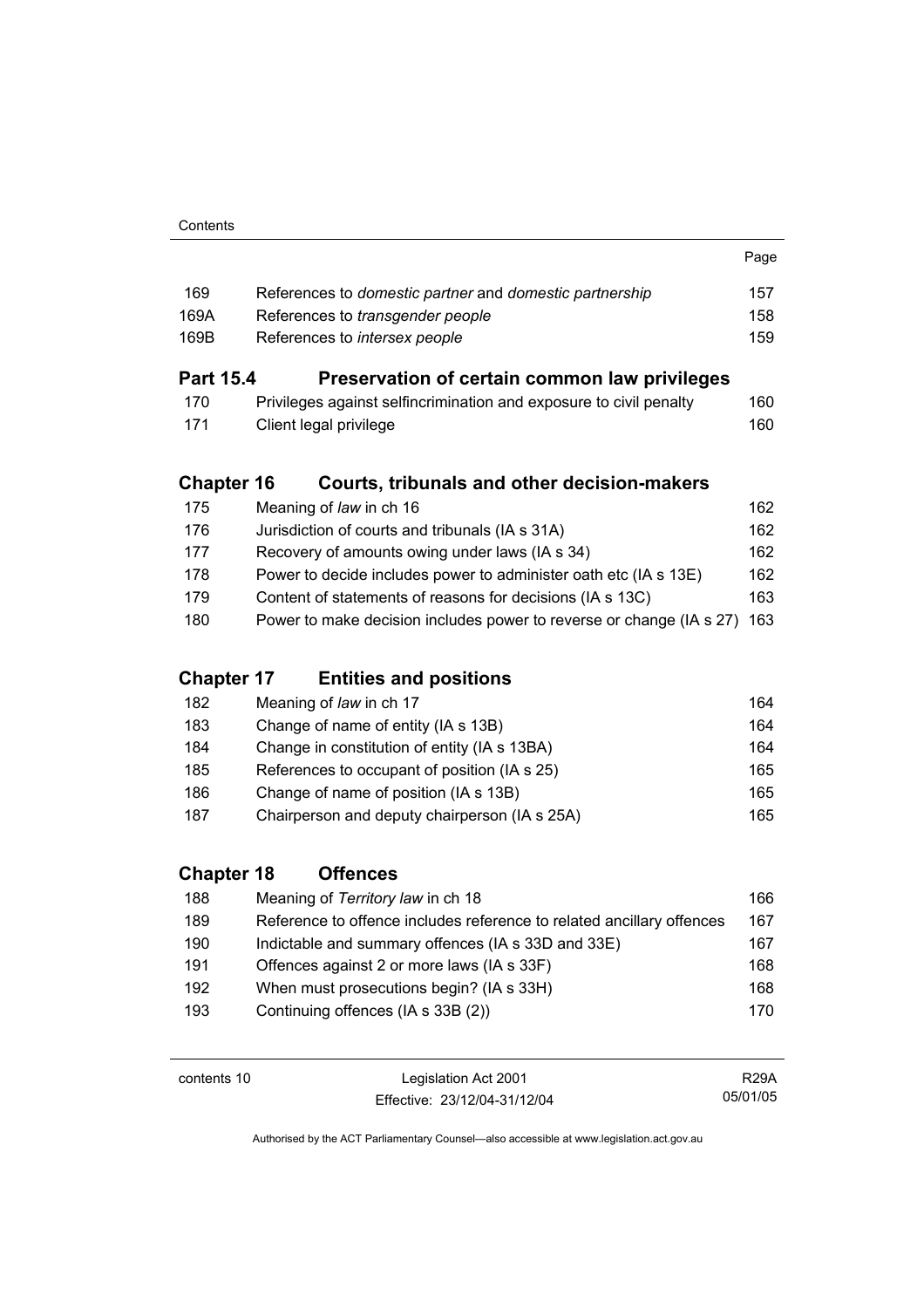|                   |                    |                                                                            | Contents |
|-------------------|--------------------|----------------------------------------------------------------------------|----------|
|                   |                    |                                                                            | Page     |
| <b>Chapter 19</b> |                    | <b>Administrative and machinery provisions</b>                             |          |
| <b>Part 19.1</b>  |                    | <b>Introductory</b>                                                        |          |
| 195               |                    | Meaning of law in ch 19                                                    | 171      |
| <b>Part 19.2</b>  |                    | <b>Functions</b>                                                           |          |
| 196               |                    | Provision giving function gives power to exercise function (IA s 25B)      | 172      |
| 197               |                    | Statutory functions may be exercised from time to time (IA s 26 (1))       | 172      |
| 199               |                    | Functions of bodies (IA s 13BB)                                            | 172      |
| 200               |                    | Functions of occupants of positions (IA s 26 (2), s 30AA)                  | 174      |
| <b>Part 19.3</b>  |                    | <b>Appointments</b>                                                        |          |
| Division 19.3.1   |                    | Appointments-general                                                       |          |
| 205               |                    | Application of div 19.3.1 (IA s 28 (1))                                    | 175      |
| 206               |                    | Appointments must be in writing etc (IA s 28 (7))                          | 175      |
| 207               |                    | Appointment may be by name or position (IA s 28 (2))<br>175                |          |
| 208               |                    | Power of appointment includes power to suspend etc (IA s 28 (3) to (5))176 |          |
| 209               | $28(4)$ to $(6)$ ) | Power of appointment includes power to make acting appointment (IA s       | 176      |
| 210               |                    | Resignation of appointment (IA s 28 (8), (9))                              | 178      |
| 211               |                    | Appointment not affected by appointer changes                              | 178      |
| 212               |                    | Appointment not affected by defect etc (IA s 28 (10))                      | 179      |
| Division 19.3.2   |                    | <b>Acting appointments</b>                                                 |          |
| 215               |                    | Application of div 19.3.2 (IA s 28A (1))                                   | 179      |
| 216               |                    | Acting appointments must be in writing etc (IA s 28 (7))                   | 179      |
| 217               |                    | Acting appointment may be made by name or position                         | 179      |
| 218               | 28A (2))           | Instrument may provide when acting appointment has effect etc (IA s        | 180      |
| 219               |                    | Appointer may decide terms of acting appointment etc (IA s 28A (3))        | 180      |
| 220               | 28A(8)             | Appointee may exercise functions under acting appointment etc (IA s        | 181      |
|                   |                    | How long does an acting appointment operate? (IA s 28A (4) to (6))         | 182      |
| 221               |                    |                                                                            |          |

| <b>R29A</b> | Legislation Act 2001         | contents 11 |
|-------------|------------------------------|-------------|
| 05/01/05    | Effective: 23/12/04-31/12/04 |             |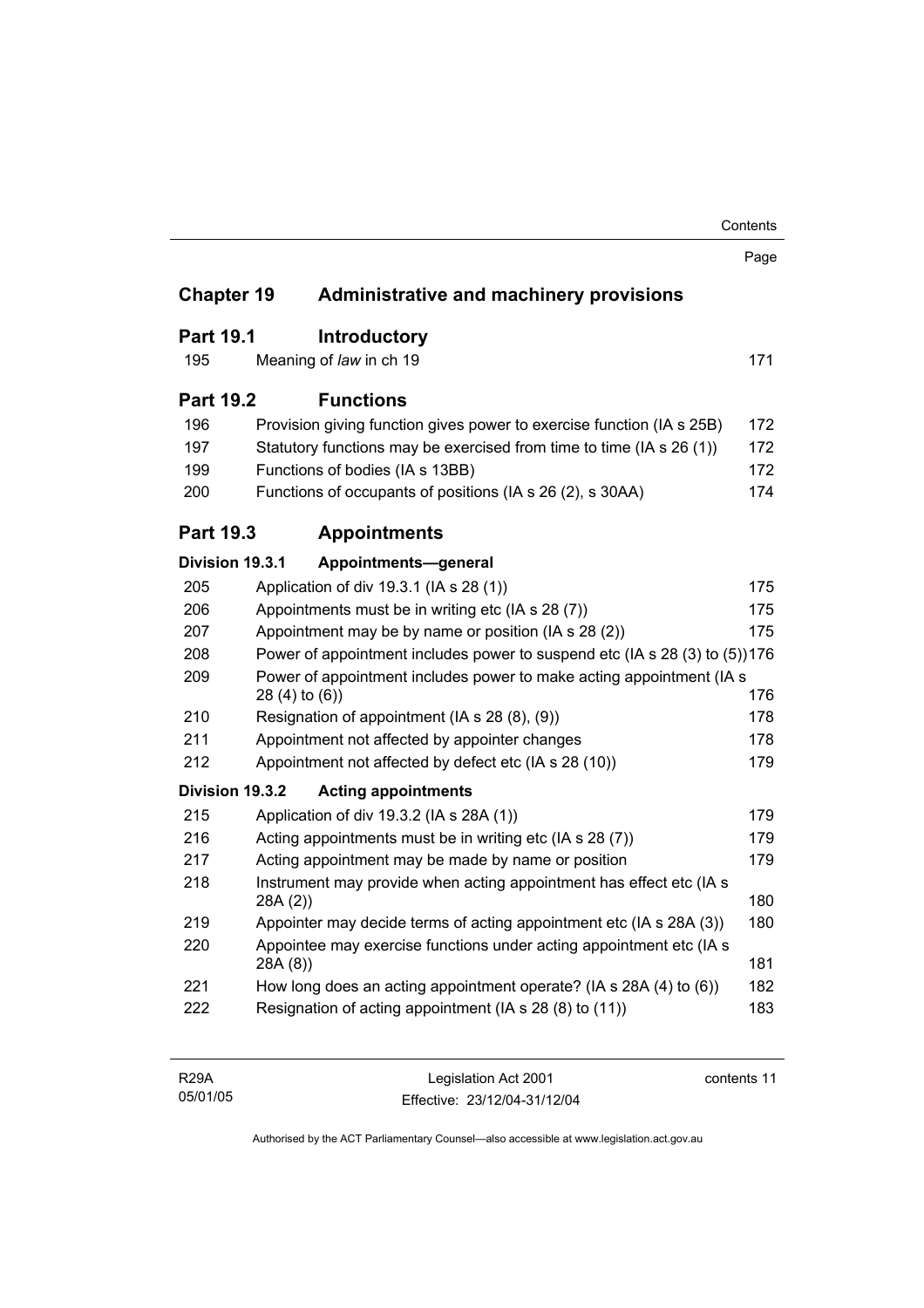|                        |                                                                                | Page |
|------------------------|--------------------------------------------------------------------------------|------|
| 223                    | Effect of acting appointment on substantive appointment etc<br>(IA s 28A (7)   | 183  |
| 224                    | Acting appointment not affected by appointer changes                           | 183  |
| 225                    | Acting appointment not affected by defect etc (IA s 28 (10), (11),<br>28A (9)) | 183  |
| Division 19.3.2A       | <b>Standing acting arrangements</b>                                            |      |
| 225A                   | Application of div 19.3.2A                                                     | 184  |
| 225B                   | Person acting may exercise functions etc                                       | 184  |
| <b>Division 19.3.3</b> | <b>Appointments-Assembly consultation</b>                                      |      |
| 226                    | Meaning of statutory position in div 19.3.3 (SAA s 3)                          | 185  |
| 227                    | Application of div 19.3.3 (SAA s 4 (1), s 6)                                   | 185  |
| 228                    | Consultation with appropriate Assembly committee (SAA s 4 (1))                 | 185  |
| 229                    | Appointment is disallowable instrument                                         | 186  |
| <b>Part 19.4</b>       | <b>Delegations</b>                                                             |      |
| 230                    | Application of pt 19.4 generally                                               | 187  |
| 231                    | Application of pt 19.4 to subdelegations (IA s 30AB)                           | 187  |
| 232                    | Delegation must be in writing etc                                              | 188  |
| 233                    | Delegation may be made by name or position (IA s 29A)                          | 188  |
| 234                    | Instrument may provide when delegation has effect etc (IA s 29B (a))           | 188  |
| 235                    | 189<br>Delegation may be made to 2 or more delegates                           |      |
| 236                    | Power to delegate may not be delegated<br>189                                  |      |
| 237                    | Delegation may be amended or revoked<br>190                                    |      |
| 238                    | Appointer responsible for delegated function<br>190                            |      |
| 239                    | Exercise of delegation by delegate (IA s 29B (c), (e), s 30)                   | 190  |
| 240                    | Appointer may exercise delegated function (IA s 29B (d))                       | 191  |
| 241                    | Delegation not affected by appointer changes (IA s 30AA)                       | 191  |
| 242                    | Delegation not affected by defect etc                                          | 192  |
| Part 19.5              | <b>Service of documents</b>                                                    |      |
| 245                    | Application of pt 19.5 (IA s 17A (1))                                          | 193  |
| 246                    | Definitions for pt 19.5                                                        | 193  |
| 247                    | Service of documents on individuals (IA s 17A (1), 18)                         | 195  |

contents 12 Legislation Act 2001 Effective: 23/12/04-31/12/04

R29A 05/01/05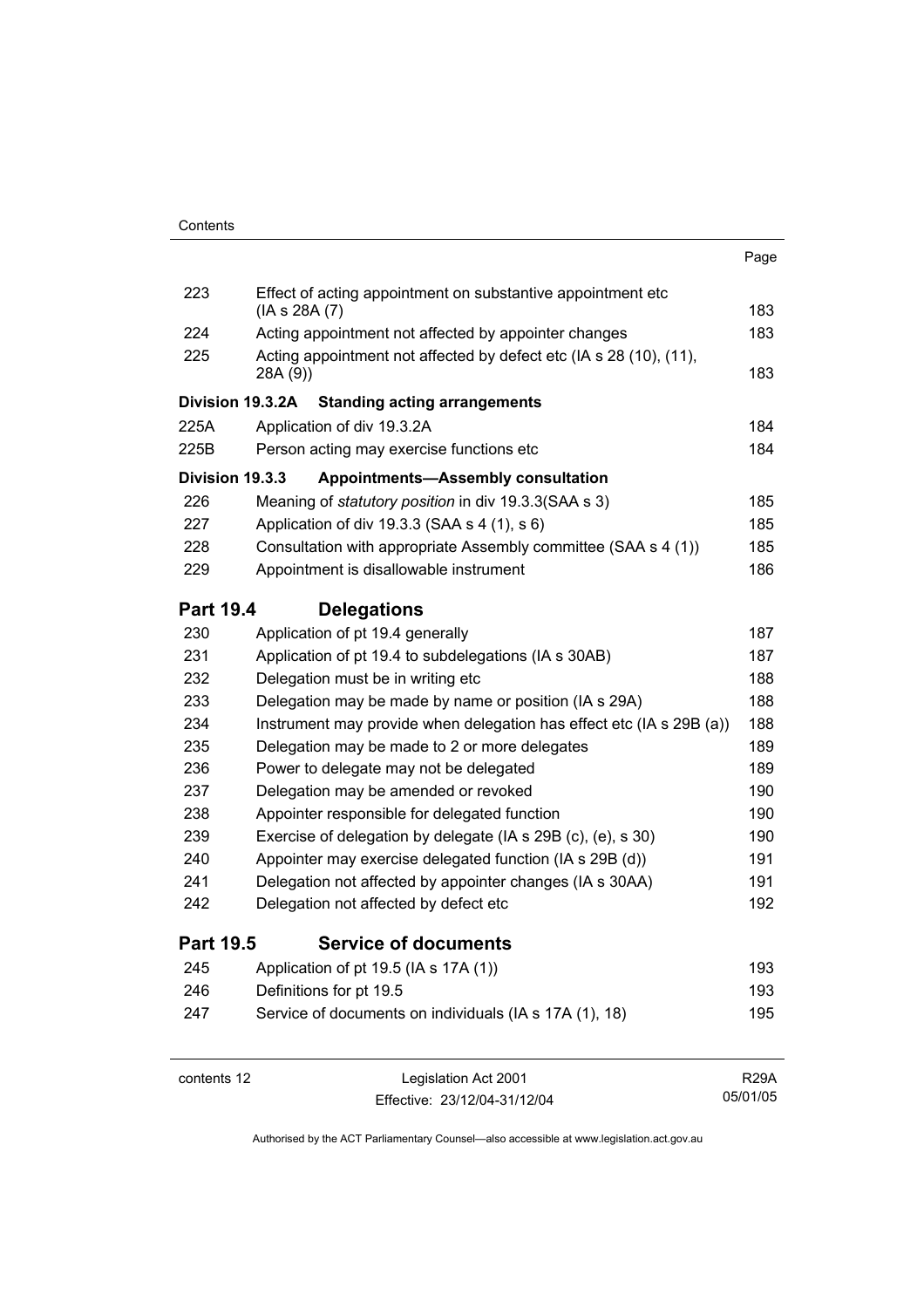|                   |                                                  |                                                                             | Contents |
|-------------------|--------------------------------------------------|-----------------------------------------------------------------------------|----------|
|                   |                                                  |                                                                             | Page     |
| 248               |                                                  | Service of documents on corporations (IA s 17A (1), 18)                     | 195      |
| 249               |                                                  | Service of documents on agencies (IA s 17A (1), 18)                         | 196      |
| 250               | When service taken to be effected (IA s 18))     |                                                                             | 196      |
| 251               |                                                  | Other laws not affected etc (IA s 17A (2) (a))                              | 198      |
| 252               |                                                  | Powers of courts and tribunals not affected (IA s 17A (2) (b))              | 198      |
| <b>Part 19.6</b>  |                                                  | <b>Functions of Executive and Ministers</b>                                 |          |
| 253               |                                                  | Exercise of functions of Executive (AA s 3A)                                | 199      |
| 254               |                                                  | Administration of matters not allocated (AA s 4)                            | 199      |
| 254A              |                                                  | Delegation by Minister (AA s 5)                                             | 199      |
| <b>Part 19.7</b>  |                                                  | <b>Other matters</b>                                                        |          |
| 255               |                                                  | Forms (IA s 13)                                                             | 200      |
| 256               |                                                  | Production of records kept in computers etc (IA s 13A)                      | 202      |
|                   |                                                  |                                                                             |          |
| <b>Chapter 20</b> |                                                  | <b>Miscellaneous</b>                                                        |          |
| 300               |                                                  | Delegation by parliamentary counsel                                         | 203      |
|                   | 301<br>References to Administration Act 1989 etc |                                                                             | 203      |
| 302               |                                                  | Regulation-making power                                                     | 204      |
| <b>Schedule 1</b> |                                                  | Acts included in sources of law of the Territory 205                        |          |
|                   |                                                  |                                                                             |          |
| <b>Part 1.1</b>   |                                                  | Former NSW and UK Acts in force before establishment of<br><b>Territory</b> | 205      |
| <b>Part 1.2</b>   |                                                  | Former NSW Acts applied after establishment of Territory 207                |          |
|                   |                                                  |                                                                             |          |
| <b>Dictionary</b> |                                                  |                                                                             | 209      |
| Part 1            |                                                  | <b>Meaning of commonly-used terms</b>                                       | 209      |
| Part 2            |                                                  | Terms for Legislation Act 2001 only                                         | 235      |
|                   |                                                  |                                                                             |          |

| R29A     |  |
|----------|--|
| 05/01/05 |  |

Legislation Act 2001 Effective: 23/12/04-31/12/04 contents 13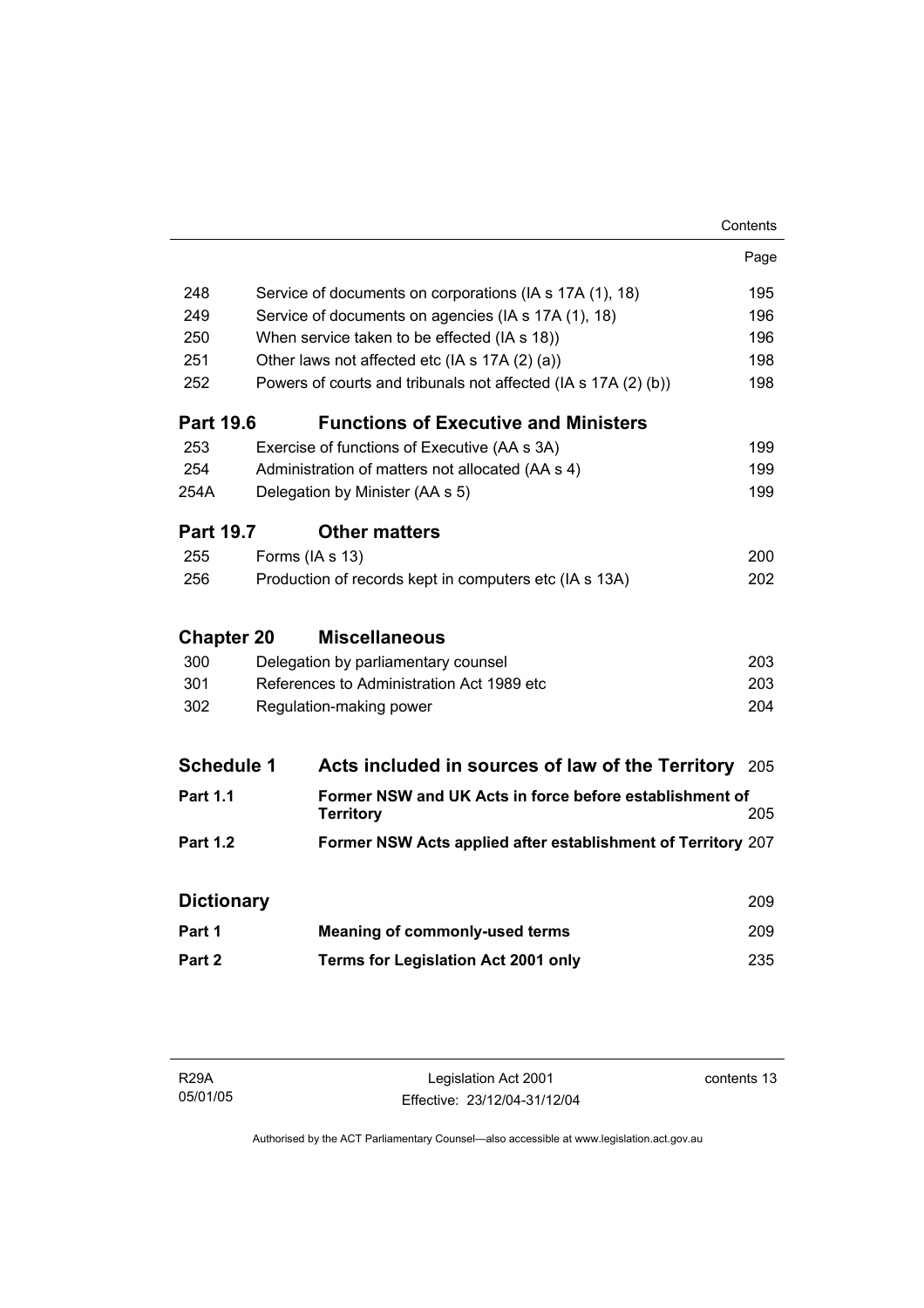#### **Contents**

#### **Endnotes**

|   | About the endnotes     | 239 |
|---|------------------------|-----|
| 2 | Abbreviation key       | 239 |
| 3 | Legislation history    | 240 |
| 4 | Amendment history      | 244 |
| 5 | Earlier republications | 275 |
| 6 | Uncommenced amendments | 278 |

contents 14 Legislation Act 2001 Effective: 23/12/04-31/12/04

R29A 05/01/05

Authorised by the ACT Parliamentary Counsel—also accessible at www.legislation.act.gov.au

Page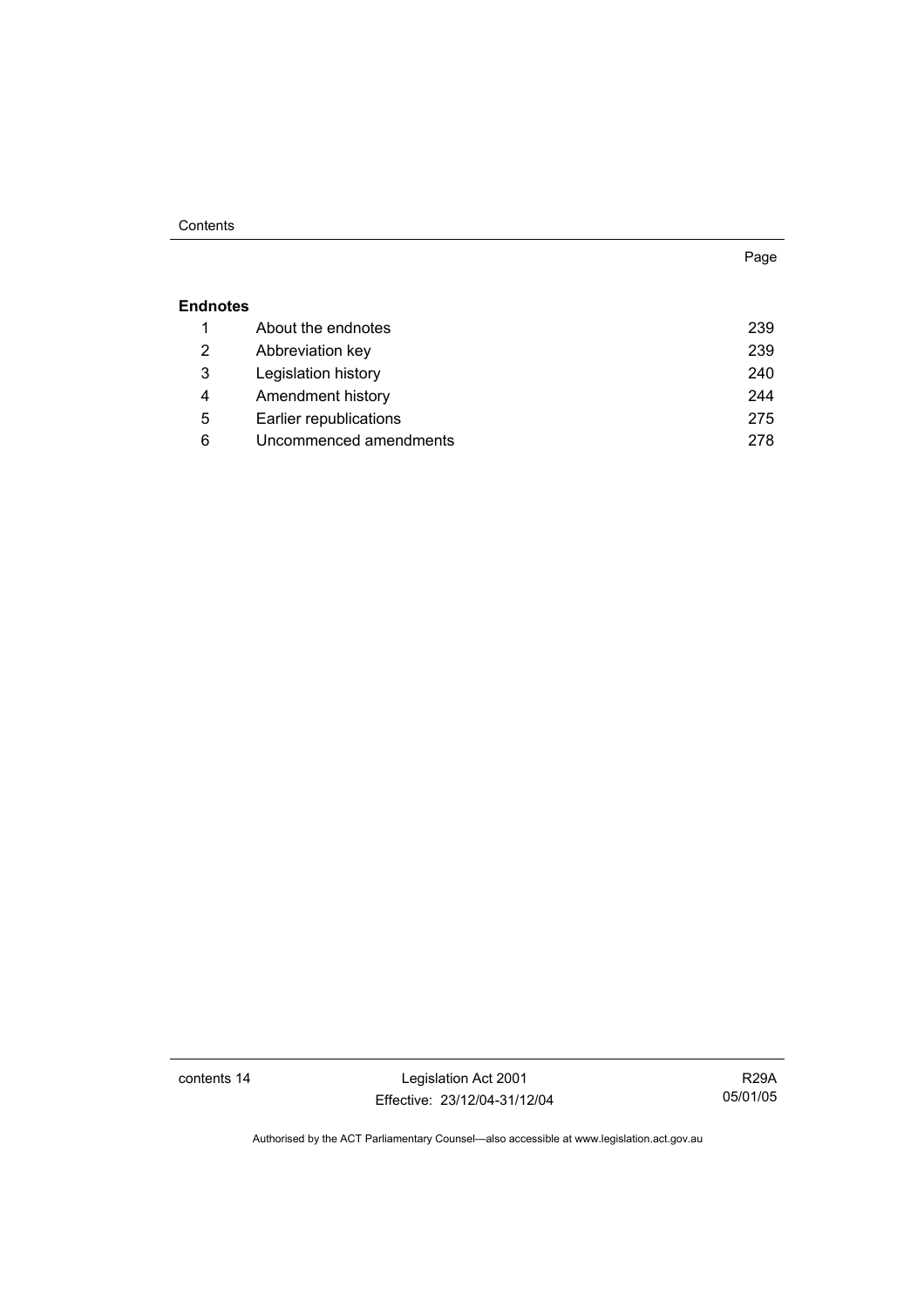

## **Legislation Act 2001**

An Act about legislation

I

R29A 05/01/05

Legislation Act 2001 Effective: 23/12/04-31/12/04 page 1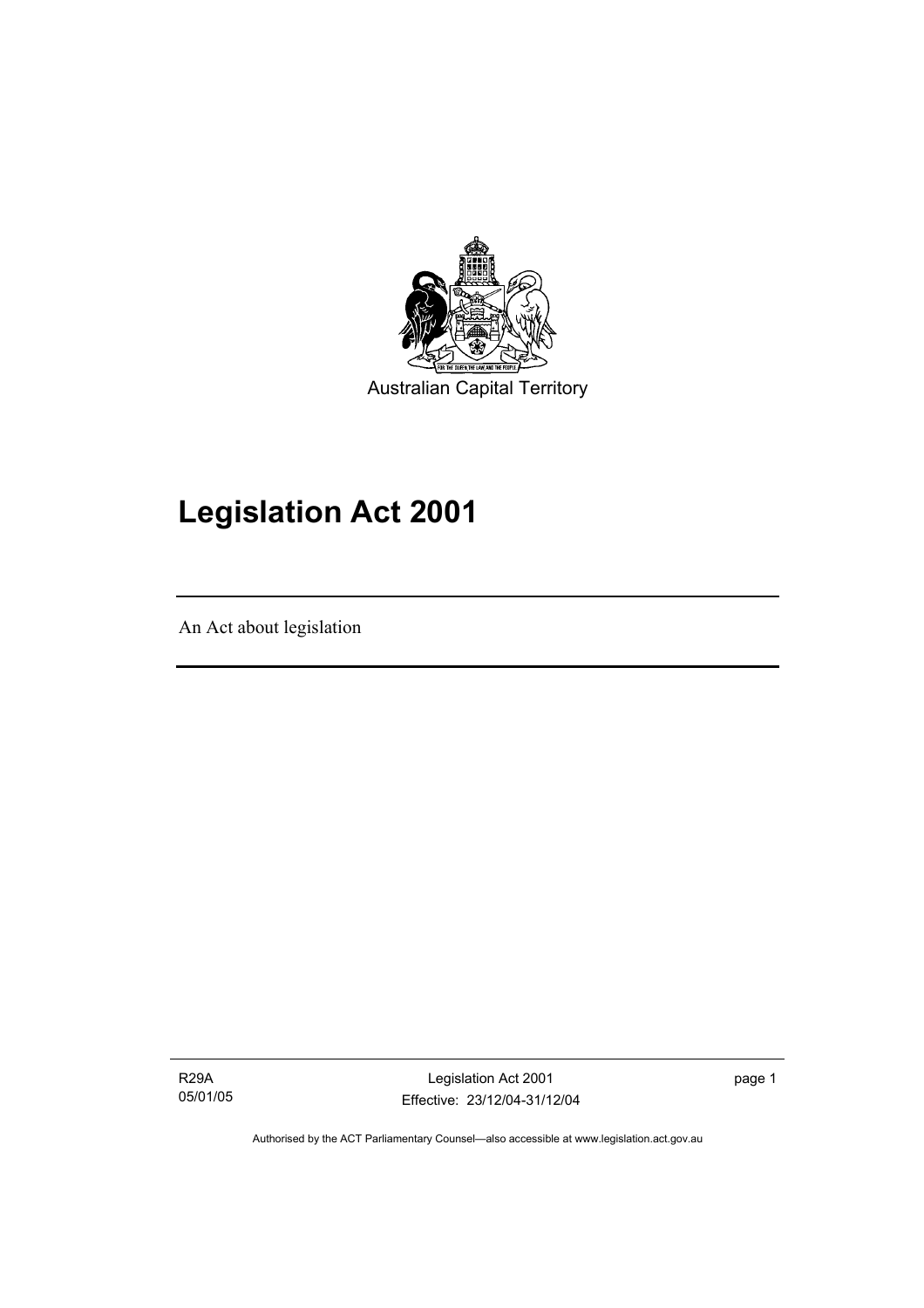**Chapter 1** Preliminary<br>**Part 1.1** General **Part 1.1** General

Section 1

## **Chapter 1** Preliminary

## **Part 1.1 General**

### **1 Name of Act**

This Act is the *Legislation Act 2001.* 

## **2 Dictionary**

The dictionary at the end of this Act is part of this Act.

- *Note 1* The dictionary at the end of an Act usually defines certain terms used in the Act, and includes references (*signpost definitions*) to other terms defined elsewhere in the Act. However, in this Act the dictionary is divided into 2 parts.
- *Note 2* Part 1 defines terms commonly used in Acts (including this Act) and statutory instruments. For example, because of the definition '*month* means calendar month.', the term 'month' has the defined meaning wherever the term is used in an Act or statutory instrument unless the Act or instrument provides otherwise or the contrary intention otherwise appears (see s 144 and s 155).
- *Note 3* Part 2 defines certain terms used in this Act. For example, the signpost definition '*administrator*, for part 19.5 (Service of documents)—see section 246.' means that the term 'administrator' is defined in s 246 for this Act, pt 19.5. A definition in pt 2 applies to all of this Act unless the definition, or another provision of this Act, provides otherwise or the contrary intention otherwise appears (see s 155 and s 156 (1)).

### **2A Notes**

A note included in this Act is explanatory and is not part of this Act.

*Note* See s 127 (1), (4) and (5) for the legal status of notes.

R29A 05/01/05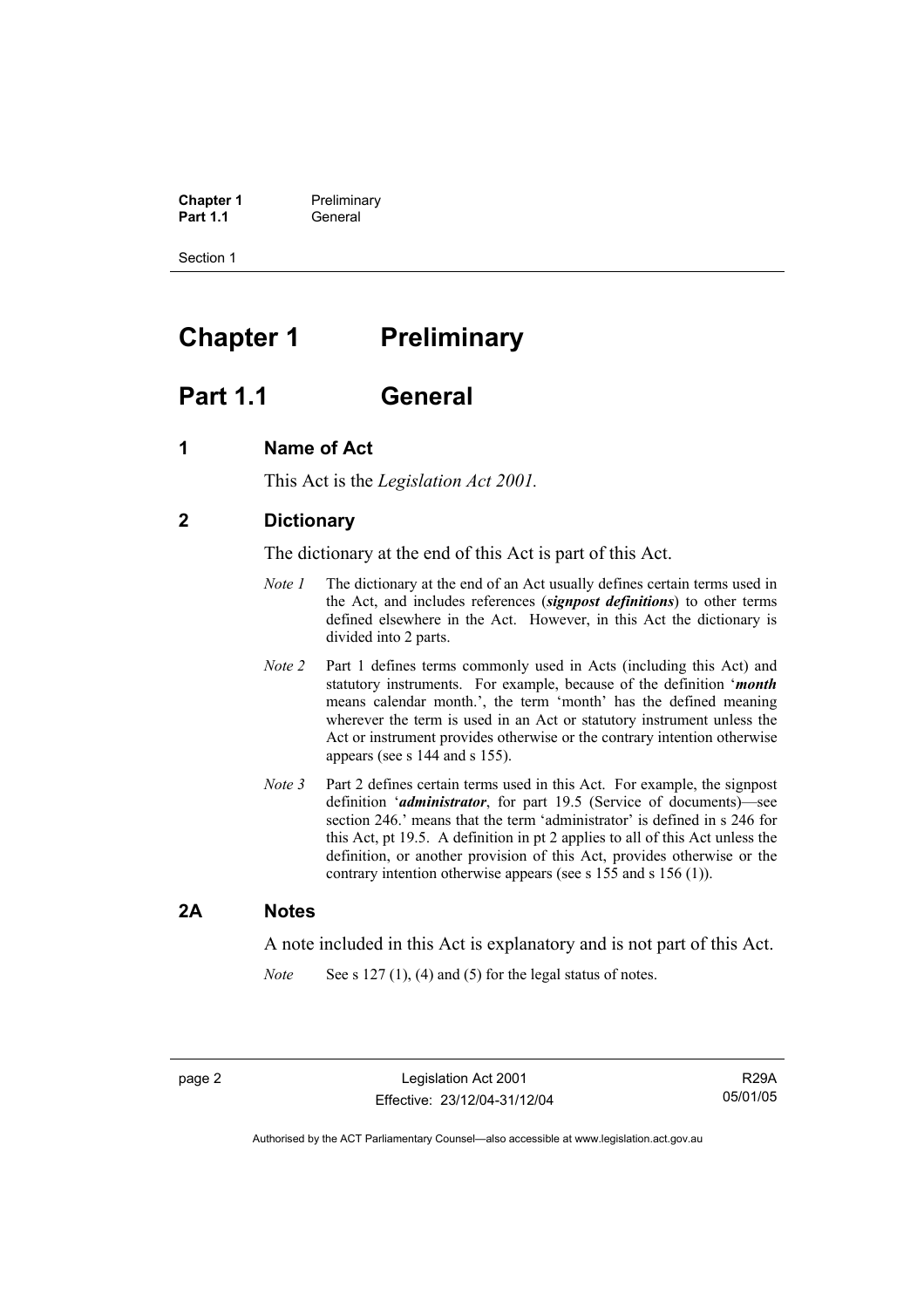Section 3

## **3 Objects**

- (1) The main object of this Act is to make legislation more accessible.
- (2) This is to be achieved particularly by—
	- (a) encouraging access to legislation through the internet, while maintaining access to printed legislation; and
	- (b) restating the law dealing with the 'life cycle' of legislation, improving its structure and content, and simplifying its provisions where practicable; and
	- (c) assisting users of legislation to find, read, understand and use legislation by—
		- (i) facilitating the shortening and simplification of legislation; and
		- (ii) promoting consistency in the form and language of legislation; and
		- (iii) providing rules about the interpretation of legislation; and
		- (iv) facilitating the updating and republication of legislation to ensure its ready availability.
- (3) For this section, the '*life cycle*' of legislation includes the making (where relevant), notification, commencement, presentation and disallowance (where relevant), operation, interpretation, proof, republication, amendment and repeal of legislation and instruments made under legislation.

## **4 Application of Act**

 (1) This Act applies to all Acts (including this Act) and statutory instruments.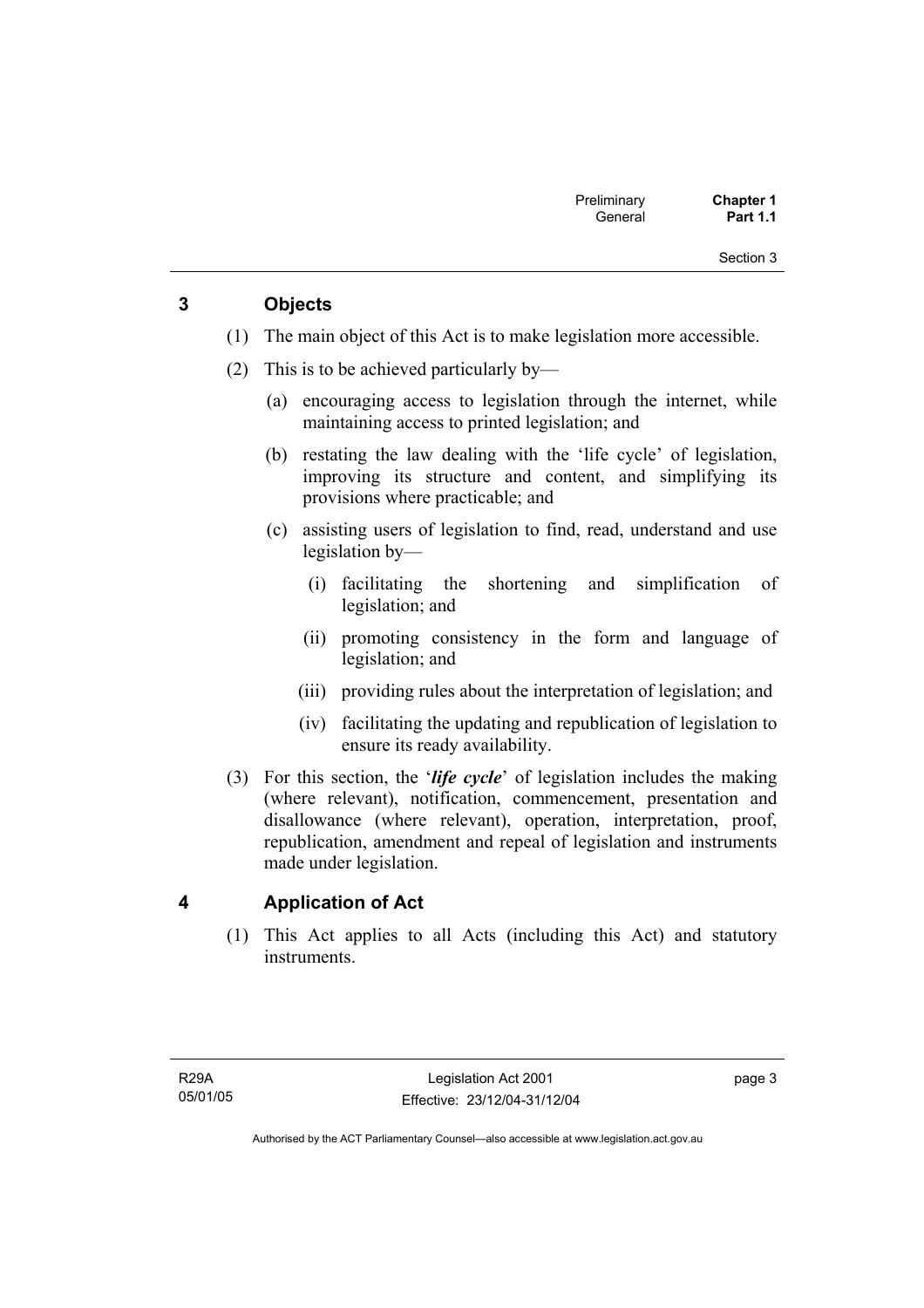| <b>Chapter 1</b> | Preliminary |
|------------------|-------------|
| <b>Part 1.1</b>  | General     |

#### Section 5

 (2) In particular, Acts and statutory instruments are taken to be made on the basis that they will operate in conjunction with this Act.

#### **Examples**

- 1 An Act imposes an obligation and provides that people who 'fail' to carry out the obligation are liable to the penalty. The Act does not, however, define 'fail' or indicate that the word is used in a special way. In accordance with this Act, dictionary, part 1 (see s 144), the word 'fail' includes 'refuse'. In other words, a person who refuses to carry out the obligation will be subject to the penalty in the same way as someone who only neglects the obligation. In this case, the presence in an Act of a word that is defined in the *Legislation Act 2001* attracts the operation of the definition in the dictionary.
- 2 The *XYZ Act 2001* contains the following provision:

The Minister may, in writing, determine fees for this Act.

Because the XYZ Act authorises a fee to be determined 'for this Act', this Act, section 56 applies and therefore the provisions of part 6.3 (Making of certain statutory instruments about fees) apply to the determination of fees under the provision. In this case, the operation of provisions of the *Legislation Act 2001* is attracted because the *XYZ Act 2001* contains a provision that triggers the application of the part.

- *Note* An example is part of the Act, is not exhaustive and may extend, but does not limit, the meaning of the provision in which it appears (see s 126 and s 132).
- (3) This section is a determinative provision.
	- *Note* See s 5 for the meaning of determinative provisions, and s 6 for their displacement.

- **5 Determinative and non-determinative provisions** 
	- (1) This Act consists of determinative and non-determinative provisions.
	- (2) A *determinative provision* is a provision of this Act that is declared to be a determinative provision.

#### **Example**

Section 4 (3) provides that section 4 is a determinative provision.

page 4 Legislation Act 2001 Effective: 23/12/04-31/12/04

R29A 05/01/05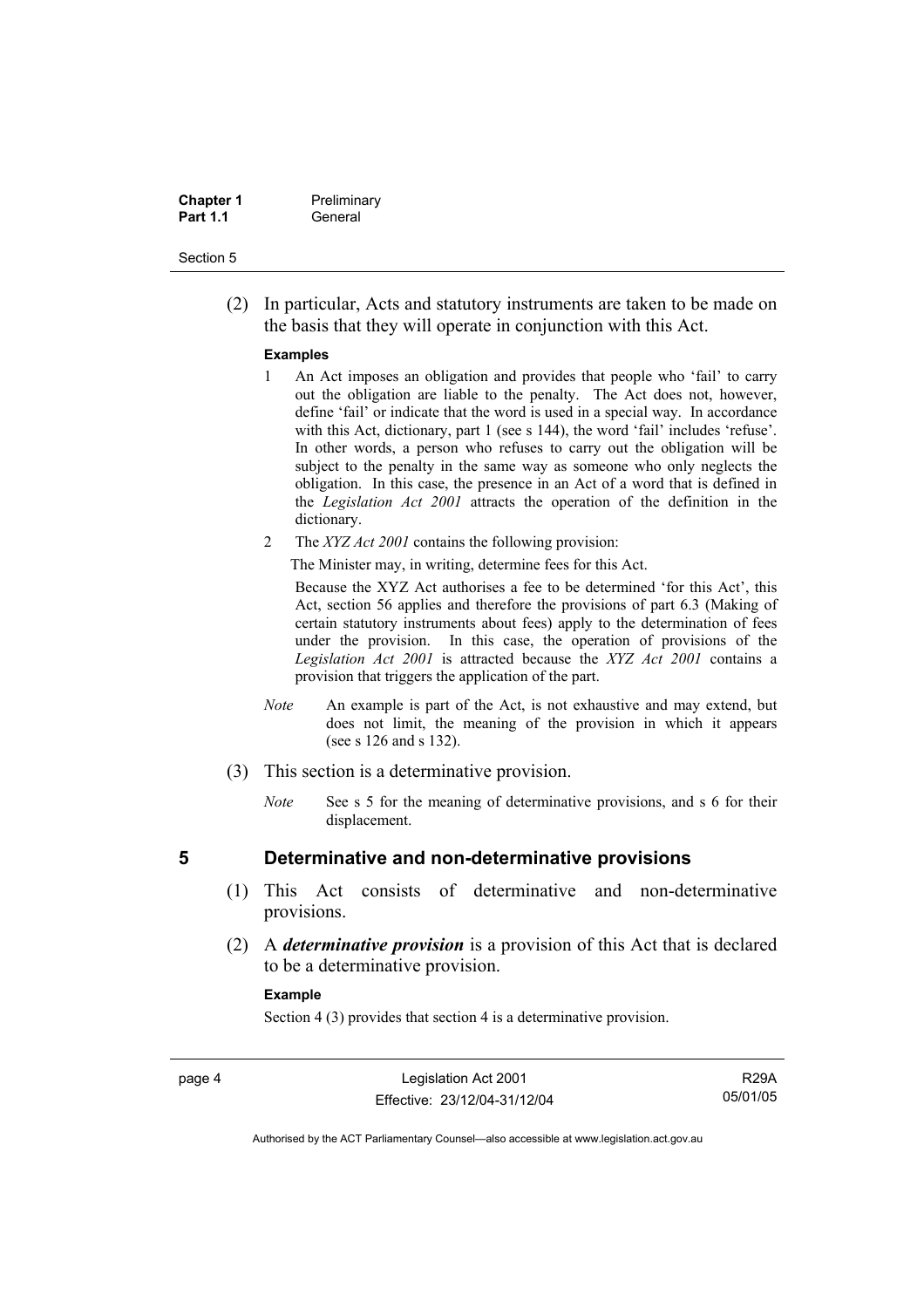## (3) A *non-determinative provision* is any other provision of this Act.

### **Example**

Section 3 does not contain a provision corresponding to section 4 (3). Therefore, section 3 is not a determinative provision.

## **6 Legislation Act provisions must be applied**

- (1) A provision of this Act must be applied to an Act or statutory instrument, in accordance with the terms of the provision, except so far as it is displaced.
- (2) A determinative provision may be displaced expressly or by a manifest contrary intention.
- (3) A non-determinative provision may be displaced expressly or by a contrary intention.

- (4) The declaration of a provision as 'determinative' indicates that it is the intention of the Legislative Assembly that, if the provision is to be displaced at all in a particular case, a more deliberate displacement is required than if the provision were a nondeterminative provision.
- (5) This section applies despite any presumption or rule of interpretation.
- (6) A provision of this Act must not be taken to be displaced by a provision of an Act or statutory instrument so far as the provisions can operate concurrently.
- (7) In particular and without limiting subsection (5), a provision of this Act is not displaced by a provision of an Act or statutory instrument because the provisions deal with the same or a similar subject matter

*Note* For the distinction between a 'manifest contrary intention' (see s (2)) and 'contrary intention' (see s (3)), see the examples in this section.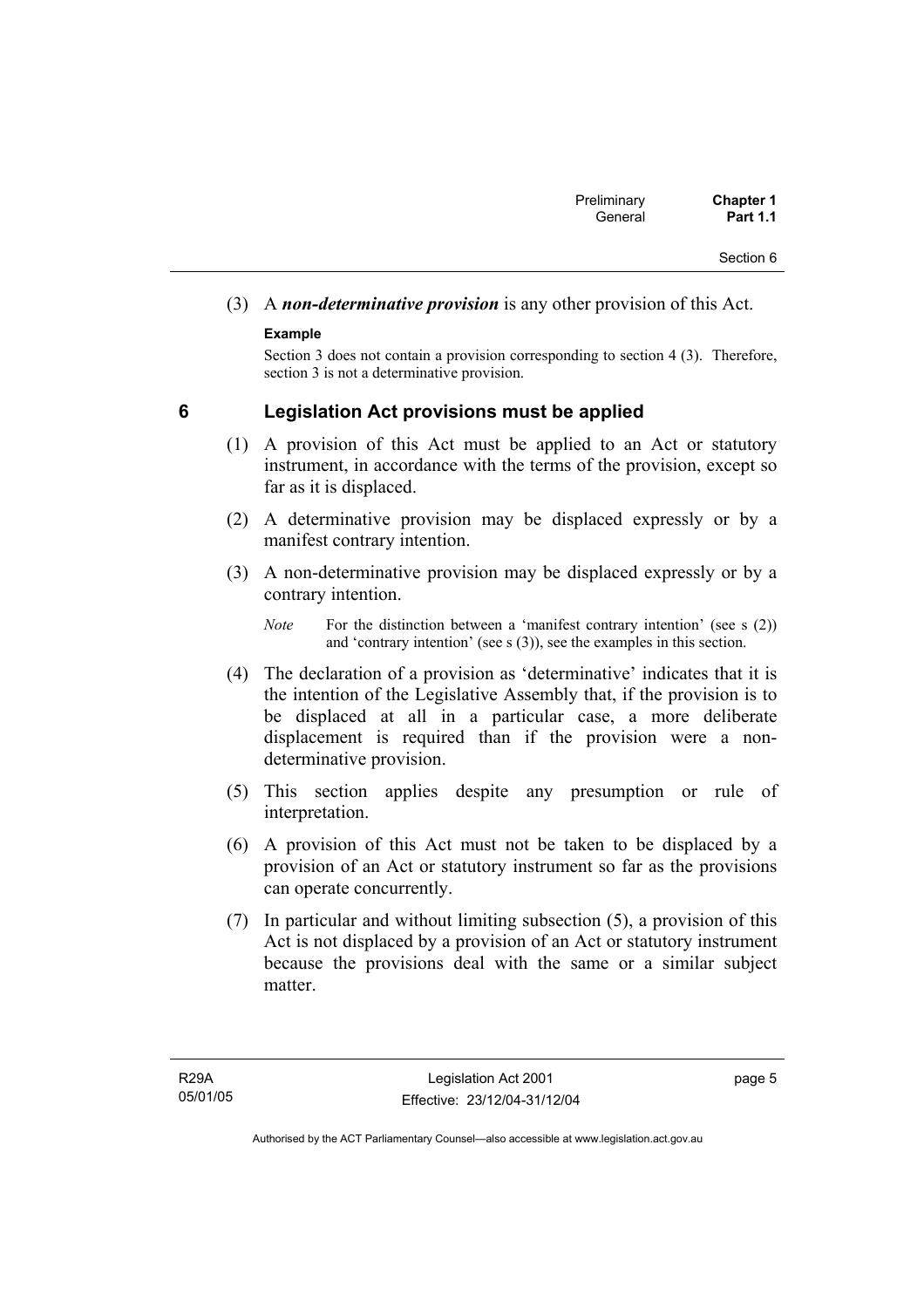| <b>Chapter 1</b> | Preliminary |
|------------------|-------------|
| <b>Part 1.1</b>  | General     |

#### Section 6

(8) This section is a determinative provision.

#### **Examples of different kinds of displacement**

- 1 *Determinative provision—express displacement*
	- The *Collections Regulation Act 1999* (hypothetical), section 83 contains the following provision:
	- (2) The *Legislation Act 2001*, section 47 (3) does not apply to regulations under this Act.

Section 83 (2) illustrates a provision expressly displacing the *Legislation Act 2001*, section 47 (3), a determinative provision.

2 *Determinative provision—manifest contrary intention*

The *Motor Repairers Act 2001* (hypothetical) does not contain a provision like the *Collections Regulation Act 1999*, section 83, but section 79 contains the following provision:

(3) The regulations may apply, adopt or incorporate an instrument or provision of an instrument as in force from time to time.

Section 79 (3) illustrates a provision displacing the *Legislation Act 2001*, section 47 (3), a determinative provision, by a manifest contrary intention because section 79 (3) clearly contradicts section 47 (3).

3 *Non-determinative provision—contrary intention*

The master of a vessel is charged with contravening the *Liquor Act 2001* (hypothetical), section 126 by selling liquor on or from 'licensed premises' otherwise than at a time authorised by the Act. It is claimed that the sale took place on the vessel. The Act defines 'licensed premises' to mean that part or those parts of a building or buildings and of the land adjoining it or them as defined by the licensing court. It is argued that the complaint is defective in that a vessel cannot be 'licensed premises'. However, section 126 is expressed to apply to 'a licensee, servant, agent or master who sells liquor on or from licensed premises'. In this case, the reference to 'master' indicates a contrary intention indicating that the section is intended to apply to liquor sold on or from vessels.

#### **Example of concurrent operation (no displacement)**

The *Small Clubs Act 2002* (hypothetical) contains the following provision about how notice of the club's annual general meeting may be served on members of a registered small club:

page 6 Legislation Act 2001 Effective: 23/12/04-31/12/04

R29A 05/01/05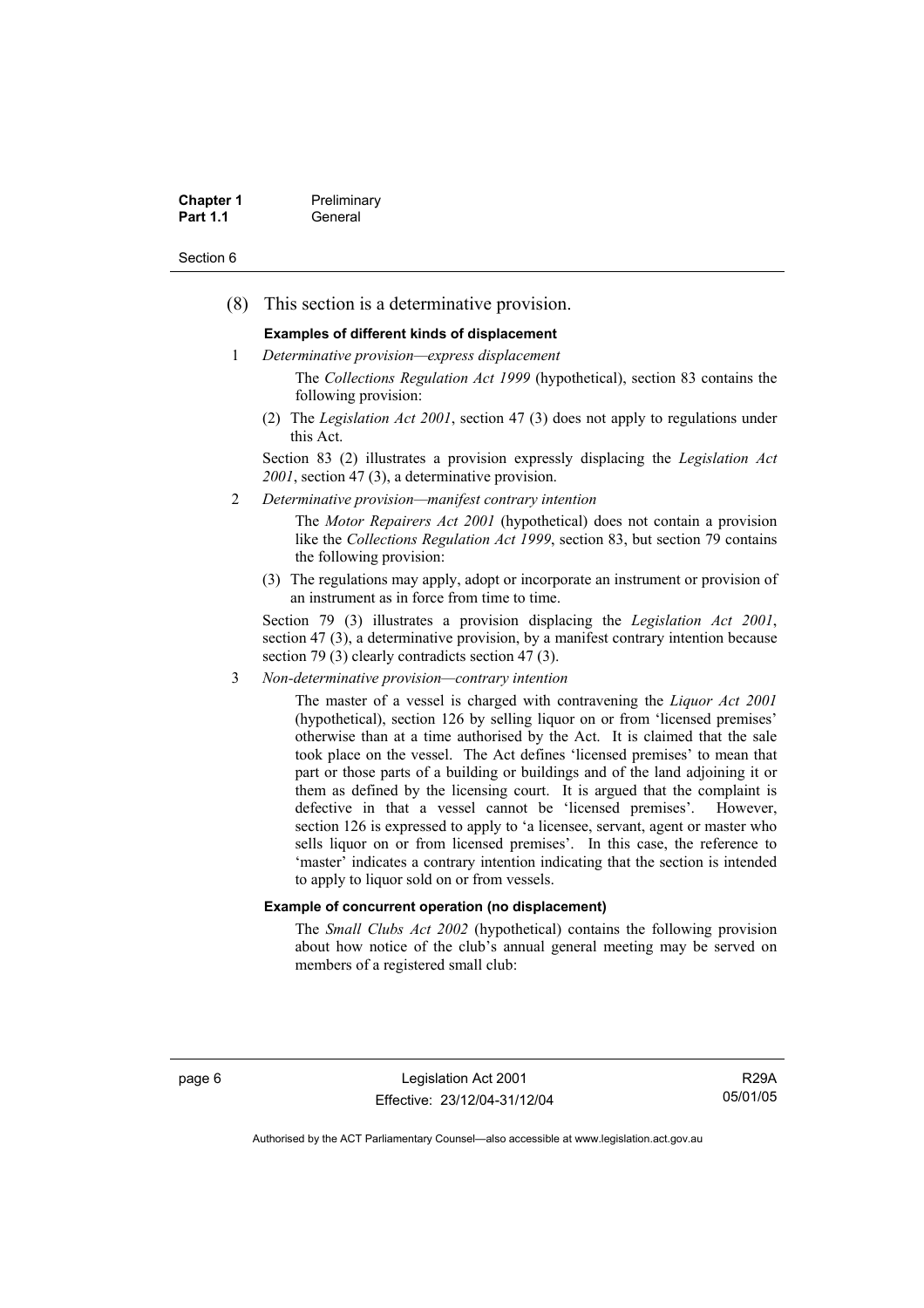| Preliminary | <b>Chapter 1</b> |
|-------------|------------------|
| General     | <b>Part 1.1</b>  |

Section 6

#### **60 Serving notice of annual general meeting**

The executive committee of a registered small club may serve notice of the annual general meeting of the club on members by pinning the notice to a noticeboard in the club house.

The *Legislation Act 2001*, section 247, a non-determinative provision, allows a document to be served on an individual under an Act in a number of ways (by giving the document to the individual, by sending it by prepaid post etc), but does not mention pinning the document to a noticeboard as a method of giving the notice.

Section 247 is not displaced by the *Small Clubs Act 2002*, section 60, because—

- section 60 does not expressly displace section 247 nor does it indicate a contrary intention (see s  $6(1)$  and  $(3)$ ) and, in particular, section  $60$ does not indicate an intention that the method of service it authorises is to be the only method of serving notice of annual general meetings on members of small clubs; and
- the application of section 247 is not displaced by any presumption or rule of interpretation (see s 6 (5)); and
- sections 60 and 247 can operate concurrently (see s  $6(6)$ ) by allowing complementary methods of service; and
- the fact that sections 60 and 247 deal with the same (or a similar) subject matter does not of itself displace section 247 (see s 6 (7) and also s 6 (5)).

It follows, therefore, that the executive committee is free to serve notice of the annual general meeting under section 60 or section 247.

*Note* An example is part of the Act, is not exhaustive and may extend, but does not limit, the meaning of the provision in which it appears (see s 126 and s 132).

page 7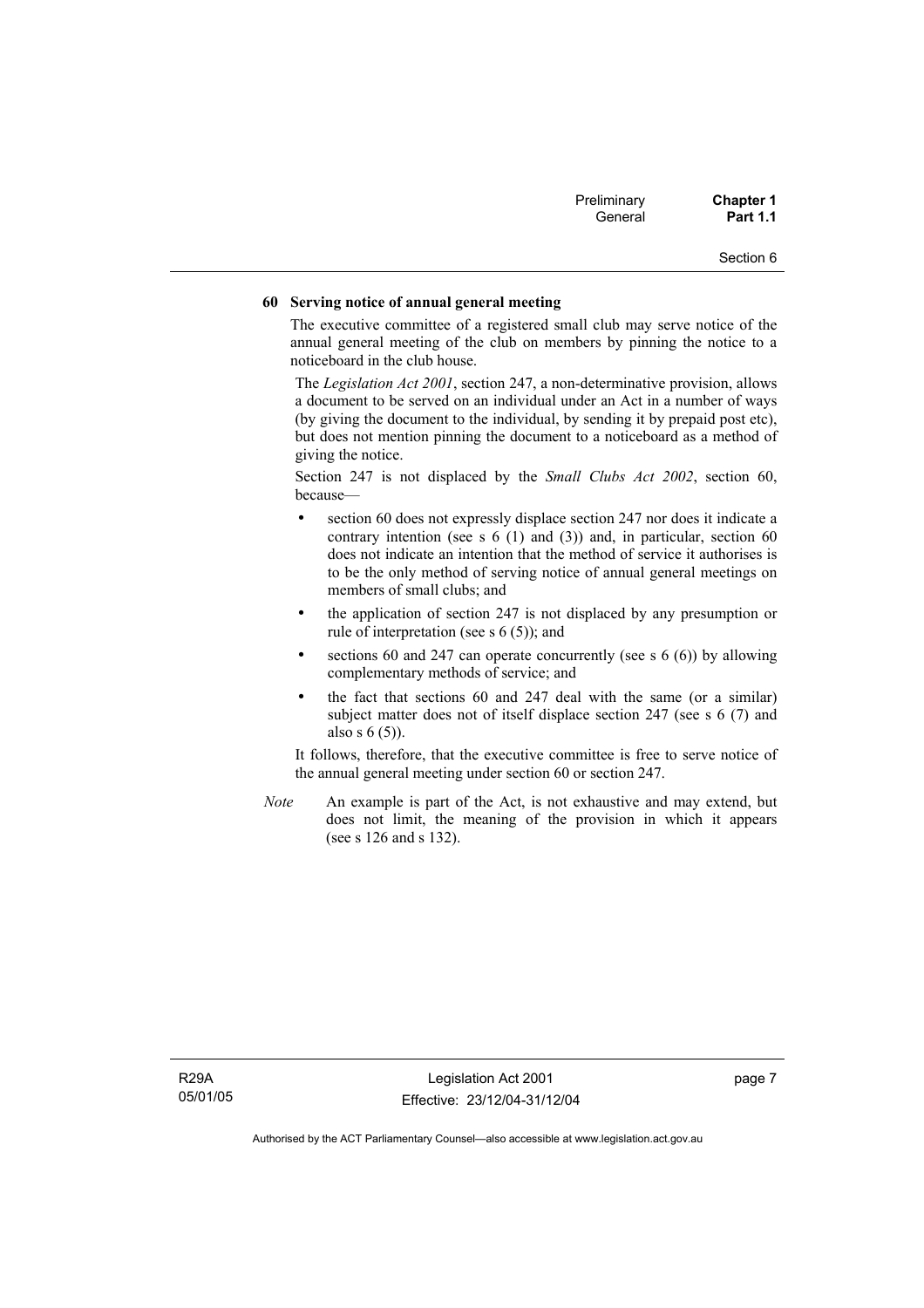**Chapter 1** Preliminary<br>**Part 1.2** Basic conce **Basic concepts** 

Section 7

## **Part 1.2 Basic concepts**

### **7 Meaning of** *Act* **generally** (IA dict, def of *Act*, par (a))

- (1) An *Act* is an Act of the Legislative Assembly.
- (2) An *Act of the Legislative Assembly* is a law (however described or named) made by the Legislative Assembly under the Self-Government Act.
- (3) A reference to an *Act* includes a reference to a provision of an Act.
	- *Note 1* Section 17 deals with former Commonwealth enactments, and former NSW and UK Acts, that have become ACT Acts.
	- *Note 2* Section 98 deals with reference to laws in general terms.

**8 Meaning of** *subordinate law* (IA dict, def of *subordinate law* and SLA s 6 (19), def of *subordinate law*, par (a))

- (1) A *subordinate law* is a regulation, rule or by-law (whether or not legislative in nature) made under—
	- (a) an Act; or
	- (b) another subordinate law; or
	- (c) power given by an Act or subordinate law and also power given otherwise by law.
- (2) A reference to a *subordinate law* includes a reference to a provision of a subordinate law.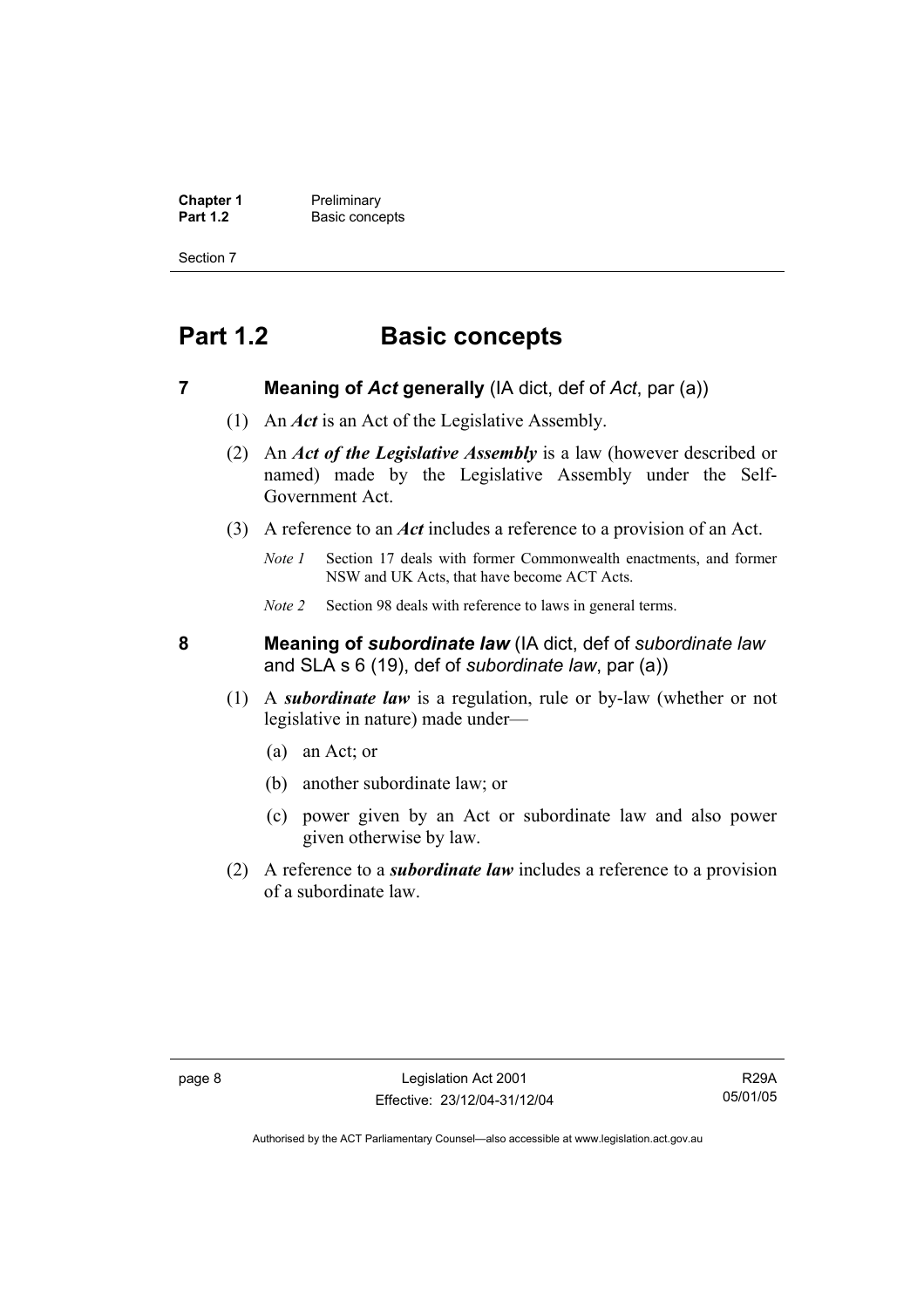## **9 Meaning of** *disallowable instrument* (SLA s 10 (1) and 6 (19), def of *subordinate law*)

- (1) A *disallowable instrument* is—
	- (a) a statutory instrument (whether or not legislative in nature) that is declared to be a disallowable instrument by an Act, subordinate law or another disallowable instrument; or
	- (b) a determination of fees or charges by a Minister under an Act or subordinate law.
	- *Note Statutory instrument* is defined in s 13.
- (2) A reference to a *disallowable instrument* includes a reference to a provision of a disallowable instrument.

## **10 Meaning of** *notifiable instrument*

- (1) A *notifiable instrument* is a statutory instrument (whether or not legislative in nature) that is declared to be a notifiable instrument by an Act, subordinate law, disallowable instrument or another notifiable instrument.
	- *Note* Section 309 (Status of certain instruments as notifiable instruments) declares certain statutory instruments that are required or permitted to be published or notified in the Gazette to be notifiable instruments.
- (2) A reference to a *notifiable instrument* includes a reference to a provision of a notifiable instrument.

## **11 Meaning of** *commencement notice*

- (1) A *commencement notice* is a statutory instrument that fixes or otherwise determines the commencement of an Act, subordinate law, disallowable instrument or notifiable instrument.
- (2) A reference to a *commencement notice* includes a reference to a provision of a commencement notice.

R29A 05/01/05 page 9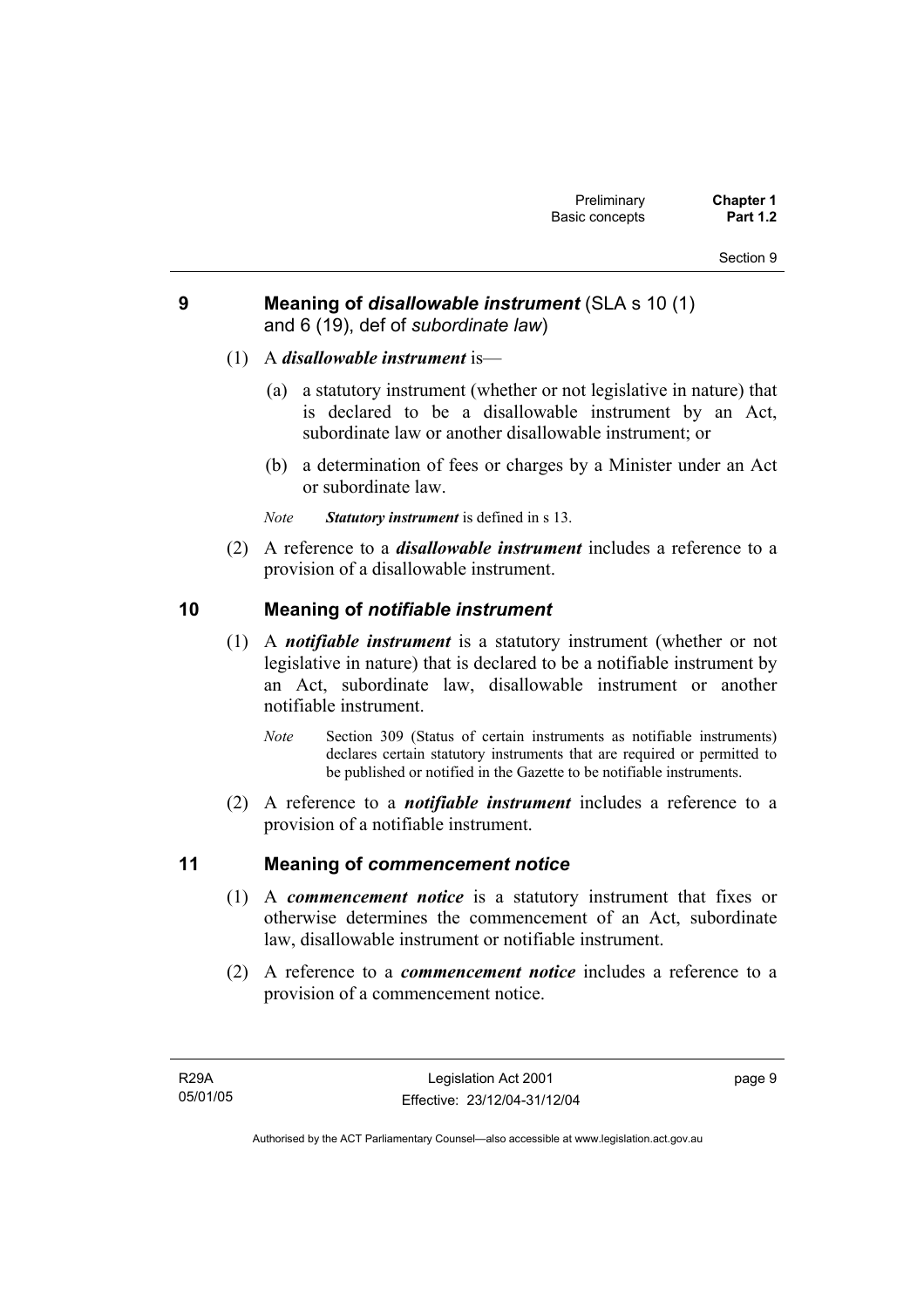**Chapter 1** Preliminary<br>**Part 1.2** Basic conce **Basic concepts** 

Section 12

## **12 Meaning of** *registrable instrument*

- (1) A *registrable instrument* is—
	- (a) a subordinate law; or
	- (b) a disallowable instrument; or
	- (c) a notifiable instrument; or
	- (d) a commencement notice.
- (2) A reference to a *registrable instrument* includes a reference to a provision of a registrable instrument.

## **13 Meaning of** *statutory instrument* (IA dict, def of *statutory instrument*)

- (1) A *statutory instrument* is an instrument (whether or not legislative in nature) made under—
	- (a) an Act; or
	- (b) another statutory instrument; or
	- (c) power given by an Act or statutory instrument and also power given otherwise by law.
- (2) A *statutory instrument* includes a subordinate law, disallowable instrument, notifiable instrument and commencement notice.
- (3) A reference to a *statutory instrument* includes a reference to a provision of a statutory instrument.

### **14 Meaning of** *instrument* (IA dict, def of *instrument*)

(1) An *instrument* is any writing or other document.

*Note Writing* is defined in the dictionary, pt 1.

 (2) A reference to an *instrument* includes a reference to a provision of an instrument.

R29A 05/01/05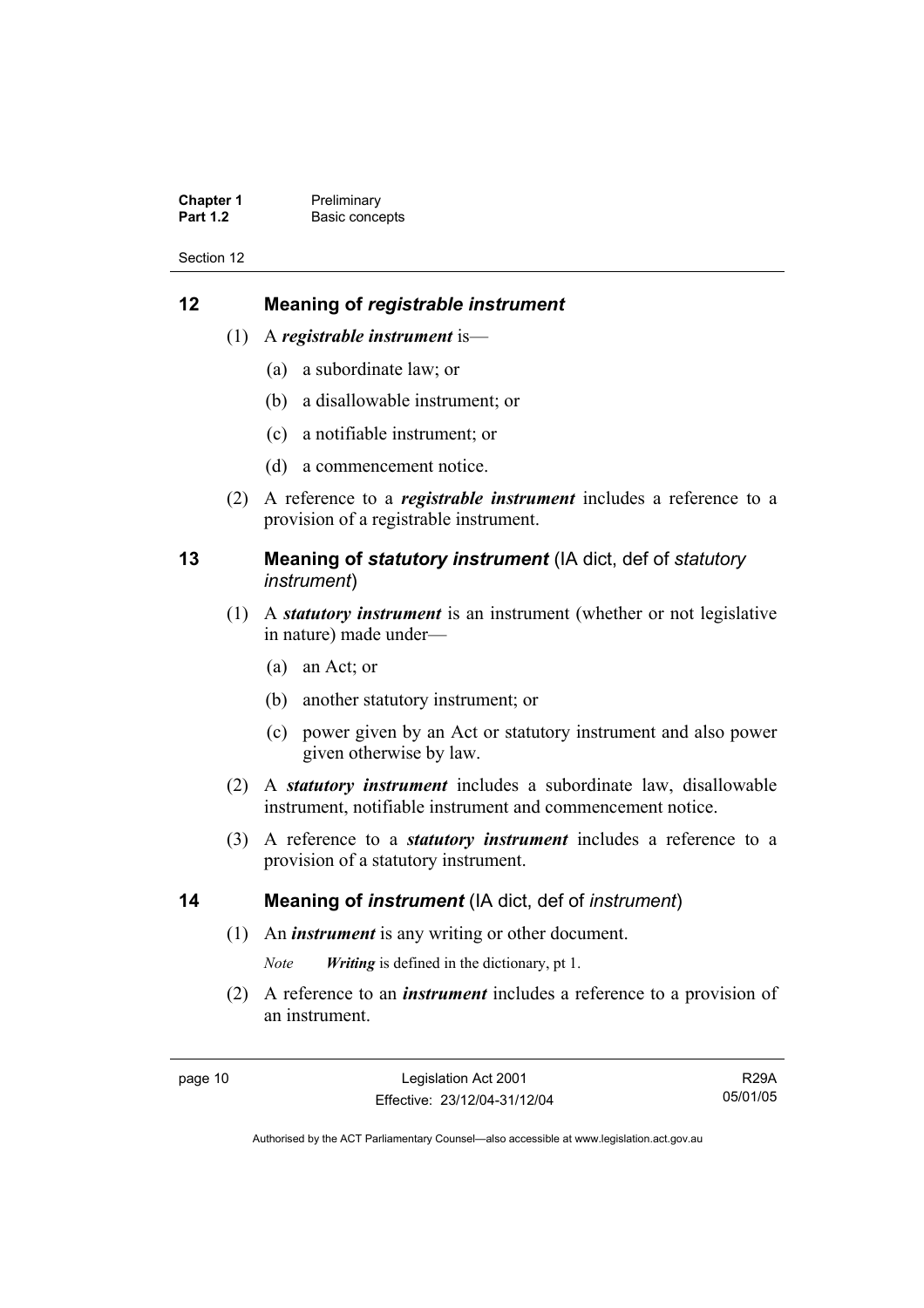#### Section 15

## **15 Meaning of** *authorised republication*

- (1) An *authorised republication* is a republication of a law authorised by the parliamentary counsel under this Act.
- (2) A reference to an *authorised republication* includes a reference to a provision of an authorised republication.
- (3) In this section:

*law*—see section 107 (Meaning of *law* in ch 11).

### **16 Meaning of** *provision* (IA dict, def of *provision*)

A *provision* of an Act or instrument is any words or anything else that forms part of the Act or instrument.

**Examples of provisions consisting of groups of words**  sections, subsections, paragraphs, subparagraphs, sub-subparagraphs, examples **Examples of provisions consisting of groups of other provisions** 

chapters, parts, divisions, subdivisions, schedules

*Note* See s 126 and s 127 for material that is, or is not, part of an Act or statutory instrument.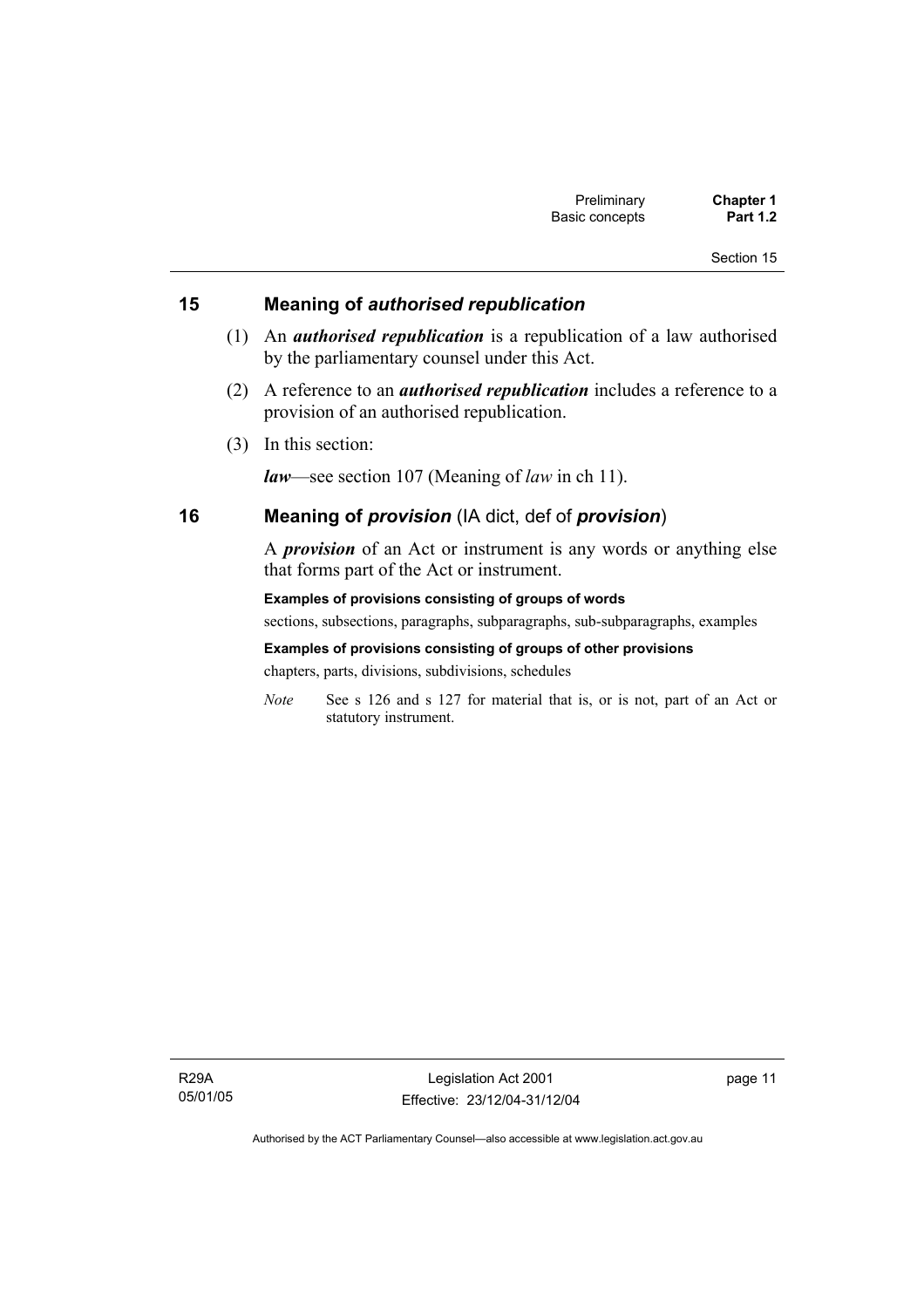**Chapter 1** Preliminary<br>**Part 1.3** Sources of **Part 1.3** Sources of law in the ACT

Section 16

## **Part 1.3 Sources of law in the ACT**

#### **Notes on sources of law**

- *Note 1* The laws in force in the ACT consist of the written law and various unwritten laws known as the principles and rules of common law and equity.
- *Note 2* The written law of the Territory consists primarily of laws, known as Acts, made by the Legislative Assembly. It also includes regulations, rules of court and other legislative instruments made under specific powers given by Acts. (Written laws made under an Act are commonly called 'subordinate' or 'delegated' legislation.)
- *Note 3* Before self-government, ordinances made by the Governor-General under the *Seat of Government* (*Administration*) *Act 1910* (Cwlth) were the main form of legislation made for the ACT. Most of the ordinances in force at self-government have been converted into Acts (see the Self-Government Act, s 34). However, the Governor-General has power to make ordinances for the ACT on a limited number of topics (see the *Seat of Government (Administration) Act 1910* (Cwlth), s 12).
- *Note 4* The written laws in force in the ACT also include the Commonwealth Constitution, Commonwealth Acts, and regulations and other legislative instruments made under Commonwealth Acts. As a general rule, Commonwealth Acts and legislative instruments apply in the ACT in the same way as they apply in other parts of Australia. Commonwealth Acts and instruments prevail over the Acts made by the Legislative Assembly to the extent to which they are inconsistent (see the Self-Government Act, s 28).
- *Note 5* Certain Acts of New South Wales and the United Kingdom also formed part of the written laws in force in the ACT. Because of the *Interpretation Act 1967*, s 65, these are now taken to be laws made by the Legislative Assembly as if they had been enacted by the Assembly. These Acts are listed in sch 1.

page 12 Legislation Act 2001 Effective: 23/12/04-31/12/04

R29A 05/01/05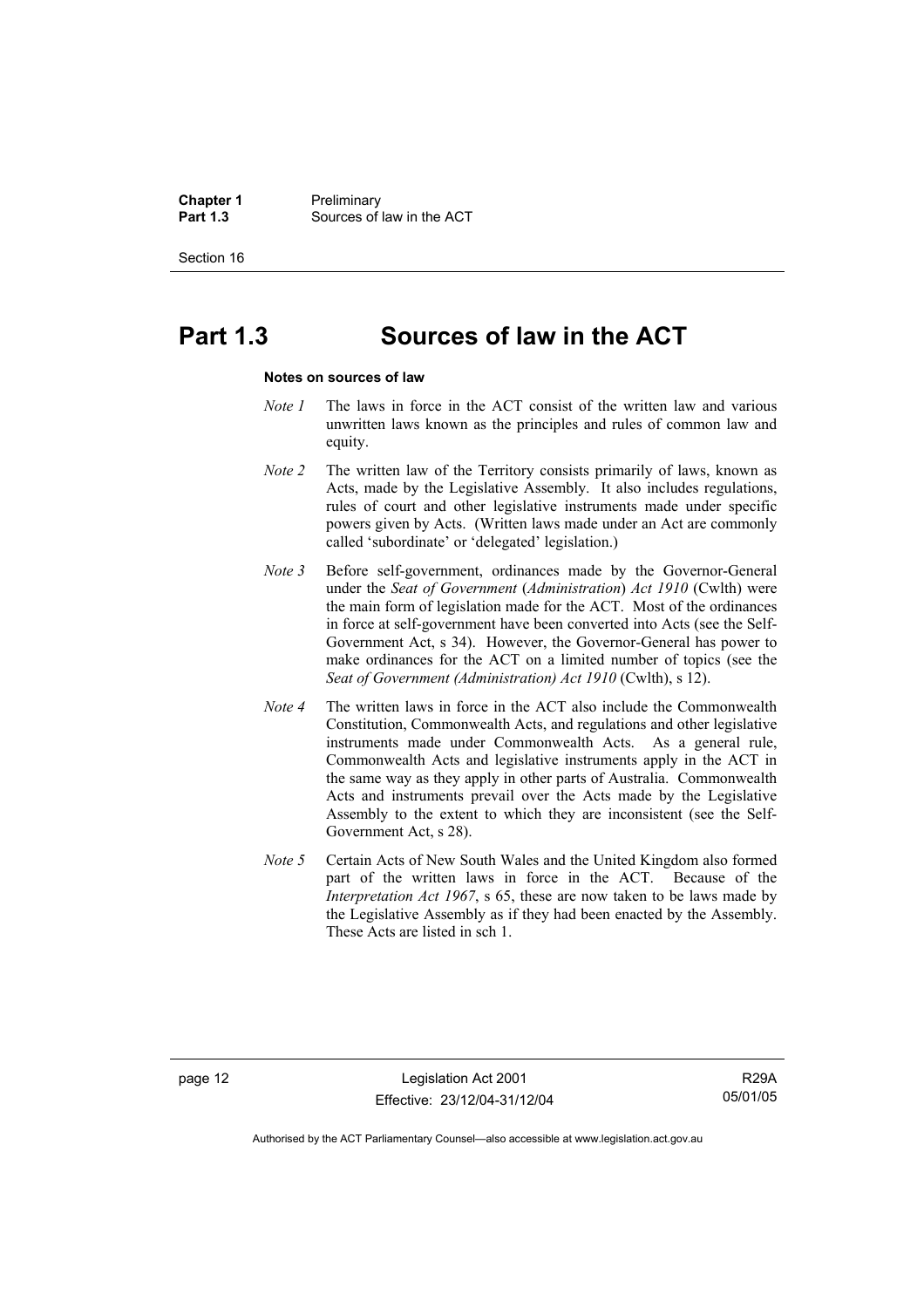- **17 References to Acts include references to former Cwlth enactments etc** (IA s 7A, dict, def of *Act*, par (b) and def of *enactment*)
	- (1) A reference to an *Act* includes a reference to a former Commonwealth enactment.
	- (2) Without limiting subsection (1), a reference to an *Act* includes a reference to a former NSW Act or former UK Act mentioned in schedule 1.
	- (3) In this section:

*former Commonwealth enactment* means a Commonwealth Act or ordinance, a New South Wales Act or Imperial Act that is—

- (a) an enactment within the meaning of the Self-Government Act because of that Act, section 34; or
- (b) an enactment because of the *A.C.T*. *Self-Government (Consequential Provisions) Act 1988* (Cwlth), section 10 (3) or 12 (2) or (3).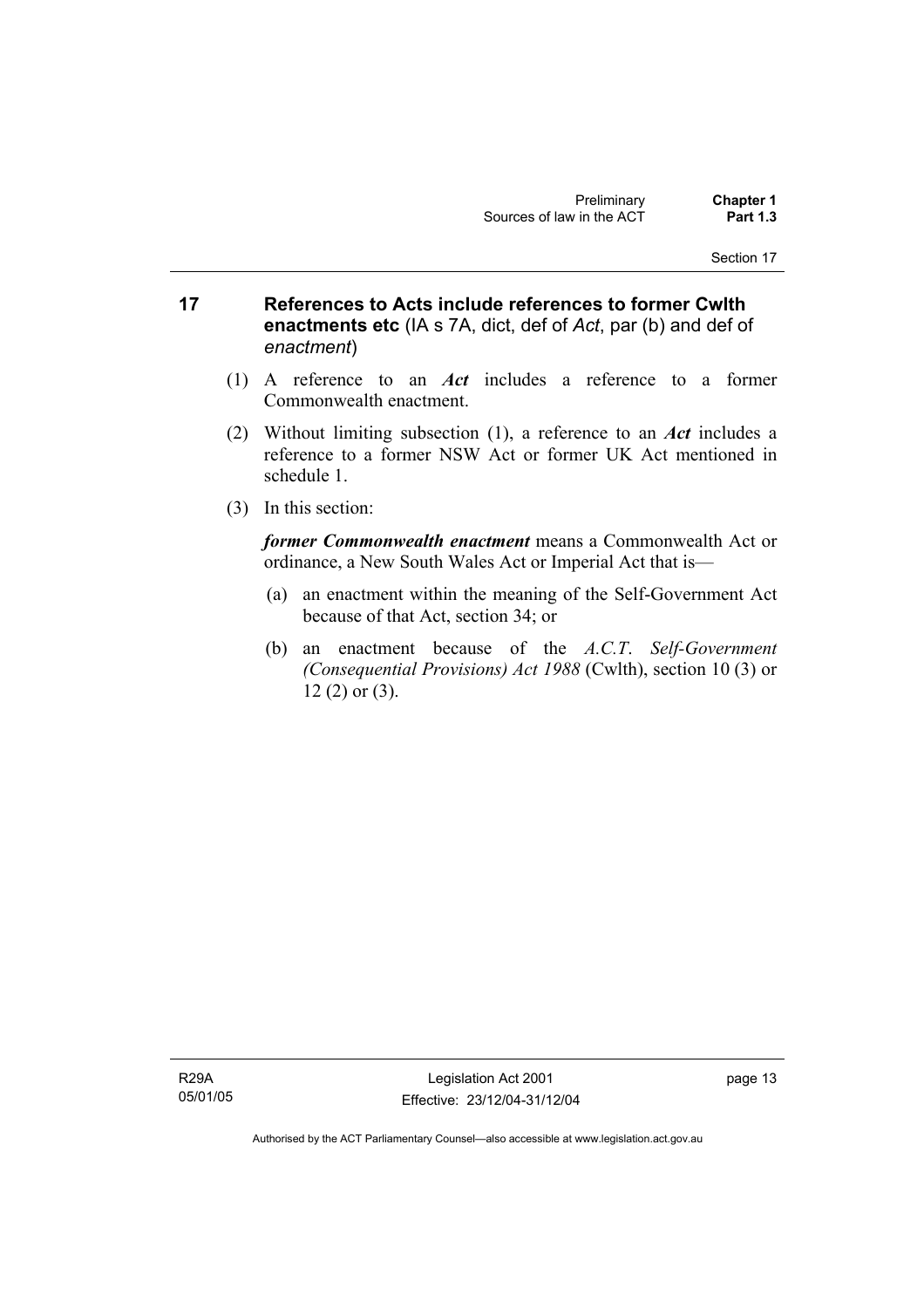#### **Chapter 2** ACT legislation register and web site

Section 18

## **Chapter 2 ACT legislation register and web site**

### **18 ACT legislation register**

- (1) The parliamentary counsel must establish and maintain a register of Acts and statutory instruments (the *ACT legislation register*).
- (2) The register must be kept electronically.

#### **Example of how register may be kept**

The register may be kept in the form of, or as part of, 1 or more computer databases, and may include data compiled electronically from the databases.

*Note* An example is part of the Act, is not exhaustive and may extend, but does not limit, the meaning of the provision in which it appears (see s 126 and s 132).

### **19 Contents of register**

- (1) The ACT legislation register must contain the following:
	- (a) authorised republications of laws currently in force;
	- (b) Acts as made;
	- (c) subordinate laws as made;
	- (d) disallowable instruments as made;
	- (e) notifiable instruments as made;
	- (f) commencement notices as made;
	- (g) resolutions passed, or taken to have been passed, by the Legislative Assembly to disallow a subordinate law or disallowable instrument;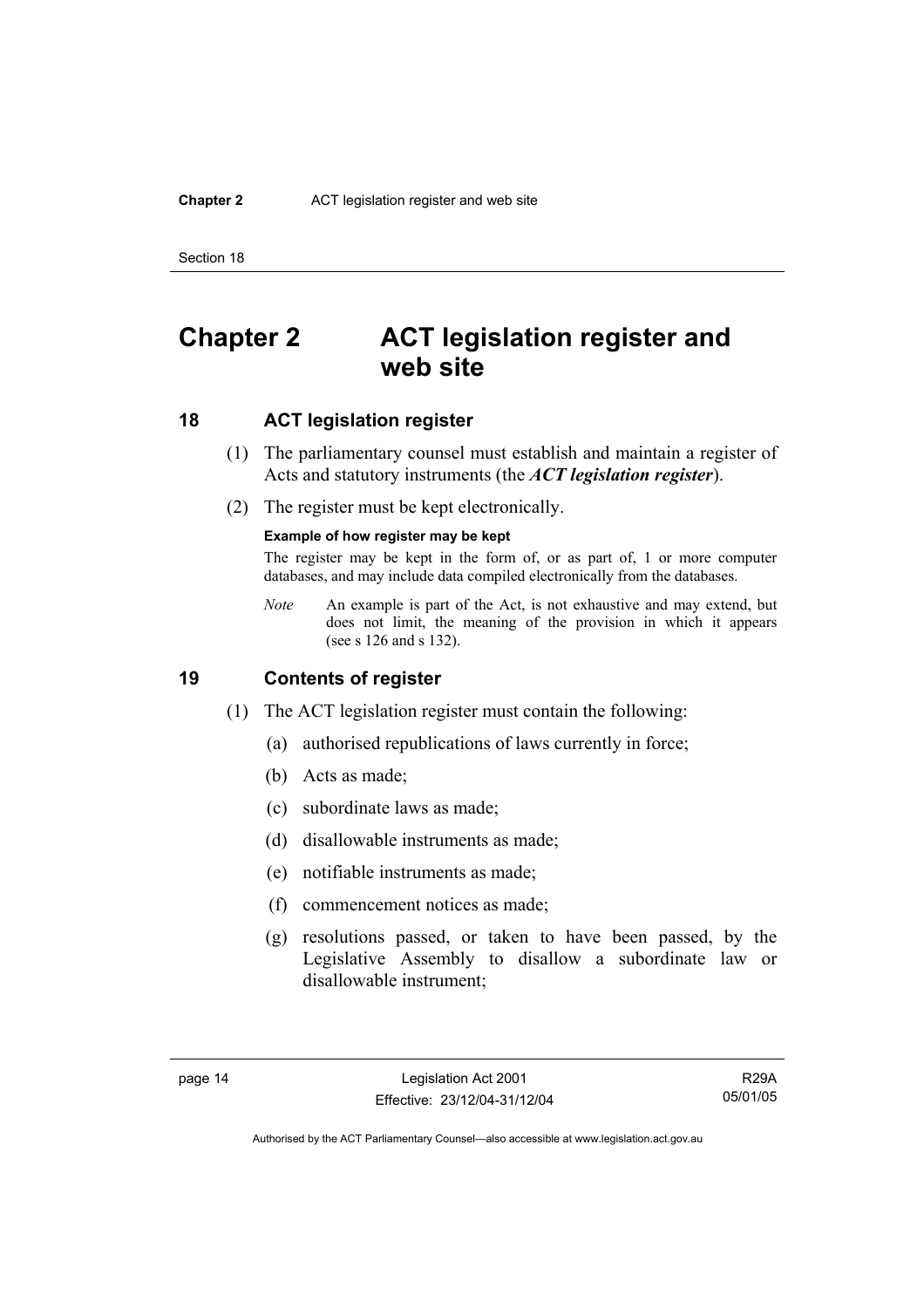- (h) resolutions passed, or taken to have been passed, by the Legislative Assembly to amend a subordinate law or disallowable instrument;
- (i) bills presented to the Legislative Assembly;
- (j) explanatory statements for bills, and amendments of bills, presented to the Legislative Assembly;
- (k) explanatory statements, and regulatory impact statements under chapter 5, for subordinate laws and disallowable instruments.
- (2) The ACT legislation register must also contain the following:
	- (a) notifications of the making of Acts;
	- (b) notifications of the making of subordinate laws;
	- (c) notifications of the making of disallowable instruments;
	- (d) notifications of the making of notifiable instruments;
	- (e) notifications of the making of commencement notices;
	- (f) notifications of the disallowance of subordinate laws or disallowable instruments under section 65 (Disallowance by resolution of Assembly);
	- (g) notifications of the amendment of subordinate laws or disallowable instruments under section 68 (Amendment by resolution of Assembly).
- (3) The parliamentary counsel may enter additional material in the register if the parliamentary counsel considers that it is likely to be useful to users of the register.
- (4) Without limiting subsection (3), the additional material may include the following:
	- (a) unauthorised republications of laws currently in force;

page 15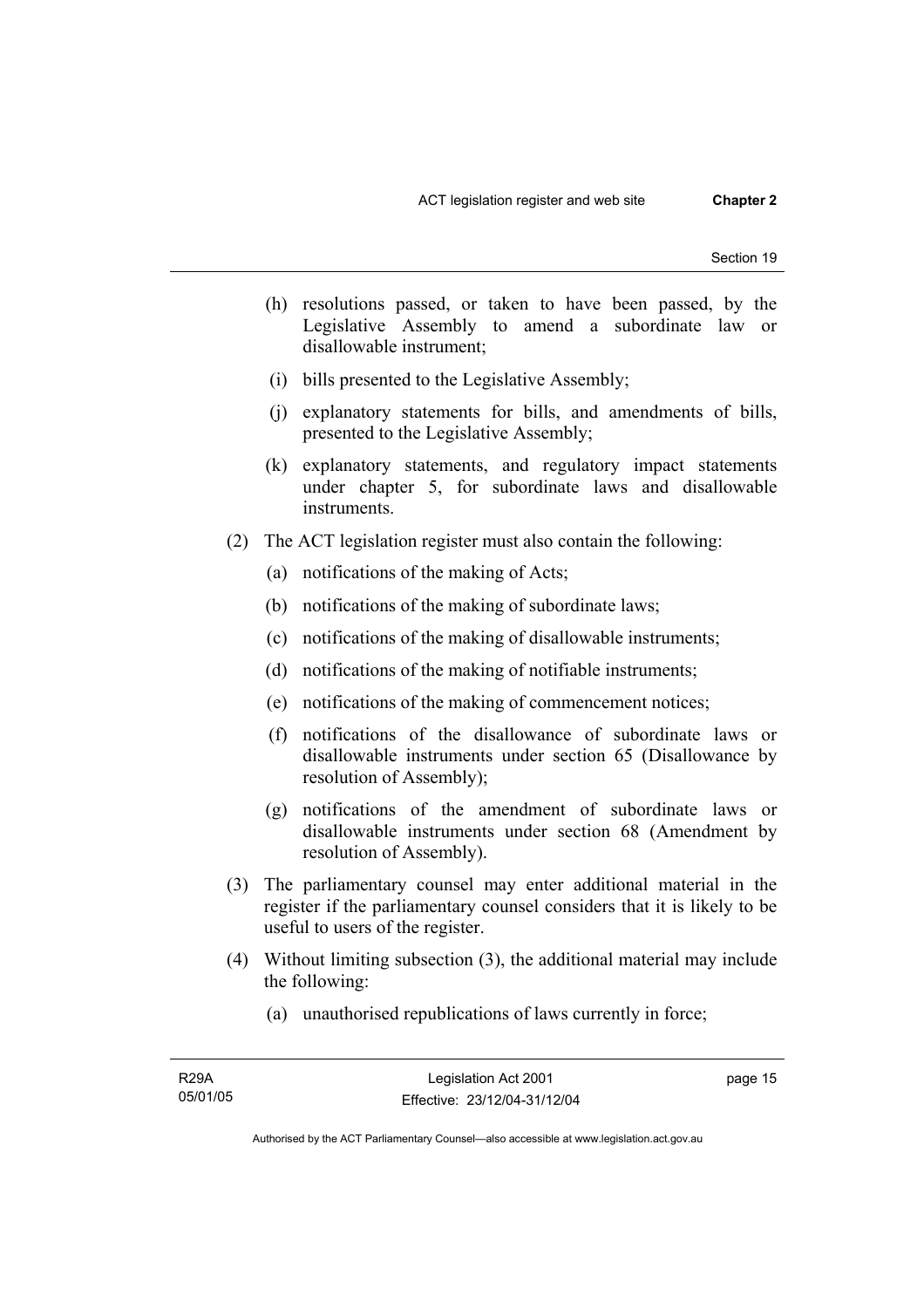#### **Chapter 2** ACT legislation register and web site

#### Section 19

- (b) past versions of unauthorised republications;
- (c) past versions of authorised republications;
- (d) statutory instruments that are not registrable instruments;
- (e) repealed Acts and statutory instruments;
- (f) Commonwealth laws that apply in or in relation to the ACT;
- (g) material relevant to interpreting the rights set out in the *Human Rights Act 2004*, including documents mentioned in that Act, dictionary, definition of *international law*.
- *Note* The following sections of the Act deal with the entry of material in the register:
	- s 28 (Notification of Acts)
	- s 61 (Notification of registrable instruments)
	- s 65A (Notification of disallowance by resolution of Assembly)
	- s 69 (Notification of amendments made by resolution of Assembly)
	- s 108 (Republication in register).
- (5) The parliamentary counsel may enter additional material in the register in any way the parliamentary counsel considers is likely to be helpful to users of the register.

#### **Examples**

- 1 A uniform legislative scheme is entered into under heads of agreement signed on behalf of the Commonwealth, States and Territories. The Legislative Assembly later passes an Act to implement the scheme on behalf of the ACT and the Act is notified and entered in the register. The agreement is also entered in the register as a notifiable instrument with a notifiable instrument number even though the instrument is not taken to be a notifiable instrument under section 10 (Meaning of *notifiable instrument*). The page of the register for the Act contains the heading 'Registrable instruments' and the agreement is listed underneath. The page of the register for the agreement gives particulars for the agreement and mentions that it is not a notifiable instrument but is included in the register for information.
- 2 An instrument under the Self-Government Act notifying the appointment of Ministers is entered in the register as a notifiable instrument even though the instrument is not taken to be a notifiable instrument under section 10

page 16 Legislation Act 2001 Effective: 23/12/04-31/12/04

R29A 05/01/05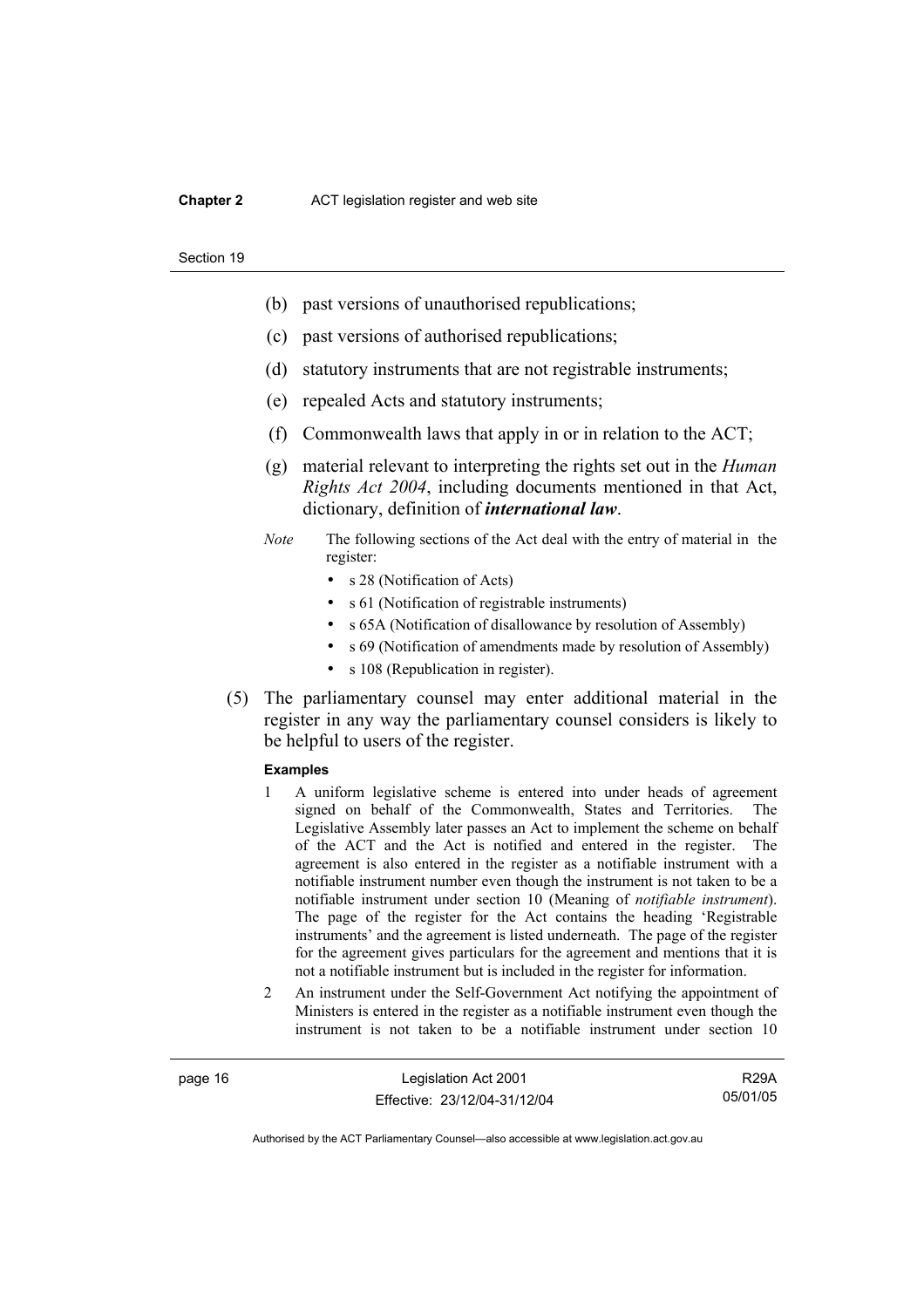(Meaning of *notifiable instrument*). The instrument is also numbered as a notifiable instrument. The page of the register for the notification mentions that it is made under the Self-Government Act and is not a notifiable instrument but is included in the register for information.

- 3 The Australian Road Rules that are applied in the ACT under the *Road Transport (Safety and Traffic Management) Regulations 2000* are entered in the register as a notifiable instrument even though the instrument is not taken to be a notifiable instrument under section 47 (Statutory instrument may make provision by applying law or instrument). The page of the register for the regulations also contains the heading 'Registrable instruments' and the rules are listed underneath. The page of the register for the rules mentions that the rules are applied under the *Road Transport (Safety and Traffic Management) Regulations 2000* and that they are to be read with, and as if they formed part of, those regulations. The note also explains that, because they were applied before the commencement of the *Legislation Act 2001*, they are not a registrable instrument under that Act.
- *Note* An example is part of the Act, is not exhaustive and may extend, but does not limit, the meaning of the provision in which it appears (see s 126 and s 132).
- (6) Without limiting subsection (3) or (5), the regulations may prescribe requirements to be satisfied for additional material to be entered in the register under this section, including, for example, requirements about—
	- (a) the form of the material; and
	- (b) the making of requests for its entry in the register.
- (7) The regulations may also make provision about the following in relation to instruments (other than registrable instruments) to be entered in the register under this section:
	- (a) the numbering of the instruments by the parliamentary counsel, whether in a series of numbers allocated under section 59 (Numbering) or otherwise;
	- (b) the identification of the instruments, including, for example, authorising the parliamentary counsel to—

page 17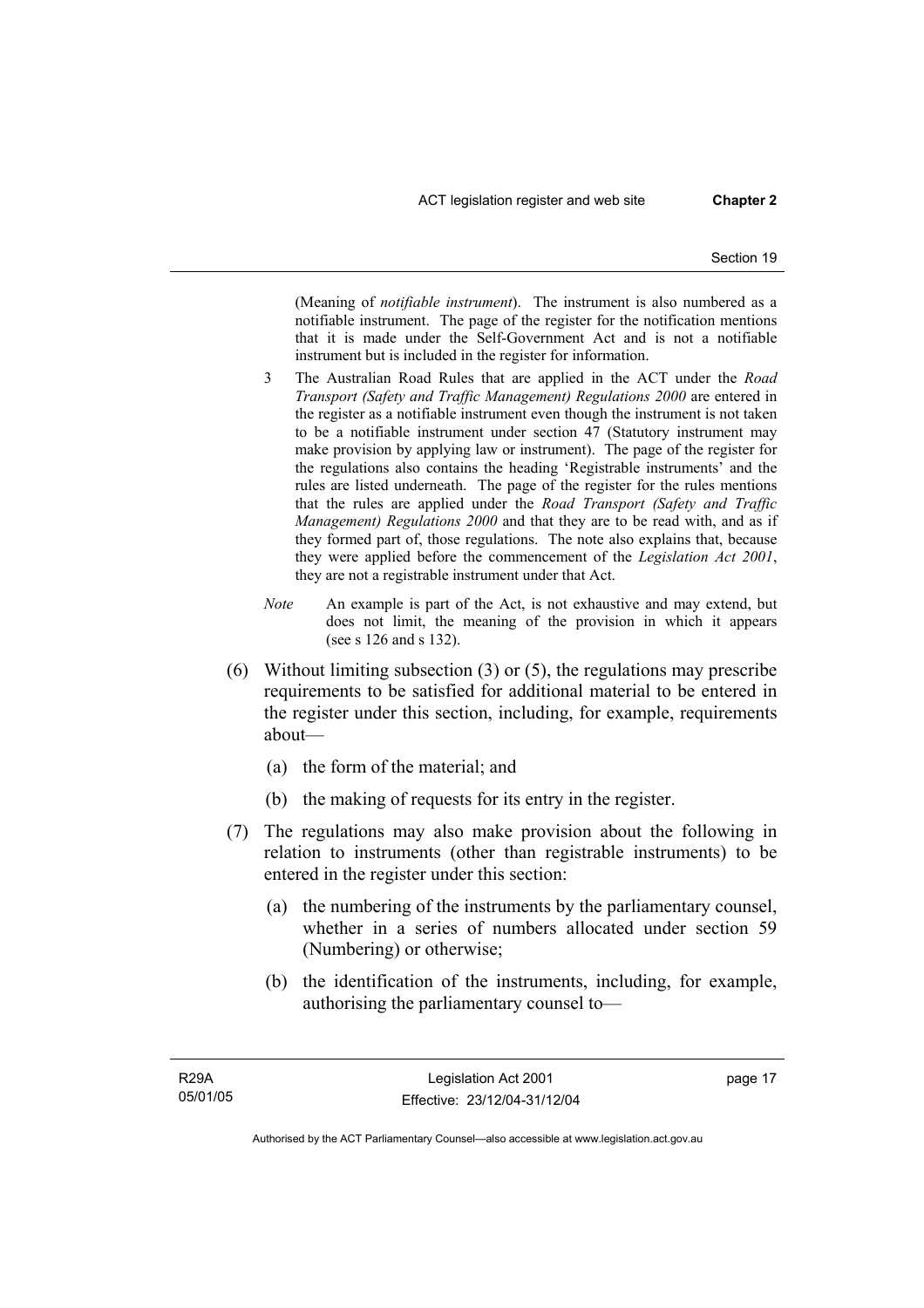#### **Chapter 2** ACT legislation register and web site

#### Section 19

- (i) add a name to an unnamed instrument; or
- (ii) amend an instrument's name; or
- (iii) add notes to an instrument to assist in its identification; or
- (iv) do anything else in relation to an instrument to assist users of the register to identify or refer to the instrument.
- (8) If the register contains an authorised republication of a law currently in force, and the law is amended, the parliamentary counsel must replace the republication with an authorised republication of the law as amended.
- (9) If the register contains an authorised republication of a law, and the law is repealed, expires or, for a subordinate law or disallowable instrument, is disallowed by the Legislative Assembly, the parliamentary counsel must ensure that the republication is no longer shown as a republication of law currently in force.
- (10) If the parliamentary counsel considers it likely to be useful to users of the register to enter information (in any form) in the register, the parliamentary counsel may enter the information at any time.

#### **Example**

guides and indexes to the register

- (11) If an Act passed by the Legislative Assembly, or a registrable instrument made, before the commencement of this Act need not be notified under this Act, the parliamentary counsel may enter the text of the Act or instrument in the register.
- (12) The parliamentary counsel may correct any mistake, error or omission in the register subject to the requirements (if any) of the regulations.
- (13) In this section:

*amended* includes modified.

*law*—see section 107 (Meaning of *law* in ch 11).

R29A 05/01/05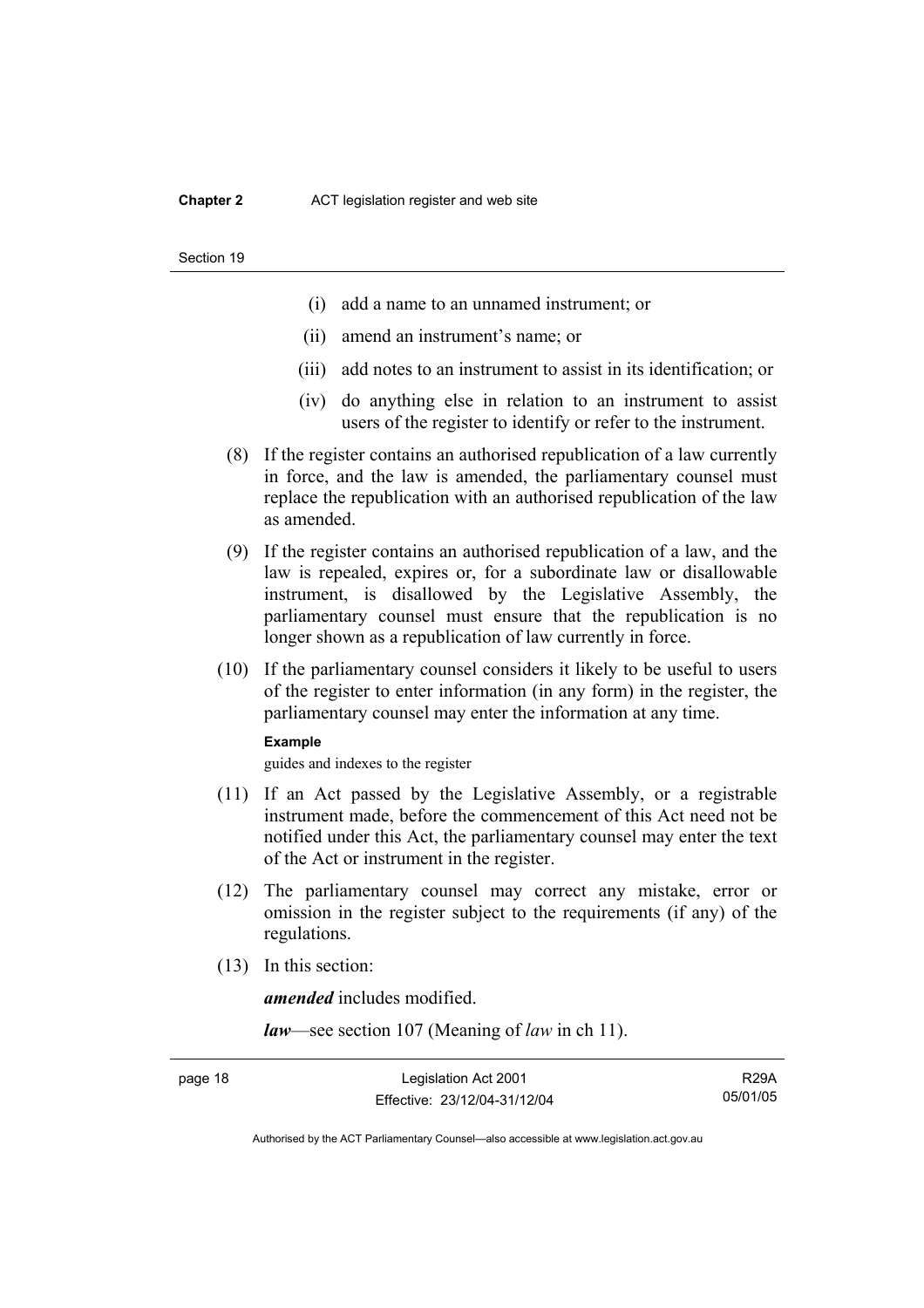*repealed* includes lapsed and expired.

### **20 Prompt registration**

The parliamentary counsel must ensure that anything the parliamentary counsel is required to do in relation to the register is done promptly.

## **21 Approved web site**

- (1) The parliamentary counsel must approve an internet site, and may approve additional internet sites, for this Act.
- (2) The parliamentary counsel may enter into agreements or arrangements to ensure that users can authenticate an approved web site or the material accessible on an approved web site.

## **22 Access to registered material at approved web site**

- (1) The parliamentary counsel must ensure, as far as practicable, that a copy of the material mentioned in section 19 (1) and (2) (Contents of register) is accessible at all times on an approved web site.
- (2) Access is to be provided without charge by the Territory.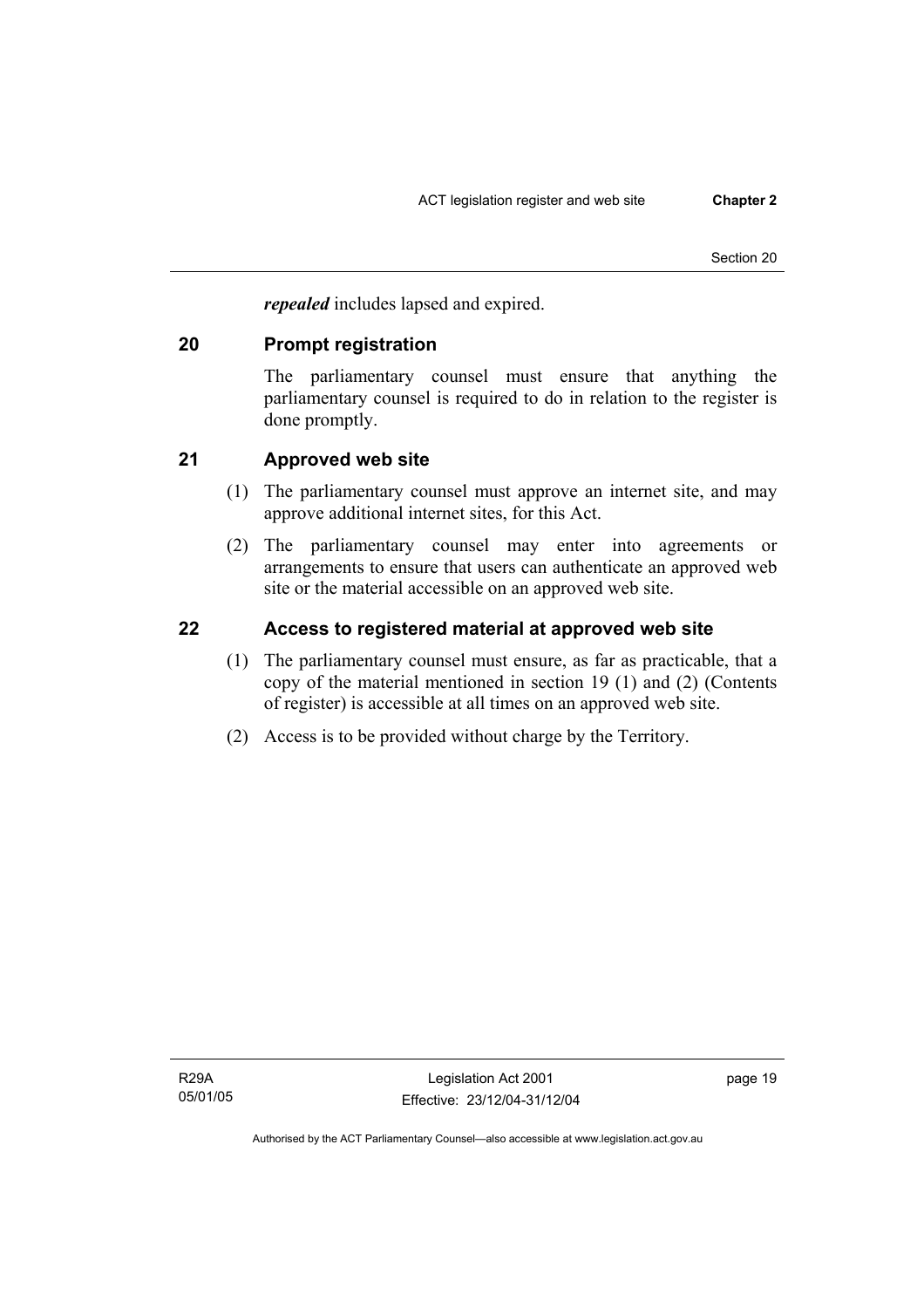#### **Chapter 3** Authorised versions and evidence of laws and legislative material

Section 22A

## **Chapter 3 Authorised versions and evidence of laws and legislative material**

#### **22A Definitions for ch 3**

In this chapter:

*law* means an Act or statutory instrument, whether or not it has been amended, and includes, in relation to a republication—

- (a) a collection of 2 or more Acts or statutory instruments; or
- (b) all or part of an agreement or other instrument that has the force of law or is in, or attached to, an Act or statutory instrument.
- *Note* A reference to an Act or statutory instrument includes a reference to a provision of the Act or instrument (see s 7 and s 13).

*legislative material* means material (other than a law or provision of a law) relating to an Act or statutory instrument.

#### **Examples of** *legislative material*

- 1 Additional material entered in the register under section 19 (3) (Contents of register) that is not an Act or statutory instrument, for example—
	- the Australian Road Rules: These rules apply throughout Australia and apply in the ACT under the *Road Transport (Safety and Traffic Management) Regulations 2000*. They have been entered in the register as a notifiable instrument even though they are not a statutory instrument and are not taken to be a notifiable instrument under section 47 (Statutory instruments may make provision by applying law or instrument);
	- appointments of Ministers: Ministers are appointed by the Chief Minister under the Self-Government Act, section 41. An instrument notifying an appointment may be entered in the register even though the instrument is not a statutory instrument.

page 20 Legislation Act 2001 Effective: 23/12/04-31/12/04

R29A 05/01/05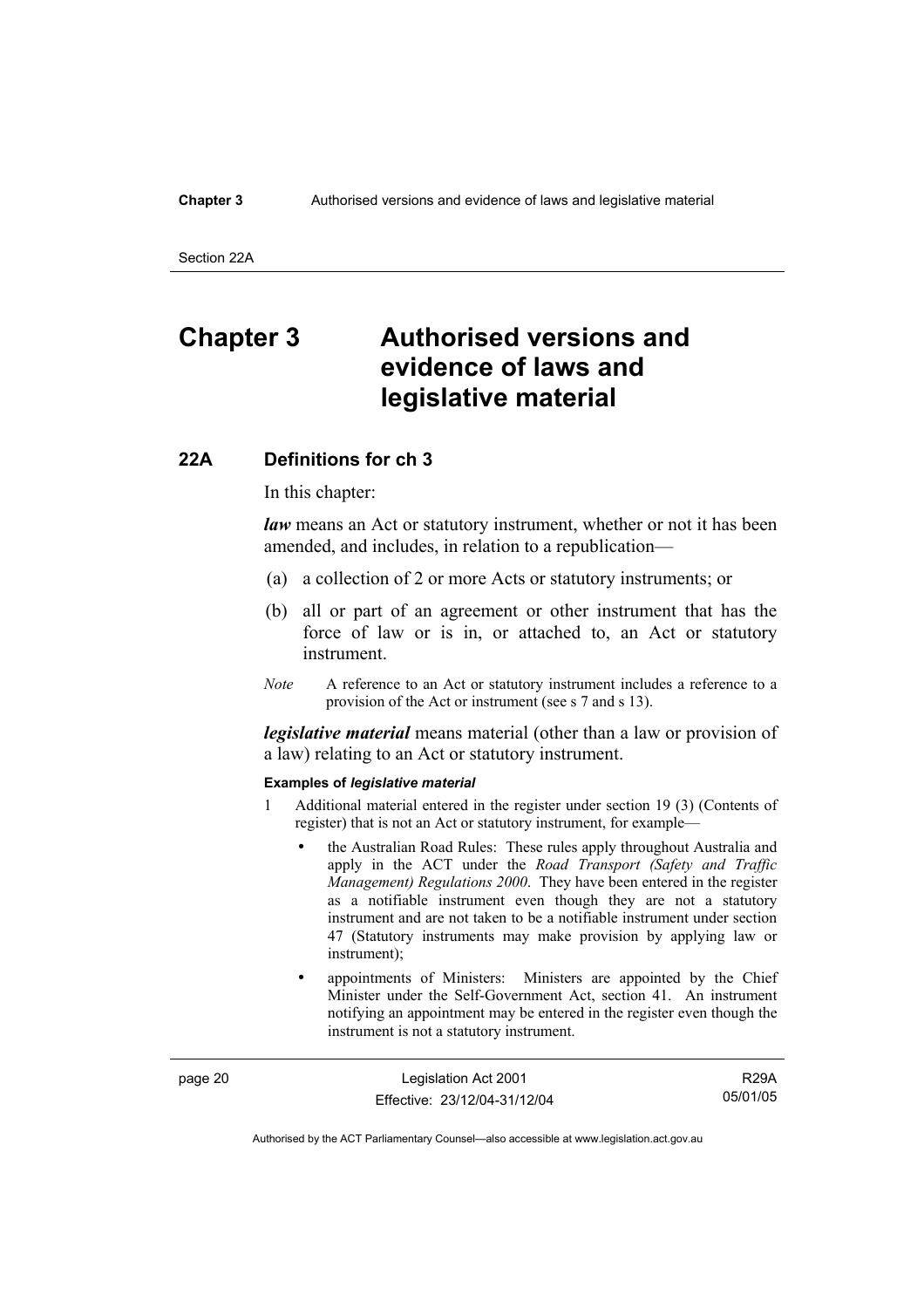- 2 Material that may be considered under chapter 14 in working out the meaning of an Act or statutory instrument, for example, an explanatory statement for the bill that became the relevant Act that was presented to the Legislative Assembly before the Act was passed.
- *Note* An example is part of the Act, is not exhaustive and may extend, but does not limit, the meaning of the provision in which it appears (see s 126 and s 132).

*republication* includes part of a republication.

### **23 Authorisation of versions by parliamentary counsel**  (LRA s 8)

The parliamentary counsel may authorise written or electronic versions of a law, republication or legislative material.

*Note Written* includes printed (see dict, pt 1, def *writing*).

### **24 Authorised electronic versions** (LRA s 20, s 22, s 23)

- (1) An electronic copy of a law, republication or legislative material is an authorised version if—
	- (a) it is accessed at, or downloaded from, an approved web site in a format authorised by the parliamentary counsel; or
	- (b) it is authorised by the parliamentary counsel and is in the format in which it is authorised by the parliamentary counsel.

#### **Example of authorised electronic format**

a locked pdf file

- *Note* An example is part of the Act, is not exhaustive and may extend, but does not limit, the meaning of the provision in which it appears (see s 126 and s 132).
- (2) It is presumed, unless the contrary is proved—
	- (a) that an internet site purporting to be an approved web site is an approved web site; and

page 21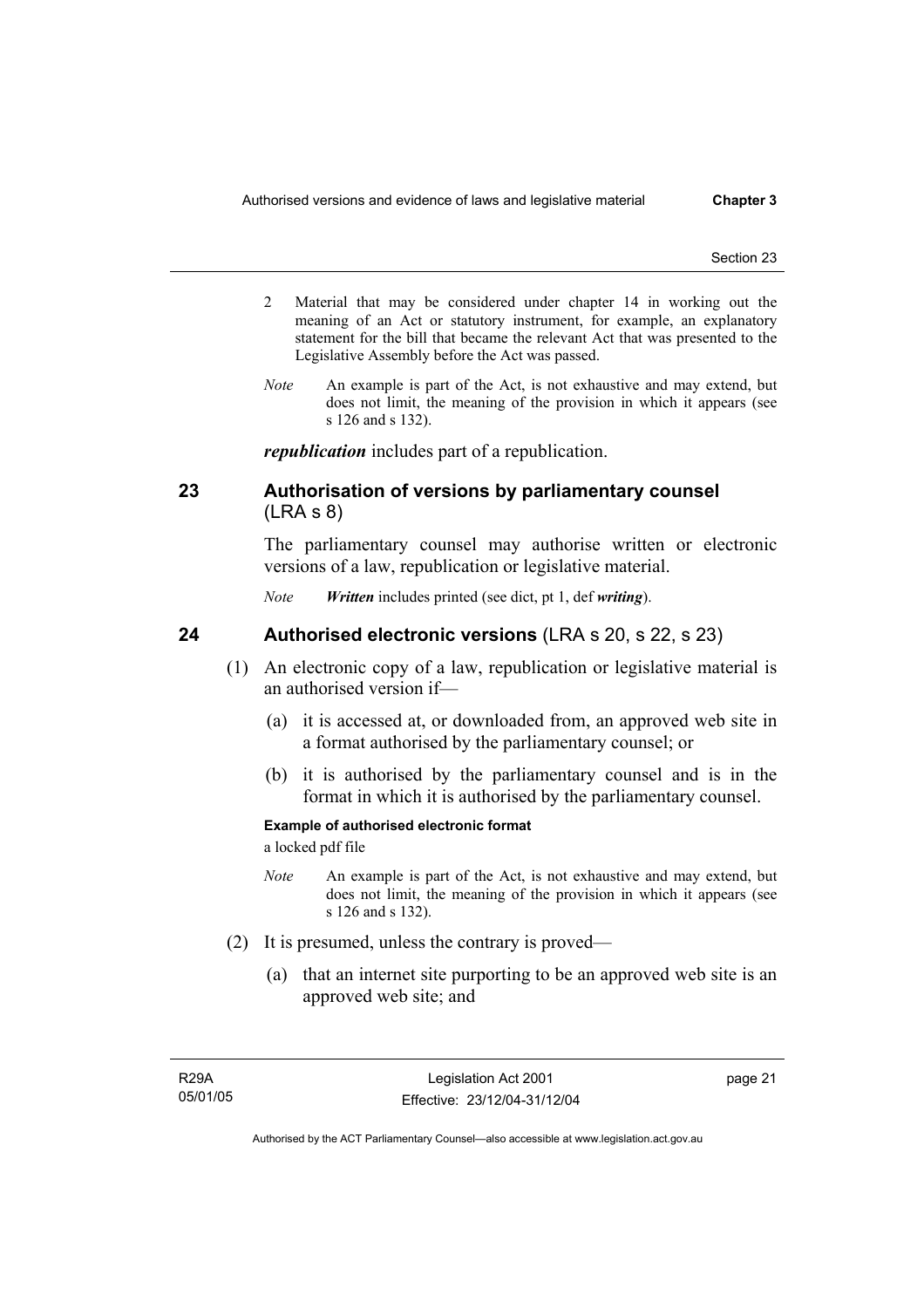### **Chapter 3** Authorised versions and evidence of laws and legislative material

#### Section 25

- (b) that an electronic copy of a law, republication or legislative material accessed at, or downloaded from, an approved web site and purporting to be authorised by the parliamentary counsel (however expressed) is an authorised version of the law, republication or legislative material; and
- (c) that any other electronic copy of a law, republication or legislative material purporting to be authorised by the parliamentary counsel (however expressed) is an authorised version of the law, republication or legislative material; and
- (d) that an authorised electronic version of an Act or statutory instrument correctly shows the Act or instrument; and
- (e) that an authorised electronic version of a republication of a law correctly shows the law as at the republication date; and
- (f) that an authorised electronic version of legislative material correctly shows the material.

#### **Examples of an electronic copy of a republication purporting to be authorised by the parliamentary counsel**

- 1 The republication has the words 'Authorised by the ACT Parliamentary Counsel' on the front cover and the words 'Authorised when accessed at www.legislation.act.gov.au or in authorised printed form' at the foot of each page of the republication.
- 2 The republication has the words 'Authorised by the ACT Parliamentary Counsel' on the front cover and the words 'Authorised by the ACT Parliamentary Counsel—also accessible at www.legislation.act.gov.au' at the foot of each page of the republication.
- *Note* A reference to an Act or statutory instrument includes a reference to a provision of the Act or instrument (see s 7 and s 13). A reference to a republication includes a reference to part of a republication (see s 22A).

### **25 Authorised written versions** (LRA ss 6-9, ss 20-23)

 (1) A written copy of a law, republication or legislative material is an authorised version if—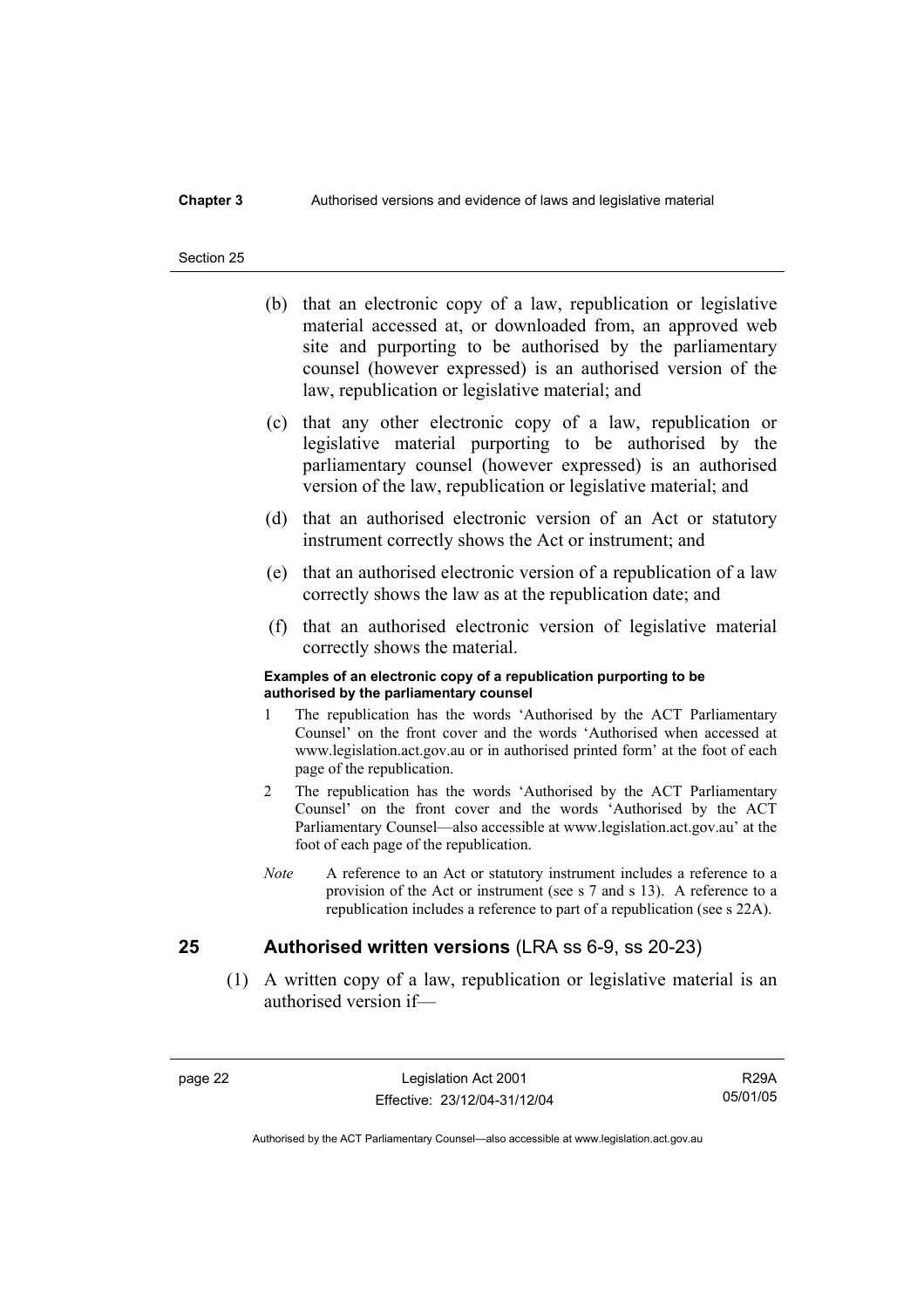- (a) it is a written copy produced directly from an authorised electronic version of the law, republication or legislative material; or
- (b) it is a written copy of another version of the law, republication or legislative material authorised by the parliamentary counsel.

#### **Example for par (a)**

An authorised electronic version of an Act is downloaded from an approved web site and printed. The printed copy is an authorised written version of the Act.

- *Note* An example is part of the Act, is not exhaustive and may extend, but does not limit, the meaning of the provision in which it appears (see s 126 and s 132).
- (2) It is presumed, unless the contrary is proved—
	- (a) that a written copy of a law, republication or legislative material purporting to be authorised by the parliamentary counsel (however expressed) is an authorised version of the law, republication or legislative material; and
	- (b) that an authorised written version of an Act or statutory instrument correctly shows the Act or instrument; and
	- (c) that an authorised written version of a republication of a law correctly shows the law as at the republication date; and
	- (d) that an authorised written version of legislative material correctly shows the material.

#### **Examples of a written copy of a republication purporting to be authorised by the parliamentary counsel**

- 1 The republication has the words 'Authorised by the ACT Parliamentary Counsel' on the front cover and the words 'Authorised by the parliamentary counsel and printed by authority of the ACT Government' at the foot of each page of the republication.
- 2 The republication has the words 'Authorised by the ACT Parliamentary Counsel and printed by authority of the ACT Government' on the front cover and the words 'Authorised by the ACT Parliamentary Counsel—also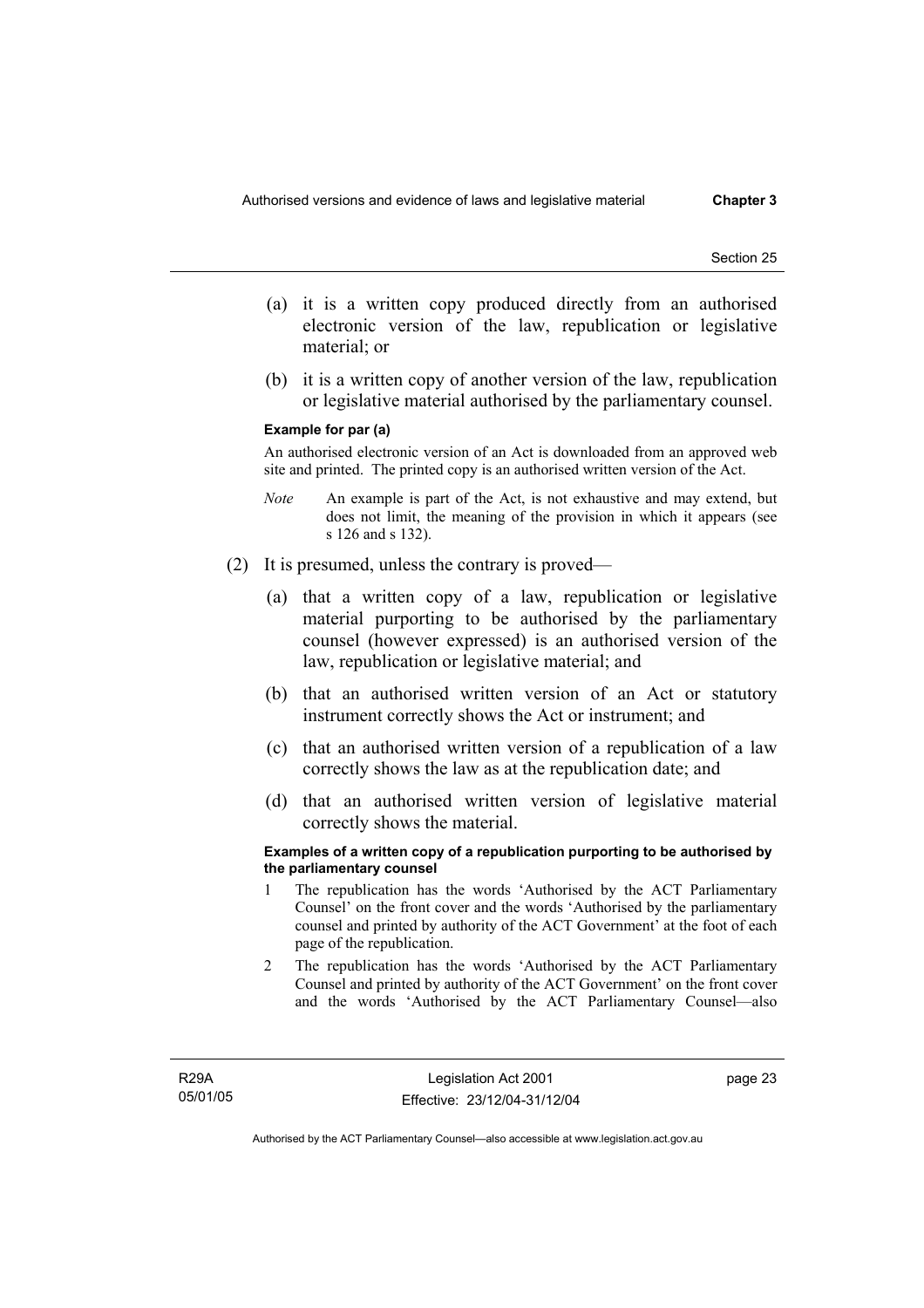#### **Chapter 3** Authorised versions and evidence of laws and legislative material

#### Section 26

accessible at www.legislation.act.gov.au' at the foot of each page of the republication.

- 3 The republication has the words 'Authorised by the ACT Parliamentary Counsel' on the front cover and the words 'Authorised by the ACT Parliamentary Counsel—also accessible at www.legislation.act.gov.au' at the foot of each page of the republication.
- *Note* A reference to an Act or statutory instrument includes a reference to a provision of the Act or instrument (see, s 7 and s 13). A reference to a republication includes a reference to part of a republication (see s 22A).

### **26 Judicial notice of certain matters** (EA ss 8–10A, s 10C)

- (1) Proof is not required about—
	- (a) the passing of a proposed law by the Legislative Assembly or its notification in the register or the Gazette; or
	- (b) the making, or notification or publication in the register or the Gazette, of a subordinate law, disallowable instrument, notifiable instrument, commencement notice or any other statutory instrument; or
	- (c) the approval (however described) of a statutory instrument by the Executive, a Minister or any other entity; or
	- (d) the provisions of an Act, subordinate law, disallowable instrument, notifiable instrument, commencement notice or any other statutory instrument; or
	- (e) the commencement of an Act, subordinate law, disallowable instrument, notifiable instrument, or any other statutory instrument; or
	- (f) the presentation of a subordinate law, disallowable instrument or any other statutory instrument to the Legislative Assembly; or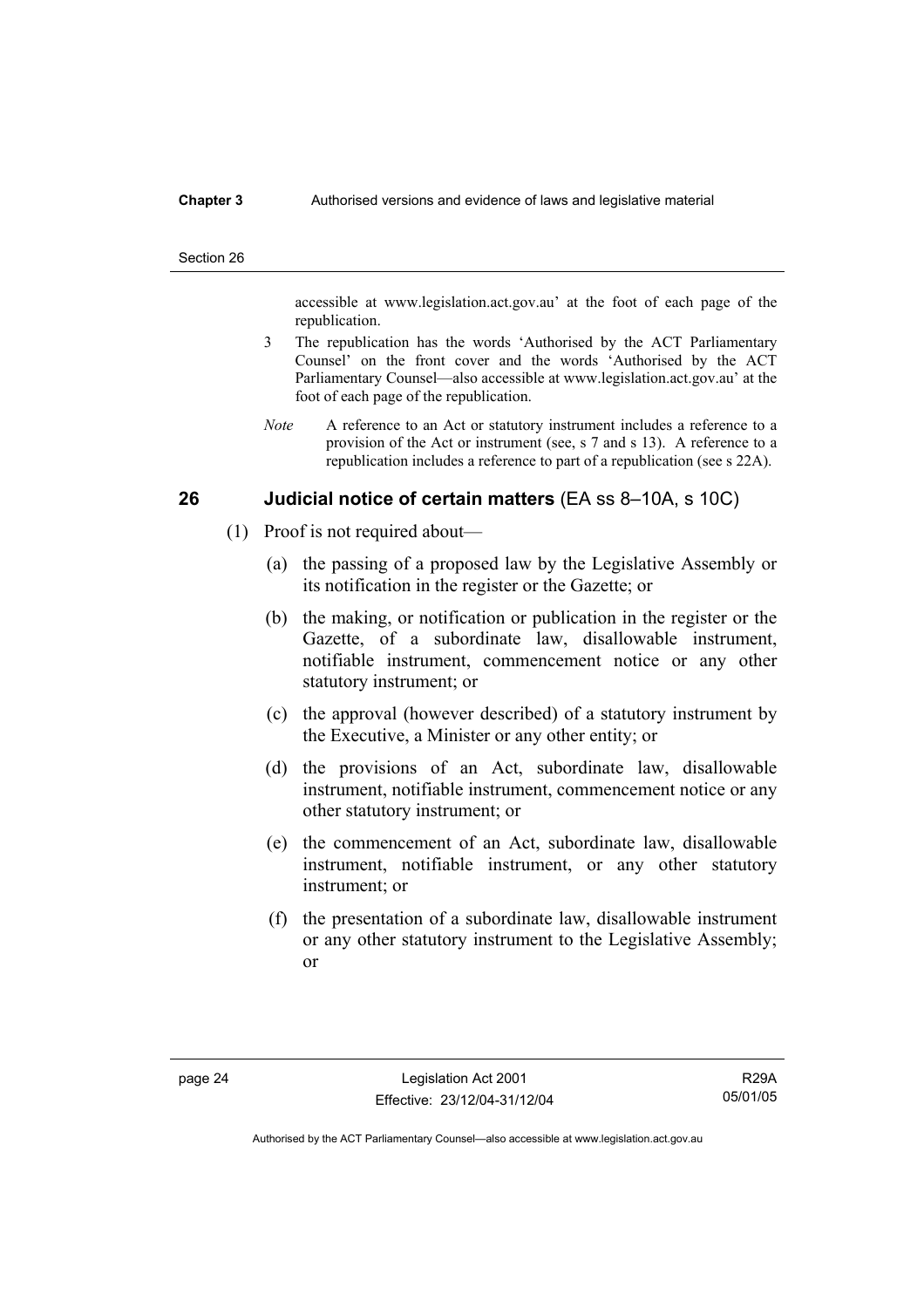- (g) anything done or not done by or in the Legislative Assembly in relation to a subordinate law, disallowable instrument or any other statutory instrument; or
- (h) changes made under chapter 11 (Republication of Acts and statutory instruments); or
- (i) the authorisation of a republication under this Act, the provisions of an authorised republication or the republication date of an authorised republication.
- (2) A court or tribunal may inform itself of anything mentioned in subsection (1) in any way it considers appropriate.

#### **Examples of ways that may be appropriate**

- 1 using a version of an Act downloaded from an approved web site using the internet
- 2 using information obtained from an approved web site using the internet
- 3 using an authorised written version of a republication
- *Note* An example is part of the Act, is not exhaustive and may extend, but does not limit, the meaning of the provision in which it appears (see s 126 and s 132).
- (3) However, the court or tribunal must consider whether the source it intends to use appears to be a reliable source of information.
- (4) For subsection (3), an authorised version of a law, republication or legislative material is a reliable source of information.
- (5) This section does not limit any other law providing how a court or tribunal may be informed about a matter mentioned in subsection (1).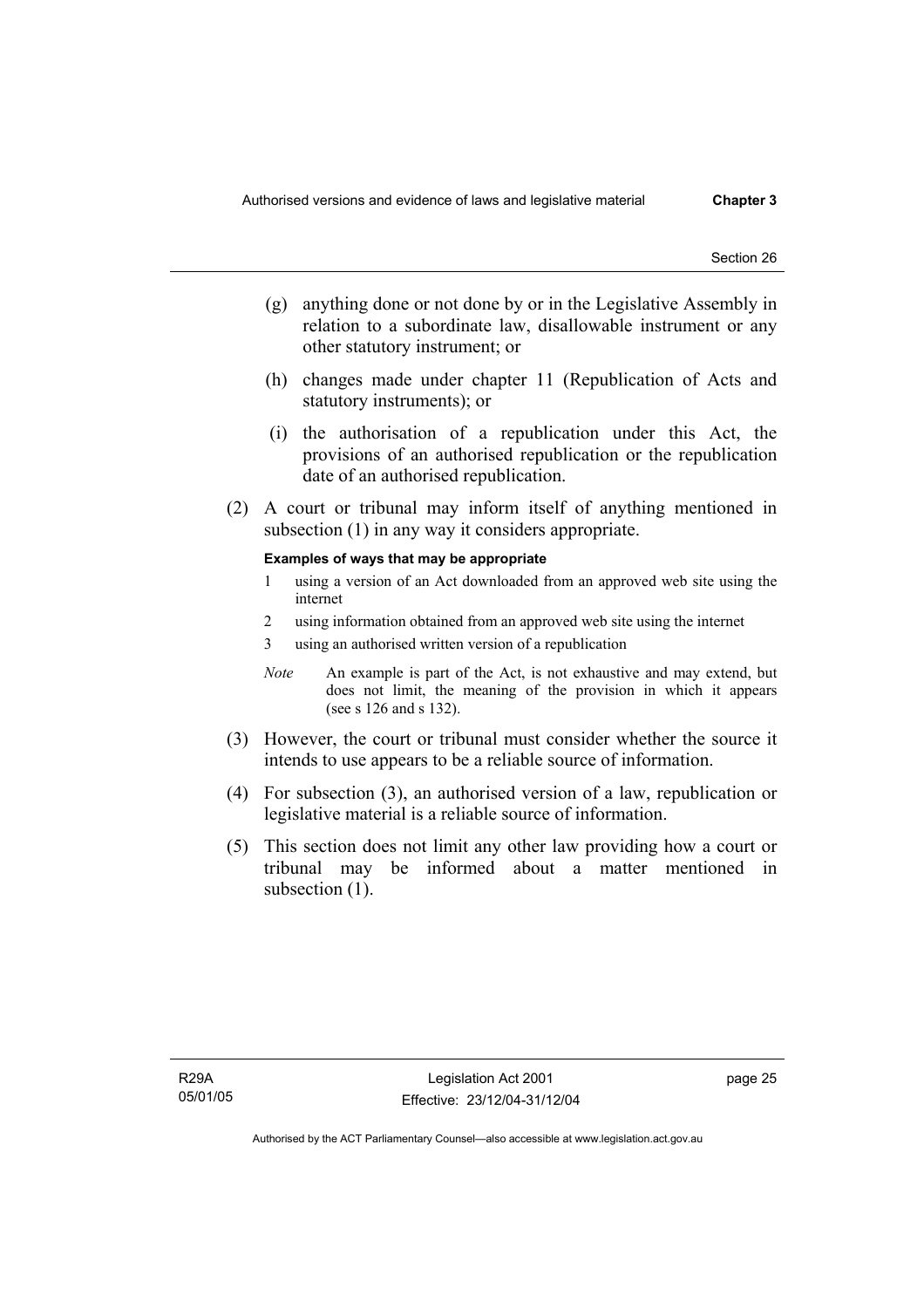# **Chapter 4 Numbering and notification of Acts**

### **27 Numbering of Acts** (IA s 9)

The Acts passed in each year are to be numbered as nearly as practicable in the order in which they are passed.

### **28 Notification of Acts** (IA s 8)

- (1) If a proposed law is passed by the Legislative Assembly, the Speaker must ask the parliamentary counsel to notify the making of the law.
- (2) If the Speaker asks the parliamentary counsel to notify the making of the proposed law, the parliamentary counsel must—
	- (a) notify the making of the law in the register; or
	- (b) if it is not practicable to notify the making of the proposed law in the register, or make the text of the proposed law and the notification of its making accessible at 1 or more approved web sites, when the law is to be notified—notify the making of the law in the Gazette.
- (3) If the Speaker asks the parliamentary counsel to notify the making of the proposed law on a particular day, the parliamentary counsel must notify the making of the law on that day unless it is impracticable to do so.
- (4) The making of the proposed law is notified in the register by entering in the register—
	- (a) a statement that the law has been passed by the Legislative Assembly; and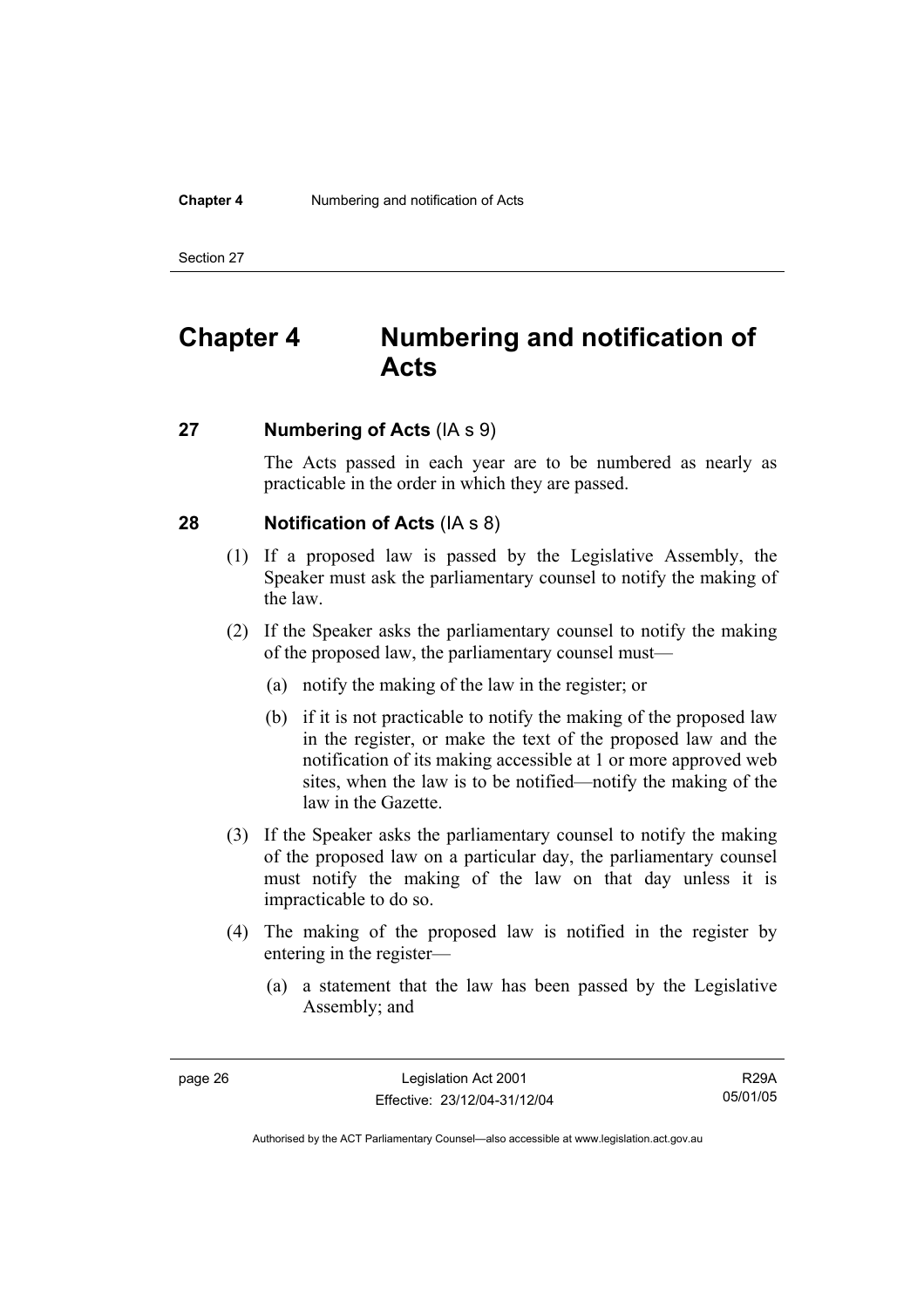- (b) the text of the law.
- (5) The making of the proposed law is notified in the Gazette by—
	- (a) publishing the text of the law in the Gazette; or
	- (b) publishing in the Gazette a statement—
		- (i) that the law has been passed by the Legislative Assembly; and
		- (ii) of the place or places where copies of the law can be obtained (whether by purchase or otherwise).
- (6) If the making of the proposed law is notified in the Gazette, the parliamentary counsel must enter in the register—
	- (a) a statement that the law has been passed by the Legislative Assembly; and
	- (b) a statement that the law was notified in the Gazette on a stated date; and
	- (c) the text of the law.
- (7) If the making of the proposed law is notified in the Gazette by publishing the statement mentioned in subsection (5) (b), copies of the law must be available on the day of publication (the *Gazette date*), or as soon as practicable after the Gazette date, at the place, or each of the places, stated in the Gazette.
- (8) If on the Gazette date no copies of the law are available at the place, or any of the places, stated in the Gazette, the parliamentary counsel must give the Minister a statement—
	- (a) that copies of the law were not available; and
	- (b) explaining why they were not available.
- (9) The Minister must present the statement to the Legislative Assembly within 6 sitting days after the Gazette date.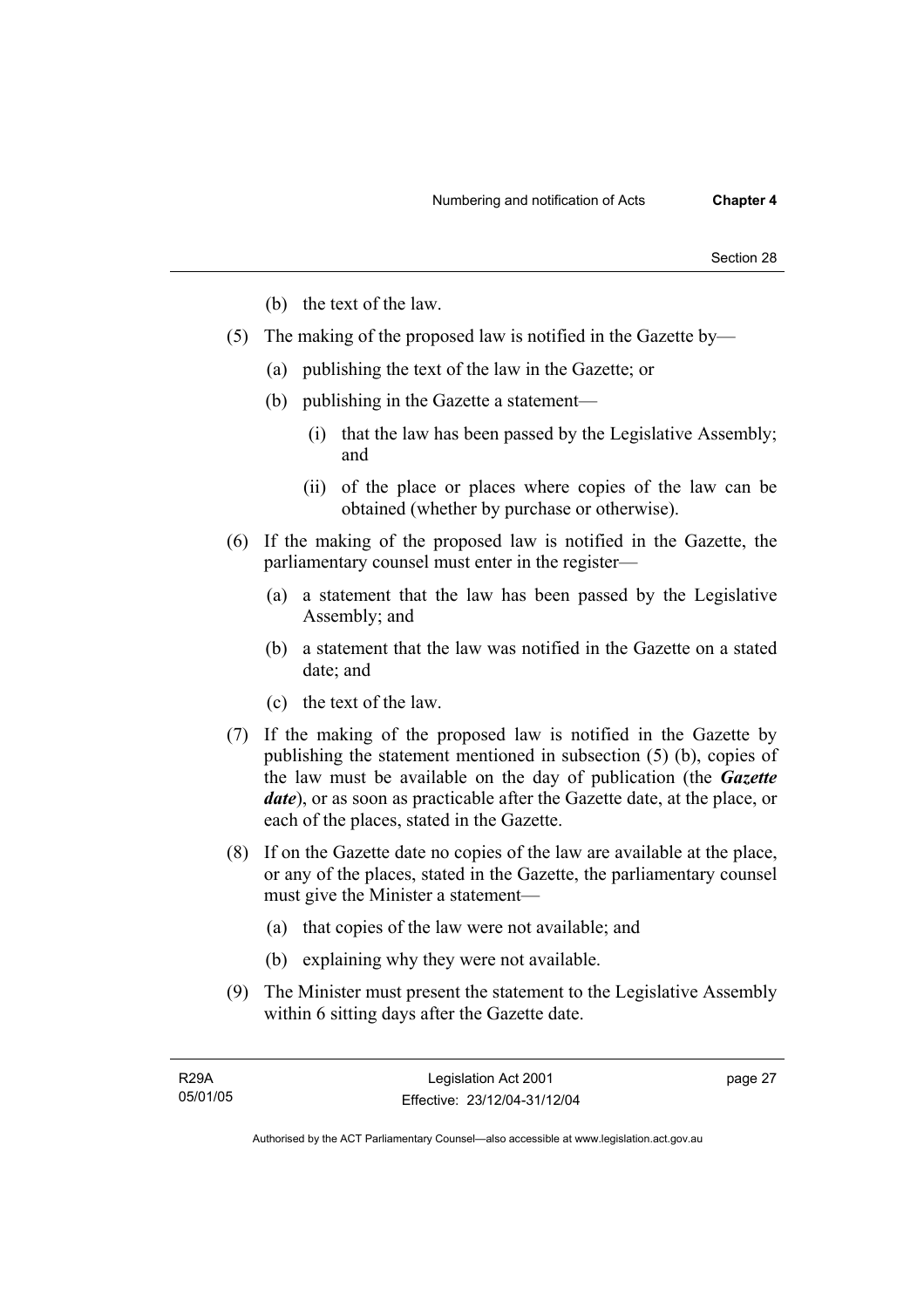#### **Chapter 4** Numbering and notification of Acts

#### Section 29

- (10) This section is a determinative provision.
	- *Note* See s 5 for the meaning of determinative provisions, and s 6 for their displacement.

### **29 References to** *enactment* **or** *passing* **of Acts** (IA s 10F)

In an Act or statutory instrument, a reference to the *enactment* or *passing* of an Act is a reference to the making of the Act having been notified in the register or the Gazette.

### **30 References to** *notification* **of Acts**

In an Act or statutory instrument, a reference to the *notification* of an Act is a reference to the making of the Act having been notified in the register or the Gazette.

page 28 Legislation Act 2001 Effective: 23/12/04-31/12/04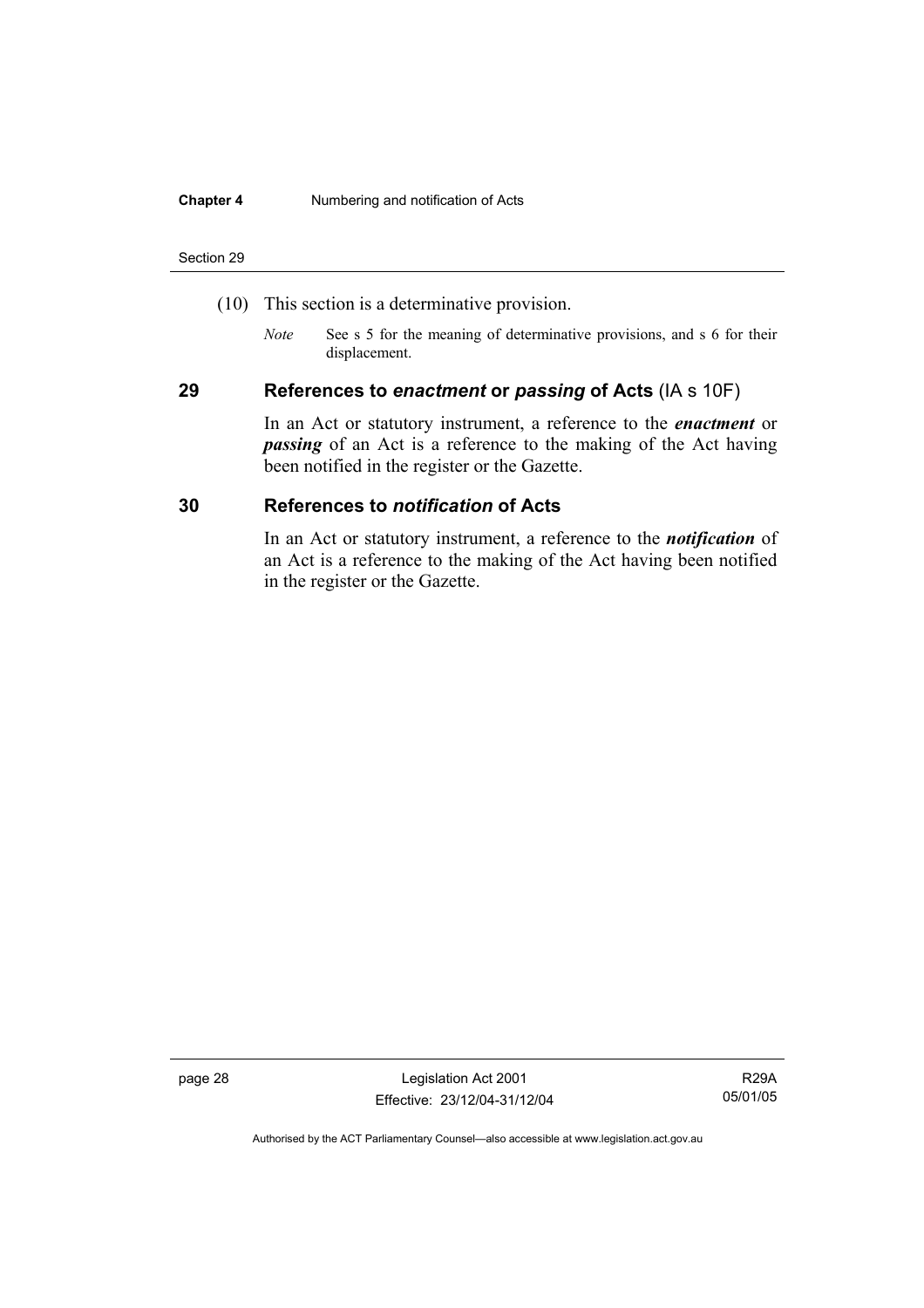# **Chapter 5 Regulatory impact statements for subordinate laws and disallowable instruments**

## **Part 5.1** Preliminary

## **31 Definitions for ch 5** (SLA s 9A)

In this chapter:

*authorising law*, in relation to a proposed subordinate law or disallowable instrument (the *proposed law*), means the Act or statutory instrument (and, if appropriate, the provision of the Act or statutory instrument) under which the proposed law will be made.

*benefits* includes—

- (a) advantages; and
- (b) direct and indirect economic, environmental and social benefits.

*costs* includes—

- (a) burdens and disadvantages; and
- (b) direct and indirect economic, environmental and social costs.

*scrutiny committee principles* means the terms of reference of the Legislative Assembly's Standing Committee on Legal Affairs that apply to subordinate laws and disallowable instruments.

page 29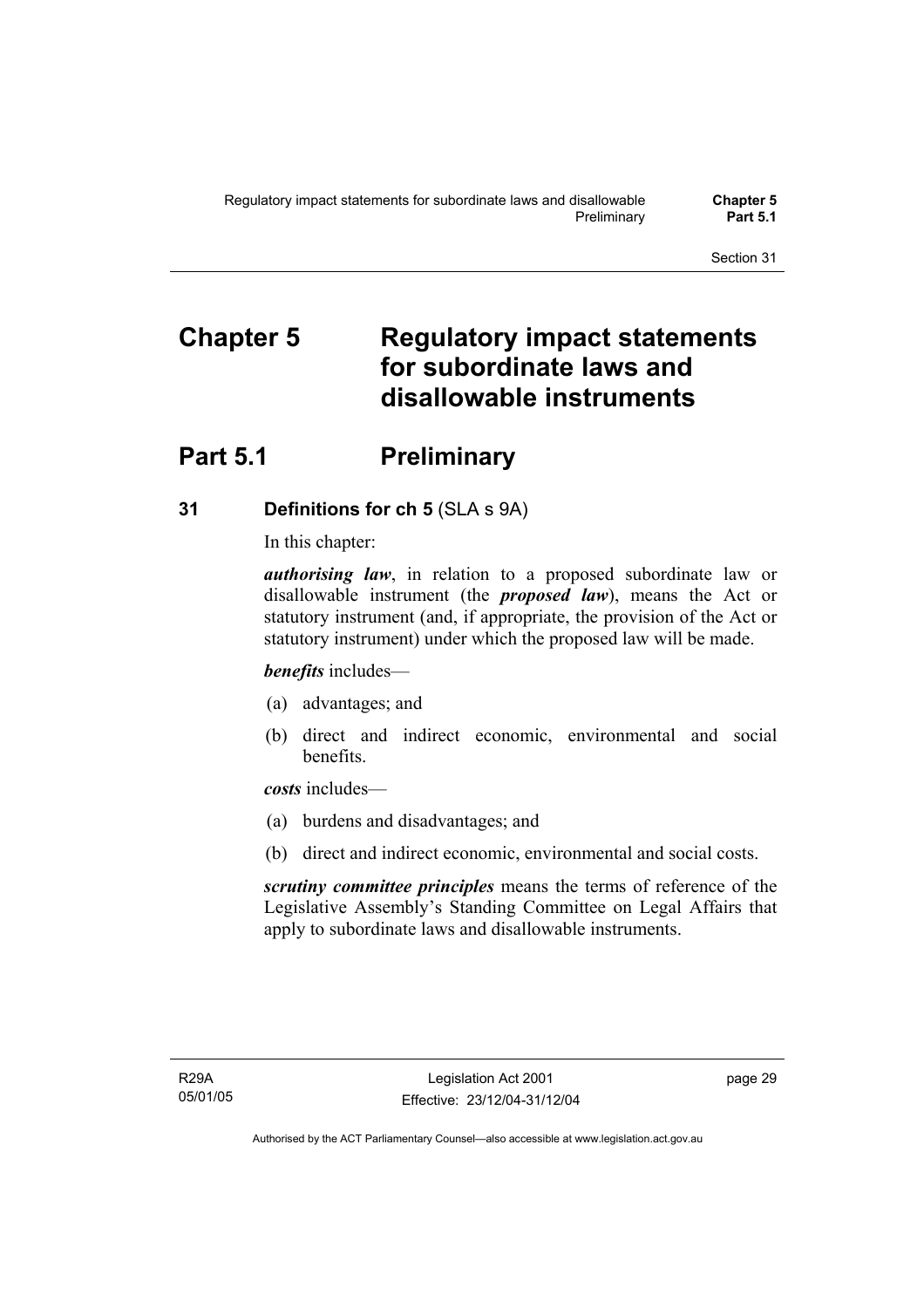### **32 Other publication or consultation requirements not affected** (SLA s 9B)

- (1) Part 5.2 (Requirements for regulatory impact statements) does not affect any requirements in any other Territory law for publication or consultation about a proposal to make a subordinate law or disallowable instrument.
- (2) Part 5.2 does not apply to the subordinate law or disallowable instrument if the requirements are of a comparable level to publication and consultation under the part.

## **33 Guidelines about costs of proposed subordinate laws and disallowable instruments** (SLA s 9C)

- (1) The Minister may, in writing, issue guidelines to be applied in deciding whether a proposed subordinate law or disallowable instrument is, or is not, likely to impose appreciable costs on the community or a part of the community.
- (2) Guidelines issued under this section are a disallowable instrument.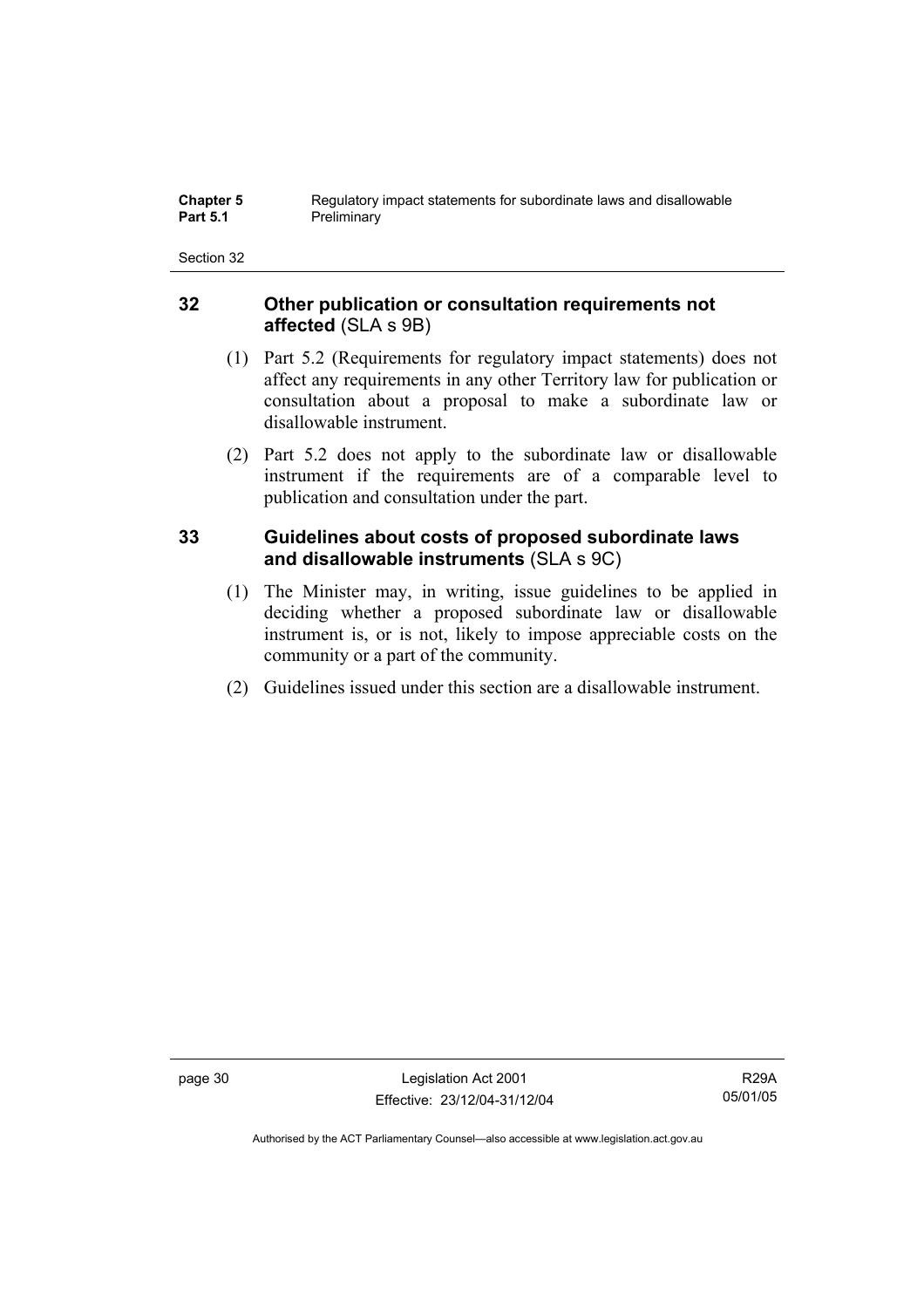## **Part 5.2 Requirements for regulatory impact statements**

## **34 Preparation of regulatory impact statements** (SLA s 9D)

- (1) If a proposed subordinate law or disallowable instrument (the *proposed law*) is likely to impose appreciable costs on the community, or a part of the community, then, before the proposed law is made, the Minister administering the authorising law (the *administering Minister*) must arrange for a regulatory impact statement to be prepared for the proposed law.
- (2) However, this section does not apply to the proposed law if the administering Minister, in writing, exempts the proposed law from subsection  $(1)$ .
	- *Note* Sections 32 and 36 also state other circumstances when a regulatory impact statement is not required.
- (3) An exemption under subsection (2) (the *RIS exemption*) is a disallowable instrument.
- (4) If the RIS exemption is disallowed under this Act after the proposed law has been made in whole or in part, the administering Minister must arrange for a regulatory impact statement to be prepared for the subordinate law or disallowable instrument.
- (5) The regulatory impact statement prepared under subsection (4) must be presented to the Legislative Assembly within 5 sitting days after the disallowance of the RIS exemption.
- (6) This chapter (other than section 37 (When must regulatory impact statement be presented?)) applies to the law as if the law were a proposed subordinate law or disallowable instrument.

page 31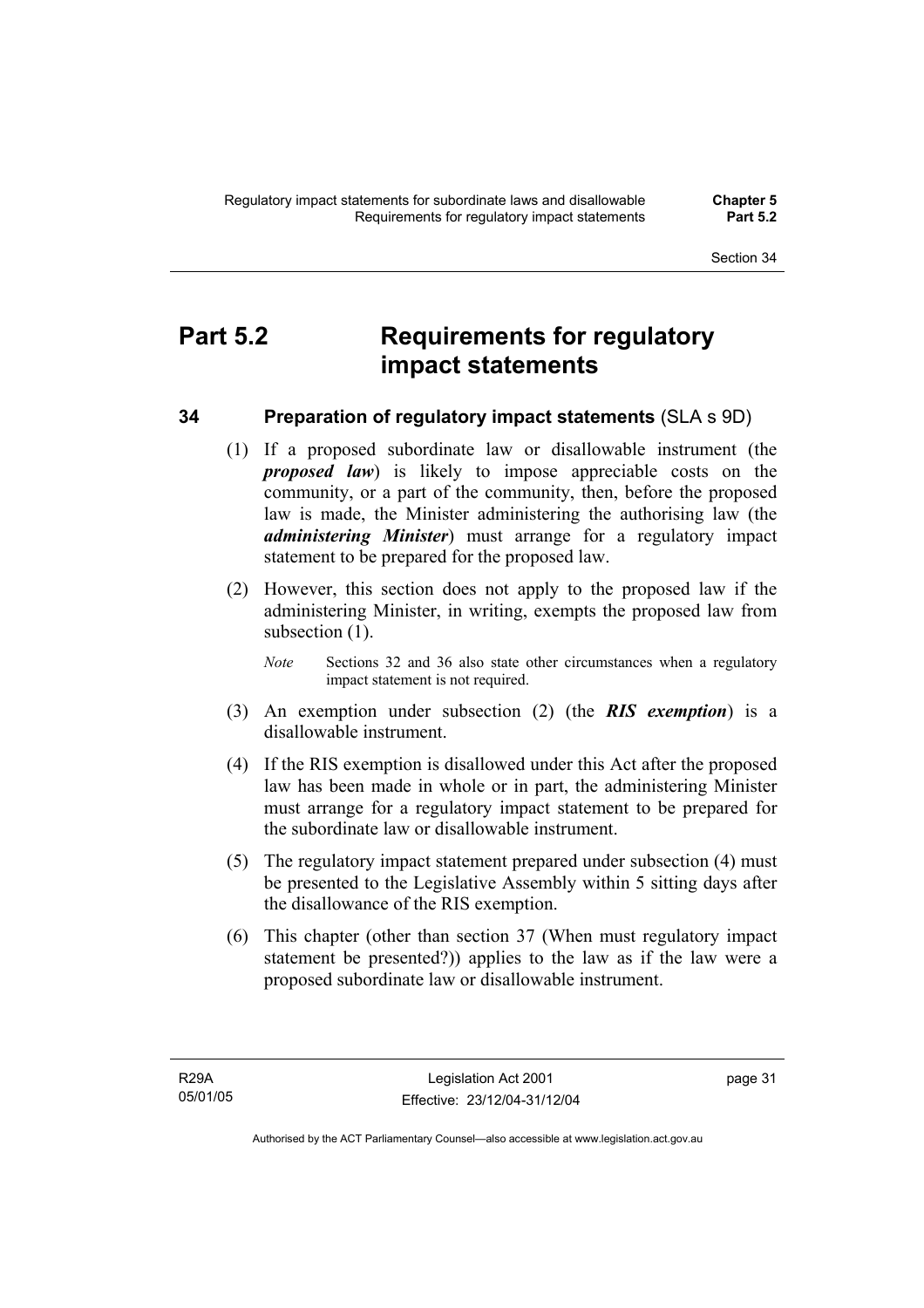#### **Chapter 5** Regulatory impact statements for subordinate laws and disallowable<br>**Part 5.2** Requirements for requistory impact statements Requirements for regulatory impact statements

Section 35

### **35 Content of regulatory impact statements** (SLA s 9E)

A regulatory impact statement for a proposed subordinate law or disallowable instrument (the *proposed law*) must include the following information about the proposed law in clear and precise language:

- (a) the authorising law;
- (b) a brief statement of the policy objectives of the proposed law and the reasons for them;
- (c) a brief statement of the way the policy objectives will be achieved by the proposed law and why this way of achieving them is reasonable and appropriate;
- (d) a brief explanation of how the proposed law is consistent with the policy objectives of the authorising law;
- (e) if the proposed law is inconsistent with the policy objectives of another Territory law—
	- (i) a brief explanation of the relationship with the other law; and
	- (ii) a brief explanation for the inconsistency;
- (f) if appropriate, a brief statement of any reasonable alternative way of achieving the policy objectives (including the option of not making a subordinate law or disallowable instrument) and why the alternative was rejected;
- (g) a brief assessment of the benefits and costs of implementing the proposed law that—
	- (i) if practicable and appropriate, quantifies the benefits and costs; and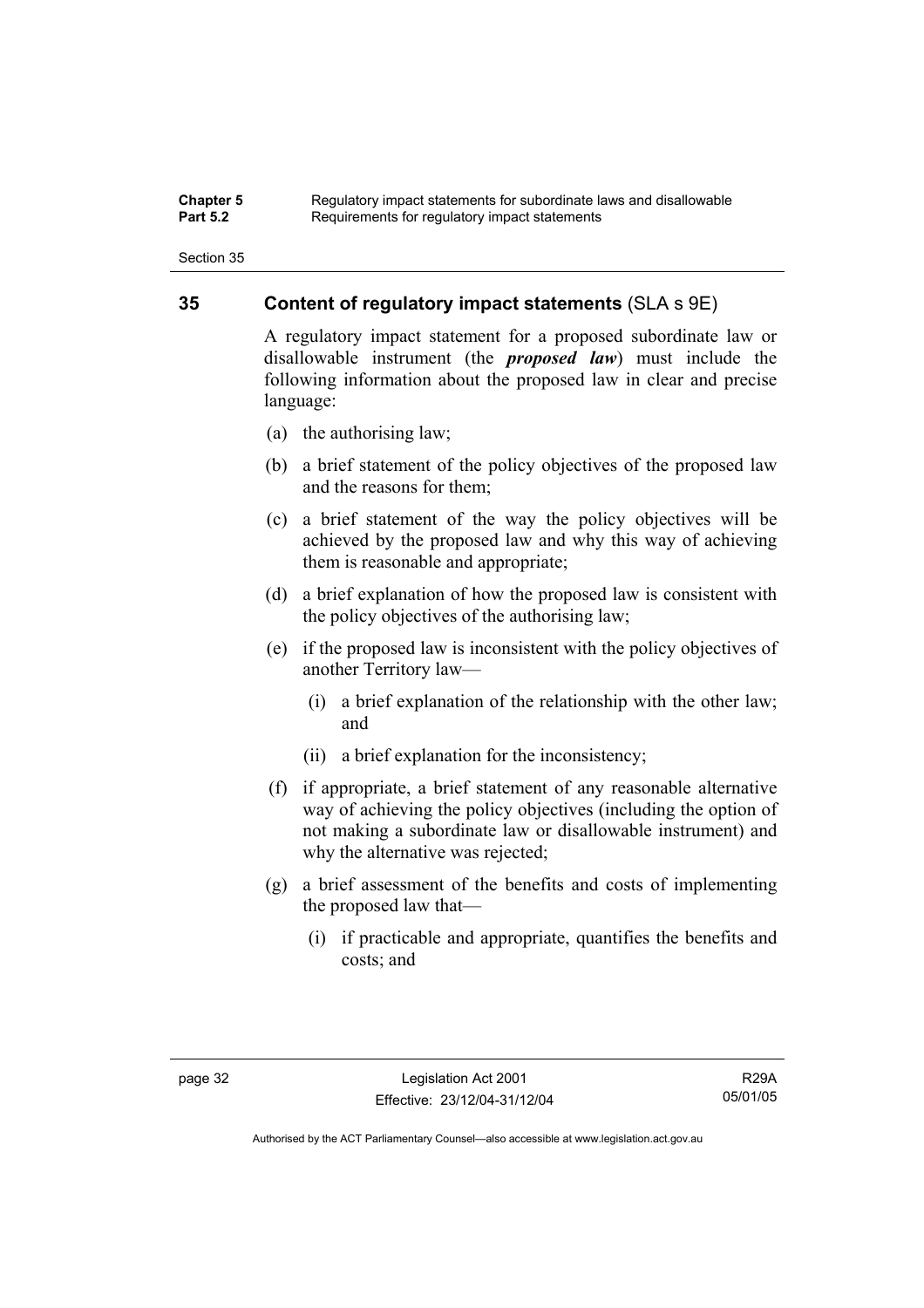- (ii) includes a comparison of the benefits and costs with the benefits and costs of any reasonable alternative way of achieving the policy objectives stated under paragraph (f);
- (h) a brief assessment of the consistency of the proposed law with the scrutiny committee principles and, if it is inconsistent with the principles, the reasons for the inconsistency.

### **36 When is preparation of regulatory impact statement unnecessary?** (SLA s 9F)

- (1) A regulatory impact statement need not be prepared for a proposed subordinate law or disallowable instrument (the *proposed law*) if the proposed law only provides for, or to the extent it only provides for, any of the following:
	- (a) a matter that is not of a legislative nature, including, for example, a matter of a machinery, administrative, drafting or formal nature;
	- (b) a matter that does not operate to the disadvantage of anyone (other than the Territory or a Territory authority or instrumentality) by—
		- (i) adversely affecting the person's rights; or
		- (ii) imposing liabilities on the person;
	- (c) an amendment of a Territory law to take account of current legislative drafting practice;
	- (d) the commencement of an Act or statutory instrument or a provision of an Act or statutory instrument;
	- (e) an amendment of a Territory law that does not fundamentally affect the law's application or operation;
	- (f) a matter of a transitional character;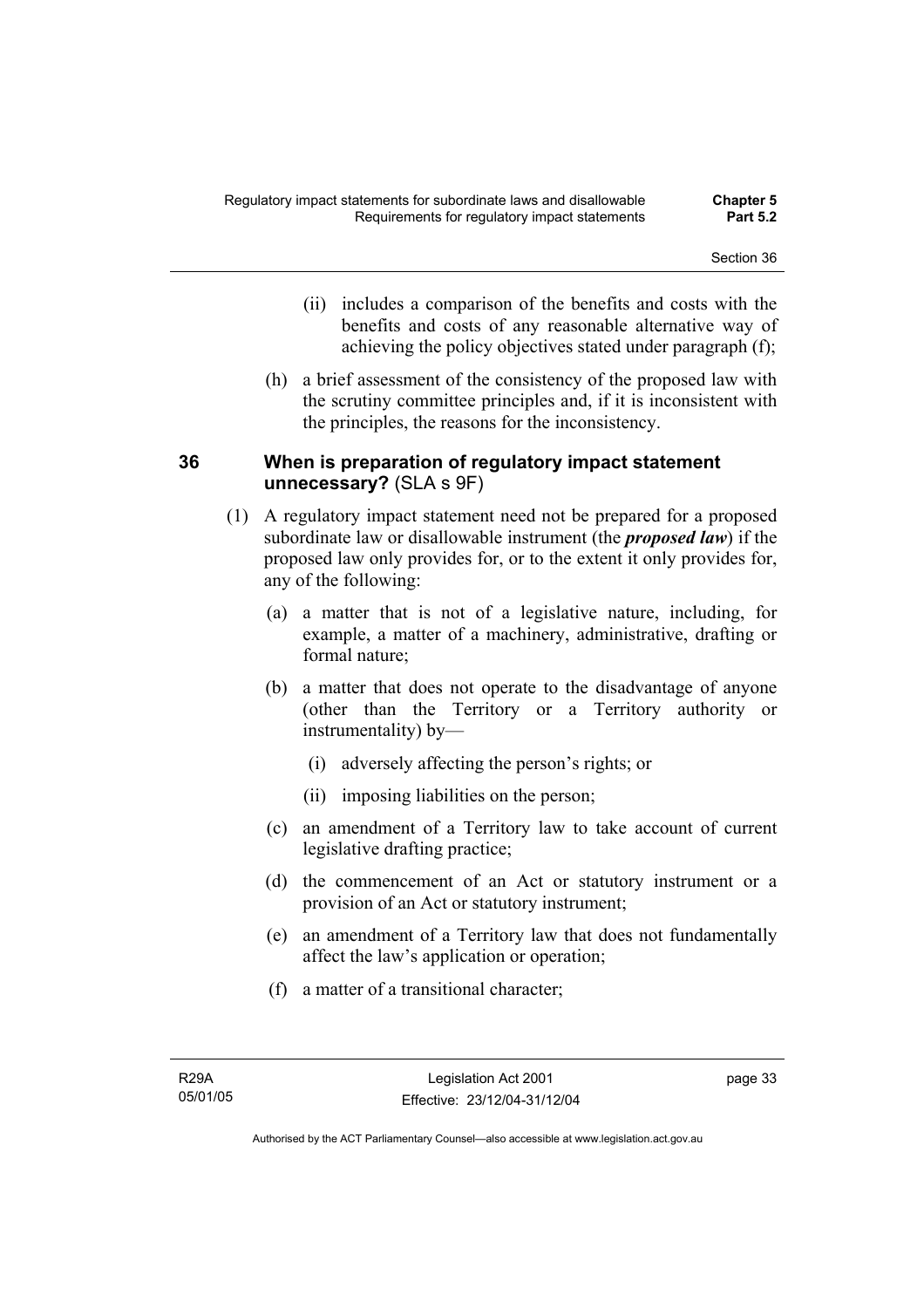| <b>Chapter 5</b> | Regulatory impact statements for subordinate laws and disallowable |
|------------------|--------------------------------------------------------------------|
| <b>Part 5.2</b>  | Requirements for regulatory impact statements                      |

- (g) a matter arising under a Territory law that is part of a uniform scheme of legislation or complementary with legislation of the Commonwealth, a State or New Zealand;
- (h) a matter involving the adoption of an Australian or international protocol, standard, code, or intergovernmental agreement or instrument, if an assessment of the benefits and costs has already been made and the assessment was made for, or is relevant to, the ACT;
- (i) a proposal to make, amend or repeal rules of court;
- (j) a matter advance notice of which would enable someone to gain unfair advantage;
- (k) an amendment of a fee, charge or tax consistent with announced government policy.
- (2) A regulatory impact statement also need not be prepared for the proposed law if, or to the extent that, it would be against the public interest because of the nature of the proposed law or the circumstances in which it is made.

#### **Example**

A law may need to be made urgently for controlling the spread of a disease or dealing with another urgent situation.

*Note* Sections 32 and 34 also state other circumstances when a regulatory impact statement is not required.

### **37 When must regulatory impact statement be presented?**  (SLA s 9G)

- (1) This section applies if a regulatory impact statement for a proposed subordinate law or disallowable instrument (the *proposed law*) has been prepared and the proposed law is made in whole or part.
- (2) The statement must be presented to the Legislative Assembly with the subordinate law or disallowable instrument.

R29A 05/01/05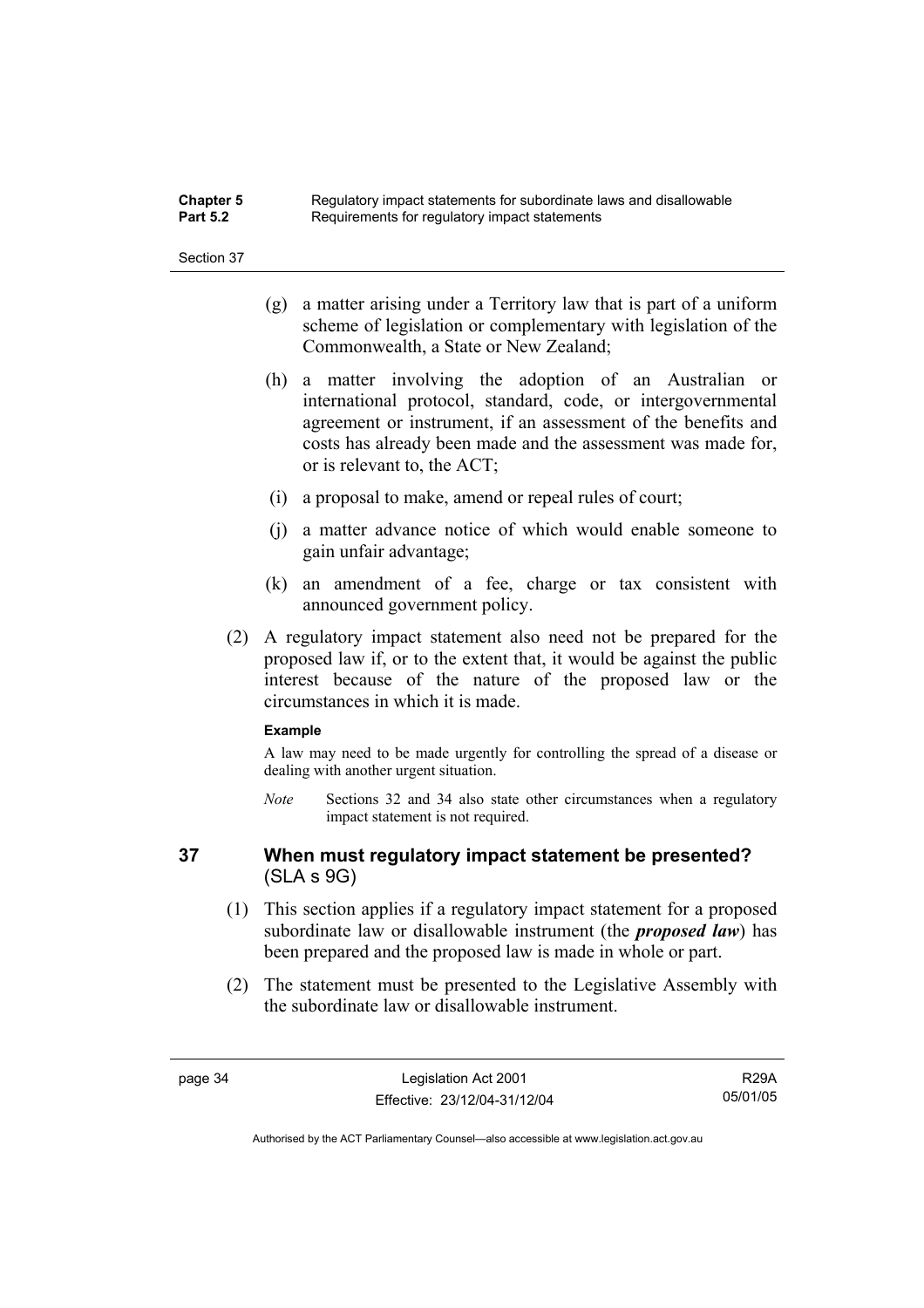## **Part 5.3 Failure to comply with requirements for regulatory impact statements**

### **38 Effect of failure to comply with pt 5.2** (SLA s 9H)

- (1) Failure to comply with part 5.2 (Requirements for regulatory impact statements) in relation to a subordinate law or disallowable instrument (the *law*) does not—
	- (a) affect the law's validity; or
	- (b) create rights or impose legally enforceable obligations on the Territory, a Minister or anyone else.
- (2) In addition, a decision made, or appearing to be made, under part 5.2 is final and conclusive.
- (3) In this section:

*decision* includes—

- (a) conduct engaged in to make a decision; and
- (b) conduct related to making a decision; and
- (c) failure to make a decision.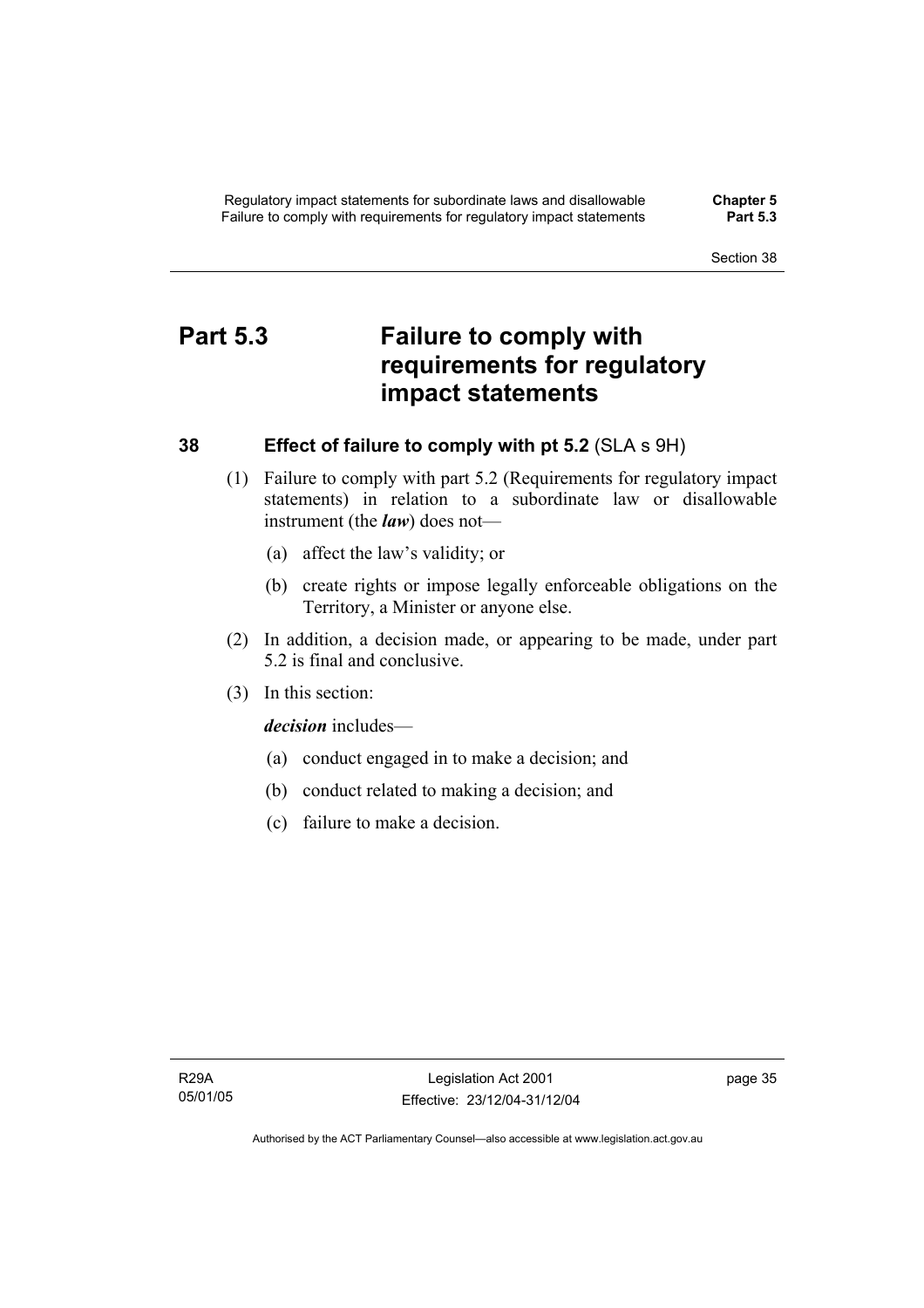| Chapter 6       | Making, notification and numbering of statutory instruments |
|-----------------|-------------------------------------------------------------|
| <b>Part 6.1</b> | General                                                     |

# **Chapter 6 Making, notification and numbering of statutory instruments**

## **Part 6.1 General**

## **39 Meaning of** *matter* **in ch 6** (IA s 27B)

In this chapter:

*matter*, in relation to a statutory instrument, includes circumstance, person, place and purpose.

### **40 Presumption of validity** (EA s 10C (2) (e))

It is presumed, unless the contrary is proved, that all conditions and steps required for the making of a statutory instrument have been satisfied and carried out.

## **41 Making of certain statutory instruments by Executive**  (SLA s 3)

- (1) This section applies if an Act authorises or requires the Executive to make a subordinate law or disallowable instrument.
- (2) The subordinate law or disallowable instrument is taken to be made by the Executive if—
	- (a) it is signed by 2 or more Ministers who are members of the Executive; and
	- (b) 1 of the signing Ministers is the responsible Minister.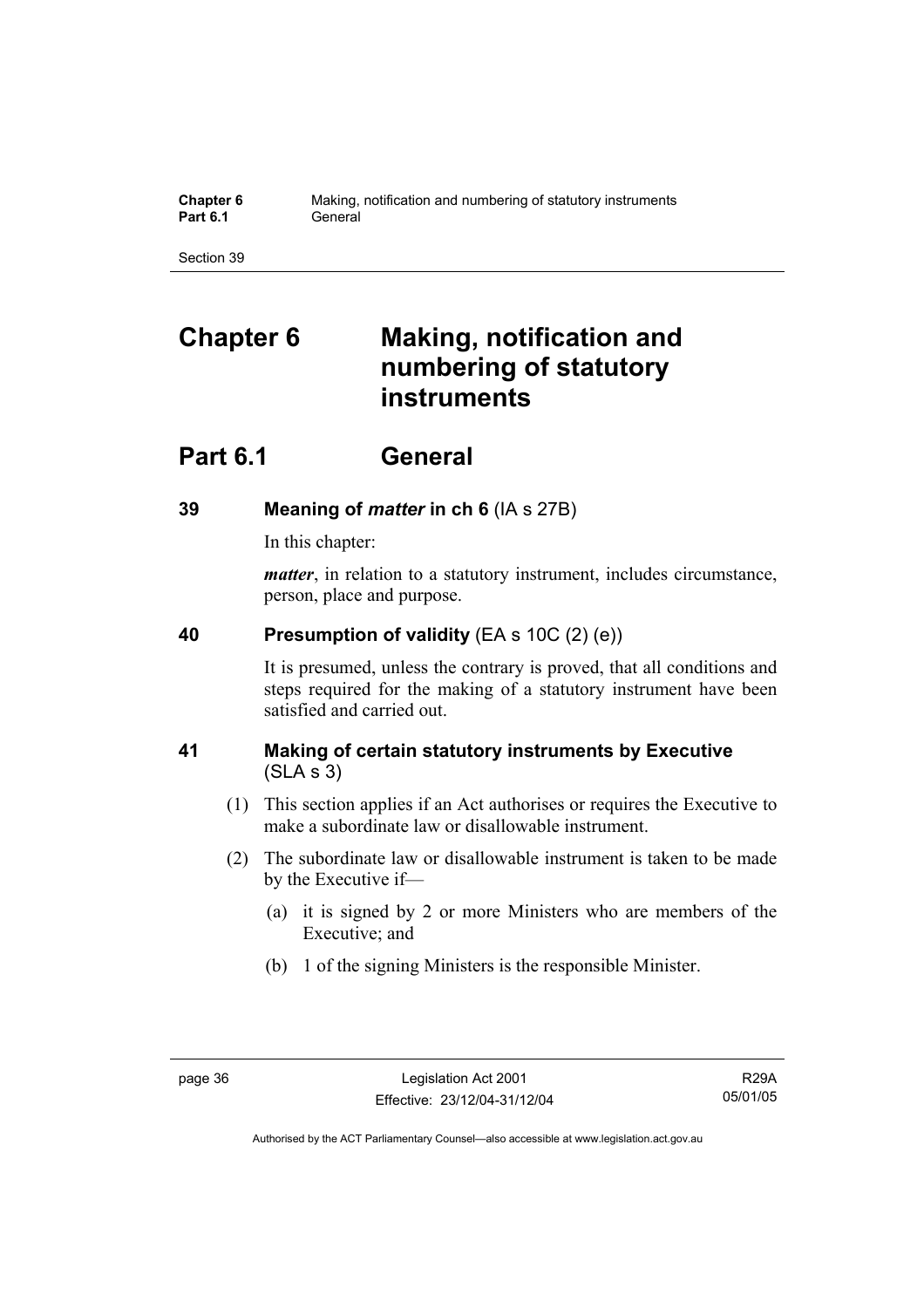- (3) A subordinate law or disallowable instrument made in accordance with subsection (2) is taken to be made when it is signed by the second Minister signing.
- (4) Subsection (2) (b) does not apply if the responsible Minister cannot sign because he or she is absent from the ACT, ill or on leave.
- (5) In this section:

### *responsible Minister* means—

- (a) the Minister for the time being administering the Act; or
- (b) if, for the time being, different Ministers administer the Act in relation to different matters—
	- (i) if only 1 Minister administers the Act in relation to the relevant matter—that Minister; or
	- (ii) if 2 or more Ministers administer the Act in relation to the relevant matter—any of the Ministers; or
	- (iii) if subparagraph (ii) does not apply and, for the time being, 2 or more Ministers administer the Act—any of the Ministers;

but does not include a Minister for the time being acting on behalf of the Minister or 2 or more Ministers.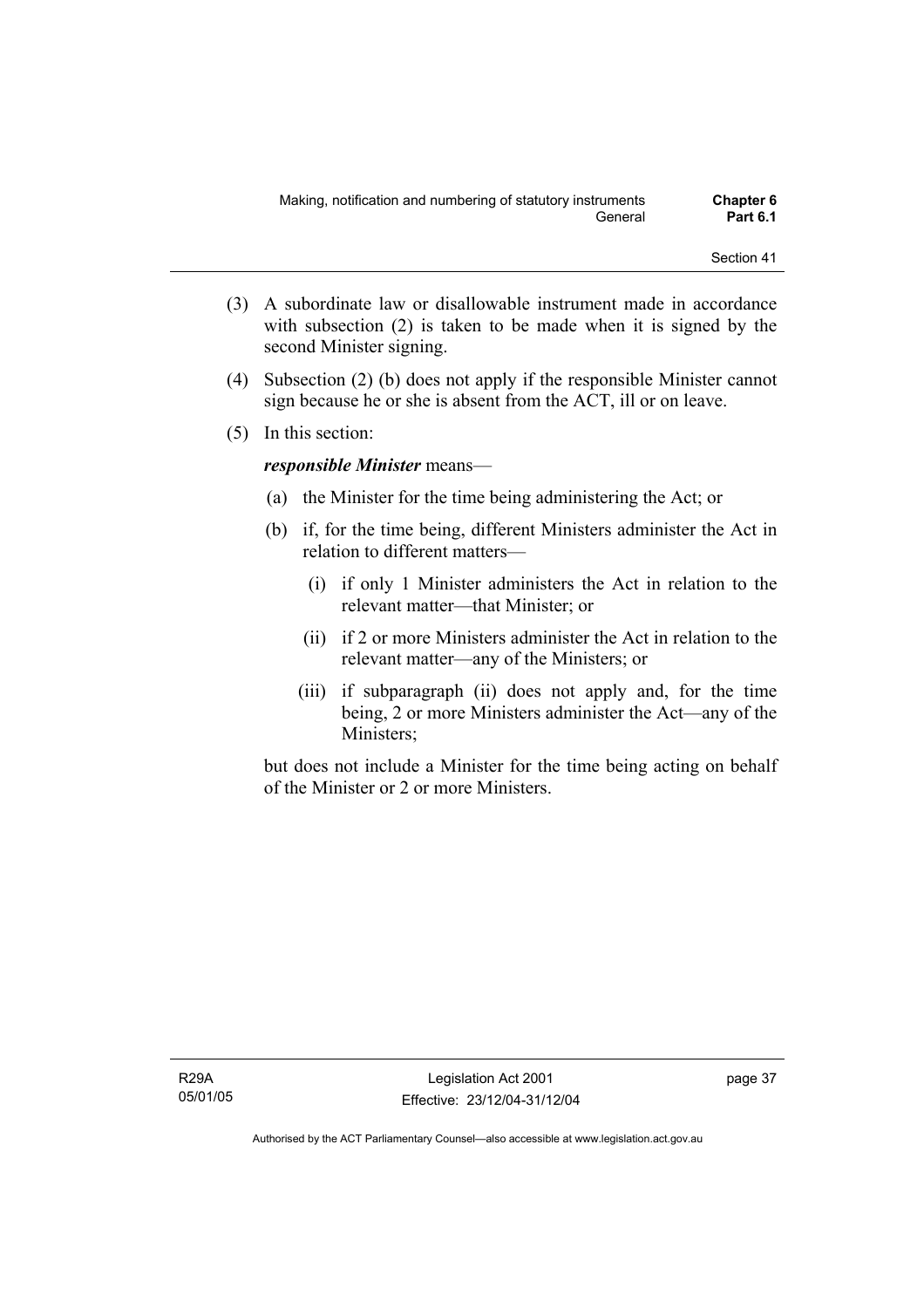**Chapter 6** Making, notification and numbering of statutory instruments<br>**Part 6.2** Making of statutory instruments generally **Making of statutory instruments generally** 

Section 42

## **Part 6.2 Making of statutory instruments generally**

### **42 Power to make statutory instruments** (IA s 26 (1), s 27C)

 (1) If an Act or statutory instrument gives a power that can be exercised by making an instrument, the Act or statutory instrument gives power to make the instrument.

#### **Example**

An Act gives a Minister power to approve codes of practice, but does not require the approval to be in writing or to be given by a particular instrument. The power can be exercised by giving a written approval. The Act, therefore, gives power to make an instrument, namely, a written approval.

- *Note* An example is part of the Act, is not exhaustive and may extend, but does not limit, the meaning of the provision in which it appears (see s 126 and s 132).
- (2) If an Act or statutory instrument gives power to make an instrument, the power may be exercised from time to time.
- (3) This section is a determinative provision.
	- *Note* See s 5 for the meaning of determinative provisions, and s 6 for their displacement.

### **43 Statutory instruments to be interpreted not to exceed powers under authorising law** (SLA s 9 (3))

- (1) A statutory instrument is to be interpreted as operating to the full extent of, but not to exceed, the power given by the Act or statutory instrument under which it is made (the *authorising law*).
- (2) Without limiting subsection (1), if a provision of a statutory instrument would, apart from this section, be interpreted as exceeding power—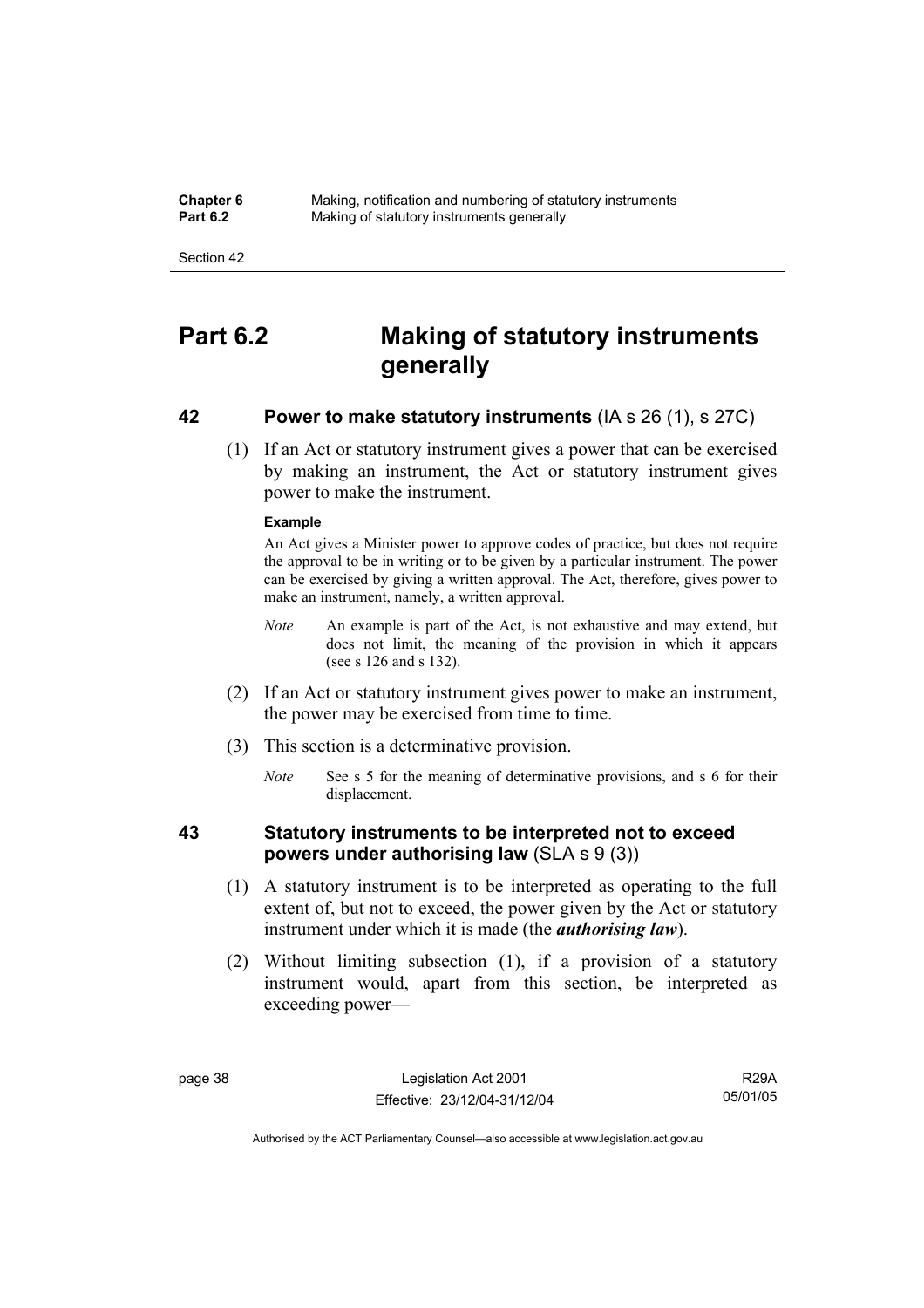- (a) the provision is valid to the extent to which it does not exceed power; and
- (b) the remainder of the instrument is not affected.

#### **Example 1**

The *Agriculture Services Determination* 2001, part 4 exceeds the determination– making power given by the *Agriculture Services Act 2000* (hypothetical). The other provisions of the determination are within power.

The determination (apart from part 4) operates effectively. Part 4 is treated as if it did not form part of the determination and is disregarded.

*Note to example 1* The kind of interpretation indicated in example 1 is known as a divisible interpretation of the determination.

#### **Example 2**

The *Goats Regulations 2001* (hypothetical) are made under the *Goats Act 2001*. The *Goats Regulations 2001*, regulation 39 seeks to impose rules about the care of 'animals', but the Act only gives power to make regulations about goats.

Regulation 39 is read restrictively ('read down') as if it mentioned goats. In other words, the regulation is effective but treated as if it applied only to goats.

*Note to example 2* The kind of interpretation indicated in example 2 is known as a distributive interpretation of the regulations.

#### **Example 3**

The *Wombat Protection Act 2003* (hypothetical) provides that the Minister may appoint a Wombat Advocate. The instrument making the appointment states that the appointment is for 5 years, but the maximum term of appointment authorised under the Act is 4 years.

The instrument is read restrictively ('read down') as if it referred to 4 years. In other words, the instrument is effective but the appointment is only valid for 4 years.

*Note to example 3* The kind of interpretation indicated in example 3 is known as a distributive interpretation of the instrument.

- *Note* An example is part of the Act, is not exhaustive and may extend, but does not limit, the meaning of the provision in which it appears (see s 126 and s 132).
- (3) Without limiting subsection (1), if the application of a provision of a statutory instrument to a matter would, apart from this section, be

page 39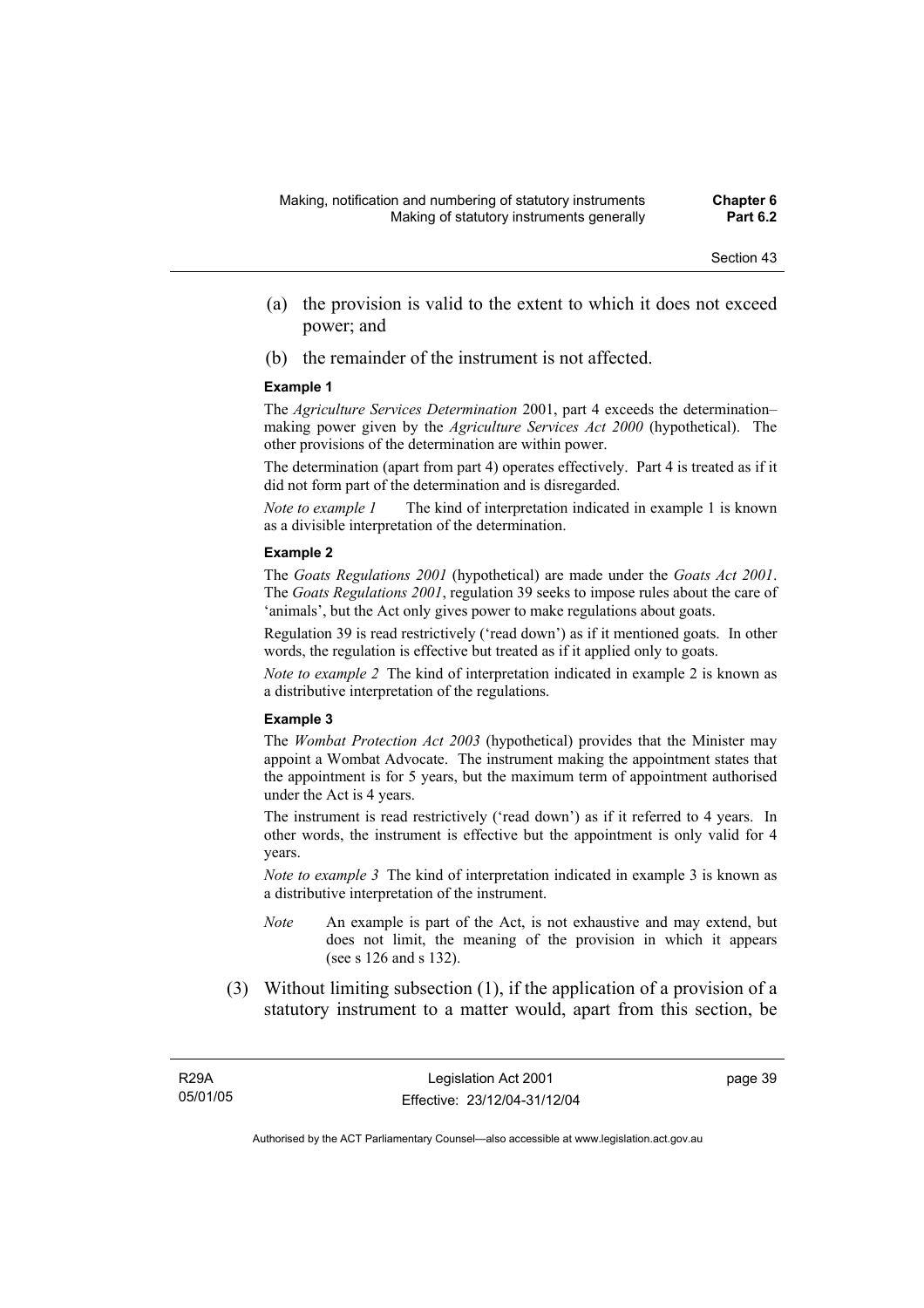| <b>Chapter 6</b> | Making, notification and numbering of statutory instruments |
|------------------|-------------------------------------------------------------|
| <b>Part 6.2</b>  | Making of statutory instruments generally                   |

interpreted as exceeding power, the provision's application to other matters is not affected.

#### **Example**

The *Community Safety Order 2001* is expressed to apply to all members of the community without qualification although it is in fact made under the *Building Industry (Safety) Act 2000* (hypothetical). That Act is restricted in its operation to the building industry. The order is cast in such wide terms that it cannot be interpreted divisibly or distributively. However, the order applies to entities such as XYZ Constructions Pty Ltd because it is a company in the construction industry.

- (4) This section is in addition to any provision of the statutory instrument or authorising law.
- (5) This section is a determinative provision.
	- *Note* See s 5 for the meaning of determinative provisions, and s 6 for their displacement.

### **44 Power to make statutory instruments for an Act etc**  (SLA s 2A)

- (1) If an Act or statutory instrument (the *authorising law*) authorises or requires the making of a statutory instrument for (or for the purposes of) the authorising law or another Act or statutory instrument (the *other law*), the power authorises a statutory instrument to be made in relation to any matter that—
	- (a) is required or permitted to be prescribed by the authorising law or other law; or
	- (b) is necessary or convenient to be prescribed for carrying out or giving effect to the authorising law or other law.
- (2) Subsection (1) applies to the authorising law even though the authorising law—
	- (a) only authorises the making of a statutory instrument for (or for the purposes of) the authorising law; or

R29A 05/01/05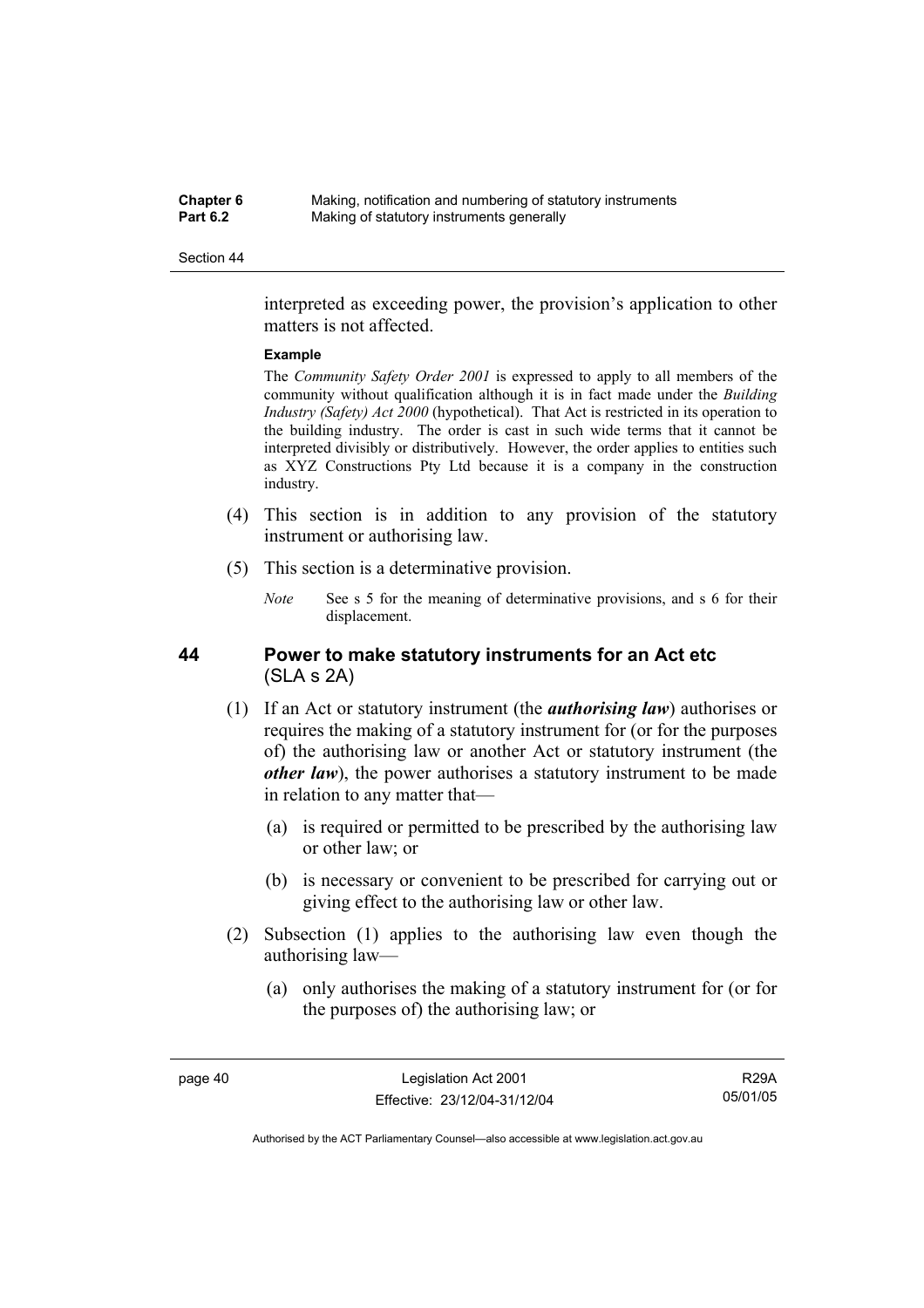- (b) also authorises or requires the making of a statutory instrument about a particular matter.
- (3) Power given by the authorising law to make a statutory instrument about a particular matter does not limit power given by the authorising law or other law to make a statutory instrument (whether or not of the same kind) about any other matter.
- (4) This section is a determinative provision.
	- *Note* See s 5 for the meaning of determinative provisions, and s 6 for their displacement.

### **45 Power to make court rules** (IA s 27I)

- (1) The power of an entity to make rules for a court includes power to make rules in relation to any matter necessary or convenient to be prescribed for carrying out or giving effect to the court's jurisdiction under any law that authorises or requires anything to be done in or in relation to the court.
- (2) This section is additional to section 44.
- (3) This section is a determinative provision.
	- *Note* See s 5 for the meaning of determinative provisions, and s 6 for their displacement.
- (4) In this section:

*court* includes a tribunal*.*

*disallowable instrument*, for a Commonwealth Act, means a disallowable instrument under the *Acts Interpretation Act 1901* (Cwlth), section 46A.

*law* means—

- (a) an Act, subordinate law or disallowable instrument; or
- (b) a Commonwealth Act, or any regulations, rules, ordinance or disallowable instrument under a Commonwealth Act; or

| <b>R29A</b> | Legislation Act 2001         | page 41 |
|-------------|------------------------------|---------|
| 05/01/05    | Effective: 23/12/04-31/12/04 |         |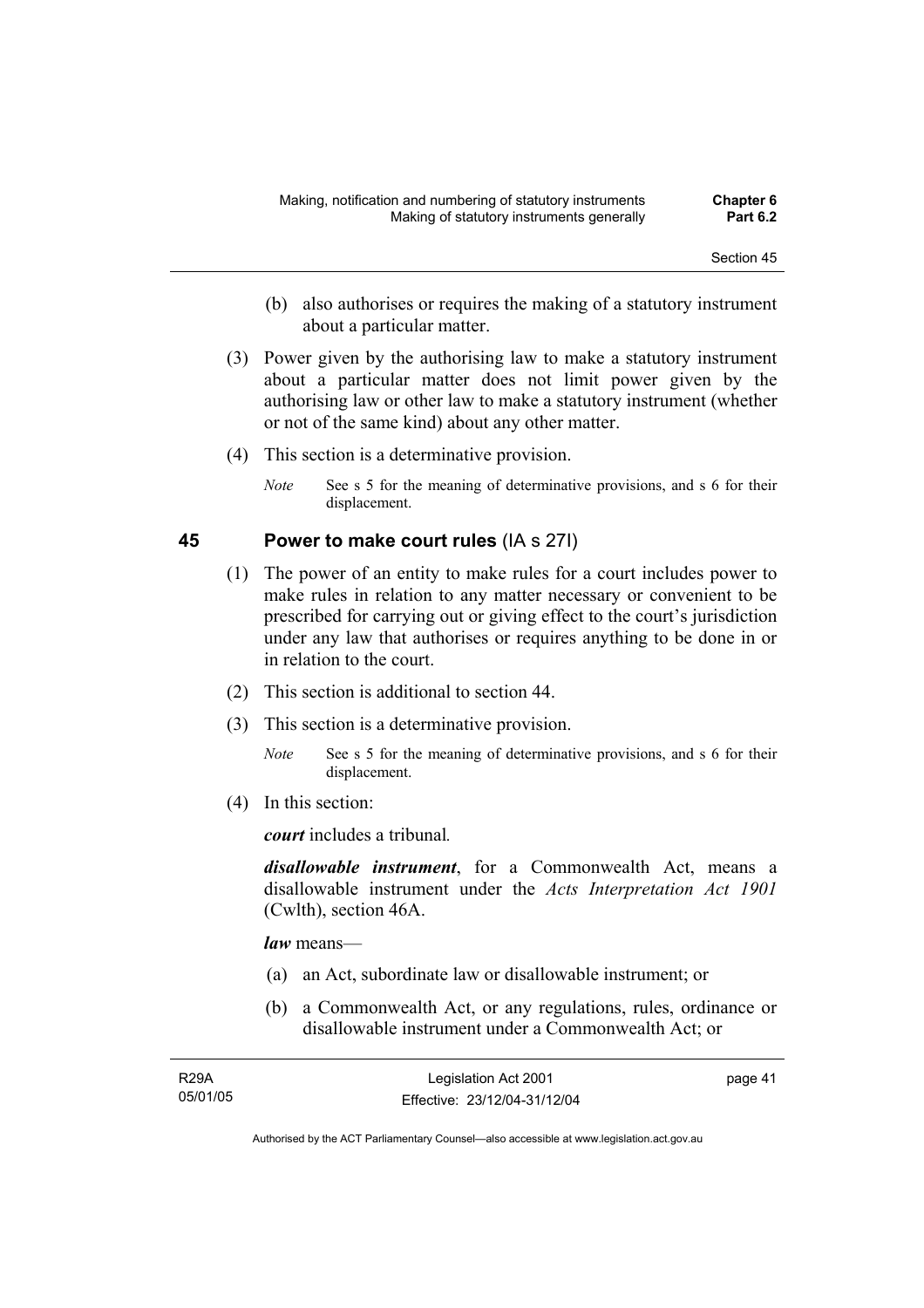| <b>Chapter 6</b> | Making, notification and numbering of statutory instruments |
|------------------|-------------------------------------------------------------|
| <b>Part 6.2</b>  | Making of statutory instruments generally                   |

(c) a provision of a law mentioned in paragraph (a) or (b).

### **46 Power to make instrument includes power to amend or repeal** (IA s 27D)

- (1) Power given under an Act or statutory instrument (the *authorising law*) to make a statutory instrument includes power to amend or repeal the instrument.
- (2) The power to amend or repeal the instrument is exercisable in the same way, and subject to the same conditions, as the power to make the instrument.

#### **Examples**

- 1 If the instrument is a disallowable instrument, an amendment or repeal of the instrument is also a disallowable instrument.
- 2 If the instrument is a notifiable instrument, an amendment or repeal of the instrument is also a notifiable instrument.
- 3 If notice of the making of the instrument must be published in a newspaper, notice of an amendment or repeal of the instrument must also be published in the newspaper.
- *Note* An example is part of the Act, is not exhaustive and may extend, but does not limit, the meaning of the provision in which it appears (see s 126 and s 132).
- (3) Despite subsection (1), a form that is a registrable instrument may be repealed or repealed and remade (with or without changes), but may not be amended.
- (4) This section is a determinative provision.
	- *Note* See s 5 for the meaning of determinative provisions, and s 6 for their displacement.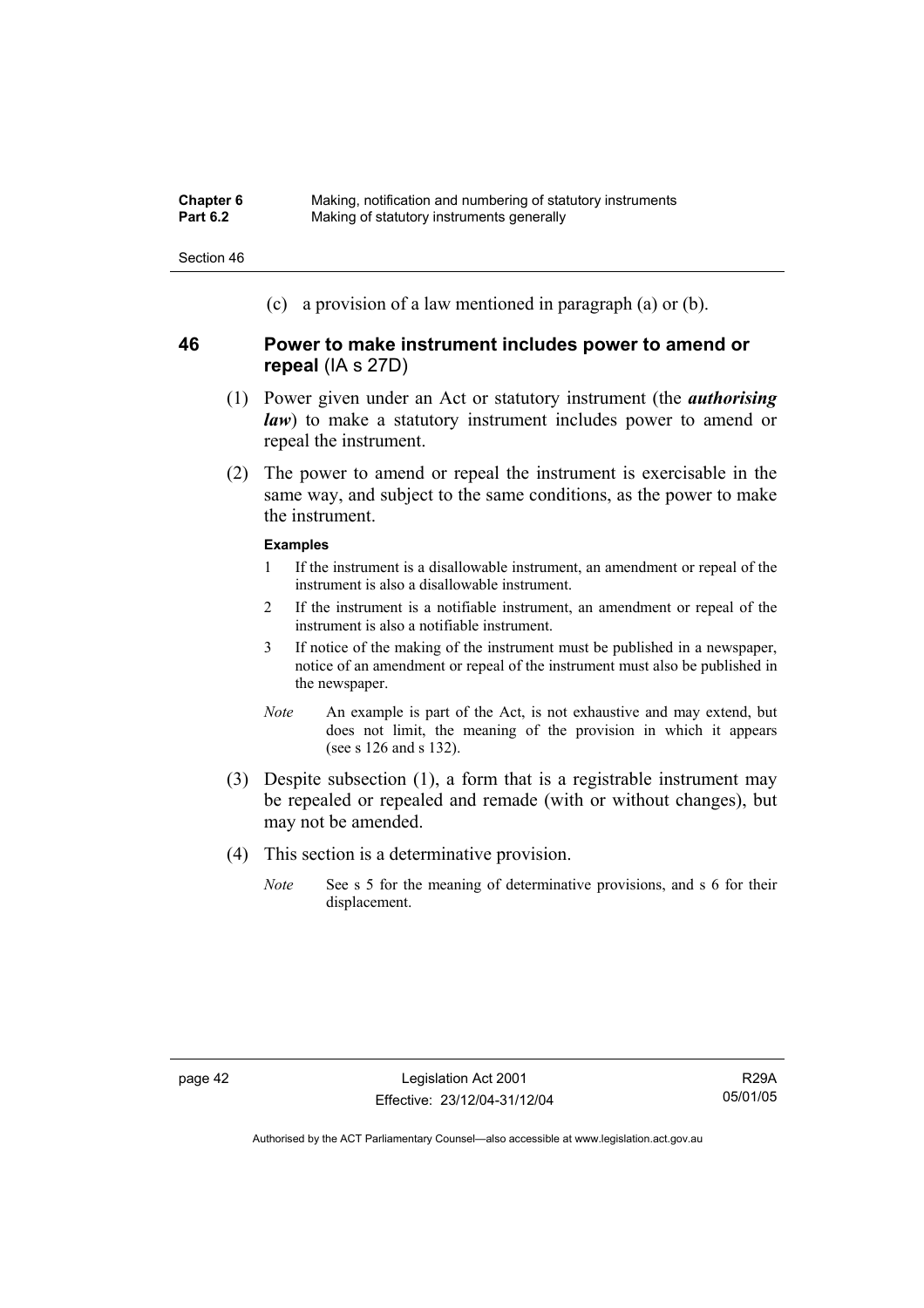### **47 Statutory instrument may make provision by applying law or instrument** (SLA s 8)

- (1) This section applies if an Act, subordinate law or disallowable instrument (the *authorising law*) authorises or requires the making of a statutory instrument (the *relevant instrument*) about a matter.
- (2) The relevant instrument may make provision about the matter by applying an ACT law—
	- (a) as in force at a particular time; or
	- (b) as in force from time to time.
- (3) The relevant instrument may make provision about the matter by applying a law of another jurisdiction, or an instrument, as in force only at a particular time.

*Note* For information on the operation of s (3), see the examples to s (9).

- (4) If the relevant instrument makes provision about the matter by applying a law of another jurisdiction or an instrument, the following provisions apply:
	- (a) if subsection (3) is displaced by, or under authority given by, an Act or the authorising law—the law of the other jurisdiction or instrument is applied as in force from time to time;

*Note* For the displacement of s (3), see s 6, examples 1 and 2.

 (b) if subsection (3) is not so displaced and the relevant instrument does not provide that the law of the other jurisdiction or instrument is applied as in force at a particular time—the law or instrument is taken to be applied as in force when the relevant instrument is made.

### **Examples for s (4) (b)**

1 The *Locust Damage Compensation Determination 2003* (a hypothetical disallowable instrument) provides for the making of claims against a compensation fund. Clause 43 states that disputes about claims must be decided in accordance with the *Commercial Arbitration Act 1984* (NSW)

R29A 05/01/05 page 43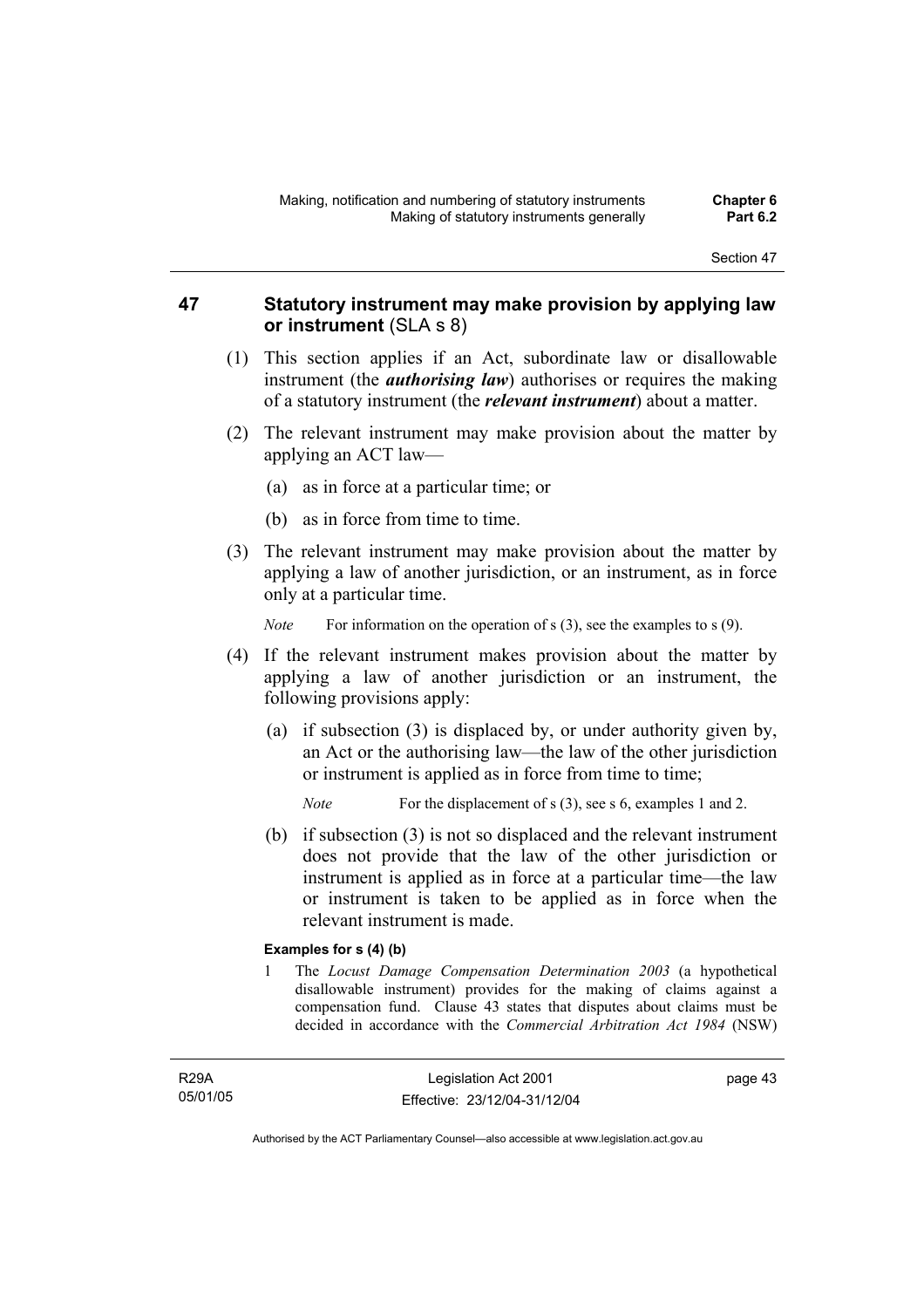| Chapter 6 | Making, notification and numbering of statutory instruments |
|-----------|-------------------------------------------------------------|
| Part 6.2  | Making of statutory instruments generally                   |

(the *NSW Act*) as in force from time to time. The determination is made on 1 August 2003. The Act under which the determination is made does not displace subsection (3). Therefore, even though clause 43 purports to apply the NSW Act as in force from time to time, the NSW Act as in force on 1 August 2003 is applied by the determination.

- 2 The *Locust Damage Compensation Determination 2003* (mentioned in example 1), clause 43 states that disputes about claims must be decided in accordance with the *Commercial Arbitration Act 1984* (NSW) (the *NSW Act*), but does not state that the NSW Act is to be applied as in force from time to time or at a particular time. The determination is made on 1 August 2003. The Act under which the determination is made does not displace subsection (3). Therefore, the NSW Act as in force on 1 August 2003 is applied by the determination.
- *Note* An example is part of the Act, is not exhaustive and may extend, but does not limit, the meaning of the provision in which it appears (see s 126 and s 132).
- (5) If a law of another jurisdiction or an instrument is applied as in force at a particular time, the text of the law or instrument (as in force at that time) is taken to be a notifiable instrument made under the relevant instrument by the entity authorised or required to make the relevant instrument.
- (6) If subsection (3) is displaced and a law of another jurisdiction or an instrument is applied as in force from time to time, the text of each of the following is taken to be a notifiable instrument made under the relevant instrument by the entity authorised or required to make the relevant instrument:
	- (a) the law or instrument as in force at the time the relevant instrument is made;
	- (b) each subsequent amendment of the law or instrument;
	- (c) if the law or instrument is repealed and remade (with or without changes)—the law or instrument as remade and each subsequent amendment of the law or instrument;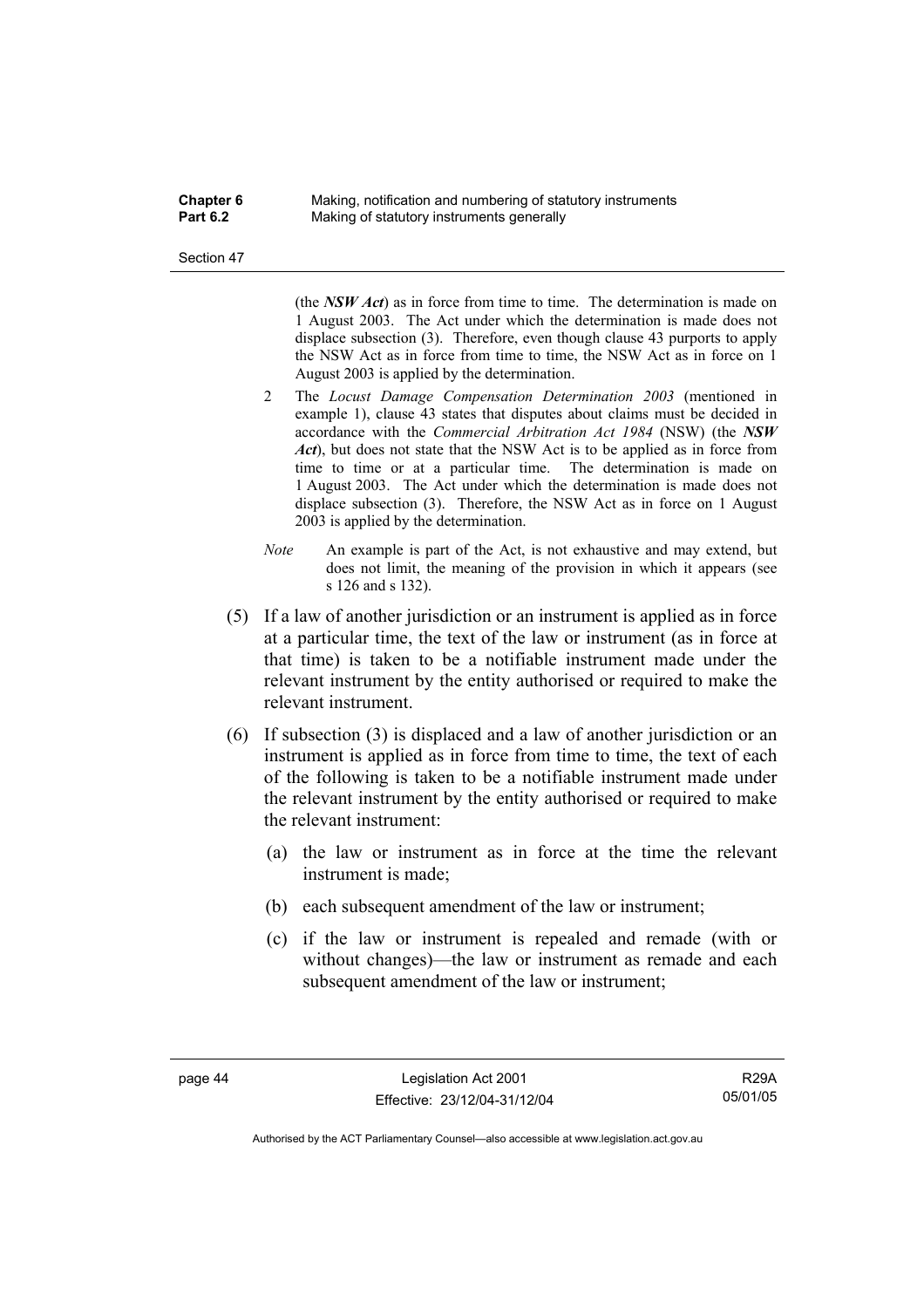- (d) if a provision of the law or instrument is omitted and remade (with or without changes) in another law or instrument—the provision as remade and each subsequent amendment of the provision.
- (7) The authorising law or, if the relevant instrument is a subordinate law or disallowable instrument, the relevant instrument may provide that—
	- (a) subsection (5) or (6) does not apply to the relevant instrument; or
	- (b) subsection (5) or (6) applies with the modifications stated in the authorising law or relevant instrument.
- (8) If a provision of an Act, subordinate law or disallowable instrument authorises or requires the application of a law or instrument, the provision authorises the making of changes or modifications to the law or instrument for that application.
- (9) This section is a determinative provision.

### **Examples for s (3) and s (9)**

Here are 2 examples about the operation of subsections (3) and (9): the first illustrates how subsection (3) might be displaced and the second illustrates how a law of another jurisdiction that applies as in force from time to time would operate—

1 The effect of subsections (3) and (9), and subsection (10), definition of *applying*, is that if it is intended to apply, adopt or incorporate a law or instrument as in force from time to time, the authorising law would need to expressly displace subsection (3) (as illustrated in s 6, examples of different kinds of displacement, example 1) *or* indicate a manifest contrary intention (as illustrated in example 2 in those examples).

R29A 05/01/05 page 45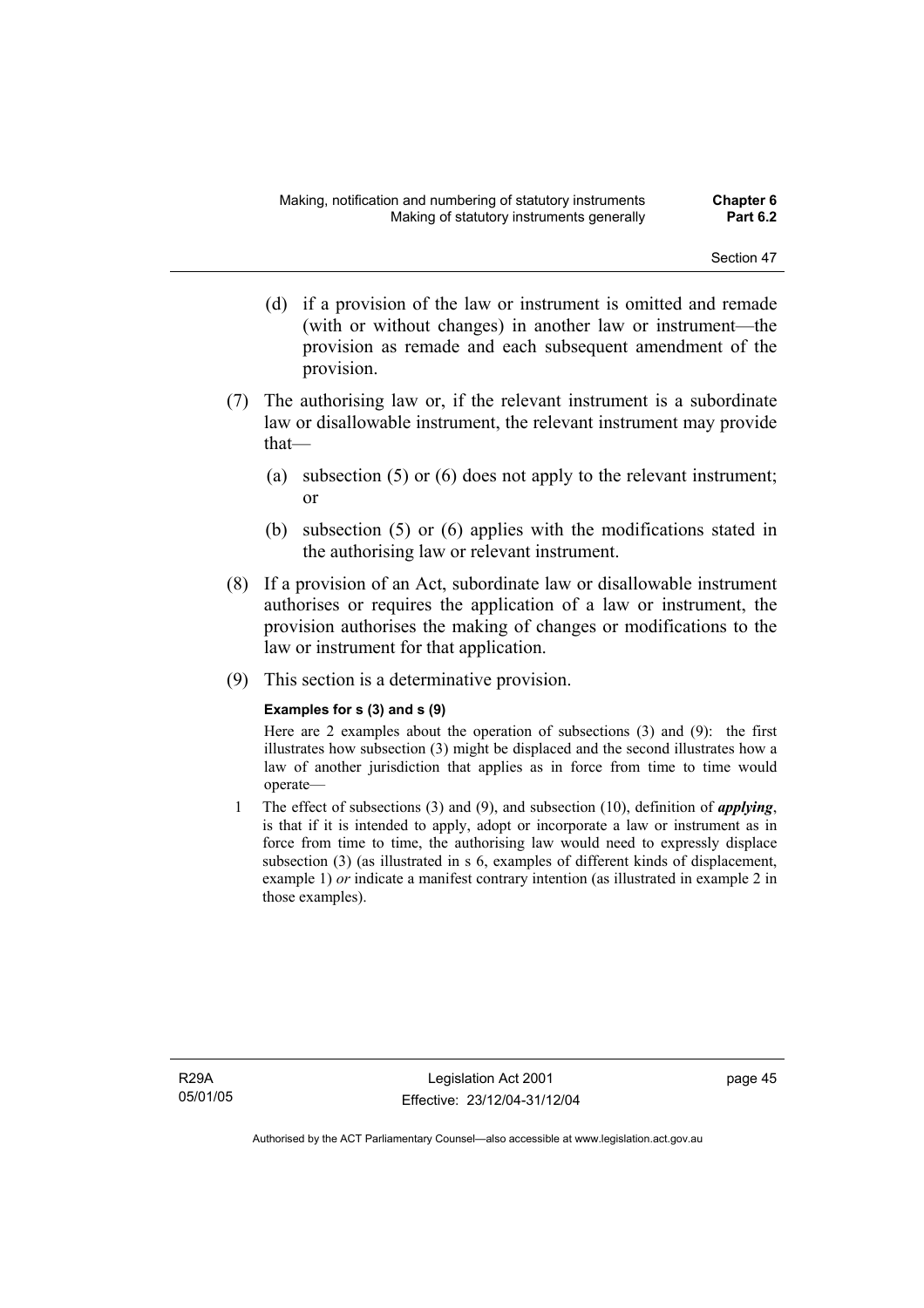| <b>Chapter 6</b> | Making, notification and numbering of statutory instruments |
|------------------|-------------------------------------------------------------|
| <b>Part 6.2</b>  | Making of statutory instruments generally                   |

- 2 The *ABC Regulations 2001* (made under a provision like those illustrated in section 6, examples of different kinds of displacement, examples 1 and 2) provide that noise measurements are to be taken in accordance with the NSW noise control manual as in force from time to time. The effect of the *ABC Regulations 2001* is that whenever the NSW noise control manual is amended in future, the noise measurements must be taken in accordance with the manual as last amended.
	- *Note* See s 5 for the meaning of determinative provisions, and s 6 for their displacement.
- (10) In this section:

*ACT law* means an Act, subordinate law or disallowable instrument, and includes a provision of an Act, subordinate law or disallowable instrument.

*applying* includes adopting or incorporating.

*Note* See also s 157 (Defined terms and other parts of speech and grammatical forms).

*disallowable instrument*, for a Commonwealth Act, means a disallowable instrument under the *Acts Interpretation Act 1901* (Cwlth), section 46A.

*instrument* includes a provision of an instrument, but does not include an ACT law or a law of another jurisdiction.

#### *law of another jurisdiction* means—

- (a) a Commonwealth Act, or any regulations, rules, ordinance or disallowable instrument under a Commonwealth Act; or
- (b) a State Act, or any regulations or rules under a State Act; or
- (c) a New Zealand or Norfolk Island Act, or any regulations or rules under a New Zealand or Norfolk Island Act; or
- (d) a provision of a law mentioned in paragraphs (a) to (c).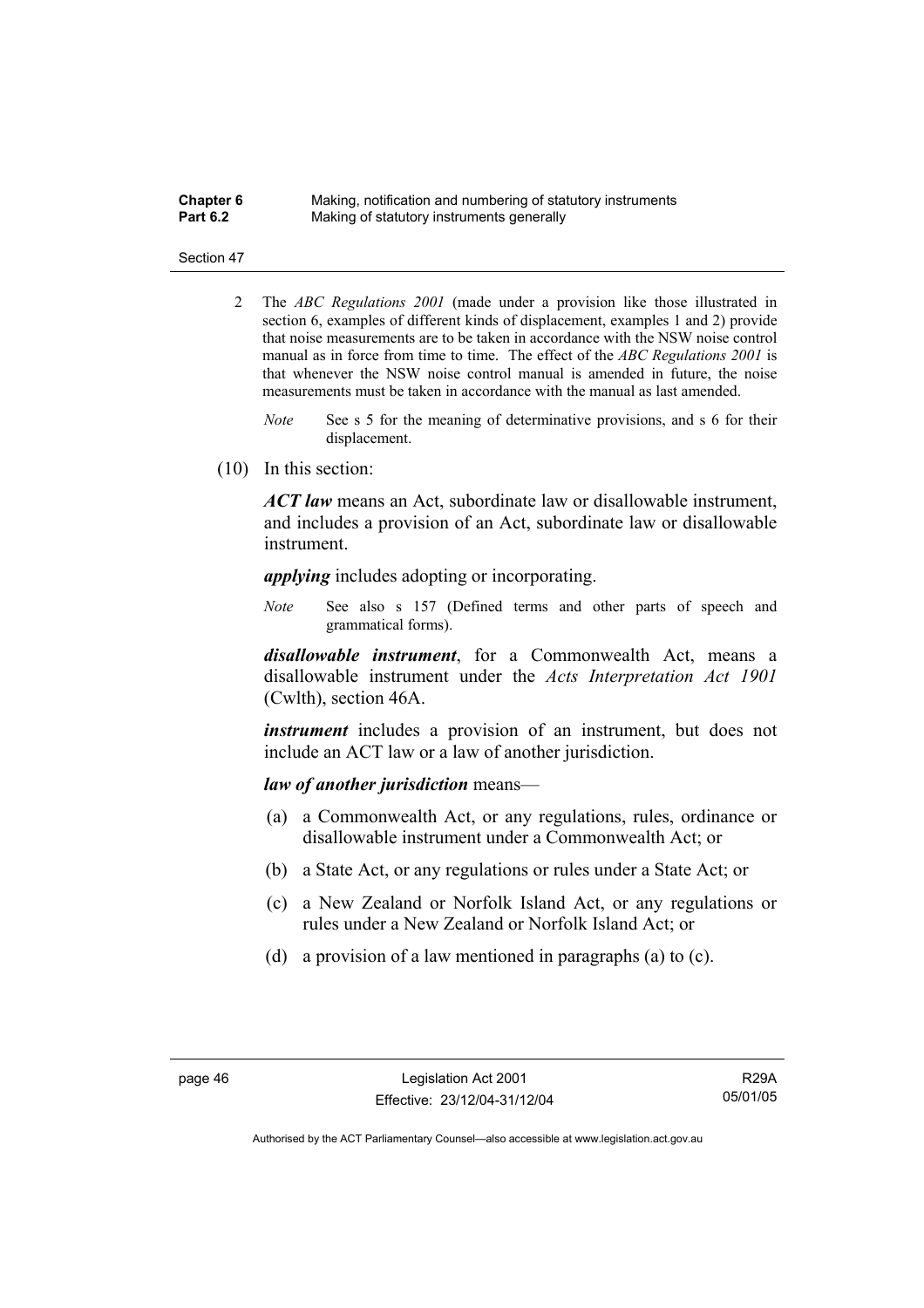### **48 Power to make instrument includes power to make different provision for different categories etc** (IA s 27E)

- (1) Power given under an Act or statutory instrument to make a statutory instrument includes power—
	- (a) to make different provision in relation to different matters or different classes of matters; or
	- (b) to make an instrument that applies differently by reference to stated exceptions or factors.
- (2) Without limiting subsection (1), power given under an Act or statutory instrument to make a statutory instrument about particular matters includes power to make a statutory instrument about any 1 or more of the matters or a particular class of the matters.
- (3) For this section, a class may consist of a single matter.
- (4) This section is a determinative provision.
	- *Note* See s 5 for the meaning of determinative provisions, and s 6 for their displacement.

### **49 Single instrument may exercise several powers or satisfy several requirements** (IA s 27F)

- (1) Power given under an Act or statutory instrument may be exercised with any other power to make a single instrument—
	- (a) whether or not the powers are exercised in relation to separate provisions, some of the same provisions, or all of the provisions, of the instrument; or
	- (b) whether or not the other powers are given under the same Act or statutory instrument, another Act or statutory instrument or any other Territory law.
- (2) A statutory instrument is taken—

page 47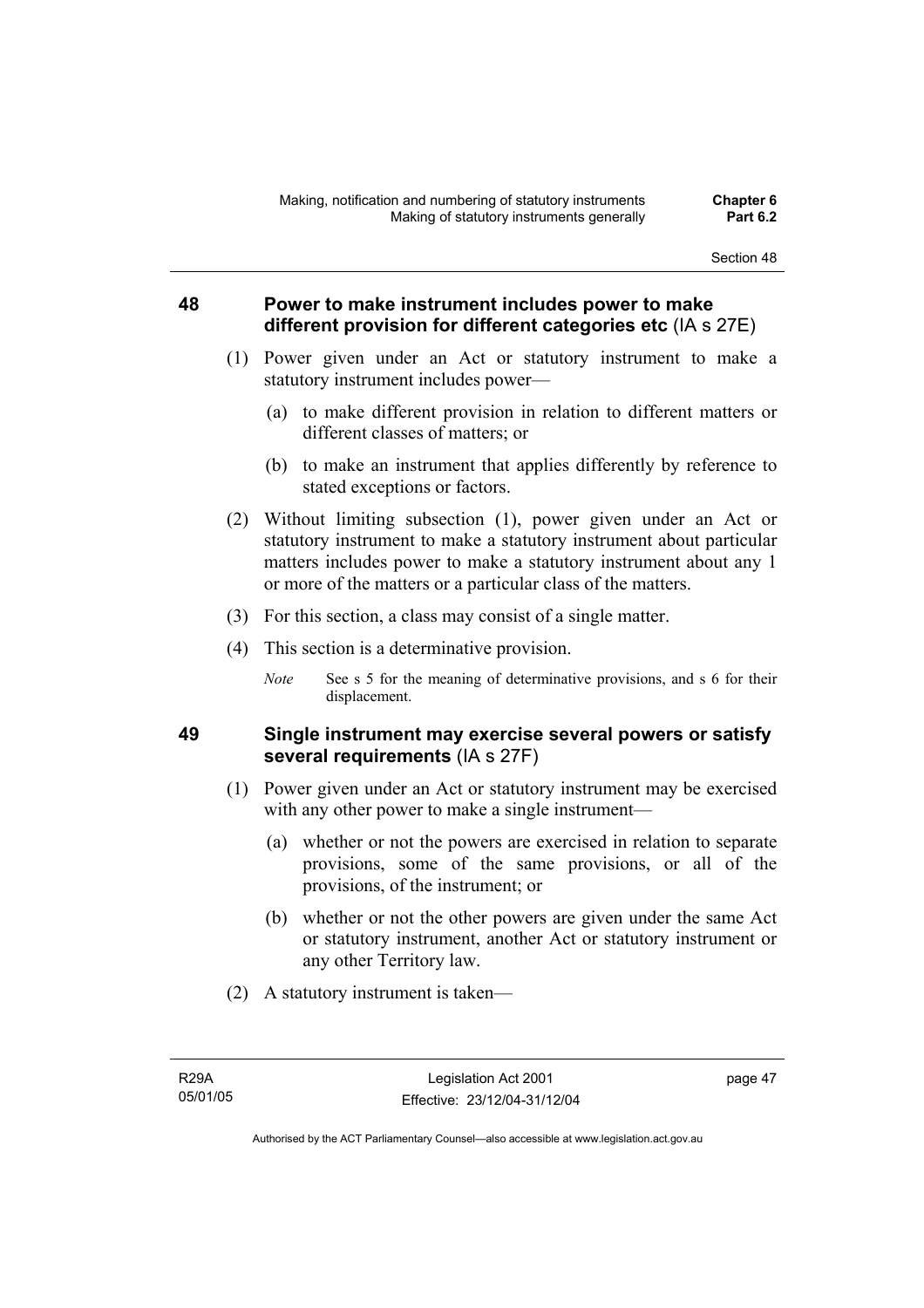| <b>Chapter 6</b> | Making, notification and numbering of statutory instruments |
|------------------|-------------------------------------------------------------|
| <b>Part 6.2</b>  | Making of statutory instruments generally                   |

- (a) to be made under each power given under Territory law under which it could be made; and
- (b) to satisfy each requirement under Territory law that it could satisfy.
- (3) Without limiting subsection (2), that subsection applies to an instrument even though—
	- (a) it is stated to be made under a particular Territory law (the *authorising law*) or a particular provision of the authorising law; and
	- (b) it is stated to be made for a particular Territory law (the *requiring law*) or a particular provision of the requiring law.
- (4) This section is a determinative provision.
	- *Note* See s 5 for the meaning of determinative provisions, and s 6 for their displacement.

### **50 Relationship between authorising law and instrument dealing with same matter** (IA s 27G)

- (1) If an Act or statutory instrument (the *authorising law*) gives power to make a statutory instrument about a matter, the instrument may make provision in relation to a particular aspect of the matter even though provision is made by the authorising law in relation to another aspect of the matter or in relation to another matter.
- (2) This section is a determinative provision.
	- *Note* See s 5 for the meaning of determinative provisions, and s 6 for their displacement.

page 48 Legislation Act 2001 Effective: 23/12/04-31/12/04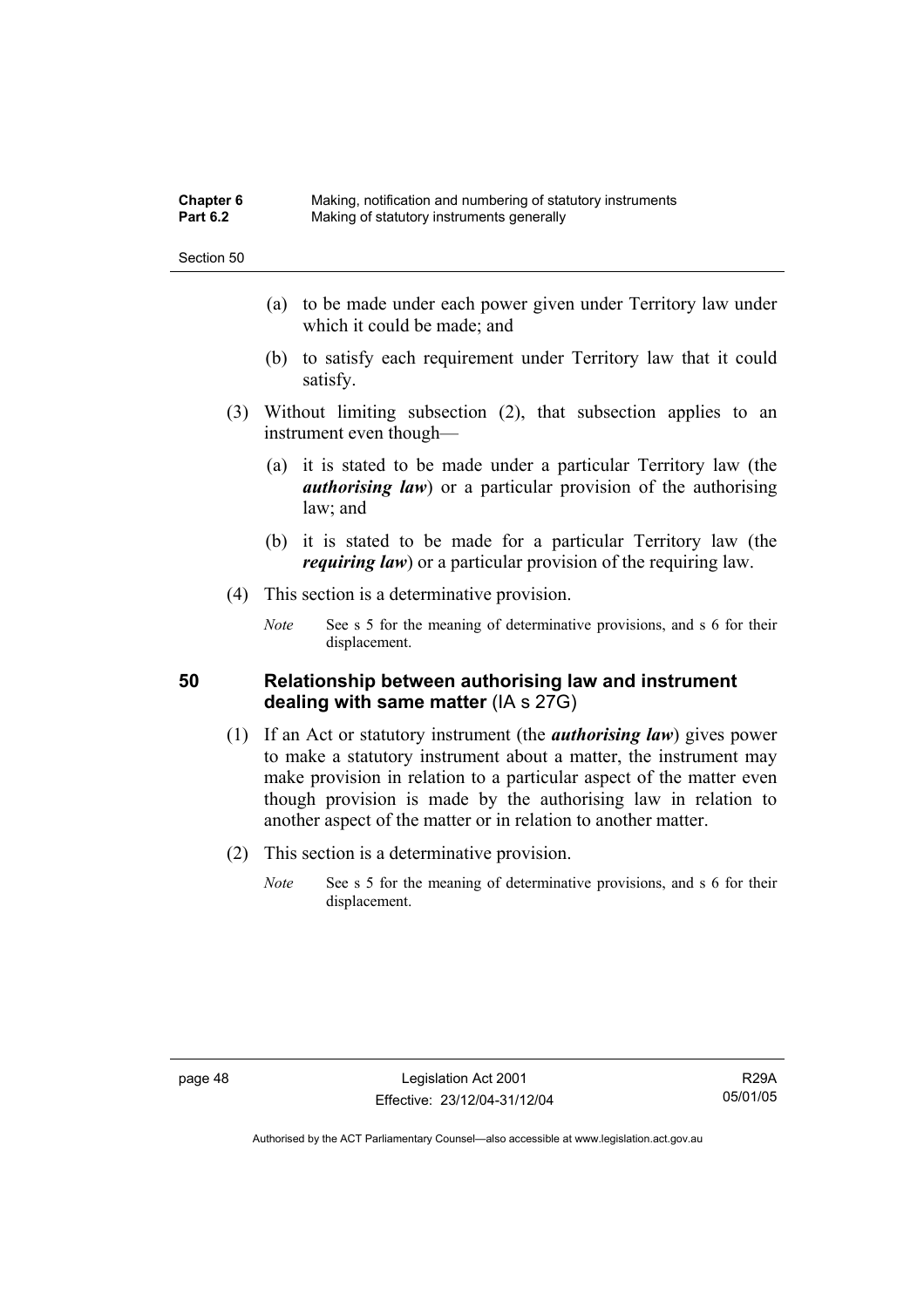### **51 Instrument may make provision in relation to land by reference to map etc** (IA s 27GA)

- (1) This section applies if an Act or statutory instrument authorises or requires provision to be made by statutory instrument in relation to land or waters.
- (2) Provision may be made by reference to—
	- (a) a particular map or plan held by an entity; or
	- (b) a particular entry in a register kept by an entity;

if the map, plan or register is available for inspection by members of the public, whether or not on payment of a fee.

### **52 Instrument may authorise determination of matter etc**  (IA s 27GB)

- (1) This section applies if an Act or statutory instrument (the *authorising law*) authorises or requires provision to be made about a matter by statutory instrument.
- (2) A statutory instrument made under the authorising law may make provision about the matter by authorising or requiring a stated entity to make provision about the matter, or any aspect of the matter, whether or not from time to time.
- (3) This section is a determinative provision.
	- *Note* See s 5 for the meaning of determinative provisions, and s 6 for their displacement.
- (4) In this section: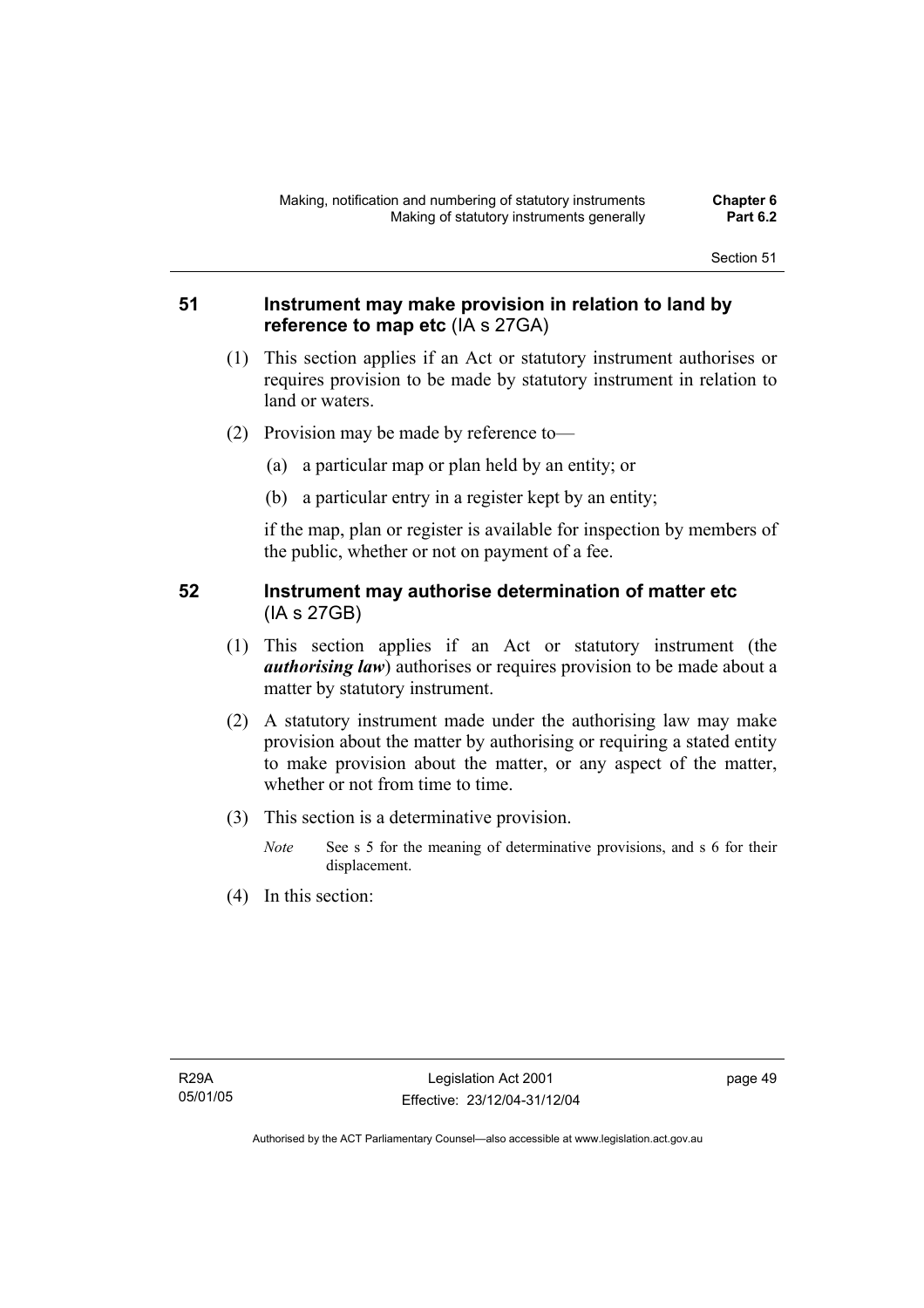| Chapter 6       | Making, notification and numbering of statutory instruments |
|-----------------|-------------------------------------------------------------|
| <b>Part 6.2</b> | Making of statutory instruments generally                   |

*provision*, for a matter, includes determining or regulating the matter, applying the instrument to the matter, being satisfied or forming an opinion about anything relating to the matter, or doing anything else in relation to the matter.

#### **Example**

If an Act provides that an application is to be in a prescribed form, regulations made under the Act may provide that the form is to be that approved by the Minister.

*Note* An example is part of the Act, is not exhaustive and may extend, but does not limit, the meaning of the provision in which it appears (see s 126 and s 132).

### **53 Instrument may prohibit** (IA s 27GC)

- (1) If an Act or statutory instrument authorises or requires a matter to be regulated (however described) by statutory instrument, the power may be exercised by prohibiting by statutory instrument the matter or any aspect of the matter.
- (2) This section is a determinative provision.
	- *Note* See s 5 for the meaning of determinative provisions, and s 6 for their displacement.

### **54 Instrument may require making of statutory declaration**  (IA s 27H)

- (1) If an Act or statutory instrument (the *authorising law*) gives power to make a statutory instrument, the instrument may require the making of a statutory declaration.
	- *Note* The *Statutory Declarations Act 1959* (Cwlth) applies to the making of statutory declarations under ACT laws (see that Act, s 5).
- (2) Subsection (1) applies—
	- (a) whether or not the authorising law authorises or requires penalties to be prescribed by instrument; and

R29A 05/01/05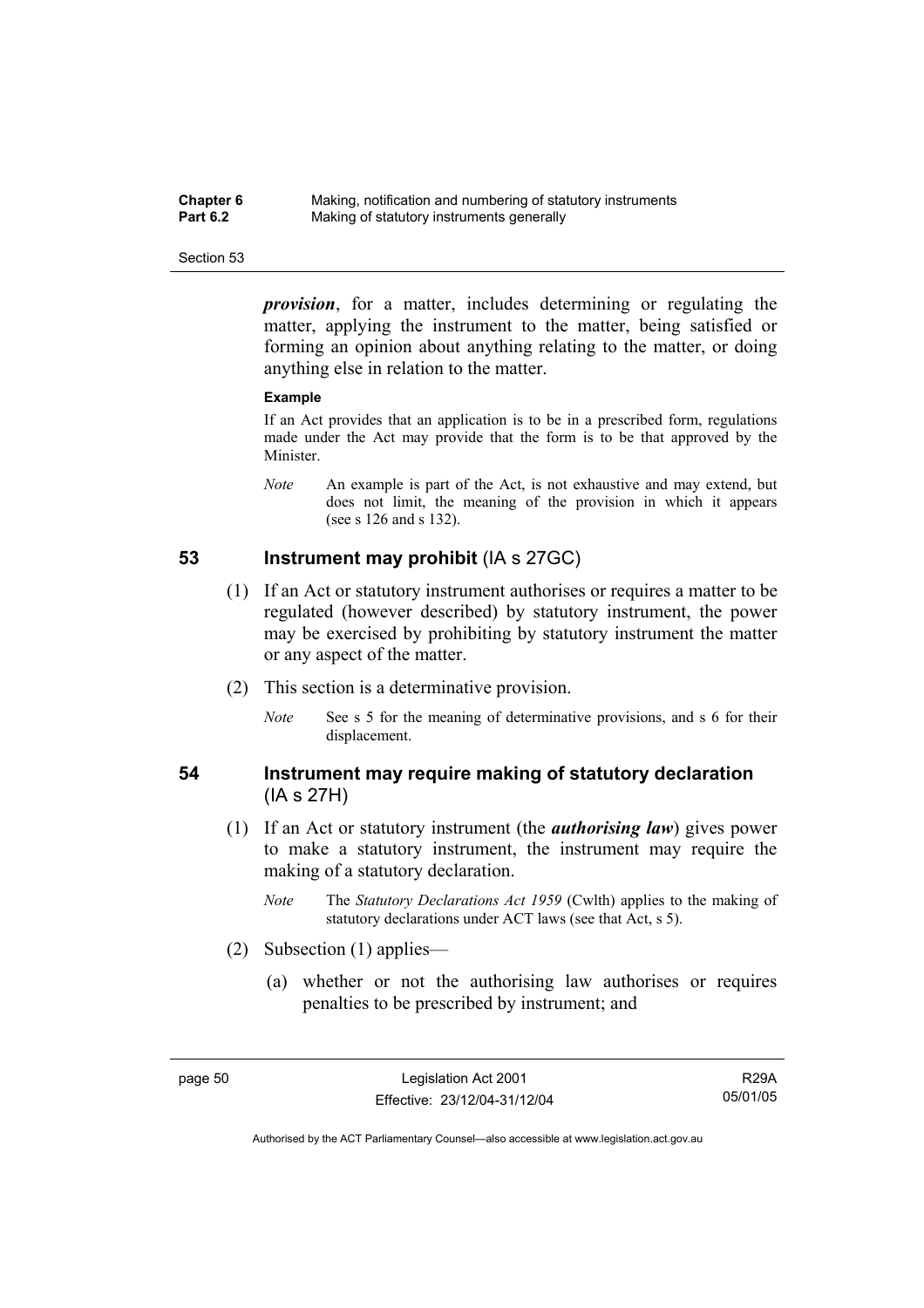- (b) if the authorising law authorises or requires penalties to be prescribed by instrument—irrespective of the level of penalties that may be prescribed.
- (3) This section is a determinative provision.
	- *Note* See s 5 for the meaning of determinative provisions, and s 6 for their displacement.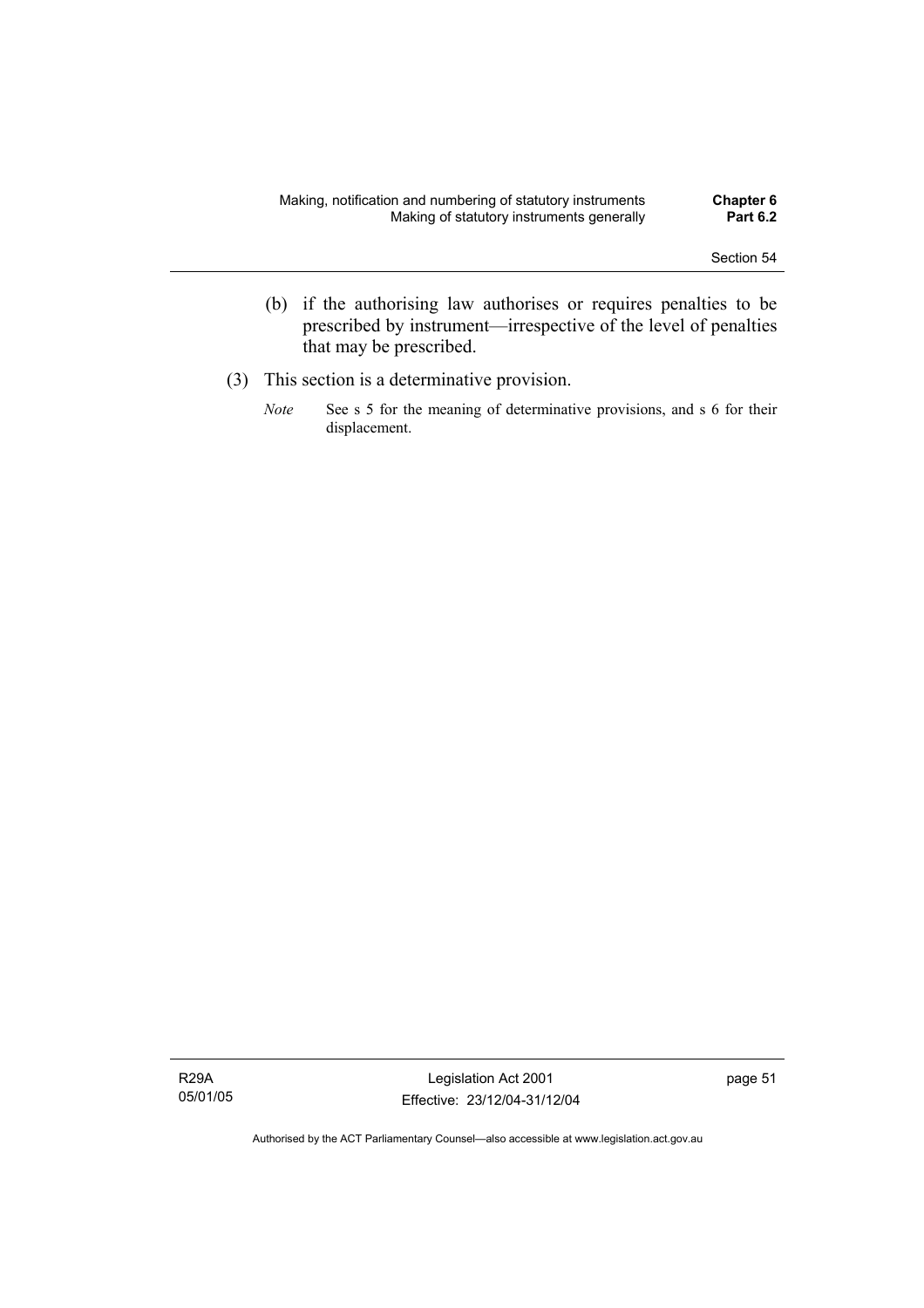**Chapter 6** Making, notification and numbering of statutory instruments<br>**Part 6.3** Making of certain statutory instruments about fees Making of certain statutory instruments about fees

Section 55

## **Part 6.3 Making of certain statutory instruments about fees**

### **55 Definitions for pt 6.3**

In this part:

*fee* includes a charge or other amount.

*provide* a service includes exercise a function.

*service* includes a function or facility.

### **56 Determination of fees by disallowable instrument**

- (1) This section applies if an Act (the *authorising law*) authorises fees to be determined for 1 of the following (the *relevant law*):
	- (a) the authorising law; or
	- (b) another Act or statutory instrument.
- (2) The authorising law authorises a fee to be determined in relation to any matter under or related to the relevant law.
- (3) To remove any doubt, a fee may be determined for a provision of the relevant law even though the provision does not mention a fee.

#### **Example**

The X Act, section 15 provides for a person to apply for an approval but makes no mention of a fee for the approval. However, section 79 (1) of the Act provides:

The Minister may, in writing, determine fees for this Act.

Because section 79 (1) permits a fee to be determined 'for this Act', the *Legislation Act 2001*, section 56 applies in relation to section 15 and the Minister may determine an application fee for the approval.

*Note* An example is part of the Act, is not exhaustive and may extend, but does not limit, the meaning of the provision in which it appears (see s 126 and s 132).

R29A 05/01/05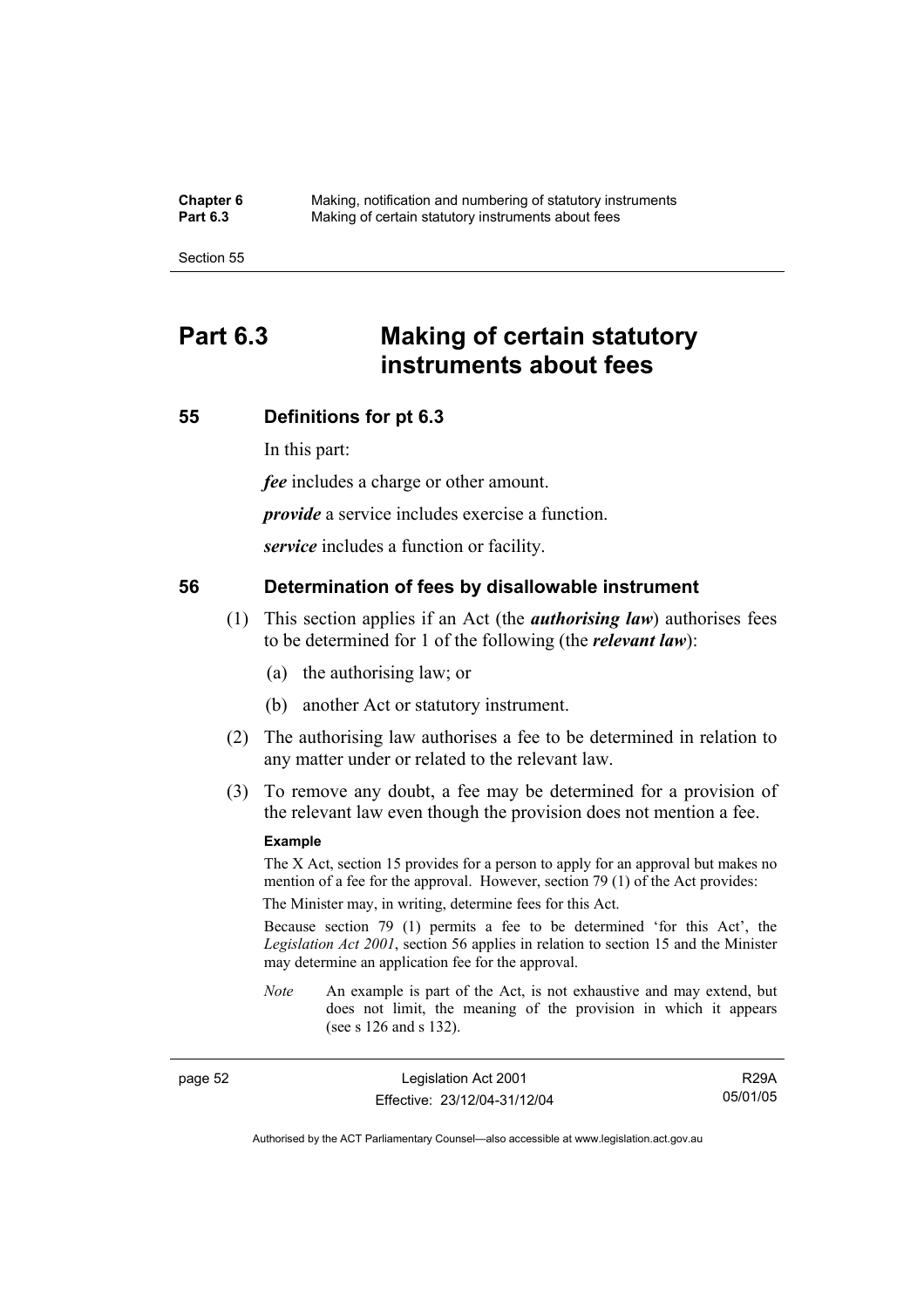- (4) A fee may be determined—
	- (a) by specifying the fee; or
	- (b) by setting a rate, or providing a formula or other method, by which the fee is to be worked out; or
	- (c) by a combination of a specified fee and a rate, formula or other method.

### **Examples of different methods of determining fees**

An instrument may determine a fee by specifying an amount (eg \$250), or a rate (eg \$7.50 per kilogram). An instrument may also determine a fee by providing a formula. For example, the fee for a licence issued for part of a year could be worked out using the following formula:

annual fee 
$$
\times
$$
 whole and part months for which licence issued 12

- (5) The determination—
	- (a) must provide by whom the fee is payable; and
	- (b) must provide to whom the fee is to be paid; and
	- (c) may make provision about the circumstances in which the fee is payable; and
	- (d) may make provision about exempting a person from payment of the fee; and
	- (e) may make provision about when the fee is payable and how it is to be paid (for example, as a lump sum or by instalments); and
	- (f) may mention the service for which the fee is payable; and
	- (g) may make provision about waiving, postponing or refunding the fee (in whole or part); and

page 53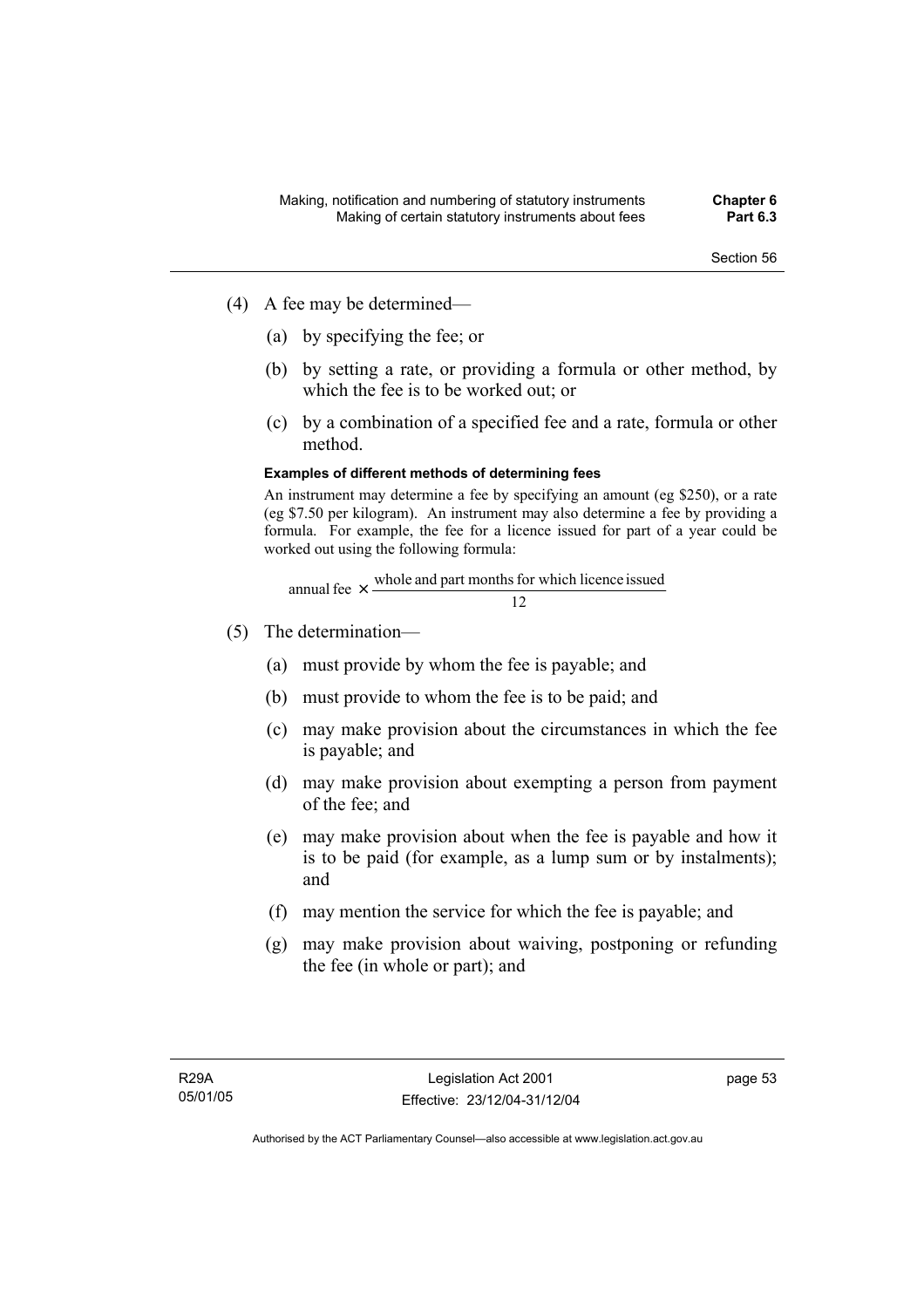#### **Chapter 6** Making, notification and numbering of statutory instruments<br>**Part 6.3** Making of certain statutory instruments about fees Making of certain statutory instruments about fees

#### Section 57

(h) may make provision about anything else relating to the fee.

#### **Example for par (a)**

a provision that the owner for the time being of a vehicle is liable for any unpaid registration fee

#### **Examples for par (c)**

- 1 a provision that a document prepared and submitted in accordance with a condition imposed under the Act be accompanied by a fee
- 2 a provision that royalty ceases to be payable if the percentage of recoverable minerals is less than the prescribed limit

#### **Examples for par (e)**

- 1 a provision that a levy is payable within 30 days after a sale of goods
- 2 a provision that, if a licensee fails to pay an instalment payable in the financial year within 14 days after the day it is payable, all remaining instalments payable in the financial year become payable

#### **Example for par (g)**

a provision that a stated official may waive all or part of a charge in stated circumstances, including if the official is satisfied about a stated circumstance

- (6) This section is a determinative provision.
	- *Note* See s 5 for the meaning of determinative provisions, and s 6 for their displacement.

## **57 Fees payable in accordance with determination etc**

- (1) A fee determined by a disallowable instrument is payable by the person by whom the fee is payable under the determination, in relation to the service (if any) mentioned in the determination and in accordance with the determination, to the person to whom the fee is payable under the determination.
- (2) If a service is mentioned in the determination, the fee is payable before the service is provided unless the determination provides otherwise.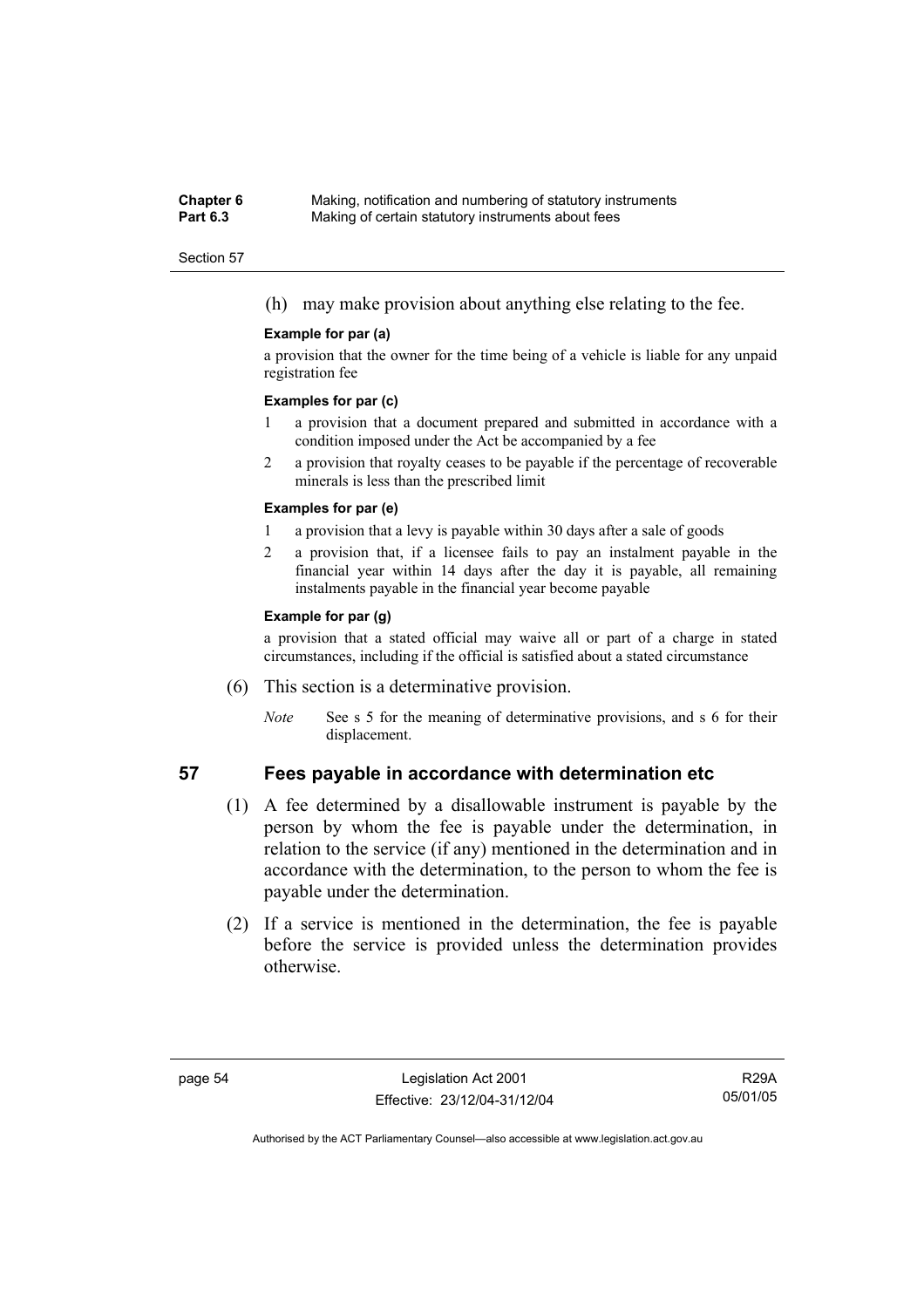(3) If the fee is payable in relation to a service mentioned in the determination and the fee has not been paid in accordance with the determination, no-one is obliged to provide the service.

#### **Examples**

- 1 If a fee for a service is payable in advance under a disallowable instrument and the fee is not paid, there is no obligation to provide the service.
- 2 If fees for services over a period of time are payable by instalment under a disallowable instrument and the person paying the fees falls behind in payments on the instalments, there is no obligation to provide further services for the person.
- *Note* An example is part of the Act, is not exhaustive and may extend, but does not limit, the meaning of the provision in which it appears (see s 126 and s 132).
- (4) Subsection (3) applies to a service even though, apart from that subsection, someone is under a duty to provide the service.

#### **Example**

A provision of an Act provides that a registrar 'must' renew a licence if the holder of the licence applies to the registrar for its renewal before the end of the licence term. If a fee is determined for renewal of the licence, the registrar is not required to renew the licence unless the fee is paid.

- (5) This section is a determinative provision.
	- *Note* See s 5 for the meaning of determinative provisions, and s 6 for their displacement.

- **58 Regulations may make provision about fees** 
	- (1) This section applies if an Act (the *authorising law*)—
		- (a) authorises or requires fees to be determined for the authorising law, or another Act or a statutory instrument (the *fees law*); and
		- (b) the authorising law authorises the making of regulations by the Executive.

page 55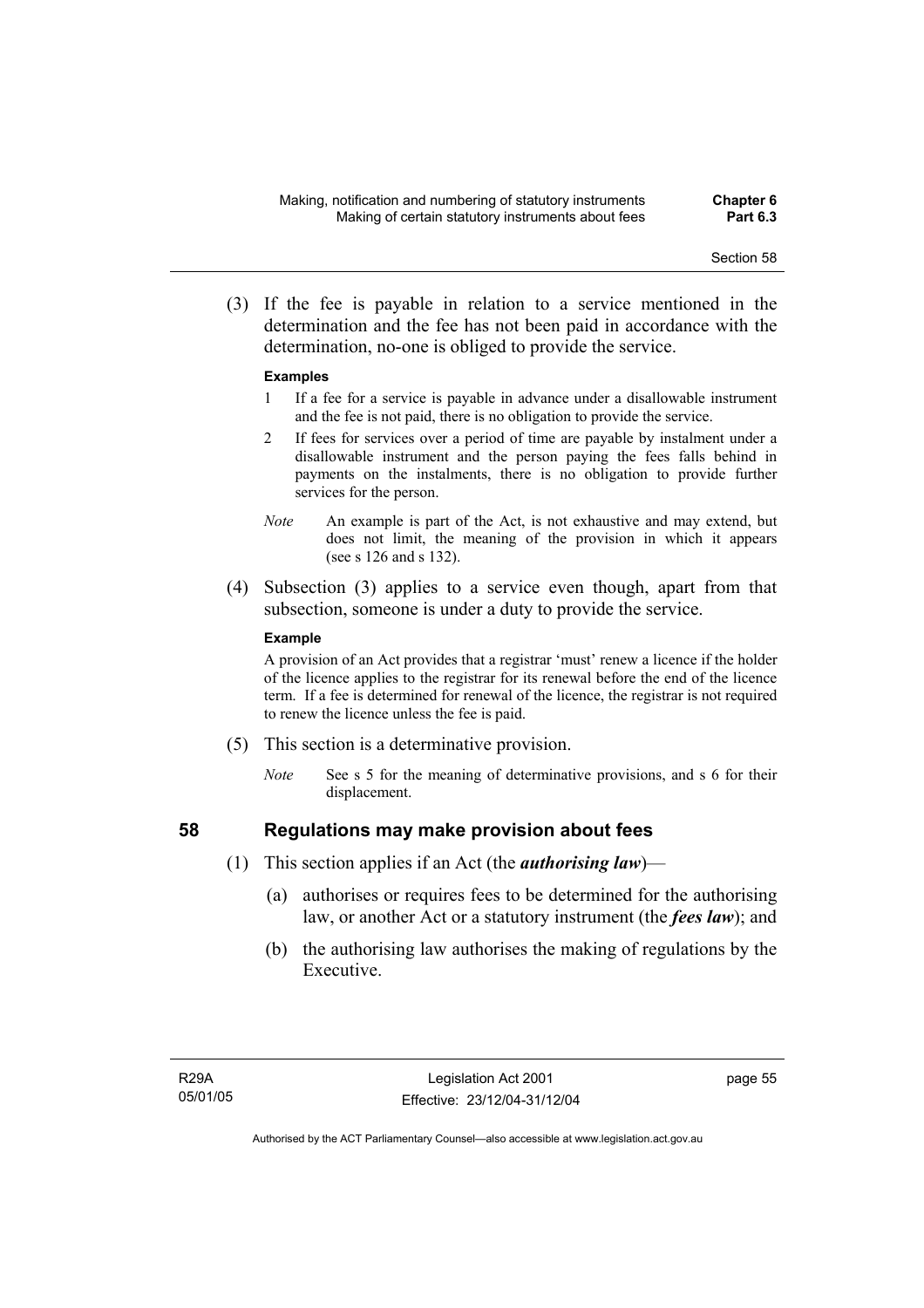### **Chapter 6** Making, notification and numbering of statutory instruments<br>**Part 6.3** Making of certain statutory instruments about fees Making of certain statutory instruments about fees

#### Section 58

- (2) Regulations under the authorising law may make provision in relation to—
	- (a) the payment, collection and recovery of determined fees; and
	- (b) the waiver, postponement or refund of the fees (in whole or part); and
	- (c) anything else about which provision may, under section 56 (Determination of fees by disallowable instrument), be made by determination in relation to determined fees.
- (3) The power mentioned in subsection (2) (b) includes power to make provision in relation to an entitlement to a waiver, postponement or refund of determined fees in circumstances prescribed under the regulations (including the removal of a statutory capacity).
- (4) Regulations or the authorising law may make provision in relation to the payment of determined fees by cheque or credit card, including, for example, the consequences of a cheque not being honoured on presentation or a credit card transaction not being honoured.
- (5) Regulations or the authorising law may make provision in relation to the removal of a statutory capacity if any determined fee—
	- (a) is not paid when it is required to be paid; or
	- (b) is paid by cheque and the cheque is not honoured on presentation; or
	- (c) is paid by credit card and the credit card transaction is not honoured.
- (6) Regulations or the authorising law may make provision in relation to the restoration of a statutory capacity (whether prospectively or during any past period).
- (7) This section is in addition to any provision of the authorising law or fees law.

R29A 05/01/05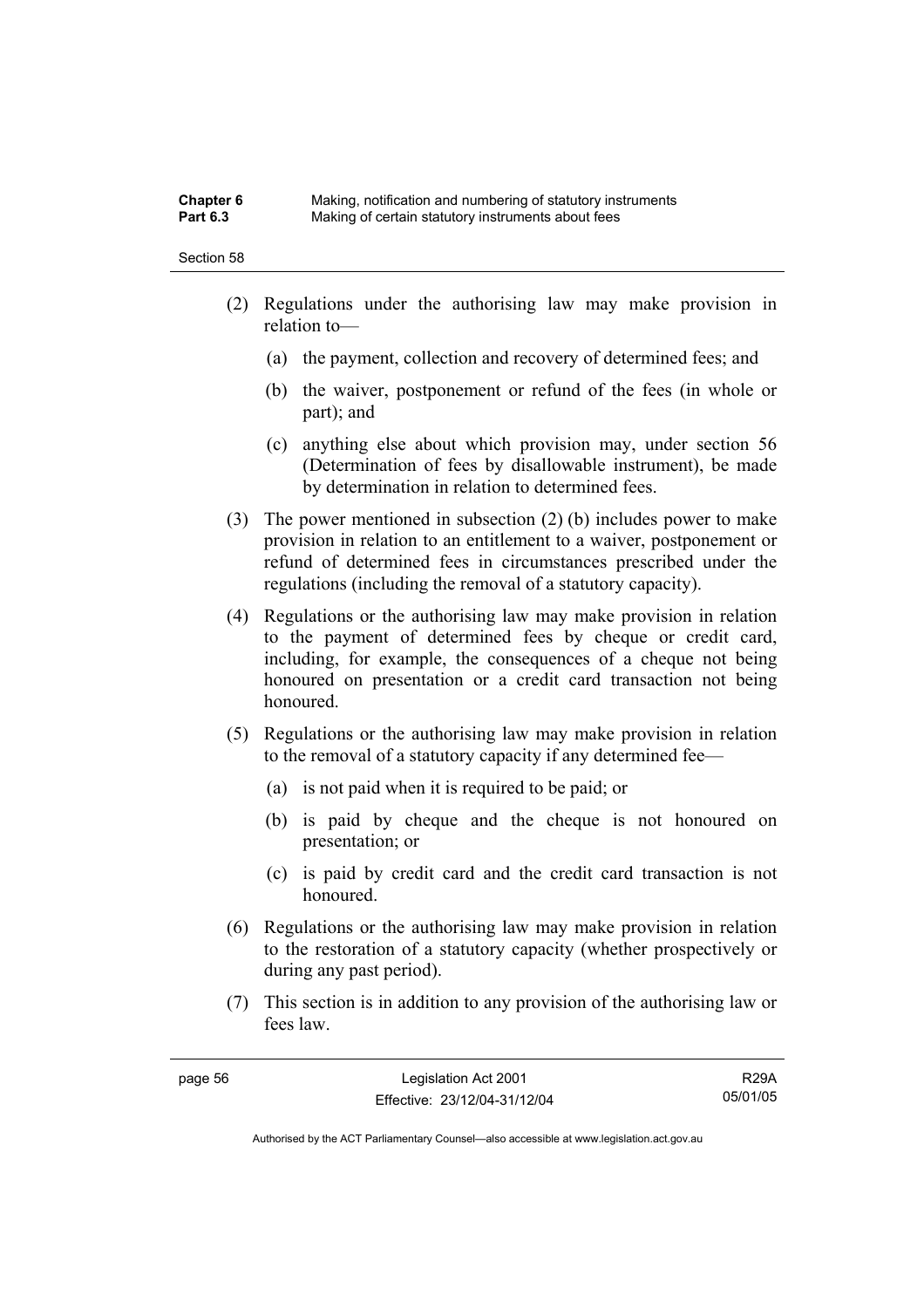- (8) This section is a determinative provision.
	- *Note* See s 5 for the meaning of determinative provisions, and s 6 for their displacement.
- (9) In this section:

*credit card* includes debit card.

*removal*, of a statutory capacity, includes suspension, cancellation, revocation, withdrawal, surrender or other prescribed restriction or termination of a statutory capacity under the fees law or authorising law.

*statutory capacity* includes an accreditation, approval, assessment, authority, certificate, condition, decision, determination, exemption, licence, permission, permit, registration or other prescribed thing giving a status, privilege or benefit under the fees law or authorising law (whether or not required under either law for doing anything).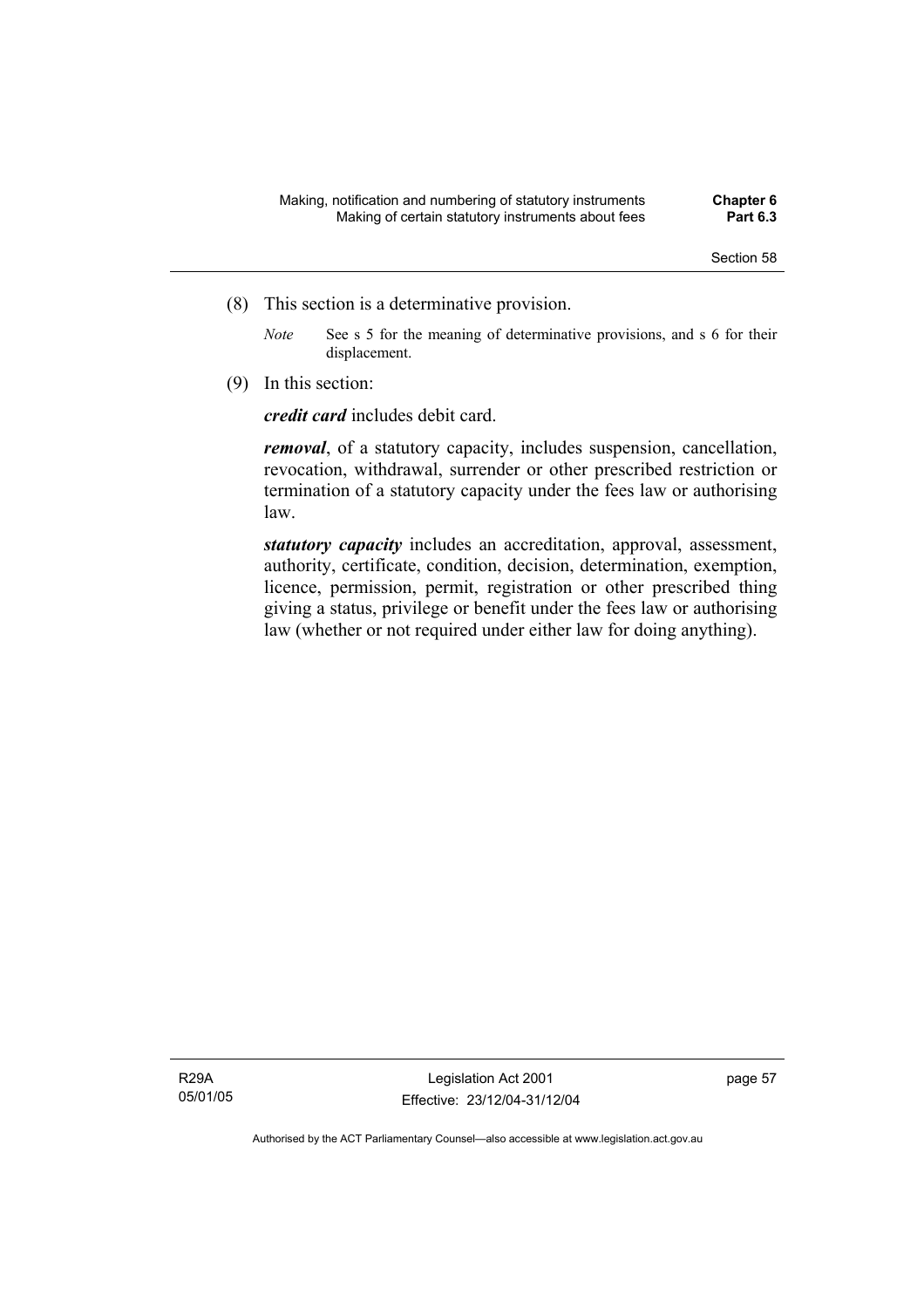**Chapter 6** Making, notification and numbering of statutory instruments<br>**Part 6.4** Mumbering and notification of registrable instruments **Part 6.4** Numbering and notification of registrable instruments

Section 59

# **Part 6.4 Numbering and notification of registrable instruments**

# **59 Numbering (SLA s 4 (1))**

- (1) The registrable instruments registered in each year must be numbered by the parliamentary counsel as nearly as practicable in the order in which they are notified.
- (2) However, the parliamentary counsel may—
	- (a) allocate different kinds of registrable instruments to different series for numbering purposes; or
	- (b) add distinguishing letters to numbers to indicate the kind of registrable instrument.

#### **Examples**

- 1 The parliamentary counsel may number subordinate laws, disallowable instruments, commencement notices and other registrable instruments in different series.
- 2 The parliamentary counsel could add the letters 'SL' to the numbers of registered subordinate laws, the letters 'DI' to the numbers of registered disallowable instruments and the letters 'CN' to the numbers of registered commencement notices.
- *Note* An example is part of the Act, is not exhaustive and may extend, but does not limit, the meaning of the provision in which it appears (see s 126 and s 132).
- (3) Also, the regulations may provide that this section does not apply to a notifiable instrument of a kind prescribed under the regulations.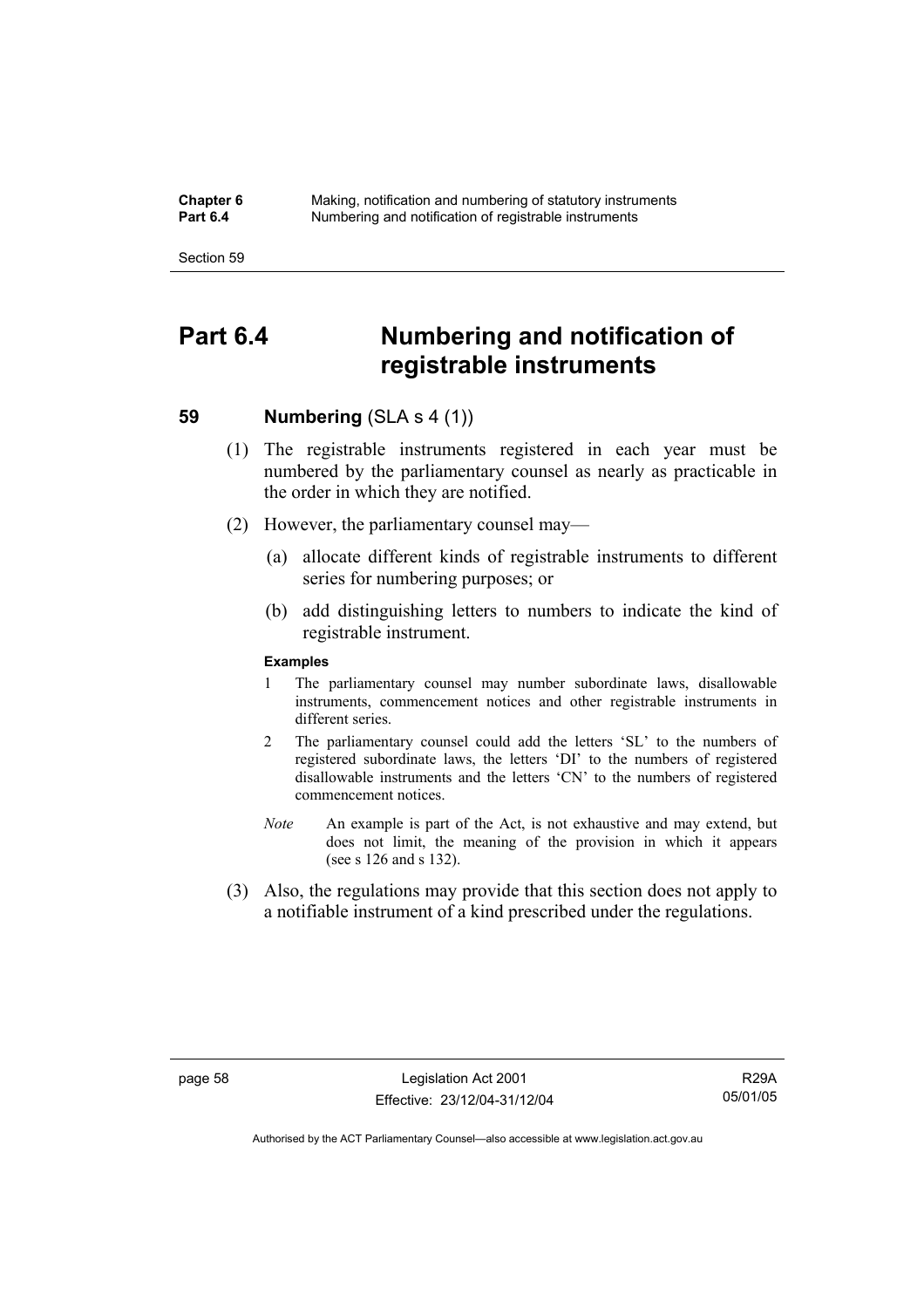# **60 Correction etc of name of registrable instrument**

- (1) This section applies if a registrable instrument is unnamed or the name it gives to itself—
	- (a) includes a year that is not the year in which the instrument was notified; or
	- (b) is the same as another registrable instrument that has been, or is to be, notified under this Act; or
	- (c) includes a number that is not consecutive with other registrable instruments that have been notified under this Act; or
	- (d) does not include a number that would give the instrument a unique name; or
	- (e) is otherwise not in accordance with current legislative drafting practice.

#### **Example for par (c)**

A registrable instrument has the name '*XYZ Amendment Rule 2000* (*No 5*)'. Registrable instruments with the names '*XYZ Amendment Rule 2000 (No 1)*', '*XYZ Amendment Rule 2000 (No 2)*' and '*XYZ Amendment Rule 2000 (No 3)*' have already been notified under the Act

## **Example for par (d)**

A registrable instrument has the name '*XYZ Amendment Rule 2000 (No )*'.

*Note* An example is part of the Act, is not exhaustive and may extend, but does not limit, the meaning of the provision in which it appears (see s 126 and s 132).

#### **Example for par (e)**

A registrable instrument has the name '*XYY Amendment Order 2002 (No 1)*'. The instrument was made under the *XYZ Act 2000* (the *authorising Act*). The name of the instrument does not correctly reflect the name of the authorising Act.

- (2) The parliamentary counsel may, before notifying the registrable instrument under this Act—
	- (a) add a name to an unnamed instrument; or

page 59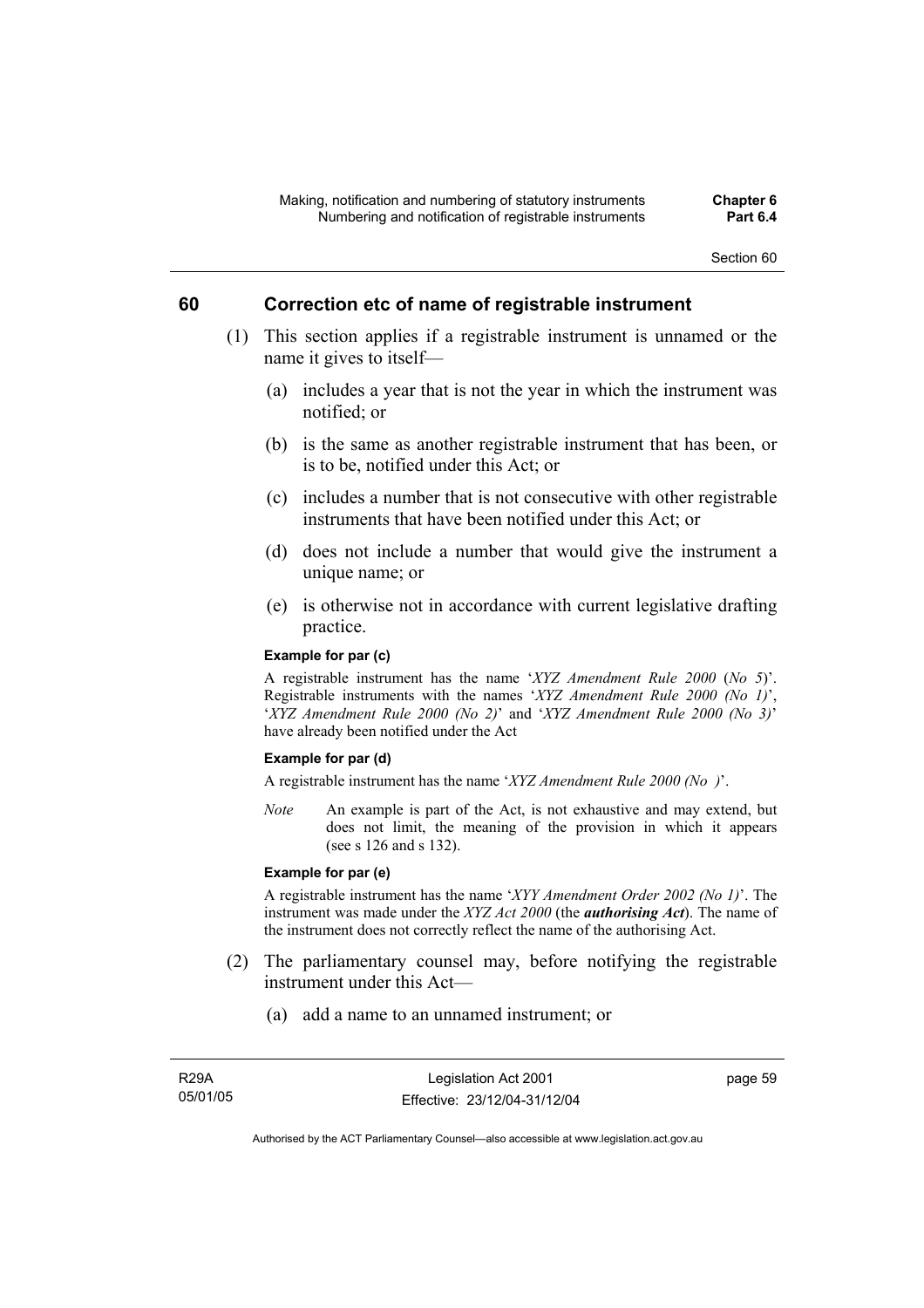| Chapter 6       | Making, notification and numbering of statutory instruments |
|-----------------|-------------------------------------------------------------|
| <b>Part 6.4</b> | Numbering and notification of registrable instruments       |

Section 60A

- (b) amend the instrument's name to bring it into line with current legislative drafting practice.
- (3) If the name of a registrable instrument is added or amended under this section, the instrument has effect for all purposes as if the instrument were made with the name as added or amended.
- (4) If the name of a registrable instrument is added or amended under this section, the parliamentary counsel may make a corresponding change to any explanatory statement or regulatory impact statement for the instrument.

# **60A Correction of name of explanatory statement etc**

- (1) This section applies if an explanatory statement or regulatory impact statement for a registrable instrument—
	- (a) does not include the instrument's number or name in an appropriate place; or
	- (b) includes a reference to the instrument's number or name that is incorrect.
- (2) The parliamentary counsel may, before entering the statement in the register—
	- (a) include the instrument's number or name in an appropriate place in the statement; or
	- (b) correct the reference to the instrument's number or name.

# **61 Notification of registrable instruments** (SLA s 6 (1) (a),  $(2)-(5)$

- (1) If a registrable instrument is made, the maker of, or the appropriate person for, the instrument may ask the parliamentary counsel to notify the making of the instrument.
- (2) If the maker of, or appropriate person for, a registrable instrument asks the parliamentary counsel to notify the making of the

| page 60 | Legislation Act 2001         | <b>R29A</b> |
|---------|------------------------------|-------------|
|         | Effective: 23/12/04-31/12/04 | 05/01/05    |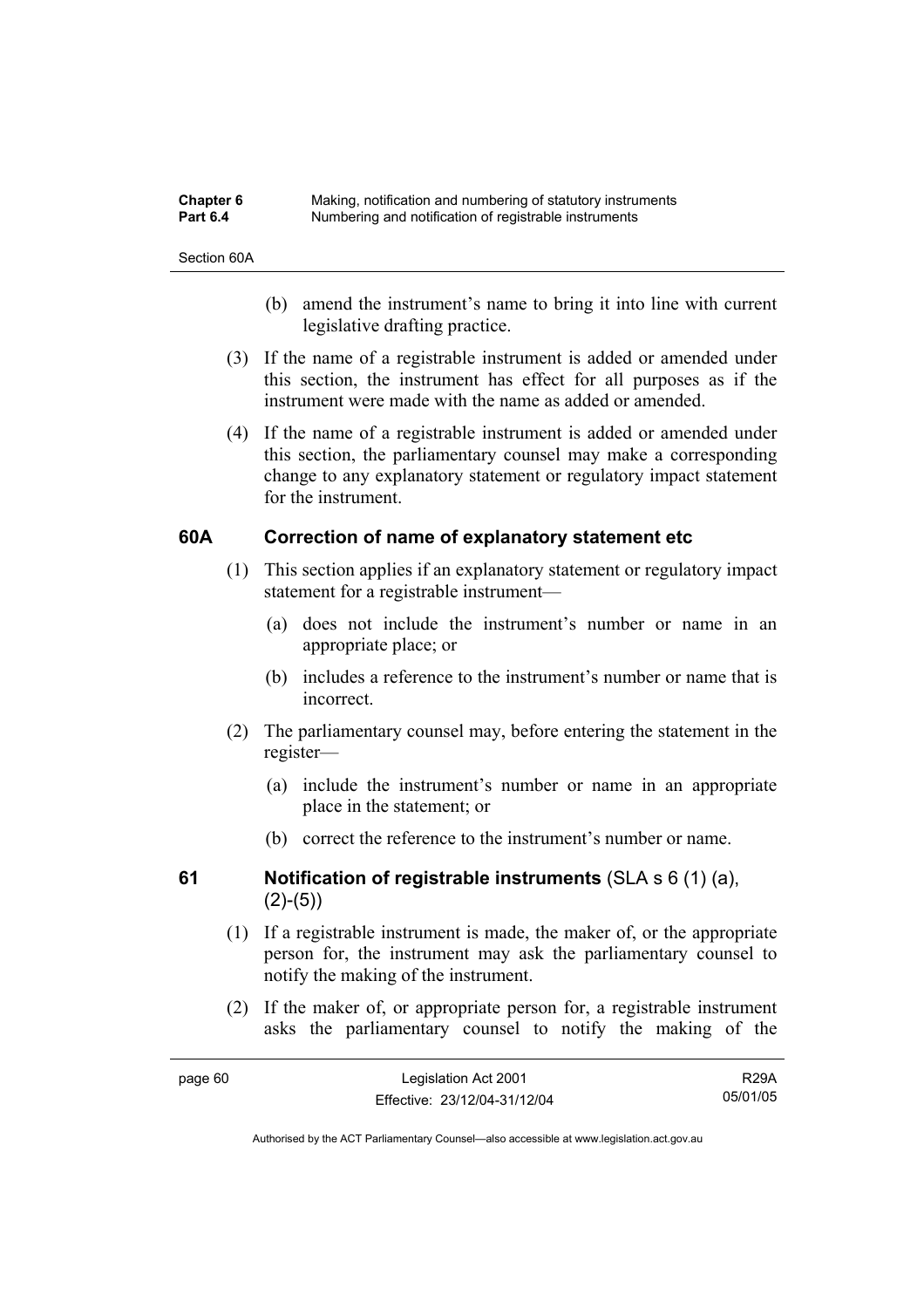instrument and complies with the requirements (if any) prescribed under the regulations (whether in relation to the form of the instrument, in relation to the making of the request or otherwise), the parliamentary counsel must—

- (a) notify the making of the instrument in the register; or
- (b) if it is not practicable to notify the making of the instrument in the register, or make the text of the instrument and the notification of its making accessible at 1 or more approved web sites, when the instrument is to be notified—notify the making of the instrument in the Gazette.
- (3) The making of the registrable instrument is notified in the register by entering in the register—
	- (a) a statement that the instrument has been made; and
	- (b) the text of the instrument.
- (4) The making of the registrable instrument is notified in the Gazette  $b$ v—
	- (a) publishing the text of the instrument in the Gazette; or
	- (b) publishing in the Gazette a statement—
		- (i) that the instrument has been made; and
		- (ii) of the place or places where copies of the instrument can be obtained (whether by purchase or otherwise).
- (5) If the making of the registrable instrument is notified in the Gazette, the parliamentary counsel must enter in the register—
	- (a) a statement that the instrument has been made; and
	- (b) a statement that the instrument was notified in the Gazette on a stated date; and
	- (c) the text of the instrument.

page 61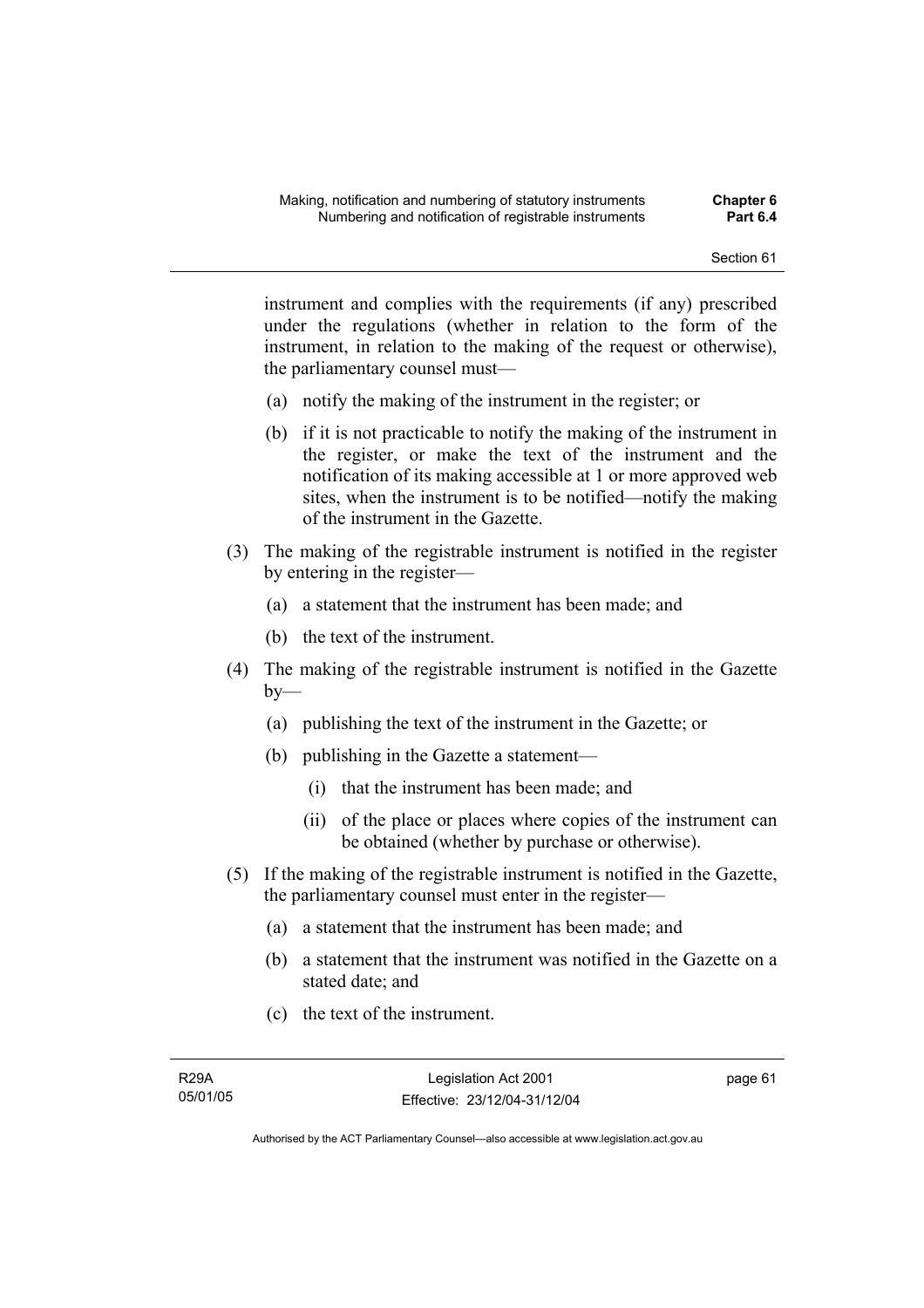### **Chapter 6** Making, notification and numbering of statutory instruments<br>**Part 6.4** Mumbering and notification of registrable instruments **Part 6.4** Numbering and notification of registrable instruments

#### Section 61

- (6) If the making of the registrable instrument is notified in the Gazette by publishing the statement mentioned in subsection (4) (b), copies of the instrument must be available on the day of the publication (the *Gazette date*), or as soon as practicable after the Gazette date, at the place, or each of the places, stated in the Gazette.
- (7) If on the Gazette date no copies of the registrable instrument are available at the place, or any of the places, stated in the Gazette, the parliamentary counsel must give the Minister a statement—
	- (a) that copies of the law were not available; and
	- (b) explaining why they were not available.
- (8) The Minister must present the statement to the Legislative Assembly within 6 sitting days after the Gazette date.
- (9) Despite subsection (2), the parliamentary counsel may notify the making of a registrable instrument even though a requirement prescribed under the regulations for subsection (2) (a *prescribed requirement*) is not complied with.
- (10) Failure to comply with a prescribed requirement in relation to a registrable instrument does not affect the validity of the instrument's notification.
- (11) This section is a determinative provision.
	- *Note* See s 5 for the meaning of determinative provisions, and s 6 for their displacement.
- (12) In this section:

*appropriate person*, for a registrable instrument, means—

- (a) for a registrable instrument made or approved (however described) by the Executive—a Minister; and
- (b) for rules of a court or tribunal—the registrar of the court or tribunal; and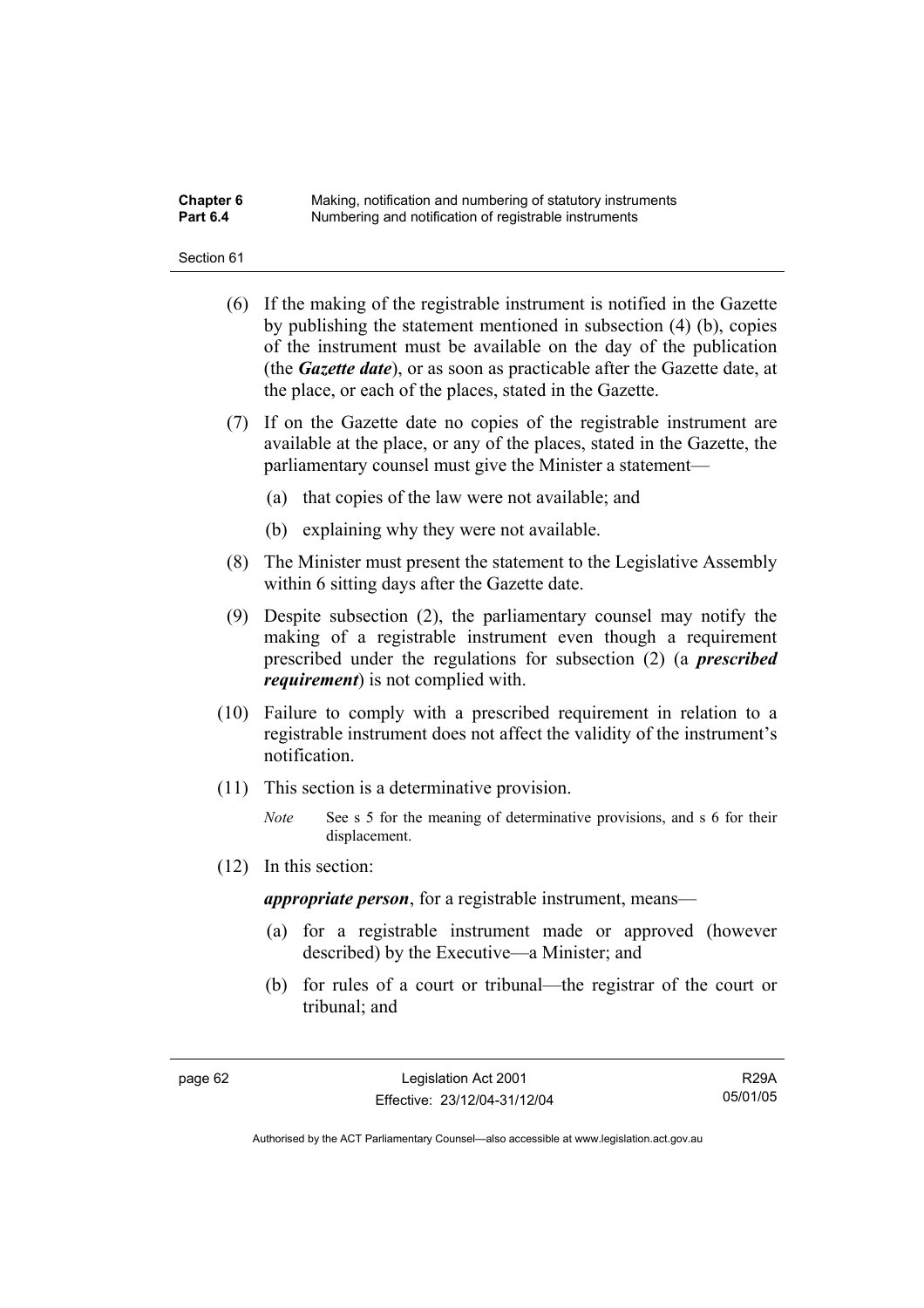(c) for a registrable instrument prescribed under the regulations—a person prescribed under the regulations as the appropriate person for the instrument.

# **62 Effect of failure to notify registrable instrument**

- (1) A registrable instrument is not enforceable by or against the Territory or anyone else unless it is notified.
- (2) This section is a determinative provision.
	- *Note* See s 5 for the meaning of determinative provisions, and s 6 for their displacement.

# **63 References to** *notification* **of registrable instruments**

In an Act or statutory instrument, a reference to the *notification* of a registrable instrument is a reference to the instrument having been notified in the register or Gazette.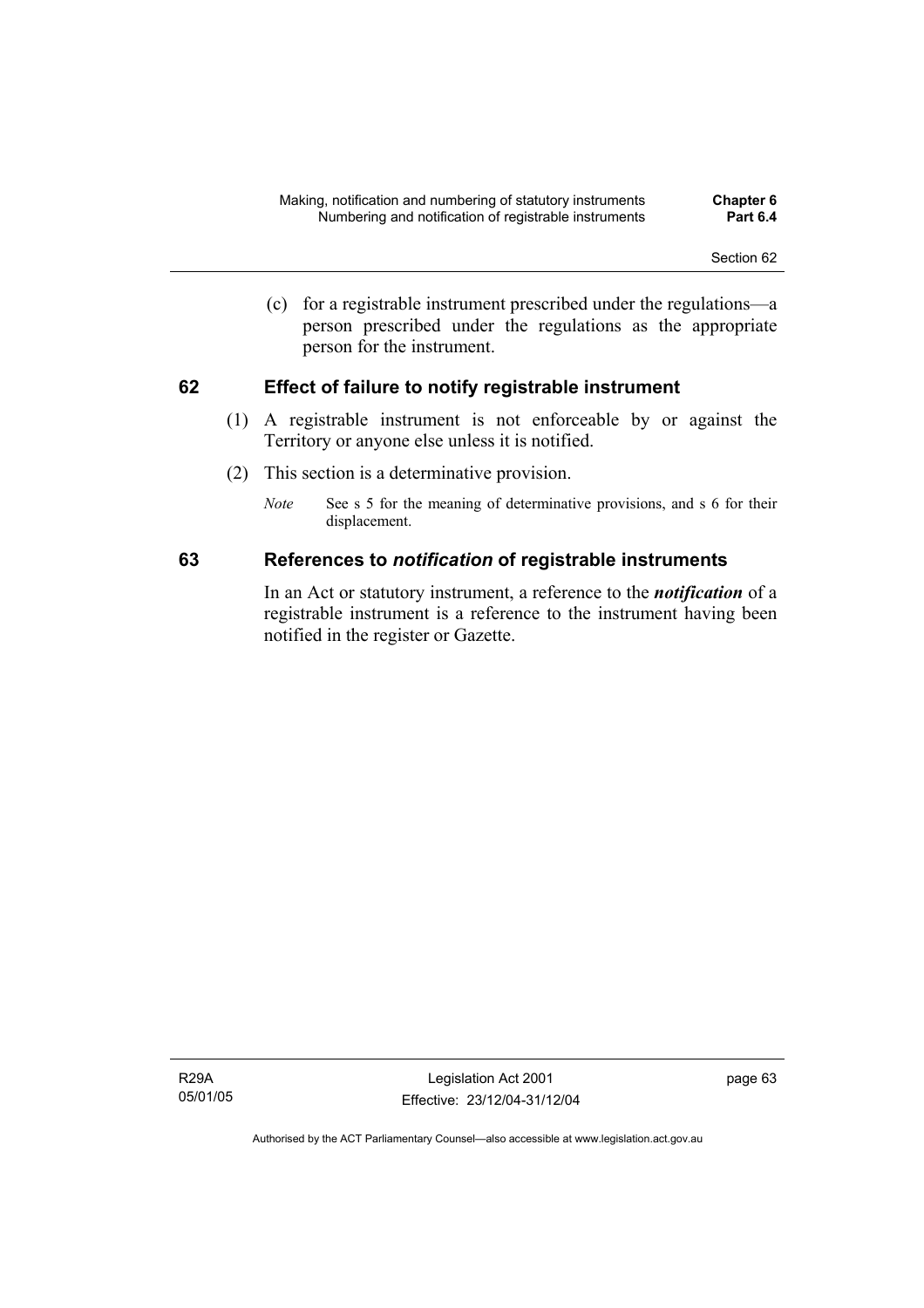# **Chapter 7** Presentation, amendment and **disallowance of subordinate laws and disallowable instruments**

*Note to ch 7* 

In this chapter, a reference to a subordinate law or disallowable instrument includes a reference to a provision of a subordinate law or disallowable instrument (see s 8 (2) and s 9 (2)).

# **64 Presentation of subordinate laws and disallowable instruments**

- (1) A subordinate law or disallowable instrument must be presented to the Legislative Assembly within 6 sitting days after its notification day.
- (2) If a subordinate law or disallowable instrument is not presented under subsection (1), it is taken to be repealed.
- (3) This section is a determinative provision.
	- *Note* See s 5 for the meaning of determinative provisions, and s 6 for their displacement.

- **65 Disallowance by resolution of Assembly** (SLA s 6 (7), (7A), (8), and s 10)
	- (1) This section applies if notice of a motion to disallow a subordinate law or disallowable instrument is given in the Legislative Assembly within 6 sitting days after the day it is presented to the Assembly.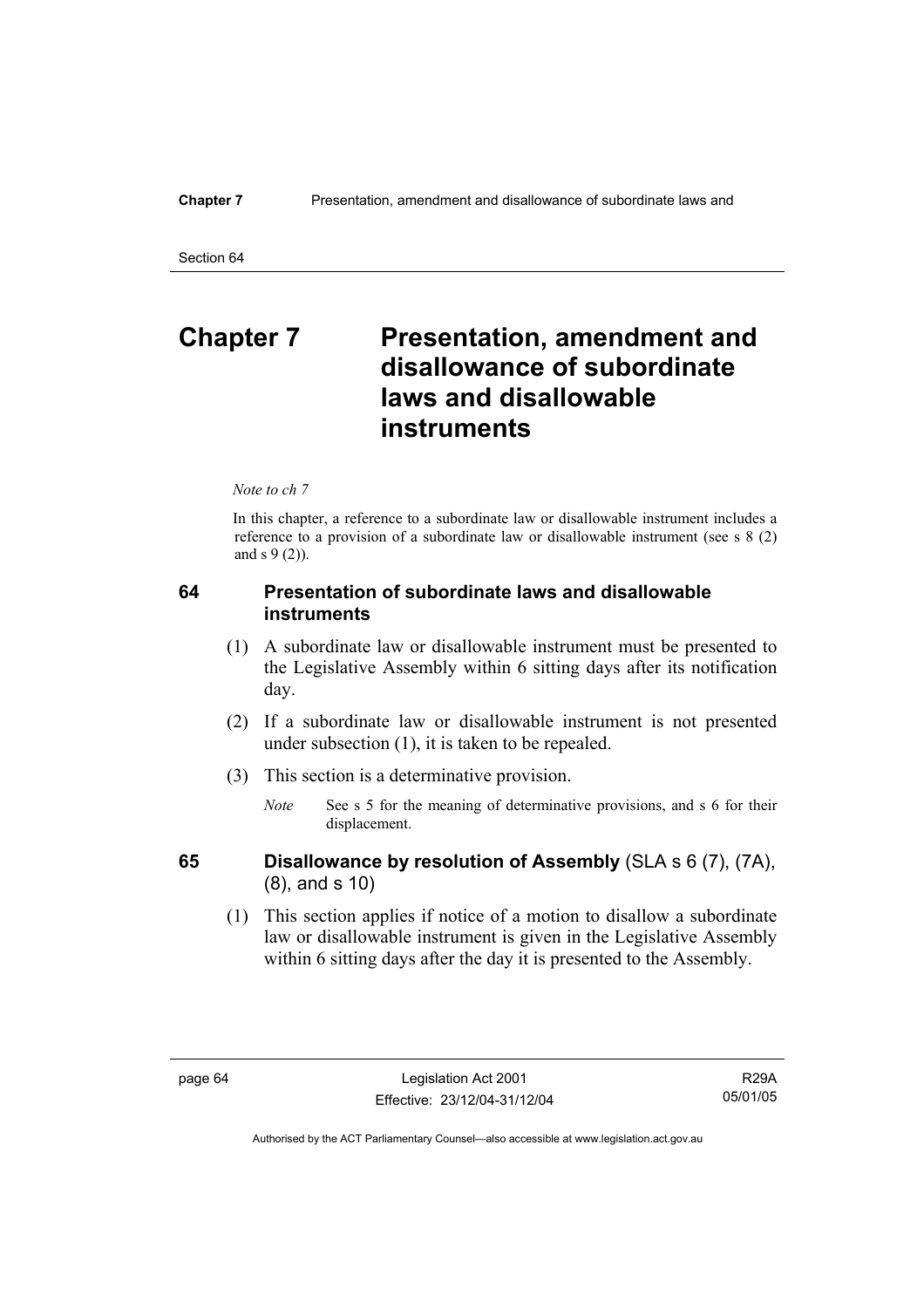Section 65A

- (2) If the Legislative Assembly passes a resolution to disallow the subordinate law or disallowable instrument, it is taken to be repealed—
	- (a) on the day the disallowance is notified; or
	- (b) if the resolution provides that it takes effect on the day the resolution is passed—that day.
- (3) For this chapter, the Legislative Assembly is taken to have passed a resolution to disallow the subordinate law or disallowable instrument if, at the end of 6 sitting days after the day the notice is given—
	- (a) the notice has not been withdrawn and the motion has not been called on; or
	- (b) the motion has been called on and moved, but has not been withdrawn or otherwise disposed of.
- (4) If subsection (3) applies, the resolution is taken to be the resolution set out in the motion for the resolution.
- (5) A disallowance under this section has effect for all purposes as if it were a repeal made by an Act.
- (6) This section is a determinative provision.
	- *Note* See s 5 for the meaning of determinative provisions, and s 6 for their displacement.

# **65A Notification of disallowance by resolution of Assembly**  (SLA s 6 (8) and s 10)

 (1) If a subordinate law or disallowable instrument is disallowed, or taken to have been disallowed, under section 65 (Disallowance by resolution of Assembly), the Speaker must ask the parliamentary counsel to notify the disallowance.

page 65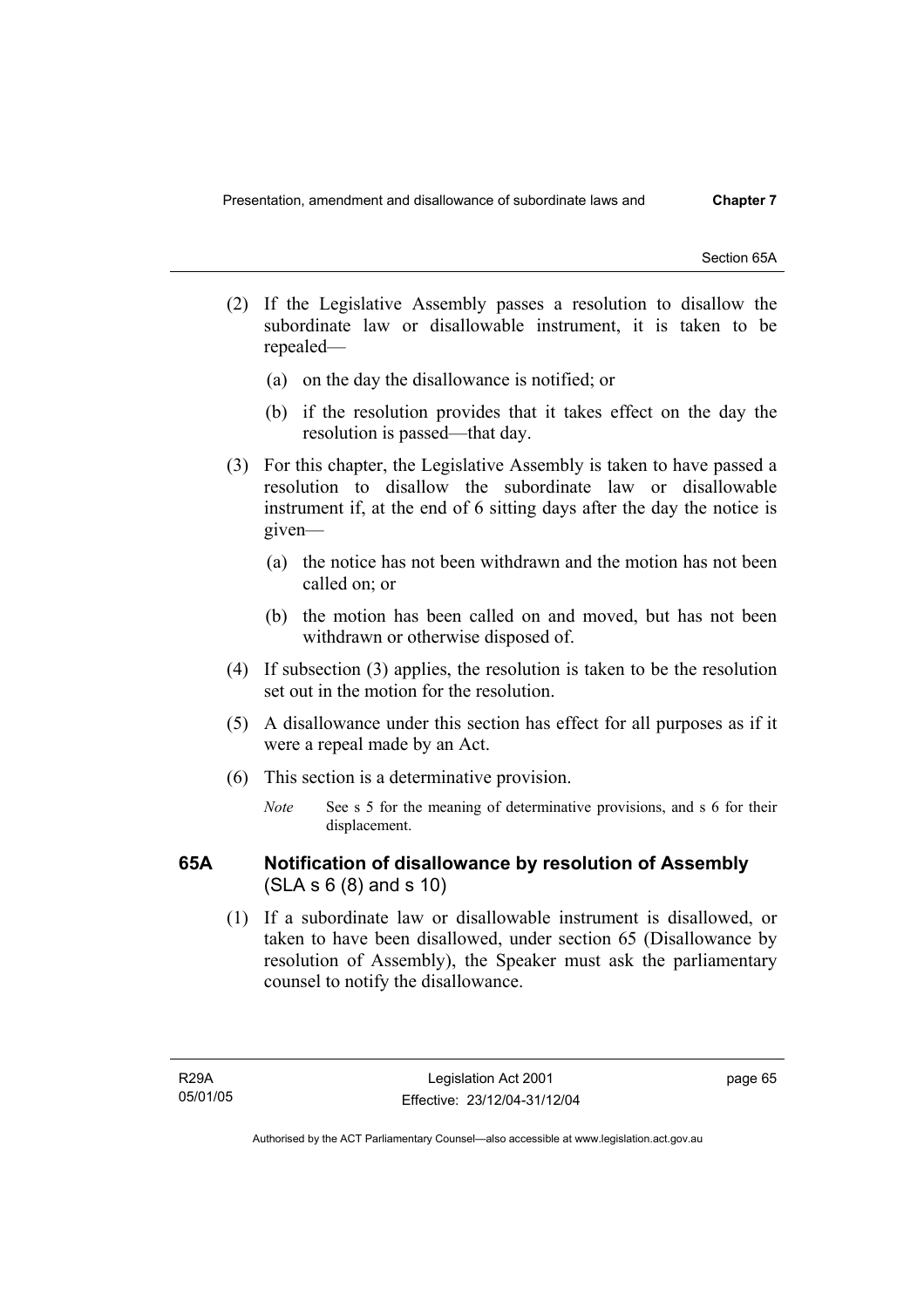#### **Chapter 7** Presentation, amendment and disallowance of subordinate laws and

## Section 65A

- (2) If the Speaker asks the parliamentary counsel to notify the disallowance, the parliamentary counsel must—
	- (a) notify the disallowance in the register; or
	- (b) if it is not practicable to notify the disallowance in the register, or make the text of the resolution and the notification of its making accessible at 1 or more approved web sites, when the disallowance is to be notified—notify the disallowance in the Gazette.
- (3) If the Speaker asks the parliamentary counsel to notify the disallowance on a particular day, the parliamentary counsel must notify the disallowance on that day unless it is impracticable to do so.
- (4) The disallowance is notified in the register by entering in the register—
	- (a) a statement that the subordinate law or disallowable instrument has been disallowed under section 65; and
	- (b) the text of the resolution passed, or taken to have been passed, by the Legislative Assembly under section 65; and
	- (c) the day when the resolution was passed or taken to have been passed; and
	- (d) the day when the subordinate law or disallowable instrument is taken to be repealed because of the resolution.
- (5) The disallowance is notified in the Gazette by publishing in the Gazette—
	- (a) a statement that the subordinate law or disallowable instrument has been disallowed under section 65; and
	- (b) the text of the resolution passed, or taken to have been passed, by the Legislative Assembly under section 65; and

R29A 05/01/05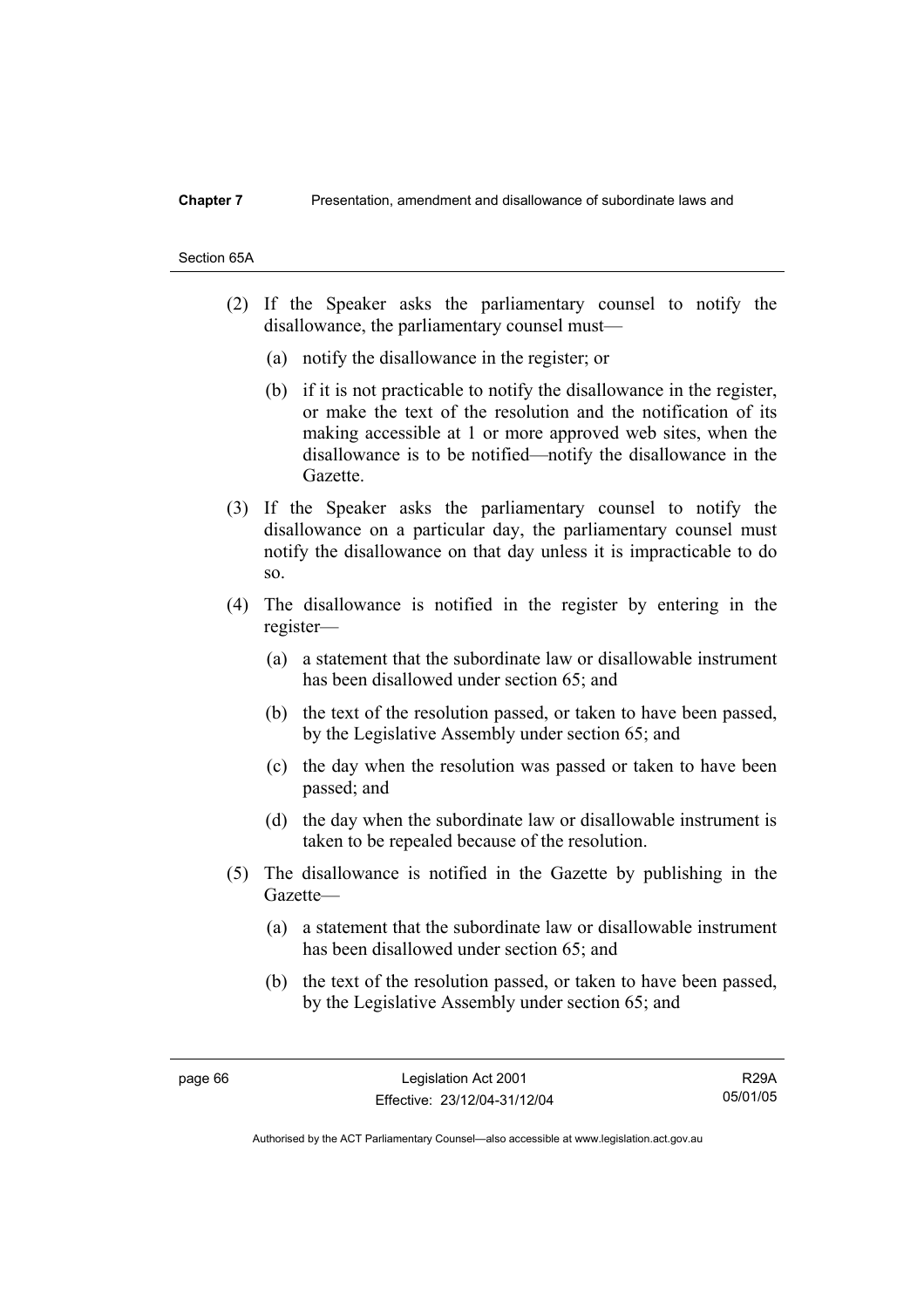- (c) the day when the resolution was passed or taken to have been passed; and
- (d) the day when the subordinate law or disallowable instrument is taken to be repealed because of the resolution.
- (6) If the disallowance is notified in the Gazette, the parliamentary counsel must enter in the register—
	- (a) a statement that the subordinate law or disallowable instrument has been disallowed under section 65; and
	- (b) a statement that the disallowance was notified in the Gazette on a stated date; and
	- (c) the text of the resolution passed, or taken to have been passed, under section 65; and
	- (d) the day when the resolution was passed or taken to have been passed; and
	- (e) the day when the subordinate law or disallowable instrument is taken to be repealed because of the resolution.
- (7) This section is a determinative provision.
	- *Note* See s 5 for the meaning of determinative provisions, and s 6 for their displacement.

# **66 Revival of affected laws** (SLA s 6 (9), and s 10)

- (1) This section applies if—
	- (a) a subordinate law or disallowable instrument (the *disallowed law*) is taken to be repealed under section 64 (Presentation of subordinate laws and disallowable instruments) or section 65 (Disallowance by resolution of Assembly); and
	- (b) the disallowed law repealed or amended an Act or statutory instrument (the *affected law*); and

page 67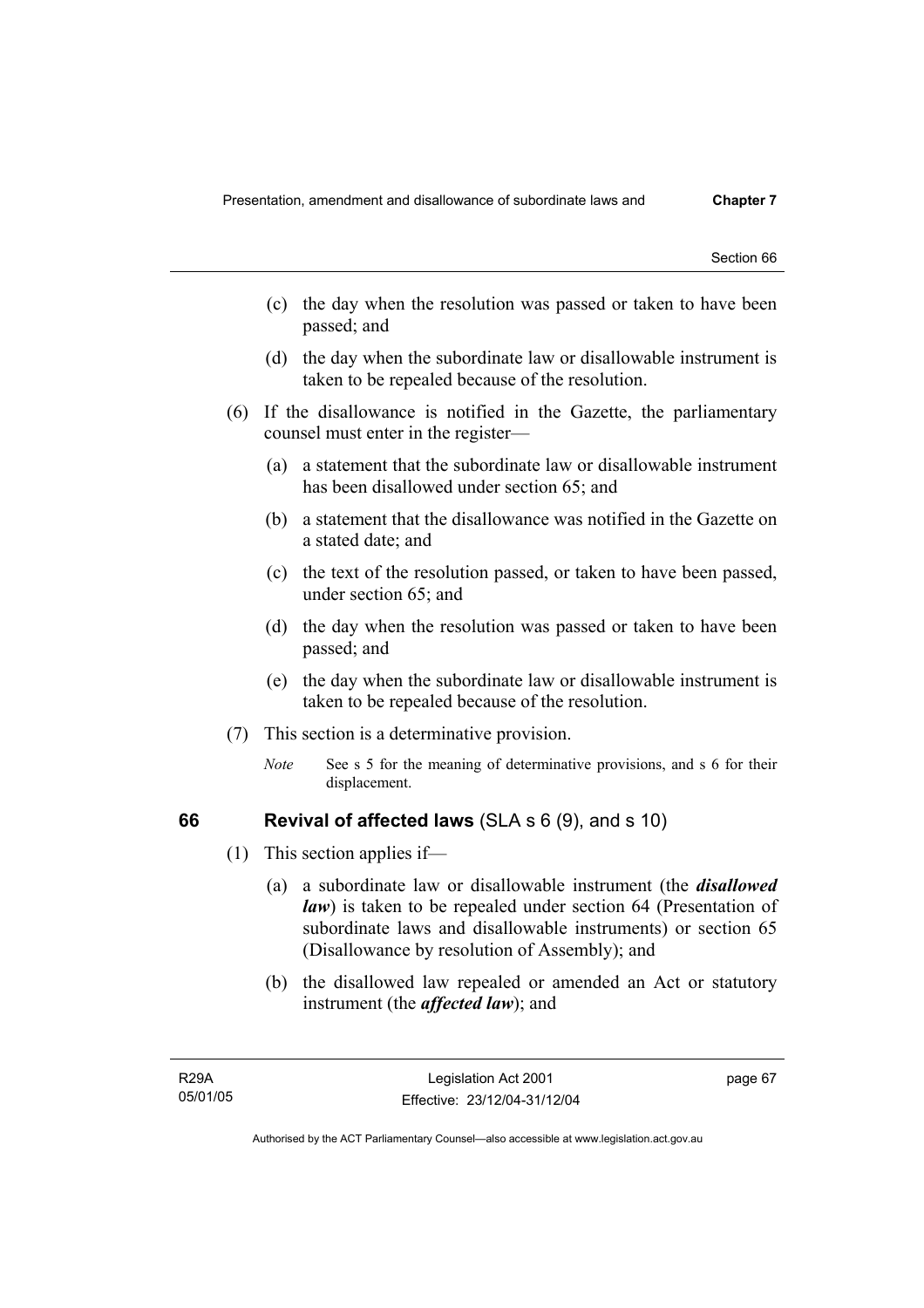### **Chapter 7** Presentation, amendment and disallowance of subordinate laws and

#### Section 67

- (c) the repeal or amendment has commenced.
- (2) The affected law is revived, from the beginning of the day after the disallowed law is taken to have been repealed, as if the disallowed law had never been made.
- (3) This section is a determinative provision.
	- *Note* See s 5 for the meaning of determinative provisions, and s 6 for their displacement.

# **67 Making of instrument same in substance within 6 months after disallowance** (SLA s 6 (10), (16), and s10)

- (1) This section applies if a subordinate law or disallowable instrument (the *disallowed law*) is disallowed under section 65 (Disallowance by resolution of Assembly).
- (2) A subordinate law or disallowable instrument the same in substance must not be made within 6 months after the disallowance unless the Legislative Assembly has—
	- (a) rescinded the resolution that disallowed the disallowed law; or
	- (b) by resolution, approved the making of—
		- (i) a subordinate law or disallowable instrument in those terms; or
		- (ii) a subordinate law or disallowable instrument the same in substance as the disallowed law.
- (3) A subordinate law or disallowable instrument made in contravention of this section is void.
- (4) This section is a determinative provision.
	- *Note* See s 5 for the meaning of determinative provisions, and s 6 for their displacement.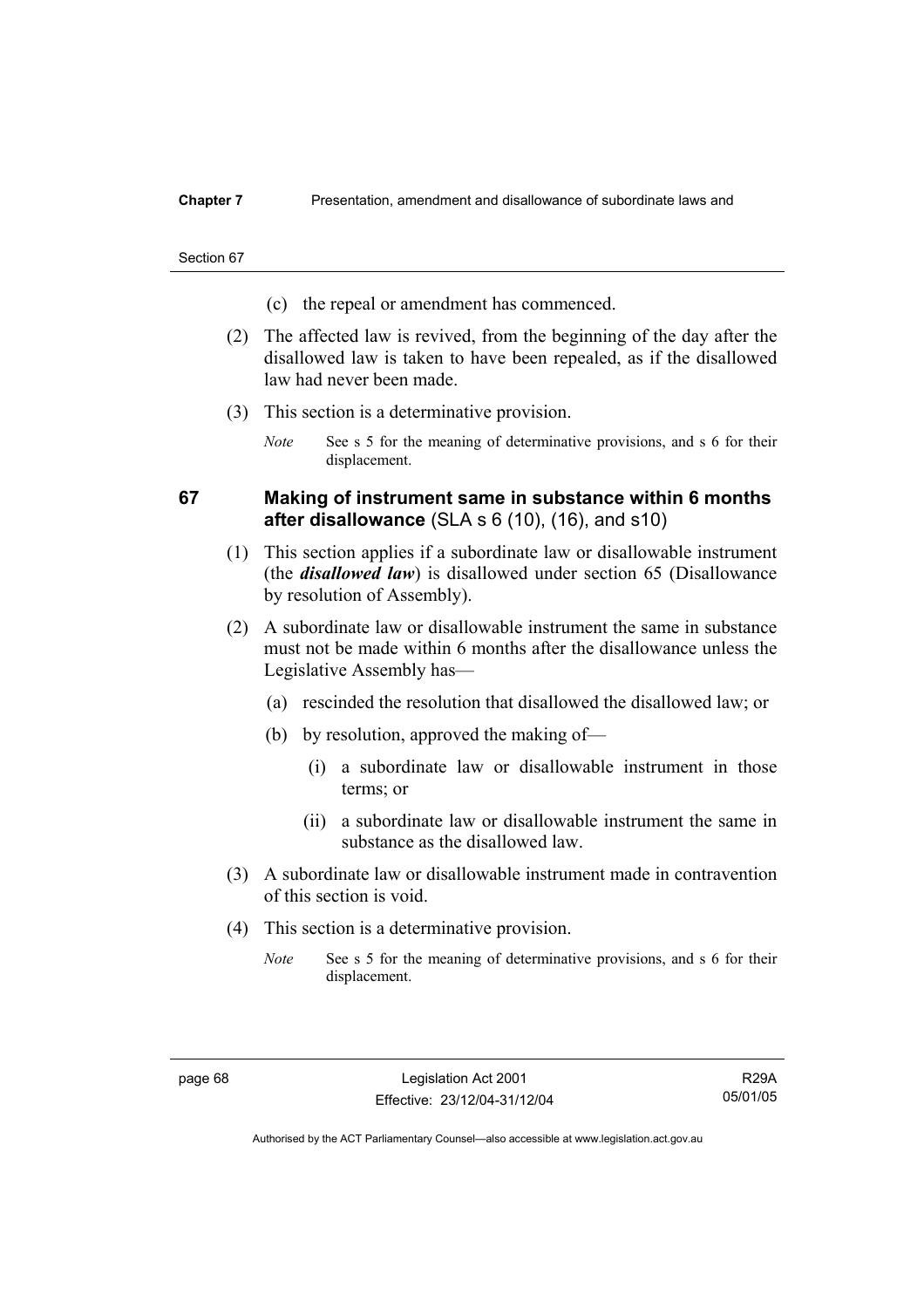Presentation, amendment and disallowance of subordinate laws and **Chapter 7** 

Section 68

**68 Amendment by resolution of Assembly** (SLA s 6 (7A), (11), (13)-(15), (17), (18), and s 10)

(1) In this section:

*amendment* does not include an amendment that would have the effect of waiving or changing any fee, charge, penalty or other amount payable to the Territory.

*disallowable instrument* does not include a determination of fees or charges by a Minister under an Act or subordinate law.

- (2) This section applies if notice of a motion to amend a subordinate law or disallowable instrument is given in the Legislative Assembly within 6 sitting days after the day it is presented to the Assembly.
- (3) If the Legislative Assembly passes a resolution to amend the subordinate law or disallowable instrument, it is amended accordingly—
	- (a) on the day the amendment is notified; or
	- (b) if the resolution provides that it takes effect on the day the resolution is passed—that day.
- (4) For this chapter, the Legislative Assembly is taken to have passed a resolution to amend the subordinate law or disallowable instrument if, at the end of 6 sitting days after the day the notice is given—
	- (a) the notice has not been withdrawn and the motion has not been called on; or
	- (b) the motion has been called on and moved, but has not been withdrawn or otherwise disposed of.
- (5) If subsection (4) applies, the resolution is taken to be the resolution set out in the motion for the resolution.
- (6) An amendment under this section has effect for all purposes as if it had been made by an Act.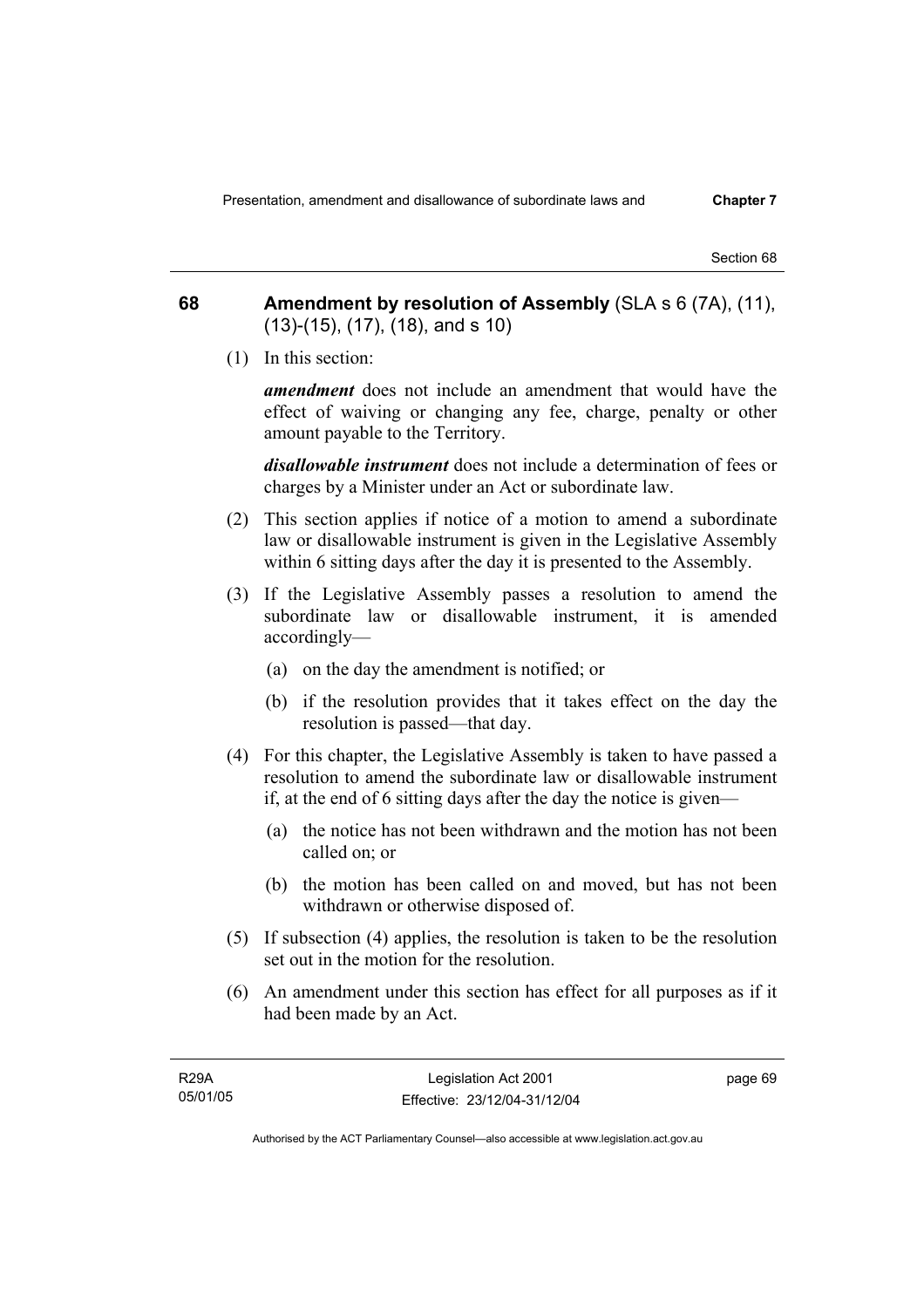### **Chapter 7** Presentation, amendment and disallowance of subordinate laws and

#### Section 69

- (7) Without limiting subsection (6), section 83 (Consequences of amendment of statutory instrument by Act) applies to the amendment as if it had been made by an Act.
- (8) This section is a determinative provision.
	- *Note* See s 5 for the meaning of determinative provisions, and s 6 for their displacement.

# **69 Notification of amendments made by resolution of Assembly** (SLA s 6 (12), and s 10)

- (1) If a subordinate law or disallowable instrument (the *amended law*) is amended under section 68 (Amendment by resolution of Assembly), the Speaker must ask the parliamentary counsel to notify the amendment.
- (2) If the Speaker asks the parliamentary counsel to notify the amendment, the parliamentary counsel must—
	- (a) notify the amendment in the register; or
	- (b) if it is not practicable to notify the amendment in the register, or make the text of the resolution and the notification of its making accessible at 1 or more approved web sites, when the amendment is to be notified—notify the amendment in the Gazette.
- (3) If the Speaker asks the parliamentary counsel to notify the amendment on a particular day, the parliamentary counsel must notify the amendment on that day unless it is impracticable to do so.
- (4) The amendment is notified in the register by entering in the register—
	- (a) a statement that the amendment of the amended law has been made under section 68; and
	- (b) the text of the resolution passed, or taken to have been passed, by the Legislative Assembly under section 68; and

R29A 05/01/05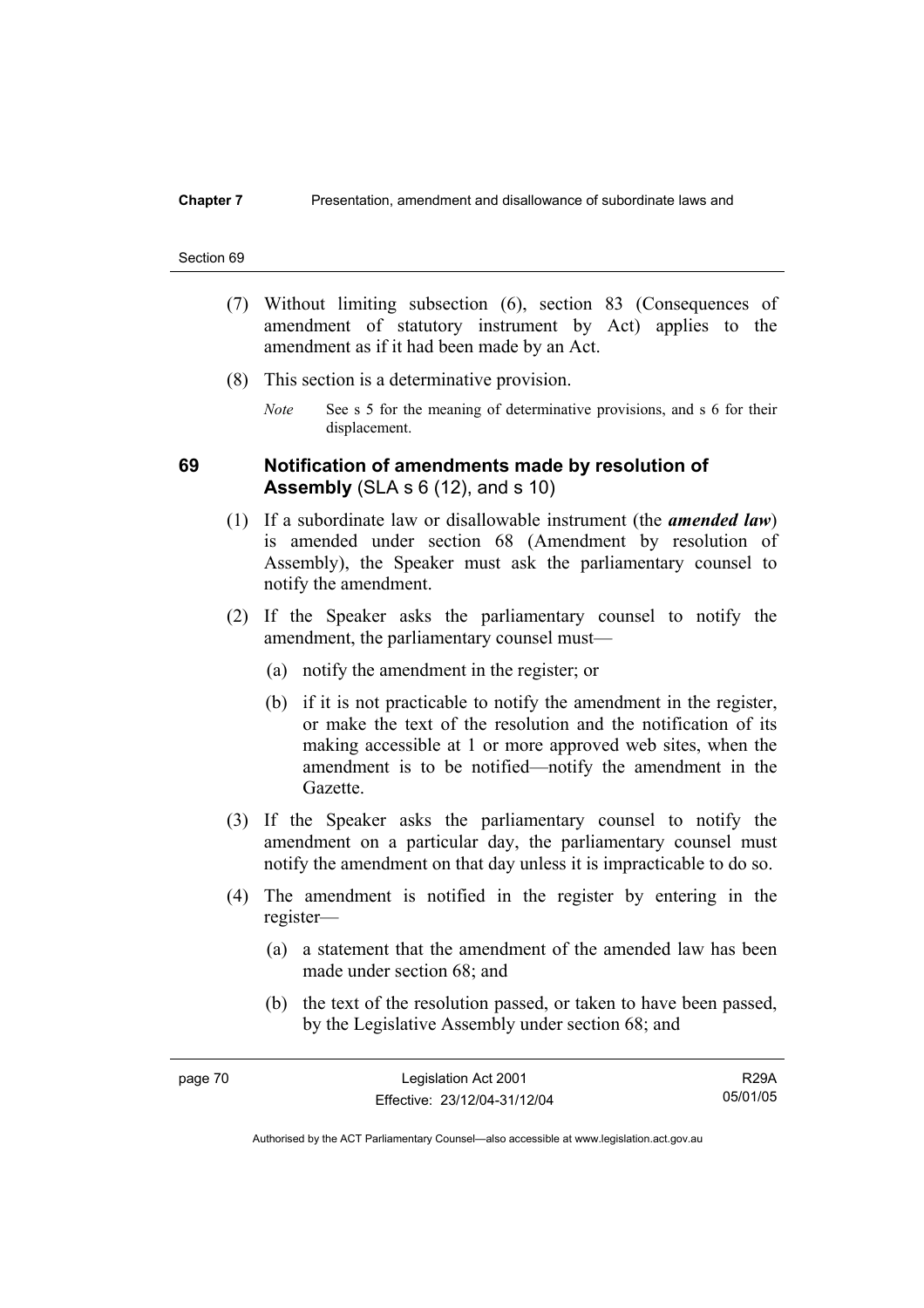- (c) the day when the resolution was passed or taken to have been passed; and
- (d) the day when the subordinate law or disallowable instrument is taken to be amended because of the resolution.
- (5) The amendment is notified in the Gazette by publishing in the Gazette—
	- (a) a statement that the amendment of the amended law has been made under section 68; and
	- (b) the text of the resolution passed, or taken to have been passed, by the Legislative Assembly under section 68; and
	- (c) the day when the resolution was passed or taken to have been passed; and
	- (d) the day when the subordinate law or disallowable instrument is taken to be amended because of the resolution.
- (6) If the amendment is notified in the Gazette, the parliamentary counsel must enter in the register—
	- (a) a statement that the amendment of the amended law has been made under section 68; and
	- (b) a statement that the amendment was notified in the Gazette on a stated date; and
	- (c) the text of the resolution passed, or taken to have been passed, by the Legislative Assembly under section 68; and
	- (d) the day when the resolution was passed or taken to have been passed; and
	- (e) the day when the subordinate law or disallowable instrument is taken to be amended because of the resolution.

page 71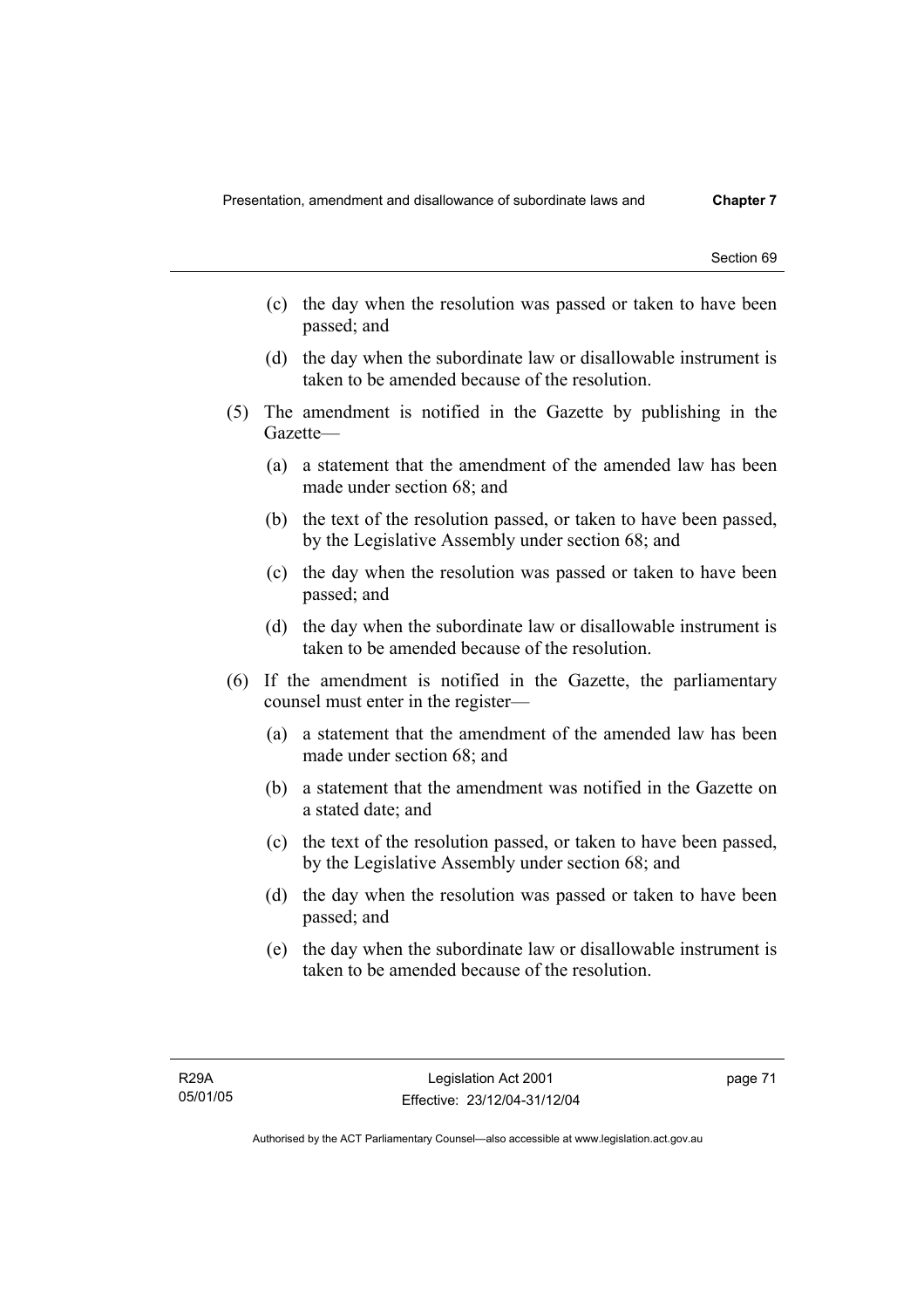### **Chapter 7** Presentation, amendment and disallowance of subordinate laws and

#### Section 70

- (7) This section is a determinative provision.
	- *Note* See s 5 for the meaning of determinative provisions, and s 6 for their displacement.

# **70 Making of amendment restoring effect of law within 6 months after amendment** (SLA s 6 (10), (16), and s 10)

- (1) This section applies if a subordinate law or disallowable instrument (the *amended law*) is amended under section 68 (Amendment by resolution of Assembly).
- (2) A subordinate law or disallowable instrument the same in substance as the amended law before the amendment (the *earlier law*) must not be made within 6 months after the making of the amendment unless the Legislative Assembly has—
	- (a) rescinded the resolution that made the amendment; or
	- (b) by resolution approved the making of—
		- (i) a subordinate law or disallowable instrument in those terms; or
		- (ii) a subordinate law or disallowable instrument the same in substance as the earlier law.
- (3) A subordinate law or disallowable instrument made in contravention of this section is void.
- (4) This section is a determinative provision.
	- *Note* See s 5 for the meaning of determinative provisions, and s 6 for their displacement.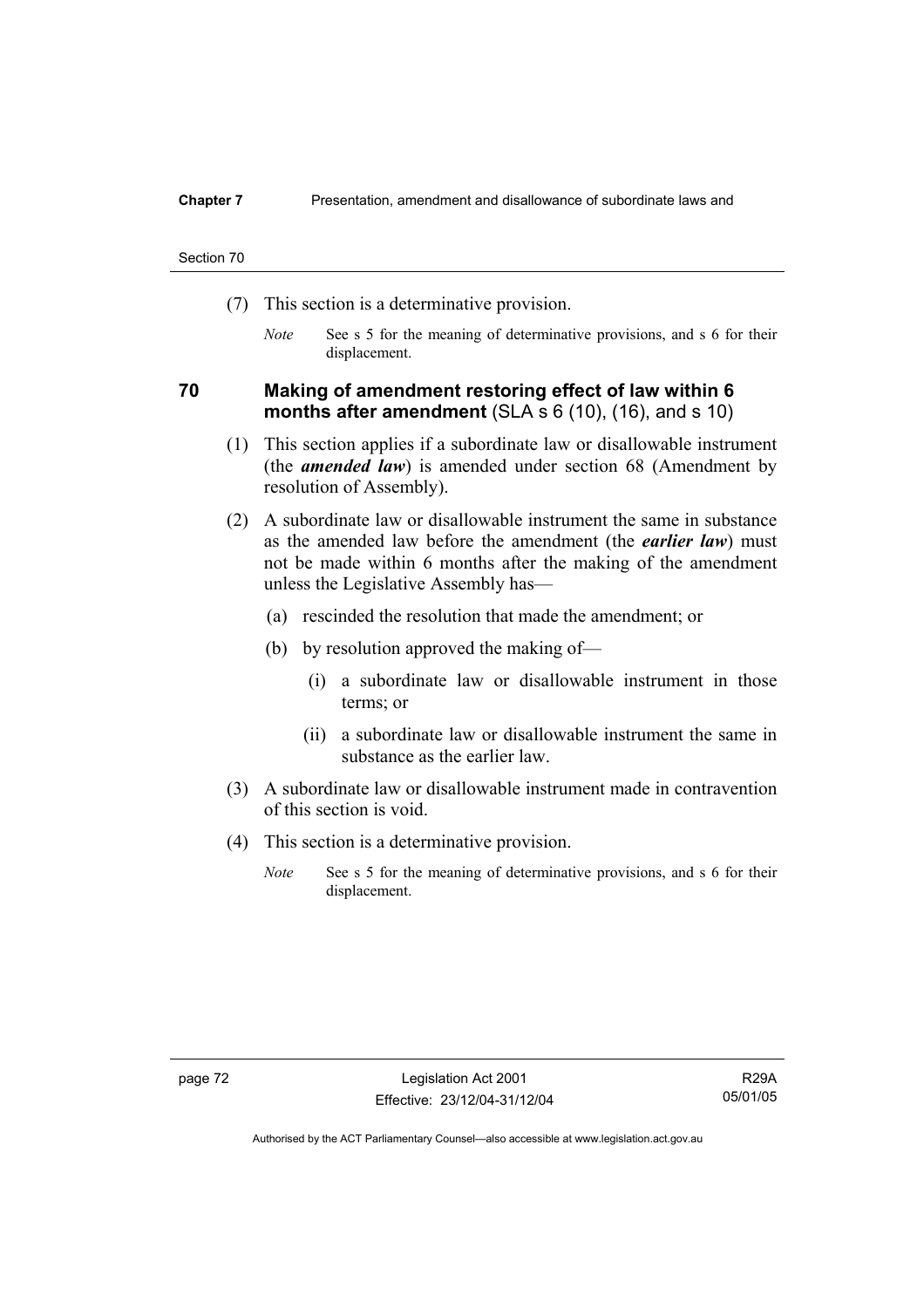# **71 Effect of dissolution or expiry of Assembly on notice of motion** (SLA s 6 (7B), and s 10)

- (1) This section applies if—
	- (a) notice of motion to disallow or amend a subordinate law or disallowable instrument is given in the Legislative Assembly within 6 sitting days after the instrument is presented to the Assembly; and
	- (b) within 6 sitting days after the notice is given, the Assembly is dissolved or expires; and
	- (c) at the time of the dissolution or expiry—
		- (i) the notice has not been withdrawn and the motion has not been called on; or
		- (ii) the motion has been called on and moved, but has not been withdrawn or otherwise disposed of.
- (2) For this chapter, the subordinate law or disallowable instrument is taken to have been presented to the Legislative Assembly on the first sitting day of the Assembly after the next general election of members of the Assembly.
- (3) This section is a determinative provision.
	- *Note* See s 5 for the meaning of determinative provisions, and s 6 for their displacement.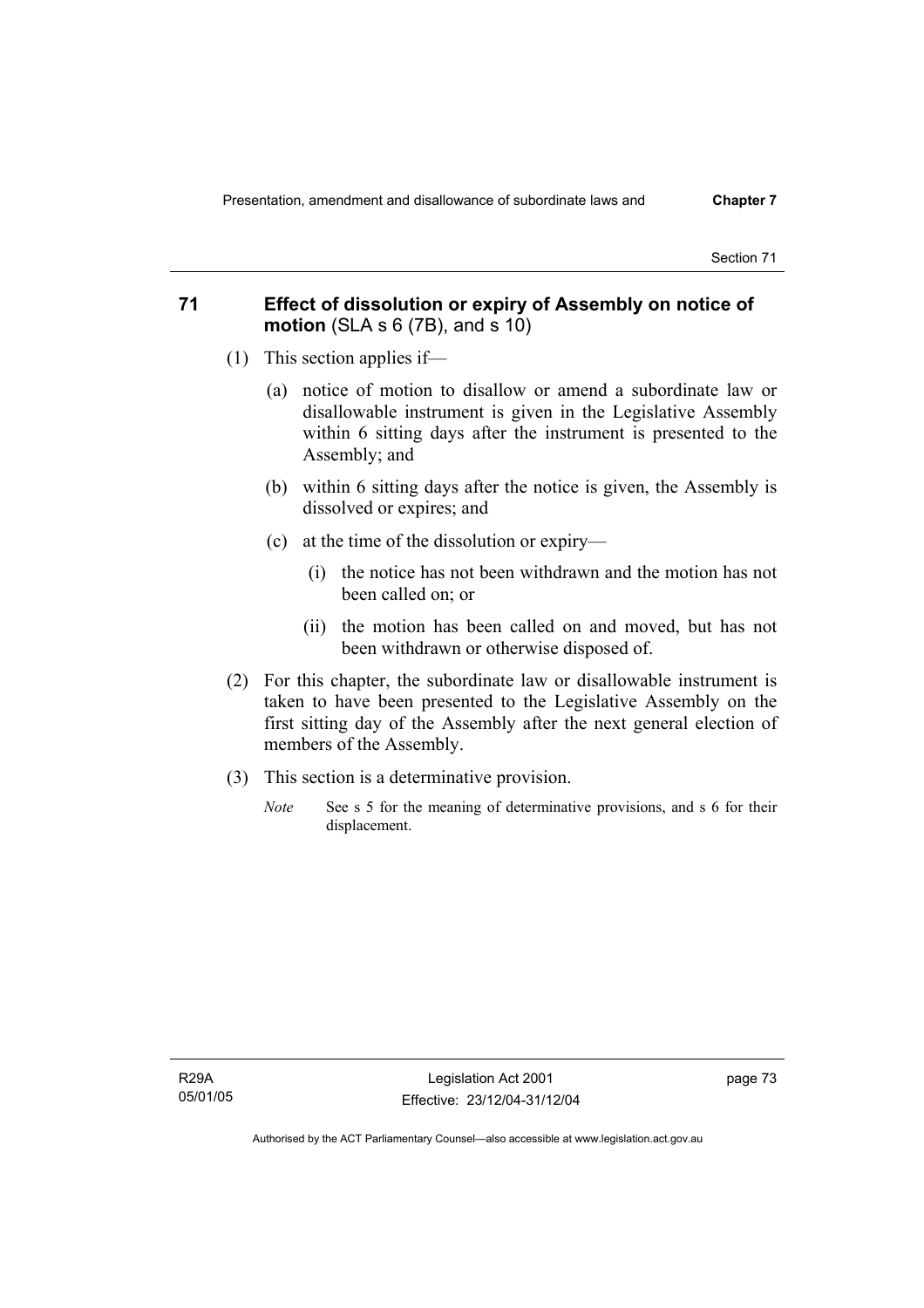## **Chapter 8** Commencement and exercise of powers before commencement

Section 72

# **Chapter 8 Commencement and exercise of powers before commencement**

# **72 Meaning of** *law* **in ch 8**

In this chapter:

*law* means an Act or statutory instrument, and includes a provision of a law.

# **73 General rules about commencement** (IA s 10, SLA s 6 (1) (b))

- (1) An Act commences—
	- (a) on the day after its notification day; or
	- (b) if the Act or another Act provides for a different date or time of commencement—on that date or at that time.
- (2) A registrable instrument commences—
	- (a) on the day after its notification day; or
	- (b) if an Act or the instrument provides for a later date or time of commencement—on that date or at that time; or
	- (c) if an Act provides for an earlier date or time of commencement—on that date or at that time; or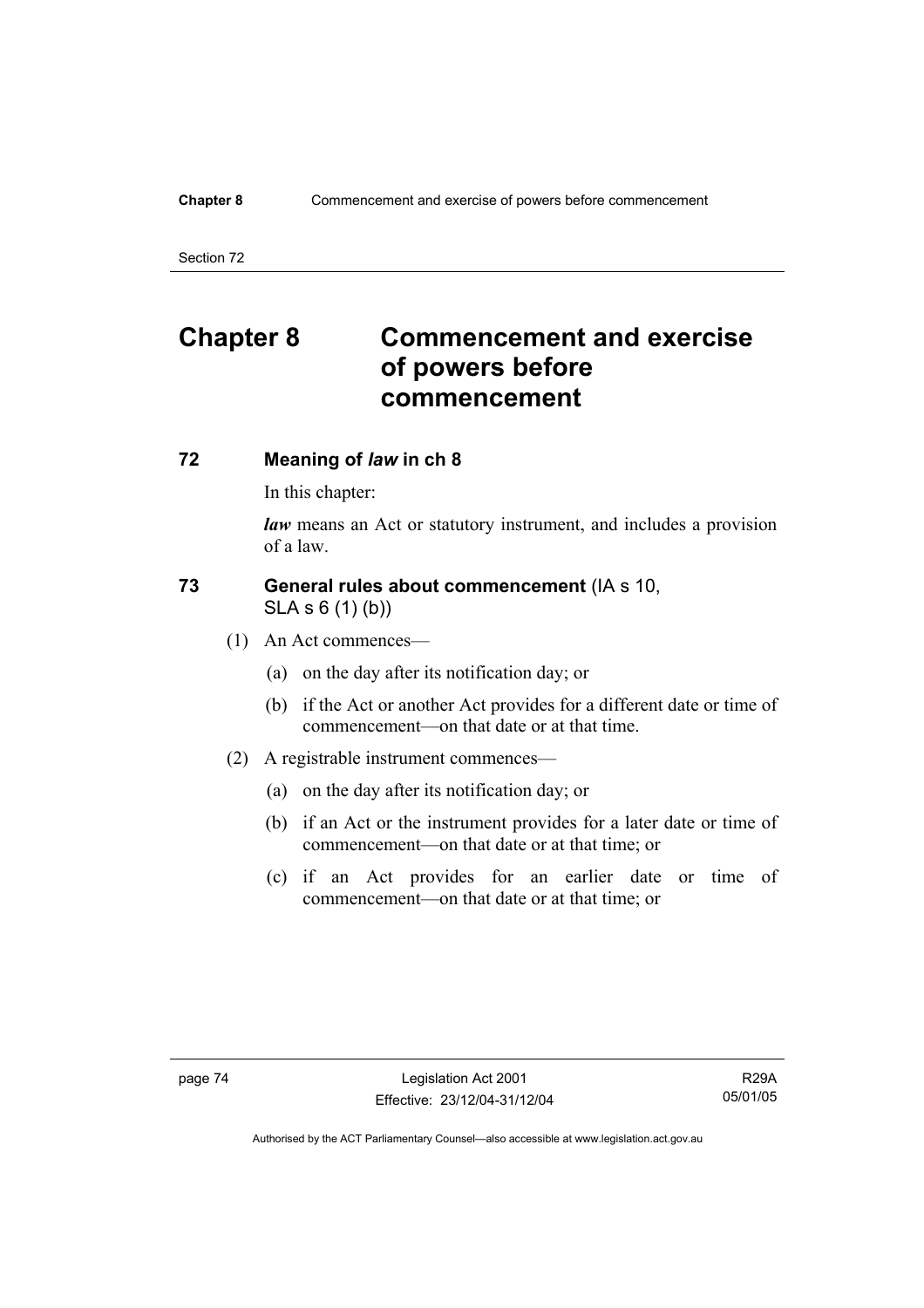(d) if the instrument, under authority given by an Act, provides for an earlier date or time—on that date or at that time.

#### **Examples for par (b)**

- 1 A subordinate law may provide that it commences on a stated future date or at a stated time on a stated future date.
- 2 A disallowable instrument may provide that it commences on the day, or immediately after, a stated law, or a stated provision of a stated law, commences.
- 3 A notifiable instrument may provide that it commences on the expiry of a stated statutory instrument.
- 4 A notifiable instrument may provide that it commences on the date fixed by a Commonwealth Minister, by notice in the Commonwealth Gazette, under a stated Commonwealth Act.
- *Note* An example is part of the Act, is not exhaustive and may extend, but does not limit, the meaning of the provision in which it appears (see s 126 and s 132).
- (3) Without limiting subsection (2), if a registrable instrument is notified on a day after the day or time provided by the instrument for its commencement, and subsection (2) (c) or (d) does not apply to the instrument—
	- (a) the instrument is valid; but
	- (b) the instrument commences on the day after its notification day.
- (4) A statutory instrument that is not a registrable instrument commences—
	- (a) on the day after the day it is made or, if it is required under an Act or statutory instrument to be approved (however described) by the Executive, a Minister or any other entity, the day after the day it is approved; or
	- (b) if an Act or the instrument provides for a later date or time of commencement—on that date or at that time; or
	- (c) if an Act provides for an earlier date or time of commencement—on that date or at that time; or

| <b>R29A</b> | Legislation Act 2001         | page 75 |
|-------------|------------------------------|---------|
| 05/01/05    | Effective: 23/12/04-31/12/04 |         |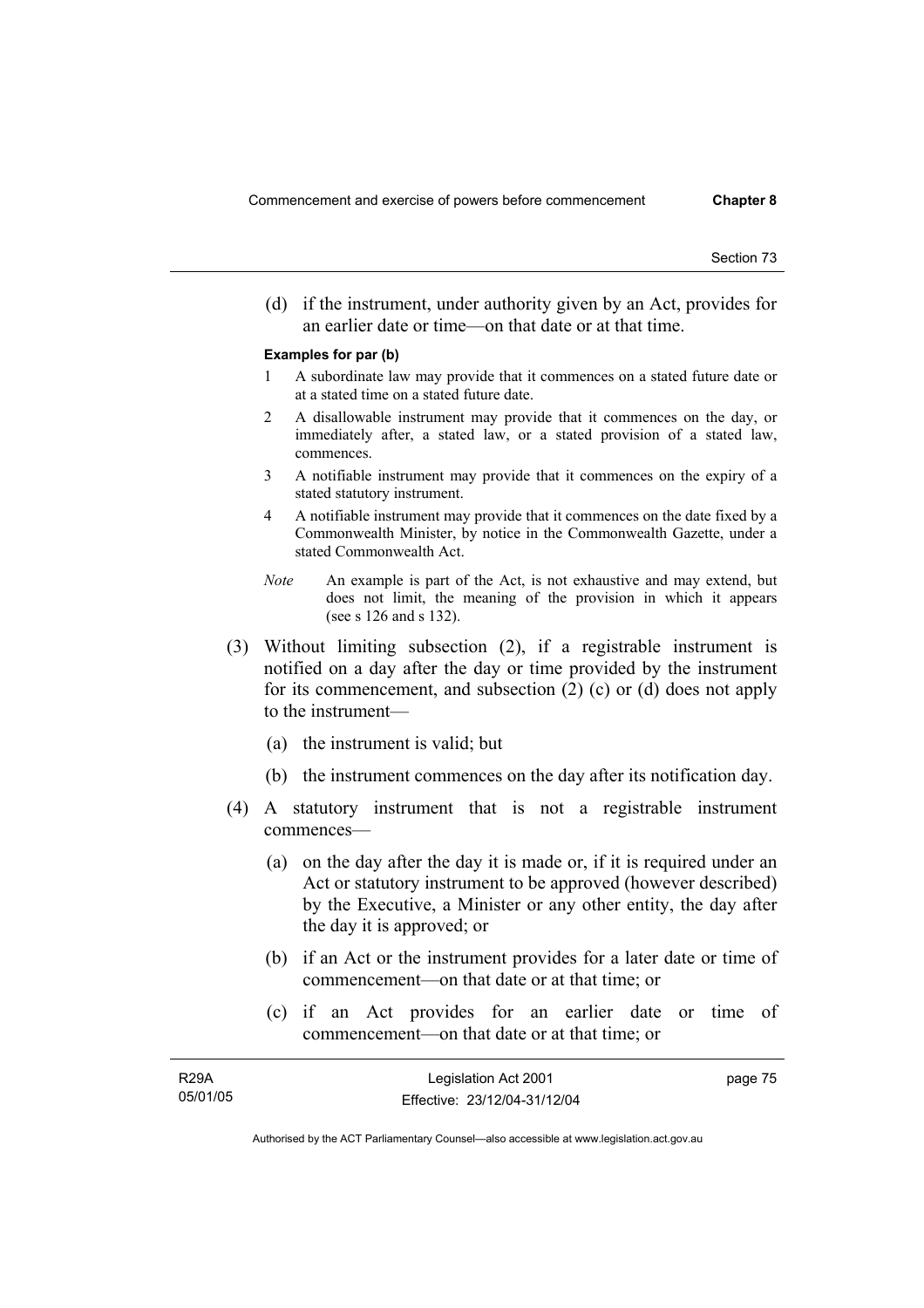- (d) if the instrument, under authority given by an Act, provides for an earlier date or time—on that date or at that time.
- (5) This section is subject to the following sections:
	- (a) section 75 (Commencement of naming and commencement provisions);
	- (b) section 76 (Non-prejudicial provision may commence retrospectively);
	- (c) section 79 (Automatic commencement of postponed law);
	- (d) section 79A (Commencement of amendment of uncommenced law);
	- (e) section 81 (Exercise of powers between notification and commencement).
- (6) This section is a determinative provision.
	- *Note* See s 5 for the meaning of determinative provisions, and s 6 for their displacement.

# **74** Time of commencement (IA s 10A)

- (1) If an Act commences on a day, it commences at the beginning of the day unless a different time of commencement is provided by the Act, another Act, or a commencement notice providing for the commencement of the Act.
- (2) If a statutory instrument commences on a day, it commences at the beginning of the day unless a different time of commencement is provided by the instrument, an Act, or a commencement notice providing for the commencement of the instrument.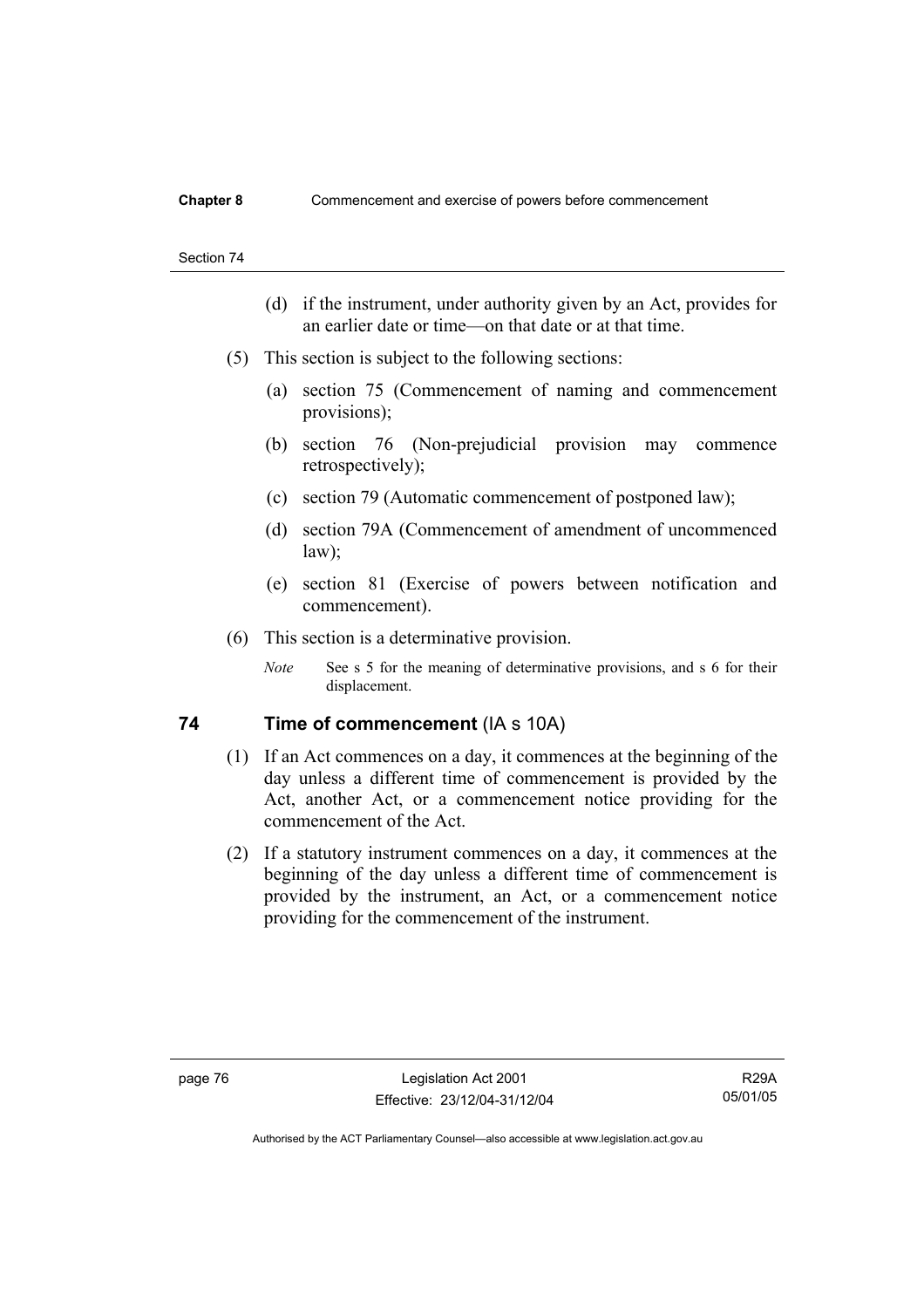# **75 Commencement of naming and commencement provisions**

 (1) The provisions of a law providing for its name and commencement automatically commence on its notification day.

#### **Example**

The *XYZ Act 2002* was notified on 1 October 2002. It contains the following provision:

#### **2 Commencement**

This Act commences on 1 December 2002.

 The provisions of the *XYZ Act 2002* providing for its name and commencement commence on 1 October 2002.

- *Note* An example is part of the Act, is not exhaustive and may extend, but does not limit, the meaning of the provision in which it appears (see s 126 and s 132).
- (2) However, if a provision of the law commences before the law's notification day, the naming and commencement provisions are taken to have automatically commenced—
	- (a) on that commencement; or
	- (b) if 2 or more provisions of the law commence at different times before the notification day—on the earlier or earliest of the commencements.

#### **Example**

**2 Commencement** 

(1) This Act, other than sections 9 and 10, commences on a day fixed by the Minister by written notice.

- (2) Section 9 is taken to have commenced on 1 July 2001.
- (3) Section 10 is taken to have commenced on 1 August 2001.

The provisions of the *XYZ Act 2001* providing for its name and commencement are taken to have commenced on 1 July 2001.

 (3) In the application of this section to a statutory instrument that is not a registrable instrument, a reference to the instrument's *notification* 

R29A 05/01/05 page 77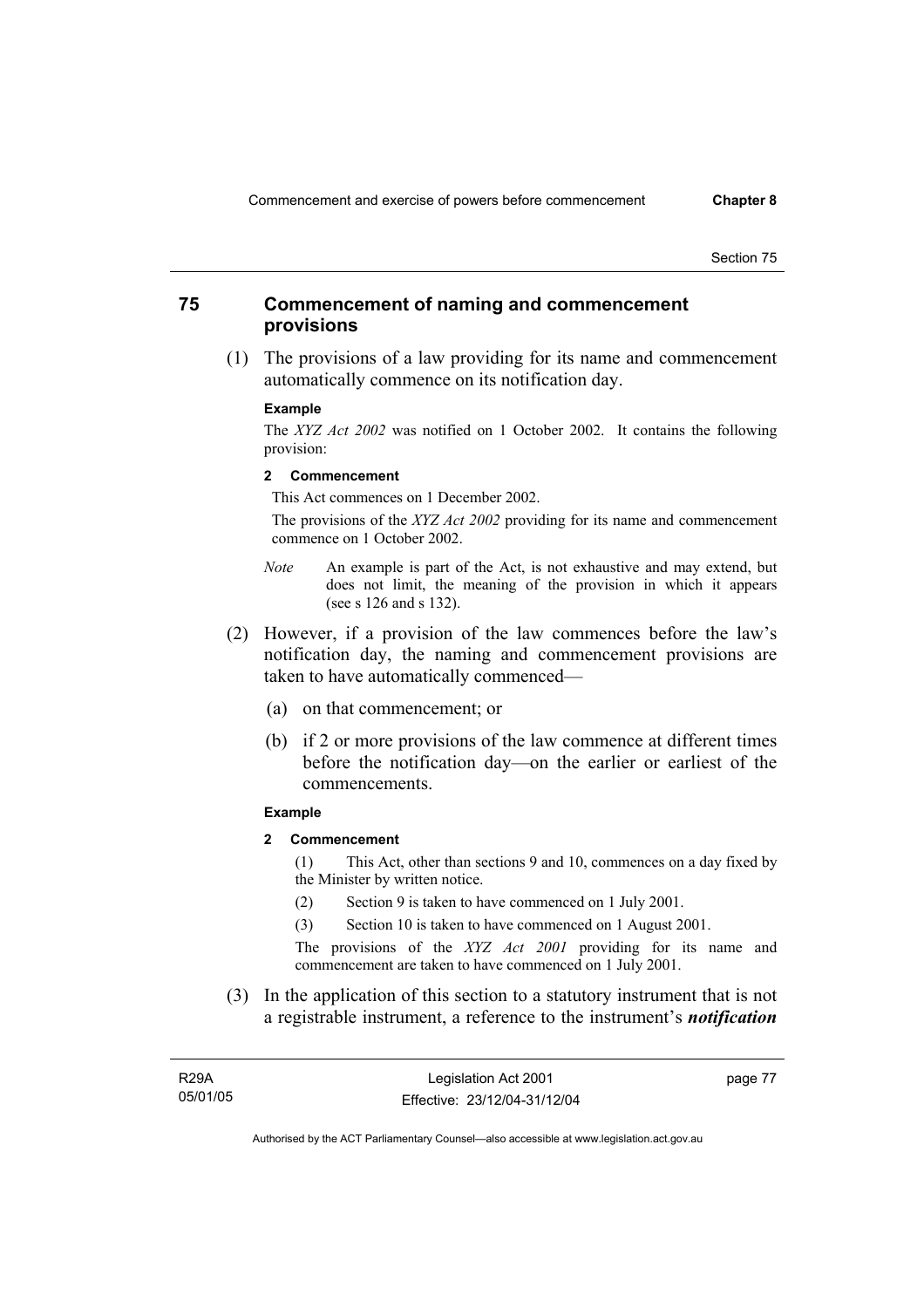#### **Chapter 8** Commencement and exercise of powers before commencement

#### Section 75A

*day* is a reference to the day after the day it is made or, if it is required under an Act or statutory instrument to be approved (however described) by the Executive, a Minister or any other entity, the day after the day it is approved.

- (4) This section is a determinative provision.
	- *Note* See s 5 for the meaning of determinative provisions, and s 6 for their displacement.

# **75A Meaning of commences** *retrospectively*

- (1) An Act or registrable instrument commences *retrospectively* if it commences on a day or at a time earlier than the day after its notification day.
	- *Note* A reference to an Act or registrable instrument includes a reference to a provision of an Act or registrable instrument (see s 7 (3) and s 12 (2)).
- (2) A statutory instrument that is not a registrable instrument commences *retrospectively* if it commences on a day or at a time earlier than the day after the day it is made or, if it is required under an Act or statutory instrument to be approved (however described) by the Executive, a Minister or any other entity, the day after the day it is approved.

# **75B Retrospective commencement requires clear indication**

 (1) A law must not be taken to provide for the law (or another law) to commence retrospectively unless the law clearly indicates that it is to commence retrospectively.

#### **Example**

The *XYZ Act 2003* was notified on 1 July 2003. It contains the following provision:

## **2 Commencement**

This Act is taken to have commenced on 17 October 2001.

page 78 Legislation Act 2001 Effective: 23/12/04-31/12/04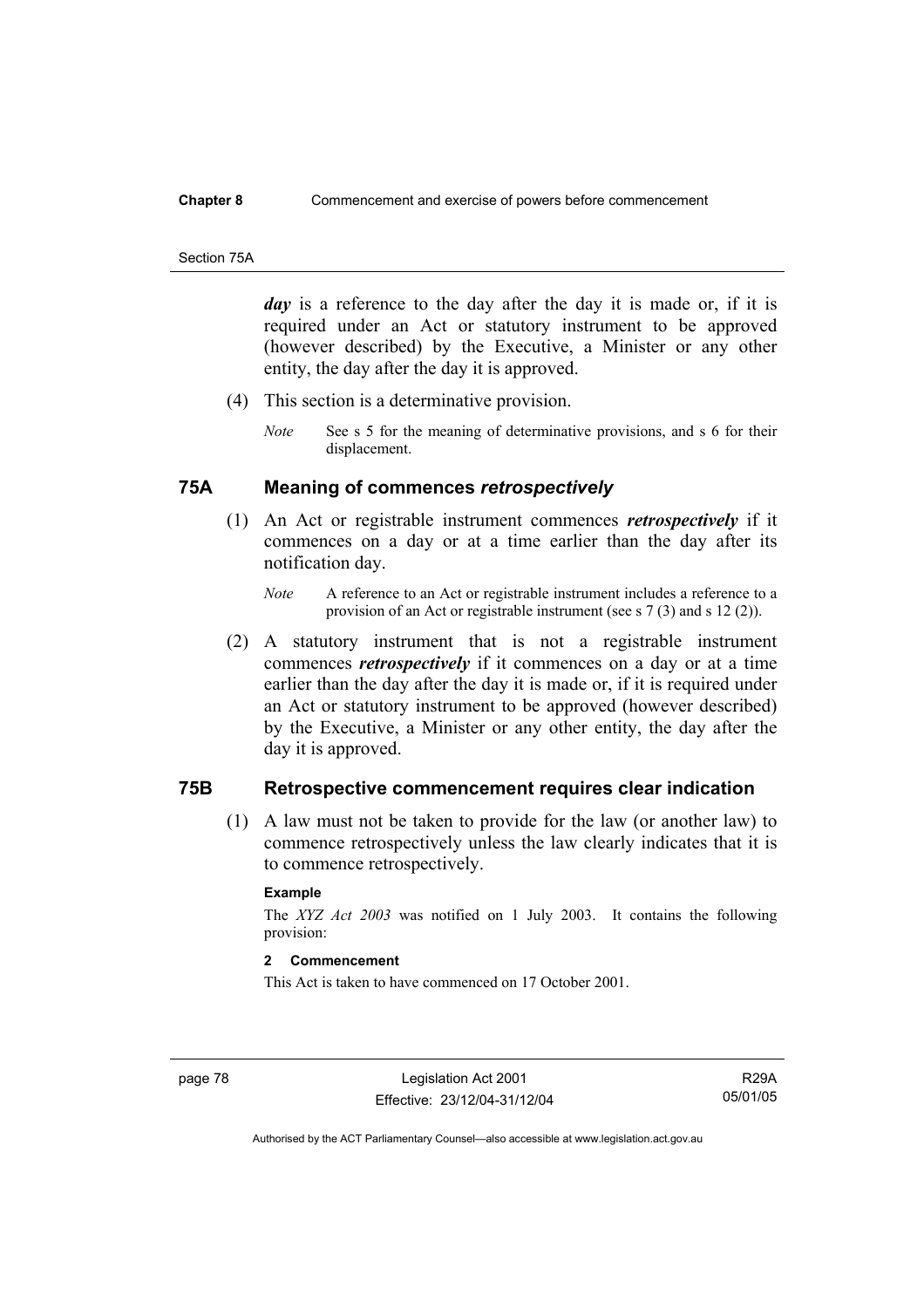Section 2 clearly indicates that the Act is to commence retrospectively.

- *Note* An example is part of the Act, is not exhaustive and may extend, but does not limit, the meaning of the provision in which it appears (see s 126 and s 132).
- (2) This section is a determinative provision.
	- *Note* See s 5 for the meaning of determinative provisions, and s 6 for their displacement.

# **76 Non–prejudicial provision may commence retrospectively**   $(SLA S 7)$

- (1) A statutory instrument may provide that a non-prejudicial provision of the instrument commences retrospectively.
- (2) Unless this subsection is displaced by, or under authority given by, an Act, a statutory instrument may not provide that a prejudicial provision of the instrument commences retrospectively.

#### **Example**

The *Locust Damage Compensation Determination 2003* (a hypothetical disallowable instrument) sets out (among other things) the people who are eligible for compensation under a compensation fund. Previously, there was no restriction on who was eligible. The determination provides that it is taken to have commenced on 1 July 2003, but it is not notified until 15 August 2003. There is nothing in the Act under which the determination is made (or any other Act) that authorises the retrospective commencement.

The provision of the determination that limits who can apply for compensation is a prejudicial provision (ie it adversely affects some people's right to receive compensation) and cannot commence retrospectively. Instead, it would commence on the day after the determination's notification day (see s 73 (3)).

- (3) This section is a determinative provision.
	- *Note* See s 5 for the meaning of determinative provisions, and s 6 for their displacement.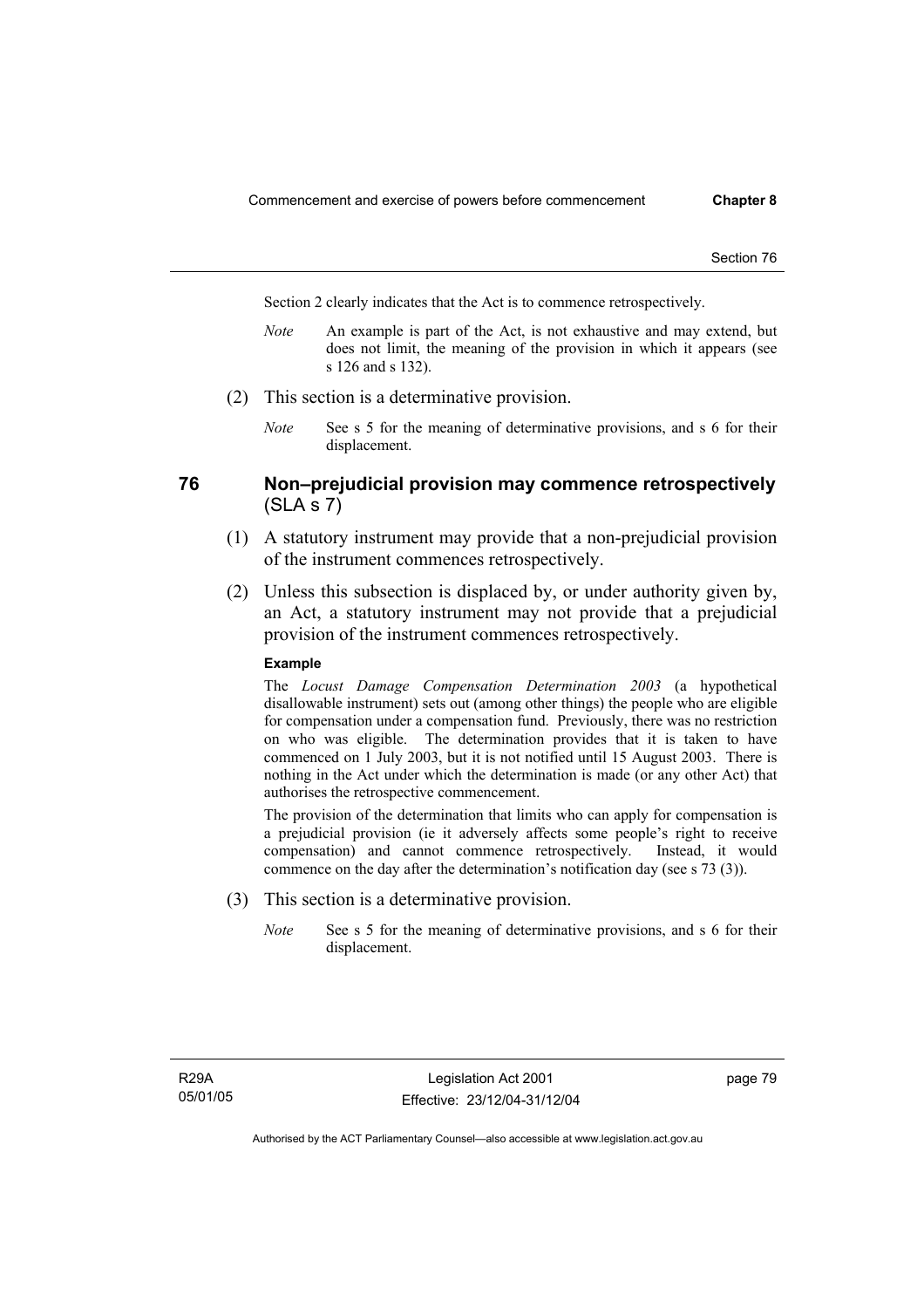#### **Chapter 8** Commencement and exercise of powers before commencement

#### Section 77

(4) In this section:

*non-prejudicial provision* means a provision that is not a prejudicial provision.

*prejudicial provision* means a provision that operates to the disadvantage of a person (other than the Territory or a Territory authority or instrumentality) by—

- (a) adversely affecting the person's rights; or
- (b) imposing liabilities on the person.

# **77 Commencement by commencement notice** (IA s 10C)

- (1) If a law is expressed to commence on a day fixed or otherwise determined by a notice—
	- (a) a single day, or a time on a single day, may be fixed or determined; or
	- (b) different days or times may be fixed or determined for different provisions.

#### **Example**

The *Hypothetical Act 2001* is expressed to commence on a day to be fixed by the Minister by written notice. Unless the Act has commenced automatically in accordance with section 79 (Automatic commencement of postponed law), any of the following arrangements for commencement would be possible:

- (a) a notice could fix a single day (eg 5 June 2001) for the entire Act to commence;
- (b) a notice could fix a time on a single day (eg 8 pm on 5 June 2001) for the entire Act to commence;
- (c) a notice could fix different days or times for the different provisions of the Act to commence (eg parts 7 and 9 and schedule 4 commence on 5 June 2001, part 11 commences at 5 pm on 30 June 2001, and the remaining provisions of the Act commence on 1 July 2001);

page 80 Legislation Act 2001 Effective: 23/12/04-31/12/04

R29A 05/01/05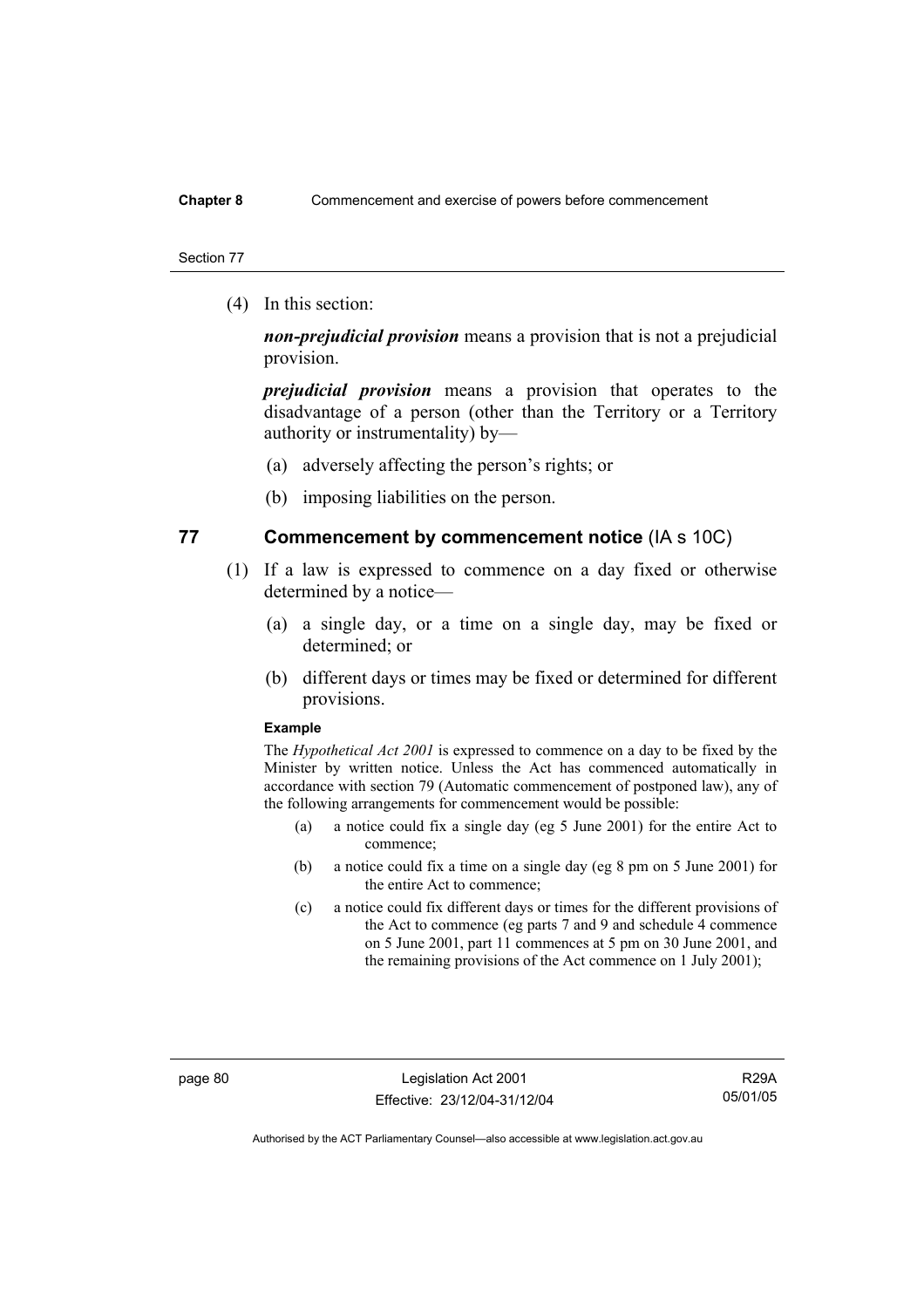- (d) a notice could fix a single day (eg 5 June 2001) or a time on a single day (eg 8 pm on 5 June 2001) for the provisions of the Act not already commenced to come into operation.
- *Note* An example is part of the Act, is not exhaustive and may extend, but does not limit, the meaning of the provision in which it appears (see s 126 and s 132).
- (2) A commencement notice for a law is valid even if the day or time fixed or otherwise determined by the notice happens before the notice's notification day.
- (3) If the day or time fixed or otherwise determined by a commencement notice for a law happens on or before the notice's notification day, the law commences on the day after the notice's notification day.
- (4) However, subsection (3) does not apply to the commencement notice if—
	- (a) the notice clearly indicates that the law is to commence at an earlier date or time; and
	- (b) the notice provides for the earlier date or time under authority given by an Act.

#### **Example for par (a)**

the commencement notice provides that the law or statutory instrument is 'taken to have commenced' at the earlier date or time

- (5) This section is a determinative provision.
	- *Note* See s 5 for the meaning of determinative provisions, and s 6 for their displacement.

page 81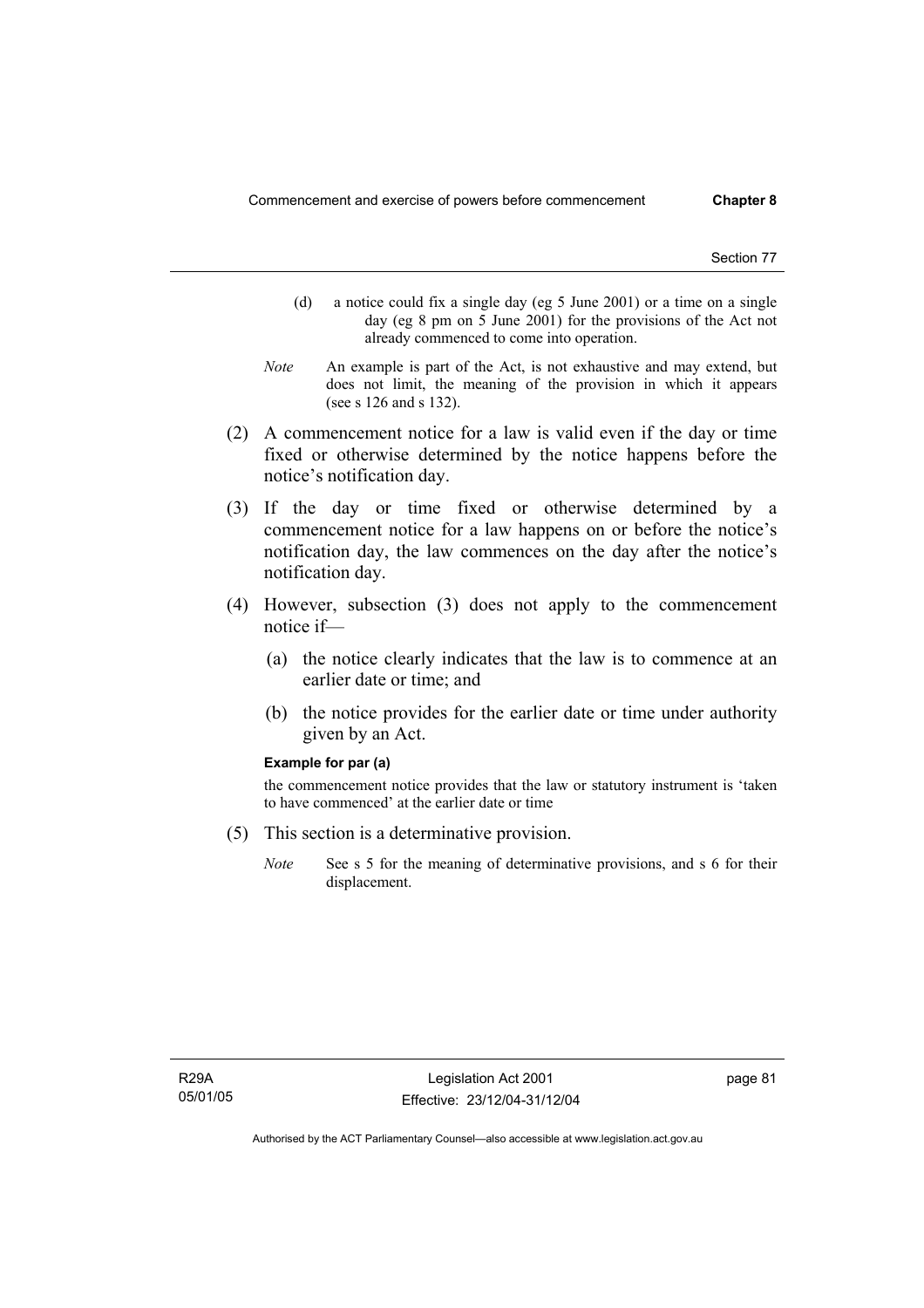#### **Chapter 8** Commencement and exercise of powers before commencement

#### Section 78

# **78 Separate commencement of amendments**

 (1) Amendments made by a provision of a law may be given separate commencements, whether or not the provision is self-contained.

#### **Examples**

- 1 A provision of an amending law inserts 2 sections. The sections may be given separate commencements.
- 2 A provision of an amending law inserts a section that is divided into paragraphs. The paragraphs may be given separate commencements.
- *Note* An example is part of the Act, is not exhaustive and may extend, but does not limit, the meaning of the provision in which it appears (see s 126 and s 132).
- (2) This section is a determinative provision.
	- *Note* See s 5 for the meaning of determinative provisions, and s 6 for their displacement.

# **79 Automatic commencement of postponed law** (IA s 10E)

 (1) If a postponed law has not commenced within 6 months beginning on its notification day, it automatically commences on the first day after that period.

#### **Example**

The *Hypothetical Act 2001* was notified on 5 July 2001 and was expressed to commence on a day to be fixed by the Minister by written notice. If the Act had not commenced by notice on or before 4 January 2002, it would automatically commence on 5 January 2002.

- *Note* An example is part of the Act, is not exhaustive and may extend, but does not limit, the meaning of the provision in which it appears (see s 126 and s 132).
- (2) This section applies to a law unless it is displaced by, or under authority given by, an Act or, if the postponed law is a subordinate law or disallowable instrument, the postponed law.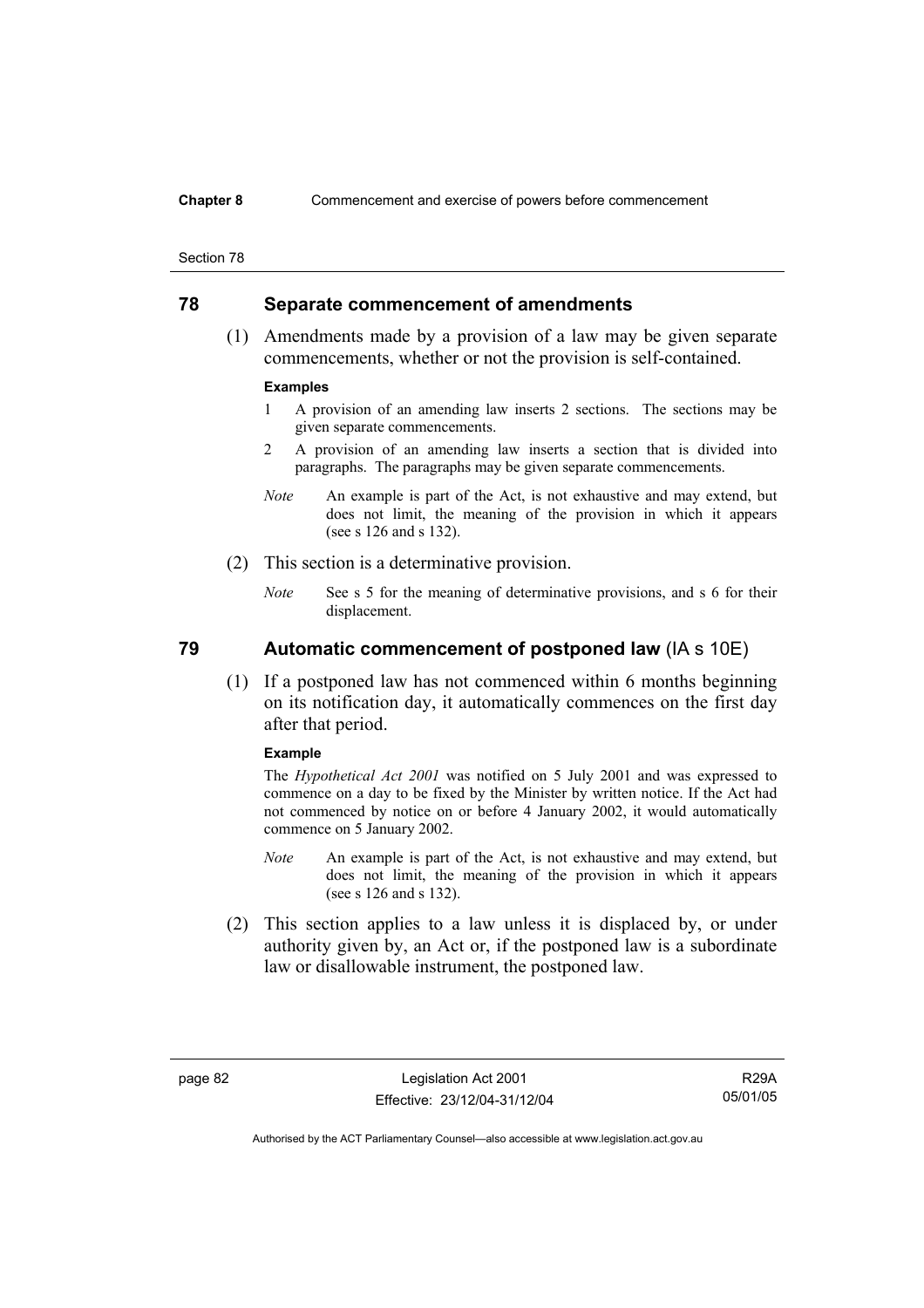Section 79A

- (3) This section is a determinative provision.
	- *Note* See s 5 for the meaning of determinative provisions, and s 6 for their displacement.
- (4) In this section:

*enact* includes make.

*law* means an Act, subordinate law, disallowable instrument or notifiable instrument, and includes a provision of a law.

*notification day*, for a postponed law, means the notification day of—

- (a) if the postponed law is a law—the law; or
- (b) if the postponed law is a provision of a law—the law that enacts the provision.

*postponed law* means a law that does not commence on the notification day because a law postpones its commencement until a day or time fixed or determined by a commencement notice.

# **79A Commencement of amendment of uncommenced law**

- (1) This section applies if a law (the *amending law*) amends a law that has not commenced (the *uncommenced law*).
- (2) The amendment of the uncommenced law does not of itself commence that law.
- (3) The amendment made by the amending law commences on the commencement of the uncommenced law.
- (4) This section is a determinative provision.
	- *Note* See s 5 for the meaning of determinative provisions, and s 6 for their displacement.

page 83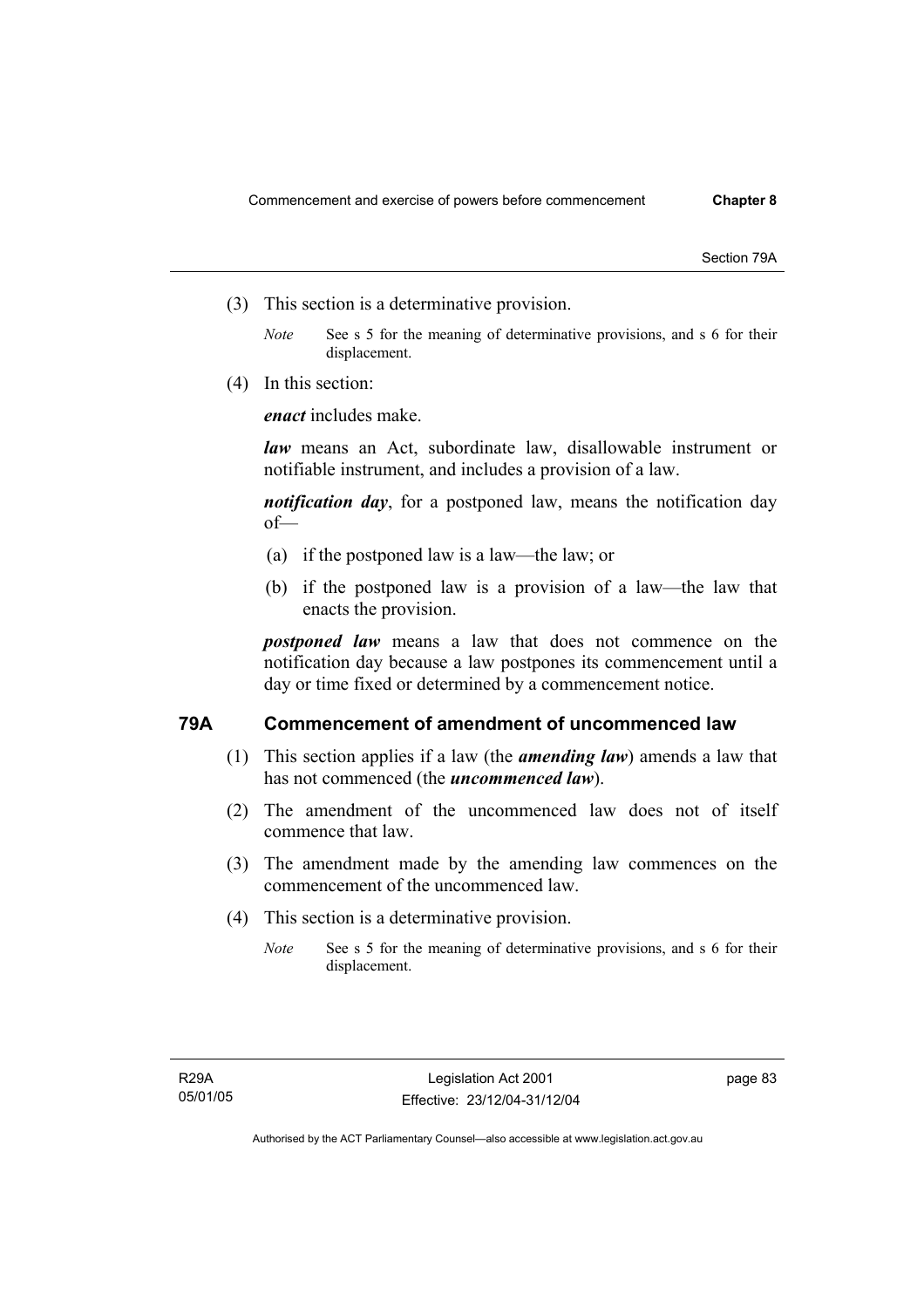#### **Chapter 8** Commencement and exercise of powers before commencement

# **80 References to** *commencement* **of law** (IA s 11)

In a law, a reference to the *commencement* of the law, or another law, (the *law concerned*) is a reference to—

- (a) if the provisions of the law concerned (other than those providing for its name and commencement) commence, or are required to commence, on a single day or at a single time—the commencement of the remaining provisions; or
- (b) if paragraph (a) does not apply and the reference is in a provision of the law concerned—the commencement of the provision; or
- (c) in any other case—the commencement of the relevant provision of the law concerned.

# **81 Exercise of powers between notification and commencement** (SLA s 5)

- (1) This section applies to a power to make an appointment or a statutory instrument, or to do anything else, in the following situations:
	- (a) the power is given by a law (the *authorising law*) that has been notified but has not commenced;
	- (b) the power is given by a law (the *authorising law*) as amended by another law (the *amending law*) and the laws have been notified, but all or any of them have not commenced.
- (2) The power may be exercised at any time even though the authorising law, or the authorising and amending laws (or either of them), is not in force at the time.
- (3) Also, anything else may be done under the power at any time for the purpose of bringing, or in relation to bringing, the authorising law, or the authorising law as amended by the amending law, into operation.

R29A 05/01/05

Section 80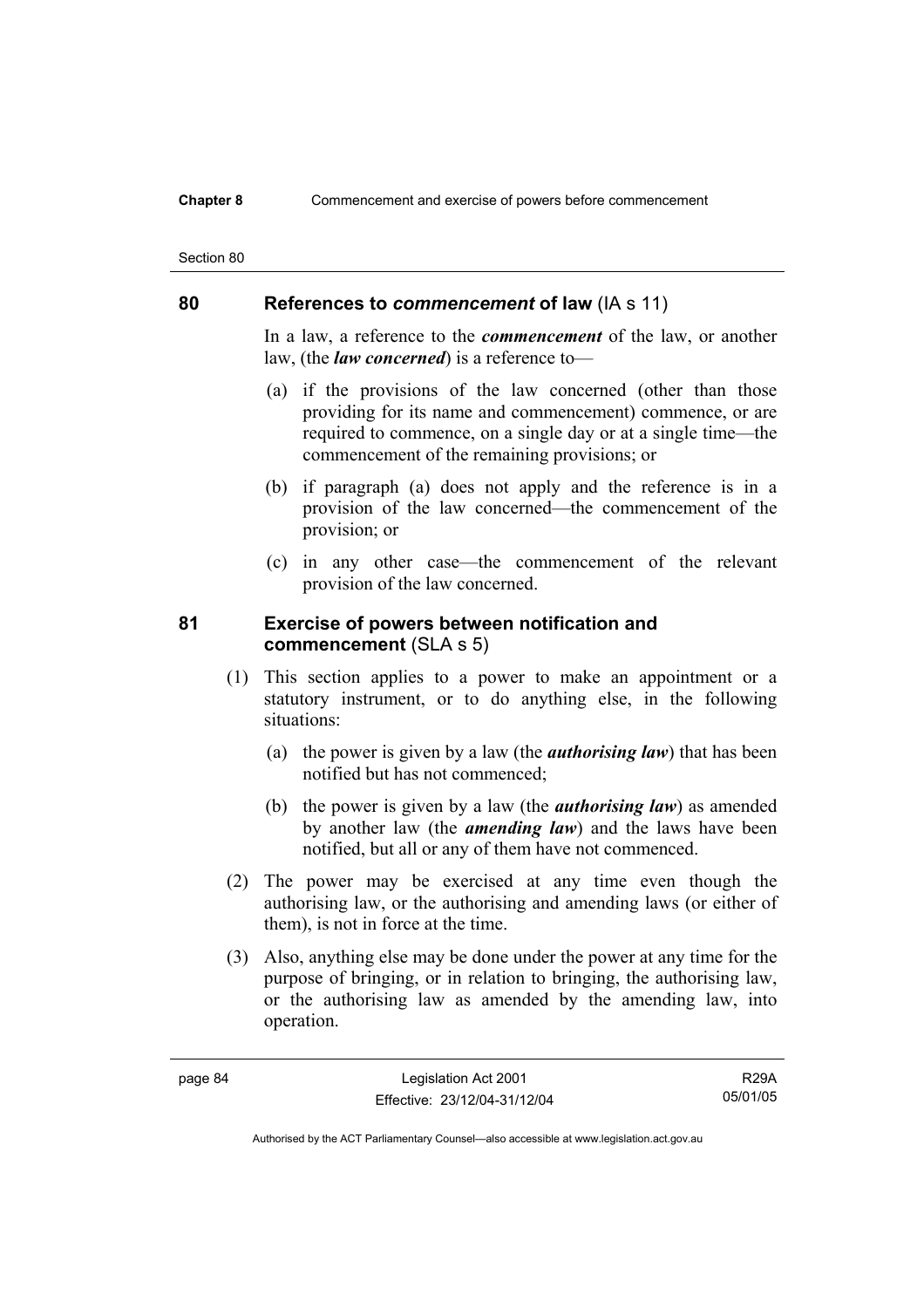- (4) If an appointment or statutory instrument made under this section declares that this subsection applies to it, then, unless the appointment or instrument commences on a different date or at a different time under another provision of this chapter, the appointment or instrument commences on—
	- (a) for an appointment or statutory instrument that is a registrable instrument—the day after its notification day; or
	- (b) for any other appointment or statutory instrument—the day after the day it is made or, if it is required under an Act or statutory instrument to be approved (however described) by the Executive, a Minister or any other entity, the day after the day it is approved.
- (5) In any other case, an appointment or statutory instrument made under this section commences on the latest of the following:
	- (a) the commencement of the authorising law or, if subsection (1) (b) applies and the amending law commences after the authorising law, the commencement of the amending law;
	- (b) on the day or at the time the appointment or instrument would have commenced if it had not been made under this section.
- (6) In the application of this section to a statutory instrument that is not a registrable instrument, a reference to the instrument being *notified*  is a reference to the instrument being made or, if it is required under an Act or statutory instrument to be approved (however described) by the Executive, a Minister or any other entity, to the instrument being approved.
- (7) This section is a determinative provision.
	- *Note* See s 5 for the meaning of determinative provisions, and s 6 for their displacement.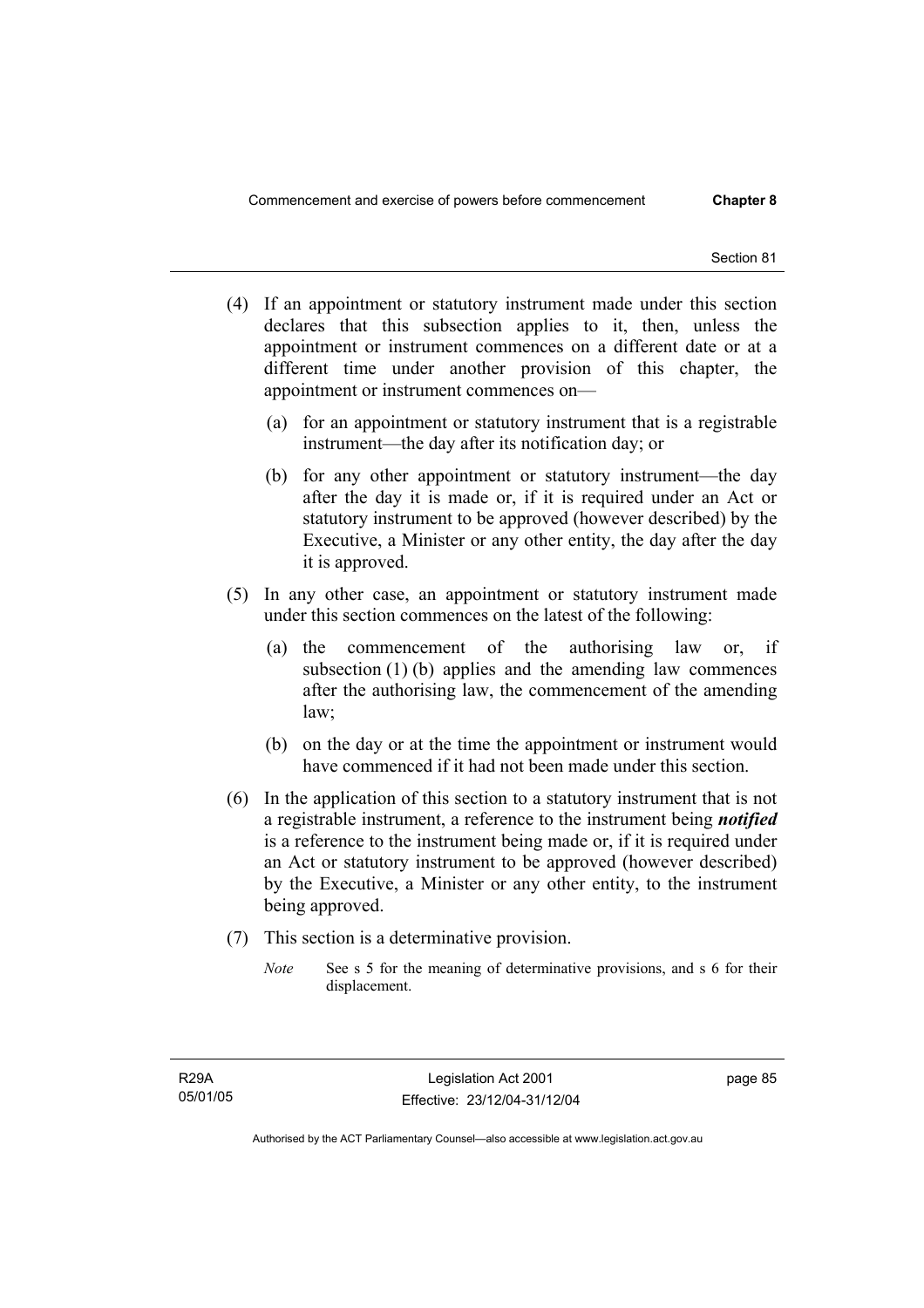**Chapter 9 Repeal and amendment of laws**<br>**Part 9.1 General** General

Section 82

# **Chapter 9 Repeal and amendment of laws**

# **Part 9.1 General**

# **82 Definitions for ch 9** (IA s 37)

In this chapter:

*amend* includes modify.

*law* means an Act or statutory instrument, and includes a provision of a law.

*repeal* includes lapse and expire.

# **83 Consequences of amendment of statutory instrument by Act** (SLA s 8A)

- (1) If an Act amends a statutory instrument, the instrument may be amended or repealed as if the amendment had been made by another statutory instrument of that kind.
- (2) This section is a determinative provision.
	- *Note* See s 5 for the meaning of determinative provisions, and s 6 for their displacement.

# **84 Saving of operation of repealed and amended laws** (IA s 41)

- (1) The repeal or amendment of a law does not—
	- (a) revive anything not in force or existing when the repeal or amendment takes effect; or
	- (b) affect the previous operation of the law or anything done, begun or suffered under the law; or

R29A 05/01/05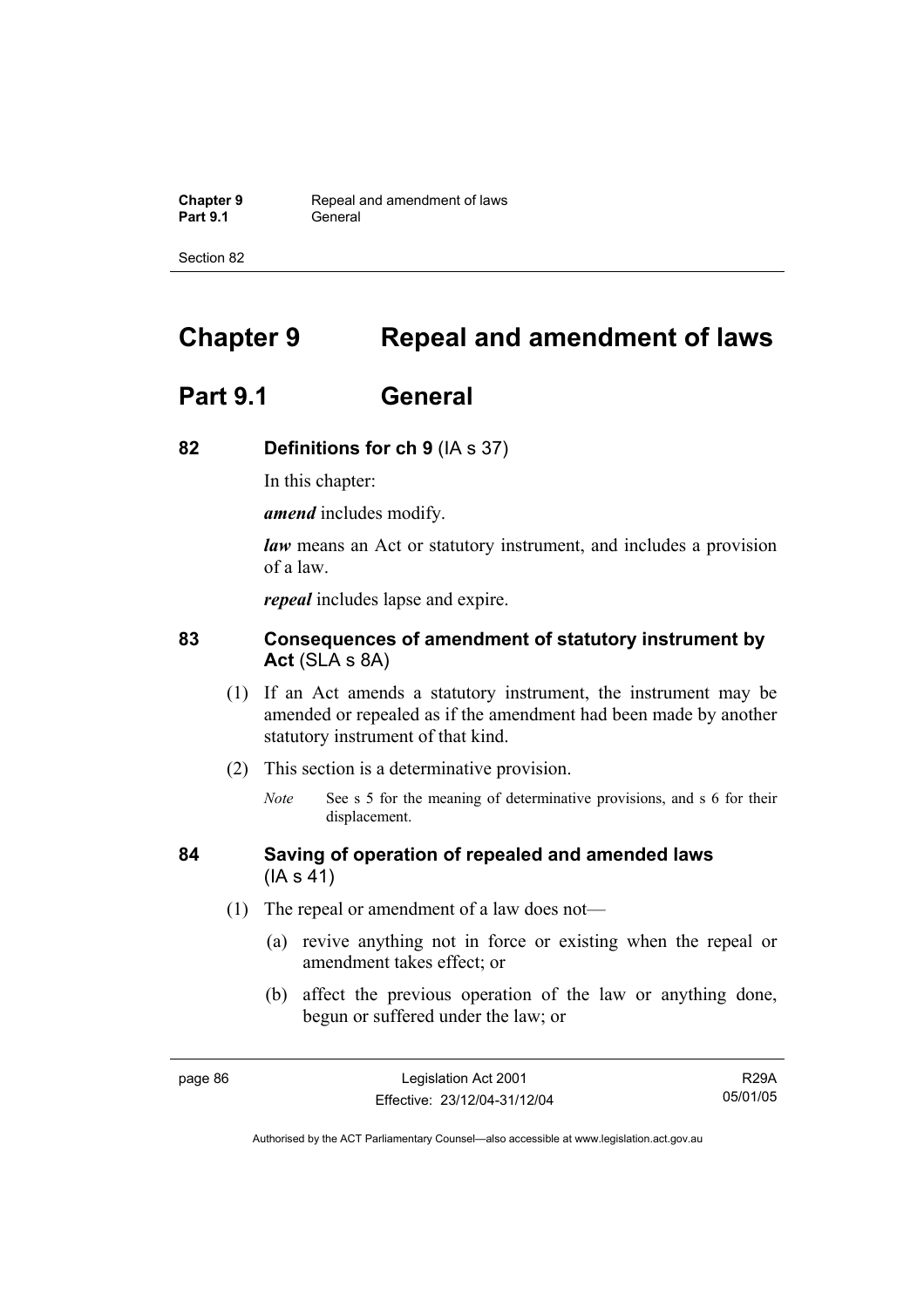- (c) affect an existing right, privilege or liability acquired, accrued or incurred under the law.
- (2) An investigation, proceeding or remedy in relation to an existing right, privilege or liability under the law may be begun, exercised, continued or completed, and the right, privilege or liability may be enforced and any penalty imposed, as if the repeal or amendment had not happened.
- (3) Without limiting subsections (1) and (2), the repeal or amendment of a law does not affect—
	- (a) the proof of anything that has happened; or
	- (b) any right, privilege or liability saved by the law.
- (4) This section does not limit any other provision of this chapter and is in addition to any provision of the law by which the repeal or amendment is made.
- (5) This section is a determinative provision.
	- *Note* See s 5 for the meaning of determinative provisions, and s 6 for their displacement.
- (6) In this section:

*liability* includes liability to penalty for an offence against the law.

*penalty* includes punishment and forfeiture.

*privilege* includes immunity.

*right* includes capacity, interest, status and title.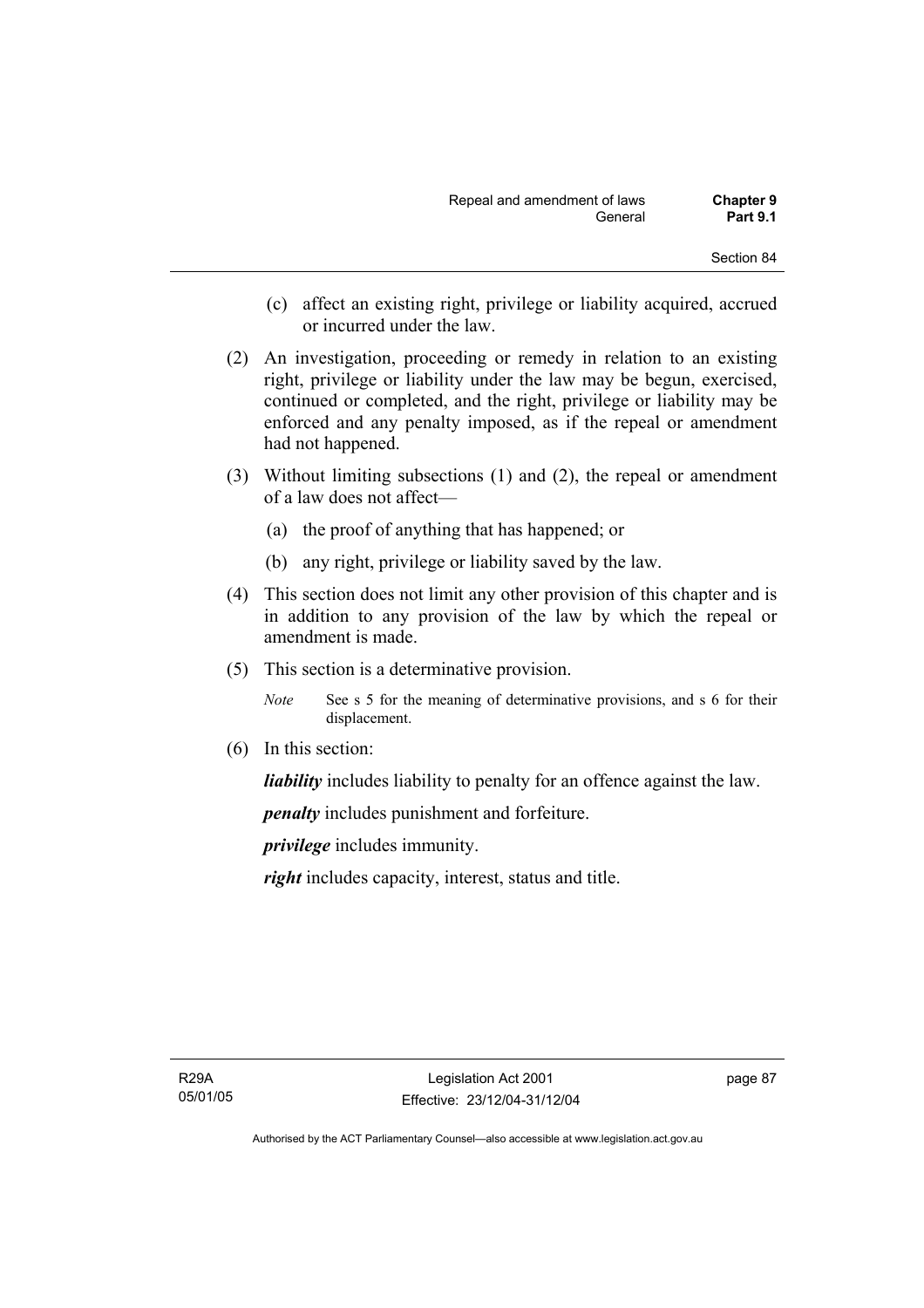| Chapter 9       | Repeal and amendment of laws |
|-----------------|------------------------------|
| <b>Part 9.1</b> | General                      |

Section 84A

# **84A Creation of offences and changes in penalties** (IA s 33A)

- (1) If a law makes an act or omission an offence, the act or omission is only an offence if done or not done after the law commences.
- (2) If a law increases the maximum or minimum penalty, or the penalty, for an offence, the increase applies only to an offence committed after the law commences.
- (3) If a law reduces the maximum or minimum penalty, or the penalty, for an offence, the reduction applies to an offence committed before or after the law commences, but does not affect any penalty imposed before the law commences.
- (4) In this section:

*law* means an Act or subordinate law, and includes a provision of a law.

- (5) This section is a determinative provision.
	- *Note* See s 5 for the meaning of determinative provisions, and s 6 for their displacement.

page 88 Legislation Act 2001 Effective: 23/12/04-31/12/04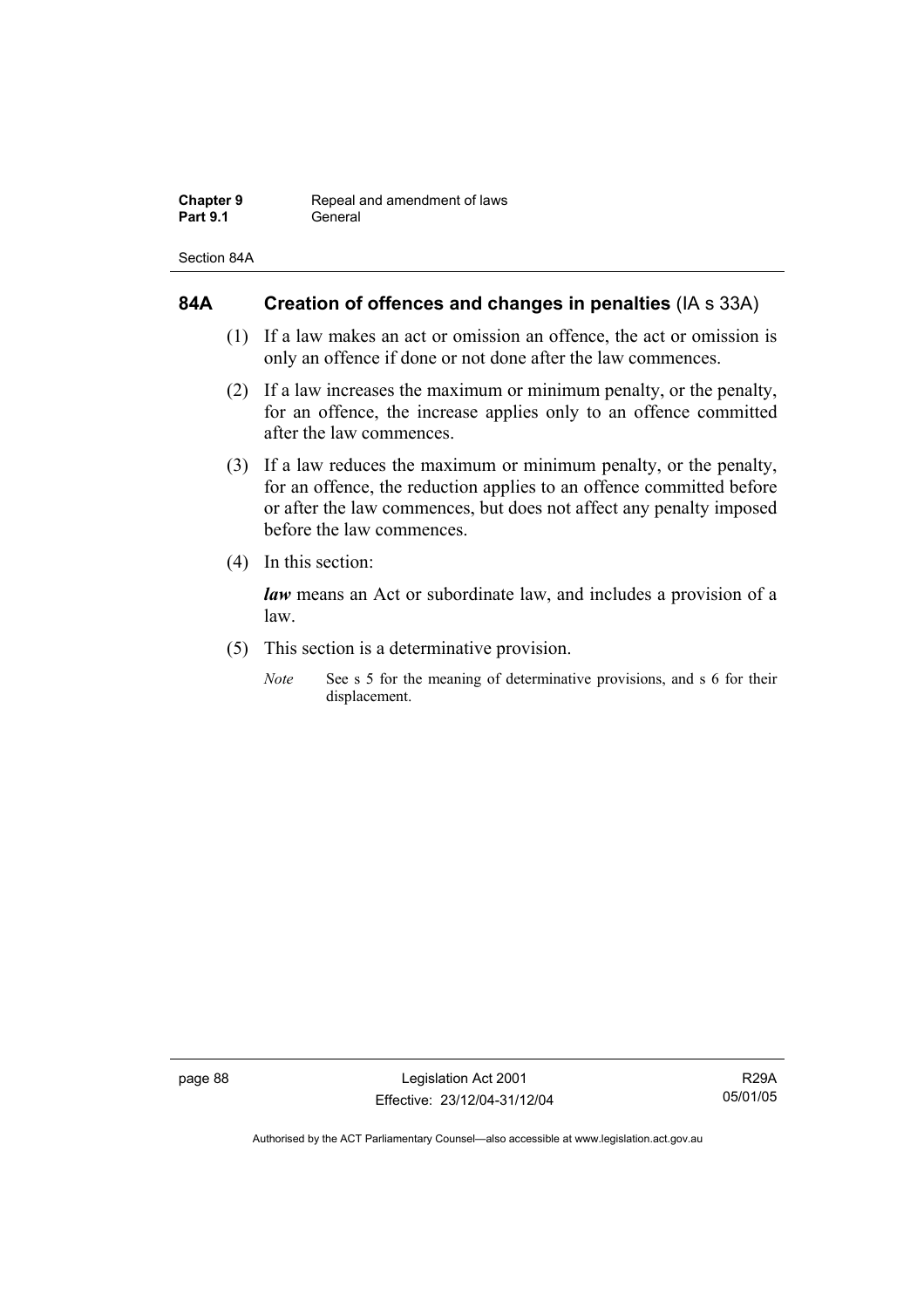# **Part 9.2 Repeal**

**85 When repeal takes effect** (IA s 38)

- (1) This section applies if a law is repealed on a day.
- (2) If the law is remade on that day (with or without changes), the repeal takes effect when the remade law commences.

 (3) If the law is not remade on that day (with or without changes), the law continues in force until the end of the day and the repeal takes effect at midnight on the day.

# **86 Repealed and amended laws not revived on repeal of repealing and amending laws** (IA s 39)

 (1) If a law (the *first law*) is repealed by another law (the *other law*), the first law is not revived only because the other law is repealed.

#### **Examples**

- 1 Act A repeals Act B. Act A is repealed. The repeal of Act A does not revive Act B.
- 2 Act A repeals Act B. Act A is automatically repealed under this Act, section 89 (Automatic repeal of certain laws and provisions). The repeal of Act A does not revive Act B.
- *Note* An example is part of the Act, is not exhaustive and may extend, but does not limit, the meaning of the provision in which it appears (see s 126 and s 132).

page 89

*Note* Under s 74, if a law commences on a day, it commences at the beginning of the day unless otherwise provided.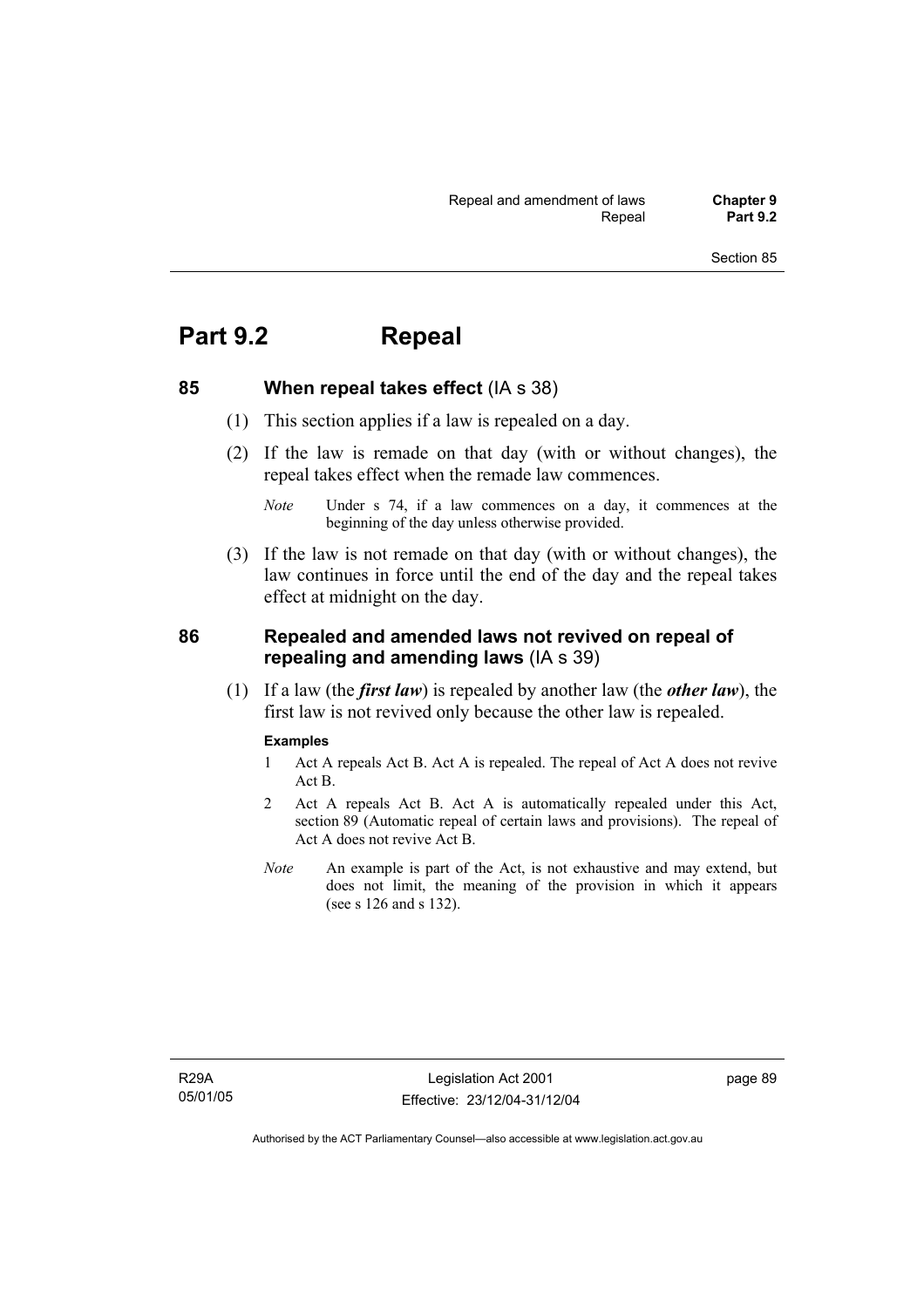| <b>Chapter 9</b> |  |
|------------------|--|
| <b>Part 9.2</b>  |  |

**Repeal and amendment of laws** Repeal

#### Section 86

 (2) If a law (the *first law*) is amended by another law (the *other law*), the continuing operation of the amendments made by the other law is not affected only because the other law is repealed and, in particular, the first law is not revived in the form in which it was in before the amendments took effect only because of the repeal.

#### **Examples**

- 1 Act A amends Act B. Act A is repealed after it has commenced by a later Act C. The amendments made by Act A continue to operate, even though Act A has been repealed.
- 2 Act A amends Act B. Act A is automatically repealed under this Act, section 89. The amendments made by Act A continue to operate, even though Act A has been repealed.
- (3) This section does not limit any other provision of this chapter and is in addition to any provision of the law by which the repeal is made.
- (4) This section is a determinative provision.
	- *Note* See s 5 for the meaning of determinative provisions, and s 6 for their displacement.
- (5) In this section:

*amended* does not include modified.

*law* includes a rule of the common law (including equity).

#### **Examples**

- 1 a common law offence
- 2 a common law rule of practice or procedure
- 3 a right to equitable relief

page 90 Legislation Act 2001 Effective: 23/12/04-31/12/04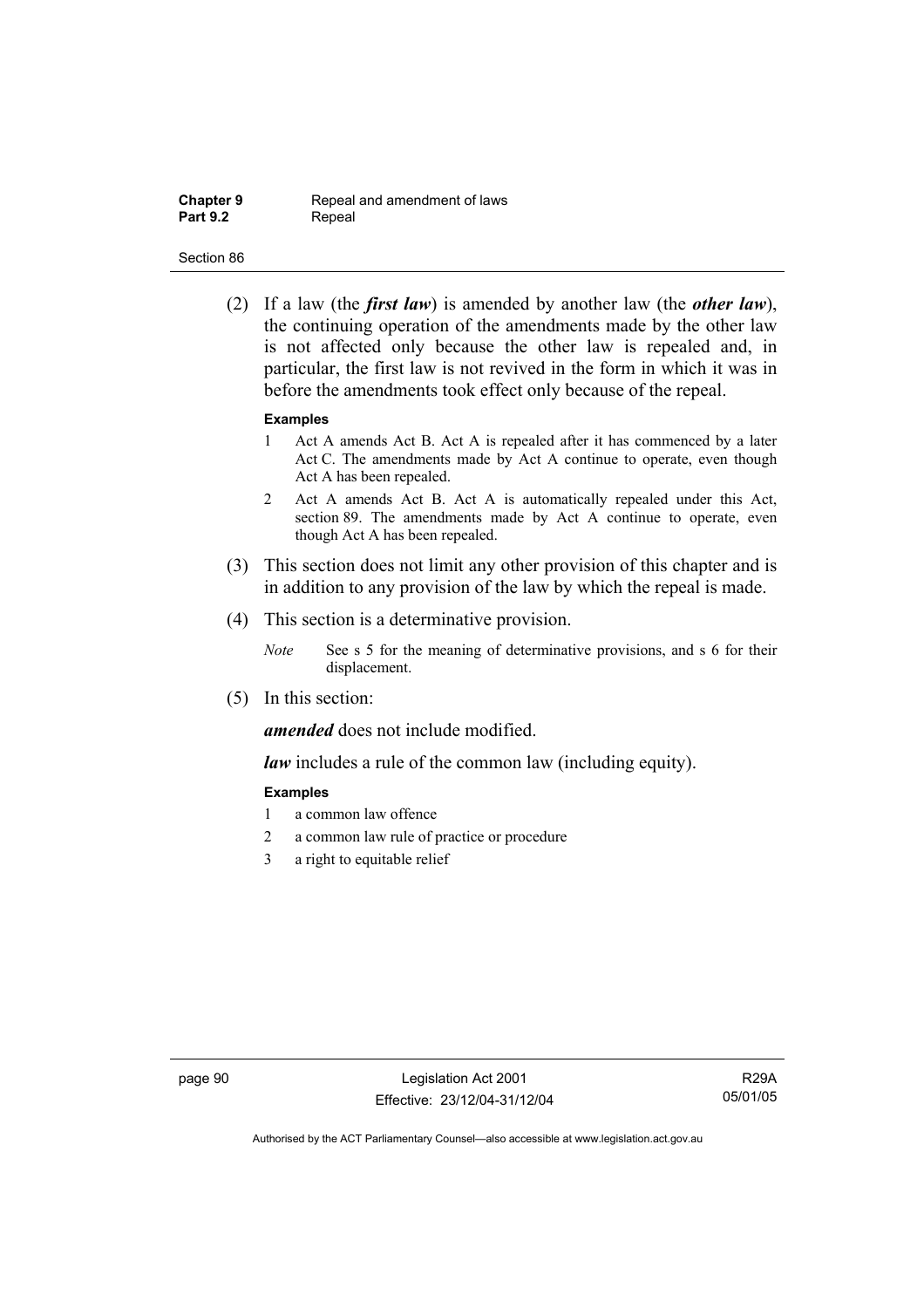# **87 Commencement not undone if repealed** (IA s 40)

- (1) If a provision of a law providing for the commencement of the law is repealed after the law has commenced, the repeal of the provision does not affect the continuing operation of the law.
- (2) If a commencement notice providing for the commencement of a law is repealed after the law has commenced, the repeal of the notice does not affect the continuing operation of the law.
- (3) This section does not limit any other provision of this chapter and is in addition to any provision of the law by which the repeal is made.
- (4) This section is a determinative provision.
	- *Note* See s 5 for the meaning of determinative provisions, and s 6 for their displacement.

# **88 Repeal does not end effect of transitional laws etc**  (IA s 42)

- $(1)$  If a law—
	- (a) declares something for a transitional purpose (whether or not the law is expressed to be made for that purpose); or
	- (b) validates something that is or may otherwise be invalid; or
	- (c) declares something for a purpose that is consequential on a declaration mentioned in paragraph (a) or a validation mentioned in paragraph (b) (whether or not the law is expressed to be made for a purpose of that kind);

the declaratory or validating effect of the law does not end only because of the repeal of the law.

## **Examples for par (a)**

1 a provision stating that an existing licence under a repealed Act is taken to be a licence of a particular kind under another Act and authorising the imposition of conditions under the other Act

R29A 05/01/05 page 91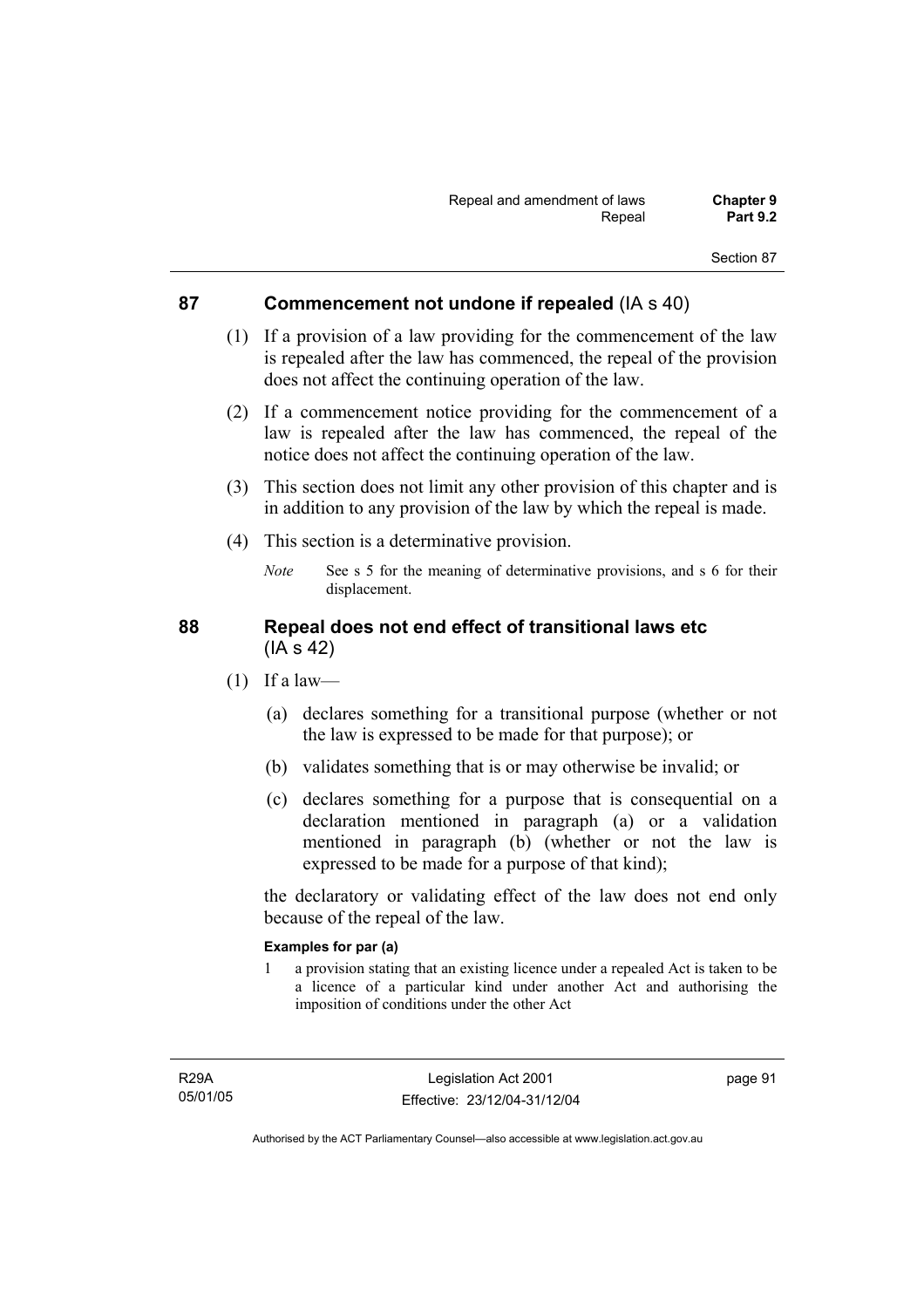**Chapter 9 Repeal and amendment of laws**<br>**Part 9.2 Repeal** Repeal

#### Section 88

2 a provision stating that a provision applies to certain applications made before the commencement of an amendment or only to applications made after the commencement of an amendment

#### **Example for par (b)**

a provision declaring an instrument to have been validly made and acts done in reliance on the instrument to have been validly done

#### **Example for par (c)**

a provision stating that an instrument that is declared valid is taken to have been amended in a particular way

- *Note* An example is part of the Act, is not exhaustive and may extend, but does not limit, the meaning of the provision in which it appears (see s 126 and s 132).
- (2) If a law (the *savings law*) declares a law (the *declared law*) to be a law to which this section applies—
	- (a) the effect of the declared law does not end only because of its repeal; and
	- (b) the effect of the savings law does not end only because of its repeal.
- (3) A declaration may be made for subsection (2) about a law whether or not the Act is a law to which subsection (1) applies.
- (4) A declaration made for subsection (2) about a law does not imply that, in the absence of a declaration about it, another law is not a law to which this section applies.
- (5) This section does not limit any other provision of this chapter and is in addition to any provision of the law by which the repeal is made.
- (6) This section is a determinative provision.
	- *Note* See s 5 for the meaning of determinative provisions, and s 6 for their displacement.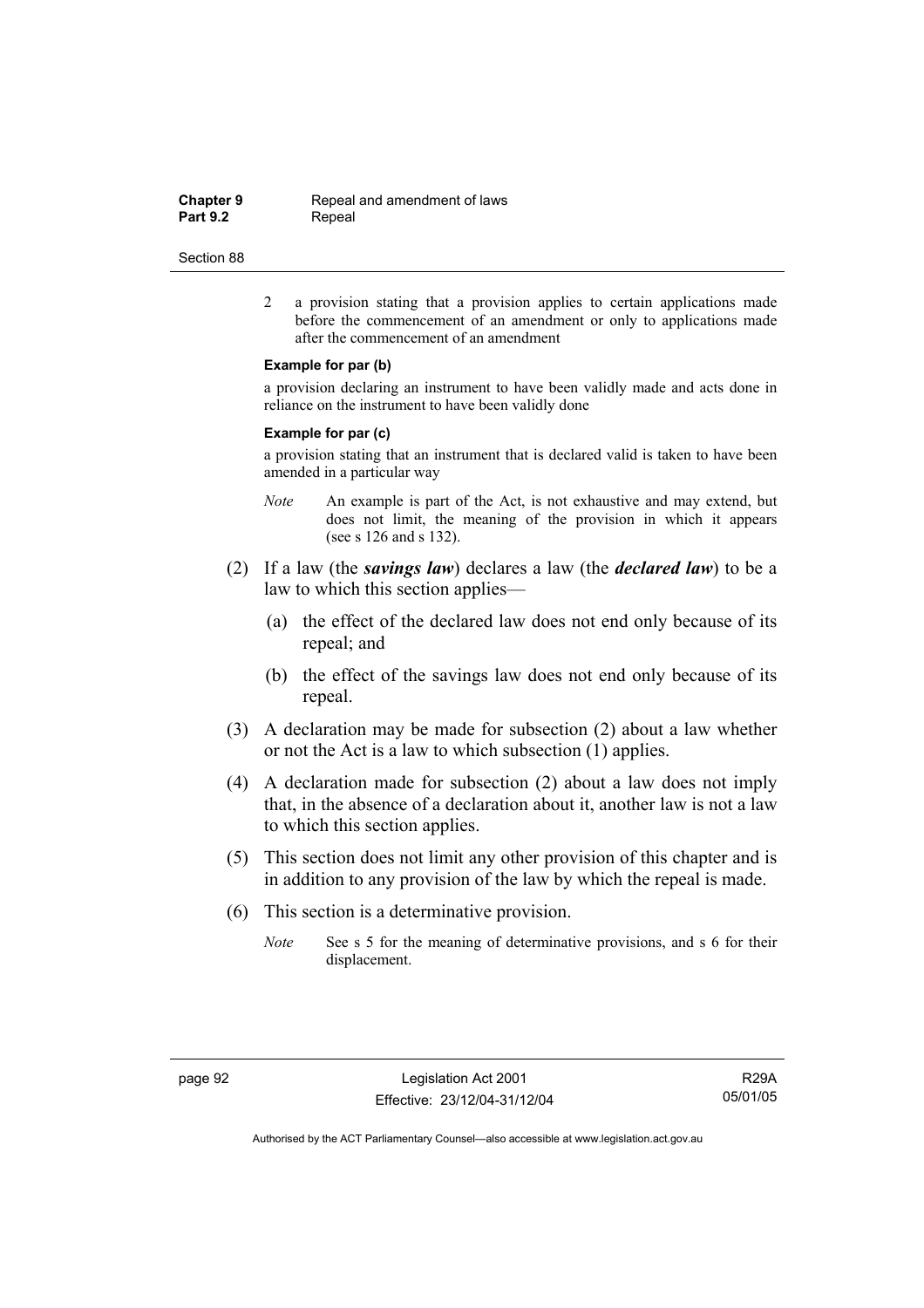## **89 Automatic repeal of certain laws and provisions** (IA s 43)

- (1) An amending law is automatically repealed on the day after all of its provisions have commenced.
- (2) An appropriation Act is automatically repealed on the last day of the financial year for which it makes appropriations.
- (3) An amending provision of a law is automatically repealed immediately after all of the amendments and repeals made by it (or to which it relates) have commenced.
- (4) A commencement provision of a law is automatically repealed immediately after all of the provisions of the law have commenced.
- (5) A commencement notice is automatically repealed on the day after the day, or the last of the days, fixed or otherwise determined by the notice for the commencement of a law.
- (6) If an instrument making, or evidencing, an appointment (including an acting appointment) is a registrable instrument, the instrument is automatically repealed—
	- (a) on the day the appointment ends; or
	- (b) if the instrument makes 2 or more appointments that end on different days—on the day the last-ending appointment ends.
- (7) A repeal under this section has effect for all purposes, including, for example, any other provisions of this chapter about repeals.
- (8) If apart from this subsection a law would be automatically repealed on a day that is earlier than its notification day, the law is instead automatically repealed on the day after its notification day.
- (9) In the application of subsection (8) to a statutory instrument that is not a registrable instrument, a reference to the instrument's *notification day* is a reference to the day after the day it is made or, if it is required under an Act or statutory instrument to be approved

page 93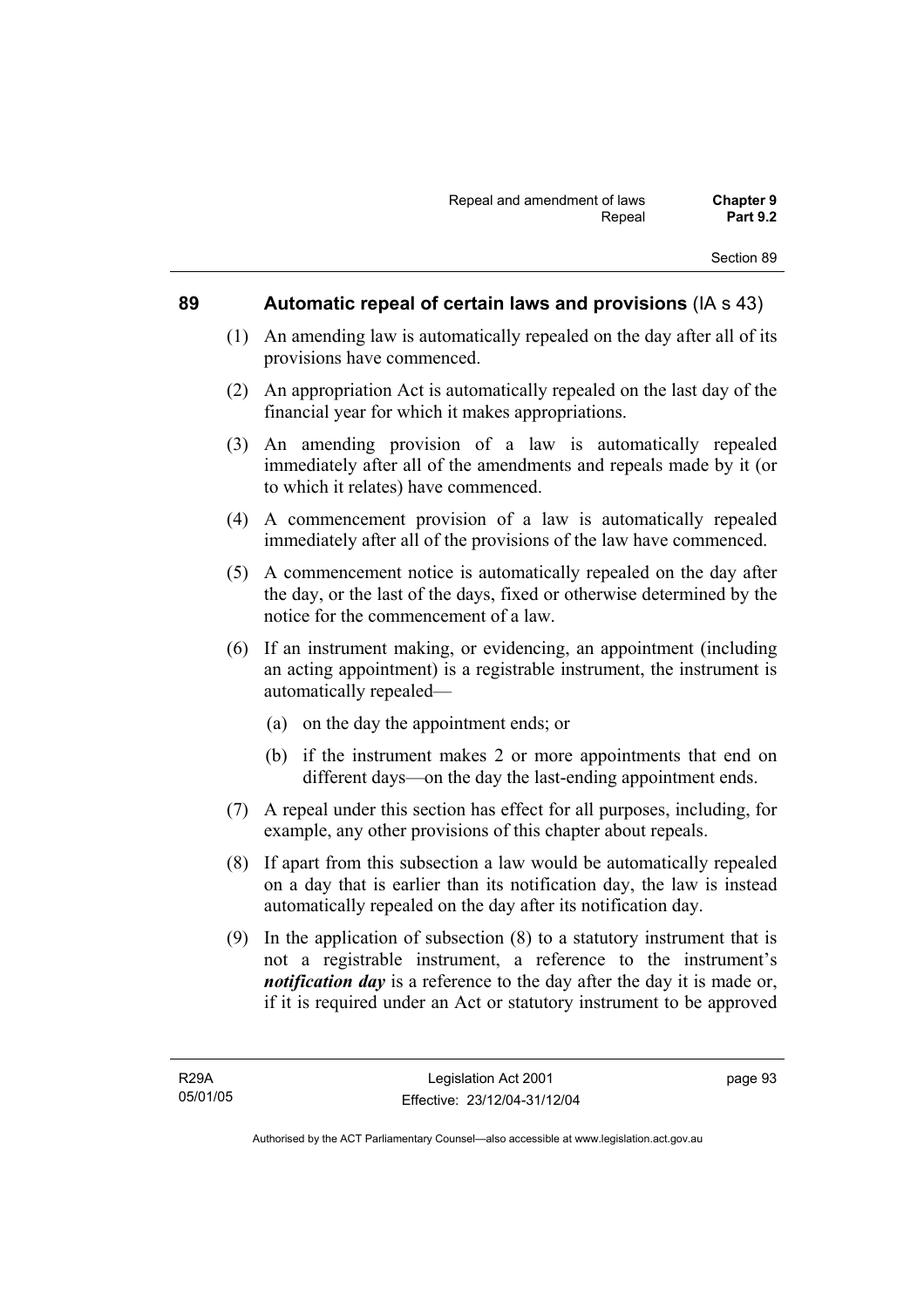| <b>Chapter 9</b> | Repeal and amendment of laws |
|------------------|------------------------------|
| <b>Part 9.2</b>  | Repeal                       |

(however described) by the Executive, a Minister or any other entity, the day after the day it is approved.

- (10) This section does not limit any other provision of this chapter.
- (11) This section is a determinative provision.

*Note* See s 5 for the meaning of determinative provisions, and s 6 for their displacement.

(12) In this section:

*amend* does not include modify.

*amending law* means a law that consists only of provisions of the following kinds:

- (a) for an Act—the Act's long title;
- (b) for an Act—the Act's preamble (if any);
- (c) a provision about the law's name;
- (d) a provision about the law's commencement;
- (e) a provision about the purposes of the law or any of its provisions;
- (f) a provision about the effect of notes;
- (g) a provision providing for the amendment or repeal of a law (including a provision identifying the amended or repealed law);
- (h) a provision declaring a law to be a law to which section 88 (Repeal does not end transitional or validating effect etc) applies;
- (i) a provision about the renumbering of a law;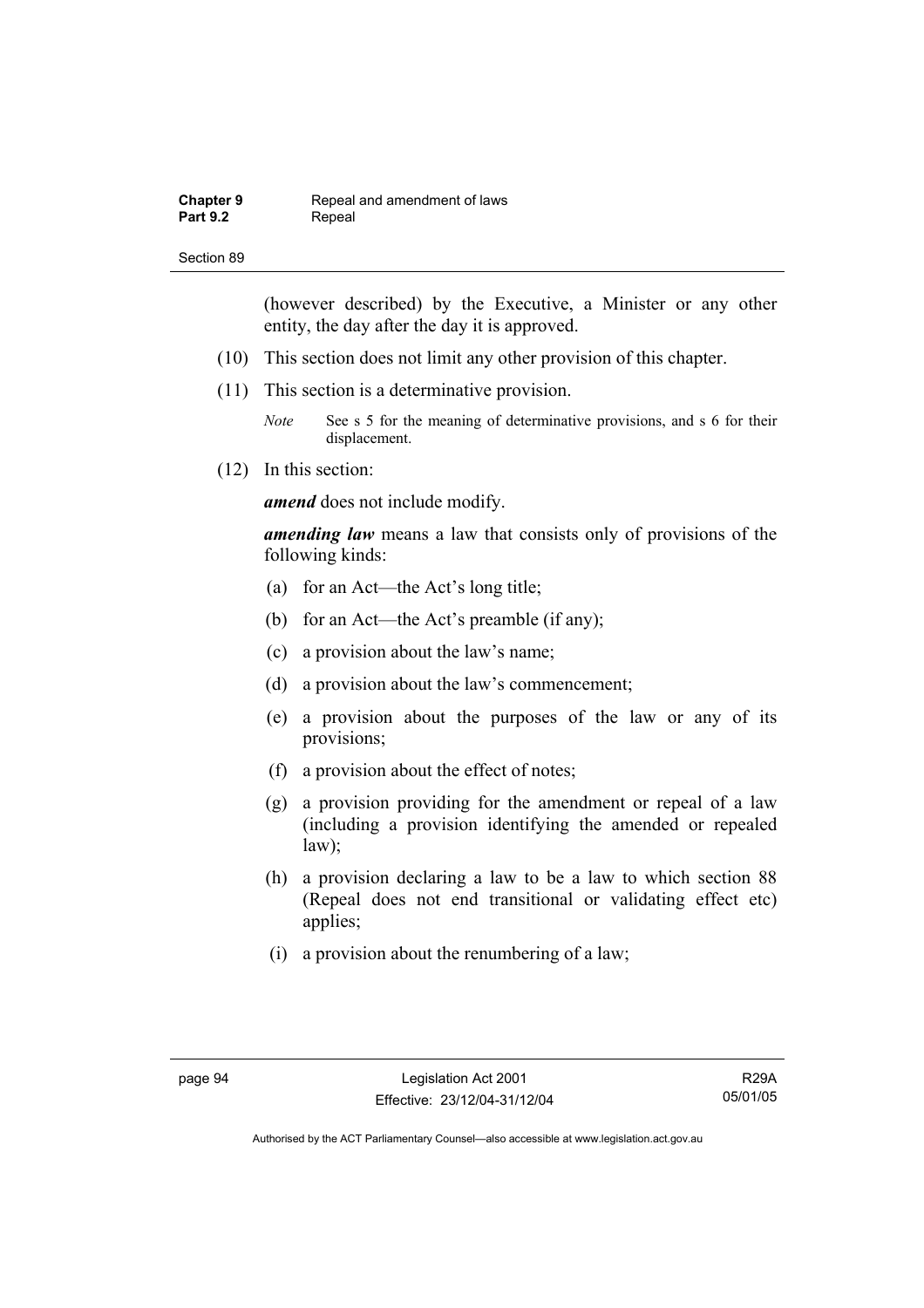(j) a provision authorising or requiring something to be done under chapter 11 (Republication of Acts and statutory instruments).

## **Example for par (e)**

an objects provision

*amending provision*, of a law, means a provision of the law that only amends or repeals a law, and includes—

- (a) any other provision (for example, a schedule) of the law that only identifies the law amended or repealed; and
- (b) any other provision (for example, a part heading) of the law that only identifies (or groups) provisions that are amended or repealed.

*appropriation Act*—see the *Financial Management Act 1996*, dictionary.

*commencement provision*, of a law, means a provision of the law that only provides for the commencement of the law.

#### **Example 1 for s 89**

The *Hypothetical Amending Act 2002* repeals and amends a number of Acts. The Act contains the following provisions:

- a long title
- a provision about the Act's name
- a provision about the Act's commencement
- repealing provisions (that is, a provision stating that the Act repeals the Acts mentioned in schedule 1 and a schedule (schedule 1) setting out the names of the repealed Acts)
- amending provisions (that is, a provision stating that the Act amends the Acts mentioned in schedule 2 and a schedule (schedule 2) setting out the amended Acts and the amendments of them)
- a provision about the application of this Act, section 88 (Repeal does not end transitional or validating effect etc) to a provision being repealed

R29A 05/01/05 page 95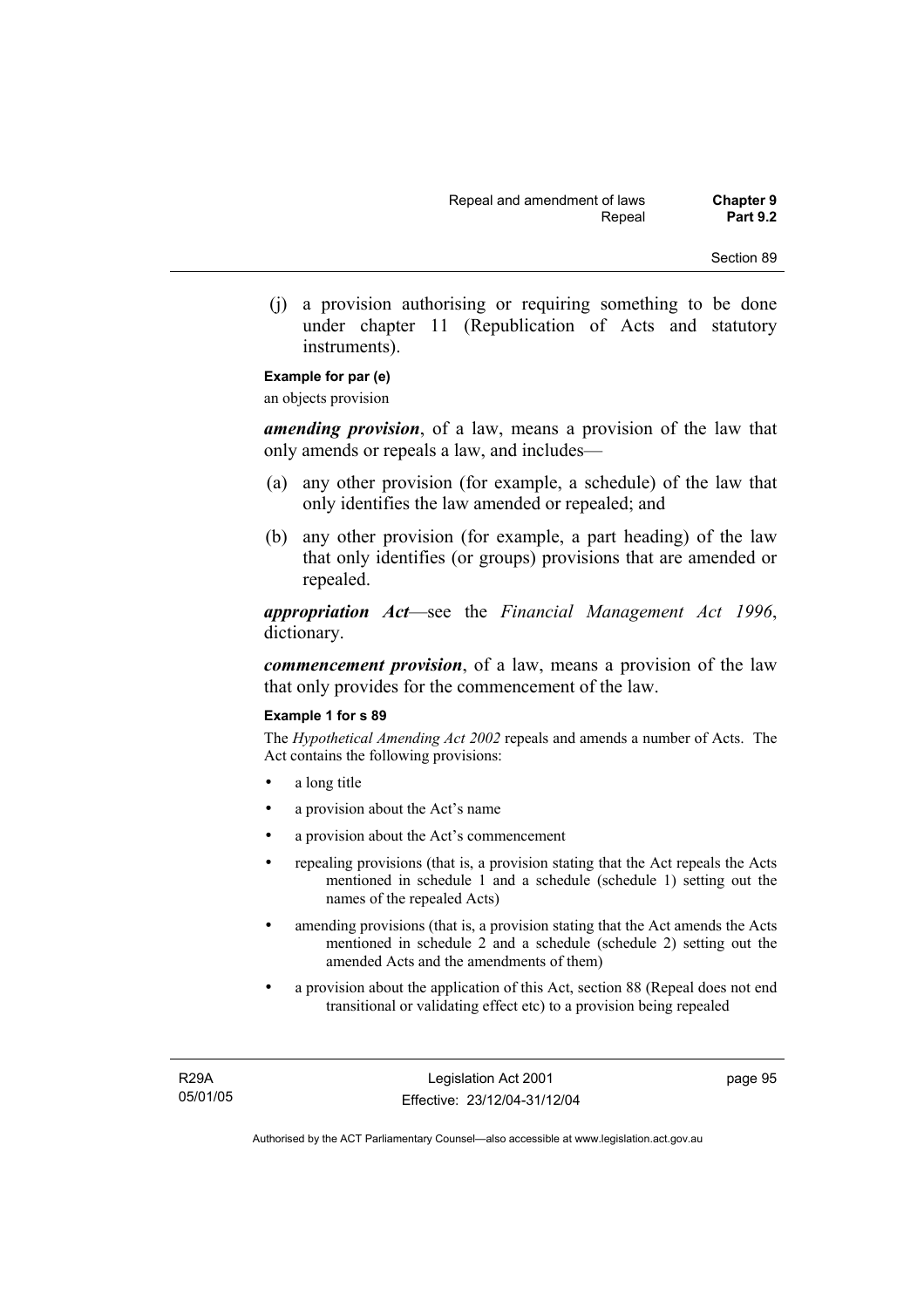**Chapter 9 Repeal and amendment of laws**<br>**Part 9.2 Repeal Repeal** 

#### Section 89

• a provision requiring an amended Act (the *XYZ Act 1990*), or a provision of the *XYZ Act 1990*, to be renumbered in the next republication of the Act under this Act.

The Act contains no other provisions. Its repealing provisions, and its other provisions apart from the naming provision, the commencement provision and the amending provisions, commence on the day after its notification day, 22 March 2002. Its amending provisions commence on a date fixed by the Minister by written notice, 12 April 2002.

#### **Example 2 for s 89**

The *Example Act 2001* contains provisions establishing a new licensing scheme. It also amends several Acts and repeals others. Because it contains the scheme provisions, it is not an amending law covered by subsection (1).

*Note* An example is part of the Act, is not exhaustive and may extend, but does not limit, the meaning of the provision in which it appears (see s 126 and s 132).

#### **Example 3 for s 89—see s (12), def** *amending provision*

The *Plant Diseases Act 2003* (hypothetical), part 6 is as follows:

#### **Part 6 Repeals and consequential amendment**

- **42 Repeal of Plant Diseases Act 1934** The *Plant Diseases Act 1934* No 21 A1934-21 is repealed.
- **43 Repeal of Plant Diseases Regulations 1938**
- The *Plant Diseases Regulations 1938* (made on 11 February 1938) are repealed.
- **44 Administrative Decisions (Judicial Review) Act 1989, schedule 1, new clause 6**  *insert* 
	- 6 This Act does not apply to decisions of the Minister under the *Plant Diseases Act 2003*, part 3 (Measures for the control of diseases and pests).

Under the definition of *amending provision*, the heading to part 6, as well as the contents of part 6, are automatically repealed under section 89.

page 96 Legislation Act 2001 Effective: 23/12/04-31/12/04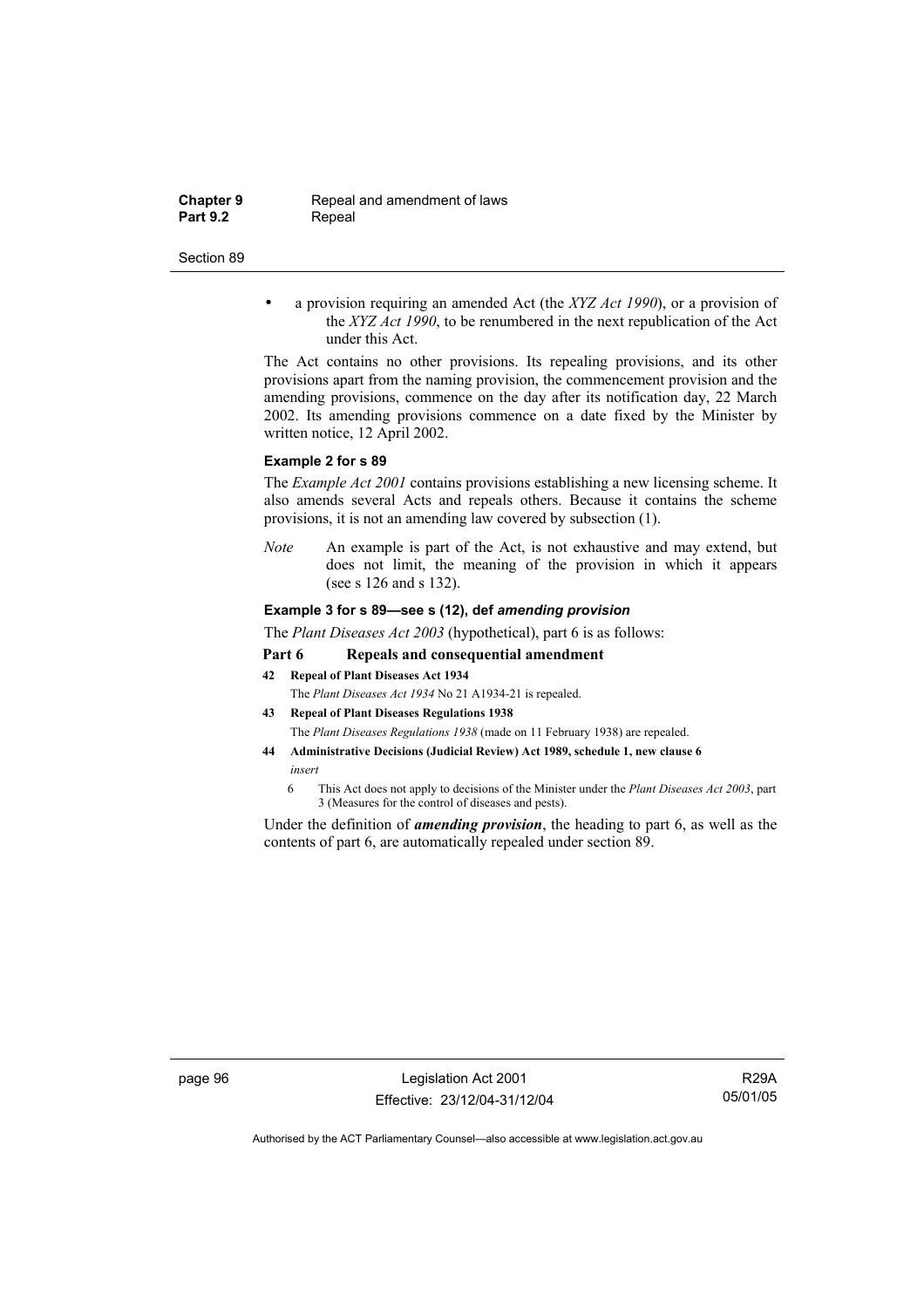## **Part 9.3 Amendment**

## **90 Law and amending laws to be read as one** (IA s 44)

A law and all laws amending it are to be read as one.

## **91 Insertion of provisions by amending law** (IA s 45)

- (1) This section applies if a law (the *amending law*) amends another law (the *amended law*) by inserting any of the following provisions, and does not exactly specify the position in the amended law where it is to be inserted:
	- (a) a chapter, part, division, subdivision, section or subsection (an *inserted chapter, part, division, subdivision, section* or *subsection*);
	- (b) a paragraph (an *inserted paragraph*);
	- (c) a subparagraph (an *inserted subparagraph*);
	- (d) a sub-subparagraph (an *inserted sub-subparagraph*);
	- (e) a definition (an *inserted definition*);
	- (f) any other provision (a *miscellaneous inserted provision*).
- (2) An inserted chapter, part, division, subdivision, section or subsection is inserted in the appropriate numerical or alphanumerical position in the amended law.
- (3) An inserted paragraph is inserted in the appropriate alphabetical position in the amended law.
- (4) An inserted subparagraph is inserted in the appropriate numerical or alphanumerical position in the amended law.
- (5) An inserted sub-subparagraph is inserted in the appropriate alphabetical position in the amended law.

| <b>R29A</b> | Legislation Act 2001         | page 97 |
|-------------|------------------------------|---------|
| 05/01/05    | Effective: 23/12/04-31/12/04 |         |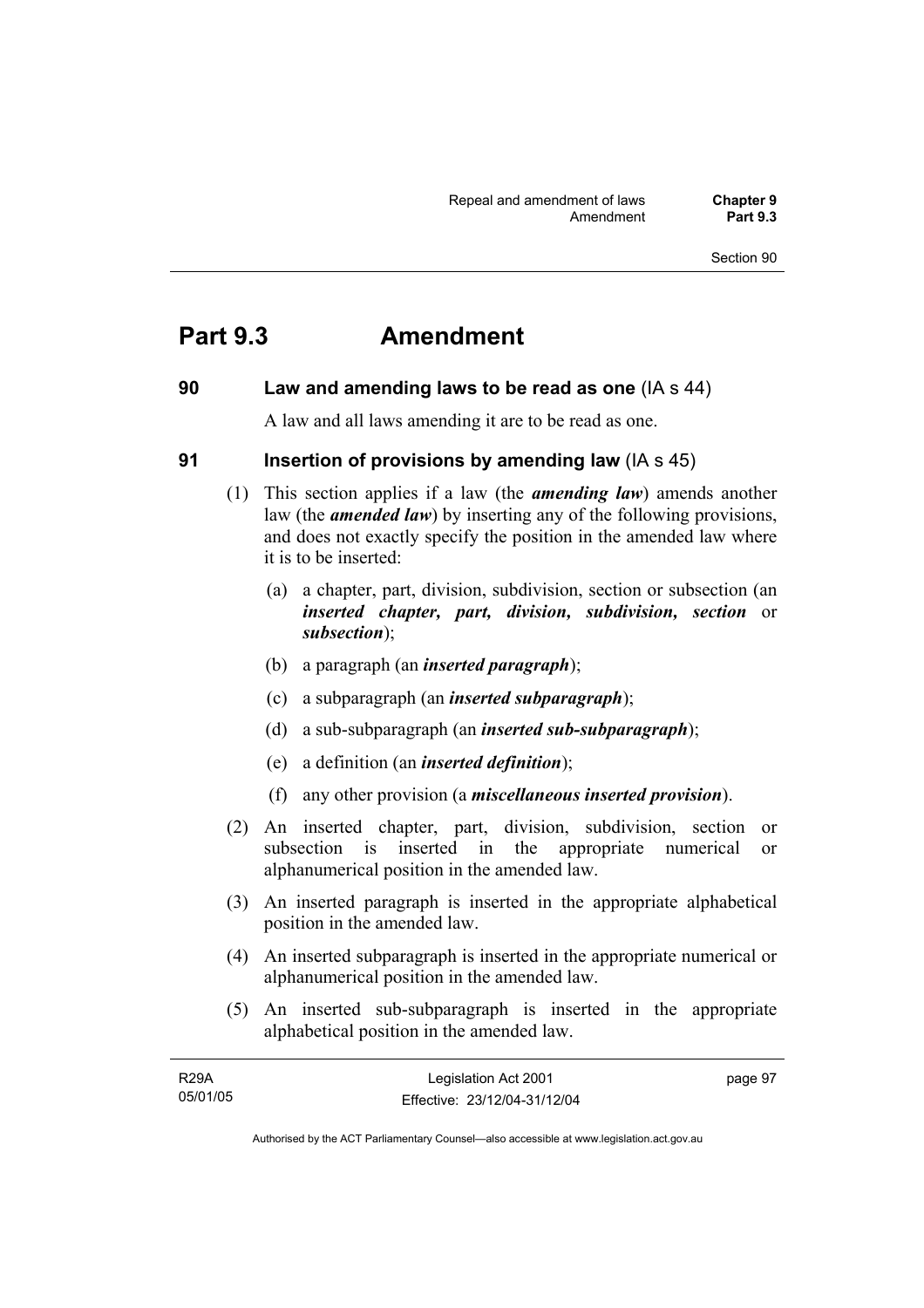- (6) An inserted definition is inserted in the appropriate alphabetical position (worked out on a letter-by-letter basis) in a series of definitions in the amended law.
- (7) A miscellaneous inserted provision is inserted in the appropriate position in the amended law.
- (8) In applying this section to a statutory instrument or to a provision of a schedule to an Act, a reference to a section or subsection is a reference to a corresponding provision of the law or schedule.
- (9) In working out the appropriate position where a provision is to be inserted in the amended law, regard may be had to the following:
	- (a) the provision number or letter;
	- (b) the heading of the relevant amending provision of the amending Act;
	- (c) any other amendments in the amending law including the order of amendments;
	- (d) anything else in the amending law or amended law;
	- (e) current legislative drafting practice.

#### **Examples**

- 1 If a part numbered '3' is to be inserted into an amended law with an existing sequence of parts 'part 1—part 2—part 4', inserted part 3 is inserted between parts 2 and 4.
- 2 If a division numbered '2.2A' is to be inserted into an amended law with an existing sequence of divisions in part 2 'division 2.1—division 2.2 division 2.3', inserted division 2.2A is inserted between divisions 2.2 and 2.3.
- 3 If a section numbered '6AA' is to be inserted into an amended law with an existing sequence of sections 'section 6—section 6A—section 6B', inserted section 6AA is inserted between sections 6A and 6B.
- 4 If a section numbered '7A' is to be inserted (by an amending section headed 'New section 7A', with the command '*in division 2.2, insert*') into an amended law with an existing sequence 'section 7 [in division 2.2]—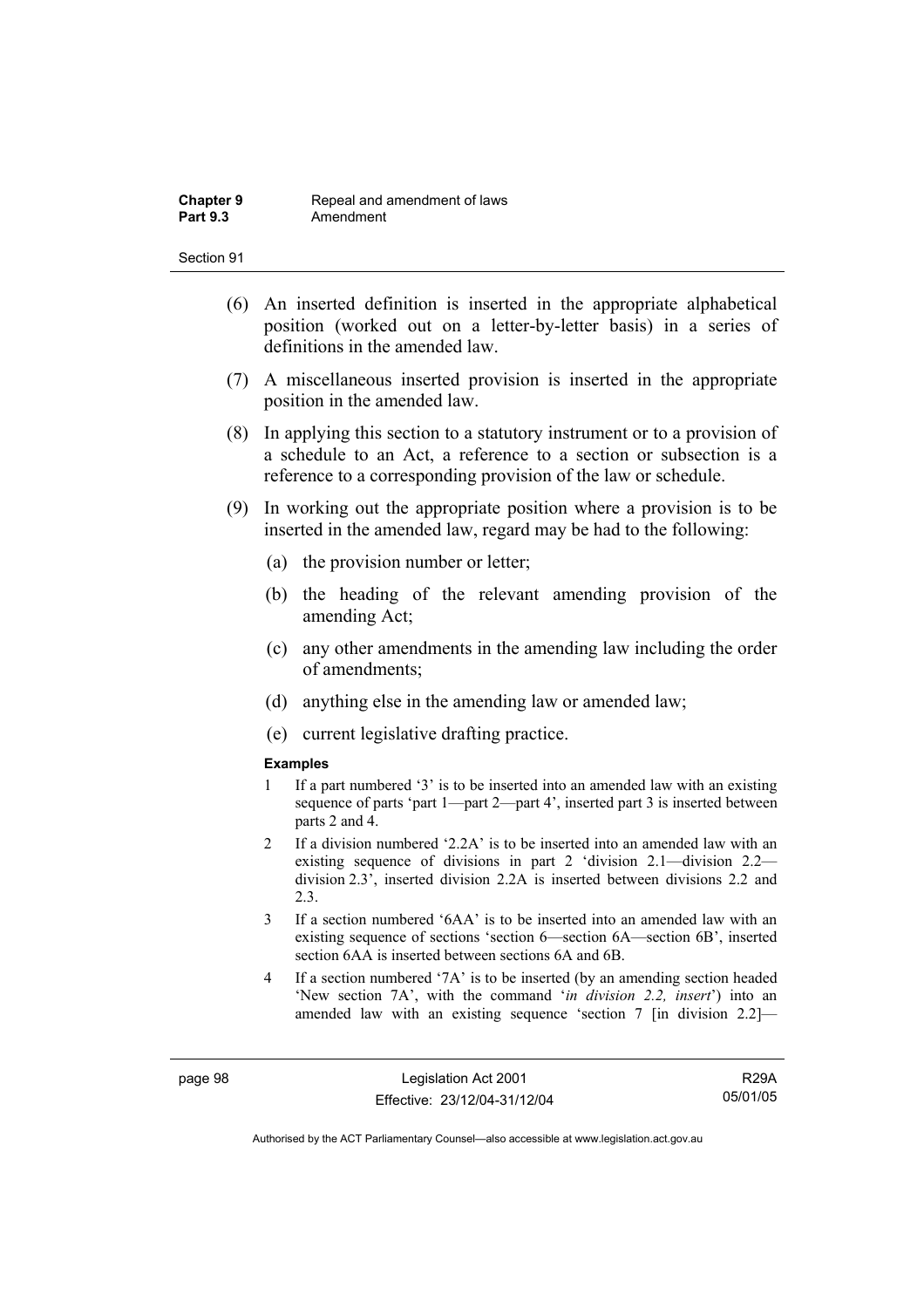division 2.3 [heading]—section 8', inserted section 7A is inserted between section 7 and the heading to division 2.3 (that is, at the end of division 2.2).

- 5 If a section numbered '7A' is to be inserted (by an amending section headed 'New section 7A', with the command '*in division 2.3, insert*') into an amended law with an existing sequence 'section 7 [in division 2.2] division 2.3 [heading]—section 8', inserted section 7A is inserted between the heading to division 2.3 and section 8 (that is, at the beginning of division 2.3).
- *Note* An example is part of the Act, is not exhaustive and may extend, but does not limit, the meaning of the provision in which it appears (see s 126 and s 132).
- (10) This section is a determinative provision.
	- *Note* See s 5 for the meaning of determinative provisions, and s 6 for their displacement.
- (11) In this section:

*insert* includes relocate.

## **92 Amendment to be made wherever possible** (IA s 46)

- (1) If a law amends another law—
	- (a) by omitting a word; or
	- (b) by substituting a word for another word; or
	- (c) by inserting a word before or after a particular word;

the amendment is to be made wherever possible in the other law.

#### **Example**

The *XYZ Amendment Act 2002* is expressed to omit the word 'authorised' from the *ABC Act 1998*, section 20. The word 'authorised' is used once in section 20 heading, 3 times in section 20 (1) and twice in section 20 (3). The amendment omits each of those references to the word 'authorised'.

*Note* An example is part of the Act, is not exhaustive and may extend, but does not limit, the meaning of the provision in which it appears (see s 126 and s 132).

R29A 05/01/05 page 99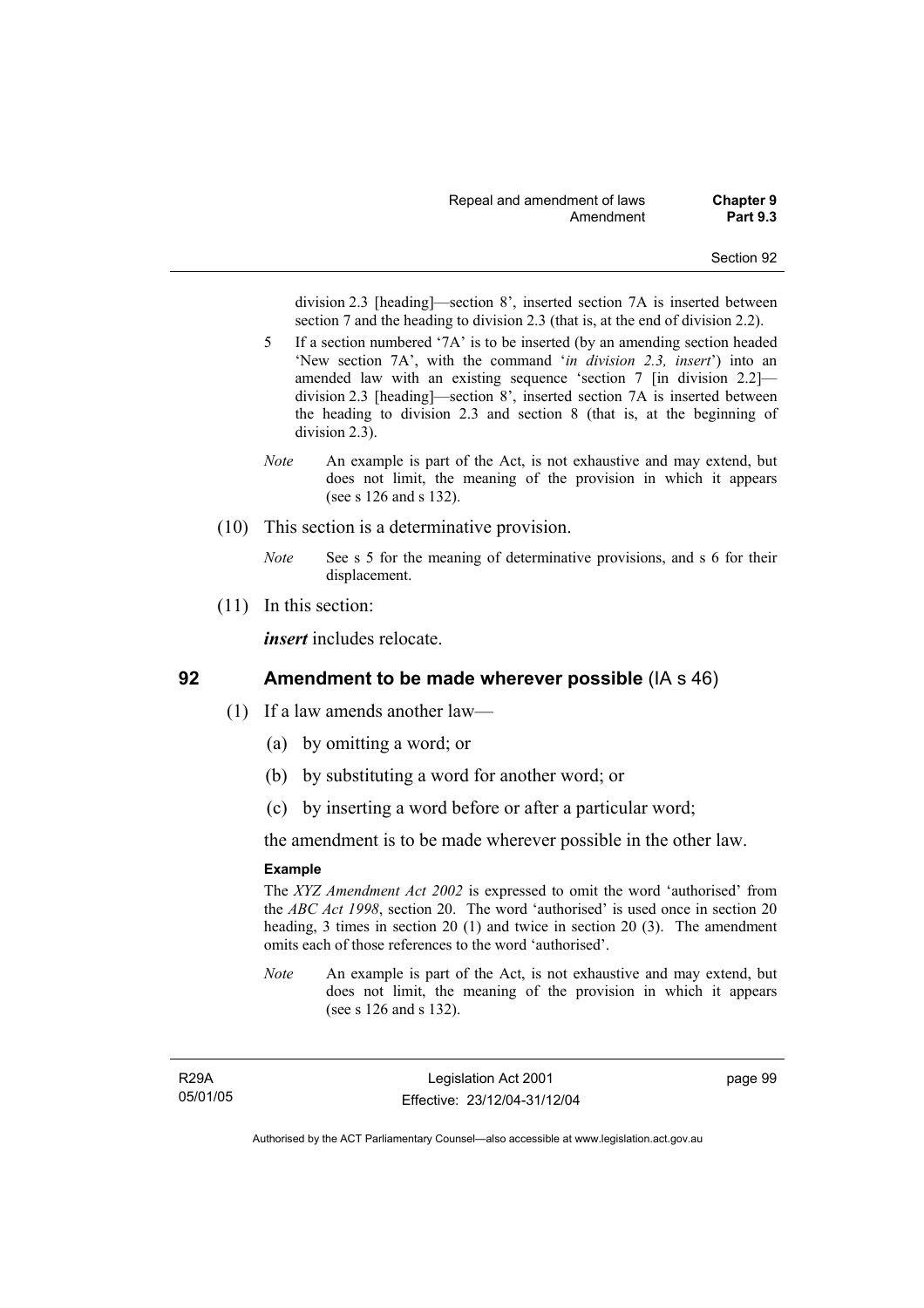| <b>Chapter 9</b> | Repeal and amendment of laws |
|------------------|------------------------------|
| <b>Part 9.3</b>  | Amendment                    |

- (2) This section is a determinative provision.
	- *Note* See s 5 for the meaning of determinative provisions, and s 6 for their displacement.

## **93 Provisions included in another provision for amendment purposes** (IA s 46A)

- (1) This section applies for the purpose of amending a law.
- (2) The heading to a chapter, part, division, subdivision, schedule, dictionary, section or any other provision of the law forms part of the provision to which it is a heading.
- (3) An example at the end of a provision of the law is part of the provision unless the example is expressed in a way that indicates that it applies only to another provision.
- (4) A note at the end of a provision of the law is taken, for this section, to be part of the provision unless the note is expressed in a way that indicates that it applies only to another provision.
- (5) However, a note in a law is not, for any other purpose, part of the law.

- (6) A penalty at the end of a subsection of the law—
	- (a) is part of the subsection unless the penalty is expressed in a way that indicates that it applies only to other subsections of the section; or
	- (b) if the penalty is expressed in a way that indicates that it applies only to other subsections—is part of the section.
- (7) A penalty at the end of a section of the law that is not divided into subsections is part of the section.

*Note* Section 127 (Material that is not part of an Act or statutory instrument) deals with the status of notes.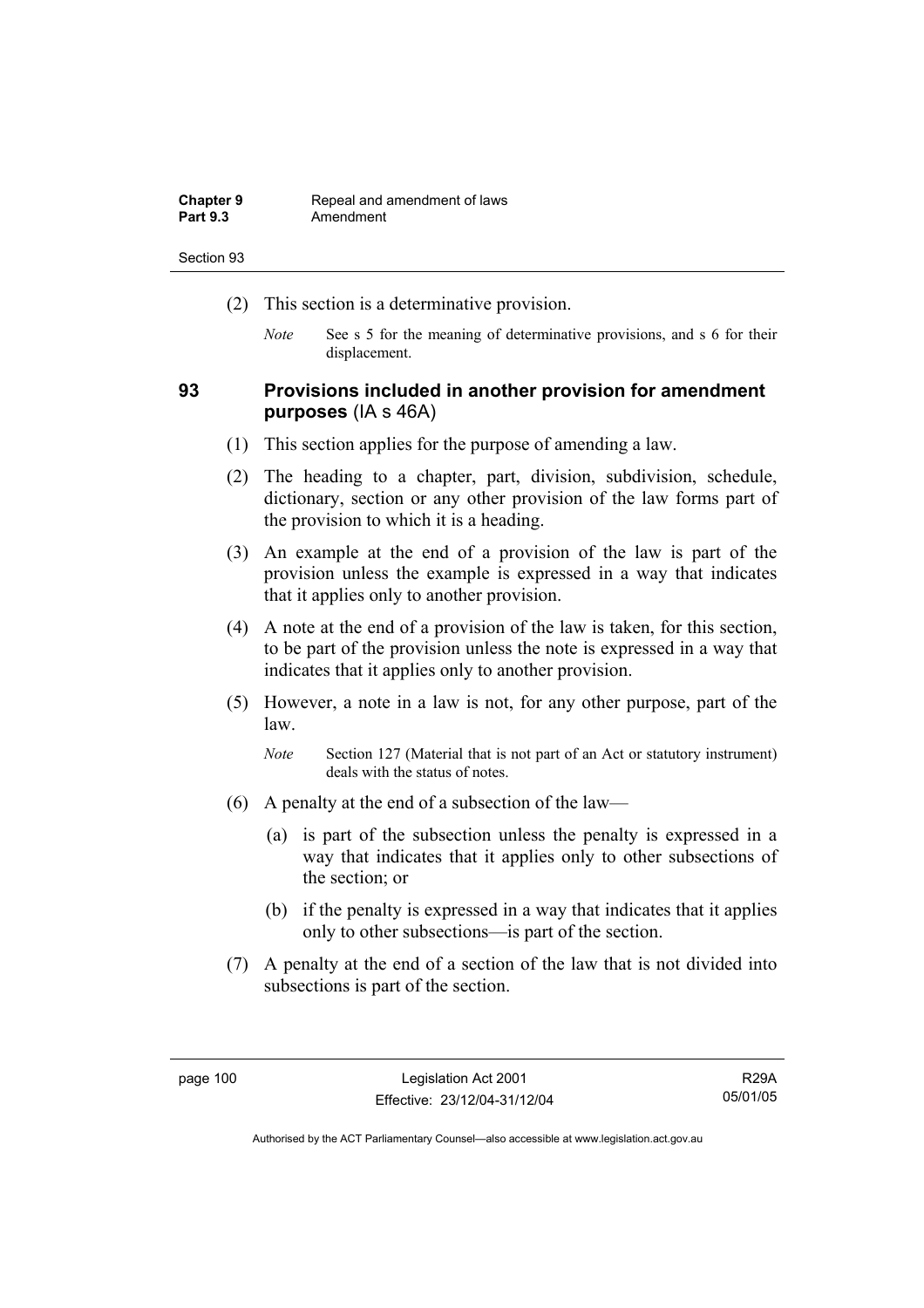- (8) The word 'and', 'or' or 'but', or a similar word, at the end of a paragraph, subparagraph, sub-subparagraph or another provision of the law is part of the provision.
- (9) In working out whether an example or note is at the end of a provision of the law, any penalty is to be disregarded, and, for an example, any note is to be disregarded.
- *Note* According to current legislative drafting practice, examples, notes and penalties to a provision are arranged in the following order at the end of provisions:
	- 1 penalty (first)
	- 2 examples
	- 3 notes (last).
- (10) In applying this section to a statutory instrument or to a provision of a schedule to an Act, a reference to a section or subsection is a reference to a corresponding provision of the law or schedule.
- (11) This section is a determinative provision.
	- *Note* See s 5 for the meaning of determinative provisions, and s 6 for their displacement.

## **94 Continuance of appointments etc made under amended provisions** (IA s 47)

- (1) This section applies if—
	- (a) a law expressly or impliedly authorises or requires—
		- (i) the making of an appointment or statutory instrument; or
		- (ii) the delegation of a function; or
		- (iii) the issue of a licence or permit (however described); or
		- (iv) the doing (however described) of anything else; and
	- (b) the law is amended by another law; and
	- (c) under the amended law—

page 101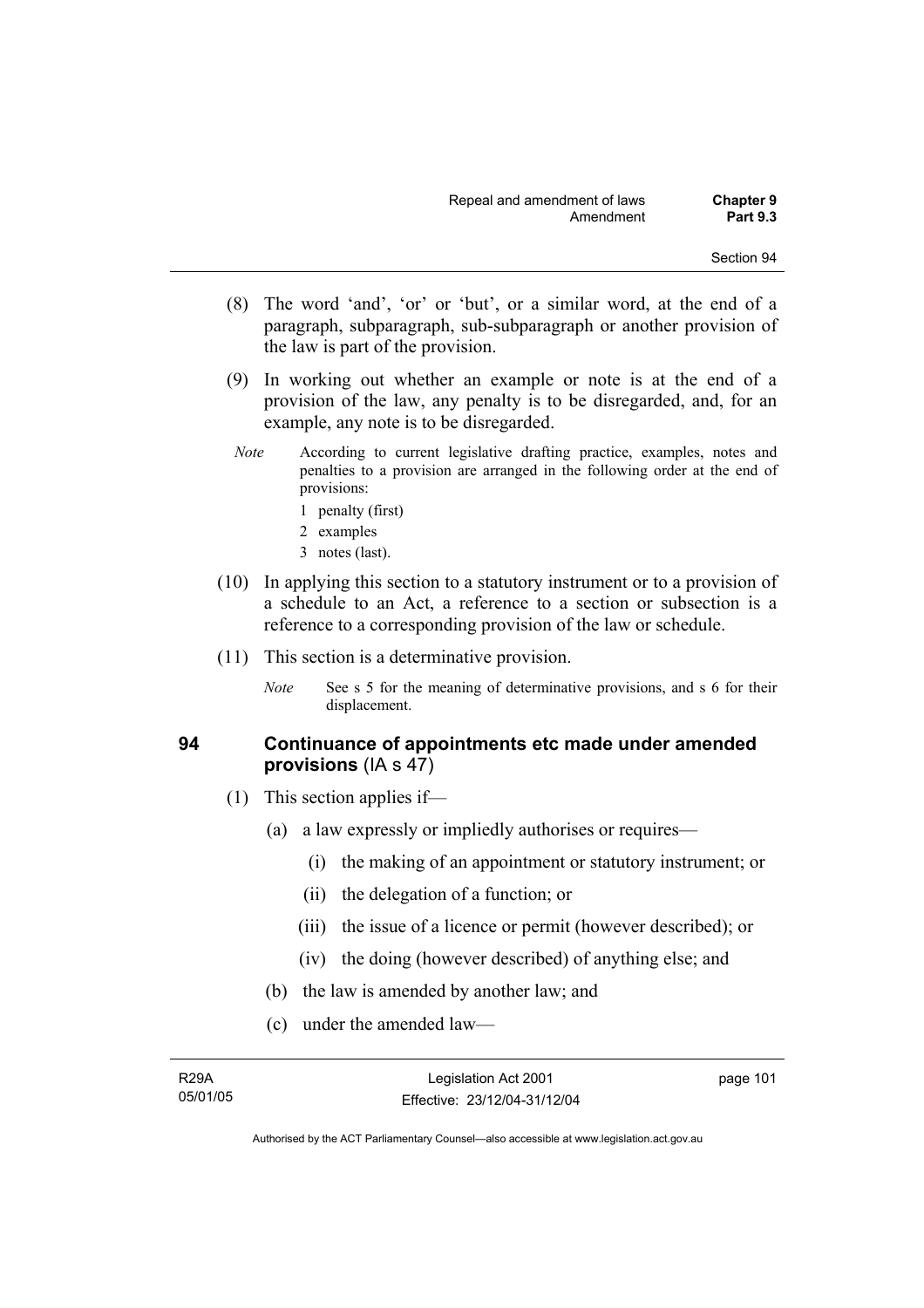#### **Chapter 9 Repeal and amendment of laws**<br>**Part 9.3 Amendment** Amendment

Section 95

- (i) the appointment or statutory instrument may be made; or
- (ii) the function may be delegated; or
- (iii) the licence or permit may be issued; or
- (iv) the thing may be done;

whether by the same or a different entity.

#### **Examples for par (a) (iv)**

- 1 the giving of an approval, consent or permission
- 2 the making of a recommendation
- *Note* An example is part of the Act, is not exhaustive and may extend, but does not limit, the meaning of the provision in which it appears (see s 126 and s 132).
- (2) An appointment, statutory instrument, delegation, licence, permit or other thing mentioned in subsection (1) that was in force immediately before the commencement of the amendment continues to have effect as if it had been made, issued or done (however described) under the amended law.
- (3) This section is a determinative provision.
	- *Note* See s 5 for the meaning of determinative provisions, and s 6 for their displacement.
- (4) In this section:

*amend* includes omit and re-enact in the same law (with or without changes), but does not include omit and re-enact in another law.

*appointment* includes acting appointment.

## **95 Status of modifications** (IA s 48)

 (1) If a law is modified by another law, the law operates as modified but the modification does not amend the text of the law.

R29A 05/01/05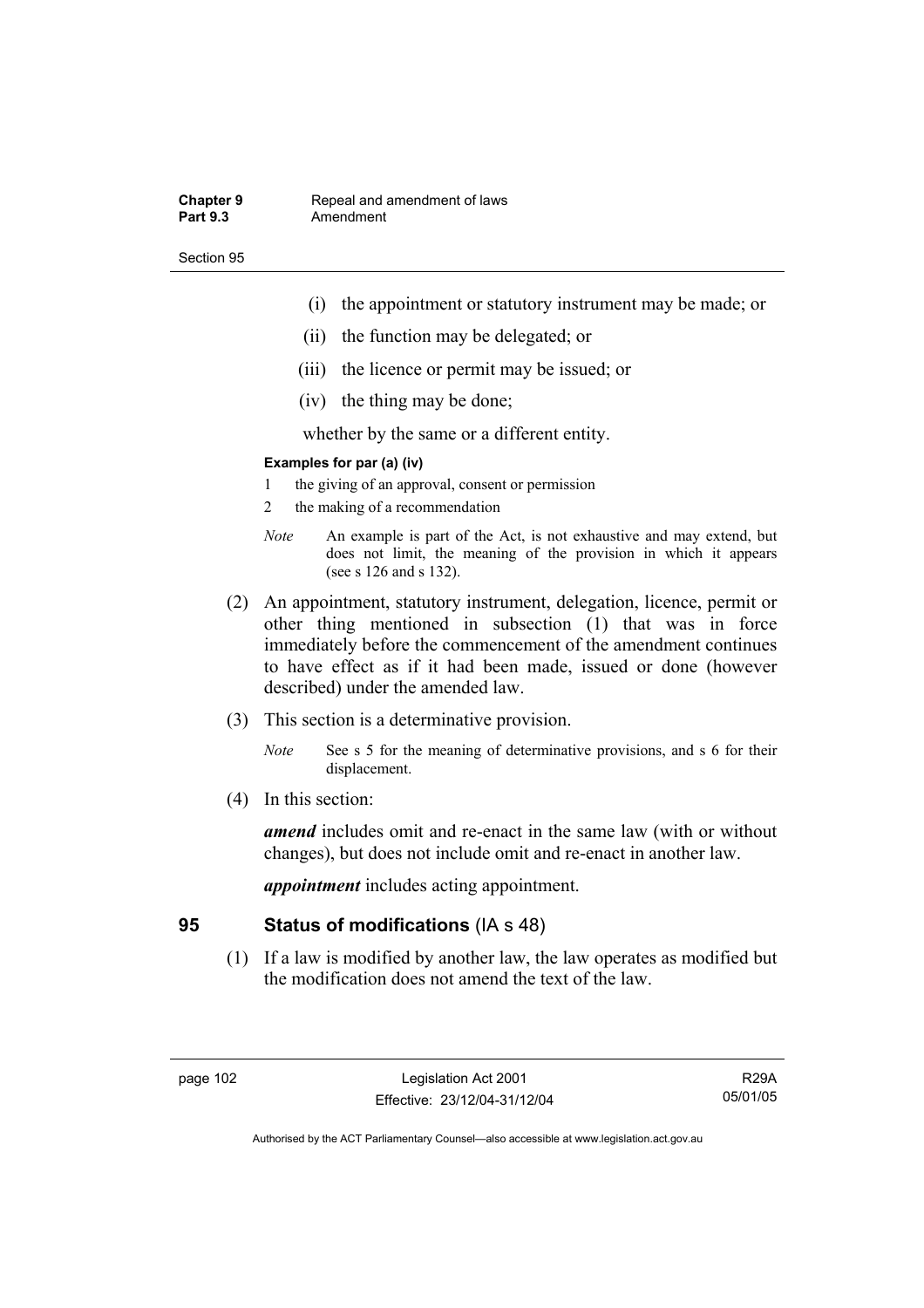- (2) This section is a determinative provision.
	- *Note* See s 5 for the meaning of determinative provisions, and s 6 for their displacement.

### **96 Relocated provisions** (IA s 49)

- (1) This section applies if a provision of a law is relocated (with or without changes) to a different place in the same law or to a different law.
- (2) The operation or meaning of the provision is not affected only because of the provision's relocation.
- (3) Without limiting subsection (2), if before its relocation the provision was to be interpreted in a particular way, it is to be interpreted in that way in its new location.

#### **Example**

If a provision of an Act is to be interpreted as if it were a law consolidating the provisions of other laws and it is relocated into another Act, it is to be interpreted in the same way in its new location.

- *Note* An example is part of the Act, is not exhaustive and may extend, but does not limit, the meaning of the provision in which it appears (see s 126 and s 132).
- (4) However, the provision has effect subject to any changes made to it.
- (5) This section is a determinative provision.
	- *Note* See s 5 for the meaning of determinative provisions, and s 6 for their displacement.

page 103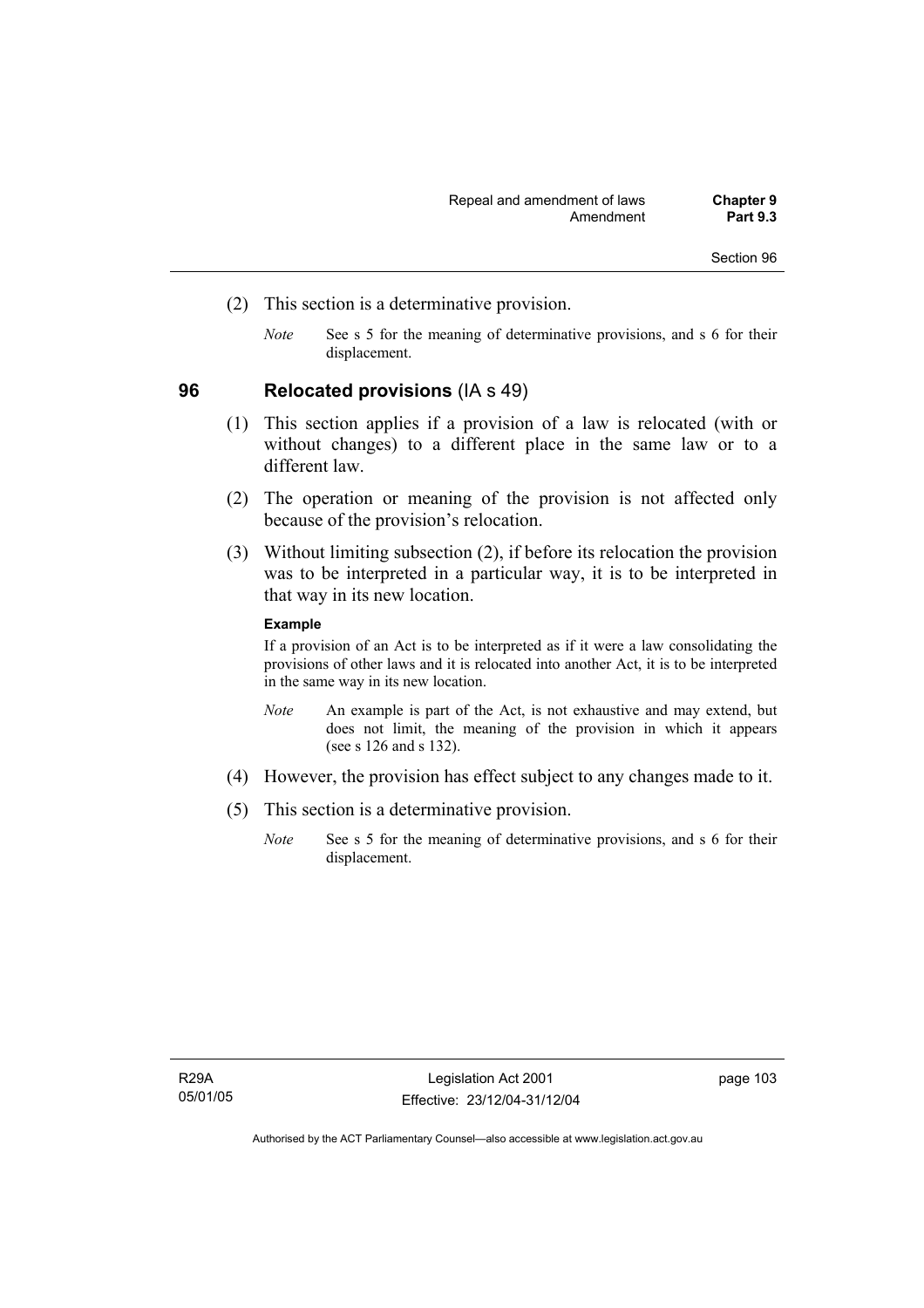#### **Chapter 10** Referring to laws

Section 97

## **Chapter 10 Referring to laws**

## **97 References to law or instrument include law or instrument containing reference** (IA s 50 (2))

 (1) In a law, a reference in general terms to a law of the same kind includes a reference to the law itself.

#### **Example**

The *ABC Act 2001*, section 27 gives a power to confiscate property under certain circumstances. Section 93 of the same Act provides 'If an Act authorises the confiscation of property, the owner of the property has a right of appeal to the Magistrates Court.' The right of appeal under section 93 also applies to the power given by section 27.

- *Note* An example is part of the Act, is not exhaustive and may extend, but does not limit, the meaning of the provision in which it appears (see s 126 and s 132).
- (2) In an instrument, a reference in general terms to an instrument of the same kind includes a reference to the instrument itself.
- (3) In this section:

*instrument* means an instrument (other than a law) made or in force under a law.

*law* means an Act, subordinate law or disallowable instrument.

### **98 Referring to laws in general terms** (IA s 50 (1))

(1) Every Act may be referred to by the word 'Act' alone.

#### **Example**

A former NSW Act may be referred to by using the name of the NSW Act to which it corresponds eg '*Truck Act 1900*'. In other words, it is not necessary to add words indicating that it is a former NSW Act.

page 104 Legislation Act 2001 Effective: 23/12/04-31/12/04

R29A 05/01/05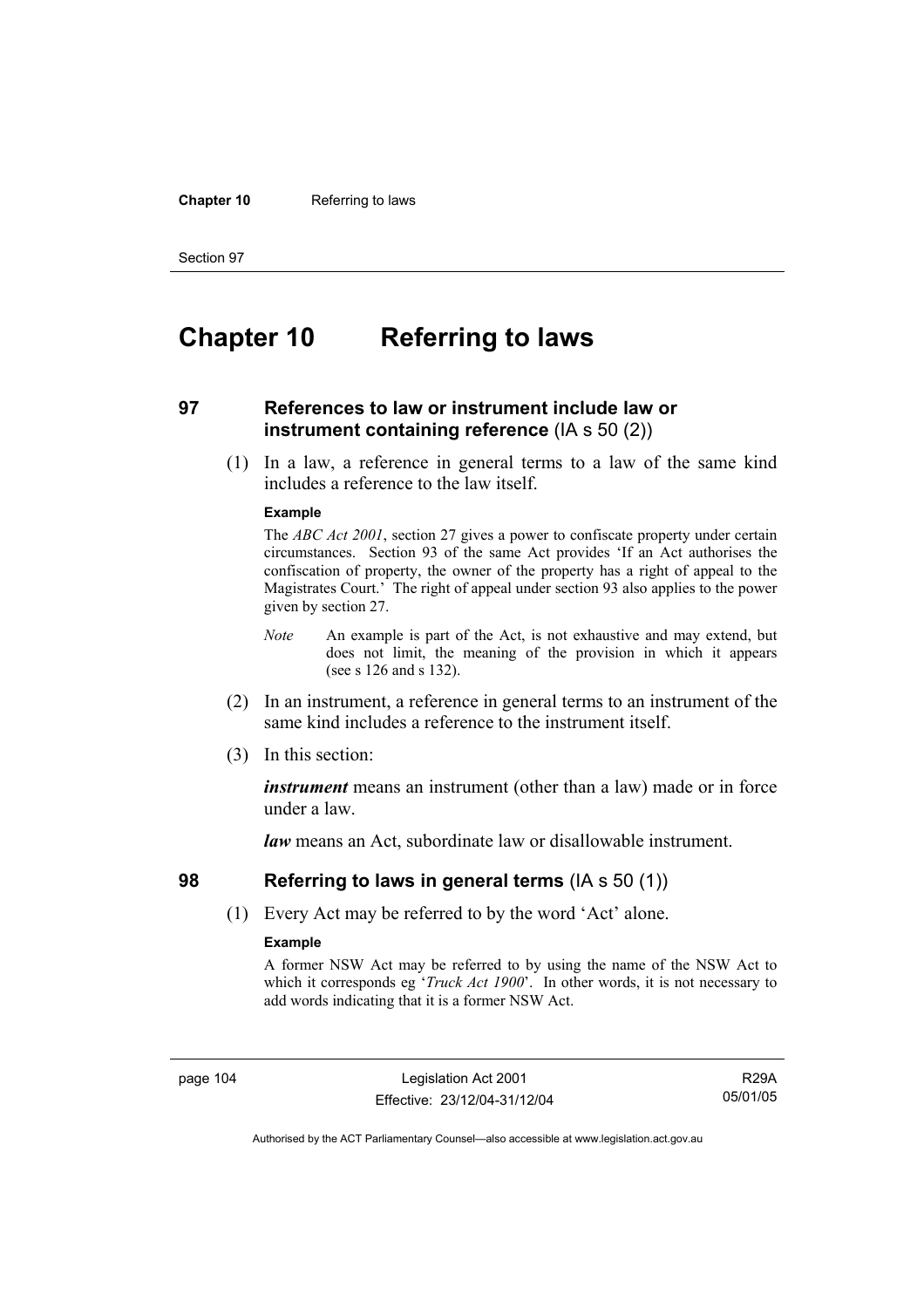(2) Every statutory instrument may be referred to using words to describe the kind of instrument alone.

## **99 Referring to particular Acts** (IA s 51)

- (1) An Act may be referred to by—
	- (a) the name the Act gives to itself; or
	- (b) the year when it was enacted and its number, together with a reference (if necessary) to indicate that it is an Act.

#### **Example of reference to indicate Act**

an Act may be referred to using the word Act or the letter 'A' eg 'A1993-1' is a reference to Act No 1 of 1993

- *Note* An example is part of the Act, is not exhaustive and may extend, but does not limit, the meaning of the provision in which it appears (see s 126 and s 132).
- (2) A Commonwealth Act may be referred to—
	- (a) by the name the Act gives to itself; or
	- (b) in any other way sufficient in a Commonwealth Act for referring to a Commonwealth Act;

together with a reference to the Commonwealth (or an abbreviation of the Commonwealth).

- (3) An Act or ordinance of a State or another Territory may be referred  $to$ —
	- (a) by the name the Act or ordinance gives to itself; or
	- (b) in any other way sufficient in an Act or ordinance of the State or other Territory for referring to such an Act or ordinance;

together with (unless it is a former NSW Act) a reference to the State or other Territory (or an abbreviation of it).

(4) A UK Act may be referred to—

page 105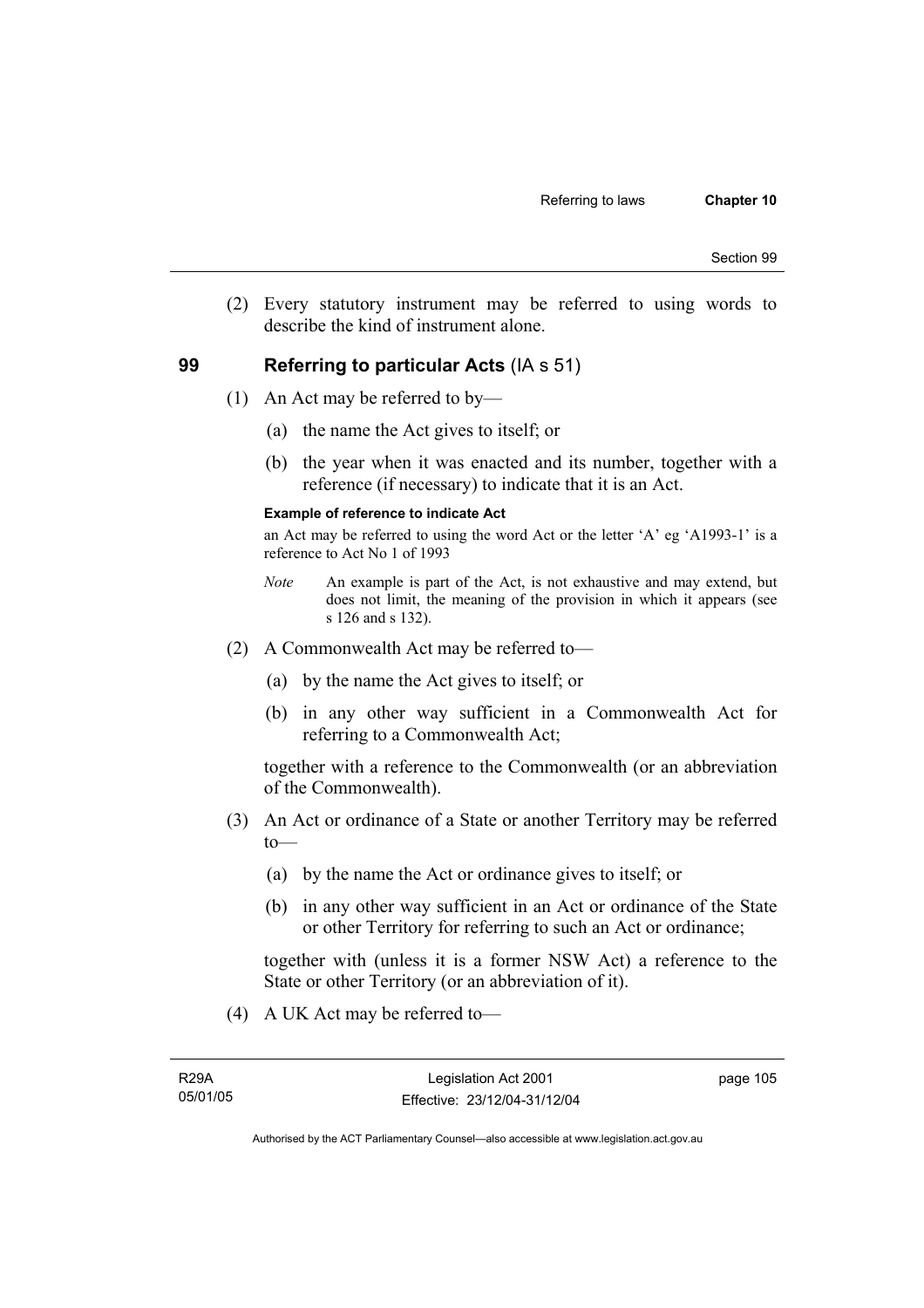#### **Chapter 10** Referring to laws

Section 100

- (a) by the name the Act gives to itself; or
- (b) in any other way sufficient in a UK Act for referring to a UK Act;

together with (unless it is a former UK Act) a reference to the United Kingdom (or an abbreviation of the United Kingdom).

## **100 Referring to statutory instruments** (IA s 52, SLA s 4 (2))

- (1) A statutory instrument (including a subordinate law or disallowable instrument) may be referred to by—
	- (a) any name the instrument gives to itself; or
	- (b) if the instrument was numbered under this Act or another Territory law—the year when it was made and its number, together with a reference (if necessary) to the kind of instrument; or
	- (c) reference to—
		- (i) if the instrument was notified in the register under this Act—the date when it was notified in the register, together with a reference to the Act or statutory instrument under which it was made; or
		- (ii) if the instrument was published or notified in the Gazette before the commencement of this Act—the number, date and pages of the Gazette where it was published or notified; or
		- (iii) for any instrument—the date when it was made, together with a reference to the Act or statutory instrument under which it was made.

#### **Examples of references to kind of instrument for par (b)**

1 a subordinate law may be referred to using the letters 'SL' (eg 'SL2000-11' is a reference to subordinate law No 11 of 2000)

R29A 05/01/05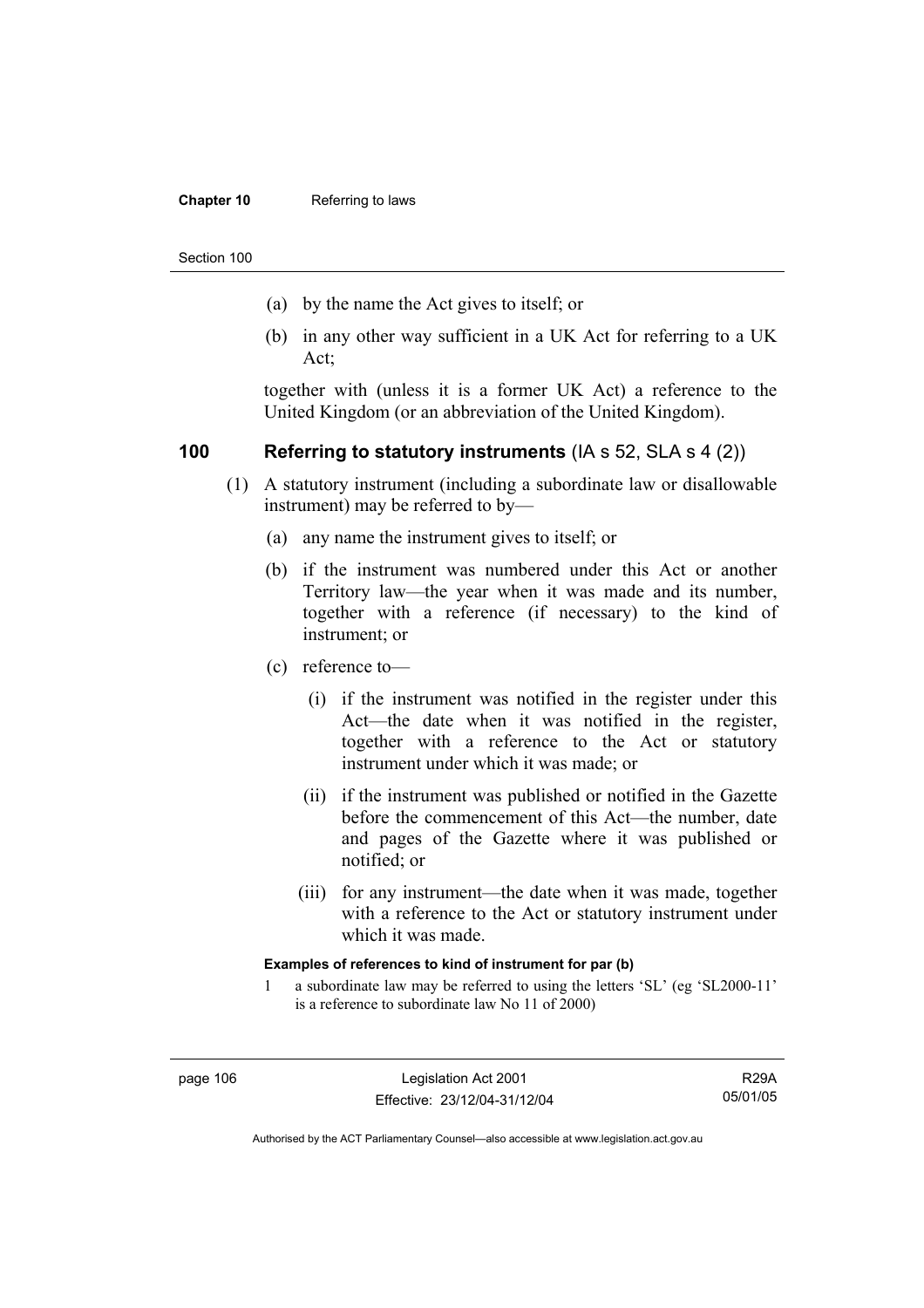- 2 a disallowable instrument may be referred to using the letters 'DI' (eg 'DI1997-101' is a reference to disallowable instrument No 101 of 1997)
- 3 a notifiable instrument that is not an approved form may be referred to using the letters 'NI' (eg 'NI2002-226' is a reference to notifiable instrument No 226 of 2002)
- 4 an approved form may be referred to using the letters 'AF' (eg 'AF2003-1' is a reference to approved form No 1 of 2003)
- 5 a commencement notice may be referred to using the letters 'CN' (eg 'CN2002-3' is a reference to commencement notice No 3 of 2002)
- *Note* An example is part of the Act, is not exhaustive and may extend, but does not limit, the meaning of the provision in which it appears (see s 126 and s 132).
- (2) An instrument made or in force under a Commonwealth Act, or under an instrument made or in force under a Commonwealth Act, may be referred to—
	- (a) by any name the instrument gives to itself; or
	- (b) in another way sufficient in a Commonwealth Act for the referring to such an instrument;

together with a reference to the Commonwealth (or an abbreviation of the Commonwealth).

- (3) An instrument made or in force under an Act or ordinance of a State or another Territory, or under an instrument made or in force under such an Act or ordinance, may be referred to—
	- (a) by any name the instrument gives to itself; or
	- (b) in another way sufficient in an Act or ordinance of the State or other Territory for referring to such an instrument;

together with (unless it is a New South Wales instrument applying in the Territory) a reference to the State or other Territory (or an abbreviation of it).

 (4) An instrument made or in force under a UK Act, or under an instrument made or in force under a UK Act, may be referred to—

| <b>R29A</b> | Legislation Act 2001         | page 107 |
|-------------|------------------------------|----------|
| 05/01/05    | Effective: 23/12/04-31/12/04 |          |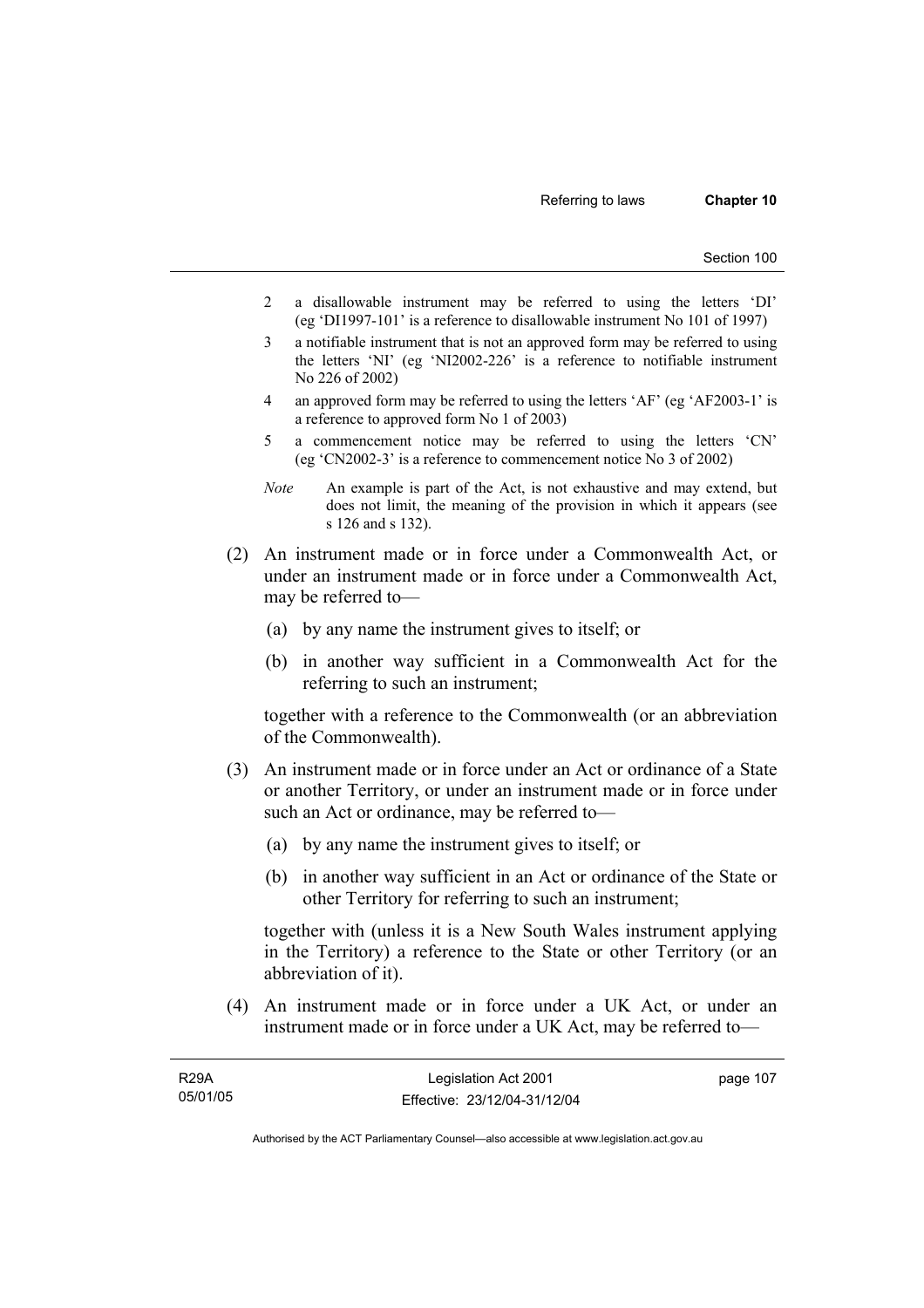#### **Chapter 10** Referring to laws

#### Section 101

- (a) by any name the instrument gives to itself; or
- (b) in another way sufficient in a UK Act for referring to such an instrument;

together with (unless it is a UK instrument applying in the Territory) a reference to the United Kingdom (or an abbreviation of the United Kingdom).

## **101 Referring to provisions of laws or instruments** (IA s 53)

 (1) A provision of a law or instrument may, if appropriate, be referred to by reference to the provision of the law or instrument in which it is contained.

#### **Example**

Paragraph (b) of subsection (2) of section 10 of an Act may be cited by reference to the section, subsection and paragraph, that is, as section 10 (2) (b).

- *Note* An example is part of the Act, is not exhaustive and may extend, but does not limit, the meaning of the provision in which it appears (see s 126 and s 132).
- (2) In this section:

*instrument* means an instrument (other than a law) made or in force under a law.

*law* means—

- (a) an Act, subordinate law or disallowable instrument; or
- (b) a law of the Commonwealth, a State or another Territory.

## **101A Reference to provisions of law or instrument is inclusive**  (IA s 14)

- (1) In an Act or statutory instrument, a reference to any part of a law or instrument is a reference to the following:
	- (a) the provision of the law or instrument that forms the beginning of the part;

| page 108 | Legislation Act 2001         | <b>R29A</b> |
|----------|------------------------------|-------------|
|          | Effective: 23/12/04-31/12/04 | 05/01/05    |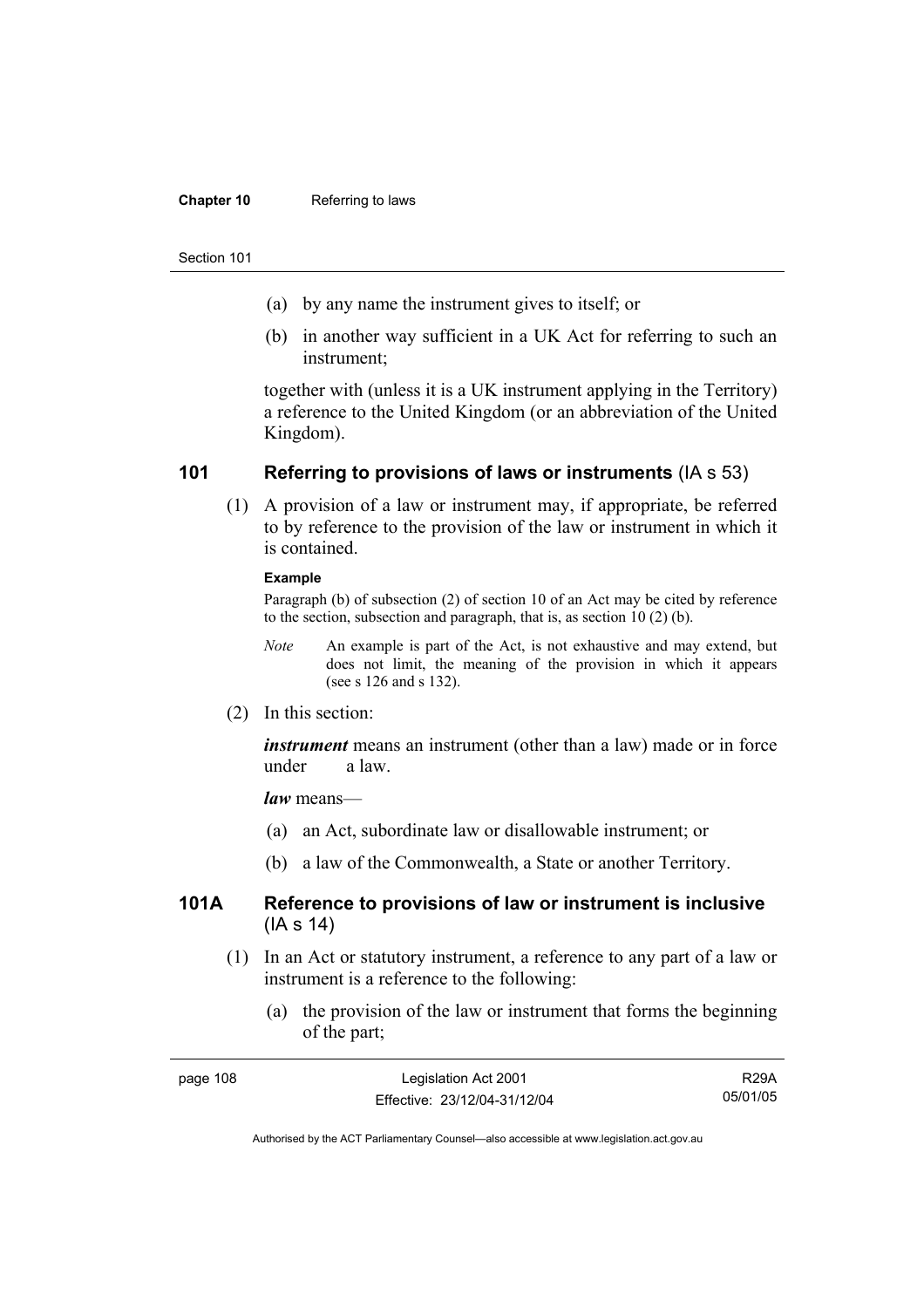Section 101B

- (b) the provision of the law or instrument that forms the end of the part;
- (c) any provision of the law or instrument between the beginning and end of the part.

#### **Examples**

- 1 A reference to 'sections 5 to 9' includes both section 5 and section 9.
- 2 A reference to 'sections 260 to 264' includes a provision such as a part heading between section 260 and 261.
- 3 A reference to '*from* child *to* adult' includes both the word 'child' and the word 'adult'.
- *Note* An example is part of the Act, is not exhaustive and may extend, but does not limit, the meaning of the provision in which it appears (see s 126 and s 132).
- (2) In this section:

*instrument* means an instrument (other than a law) made or in force under a law.

*law* means—

- (a) an Act, subordinate law or disallowable instrument; or
- (b) a law of the Commonwealth, a State or another Territory.

## **101B References to paragraphs etc** (IA s 12A)

 (1) In an Act or statutory instrument, a reference to a paragraph of a provision of an Act or statutory instrument includes any words in the provision before or after the paragraph that are necessary or desirable to make the reference meaningful.

#### **Example**

A section or subsection (or corresponding provisions in regulations) may be divided into paragraphs as follows:

- '(2) An application must be—
- (a) in writing; and

page 109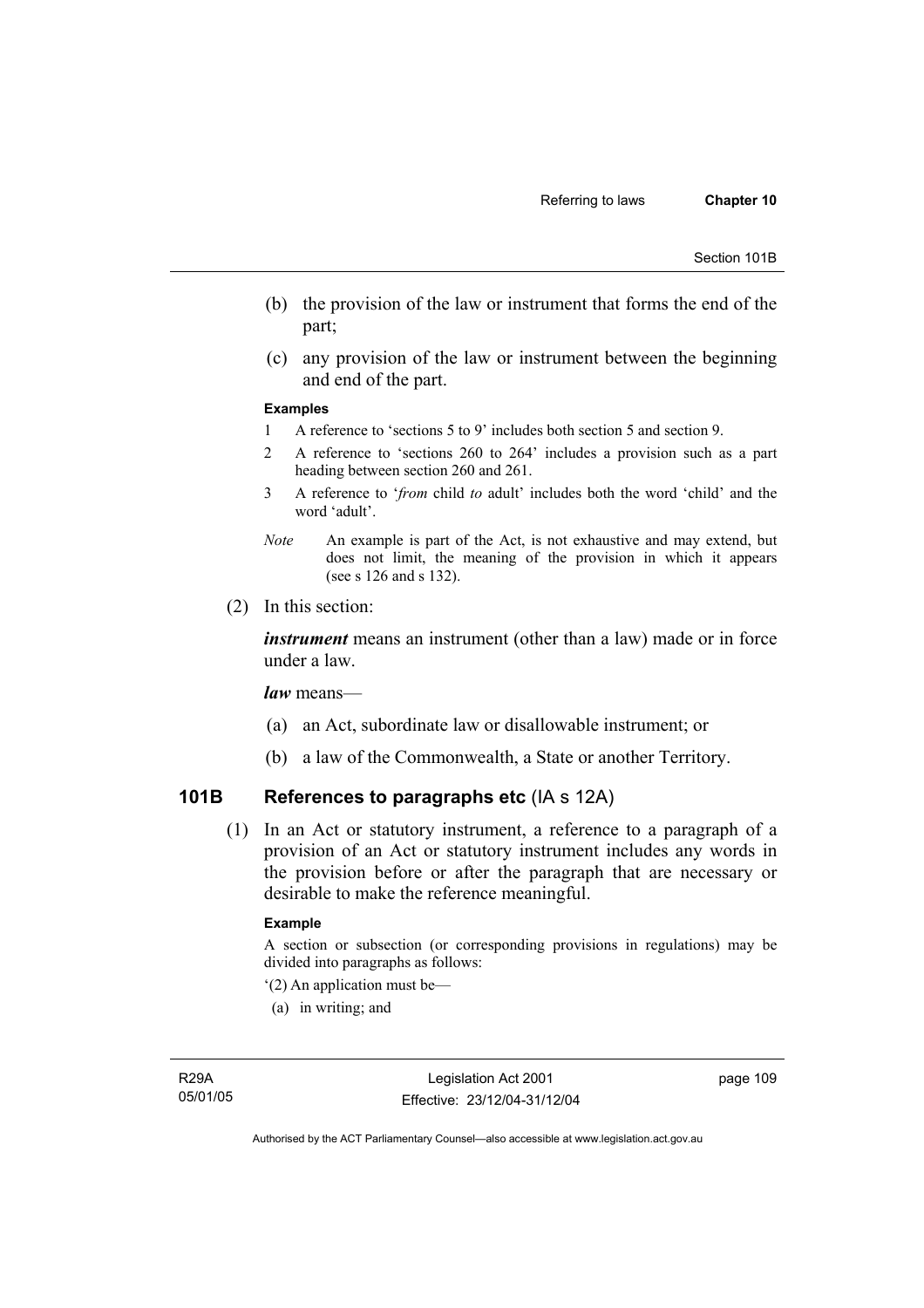#### **Chapter 10** Referring to laws

#### Section 102

 (b) accompanied by a copy of the advertisement of the applicant's intention to apply.'

Paragraphs form part of the sentence in which they are contained. A reference to paragraph (a) in this example that did not include the preceding words 'An application must be' would be meaningless. Section 101B therefore allows the paragraph to be read with those words so that it makes sense.

- *Note 1* Although this section contains 2 references to an Act or statutory instrument, s 97 makes it clear that they may be the same Act or statutory instrument.
- *Note 2* An example is part of the Act, is not exhaustive and may extend, but does not limit, the meaning of the provision in which it appears (see s 126 and s 132).
- (2) In this section:

*paragraph* includes a subparagraph and a sub-subparagraph.

### **102 Meaning of references to a law or instrument generally**  (IA s 54)

- (1) In an Act or statutory instrument, a reference to a law or instrument includes a reference to the following:
	- (a) the law or instrument as originally made, and as amended from time to time since it was originally made;
	- (b) if the law or instrument has been repealed and remade (with or without changes) since the reference was made—the law or instrument as remade, and as amended from time to time since it was remade;
	- (c) if a relevant provision of the law or instrument has been omitted and remade (with or without changes) in another law or instrument since the reference was made—the other law or instrument as in force when the provision was remade, and as amended from time to time since the provision was remade.
- (2) In an Act or statutory instrument, a reference to a provision of a law or instrument includes a reference to the following:

R29A 05/01/05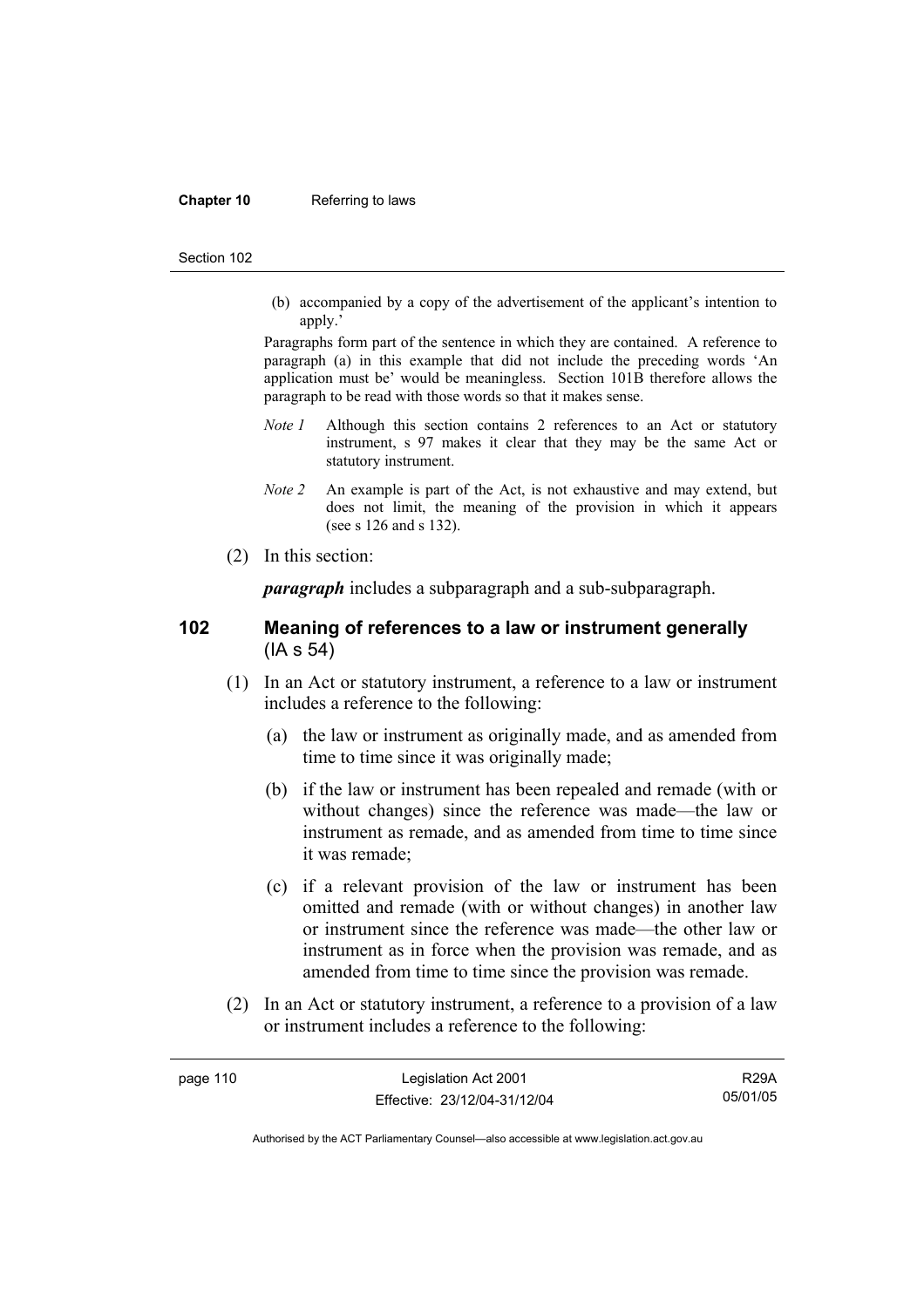- (a) the provision as originally made, and as amended from time to time since it was originally made;
- (b) if the provision has been omitted and remade (with or without changes and whether in the law or instrument or another law or instrument) since the reference was made—the provision as remade, and as amended from time to time since it was remade.
- (3) This section is subject to section 47 (Statutory instrument may make provision by applying law or instrument).
- (4) In this section:

*instrument* means an instrument (other than a law) made or in force under a law.

*law* means—

- (a) an Act, subordinate law or disallowable instrument; or
- (b) a law of the Commonwealth, a State or another Territory.

*make* includes enact.

## **103 References to laws and instruments with amended names**  (IA s 55)

- (1) If the name of a law or instrument is amended, a reference in an Act or statutory instrument to the name includes a reference to the name as amended.
- (2) In this section:

*instrument* means an instrument (other than a law) made or in force under a law.

*law* means—

- (a) an Act, subordinate law or disallowable instrument; or
- (b) a law of the Commonwealth, a State or another Territory.

| <b>R29A</b> | Legislation Act 2001         | page 111 |
|-------------|------------------------------|----------|
| 05/01/05    | Effective: 23/12/04-31/12/04 |          |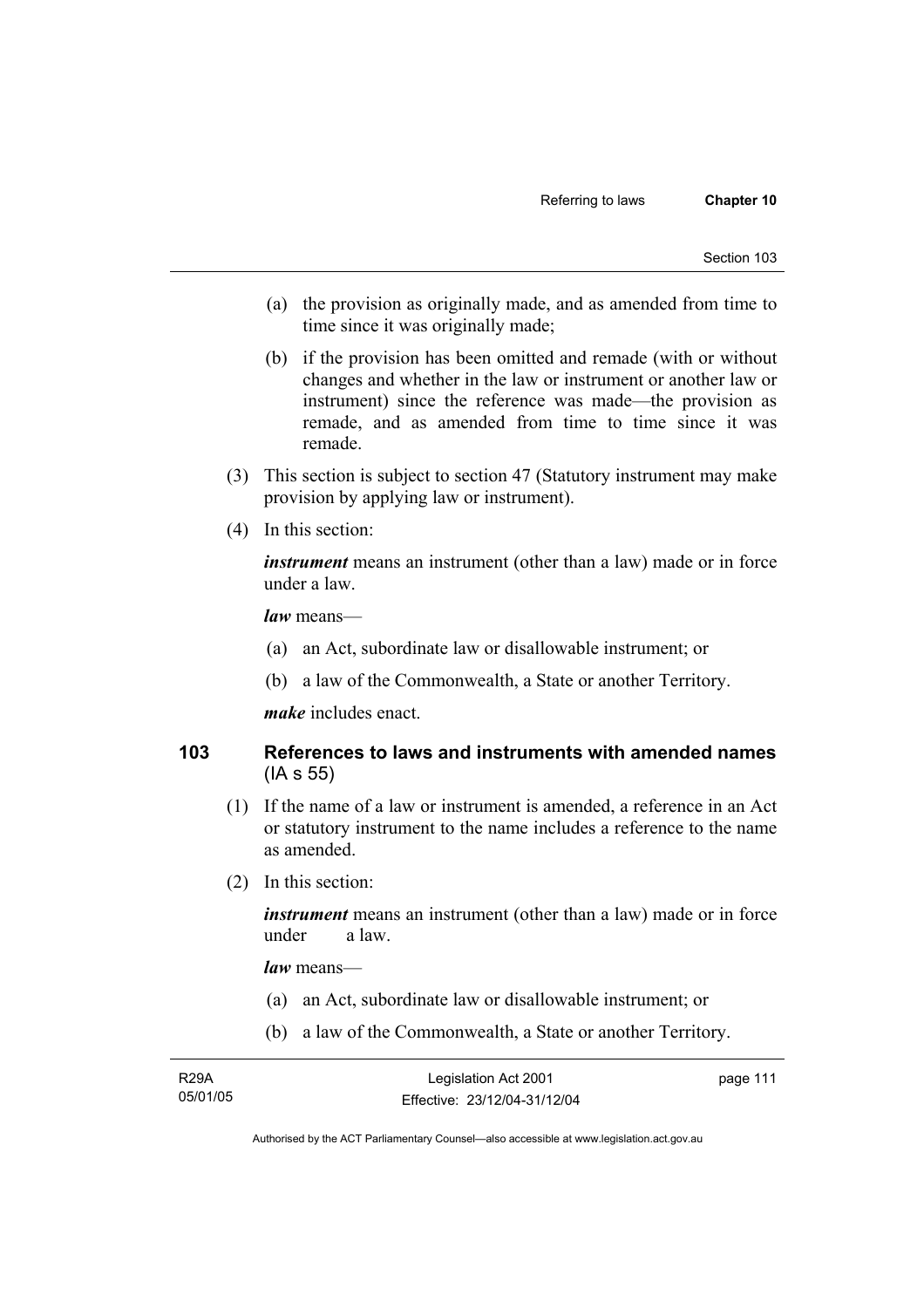#### **Chapter 10** Referring to laws

Section 104

## **104 References to laws include references to instruments under laws** (IA s 55A)

- (1) In an Act or statutory instrument a reference (either generally or specifically) to an Act or statutory instrument, or to a provision of an Act or statutory instrument, includes a reference to the statutory instruments made or in force under the Act, instrument or provision.
- (2) In subsection (1), a reference to the statutory instruments made or in force under the Act, instrument or provision includes a reference to any law or instrument (within the meaning of section 47), or provision of a law or instrument (within the meaning of that section), applied, adopted or incorporated (with or without change) under the Act, instrument or provision.
	- *Note* Section 47 authorises an Act, subordinate law or disallowable instrument to make provision about a matter by applying, adopting or incorporating a law or instrument (as defined in that section) or a provision of a law or instrument.
- (3) In an Act or statutory instrument a reference (either generally or specifically) to an Act, ordinance or statutory instrument of another jurisdiction, or to a provision of an Act, ordinance or statutory instrument of another jurisdiction, includes a reference to the statutory instruments made or in force under the Act, ordinance, instrument or provision.
- (4) In subsection (3):

*another jurisdiction* means the Commonwealth, a State or another Territory.

*statutory instrument* means an instrument (whether of a legislative or administrative nature) made or in force under the Act, ordinance or statutory instrument concerned.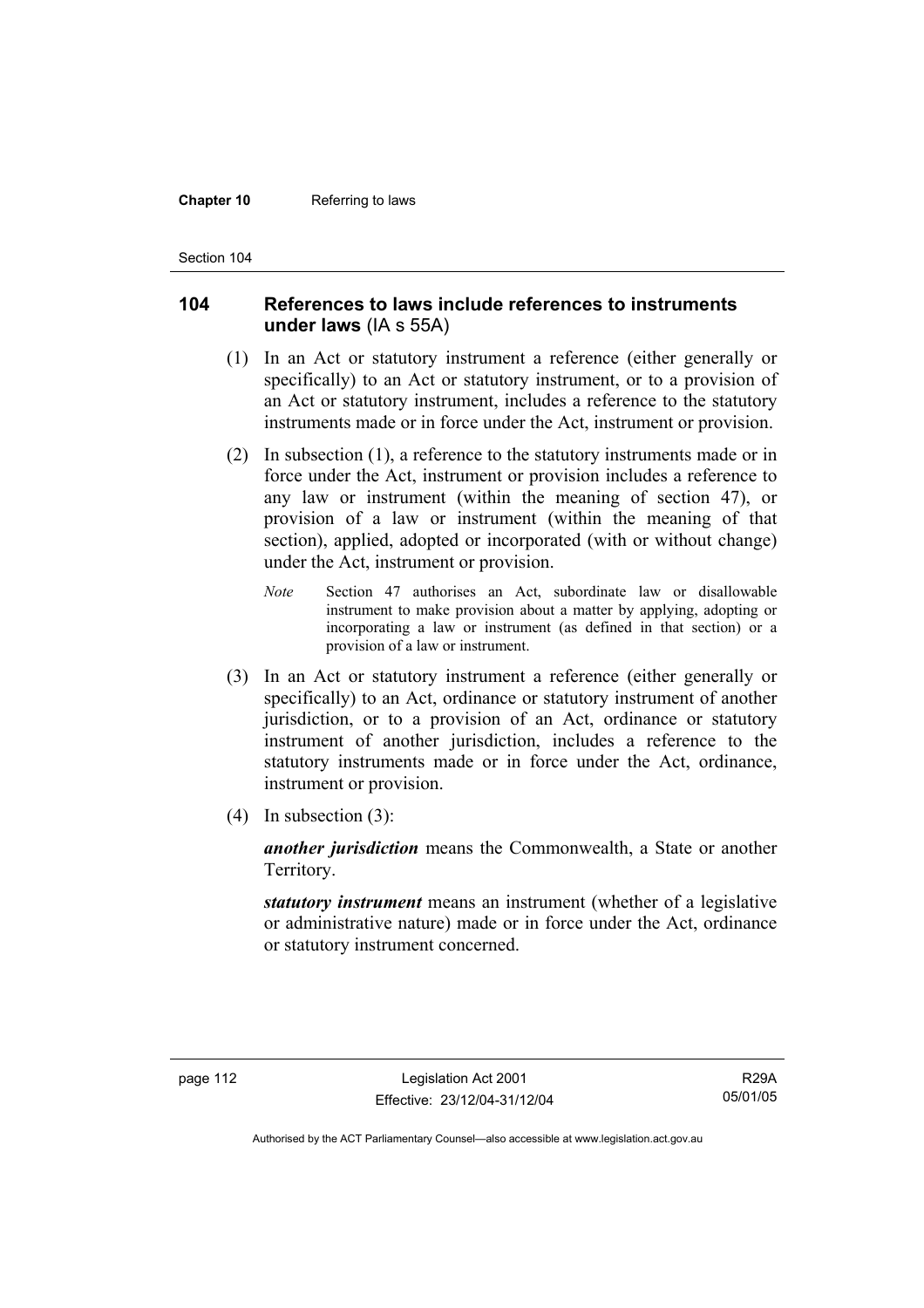## **105 References in statutory instruments to** *the Act* (IA s 55B)

In a statutory instrument, a reference to *Act* or *the Act*, without mentioning a particular Act, is a reference to the Act under which the instrument is made or in force.

## **106 References to repealed laws** (IA s 55C)

 (1) If an Act or statutory instrument refers to a law as repealed, the reference is a reference to the law as in force immediately before it was repealed.

#### **Example**

A reference to the '*XYZ Act 2000* (repealed)' is a reference to the *XYZ Act 2000* immediately before it was repealed.

- *Note* An example is part of the Act, is not exhaustive and may extend, but does not limit, the meaning of the provision in which it appears (see s 126 and s 132).
- (2) In this section:

*law* means—

- (a) an Act, subordinate law or statutory instrument; or
- (b) a law of the Commonwealth, a State or another Territory.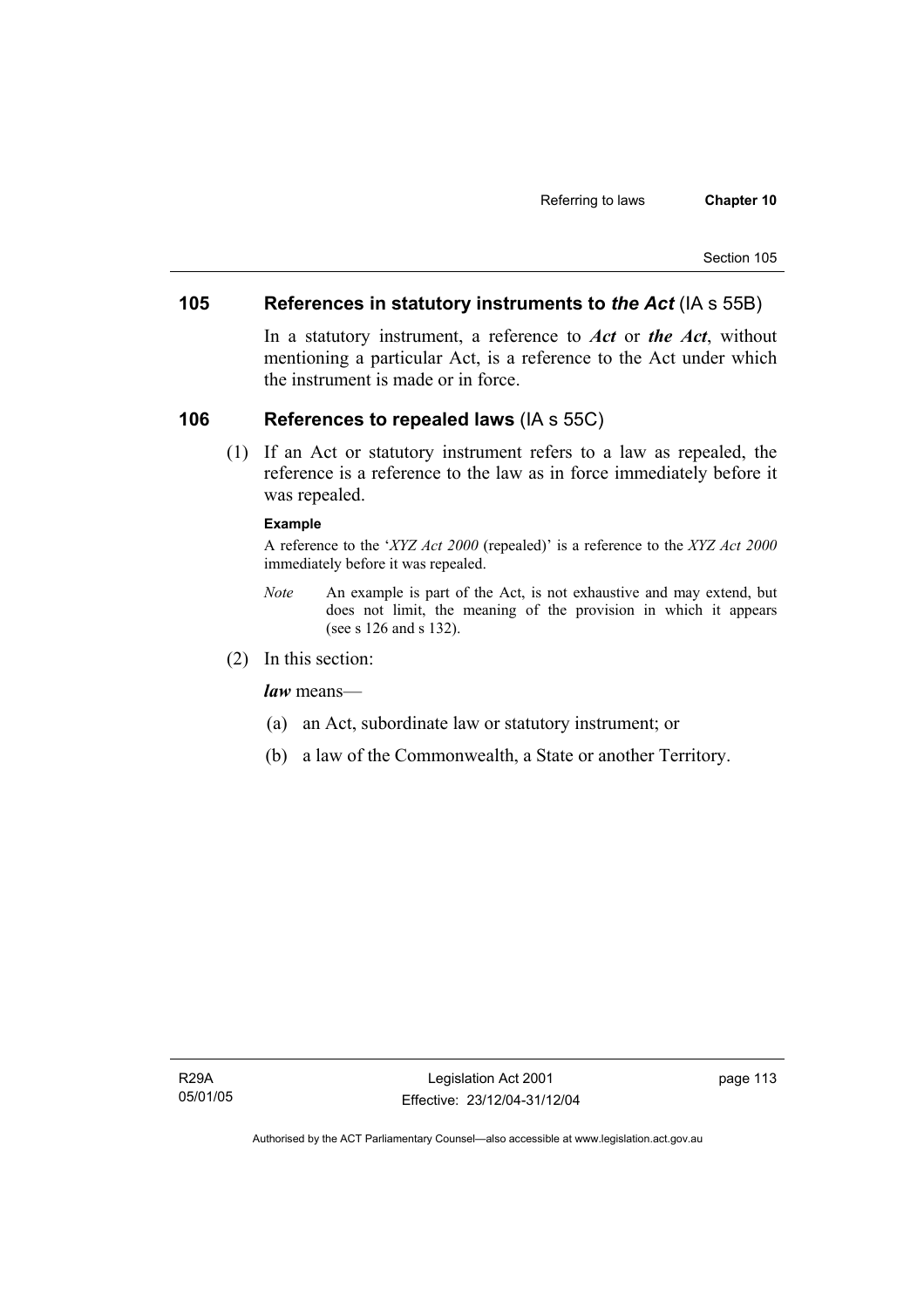# **Chapter 11 Republication of Acts and statutory instruments**

# **Part 11.1 General**

## **107 Definitions for ch 11**

In this chapter:

*law* means an Act or statutory instrument, whether or not it has been amended, and includes—

- (a) a collection of 2 or more Acts or statutory instruments; or
- (b) all or part of an agreement or other instrument that has the force of law or is in, or attached to, an Act or statutory instrument.

*republication* means a republication of a law.

## **108 Republication in register**

- (1) The parliamentary counsel may republish a law by entering the text of the law in the register.
- (2) Subsection (1) does not limit the ways in which the parliamentary counsel may republish a law.

## **109 Republications may be published with other information**

The parliamentary counsel may publish information not required by this chapter with a written or electronic version of an authorised republication if the parliamentary counsel considers that the information is likely to be useful to users of the republication.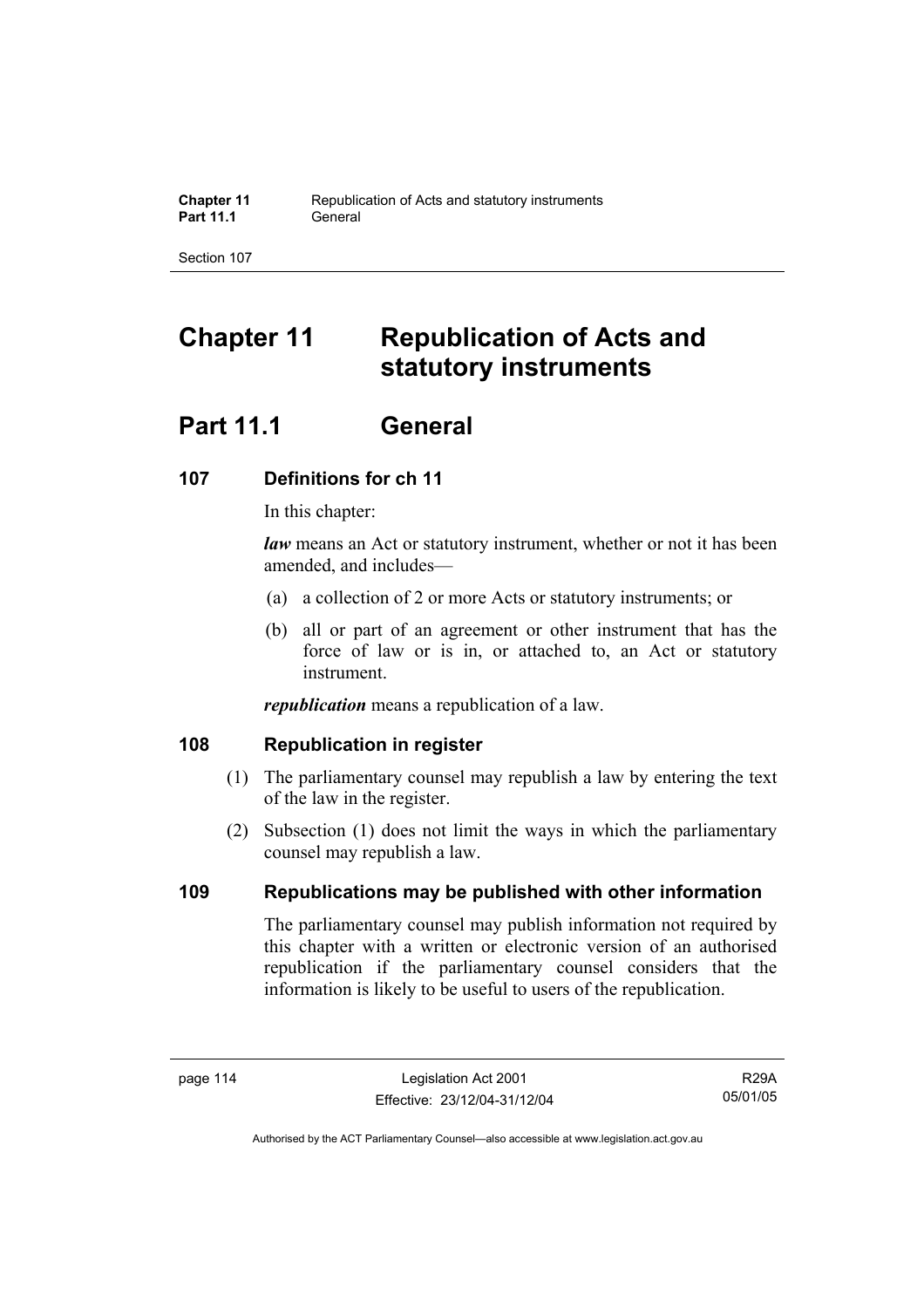## **110 Collections of laws** (LRA s 19A)

- (1) If the parliamentary counsel authorises under this Act the republication of 2 or more laws in a collection, this chapter applies to each of the laws in the collection as if it were republished separately.
- (2) Subsection (1) does not prevent the use of—
	- (a) a single contents for the collection; or
	- (b) information applying to 2 or more laws in the collection.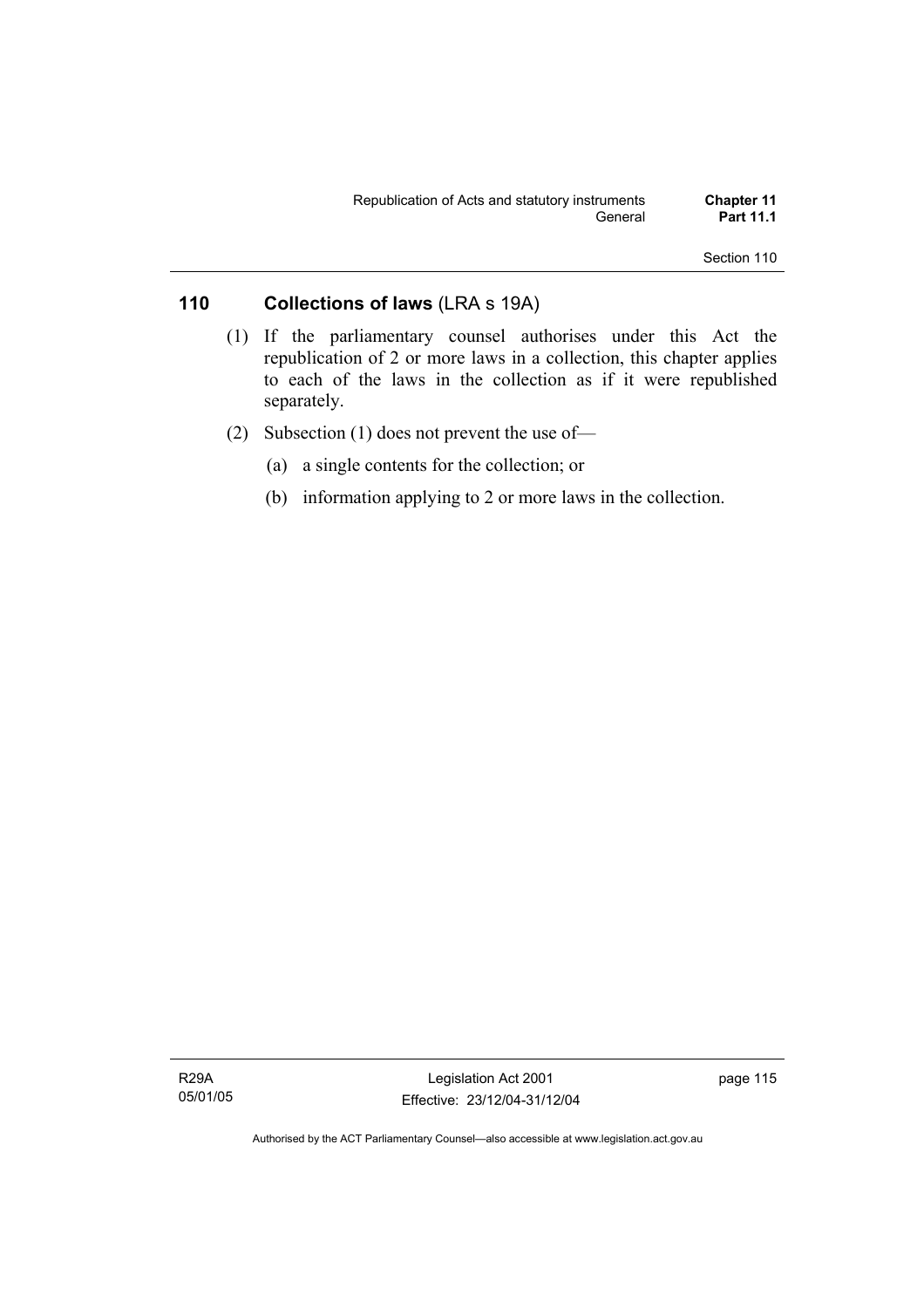| <b>Chapter 11</b> | Republication of Acts and statutory instruments |
|-------------------|-------------------------------------------------|
| <b>Part 11.2</b>  | Substantive amendments made by laws             |

## **Part 11.2 Substantive amendments made by laws**

## **111 Incorporation of amendments** (LRA s 10)

- (1) This section applies to a law if the law has been amended by another law by the omission, insertion, substitution, renumbering or relocation of provisions.
- (2) An authorised republication of the law must show the law as amended by all amendments that commenced on or before the day stated on the republication as the republication date.
- (3) An authorised republication of the law may also incorporate necessary consequential amendments, whether of punctuation, numbering or another kind.
- (4) This section does not prevent an authorised republication of the law showing the law as it would be amended by amendments that have not commenced on or before the republication date if the republication indicates, in a suitable place, that the amendments have not commenced.

## **112 Reference to amending laws** (LRA s 11 (1))

 An authorised republication of a law that shows the law as amended must include, in a suitable place, a reference to the law by which each amendment was made.

## **113 Provisions not republished or relocated** (LRA s 12)

- (1) This part does not require—
	- (a) every provision of a law to be shown in an authorised republication of the law; or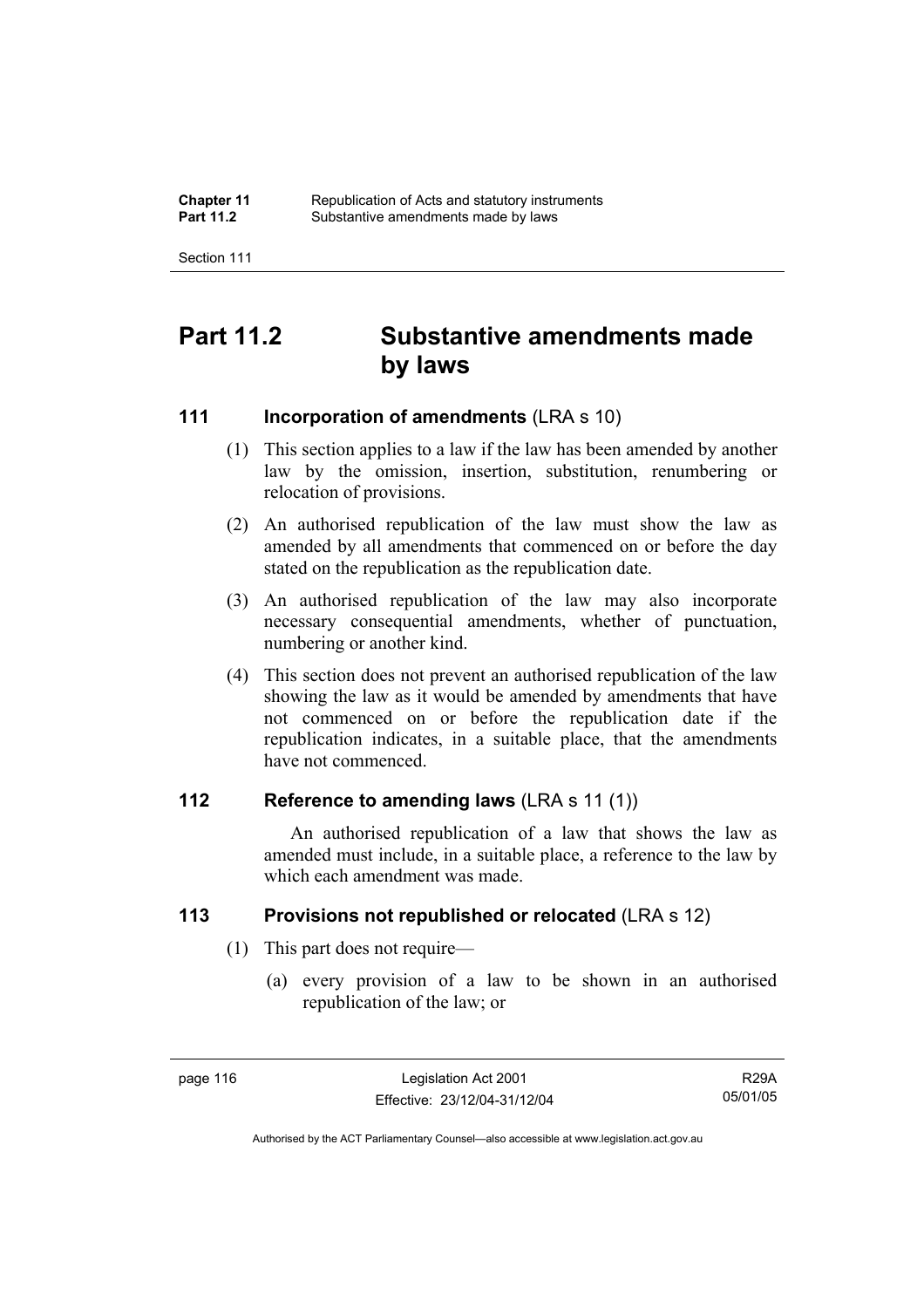- (b) each provision of a law to be shown in an authorised republication of the law in the place in the law where it was located when the provision was made.
- (2) If a provision of a law is not shown in an authorised republication, the republication must indicate that fact in a suitable place.
- (3) If a provision of a law is shown in an authorised republication in a different place in the law to the place where it was located when the provision was made, the republication must indicate that fact in a suitable place.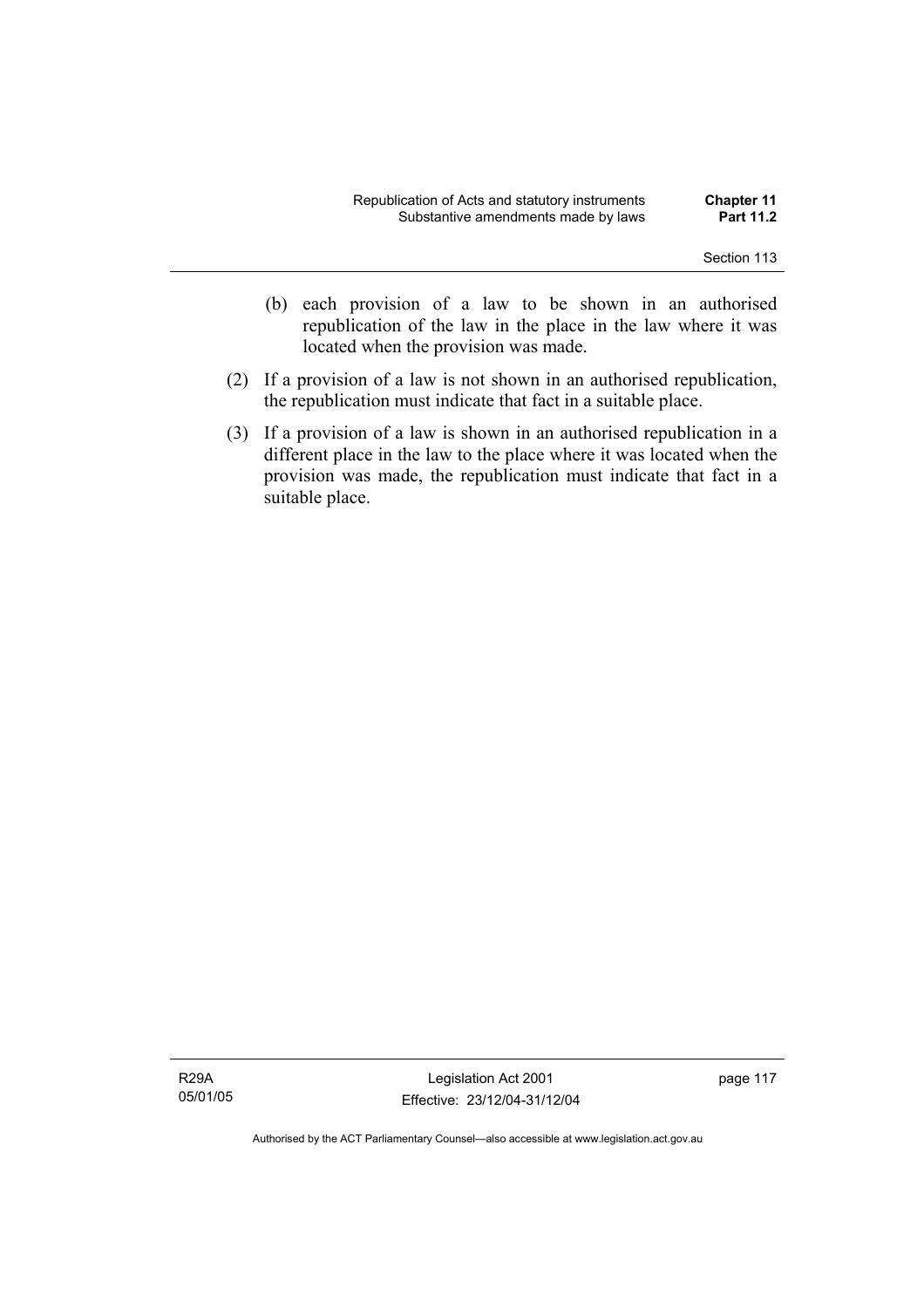## **Part 11.3 Editorial changes**

### **114** Authorisation for parliamentary counsel (LRA s 13, s 19)

In preparing a law for republication, the parliamentary counsel is authorised—

- (a) to make editorial amendments and other textual amendments of a formal nature that the parliamentary counsel considers desirable to bring the law into line, or more closely into line, with current legislative drafting practice; and
- (b) to make other editorial changes by way of format, layout or printing style, or in any other presentational respect, that the parliamentary counsel considers desirable to bring the law into line, or more closely into line, with current legislative drafting practice.

## **115 Amendments not to change effect** (LRA s 14)

This part does not permit the making of an amendment of a law that would change the effect of the law.

## **116 Ambit of editorial amendments** (LRA s 15)

- (1) An *editorial amendment* of a law is an amendment that—
	- (a) corrects a typographical error; or
	- (b) corrects or updates a reference to a law, position, entity, place or thing; or
	- (c) goes only to a matter of spelling, punctuation, grammar or syntax or the use of conjunctives and disjunctives; or
	- (d) changes the name of the law or of a provision of the law; or
	- (e) numbers or renumbers a provision of the law; or

R29A 05/01/05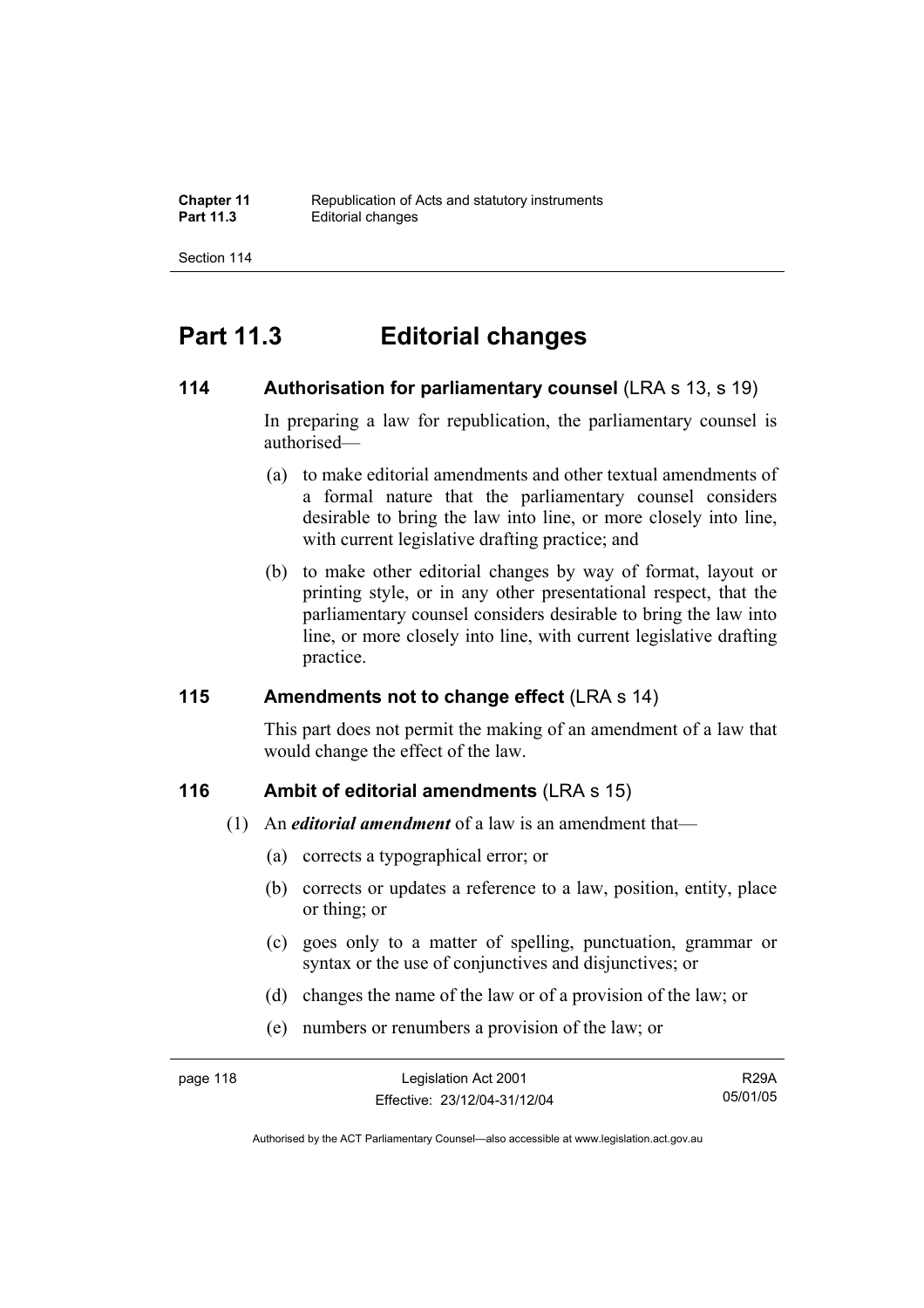- (f) changes the order of definitions or other provisions of the law; or
- (g) replaces a reference to a provision of a law with a different form of reference to the provision; or
- (h) changes the way of referring to or expressing a number, year, date, time, amount of money, penalty, quantity, measurement, or other matter, idea or concept; or
- (i) replaces a word indicating gender or that could be taken to indicate gender in accordance with current legislative drafting practice; or
- (j) replaces a reference to the Queen, the King or the Crown with a reference to the Sovereign or the Territory; or
- (k) omits—
	- (i) the enacting words or the law-making words (including any signatures); or
	- (ii) a provision that consists only of a description of how the law is arranged into groups of provisions; or
	- (iii) a provision that has expired, the operation of which is exhausted or spent or that is otherwise obsolete or redundant; or
- (l) omits, inserts or changes a referential term; or
- (m) inserts, omits or changes a note; or
- (n) updates a reference to the heading to a provision; or
- (o) is consequential on any other editorial amendment (whether made to that law or another law).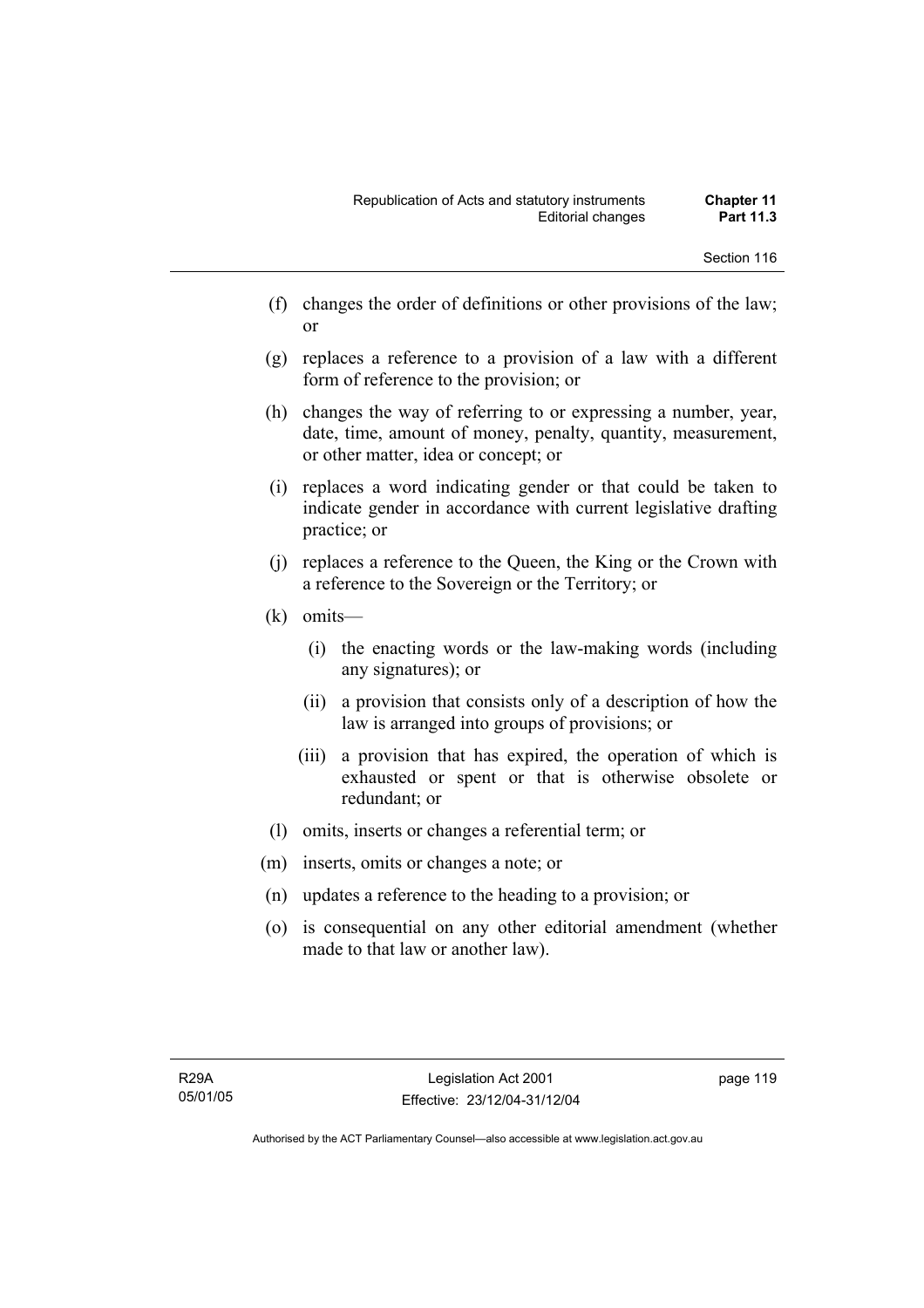| <b>Chapter 11</b> | Republication of Acts and statutory instruments |
|-------------------|-------------------------------------------------|
| <b>Part 11.3</b>  | Editorial changes                               |

(2) In this section:

*law* includes a law of the Commonwealth, a State, another Territory or a foreign country.

## **117 Legal effect of editorial changes** (LRA s 16)

- (1) A law that is amended or otherwise changed under this part in preparing an authorised republication of the law has effect for all purposes, on and after the republication date, as if the changes had been made by an Act that commenced on the republication date.
- (2) Without limiting subsection (1), section 83 (Consequences of amendment of statutory instrument by Act) applies to an amendment made under this part as if the amendment had been made by an Act.
- (3) This section is subject to section 115 (Amendments not to change effect).

## **118 Reference to editorial amendments** (LRA s 17)

If a law is amended under this part in preparing an authorised republication of the law, the republication must indicate that fact in a suitable place.

page 120 Legislation Act 2001 Effective: 23/12/04-31/12/04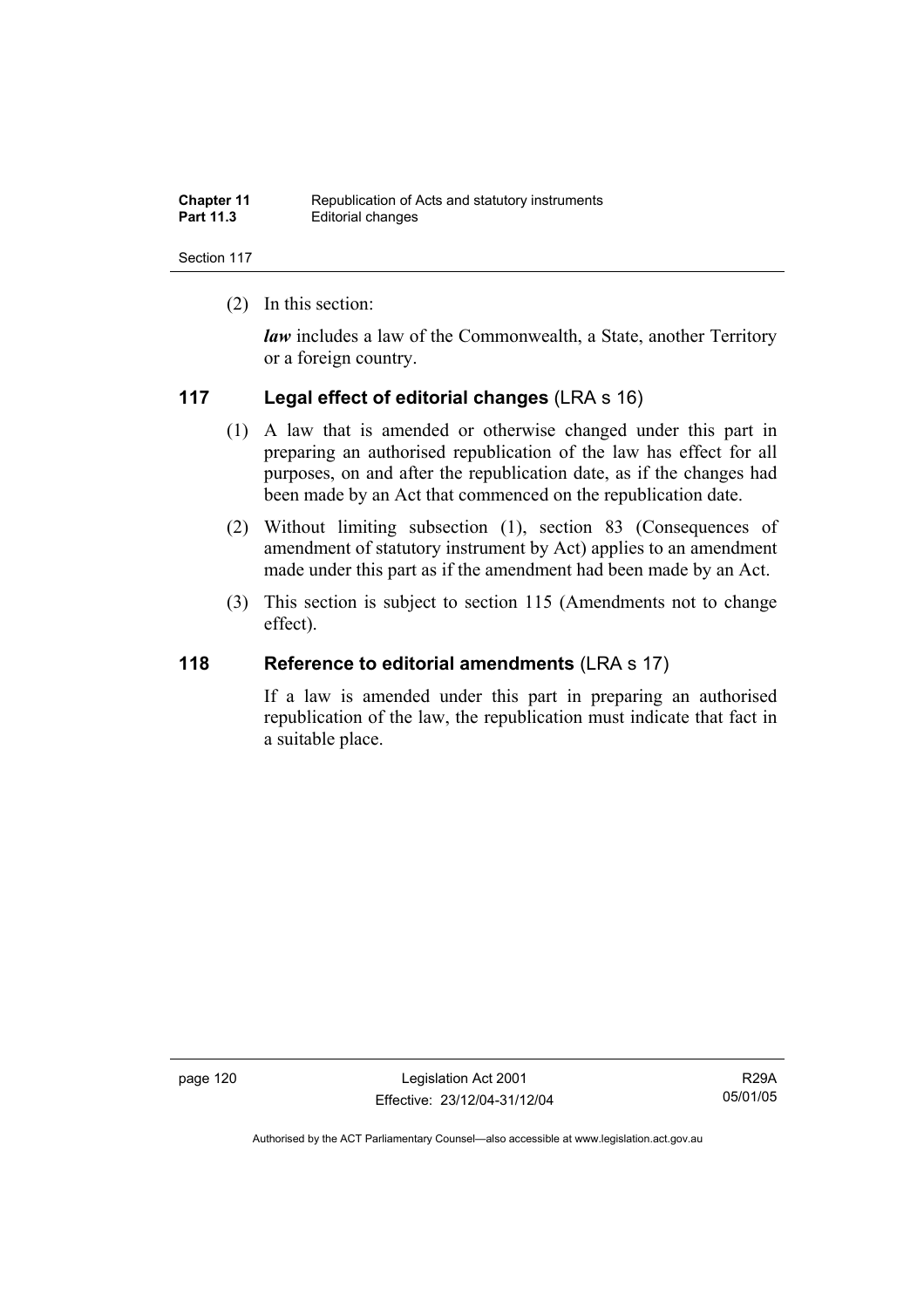# **Chapter 12 Scope of Acts and statutory instruments**

## **120 Act to be interpreted not to exceed legislative powers of Assembly** (IA s 11AA)

- (1) An Act is to be interpreted as operating to the full extent of, but not to exceed, the legislative power of the Legislative Assembly.
- (2) Without limiting subsection (1), if a provision of an Act would, apart from this section, be interpreted as exceeding the legislative power of the Legislative Assembly—
	- (a) the provision is valid to the extent to which it does not exceed power; and
	- (b) the remainder of the Act is not affected.
- (3) Without limiting subsection (1), if the application of a provision of an Act to a matter would, apart from this section, be interpreted as exceeding power, the provision's application to other matters is not affected.
- (4) This section is in addition to any provision of the Act itself.

*Note* For the equivalent provision for statutory instruments, see s 43.

- (5) This section is a determinative provision.
	- *Note* See s 5 for the meaning of determinative provisions, and s 6 for their displacement.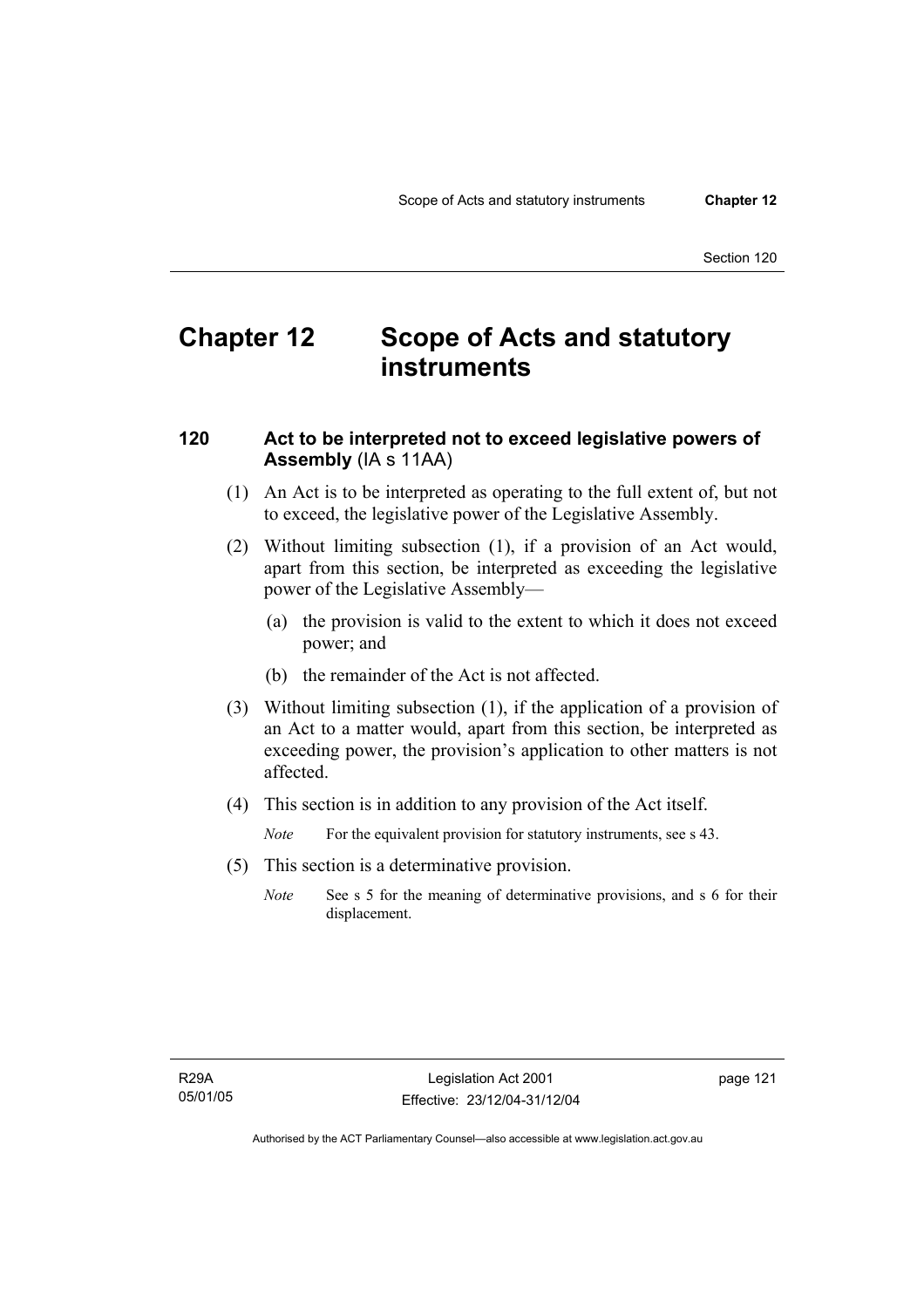## **121 Binding effect of Acts** (IA s 7)

- (1) An Act binds everyone, including all governments.
	- *Note* See the Self-Government Act, s 27 which provides that, except as provided by the regulations under that Act, an ACT enactment does not bind the Crown in right of the Commonwealth. See also s 120.
- (2) However, an Act does not bind the Territory to the extent that it requires or otherwise provides for the payment of money that, on payment, would form part of the public money of the Territory.
- (3) Also, subsection (1) does not make a government liable to be prosecuted for an offence.
- (4) To the extent that an Act does not bind a government, the same degree of immunity extends to a government entity in relation to an authorised act or omission of the entity.
- (5) This section is a determinative provision.
	- *Note* See s 5 for the meaning of determinative provisions, and s 6 for their displacement.
- (6) In this section:

*authorised*—an act or omission of a government entity is *authorised* if—

- (a) for an instrumentality—the act or omission relates to a matter within the scope of the instrumentality's functions; and
- (b) for an officer or employee of the government—the act or omission relates to a matter within the scope of the duties of the officer or employee; and
- (c) for a contractor who exercises a function on behalf of the government—the act or omission relates to a matter within the scope of the contract; and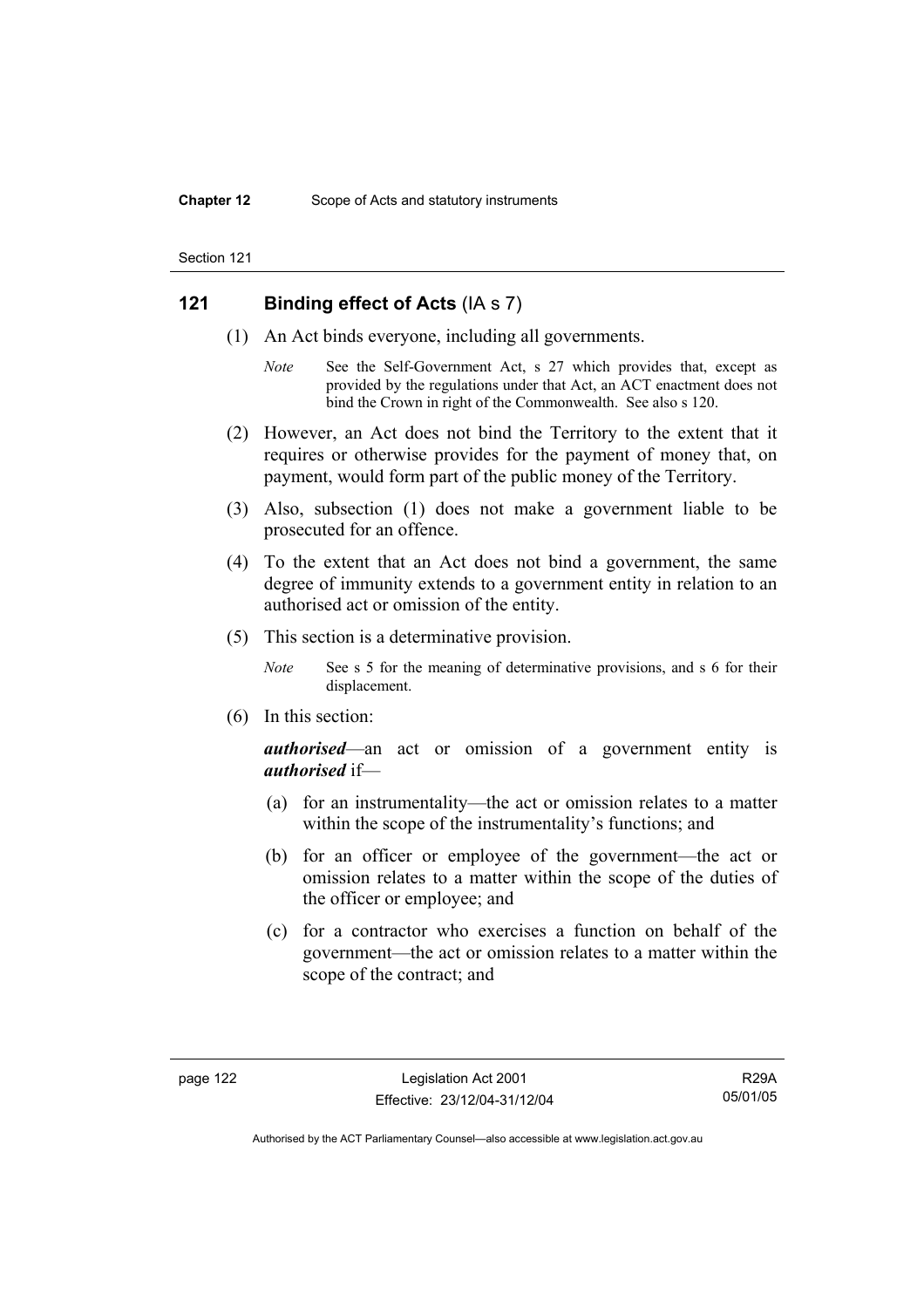(d) for anyone else who exercises a function on behalf of the government—the act or omission relates to a matter within the scope of the person's engagement.

*government* includes the Territory, the Commonwealth, a State, another Territory or New Zealand.

#### *government entity* includes—

- (a) an instrumentality, officer or employee of the government; and
- (b) a contractor or anyone else who exercises a function on behalf of the government.

## **122 Application to Territory** (IA s 23A)

- (1) In an Act or statutory instrument—
	- (a) a reference to an entity or position by name or description is a reference to the entity or position of that name or description in or for the Territory; and
	- (b) a reference to a place, jurisdiction or anything else by name or description is a reference to the place, jurisdiction or thing of that name or description in or for the Territory.
- (2) If the name of an entity or position established under an Act or statutory instrument includes the words 'of the Australian Capital Territory', 'for the Australian Capital Territory', '(ACT)', or words having a similar effect, a reference in an Act or statutory instrument to the entity or position need not include the words.

page 123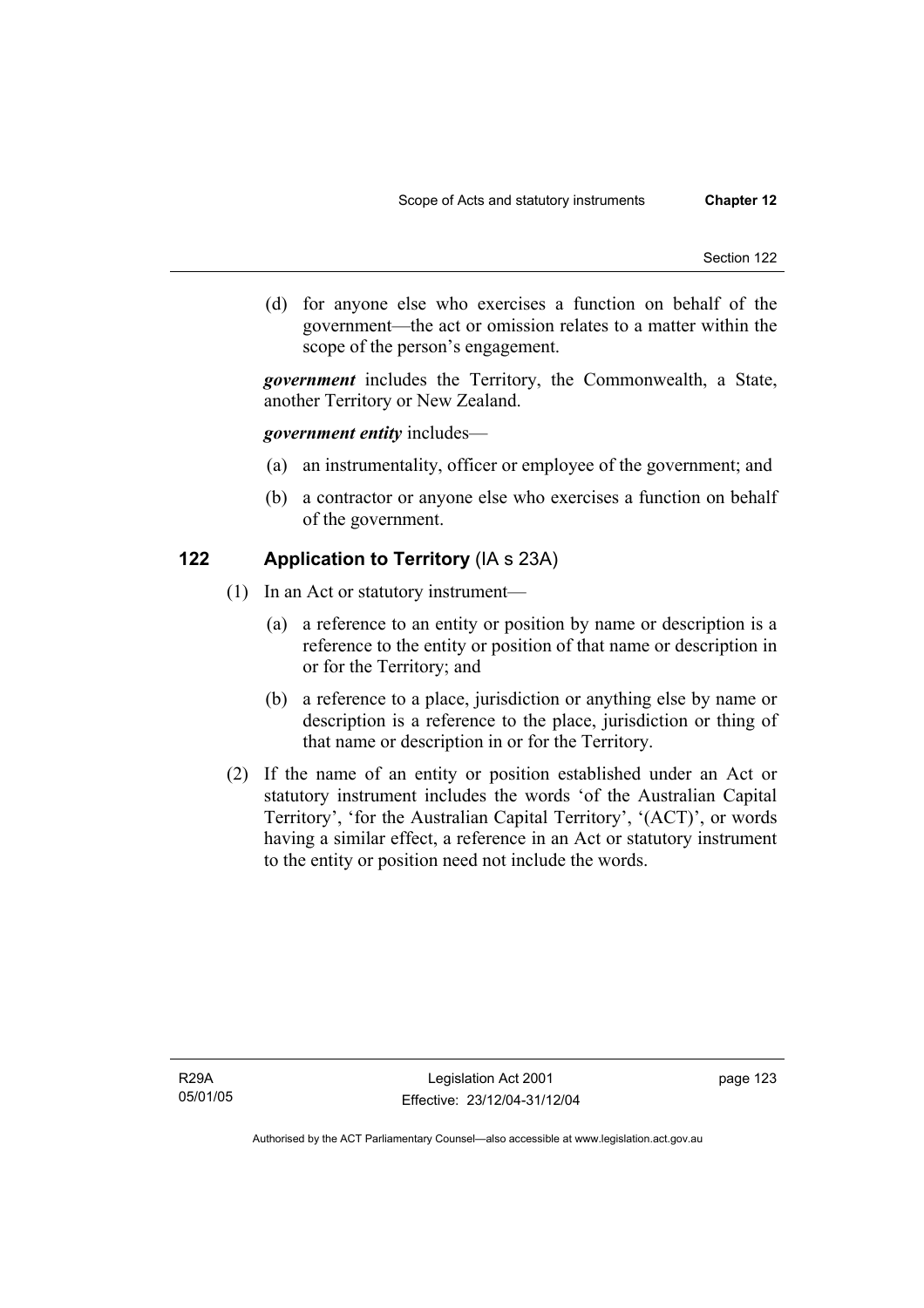# **Chapter 13 Structure of Acts and statutory instruments**

## **Part 13.1 General**

## **125 Meaning of** *law* **in ch 13**

In this chapter:

*law* means an Act, subordinate law or disallowable instrument, and includes a provision of a law.

## **126 Material that is part of an Act or statutory instrument**  (IA s 11H)

- (1) A heading to a chapter, part, division, subdivision, schedule, or another provision (other than a section or subsection), of or to an Act or statutory instrument is part of the Act or instrument.
- (2) A heading to a section or subsection of an Act or statutory instrument is part of the Act or instrument if—
	- (a) the Act was enacted, or the instrument was made, after 1 January 2000; or
	- (b) the heading was amended or inserted into the Act or instrument after 1 January 2000.
- (3) A preamble or other recital to an Act or statutory instrument is part of the Act or instrument.
- (4) An example or diagram in an Act or statutory instrument is part of the Act or instrument.
- (5) A schedule, dictionary or appendix to an Act or statutory instrument is part of the Act or instrument.

R29A 05/01/05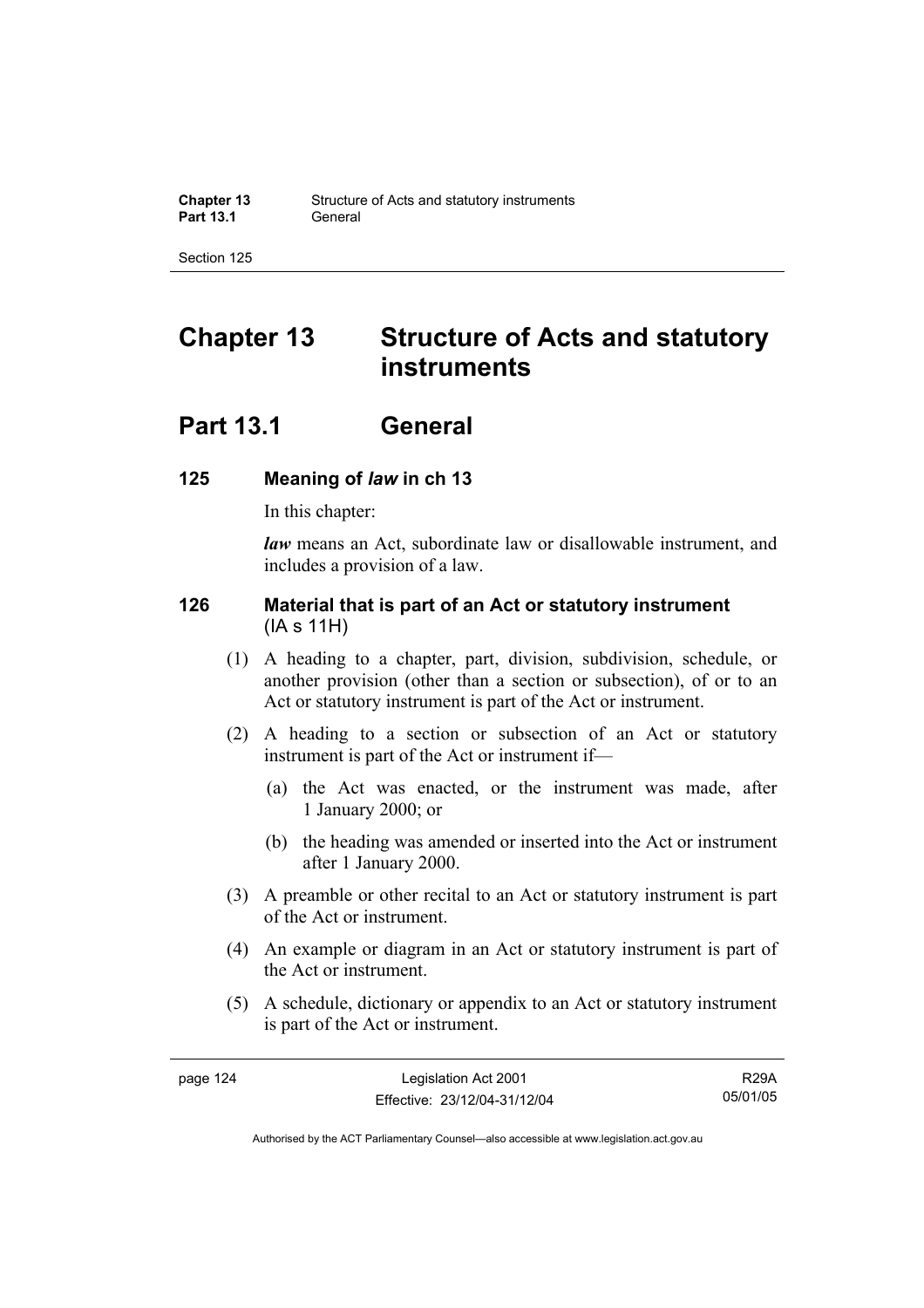- (6) Punctuation in an Act or statutory instrument is part of the Act or instrument.
- (7) A provision number in an Act or statutory instrument is part of the Act or instrument.
- (8) In applying this section to a statutory instrument or to a provision of a schedule to an Act, a reference to a section or subsection is a reference to a corresponding provision of the instrument or schedule.
- (9) This section is a determinative provision.
	- *Note* See s 5 for the meaning of determinative provisions, and s 6 for their displacement.

## **127 Material that is not part of an Act or statutory instrument**  (IA s 12)

- (1) A footnote, endnote, or other note, in or to an Act or statutory instrument is not part of the Act or instrument.
- (2) A table of contents (however described), or reader's guide or index, in or to an Act or statutory instrument is not part of the Act or instrument.
- (3) A heading to a section or subsection of an Act or statutory instrument is not part of the Act or instrument if section 126 (2) (Material that is part of an Act or statutory instrument) does not apply to the heading.
- (4) This section does not prevent the amendment of a note, table, guide, index or heading mentioned in subsection (1), (2) or (3).
- (5) However, such a note, table, guide or index does not become part of the Act or statutory instrument because it is amended or inserted by an Act or instrument.
- (6) In applying this section to a statutory instrument or to a provision of a schedule to an Act, a reference to a section or subsection is a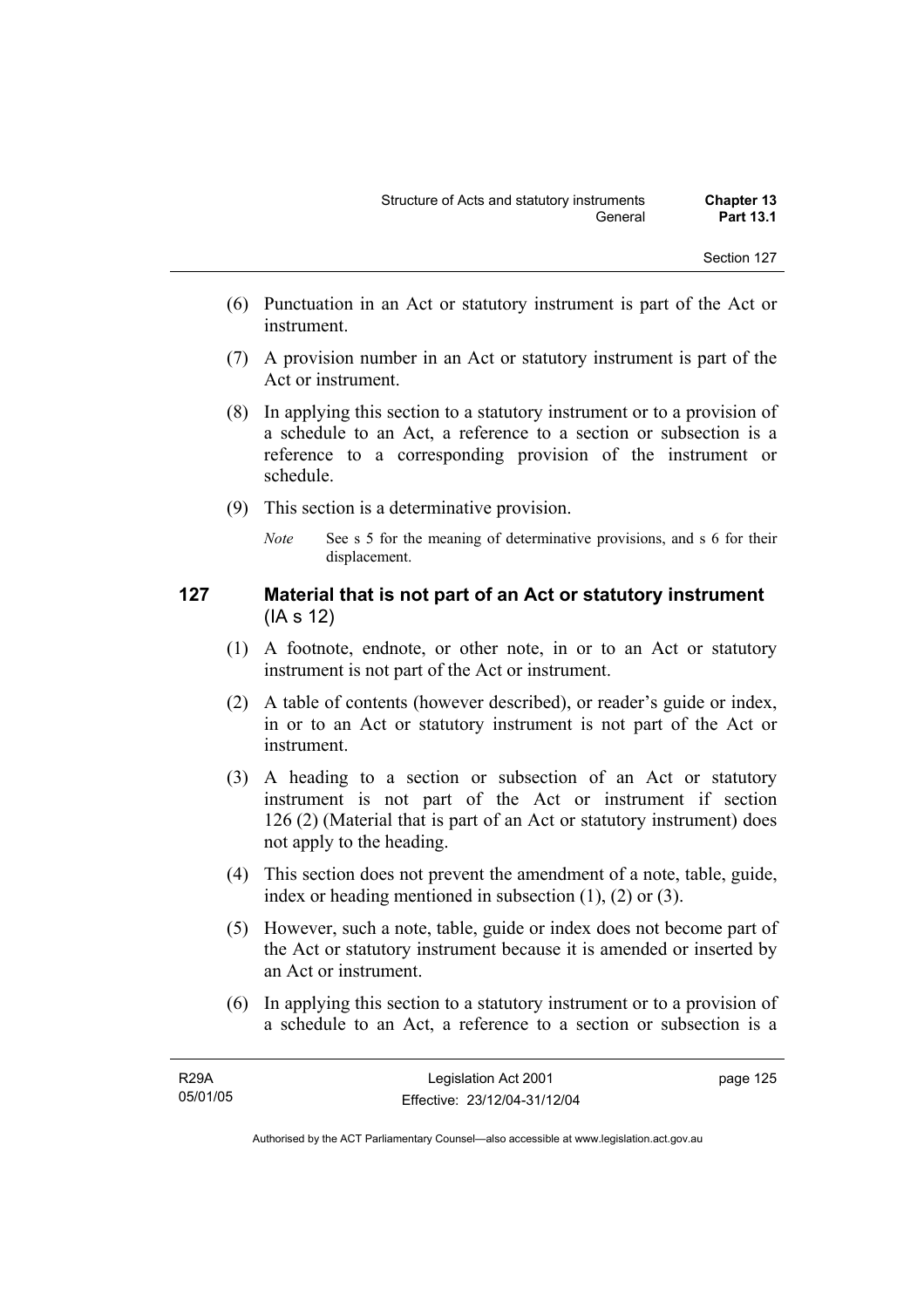reference to a corresponding provision of the instrument or schedule.

- (7) This section is a determinative provision.
	- *Note* See s 5 for the meaning of determinative provisions, and s 6 for their displacement.

page 126 Legislation Act 2001 Effective: 23/12/04-31/12/04

R29A 05/01/05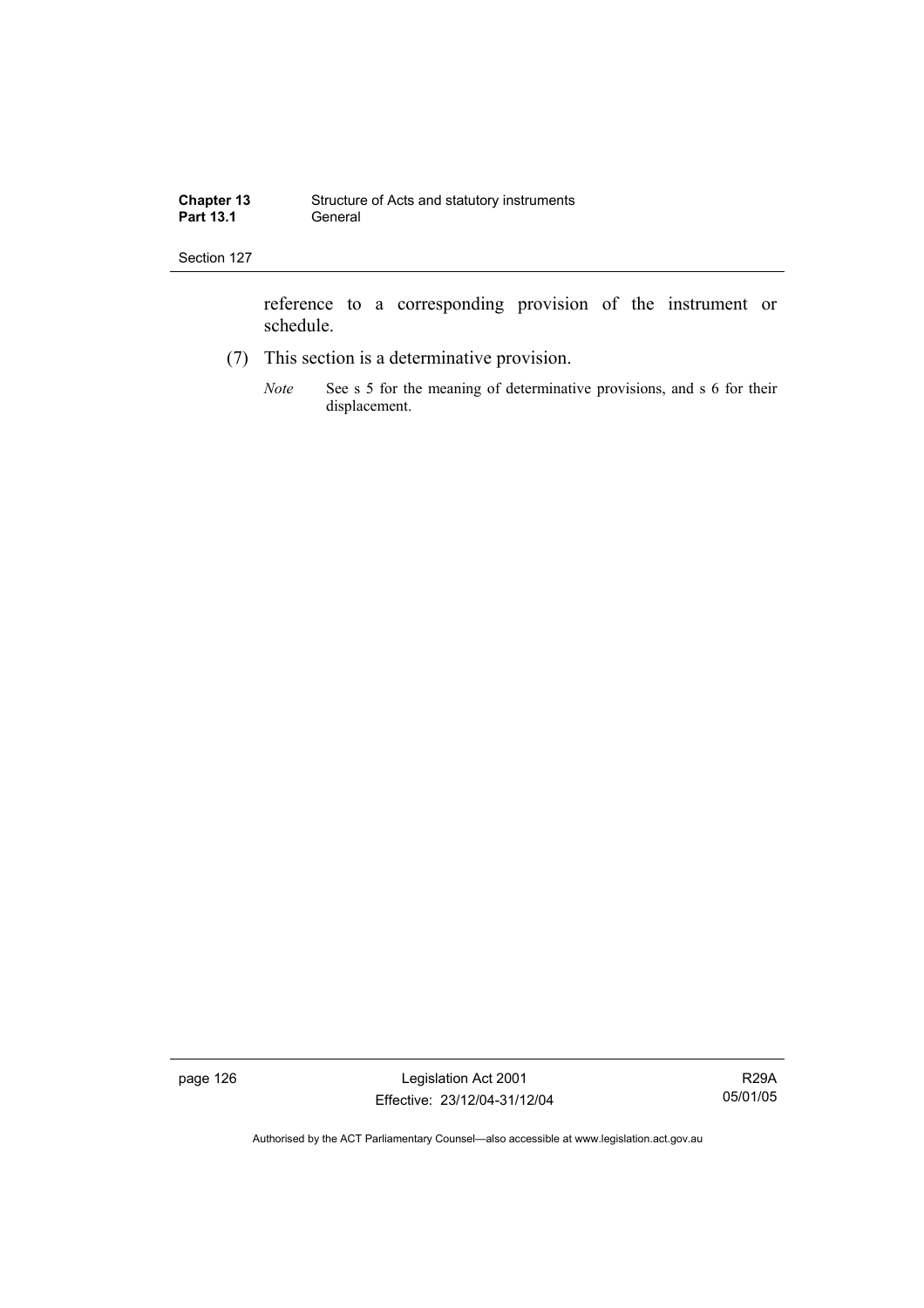## **Part 13.2 Particular kinds of provisions**

## **130 What is a definition?** (IA dictionary, *definition*)

A *definition* is a provision (however expressed) of an Act or statutory instrument that—

- (a) gives a meaning to a term; or
- (b) limits or extends the meaning of a term.

#### **Examples of definitions**

- 1 *X* means Y.
- 2 *X* includes Y.
- 3 *X* means Y, and includes Z.
- 4 A reference to *X* is a reference to Y.
- 5 *X*—see section Y.
- 6 *X*—see the *XYZ Act 1999*, section Y.
- 7 In a proceeding against a person (the *retailer*), it is a defence if the retailer establishes that the goods were bought honestly.
- 8 *excluded*—a claim is *excluded* if the claim is not brought within 1 year after the day the claimant becomes aware of the failure to account to which the claim relates.
- 9 A term used in the *XYZ Act 2003* has the same meaning in this Act.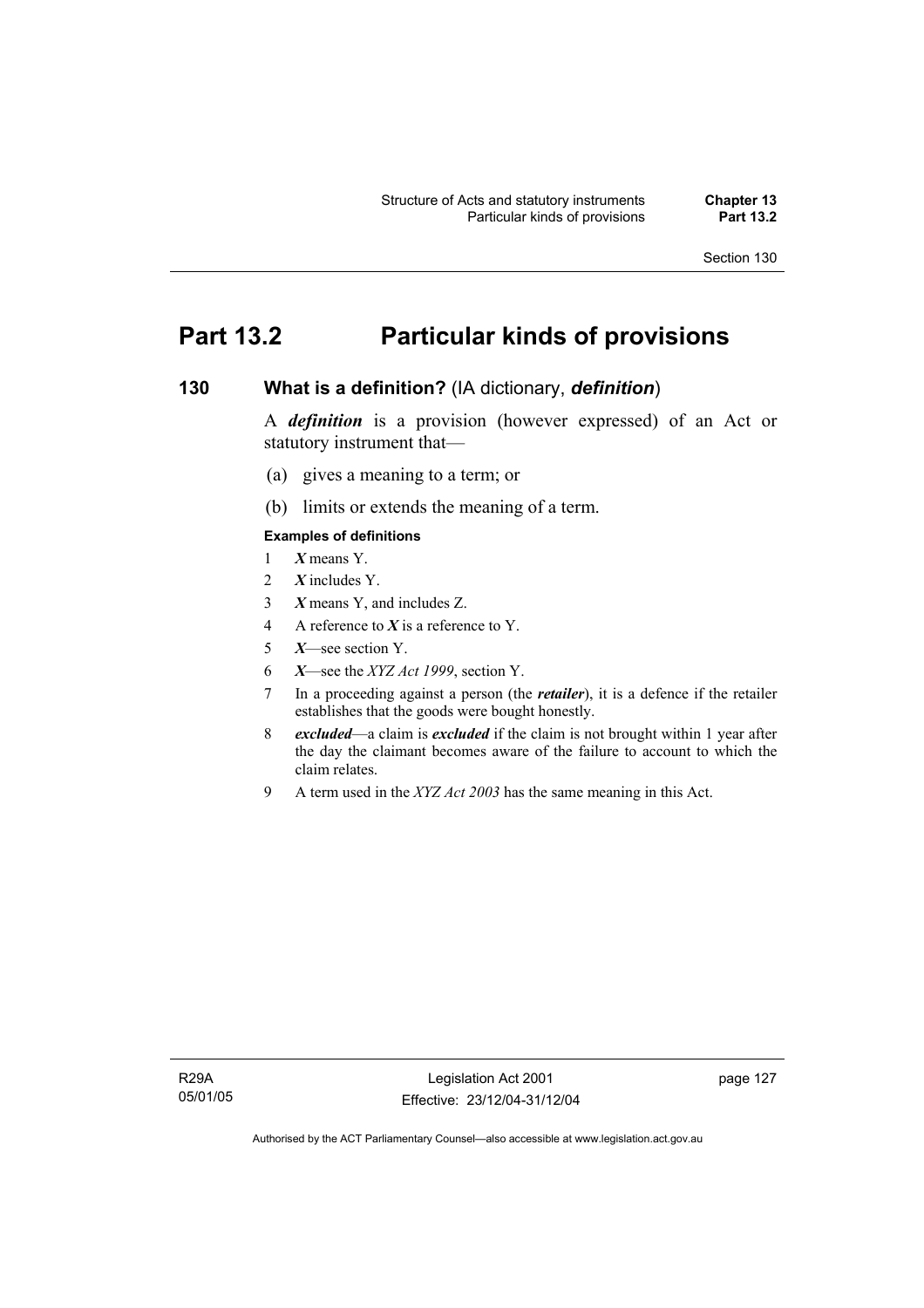| <b>Chapter 13</b> | Structure of Acts and statutory instruments |
|-------------------|---------------------------------------------|
| <b>Part 13.2</b>  | Particular kinds of provisions              |

- 10 A term defined in the *XYZ Act 2003* has the same meaning in this Act.
- *Note 1* Examples 5 and 6 illustrate signpost definitions, that is, definitions that do not themselves directly define a term but point the reader to the place where the term is defined (see s 131).
- *Note 2* Example 7 illustrates a tagged-term definition (*retailer*) that takes its meaning from the context of the provision where the defined term is found.
- *Note 3* Example 8 illustrates a definition that does not begin with the defined term.
- *Note 4* For other provisions about definitions, see pt 15.2.
- *Note 5* An example is part of the Act, is not exhaustive and may extend, but does not limit, the meaning of the provision in which it appears (see s 126 and s 132).

## **131 Signpost definitions** (IA, dict, def of *see*)

 (1) In an Act or statutory instrument, a definition of a term that includes the word 'see' followed by a reference to a law or instrument means the term has the same meaning as the term (or, if the reference includes a reference to the definition of another term, that term) has in the law or instrument, as in force from time to time.

#### **Examples**

- 1 A signpost definition '*food*—see section 10.' in the dictionary to an Act means that the word 'food' when used in the Act, has the same meaning as it has in section 10, as in force from time to time.
- 2 A signpost definition '*injury*—see the *XYZ Act 2001*, dictionary.' in the dictionary to another Act means that the word 'injury', when used in the other Act, has the same meaning as it has in the definition of *injury*, in the *XYZ Act 2001*, dictionary, as in force from time to time.
- 3 A signpost definition 'OH&S Council—see the *XYZ Act 2000*, dictionary, definition of *council*.' means that the expression 'OH&S Council' has the same meaning as the word 'council' has in the definition of *council* in the *XYZ Act 2000*, dictionary, as in force from time to time.
- *Note* An example is part of the Act, is not exhaustive and may extend, but does not limit, the meaning of the provision in which it appears (see s 126 and s 132).

| page 128 | Legislation Act 2001         | <b>R29A</b> |
|----------|------------------------------|-------------|
|          | Effective: 23/12/04-31/12/04 | 05/01/05    |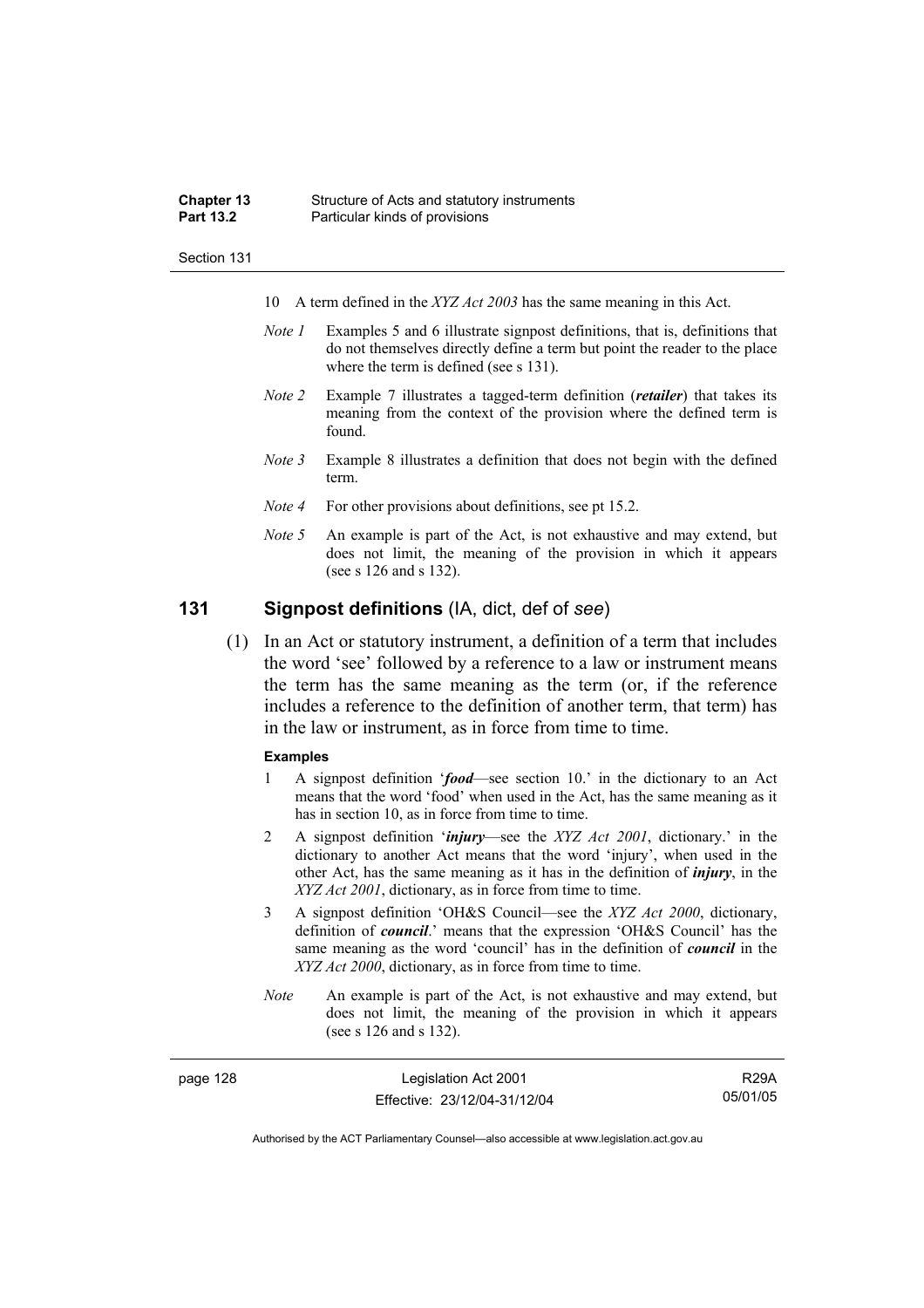- (2) This section is subject to section 47 (Statutory instrument may make provision by applying law or instrument).
- (3) In this section:

*instrument* includes a provision of an instrument.

*law* includes a law, or a provision of a law, of the Commonwealth, a State or another Territory.

*Note* For other provisions about definitions, see pt 15.2.

## **132 Examples** (IA s 11D)

- (1) An example in an Act or statutory instrument—
	- (a) is not exhaustive; and
	- (b) may extend, but does not limit, the meaning of the Act or instrument, or the particular provision to which it relates.

#### **Examples**

- 1 A specific case (which may be fictional) that helps to give meaning to the more abstract language of a provision. See the examples in section 43.
- 2 An example (which may be fictional) that clarifies the scope of a provision by illustrating cases that fall within the provision or cases that fall outside the provision, or both. See the examples in section 86.
- *Note 1* These examples may overlap.
- *Note 2* An example in an Act or statutory instrument is part of the Act or instrument (see s 126 (4)).
- (2) An example may take either of the following forms:
	- (a) a statement at the end of the provision it illustrates (or at the end of a provision containing the provision it illustrates);

page 129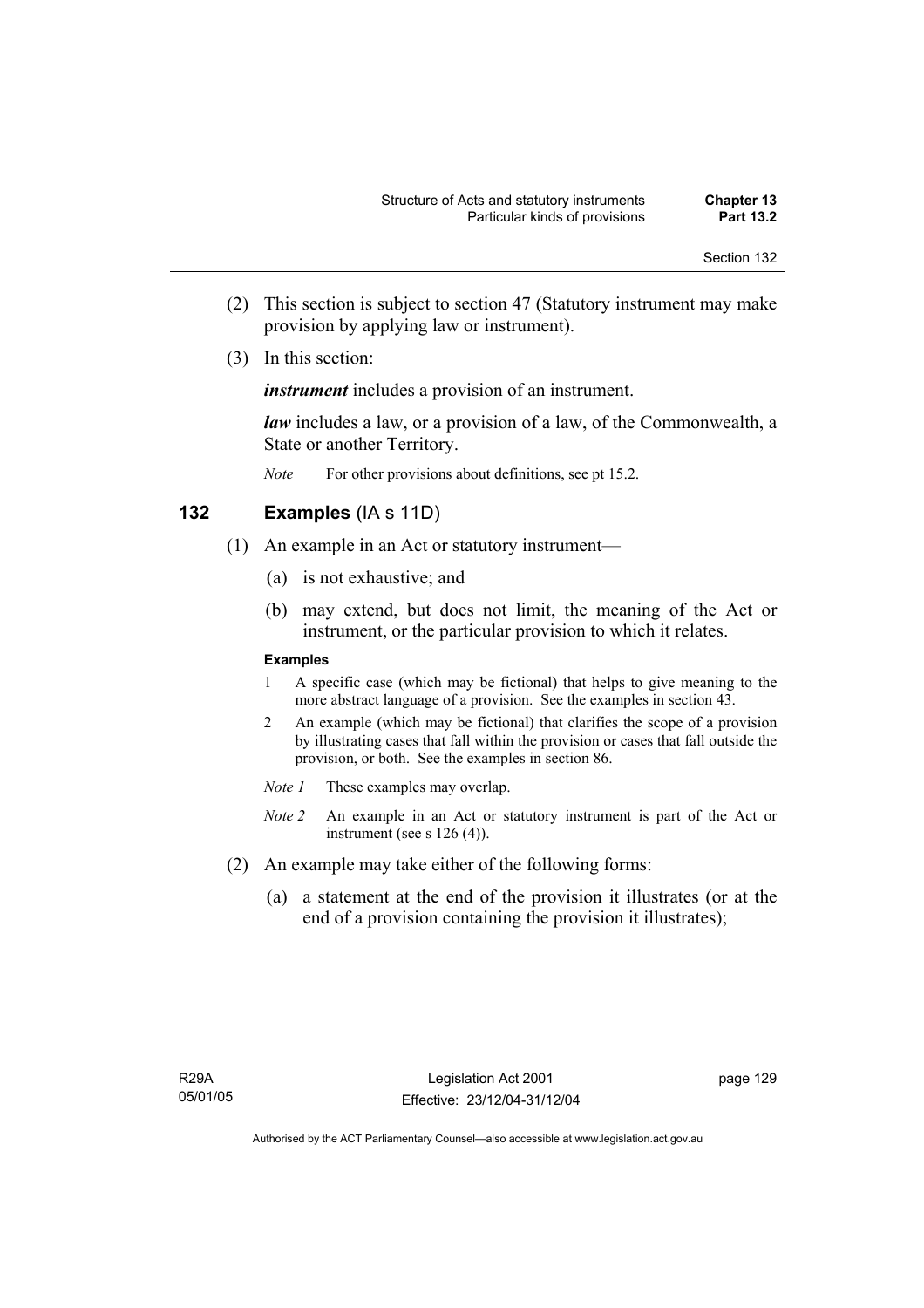| <b>Chapter 13</b> | Structure of Acts and statutory instruments |
|-------------------|---------------------------------------------|
| <b>Part 13.2</b>  | Particular kinds of provisions              |

 (b) a statement forming part of the text of a provision that illustrates the operation of the provision, whether or not the words 'for example' are used.

#### **Examples for par (a)**

the examples in section 130 or this section, subsection (1)

#### **Example for par (b)**

the statement beginning 'for example' in section 36 (1) (a)

- (3) Subsection (2) does not limit the form that an example may take.
- (4) This section is a determinative provision.
	- *Note* See s 5 for the meaning of determinative provisions, and s 6 for their displacement.

#### **133 Penalty units** (IA s 33AA)

- (1) In a law, if a penalty for an offence is expressed as a number (whether whole or fractional) of penalty units—
	- (a) the penalty is a fine of that number of penalty units; and
	- (b) the value of the penalty unit for the offence is—
		- (i) if the person charged is an individual—\$100; or
		- (ii) if the person charged is a corporation—\$500.

#### **Example**

'Maximum penalty: 10 penalty units.' means that a person who is convicted of the relevant offence is liable to a maximum fine of 10 penalty units.

- If the person is an individual, the maximum fine is, therefore, \$1 000 (\$100x10).
- If the person is a corporation, the maximum fine is, therefore, \$5 000 (\$500x10).

page 130 Legislation Act 2001 Effective: 23/12/04-31/12/04

R29A 05/01/05

*Note* An example is part of the Act, is not exhaustive and may extend, but does not limit, the meaning of the provision in which it appears (see s 126 and s 132).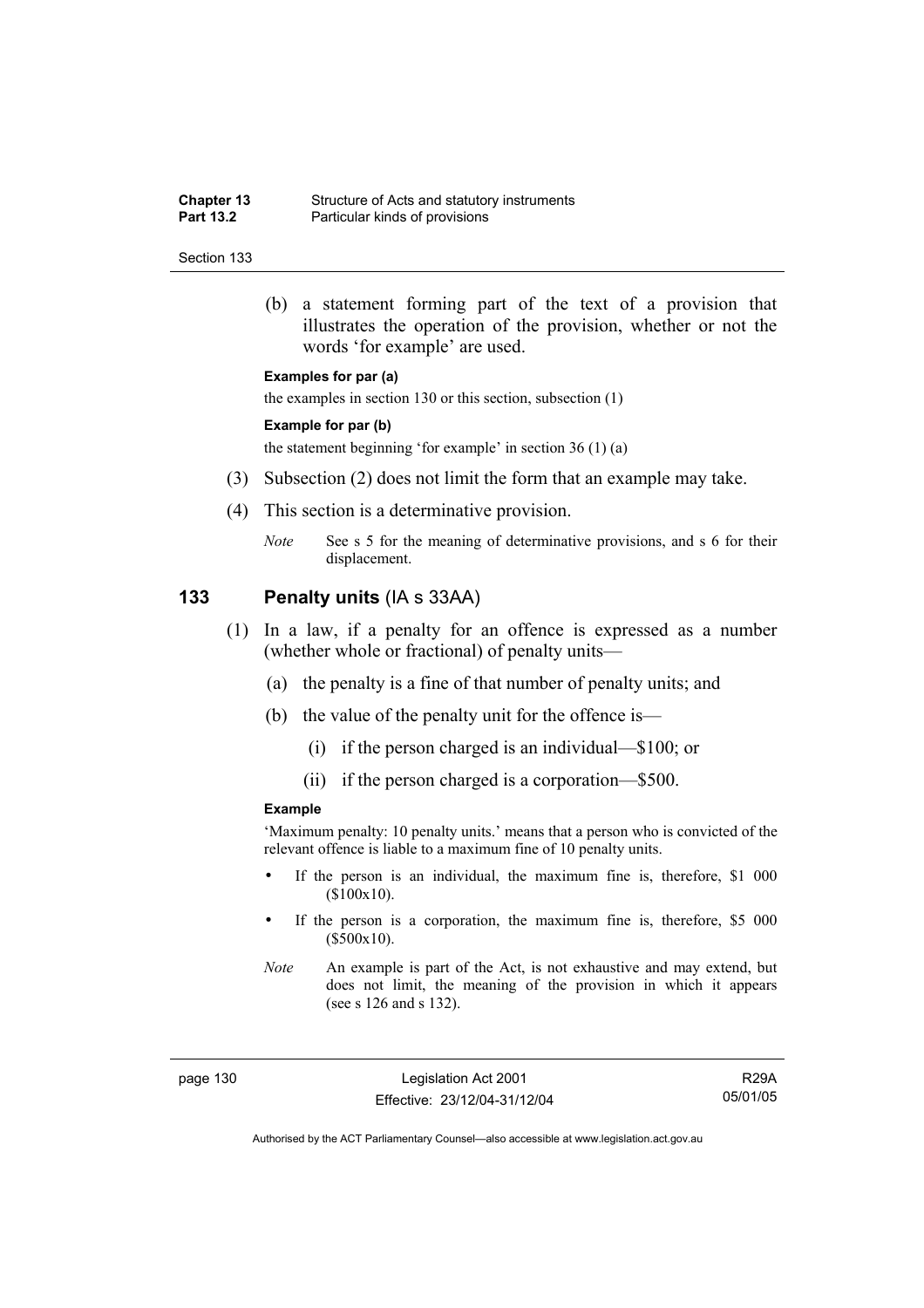- (2) This section is a determinative provision.
	- *Note* See s 5 for the meaning of determinative provisions, and s 6 for their displacement.

### **134 Penalties at end of sections and subsections** (IA s 32A)

- (1) This section applies if a penalty (however expressed) is stated in a law—
	- (a) at the end of a section (whether or not the section is divided into subsections) and not expressed in a way that indicates that it applies only to a provision of the section; or
	- (b) at the end of a subsection (but not at the end of a section) and not expressed in a way that indicates that it applies only to a provision of the subsection; or
	- (c) at the end of a section or subsection and expressed in a way that indicates that it applies only to a provision of the section or subsection (the *relevant provision*).

### **Example for par (a)**

the following penalty at the end of a section: 'Maximum penalty: 20 penalty units.'

#### **Example for par (b)**

the following penalty at the end of a subsection, but not at the end of a section: 'Maximum penalty: 20 penalty units.'

#### **Examples for par (c)**

- 1 the following penalty at the end of a section divided into subsections: 'Maximum penalty (subsection (3)): 20 penalty units.'.
- 2 the following penalty at the end of a subsection, but not at the end of a section:

'Maximum penalty:

(a) for paragraph (b)—20 penalty units; or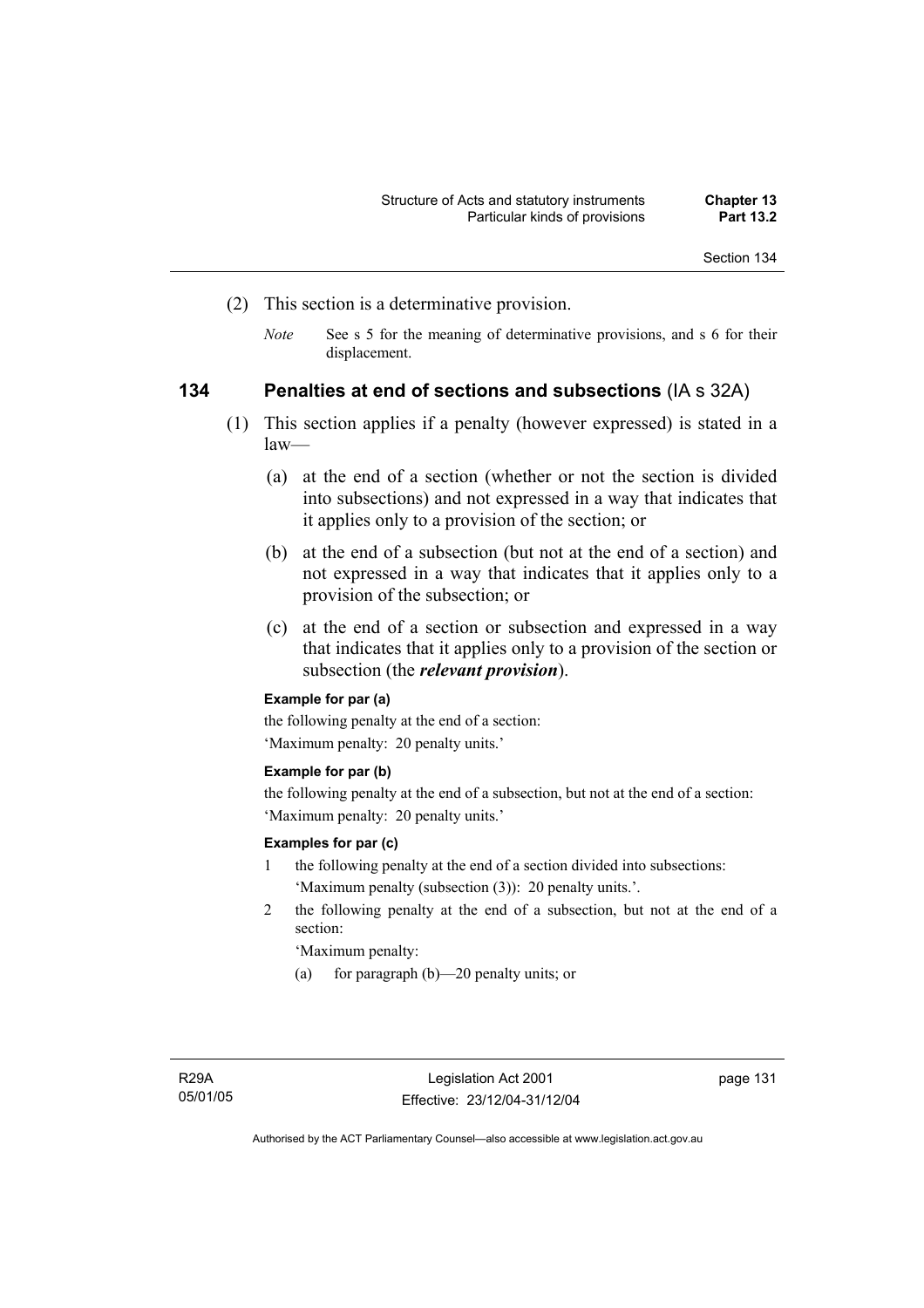| <b>Chapter 13</b> | Structure of Acts and statutory instruments |
|-------------------|---------------------------------------------|
| <b>Part 13.2</b>  | Particular kinds of provisions              |

- (b) for another paragraph—50 penalty units, imprisonment for 6 months or both.'
- *Note* An example is part of the Act, is not exhaustive and may extend, but does not limit, the meaning of the provision in which it appears (see s 126 and s 132).
- (2) If an offence is not expressly mentioned in the section, subsection or relevant provision, the penalty indicates that contravention of the section, subsection or relevant provision is an offence punishable on conviction as provided by subsection (4).

#### **Example of a penalty applying to entire section or subsection**

A person must not contravene a notice. Maximum penalty: 20 penalty units.

#### **Example of a penalty applying to a stated provision**

- (2) The register of transactions—
	- (a) may be kept in electronic form; and
	- (b) must contain the particulars mentioned in section 91C.

Maximum penalty (paragraph (b)): 20 penalty units.

 (3) If an offence is expressly mentioned in the section, subsection or relevant provision, the penalty indicates that the offence is punishable on conviction as provided by subsection (4).

#### **Example of a penalty applying to entire section or subsection**

A person who contravenes a notice commits an offence. Maximum penalty: 20 penalty units.

#### **Example of a penalty applying to a stated provision**

- (2) If a person keeps the person's identity card after ceasing to be an officer—
	- (a) the person commits an offence; and
	- (b) the identity card is forfeited to the Territory.

Maximum penalty (paragraph (a)): 20 penalty units.

- (4) The penalty that may be imposed for the offence is—
	- (a) if only a single penalty is stated (whether as a maximum penalty or a penalty)—not more than the stated penalty; or

R29A 05/01/05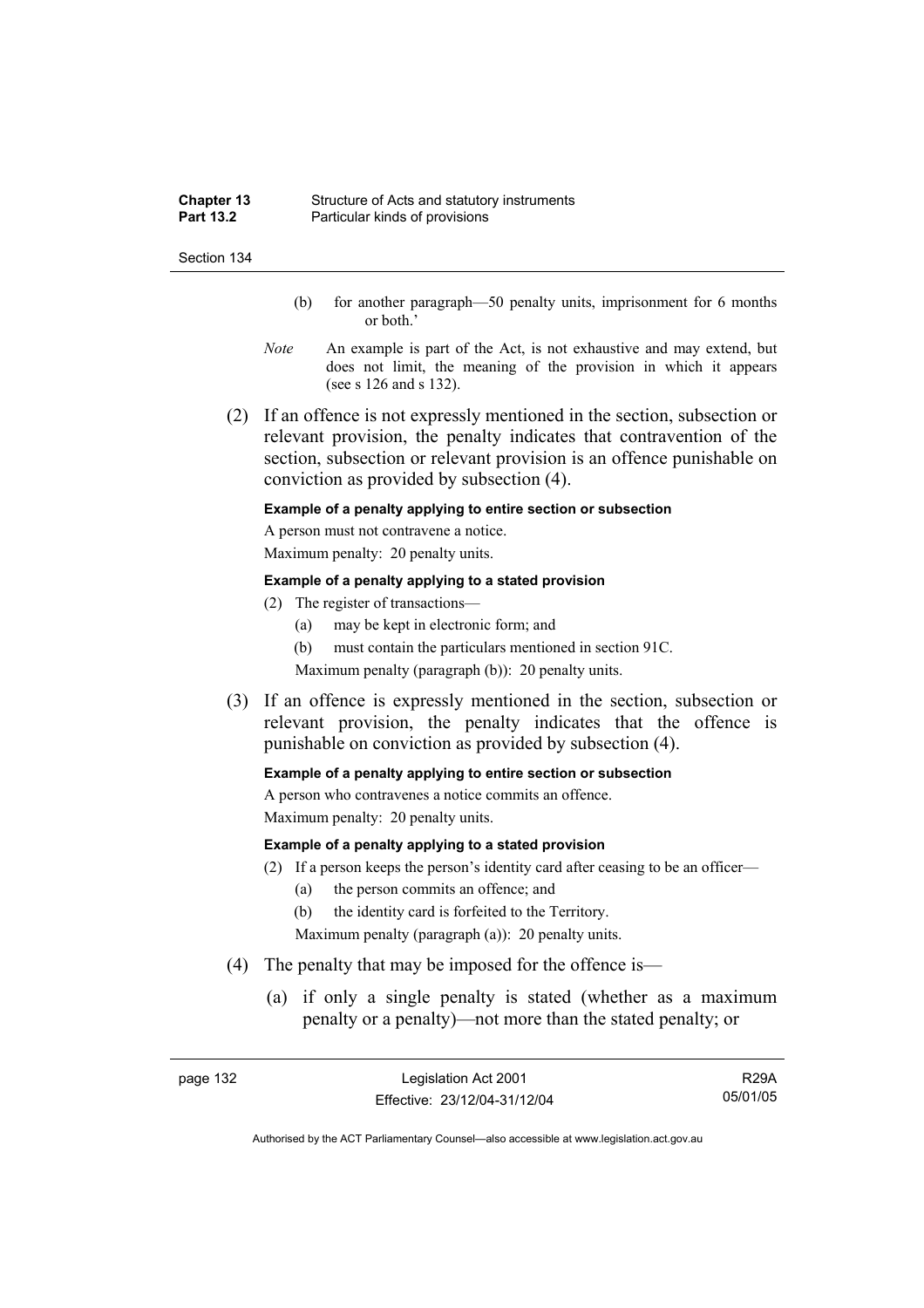- (b) if a minimum as well as a maximum penalty is stated—not less than the minimum and not more than the maximum.
- $(5)$  If—
	- (a) a penalty (however expressed) is stated in a law at the end of a section divided into subsections; and
	- (b) another penalty (however expressed) is stated at the end of another subsection of the section; and
	- (c) the first penalty is not expressed in a way that indicates that it applies only to a particular provision of the last subsection;

the first penalty is taken, for this section, to be expressed in a way that indicates that it applies only to the last subsection.

#### **Example**

In the following example, subsection (4) is the last subsection and the penalty stated at the end applies only to that subsection:

- '(2) A permit holder must record all transactions under this Act. Maximum penalty: 20 penalty units.
- (3) If a permit holder is convicted of an offence against subsection (2), the registrar must cancel the permit.
- (4) A permit holder must not sell a declared substance in contravention of this Act.

Maximum penalty: 100 penalty units, imprisonment for 1 year or both.'.

- (6) In working out for this section whether a penalty is at the end of a section or subsection, the position of any example or note is to be disregarded.
- (7) In applying this section to a subordinate law or disallowable instrument or to a provision of a schedule to an Act, a reference to a section or subsection is a reference to a corresponding provision of the law, instrument or schedule.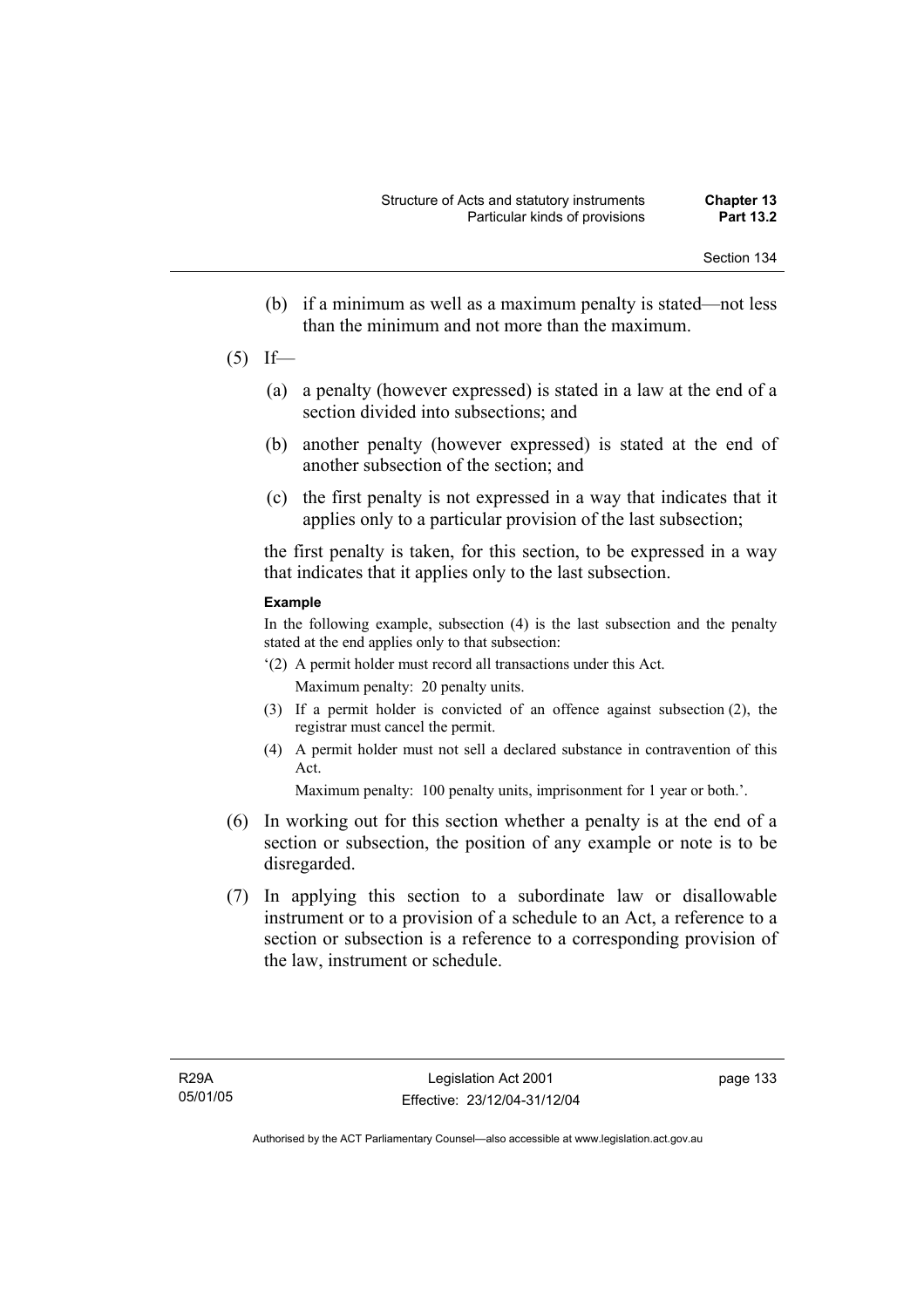| <b>Chapter 13</b> | Structure of Acts and statutory instruments |
|-------------------|---------------------------------------------|
| <b>Part 13.2</b>  | Particular kinds of provisions              |

- (8) This section is a determinative provision.
	- *Note* See s 5 for the meaning of determinative provisions, and s 6 for their displacement.

#### **135 Penalties not at end of sections and subsections** (IA s 33)

- (1) This section applies if a penalty (however expressed) is stated in a provision of a law other than at the end of a section or subsection.
- (2) If an offence is expressly mentioned in the provision, the penalty indicates that the offence is punishable on conviction as provided by subsection  $(4)$ .

#### **Example**

A person who contravenes subsection (3) commits an offence punishable by a fine of not more than 20 penalty units.

- *Note* An example is part of the Act, is not exhaustive and may extend, but does not limit, the meaning of the provision in which it appears (see s 126 and s 132).
- (3) If an offence is not expressly mentioned in the provision, the penalty indicates that contravention of the provision (or a stated part of the provision) is an offence punishable on conviction as provided by subsection (4).

#### **Example**

A person who contravenes subsection (3) must pay a fine of not more than 20 penalty units.

- (4) The penalty that may be imposed for the offence is—
	- (a) if only a single penalty is stated (whether as a maximum penalty or a penalty)—not more than the stated penalty; or
	- (b) if a minimum as well as a maximum penalty is stated—not less than the minimum and not more than the maximum.
- (5) In working out for this section whether a penalty is at the end of a section or subsection, the position of any example or note is to be disregarded.

| Legislation Act 2001<br>page 134 |                              | <b>R29A</b> |
|----------------------------------|------------------------------|-------------|
|                                  | Effective: 23/12/04-31/12/04 | 05/01/05    |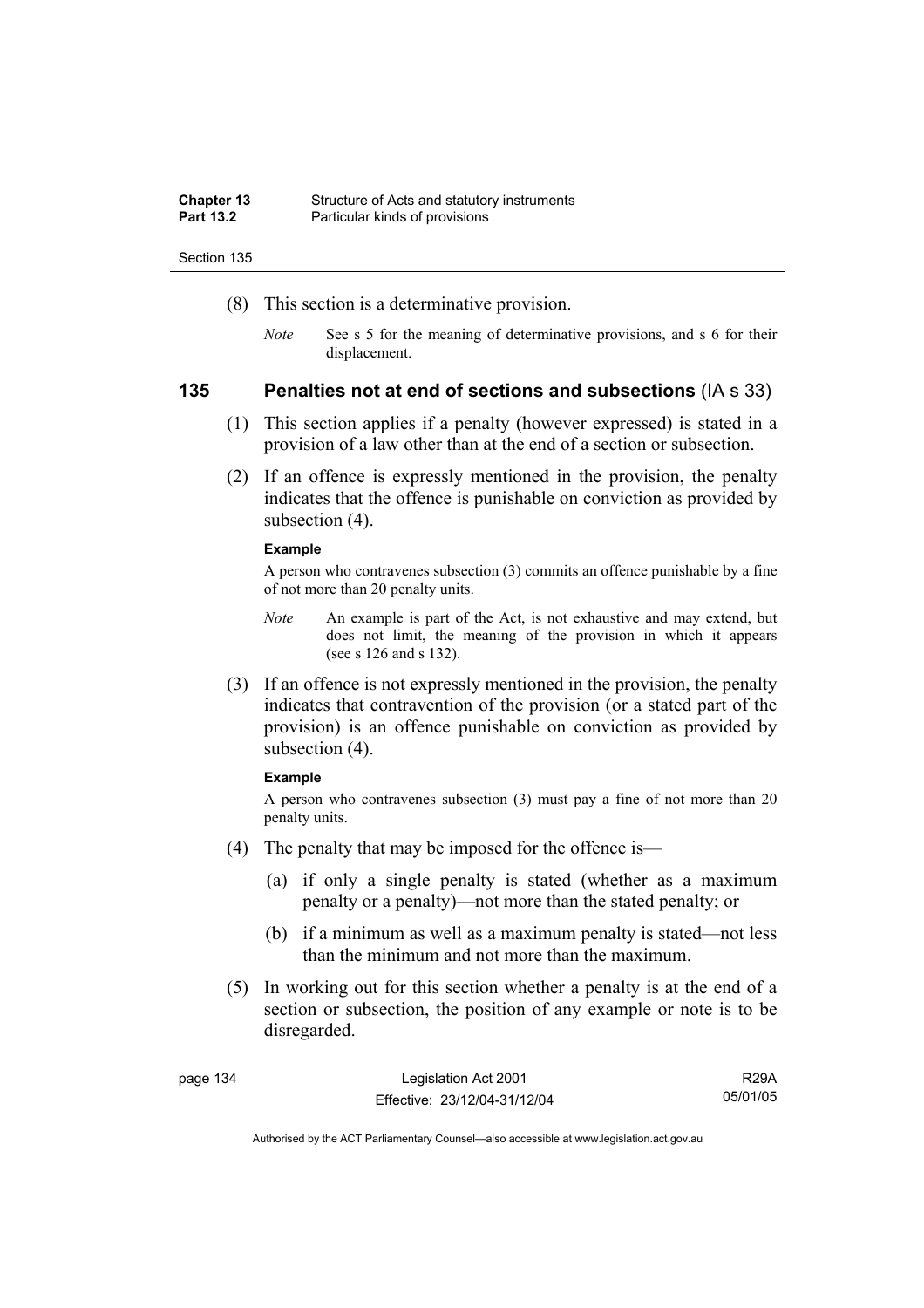- (6) In applying this section to a subordinate law or disallowable instrument or to a provision of a schedule to an Act, a reference to a section or subsection is a reference to a corresponding provision of the law, instrument or schedule.
- (7) This section is a determinative provision.
	- *Note* See s 5 for the meaning of determinative provisions, and s 6 for their displacement.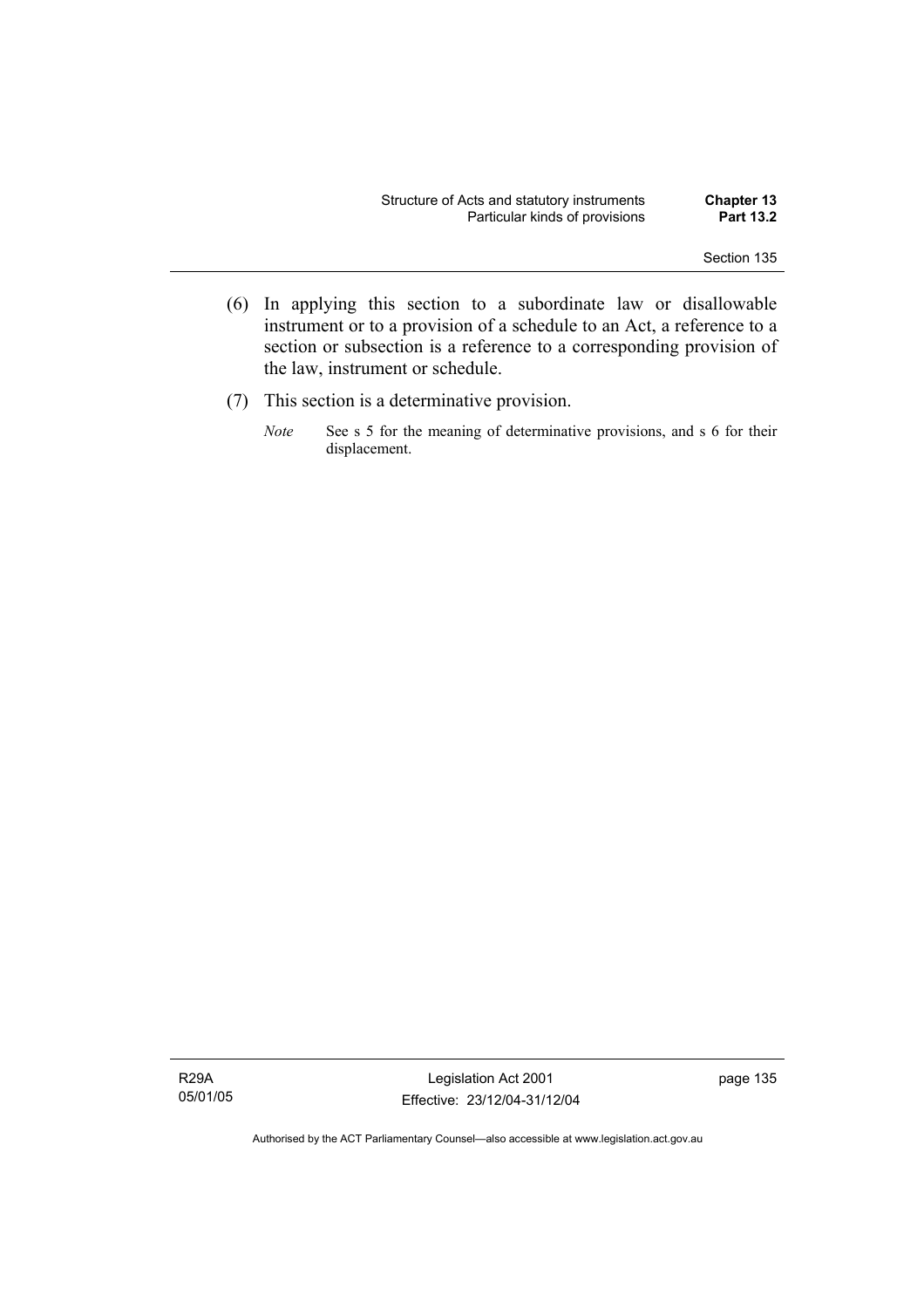# **Chapter 14 Interpretation of Acts and statutory instruments**

# **Part 14.1 Purpose and scope**

## **136 Meaning of** *Act* **in ch 14**

In this chapter:

*Act* includes a statutory instrument.

*Note* Section 7 (3) provides that a reference to an Act includes a reference to a provision of an Act. Section 13 (3) provides that a reference to a statutory instrument includes a reference to a provision of a statutory instrument.

### **137 Purpose and scope of ch 14**

- (1) The purpose of this chapter is to provide guidance about the interpretation of Acts.
- (2) This chapter is not intended to be a comprehensive statement of the law of interpretation applying to Acts.
- (3) In particular, this chapter assumes that common law presumptions operate in conjunction with this chapter.
- (4) Subsection (3) also applies to common law presumptions that come into existence after the commencement of this chapter.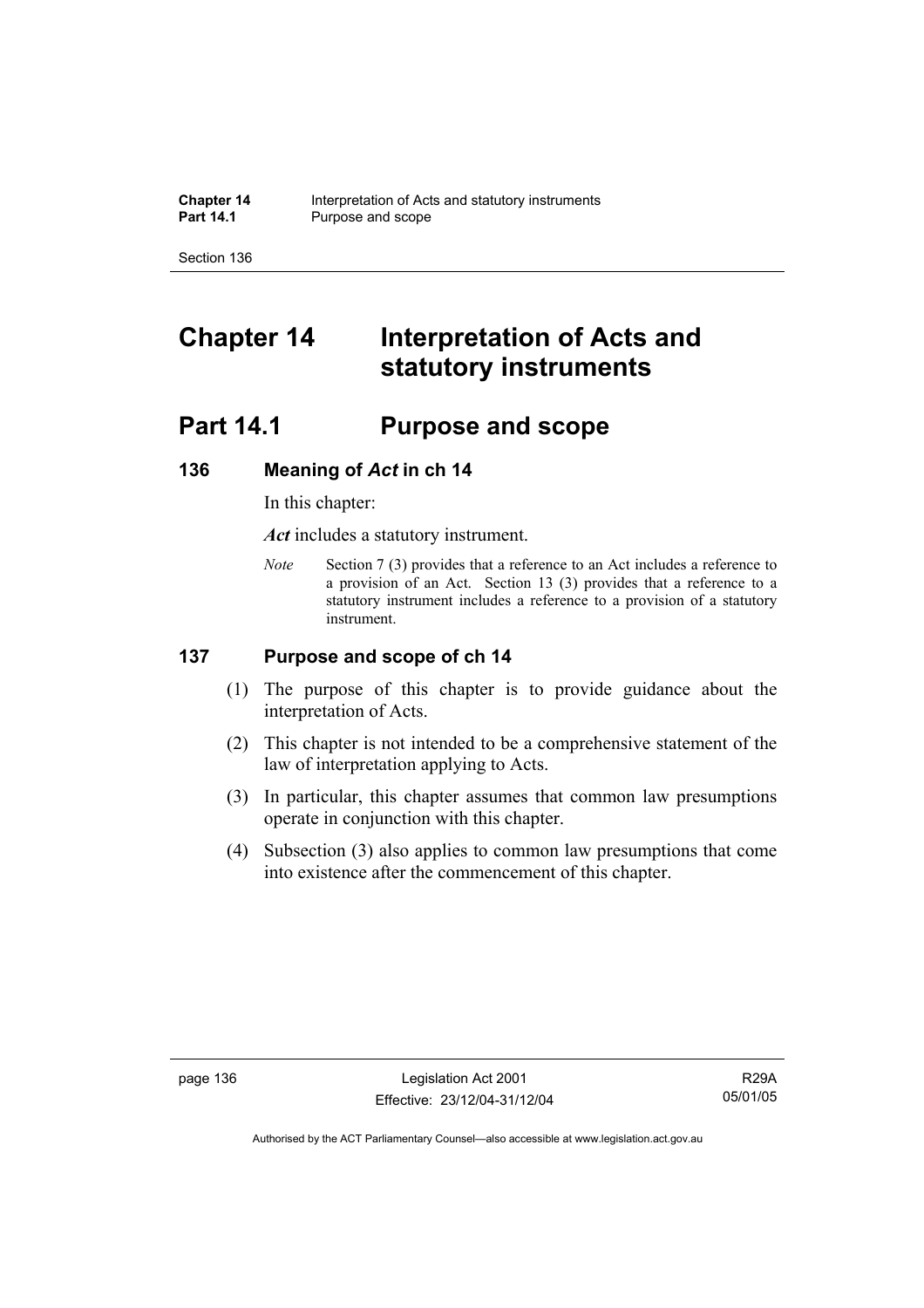# **Part 14.2 Key principles of interpretation**

## **138 Meaning of** *working out the meaning of an Act*

In this part:

*working out the meaning of an Act* means—

- (a) resolving an ambiguous or obscure provision of the Act; or
- (b) confirming or displacing the apparent meaning of the Act; or
- (c) finding the meaning of the Act when its apparent meaning leads to a result that is manifestly absurd or is unreasonable; or
- (d) finding the meaning of the Act in any other case.

## **139 Interpretation best achieving Act's purpose** (IA s 11A)

- (1) In working out the meaning of an Act, the interpretation that would best achieve the purpose of the Act is to be preferred to any other interpretation.
- (2) This section applies whether or not the Act's purpose is expressly stated in the Act.
	- *Note T*he *Human Rights Act 2004*, s 30 (1) (which is about interpreting legislation to be consistent with human rights) is also relevant to interpreting Territory laws.

### **140 Legislative context**

In working out the meaning of an Act, the provisions of the Act must be read in the context of the Act as a whole.

#### **Examples**

1 The long title of an Act provides that it is an Act to give certain benefits to the holders of pensioner cards. Section 4 provides 'This Act applies to a holder of a pensioner card'. Section 22 provides that the commissioner may grant 'a person' an exemption from payment of rates. The Act does not contain a definition of 'person'. Section 22 must be read in the context of

R29A 05/01/05 page 137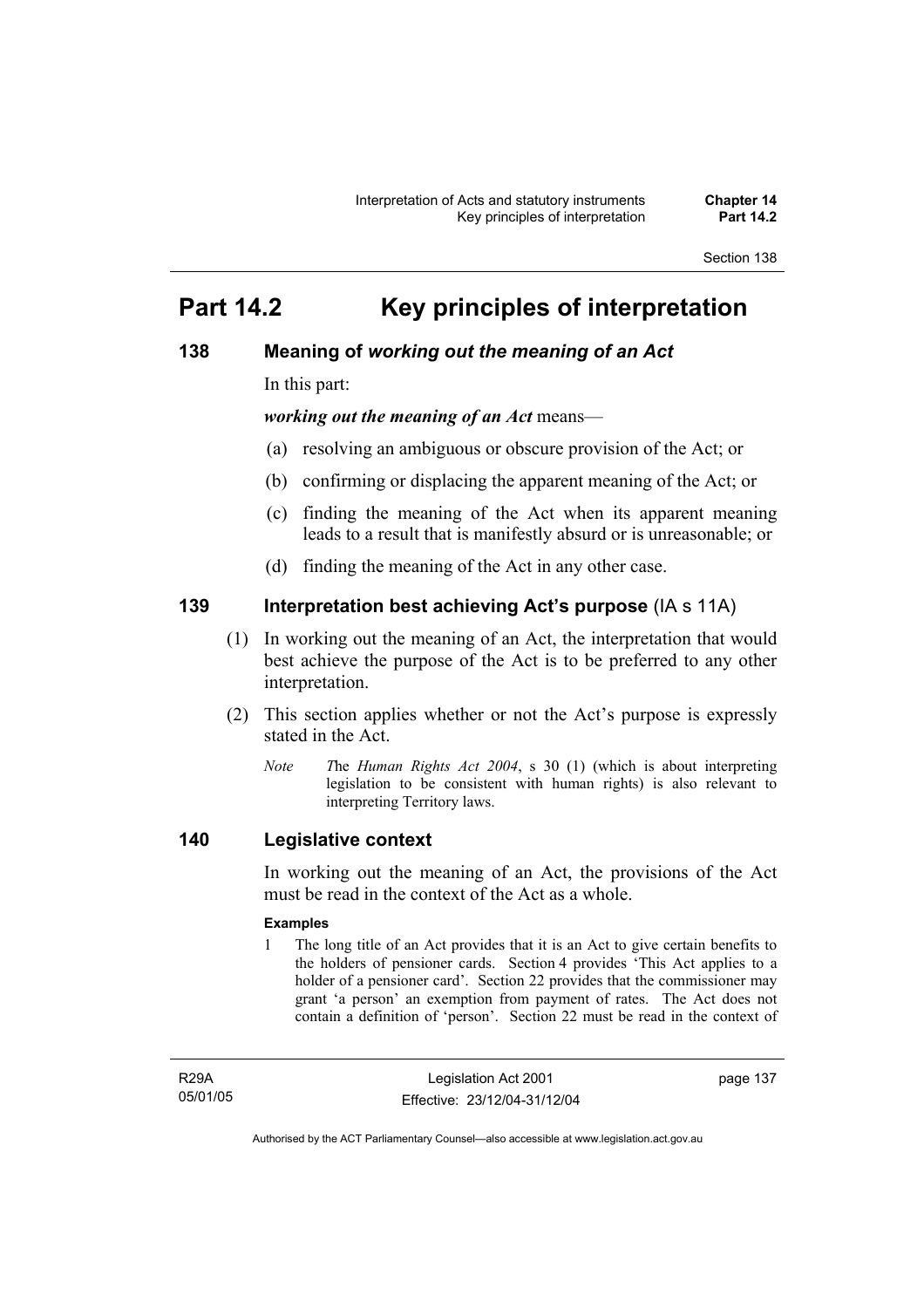#### **Chapter 14** Interpretation of Acts and statutory instruments<br>**Part 14.2** Key principles of interpretation **Key principles of interpretation**

#### Section 141

the Act as a whole so that the commissioner may only grant exemptions to people who are holders of pensioner cards.

2 The *Drug Testing Regulations 2001* (made under the *Drug Testing Act 2000* (hypothetical)), regulation 6 contains the following heading:

#### **6 Corresponding law—Act, s 100, def** *corresponding law*

The heading indicates that the regulation has been made for the definition of *corresponding law* in the *Drug Testing Act 2000*, section 100.

- 3 Regulation 12 (1) of a subordinate law refers to 'an order under the *Crimes Act 1900*, section 402*'*. No other kind of order is mentioned in the regulation and the word 'order' is not otherwise defined in the subordinate law. Subregulations (2), (4), (7) and (9) of the same regulation, which merely refer to 'the order', are to be understood as referring to the order mentioned in subregulation (1).
- *Note 1* See s 126 and s 127 for material that is, or is not, part of an Act or statutory instrument.
- *Note 2* An example is part of the Act, is not exhaustive and may extend, but does not limit, the meaning of the provision in which it appears (see s 126 and s 132).

### **141 Non-legislative context generally** (IA s 11B)

- (1) In working out the meaning of an Act, material not forming part of the Act may be considered.
	- *Note 1* See s 146 for the meaning of *may* and *must*.
	- *Note 2* See s 126 and s 127 for material that is, or is not, part of an Act or statutory instrument.
	- *Note 3* See s 142 for material that may be considered in working out the meaning of an Act or statutory instrument.
- (2) In deciding whether material not forming part of an Act should be considered in working out the meaning of the Act, and the weight to be given to the material, the following matters must be taken into account:
	- (a) the desirability of being able to rely on the ordinary meaning of the Act, having regard to the purpose of the Act and the provisions of the Act read in the context of the Act as a whole;

| page 138 | Legislation Act 2001         | <b>R29A</b> |
|----------|------------------------------|-------------|
|          | Effective: 23/12/04-31/12/04 | 05/01/05    |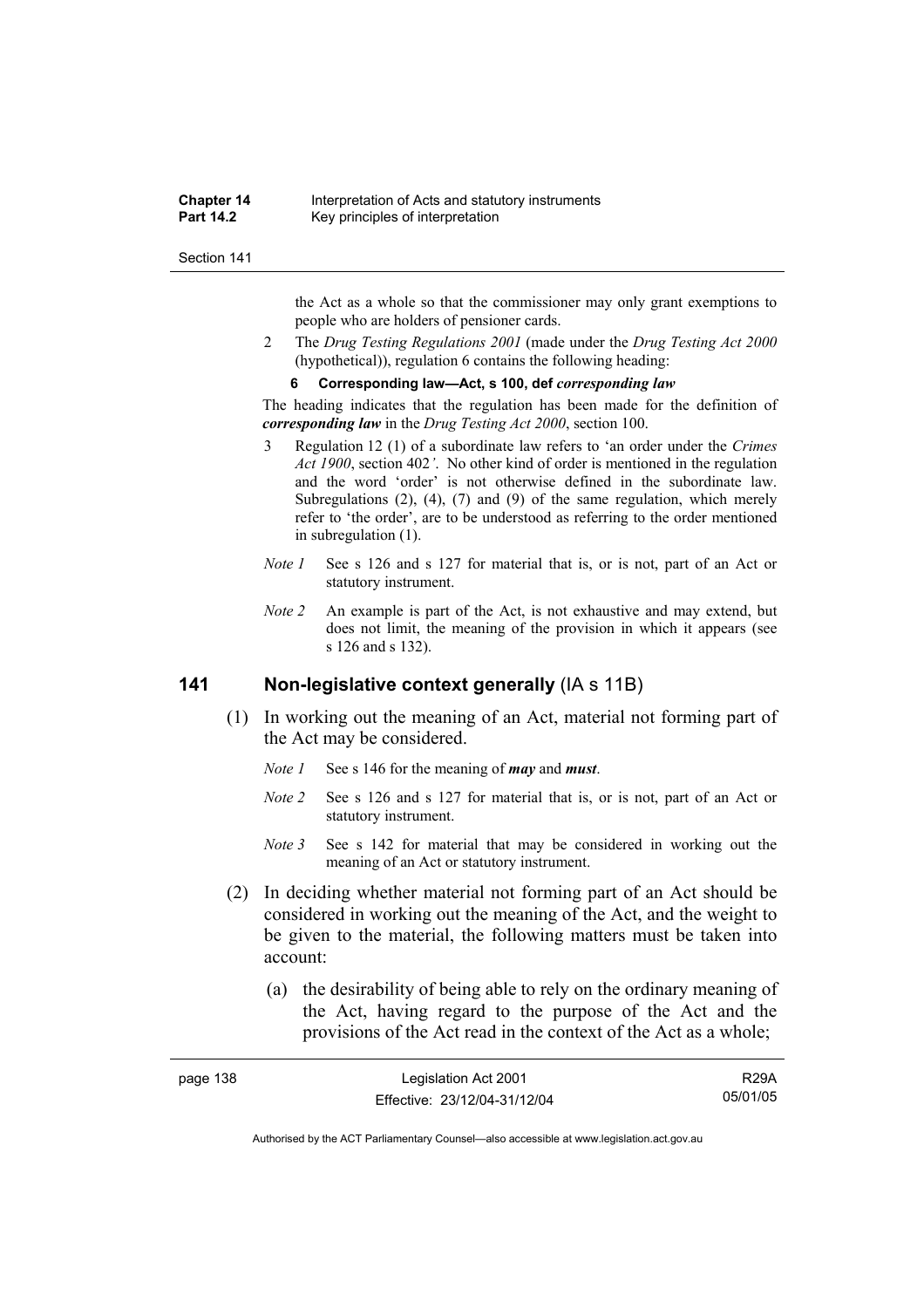- (b) the undesirability of prolonging proceedings without compensating advantage;
- (c) the accessibility of the material to the public.
- (3) Subsection (2) does not limit the matters that may be taken into account.
- (4) For subsection (2) (c), material in the register is taken to be accessible to the public.

*Note* The register is the ACT legislation register (see dict, pt 2, def *register*).

### **142 Non-legislative context—material that may be considered**  (IA s 11B)

- (1) In working out the meaning of an Act, material mentioned in table 142, column 2 may be considered.
- (2) In working out the meaning of a statutory instrument, material mentioned in table 142, column 3 may be considered.
- (3) This section does not limit the material that may be considered in working out the meaning of an Act or statutory instrument.

### **Table 142**

| column 1<br>item | column 2<br>Act                                                                                          | column 3<br>statutory instrument                                                                                    |
|------------------|----------------------------------------------------------------------------------------------------------|---------------------------------------------------------------------------------------------------------------------|
|                  | material not forming<br>part of the Act contained<br>in an authorised version<br>of the Act              | material not forming part of<br>the statutory instrument<br>contained in an authorised<br>version of the instrument |
|                  | See ch 3 (Authorised<br><b>Note</b><br>versions<br>and<br>evidence of laws and<br>legislative material). | See ch 3 (Authorised<br><b>Note</b><br>versions and evidence of<br>legislative<br>and<br>laws<br>material).         |

R29A 05/01/05

Legislation Act 2001 Effective: 23/12/04-31/12/04 page 139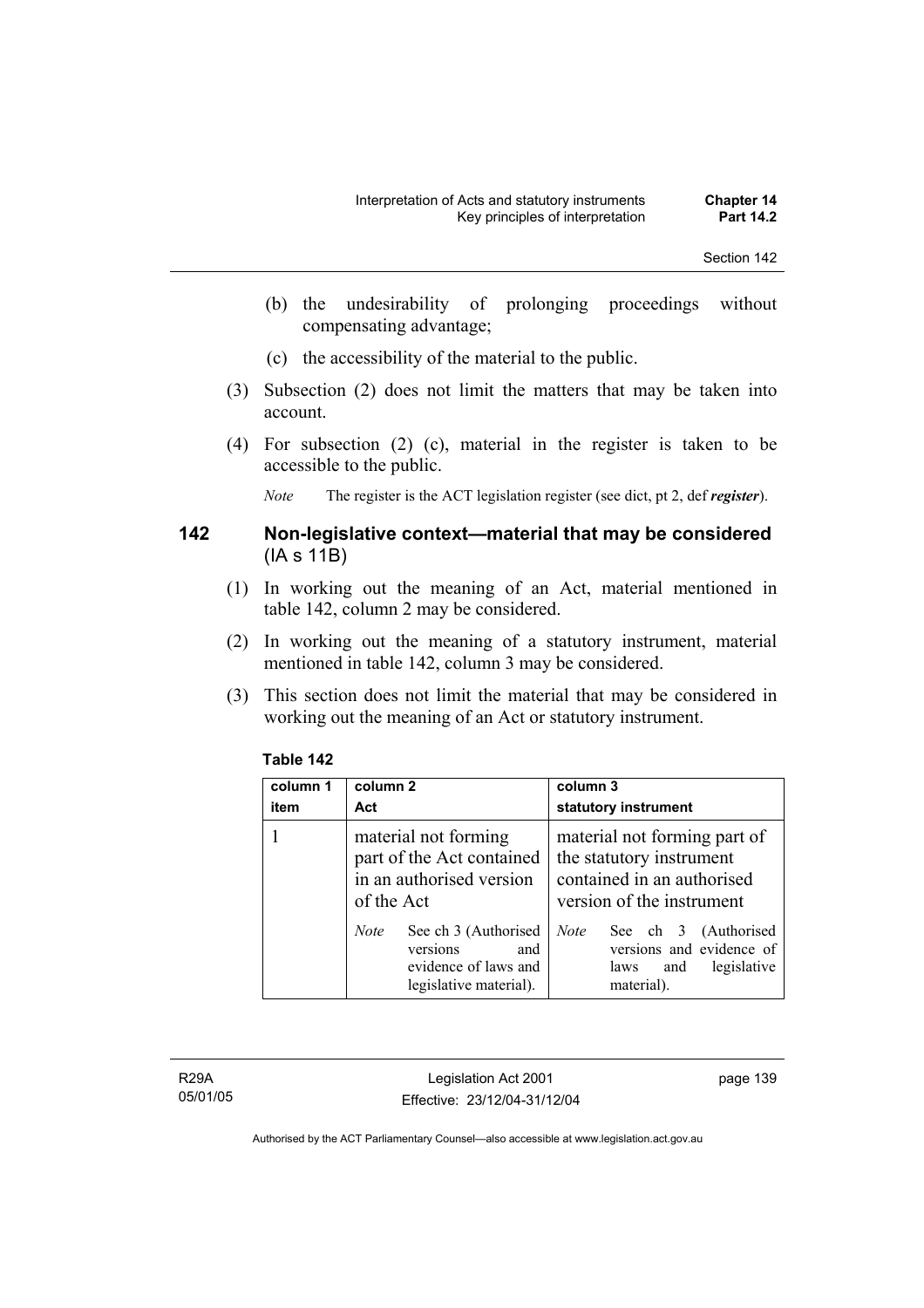**Chapter 14** Interpretation of Acts and statutory instruments **Part 14.2 Key principles of interpretation** 

#### Section 142

| column 1<br>item | column <sub>2</sub><br>Act                                                                                                                                                                                    | column 3<br>statutory instrument                                                                                                                                                                                                                                                                                                                                                                   |
|------------------|---------------------------------------------------------------------------------------------------------------------------------------------------------------------------------------------------------------|----------------------------------------------------------------------------------------------------------------------------------------------------------------------------------------------------------------------------------------------------------------------------------------------------------------------------------------------------------------------------------------------------|
| $\overline{2}$   | any relevant report of a<br>royal commission, law<br>reform commission,<br>committee of inquiry or<br>other similar body that<br>was presented to the<br>Legislative Assembly<br>before the Act was<br>passed | any relevant report of a royal<br>commission, law reform<br>commission, committee of<br>inquiry or other similar body<br>that was presented to the<br>Legislative Assembly—<br>if the statutory<br>(a)<br>instrument was<br>presented to the<br>Assently—<br>before the end of<br>6 sitting days<br>after the day the<br>instrument was<br>presented to the<br>Assembly; or<br>in any other<br>(b) |
|                  |                                                                                                                                                                                                               | case—before the<br>instrument was<br>made                                                                                                                                                                                                                                                                                                                                                          |

page 140 Legislation Act 2001 Effective: 23/12/04-31/12/04

R29A 05/01/05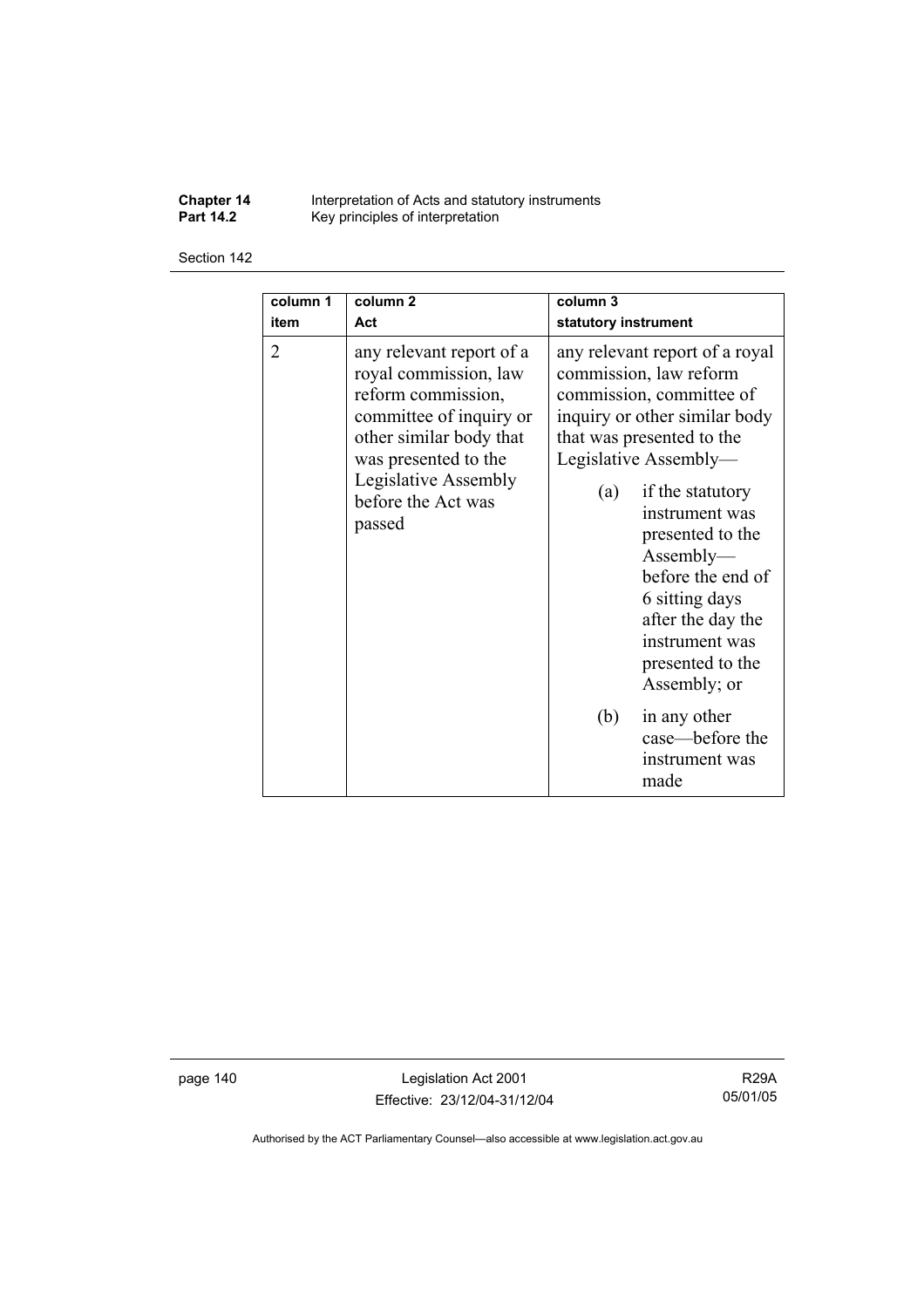Interpretation of Acts and statutory instruments **Chapter 14**  Key principles of interpretation **Part 14.2** 

| column 1<br>item | column <sub>2</sub><br>Act                                                                                                                                                                                          | column 3<br>statutory instrument                                                                                                                                                                                                                                                                                                            |
|------------------|---------------------------------------------------------------------------------------------------------------------------------------------------------------------------------------------------------------------|---------------------------------------------------------------------------------------------------------------------------------------------------------------------------------------------------------------------------------------------------------------------------------------------------------------------------------------------|
| $\overline{3}$   | any relevant report of a<br>committee of the<br>Legislative Assembly<br>that was made to the<br>Assembly before the<br>Act was passed                                                                               | any relevant report of a<br>committee of the Legislative<br>Assembly that was made to<br>the Assembly-                                                                                                                                                                                                                                      |
|                  |                                                                                                                                                                                                                     | (a)<br>if the statutory<br>instrument was<br>presented to the<br>$\Lambda$ ssembly—<br>before the end of<br>6 sitting days<br>after the day the<br>instrument was<br>presented to the<br>Assembly; or                                                                                                                                       |
|                  |                                                                                                                                                                                                                     | (b)<br>in any other<br>case-before the<br>instrument was<br>made                                                                                                                                                                                                                                                                            |
| $\overline{4}$   | any explanatory<br>statement (however<br>described) for the bill<br>that became the Act, or<br>any other relevant<br>document, that was<br>presented to the<br>Legislative Assembly<br>before the Act was<br>passed | if the statutory instrument<br>was presented to the<br>Legislative Assembly—any<br>explanatory statement<br>(however described) for the<br>instrument, or any other<br>relevant document, that was<br>presented to the Legislative<br>Assembly before the end of<br>6 sitting days after the<br>instrument was presented to<br>the Assembly |

R29A 05/01/05

Legislation Act 2001 Effective: 23/12/04-31/12/04 page 141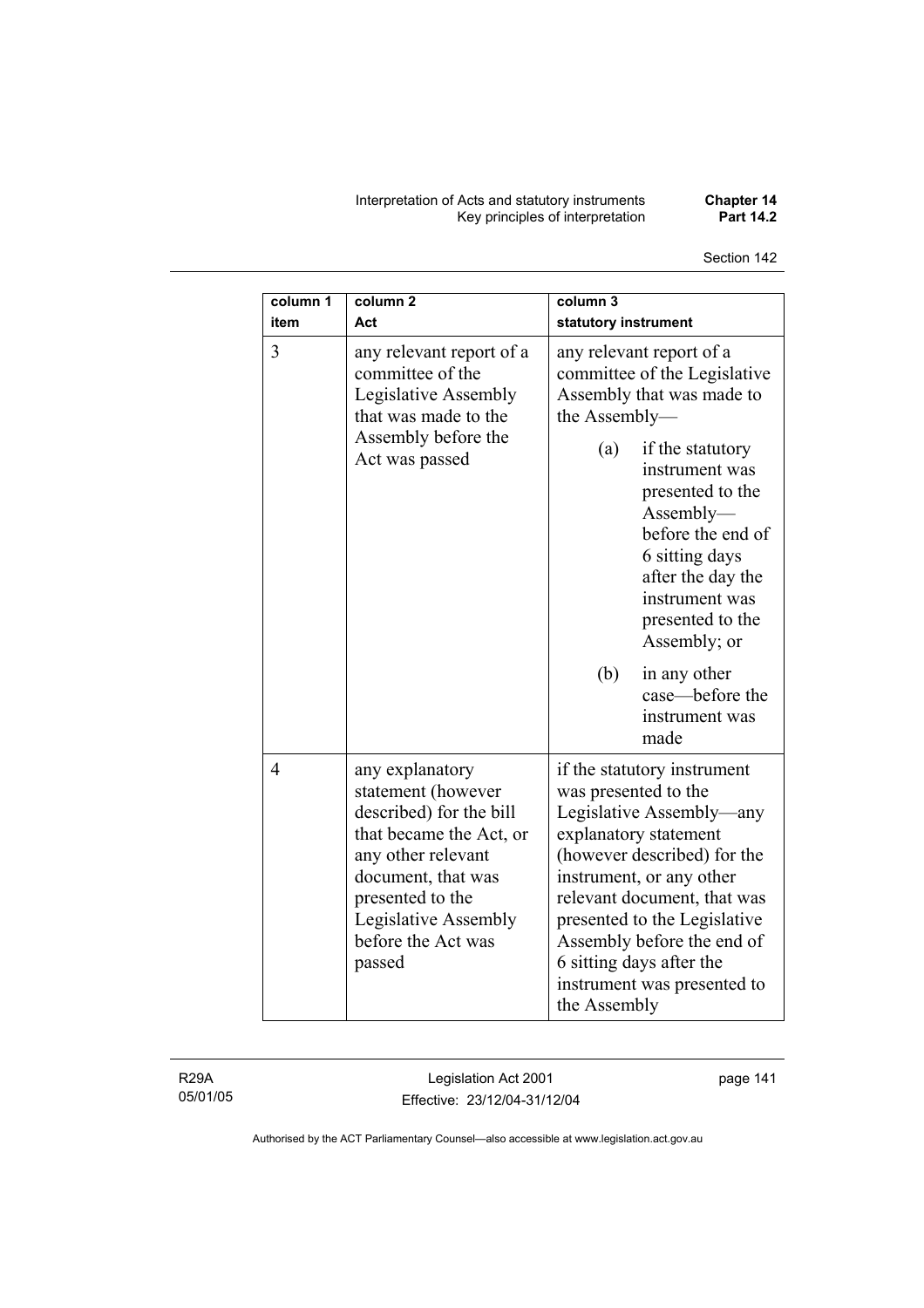**Chapter 14** Interpretation of Acts and statutory instruments<br>**Part 14.2** Key principles of interpretation Key principles of interpretation

#### Section 143

| column 1       | column <sub>2</sub>                                                                                                     | column 3                                                                                                                                                                                        |
|----------------|-------------------------------------------------------------------------------------------------------------------------|-------------------------------------------------------------------------------------------------------------------------------------------------------------------------------------------------|
|                |                                                                                                                         |                                                                                                                                                                                                 |
| item           | Act                                                                                                                     | statutory instrument                                                                                                                                                                            |
| 5              | the presentation speech<br>made to the Legislative<br>Assembly during the<br>passage of the bill that<br>became the Act | if the statutory instrument<br>was presented to the<br>Legislative Assembly by a<br>member of the Assembly-<br>any presentation speech<br>made to the Assembly                                  |
| 6              | official reports of<br>proceedings in the<br>Legislative Assembly in<br>relation to the bill that<br>became the Act     | if the statutory instrument<br>was presented to the<br>Legislative Assembly-<br>official reports of<br>proceedings in the<br>Legislative Assembly in<br>relation to the statutory<br>instrument |
| $\overline{7}$ | any relevant treaty or<br>other international<br>agreement to which<br>Australia is a party                             | any relevant treaty or other<br>international agreement to<br>which Australia is a party                                                                                                        |

### **143 Law stating material for consideration in working out meaning**

 (1) If a relevant law provides that stated material may or must be considered in working out the meaning of an Act or statutory instrument, that does not by implication prevent other material of the same or similar kind being considered in working out the meaning of the Act or instrument.

#### **Example**

The *Computer Crime Act 2000* (hypothetical) contains the following provision:

**4 Report may be used as an aid to interpretation** 

The *Community Law Reform Report on Computer Crime* (CLRC No X) may be considered in working out the meaning of this Act.

page 142 Legislation Act 2001 Effective: 23/12/04-31/12/04

R29A 05/01/05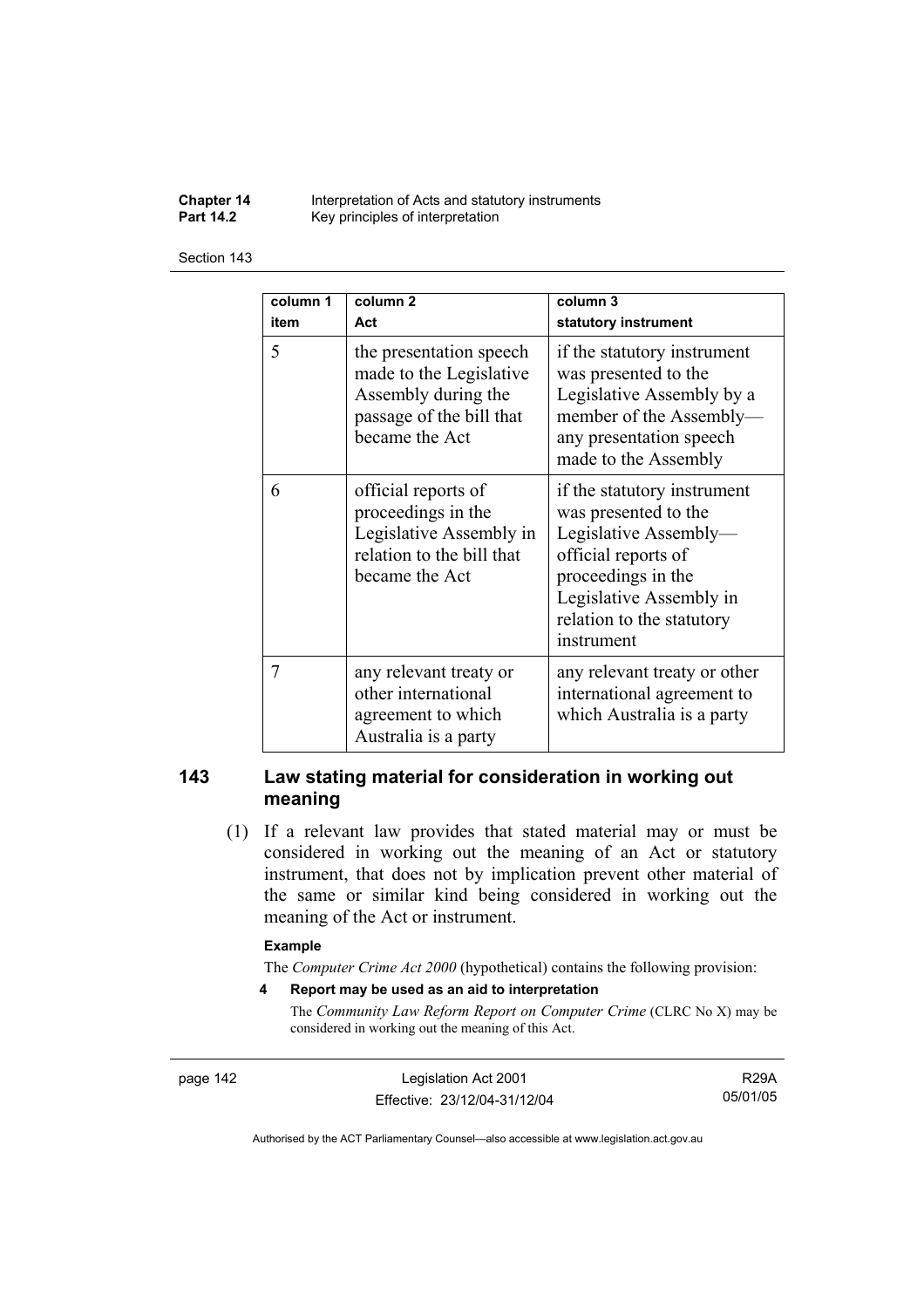This does not limit access to other non-legislative material of the same or a similar kind for working out the meaning of the *Computer Crime Act 2000*.

- *Note* An example is part of the Act, is not exhaustive and may extend, but does not limit, the meaning of the provision in which it appears (see s 126 and s 132).
- (2) In this section:

*relevant law* means—

- (a) in working out the meaning of an Act—the Act or another Act; or
- (b) in working out the meaning of a statutory instrument made under an Act—the Act, another Act or the instrument; or
- (c) in working out the meaning of a statutory instrument made under another statutory instrument—an Act or either instrument.

R29A 05/01/05

Legislation Act 2001 Effective: 23/12/04-31/12/04 page 143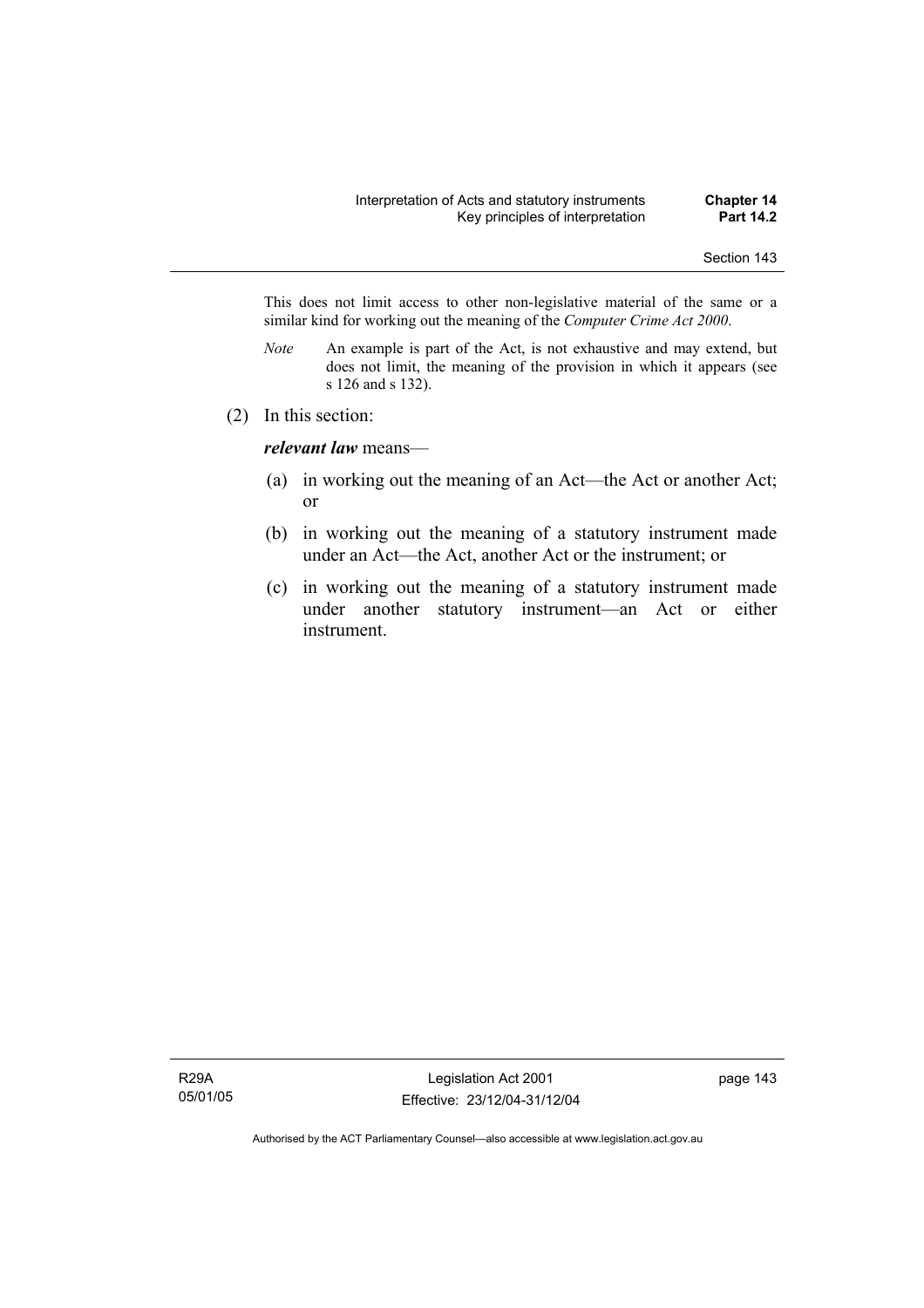**Chapter 15** Aids to interpretation **Part 15.1** General

Section 145

# **Chapter 15 Aids to interpretation**

# **Part 15.1 General**

#### **144 Meaning of commonly-used terms**

A definition in the dictionary, part 1 applies to all Acts and statutory instruments.

*Note* See s 130 for the definition of *definition* and s 131 for provisions about signpost definitions.

### **145 Gender and number** (IA s 19)

In an Act or statutory instrument—

- (a) words indicating a gender include every other gender; and
- (b) words in the singular number include the plural and words in the plural number include the singular.

### **146 Meaning of** *may* **and** *must* (IA s 16)

- (1) In an Act or statutory instrument, the word *may*, or a similar term, used in relation to a function indicates that the function may be exercised or not exercised, at discretion.
	- *Note Function* is defined in the dict, pt 1 to include authority, duty and power.
- (2) In an Act or statutory instrument, the word *must*, or a similar term, used in relation to a function indicates that the function is required to be exercised.

R29A 05/01/05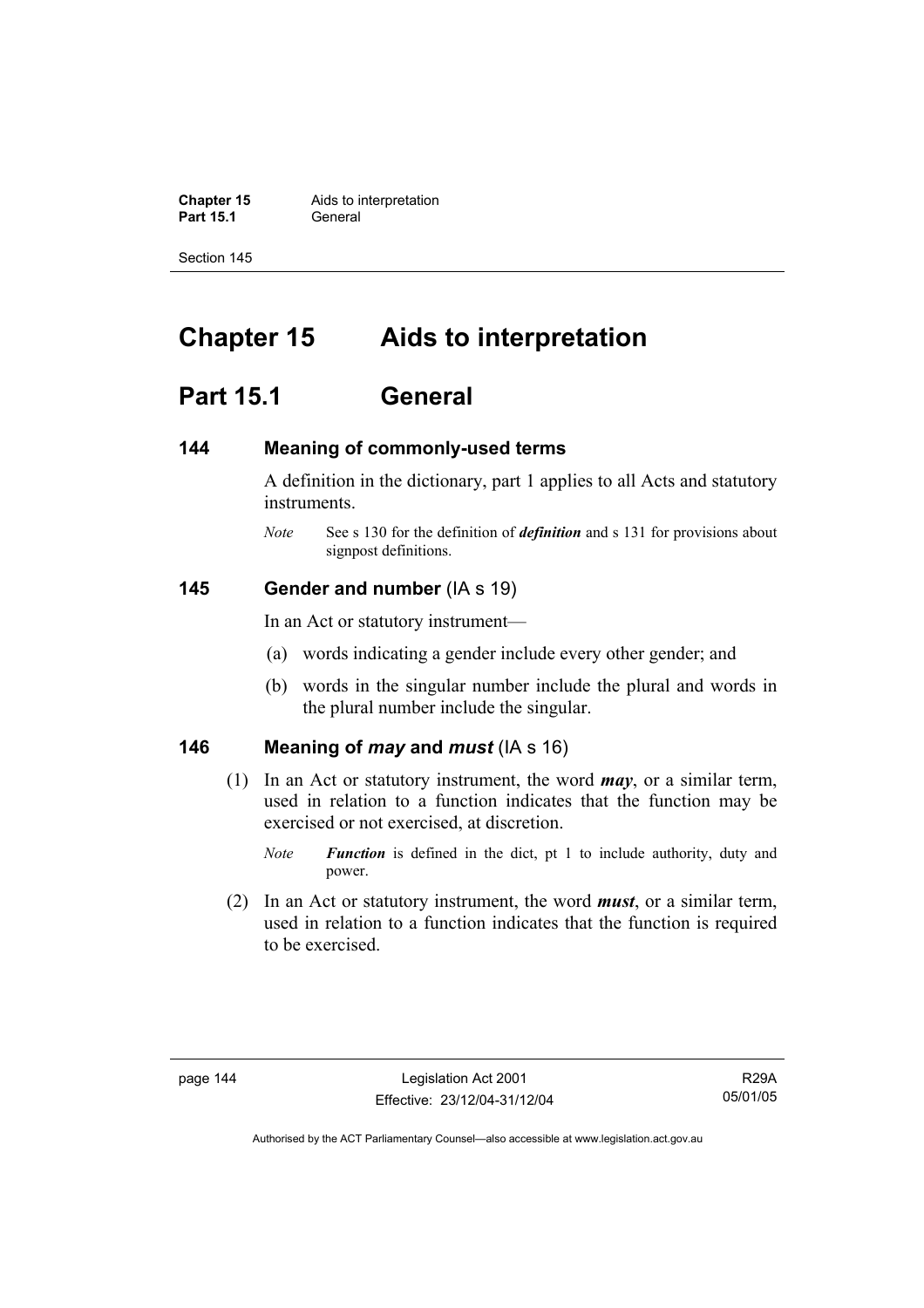- Section 147
- (3) This section is a determinative provision so far as it applies to an applicable law or an applicable provision.
	- *Note* See s 5 for the meaning of determinative provisions, and s 6 for their displacement.
- (4) In this section:

*applicable law* means an Act enacted, or a subordinate law or disallowable instrument made, after 1 January 2000.

*applicable provision* means a provision inserted after 1 January 2000 into an Act, or a subordinate law or disallowable instrument, that is not an applicable law.

*inserted*, for a provision, includes inserted in substitution for another provision.

### **147 Changes of drafting practice not to affect meaning**  (IA s 11C)

 (1) The purpose of this section is to encourage the making of progressive improvements in the form of the statute book without inadvertently changing the substantive effect of the law.

*Note* See also s 96 (Relocated provisions).

- (2) This is to be achieved particularly by updating the language and structure of Acts and statutory instruments to replace older forms of legislative expression with forms reflecting current legislative drafting practice.
- (3) If an Act or statutory instrument is amended so that it contains an older form of legislative expression in a provision and a newer form in another, the ideas in the 2 provisions must not be regarded as different only because different words are used or the provisions are structured in different ways.
- (4) Subsection (3) also applies if the provisions are in different Acts or statutory instruments.

page 145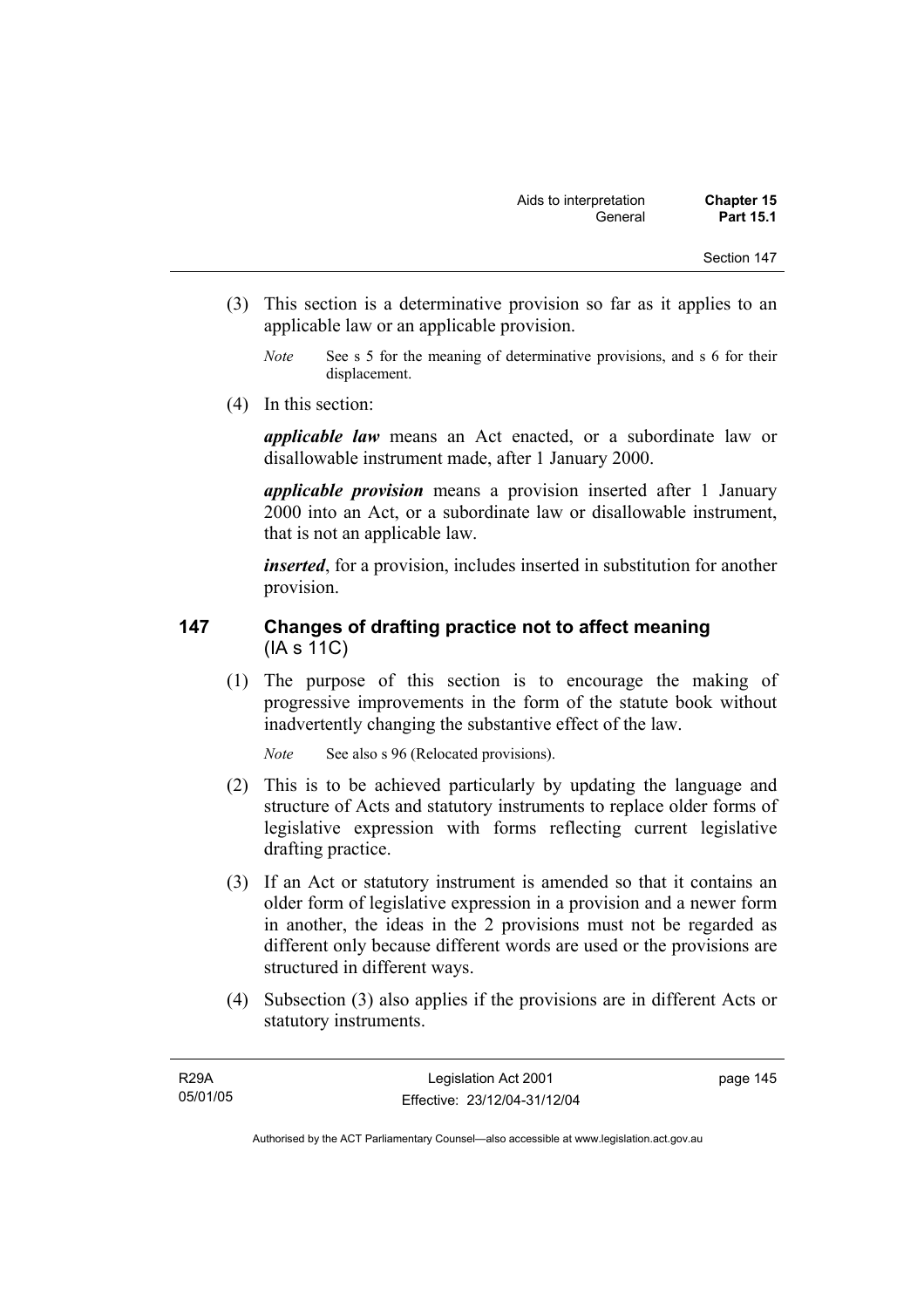| <b>Chapter 15</b> | Aids to interpretation |
|-------------------|------------------------|
| <b>Part 15.1</b>  | General                |

- (5) Also, if an Act or statutory instrument is amended so that a provision containing an older form of legislative expression is replaced (whether or not in the same position) by a provision in a newer form, the ideas in the 2 provisions must not be regarded as different only because different words are used or the provisions are structured in different ways.
- (6) In deciding whether the ideas are different, regard must be had to the context and history of the 2 provisions.
- (7) Subsection (6) does not limit the matters to which regard may be had.
- (8) This section is a determinative provision.
	- *Note* See s 5 for the meaning of determinative provisions, and s 6 for their displacement.

### **148 Terms used in instruments have same meanings as in authorising laws** (IA s 11BA)

Terms used in a statutory instrument have the same meanings as they have, from time to time, in the Act or statutory instrument (the *authorising law*), or the relevant provisions of the authorising law, under which the instrument is made or in force.

### **149 Age in years** (IA s 13D)

For an Act or statutory instrument, a person is an age in years at the beginning of the person's birthday for the age.

### **150 Measurement of distance** (IA s 35)

In applying an Act or statutory instrument, distance is to be measured in a straight line on a horizontal plane.

R29A 05/01/05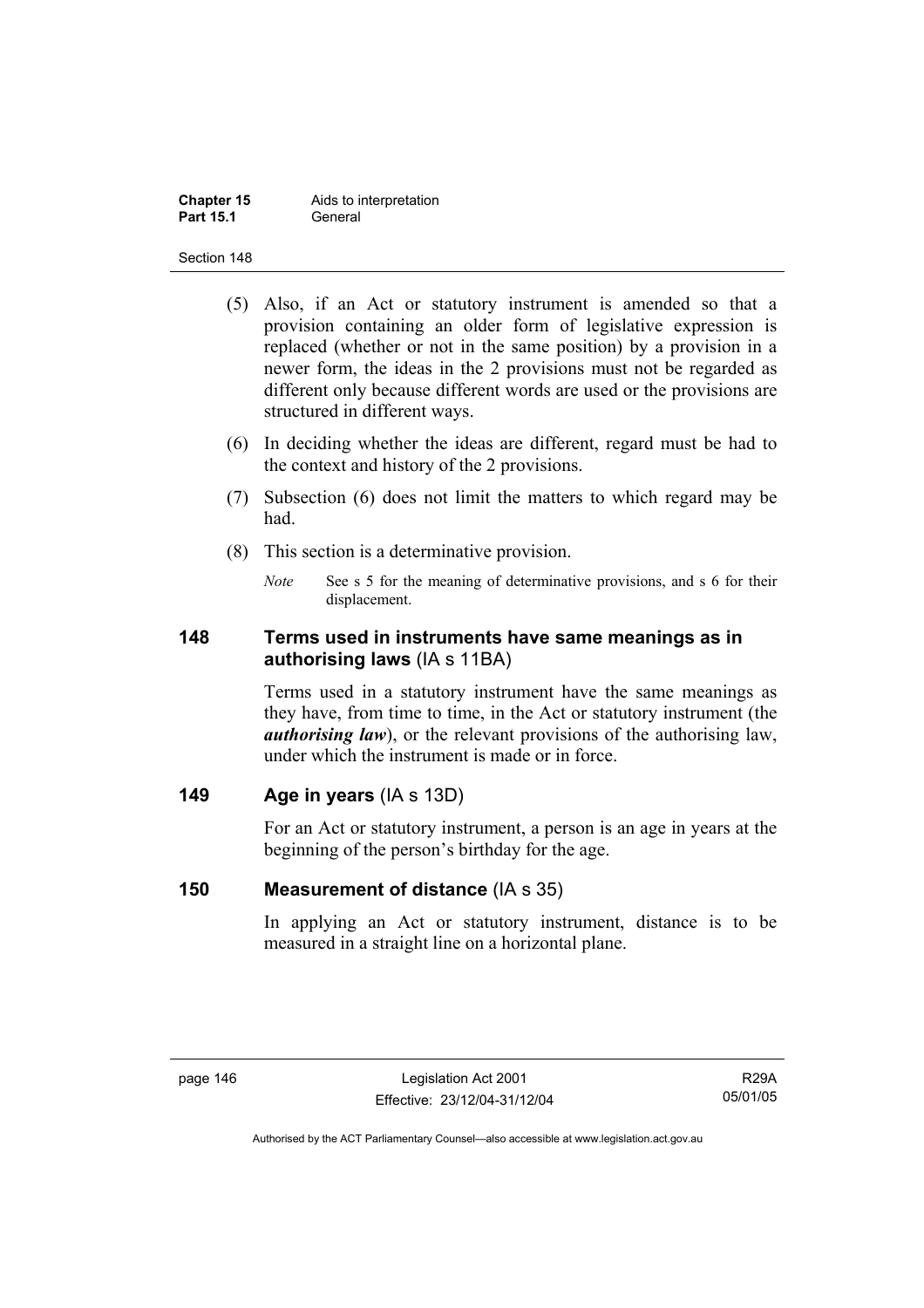### **151 Reckoning of time** (IA s 36)

- (1) This section applies if a period of 1 day or longer is provided or allowed for a purpose by an Act or statutory instrument.
- (2) In working out whether the purpose has been fulfilled within the period provided or allowed, the period is taken to begin at the start point.
- (3) For this section—
	- (a) if a period is to begin from a particular day—the *start point* is the beginning of the next day; and
	- (b) if a period is to begin when an act or event happens—the *start point* is the beginning of the day after the act or event happens.

#### **Examples**

- 1 The *ABC Act 1995* provides that a person who ceases to be an inspector must return his or her identity card to the authority within 21 days after ceasing to be an inspector. X is notified that his appointment as inspector ends on Friday 1 November. The period of 21 days starts on Saturday 2 November.
- 2 The *XYZ Act 2001* requires an application for review to be lodged not later than 28 days after service on the licensee of the decision objected to. The period of 28 days begins with the day following the day of service.
- *Note* An example is part of the Act, is not exhaustive and may extend, but does not limit, the meaning of the provision in which it appears (see s 126 and s 132).
- (4) If the last day of the period is not a working day, the last day of the period is the first working day after the end of the period.

#### **Example**

The *Hypothetical Act 2000* requires the board to give a copy of its business plan to the Minister not later than 14 days after its preparation. The 14th day is Good Friday (a public holiday) and the following Monday is also a public holiday. Under section 151 (4), the last day to give a copy of the business plan is the Tuesday following Easter (the first working day after the 14th day).

R29A 05/01/05 page 147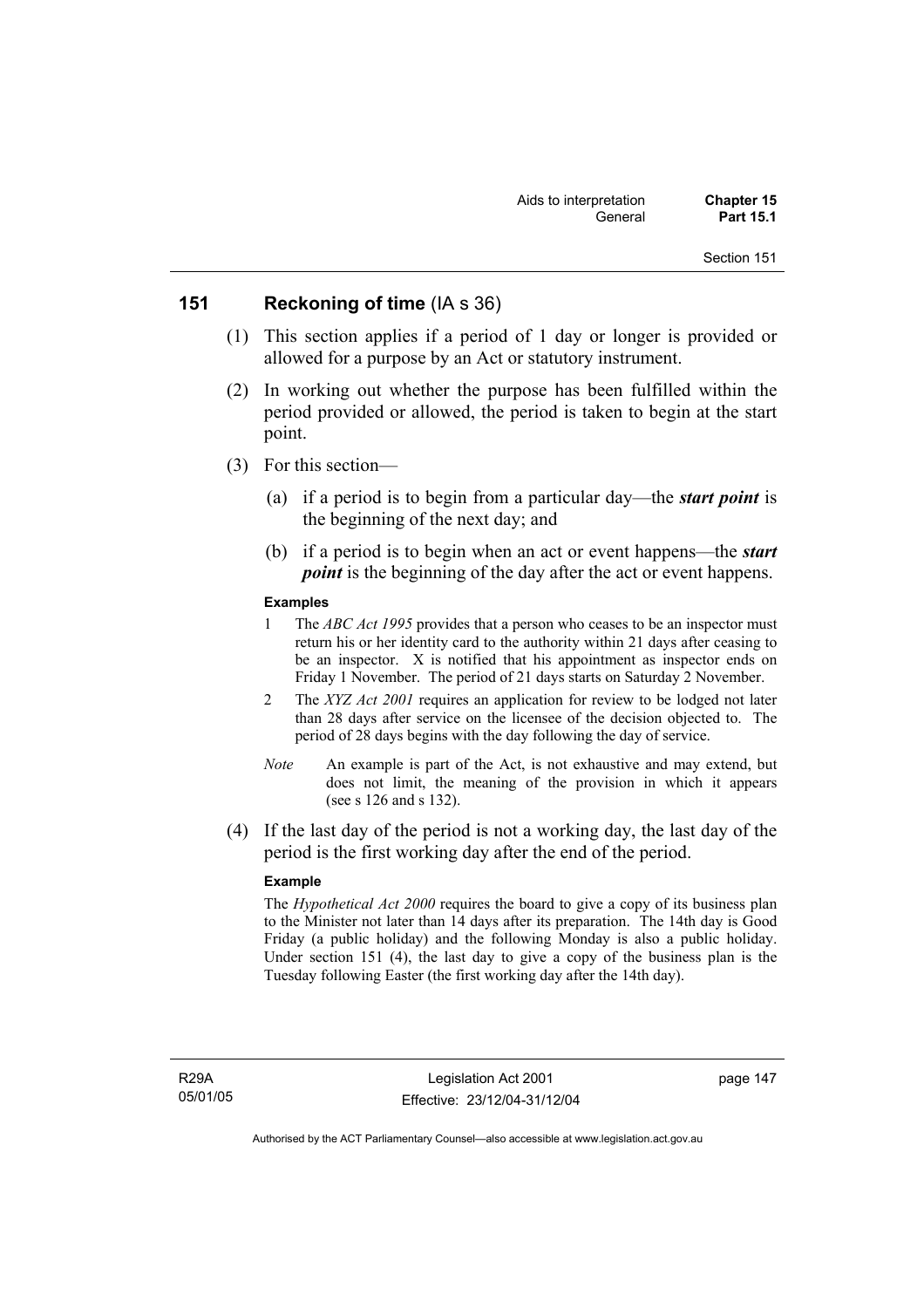**Chapter 15** Aids to interpretation<br>**Part 15.1** General **Part 15.1** 

Section 152

## **152 Continuing effect of obligations**

If, under a provision of an Act or statutory instrument, an act is required to be done, the obligation to do the act continues until the act is done even if—

- (a) the provision required the act to be done within a particular period or before a particular time, and the period has ended or the time has passed; or
- (b) someone has been convicted of an offence in relation to failure to do the act.

page 148 Legislation Act 2001 Effective: 23/12/04-31/12/04

R29A 05/01/05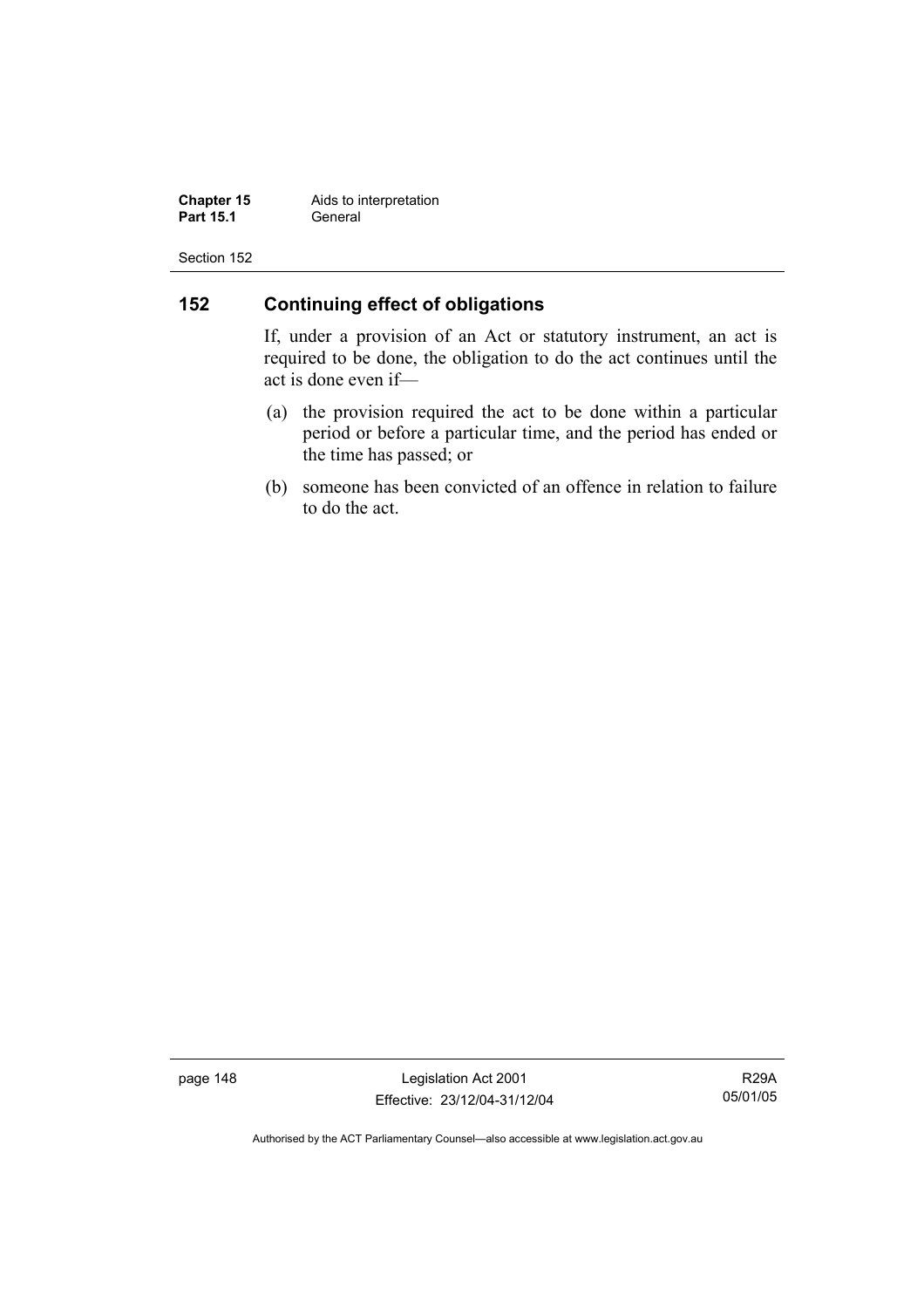# **Part 15.2 Definitions**

*Note to pt 15.2* 

See also s 130 (What is a definition?), s 131 (Signpost definitions) and s 148 (Terms used in instruments have same meanings as in authorising laws).

### **155 Definitions apply subject to contrary intention** (IA s 11G)

- (1) A definition in an Act or statutory instrument applies except so far as the contrary intention appears.
- (2) This section is a determinative provision.
	- *Note* See s 5 for the meaning of determinative provisions, and s 6 for their displacement.

### **156 Application of definitions in dictionaries and sections**  (IA s 11F (2))

 (1) A definition in the dictionary to an Act or statutory instrument applies to the entire Act or instrument unless the Act or instrument provides for the definition to have a more limited application.

#### **Examples**

- 1 The dictionary to the *ABC Act 1999* includes the signpost definition '*x*—see the *XYZ Act 1998*, section 3.'. There is nothing in the *ABC Act 1999* indicating the intended application of the definition of  $x$ . The definition of  $x$ in the *XYZ Act 1998*, section 3, therefore, applies to the entire *ABC Act 1999*.
- 2 In an Act, the word *z* is defined in the dictionary. The definition provides, in part, that '*z*, in part 4 (Registration of vehicles), means ...'. The definition of *z* applies only to part 4.
- *Note 1* See s 144 (Meaning of commonly-used terms) for the application of the definitions in this Act, dict, pt 1.
- *Note 2* Section 148 (Terms used in instruments have same meanings as in authorising laws) provides that terms used in a statutory instrument have the same meaning as they have in the Act or statutory instrument under which the statutory instrument is made.

| <b>R29A</b> | Legislation Act 2001         | page 149 |
|-------------|------------------------------|----------|
| 05/01/05    | Effective: 23/12/04-31/12/04 |          |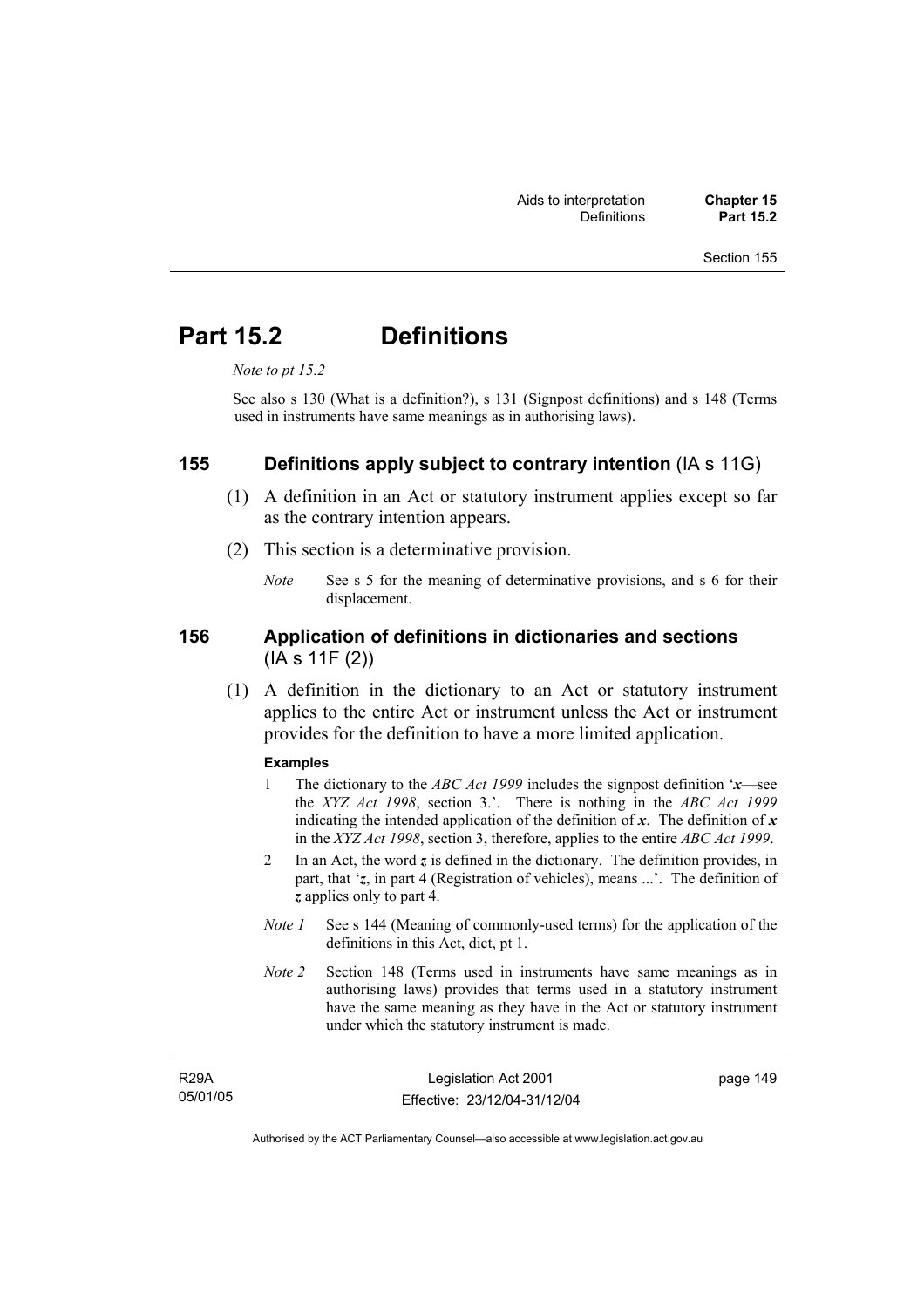#### **Chapter 15** Aids to interpretation<br>**Part 15.2** Definitions **Definitions**

#### Section 156

 (2) A definition in a section of an Act or statutory instrument applies only to the section unless the Act or instrument provides for the definition to have a broader application.

#### **Examples**

- 1 This Act, section 255 (7) (Forms) contains definitions of *form 1* and *form 2* as tagged terms. There is nothing in this Act indicating that the definitions apply outside section 255. The definitions apply only to section 255.
- 2 In part 6 of an Act, the word *a* is defined in a section, which is not divided into subsections but contains a number of definitions. The section begins with the words 'In this part:'. The definition of *a* applies to all of part 6.
- 3 In an Act, the word *b* is defined in a section, which is not divided into subsections but contains a number of definitions. The section begins with the words 'In this Act:'. The definition of *b* applies to the entire Act.
- (3) A definition in a section of an Act or statutory instrument applies to the entire section unless the Act or instrument provides for the definition to have a more limited application.

#### **Example**

In a subsection of a section of an Act, the word  $c$  is defined. The subsection begins with the words 'In subsection  $(3)$ :'. The definition of  $c$  applies only to subsection (3) of that section.

 (4) In applying this section to a statutory instrument or to a provision of a schedule to an Act, a reference to a section is a reference to a corresponding provision of the instrument or schedule.

page 150 Legislation Act 2001 Effective: 23/12/04-31/12/04

R29A 05/01/05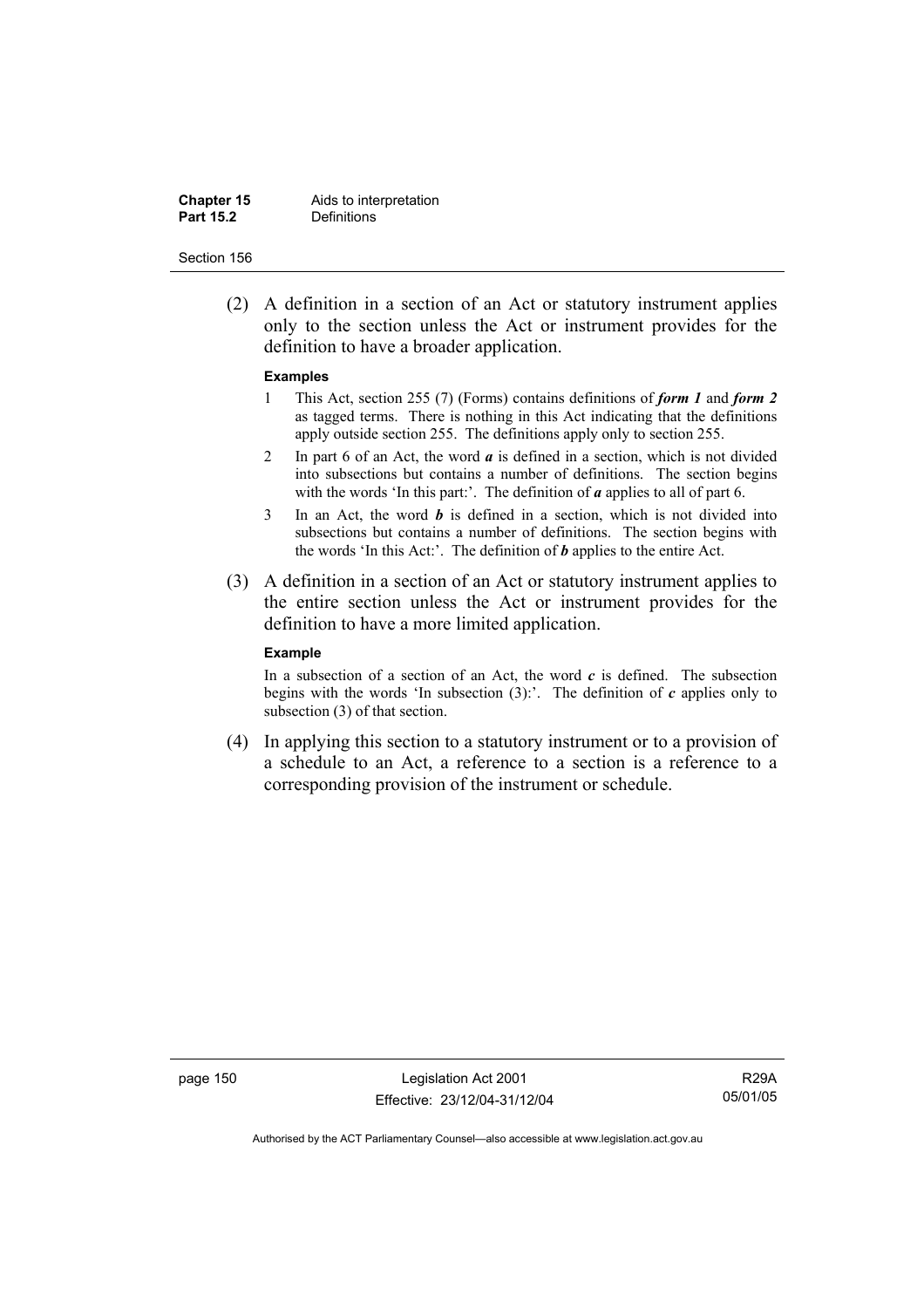## **157 Defined terms—other parts of speech and grammatical forms** (IA s 11E)

If an Act or statutory instrument defines a term, other parts of speech and grammatical forms of the term have corresponding meanings.

#### **Example**

The *Publication (Grants) Act 2001* contains a definition of *publish* and also contains other forms of the same word ('published', 'publisher', 'publishes', 'publishing' and 'publication'). Because of this section, all forms of the word will have the same meaning except so far as the Act otherwise expressly provides or a contrary intention appears (see s 6 (3)).

R29A 05/01/05

Legislation Act 2001 Effective: 23/12/04-31/12/04 page 151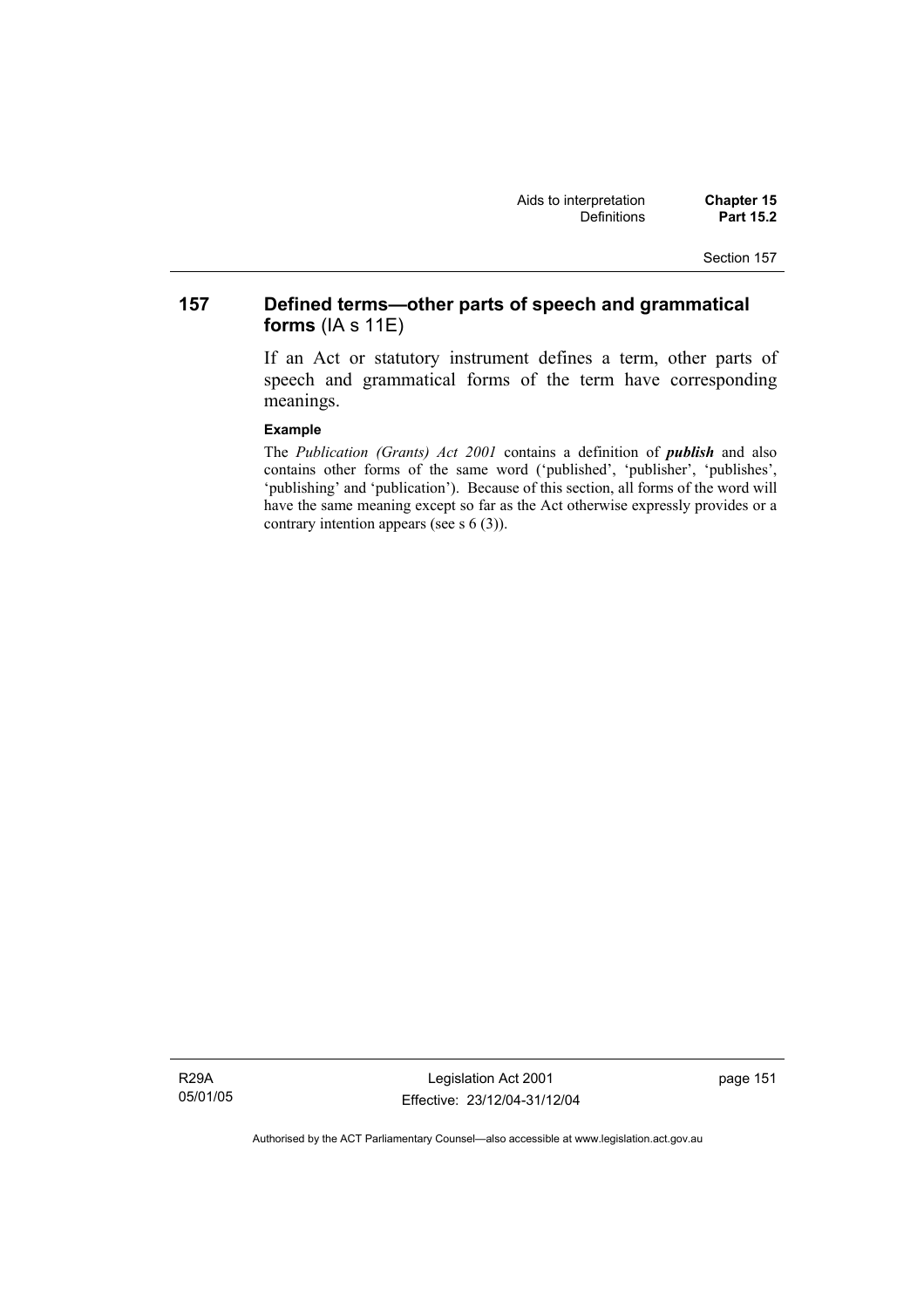# **Part 15.3 References to various entities and things**

*Note to pt 15.3* 

See also ch 10 (Referring to laws).

### **160 References to people generally** (IA s 15)

- (1) In an Act or statutory instrument, a reference to a person generally includes a reference to a corporation as well as an individual.
- (2) Subsection (1) is not displaced only because there is an express reference to either an individual or a corporation elsewhere in the Act or statutory instrument.

#### **Examples of references to a person generally**

- 1 another person
- 2 anyone else
- 3 party
- 4 someone else
- 5 employer

#### **Examples of express references to a corporation**

- 1 body corporate
- 2 company

#### **Examples of express references to an individual**

- 1 adult
- 2 child
- 3 spouse
- 4 driver
- (3) Subsection (2) does not limit the operation of section 6.

*Note* Section 6 deals with the displacement of a provision of this Act.

page 152 Legislation Act 2001 Effective: 23/12/04-31/12/04

R29A 05/01/05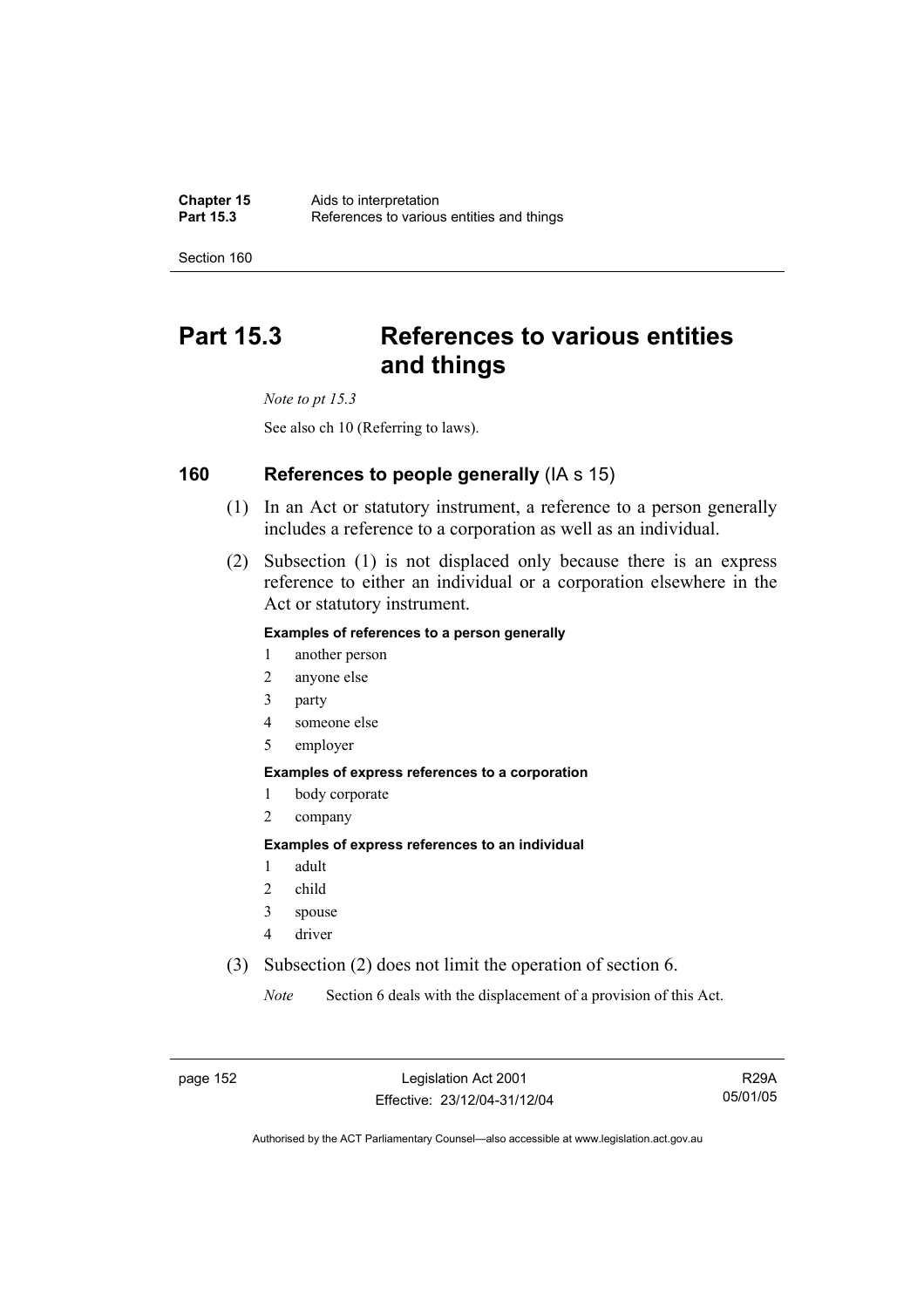### **161 Corporations liable to offences** (IA s 32)

- (1) A provision of a law that creates an offence (whether indictable or summary) applies to corporations as well as to individuals.
- (2) A provision of a law that creates an offence can apply to a corporation even though contravention of the provision is punishable by imprisonment (with or without another penalty).

#### **Example**

A provision of an Act contains the following penalty: 'Maximum penalty: 100 penalty units, imprisonment for 1 year or both.' The provision can apply to a corporation.

- (3) If a corporation is convicted of an offence and, apart from this subsection, the penalty for the offence is a period of imprisonment only, the court may impose a maximum penalty of—
	- (a) if the period of imprisonment is not longer than 6 months— 50 penalty units; and
	- (b) if the period of imprisonment is longer than 6 months but not longer than 1 year—100 penalty units; and
	- (c) if the period of imprisonment is longer than 1 year but not longer than 2 years—200 penalty units; and
	- (d) if the period of imprisonment is longer than 2 years but not longer than 5 years—500 penalty units; and
	- (e) if the period of imprisonment is longer than 5 years but not longer than 10 years—1 000 penalty units; and
	- (f) if the period of imprisonment is longer than 10 years—1 500 penalty units.

*Note* Section 133 explains the meaning and value of penalty units.

(4) In this section:

*law* means an Act, subordinate law or disallowable instrument.

| R29A     |  |
|----------|--|
| 05/01/05 |  |

page 153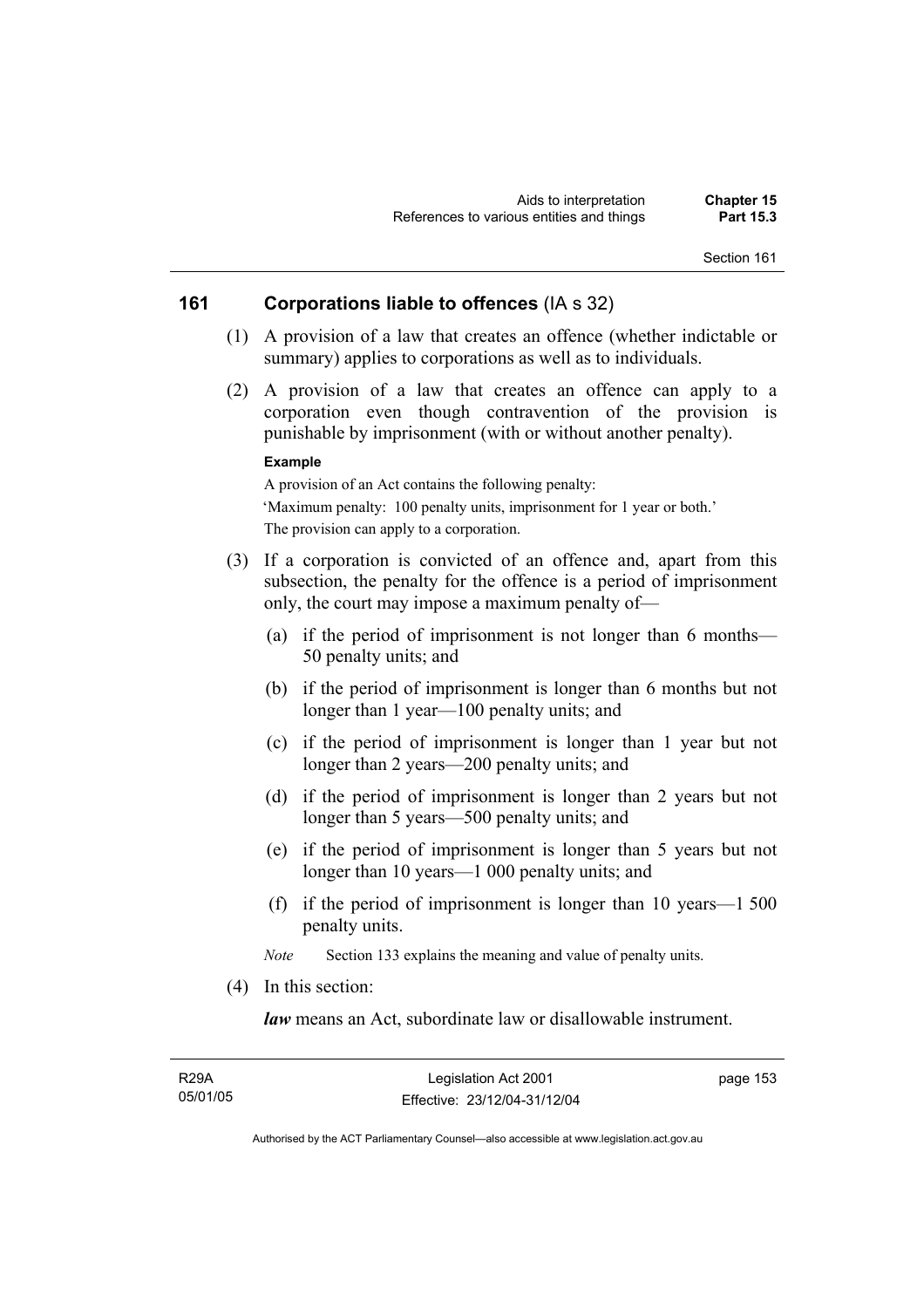### **162 References to** *a Minister* **or** *the Minister* (IA s 24)

 (1) In an Act or statutory instrument, a reference to *a Minister* is a reference to the Chief Minister or a Minister appointed under the Self-Government Act, section 41.

*Note* See dict, pt 1, def *Chief Minister*.

- (2) In a provision of an Act or statutory instrument, a reference to *the Minister* without identifying the Minister's title or portfolio is a reference to—
	- (a) the Minister for the time being administering the provision; or
	- (b) if, for the time being, different Ministers administer the provision in relation to different matters—
		- (i) if only 1 Minister administers the provision in relation to the relevant matter—the Minister; or
		- (ii) if 2 or more Ministers administer the provision in relation to the relevant matter—any of the Ministers; or
	- (c) if paragraph (b) does not apply and, for the time being, 2 or more Ministers administer the provision—any of the Ministers.
- (3) In subsection (2):

*Minister* includes a Minister for the time being acting on behalf of the Minister or 2 or more Ministers.

 (4) If an Act or statutory instrument mentions a Minister and identifies the Minister by reference to the fact that the Minister administers a stated Act, statutory instrument or provision, subsection (2) applies as if references in paragraphs (a) to (c) to the provision were references to the stated Act, instrument or provision.

*Note* See also dict, pt 1, defs *Attorney-General* and *Treasurer*.

R29A 05/01/05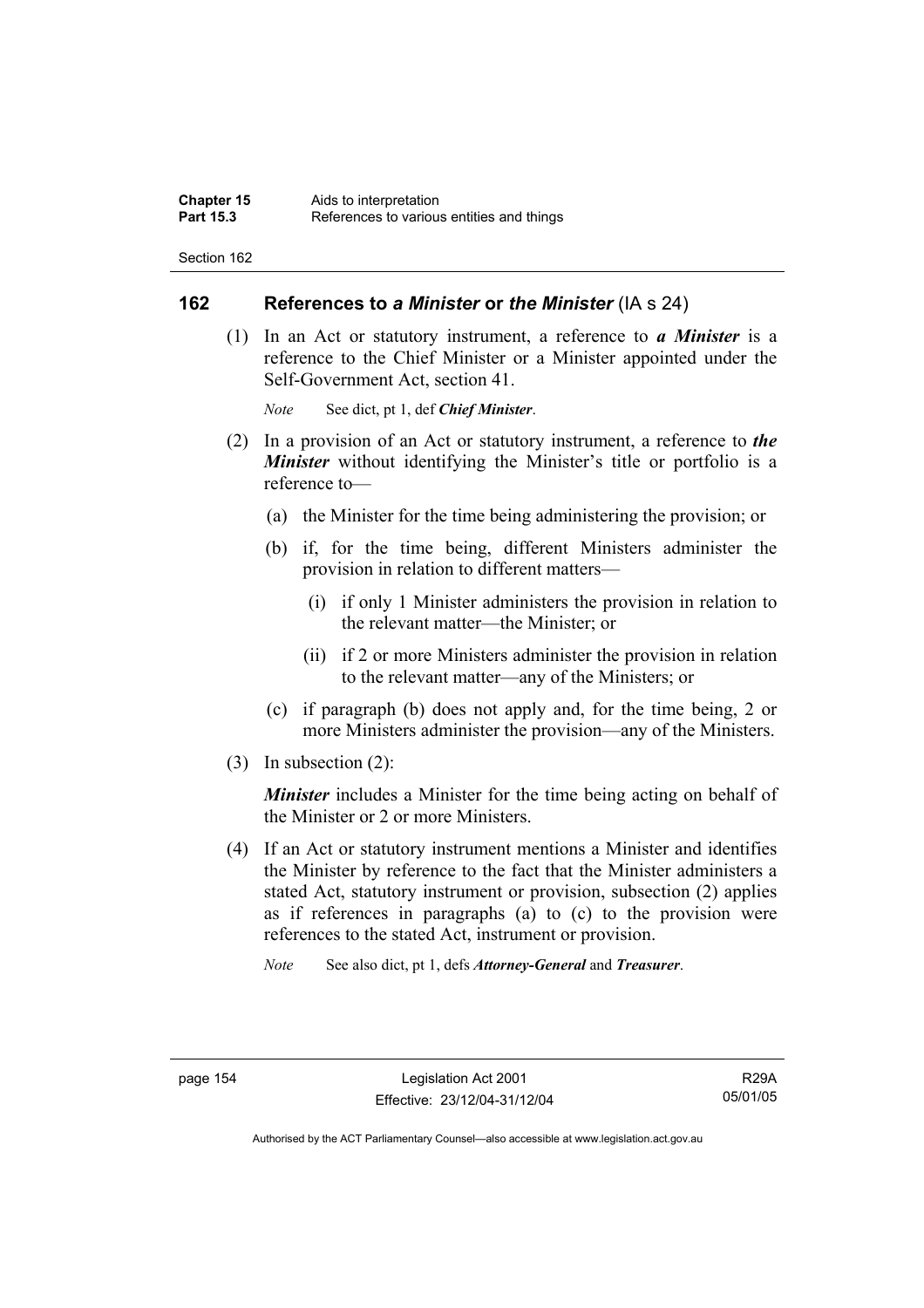### **163 References to** *a chief executive* **or** *the chief executive* (IA s 24A)

- (1) In an Act or statutory instrument, a reference to *a chief executive* is a reference to a person employed under the Public Sector Management Act, section 28 (Engagement) or section 30 (Temporary performance of duties) to perform the duties of an office of chief executive.
- (2) In a provision of an Act or statutory instrument, a reference to *the chief executive* without identifying the chief executive's title is a reference to—
	- (a) the chief executive of the administrative unit responsible for the provision; or
	- (b) if, for the time being, different administrative units are responsible for the provision in relation to different matters—
		- (i) if only 1 administrative unit is responsible for the provision in relation to the relevant matter—the chief executive of the administrative unit; or
		- (ii) if 2 or more administrative units are responsible for the provision in relation to the relevant matter—the chief executive of any of the administrative units; or
	- (c) if paragraph (b) does not apply and, for the time being, 2 or more administrative units are responsible for the provision the chief executive of any of the administrative units.

*Note* See dict, pt 1, def *administrative unit*.

 (3) If an Act or statutory instrument mentions a chief executive and identifies the chief executive by reference to the fact that the chief executive is the chief executive of the administrative unit responsible for a stated Act, statutory instrument or provision, subsection (2) applies as if references in paragraphs (a) to (c) to the provision were references to the stated Act, instrument or provision.

R29A 05/01/05 page 155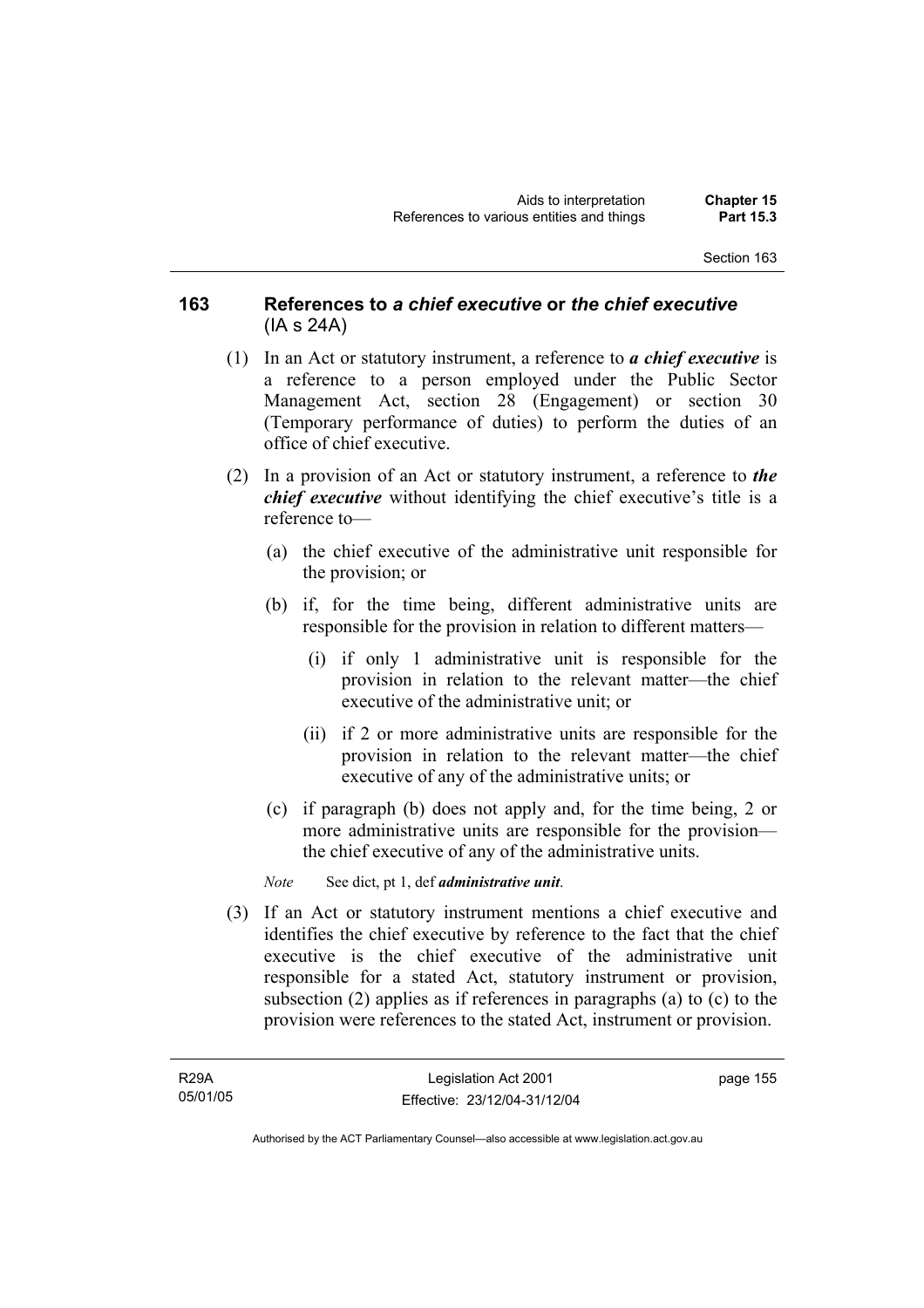(4) In this section:

*chief executive*, of an administrative unit, means the person who is employed under the Public Sector Management Act, section 28 or 30 to perform the duties of the office of chief executive in the administrative unit.

*Public Sector Management Act* means the *Public Sector Management Act 1994*.

*responsible*, for a provision, means allocated responsibility for the provision under the Public Sector Management Act, section 14 (1) (b) (Ministerial responsibility and functions of administrative units).

### **164 References to Australian Standards etc**

- (1) In an Act or statutory instrument, a reference consisting of the words 'Australian Standard' or 'AS' followed by a number is a reference to the standard so numbered published by or on behalf of Standards Australia.
- (2) In an Act or statutory instrument, a reference consisting of the words 'Australian/New Zealand Standard' or 'AS/NZS' followed by a number is a reference to the standard so numbered published jointly by or on behalf of Standards Australia and Standards New Zealand.

#### **Examples for s 164**

- 1 AS 4608-1999
- 2 AS/NZS 4906: 1994
- *Note* An example is part of the Act, is not exhaustive and may extend, but does not limit, the meaning of the provision in which it appears (see s 126 and s 132).

page 156 Legislation Act 2001 Effective: 23/12/04-31/12/04

R29A 05/01/05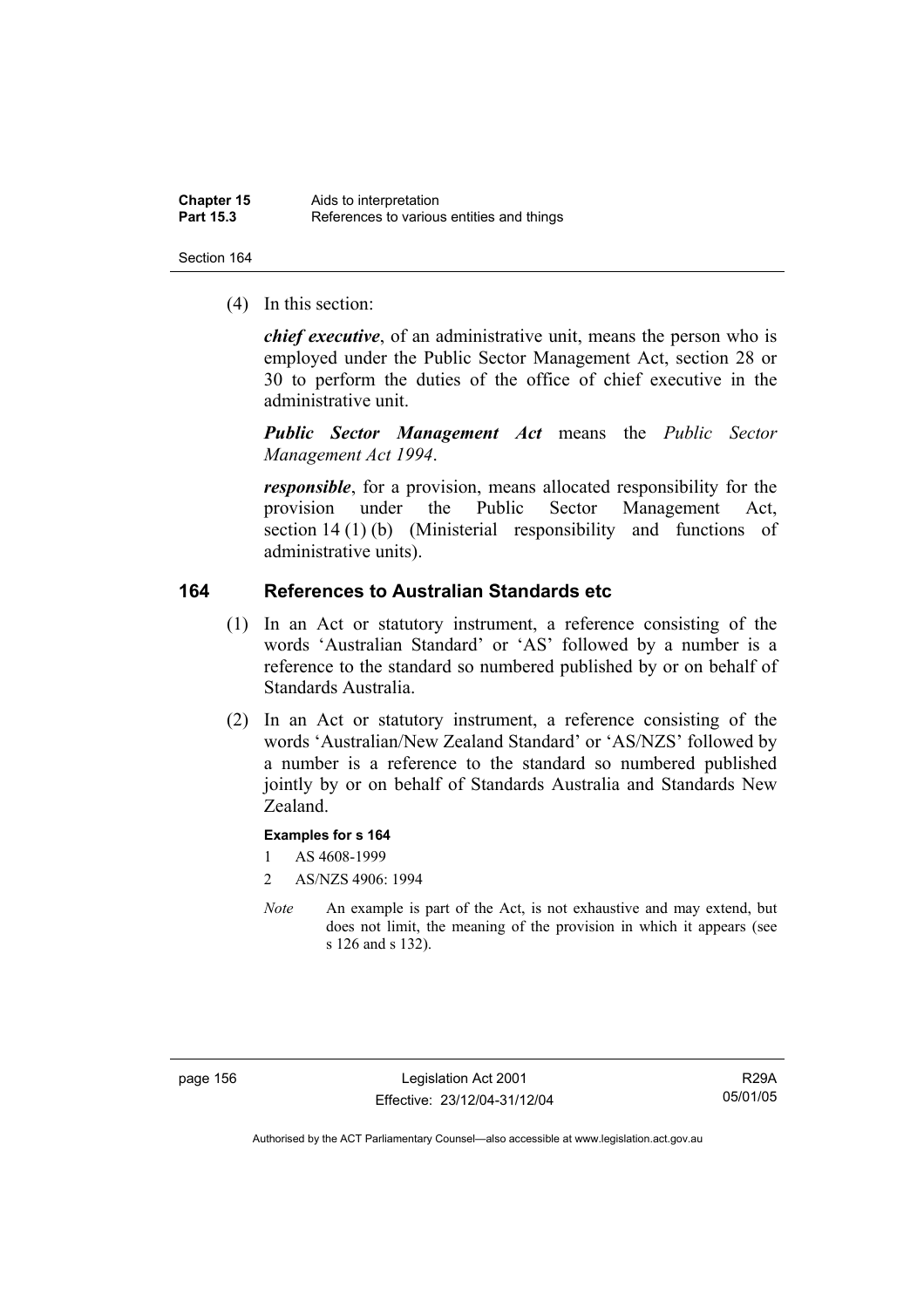### **165 References to Assembly committees that no longer exist**  (IA s 25AA)

In an Act or statutory instrument, a reference (whether by name or description) to a committee of the Legislative Assembly that no longer exists is a reference to the committee of the Assembly nominated by the Speaker either generally or for the provision containing the reference.

### **168 References to person with interest in land include personal representative etc**

In an Act or statutory instrument, a reference to a person with an interest in land or other property includes a reference to the person's personal representatives, successors and assigns.

#### **Examples of references to people with interests in land**

- 1 proprietor
- 2 transferor or transferee
- 3 mortgagor or mortgagee
- 4 lessor or lessee
- 5 sublessor or sublessee
- 6 trustee

### **169 References to** *domestic partner* **and** *domestic partnership*

- (1) In an Act or statutory instrument, a reference to a person's *domestic partner* is a reference to someone who lives with the person in a domestic partnership, and includes a reference to a spouse of the person.
	- *Note* The Macquarie dictionary, (1997) defines spouse as 'either member of a married pair in relation to the other; one's husband or wife'.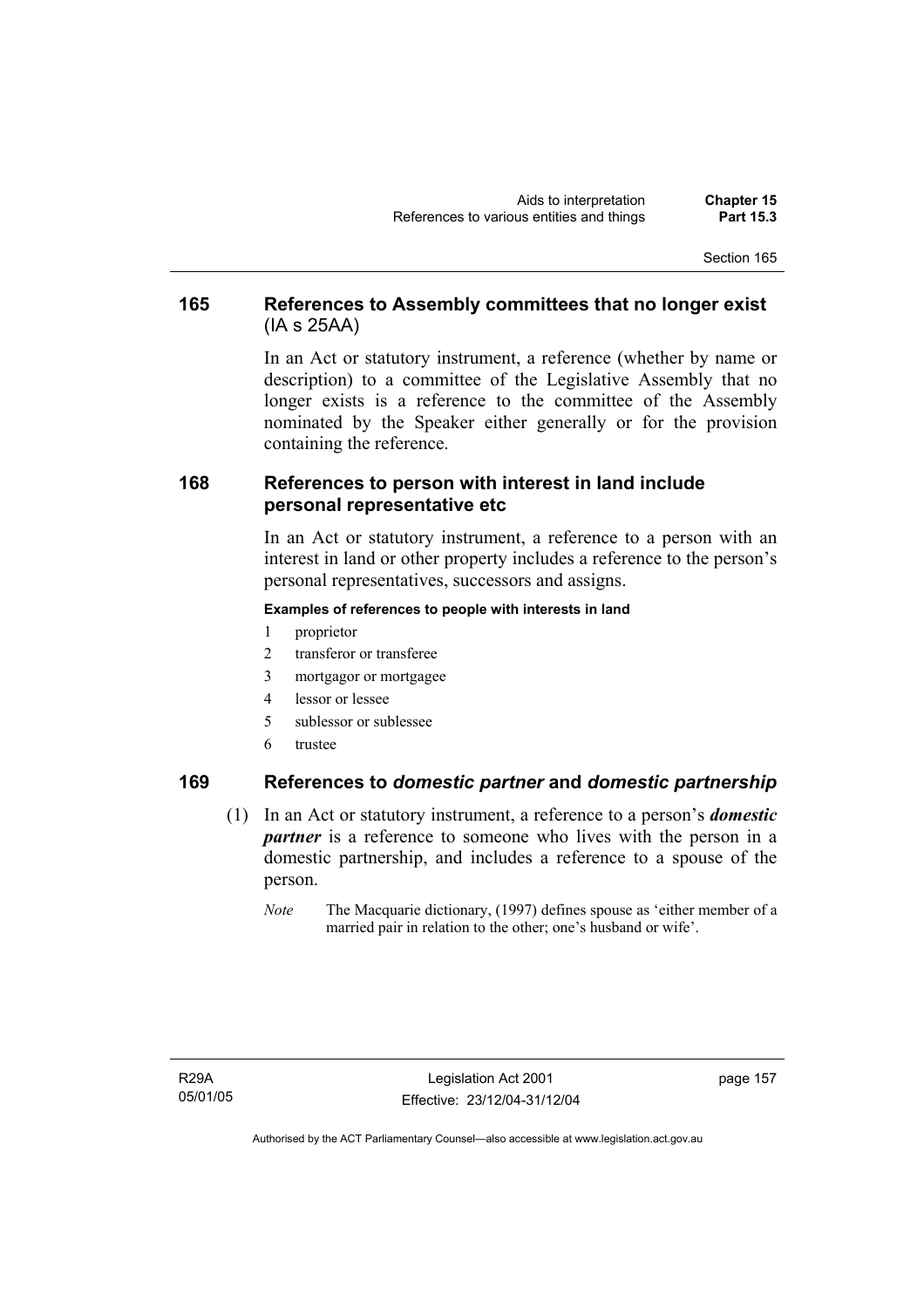| <b>Chapter 15</b> | Aids to interpretation                    |
|-------------------|-------------------------------------------|
| <b>Part 15.3</b>  | References to various entities and things |

#### Section 169A

 (2) In an Act or statutory instrument, a *domestic partnership* is the relationship between 2 people, whether of a different or the same sex, living together as a couple on a genuine domestic basis.

#### **Example of indicators to decide whether 2 people are in a domestic partnership**

- 1 the length of their relationship
- 2 whether they are living together
- 3 if they are living together—how long and under what circumstances they have lived together
- 4 whether there is a sexual relationship between them
- 5 their degree of financial dependence or interdependence, and any arrangements for financial support, between or by them
- 6 the ownership, use and acquisition of their property, including any property that they own individually
- 7 their degree of mutual commitment to a shared life
- 8 whether they mutually care for and support children
- 9 the performance of household duties
- 10 the reputation, and public aspects, of the relationship between them
- *Note* An example is part of the Act, is not exhaustive and may extend, but does not limit, the meaning of the provision in which it appears (see s 126 and s 132).

#### **169A References to** *transgender people*

- (1) A *transgender person* is a person who—
	- (a) identifies as a member of a different sex by living, or seeking to live, as a member of that sex; or
	- (b) has identified as a member of a different sex by living as a member of that sex;

whether or not the person is a recognised transgender person.

 (2) A *transgender person* includes a person who is thought of as a transgender person, whether or not the person is a recognised transgender person.

R29A 05/01/05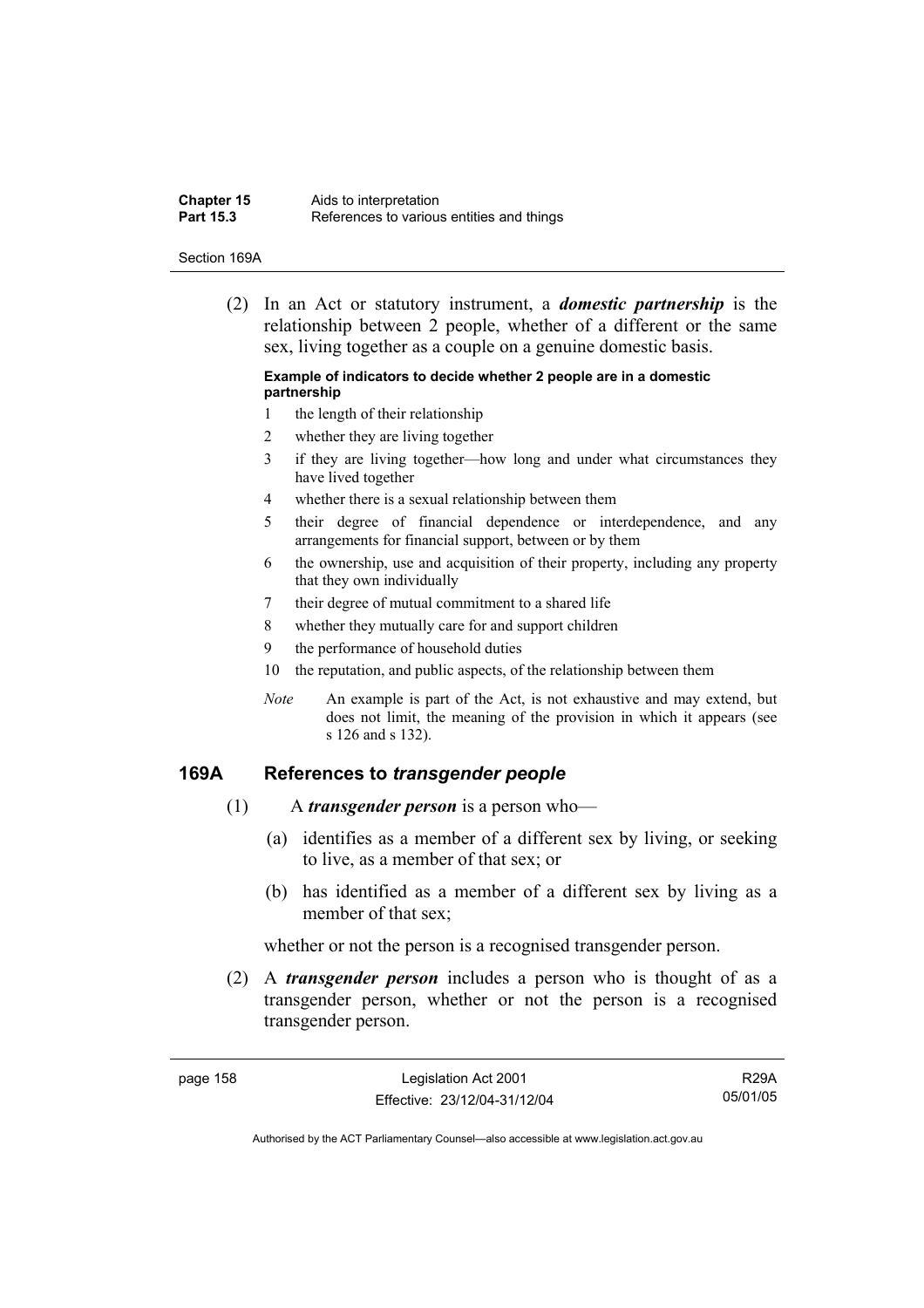Section 169B

 (3) A *recognised transgender person* is a person the record of whose sex is altered under the *Births, Deaths and Marriages Registration Act 1997*, part 4 or the corresponding provisions of a law of a State or another Territory.

### **169B References to** *intersex people*

 An *intersex person* is a person who, because of a genetic condition, was born with reproductive organs or sex chromosomes that are not exclusively male or female.

R29A 05/01/05

Legislation Act 2001 Effective: 23/12/04-31/12/04 page 159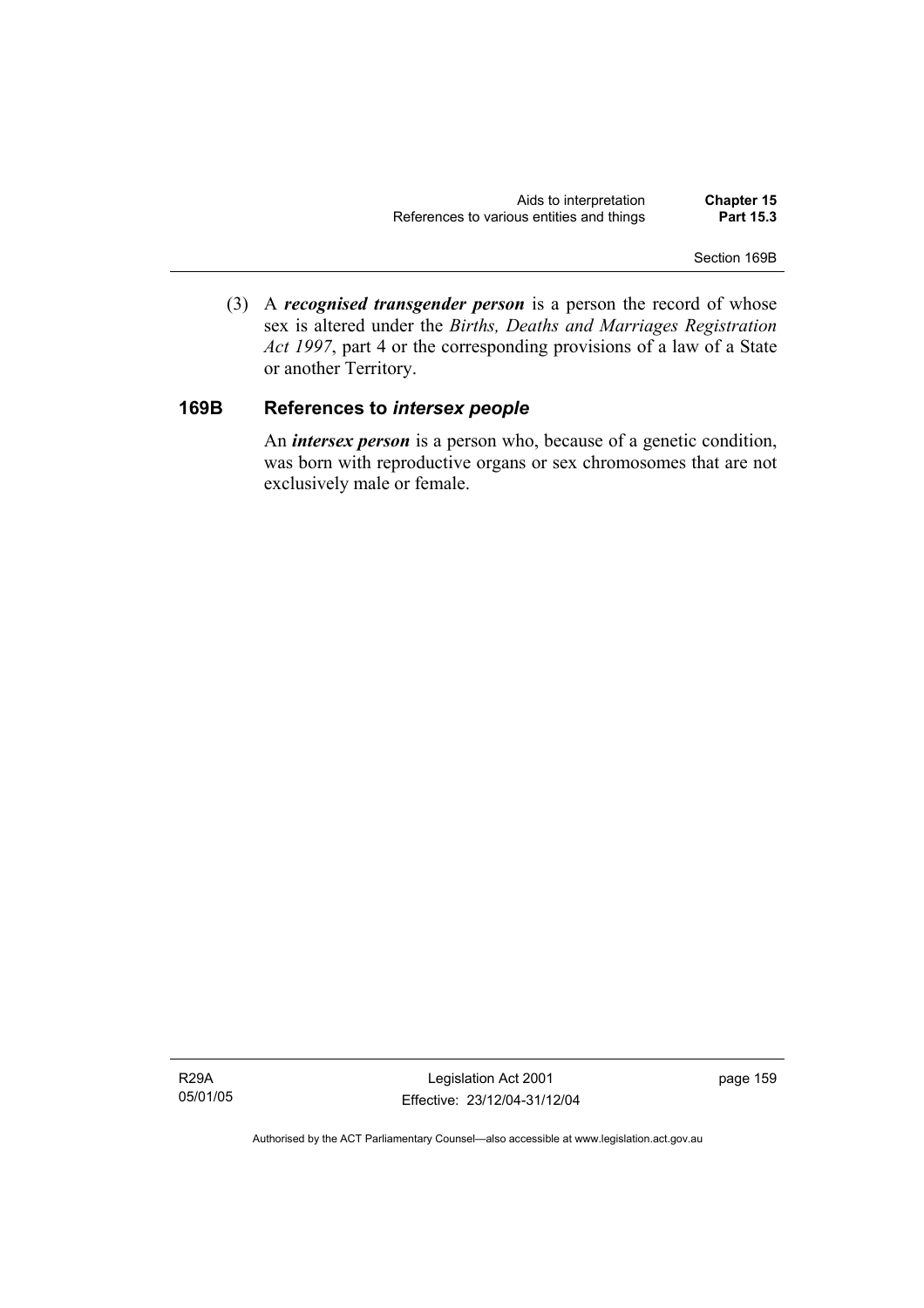# **Part 15.4 Preservation of certain common law privileges**

### **170 Privileges against selfincrimination and exposure to civil penalty**

- (1) An Act or statutory instrument must be interpreted to preserve the common law privileges against selfincrimination and exposure to the imposition of a civil penalty.
- (2) However, this section does not affect the operation of the *Evidence Act 1995* (Cwlth).
	- *Note* The *Evidence Act 1995* (Cwlth), s 128 contains provisions that apply if a witness raises these privileges in a proceeding. The section applies to proceedings in ACT courts (see *Evidence Act 1995* (Cwlth), s 4). However, the privileges have been abolished for bodies corporate (see *Evidence Act 1995* (Cwlth), s 187).
- (3) This section is a determinative provision.
	- *Note* See s 5 for the meaning of determinative provisions, and s 6 for their displacement.

### **171 Client legal privilege**

- (1) An Act or statutory instrument must be interpreted to preserve the common law privilege in relation to client legal privilege (also known as legal professional privilege).
- (2) However, this section does not affect the operation of the *Evidence Act 1995* (Cwlth).
	- *Note* The *Evidence Act 1995* (Cwlth), pt 3.10, div 1 contains provisions about client legal privilege. The provisions apply to proceedings in ACT courts (see *Evidence Act 1995* (Cwlth), s 4).

R29A 05/01/05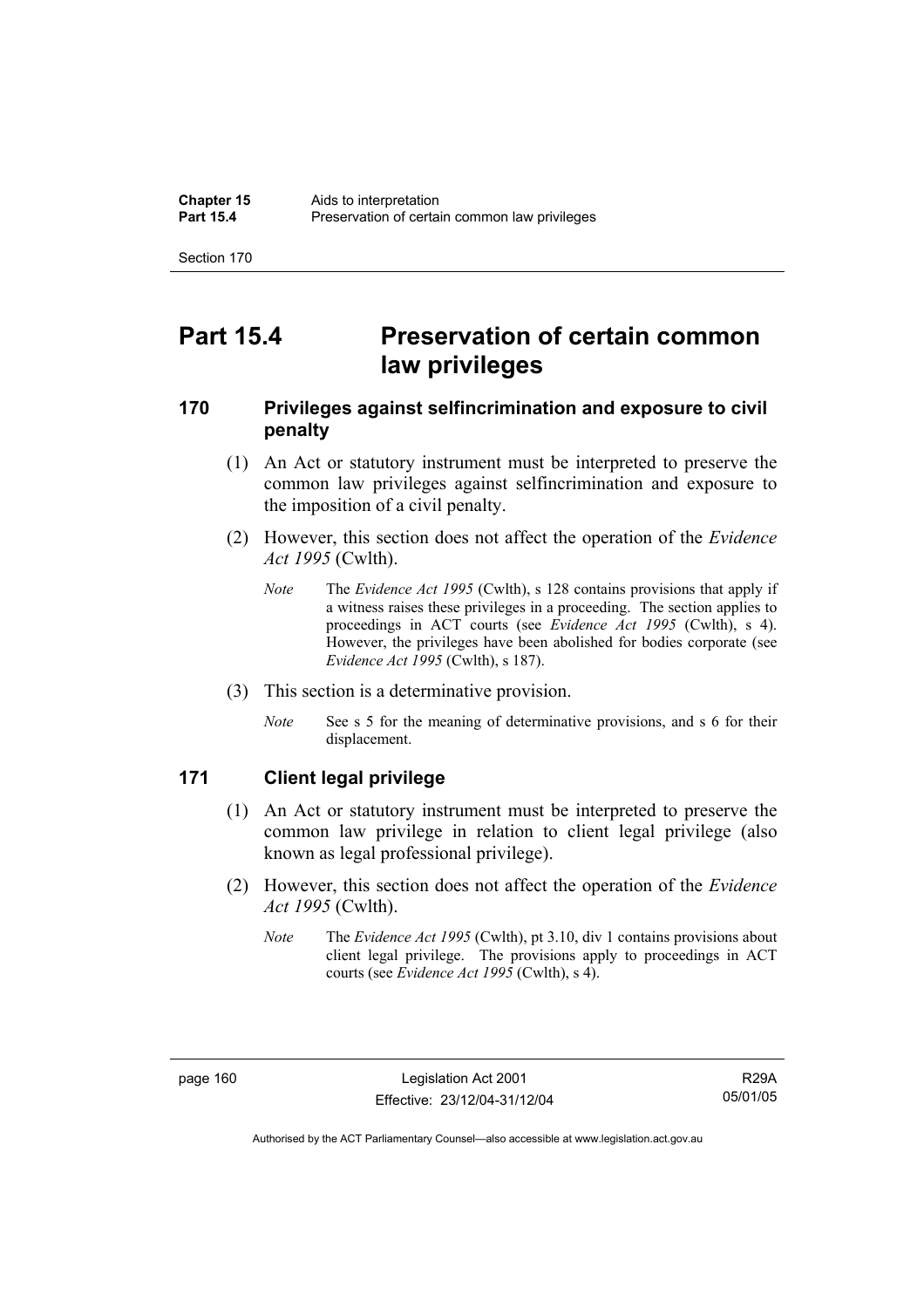- (3) This section is a determinative provision.
	- *Note* See s 5 for the meaning of determinative provisions, and s 6 for their displacement.

R29A 05/01/05

Legislation Act 2001 Effective: 23/12/04-31/12/04 page 161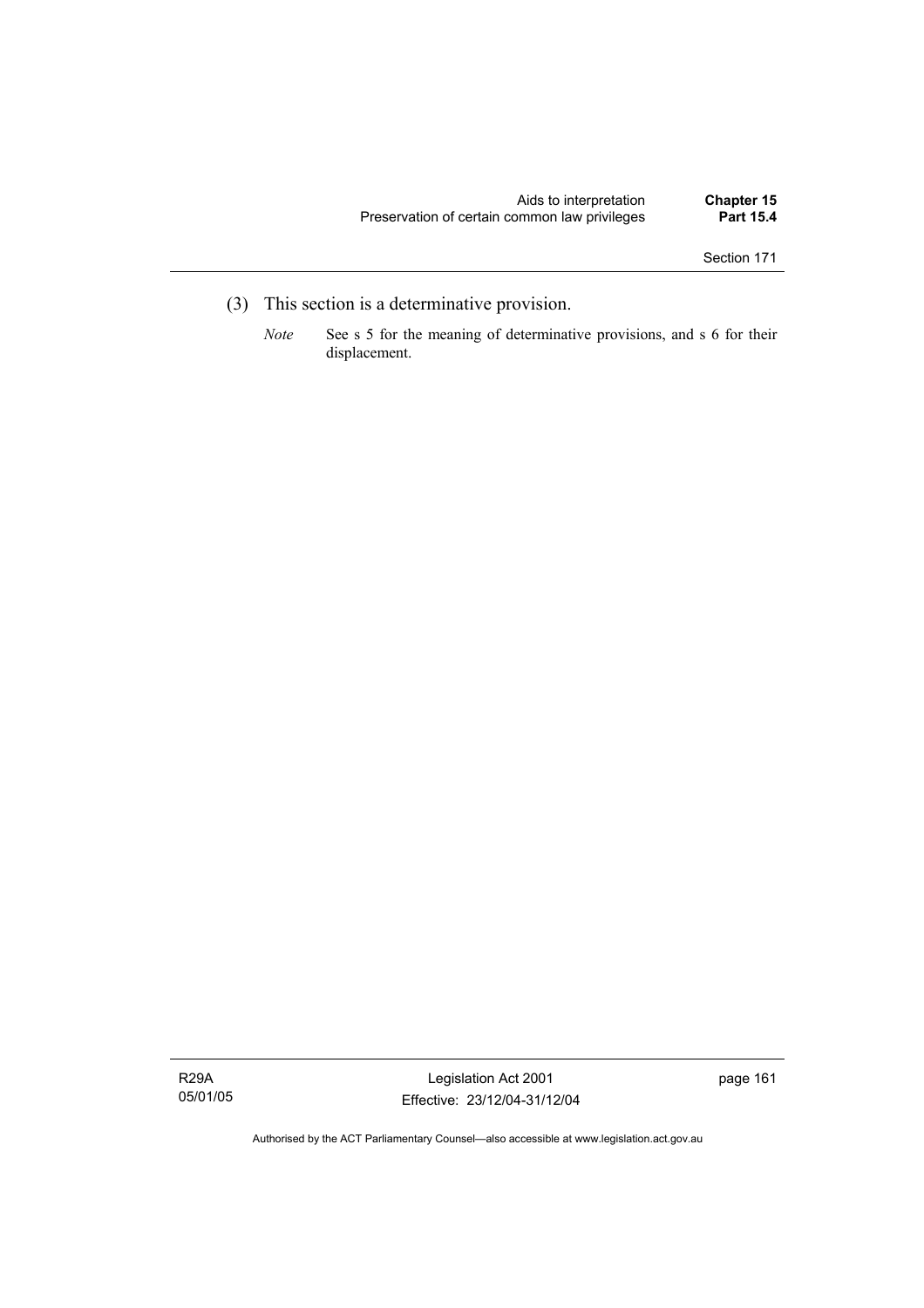# **Chapter 16 Courts, tribunals and other decision-makers**

### **175 Meaning of** *law* **in ch 16**

In this chapter:

*law* means an Act, subordinate law or disallowable instrument, and includes a provision of a law.

### **176 Jurisdiction of courts and tribunals** (IA s 31A)

- (1) This section applies if a law, whether expressly or by implication, authorises a proceeding (whether civil or criminal) to be brought in a particular court or tribunal in relation to a matter.
- (2) The law vests the court or tribunal with jurisdiction in the matter.
- (3) The jurisdiction so vested is not limited by any limits to which any other jurisdiction of the court or tribunal may be subject.
	- *Note* See also s 45 which relates to the making of rules carrying out or giving effect to the jurisdiction of the court or tribunal.

### **177 Recovery of amounts owing under laws** (IA s 34)

If an amount is owing under a law to a person (the *creditor*) by another person (the *debtor*), the creditor may recover the amount as a debt owing by the debtor to the creditor in a court of competent jurisdiction.

### **178 Power to decide includes power to administer oath etc**  (IA s 13E)

A court, tribunal or other entity authorised by a law to hear and decide a matter has power—

R29A 05/01/05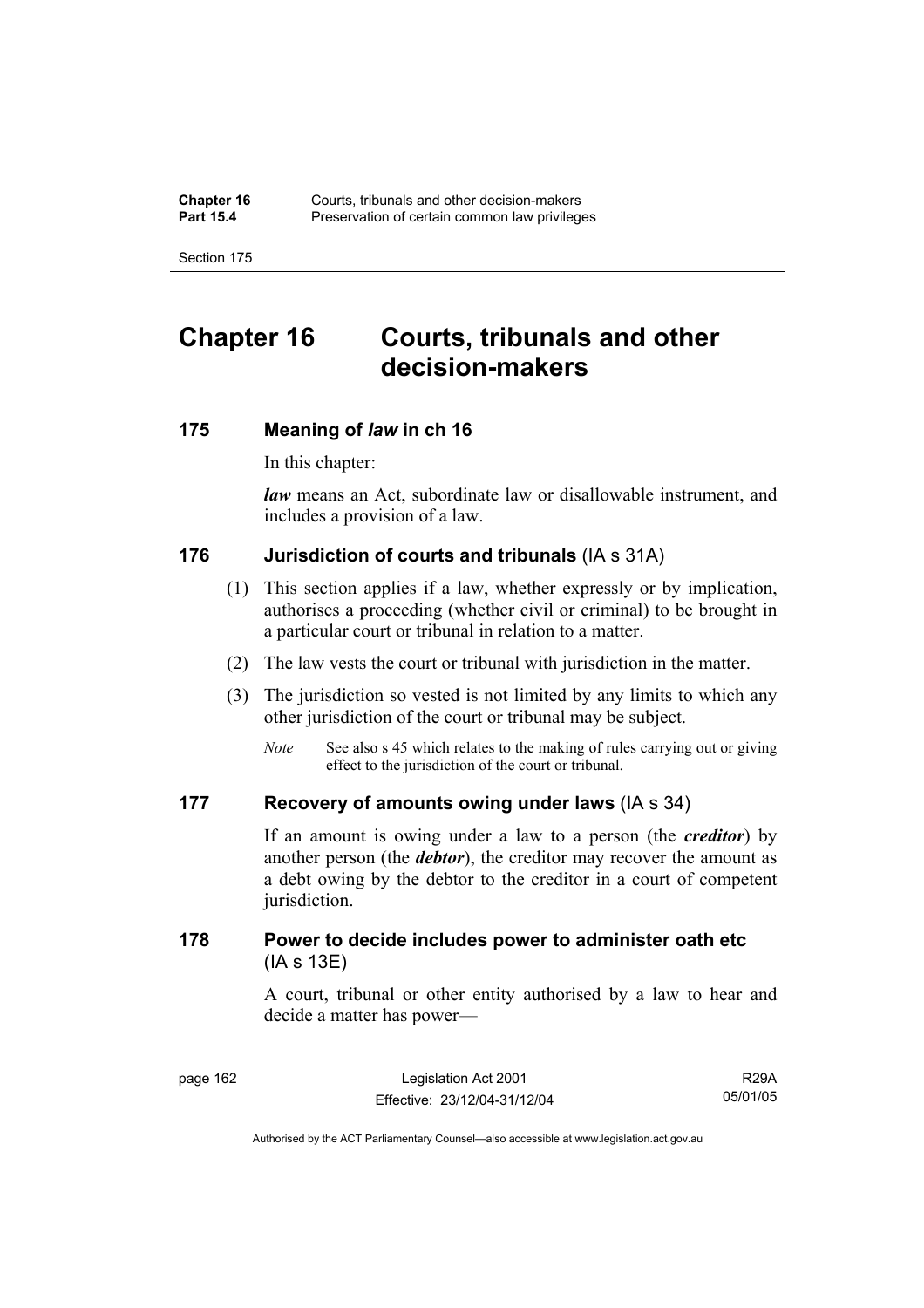- (a) to receive evidence; and
- (b) to examine witnesses and, for that purpose, to administer oaths.

### **179 Content of statements of reasons for decisions** (IA s 13C)

- (1) This section applies if a law requires a tribunal or other entity making a decision to give written reasons for the decision, whether the term 'reasons', 'grounds' or any other term is used.
- (2) The document giving the reasons must also set out the findings on material questions of fact and refer to the evidence or other material on which the findings were based.
- (3) This section is a determinative provision.
	- *Note* See s 5 for the meaning of determinative provisions, and s 6 for their displacement.

### **180 Power to make decision includes power to reverse or change** (IA s 27)

- (1) Power given by a law to make a decision includes power to reverse or change the decision.
- (2) The power to reverse or change the decision is exercisable in the same way, and subject to the same conditions, as the power to make the decision.

#### **Example**

If the power to include land in a special reserve is exercisable only on the resolution of the Legislative Assembly, the power to excise land from a special reserve is exercisable only on the resolution of the Assembly.

*Note* An example is part of the Act, is not exhaustive and may extend, but does not limit, the meaning of the provision in which it appears (see s 126 and s 132).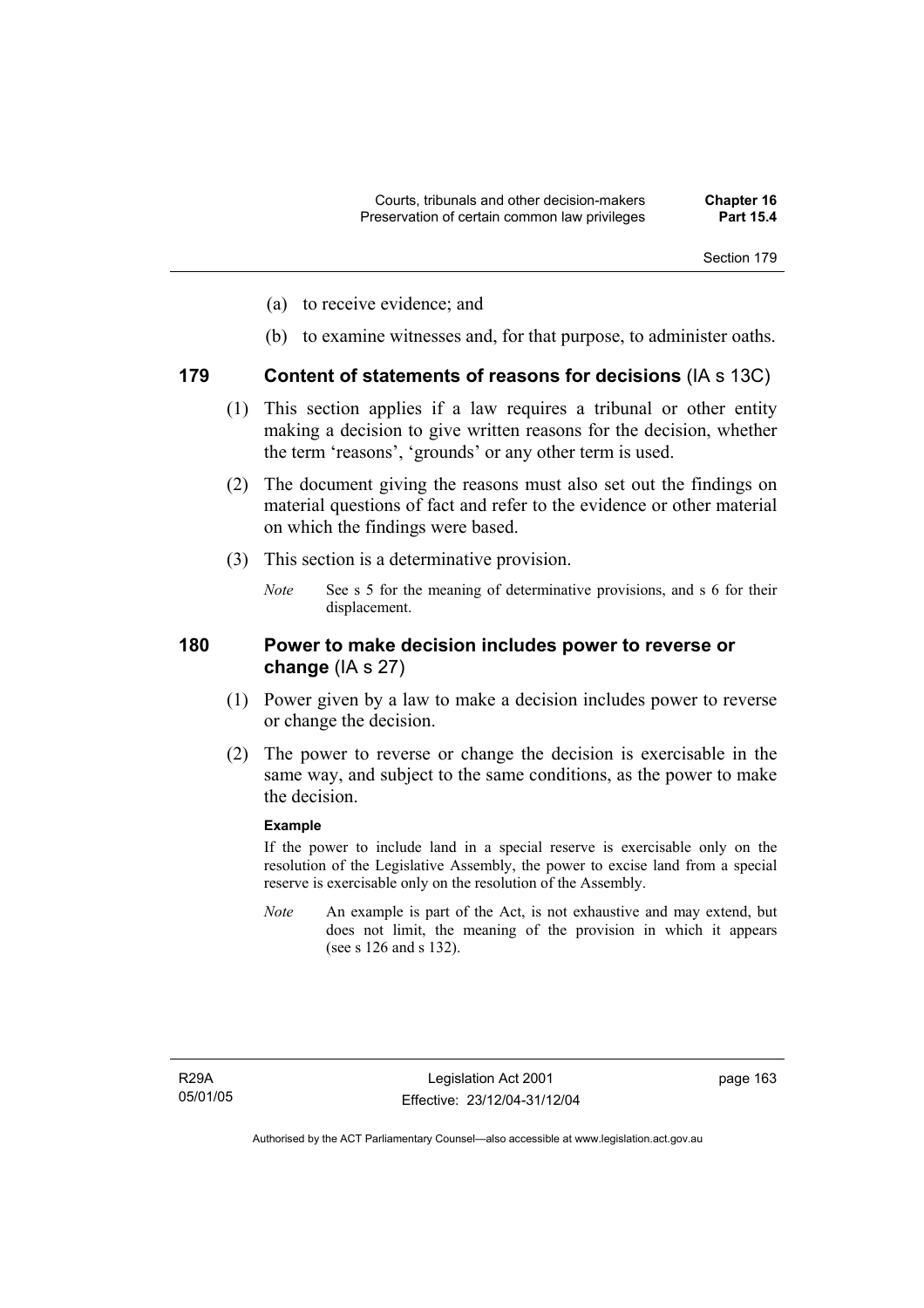# **Chapter 17 Entities and positions**

### **182 Meaning of** *law* **in ch 17**

In this chapter:

*law* means an Act or statutory instrument, and includes a provision of a law.

### **183 Change of name of entity** (IA s 13B)

 (1) This section applies if a law changes the name of an entity established under a law.

*Note* See dict, pt 1, def *entity*.

- (2) The entity continues in existence under the new name and its identity is not affected by the change.
- (3) A reference in a law to the entity by its previous name is taken, after the change, to be a reference to the entity by its new name.

### **184 Change in constitution of entity** (IA s 13BA)

- (1) This section applies if a law changes how an entity established under a law is constituted.
- (2) The entity continues in existence as newly constituted and its identity is not affected by the change.
- (3) Without limiting subsection (2), the change does not affect—
	- (a) any function, right, privilege, liability or property of the entity; or
	- (b) the bringing of a proceeding, or the continuation of a proceeding, by or against the entity; or

R29A 05/01/05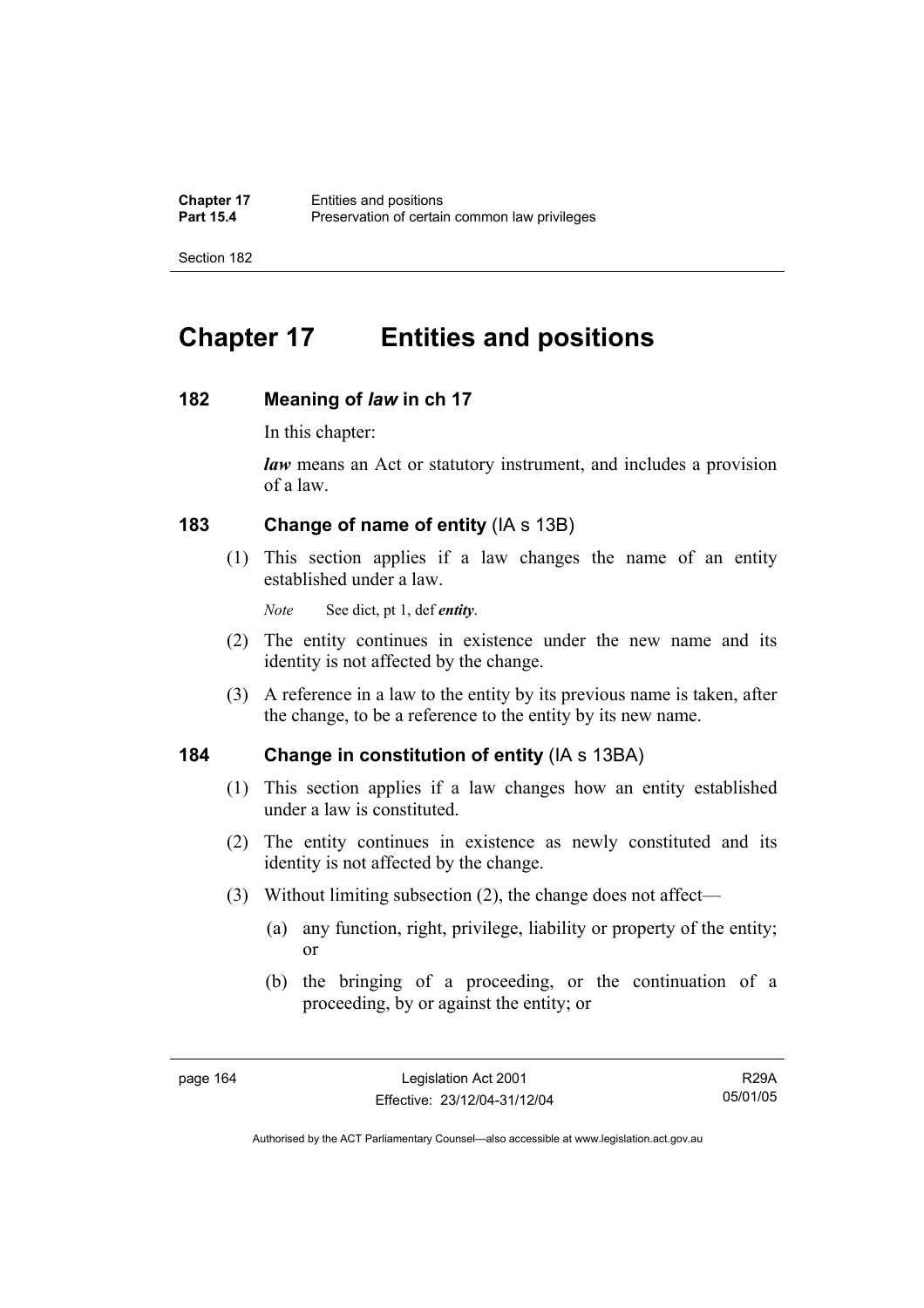- Section 185
- (c) the carrying out of an investigation or inquiry, or the continuation of an investigation or inquiry, in relation to anything done or not done by or in relation to the entity.
- *Note Function* is defined in the dict, pt 1 to include authority, duty and power.

#### **185 References to occupant of position** (IA s 25)

In a law, a reference to the occupant of a position (however expressed) includes a reference to anyone for the time being occupying the position.

*Note* See s 200 (1) (Functions of occupants of positions) and the definitions of *occupy* and *position* in the dict, pt 1.

### **186 Change of name of position** (IA s 13B)

- (1) This section applies if a law changes the name of a position established under a law.
- (2) The position continues in existence under the new name and its identity is not affected by the change.
- (3) A reference in a law to the position by its previous name is taken, after the change, to be a reference to the position by its new name.

### **187 Chairperson and deputy chairperson** (IA s 25A)

- (1) If a law establishes a position of chairperson of an entity, the chairperson may be referred to as chairman, chairwoman or chair.
- (2) If a law establishes a position of deputy chairperson of an entity, the deputy chairperson may be referred to as deputy chairman, deputy chairwoman or deputy chair.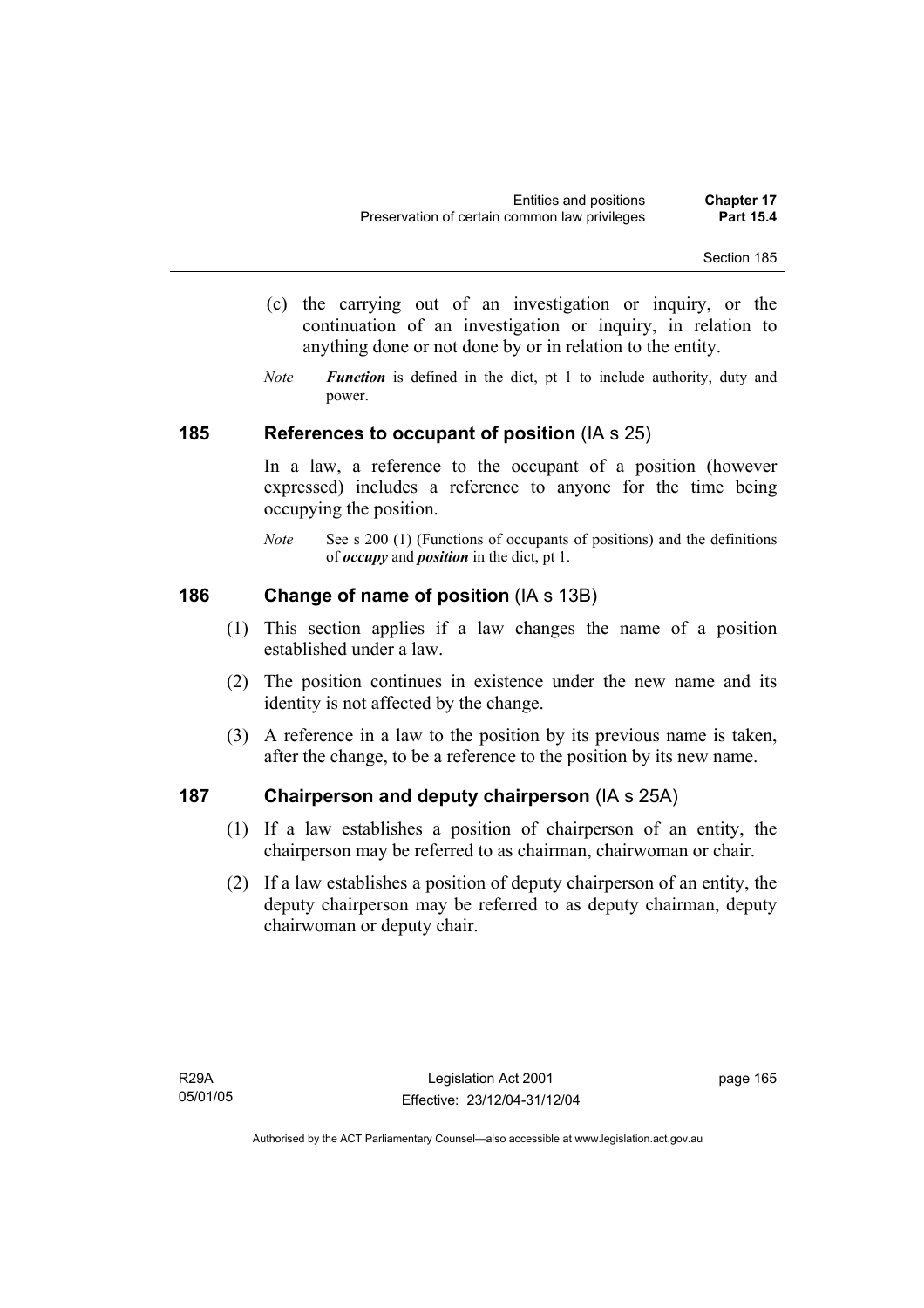**Chapter 18 Offences**<br>**Part 15.4 Preservat** Preservation of certain common law privileges

Section 188

# **Chapter 18 Offences**

*Note to ch 18* 

See also s 133 to s 135 (which relate to penalty units and penalty provisions) and s 161 (Corporations liable to offences).

### **188 Meaning of** *Territory law* **in ch 18**

In this chapter:

*Territory law* means an Act or subordinate law, and includes a provision of a Territory law.

page 166 Legislation Act 2001 Effective: 23/12/04-31/12/04

R29A 05/01/05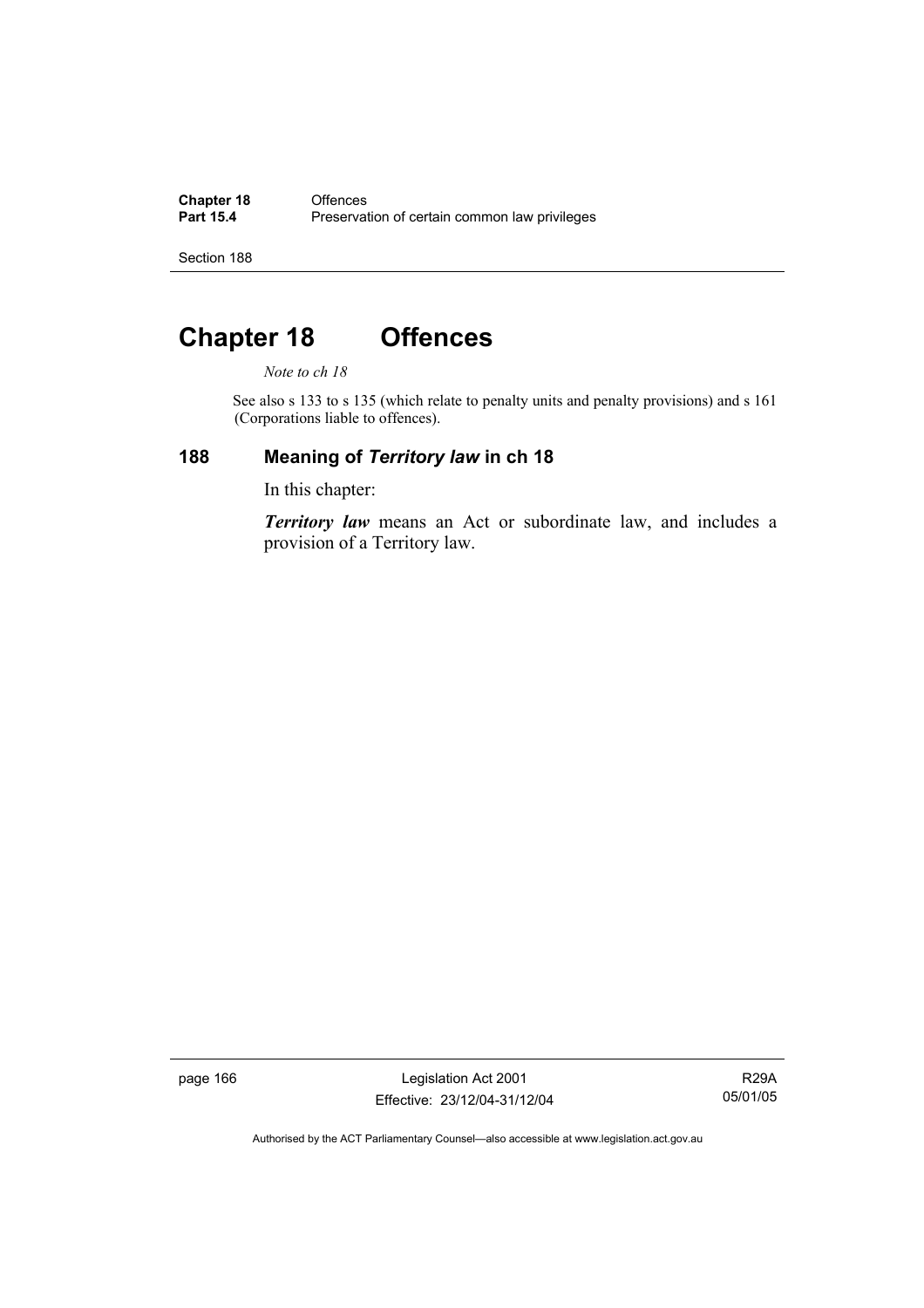#### **189 Reference to offence includes reference to related ancillary offences**

A reference to an offence against a Territory law includes a reference to an offence against the Criminal Code, part 2.4 (Extensions of criminal responsibility) or the *Crimes Act 1900*, section 181 (Accessory after the fact) that relates to the Territory law.

#### **Example**

X is the holder of a licence under the *Plant Development Act 2001* (hypothetical). The Plant Development Act, section 23 provides for the cancellation of a licence if a licence holder commits an offence against the Act. While his business premises are being inspected, X incites an employee to obstruct the inspector. As a result, the employee obstructs the inspector (which is an offence against the Act). X is later convicted of the offence of incitement against the Criminal Code, section 47 (which is an offence in the Criminal Code, pt 2.4). Because of the Legislation Act, section 189, X is taken to have committed an offence against the Plant Development Act and is therefore liable to have his licence cancelled.

*Note 1* The result would be the same if X had been convicted of conspiracy relating to the offence of obstruction in the Plant Development Act.

> Apart from the Legislation Act, section 189, the following offences in the Criminal Code*,* pt 2.4 could also apply to the offence in the Plant Development Act:

- aiding and abetting (s 45 (Complicity and common purpose))
- attempt (s 44 (Attempt)).
- *Note 2* An example is part of the Act, is not exhaustive and may extend, but does not limit, the meaning of the provision in which it appears (see s 126 and s 132).

#### **190 Indictable and summary offences** (IA s 33D and 33E)

- (1) An offence is an *indictable offence* if—
	- (a) it is punishable by imprisonment for longer than 1 year; or
	- (b) it is declared by a law to be an indictable offence.

R29A 05/01/05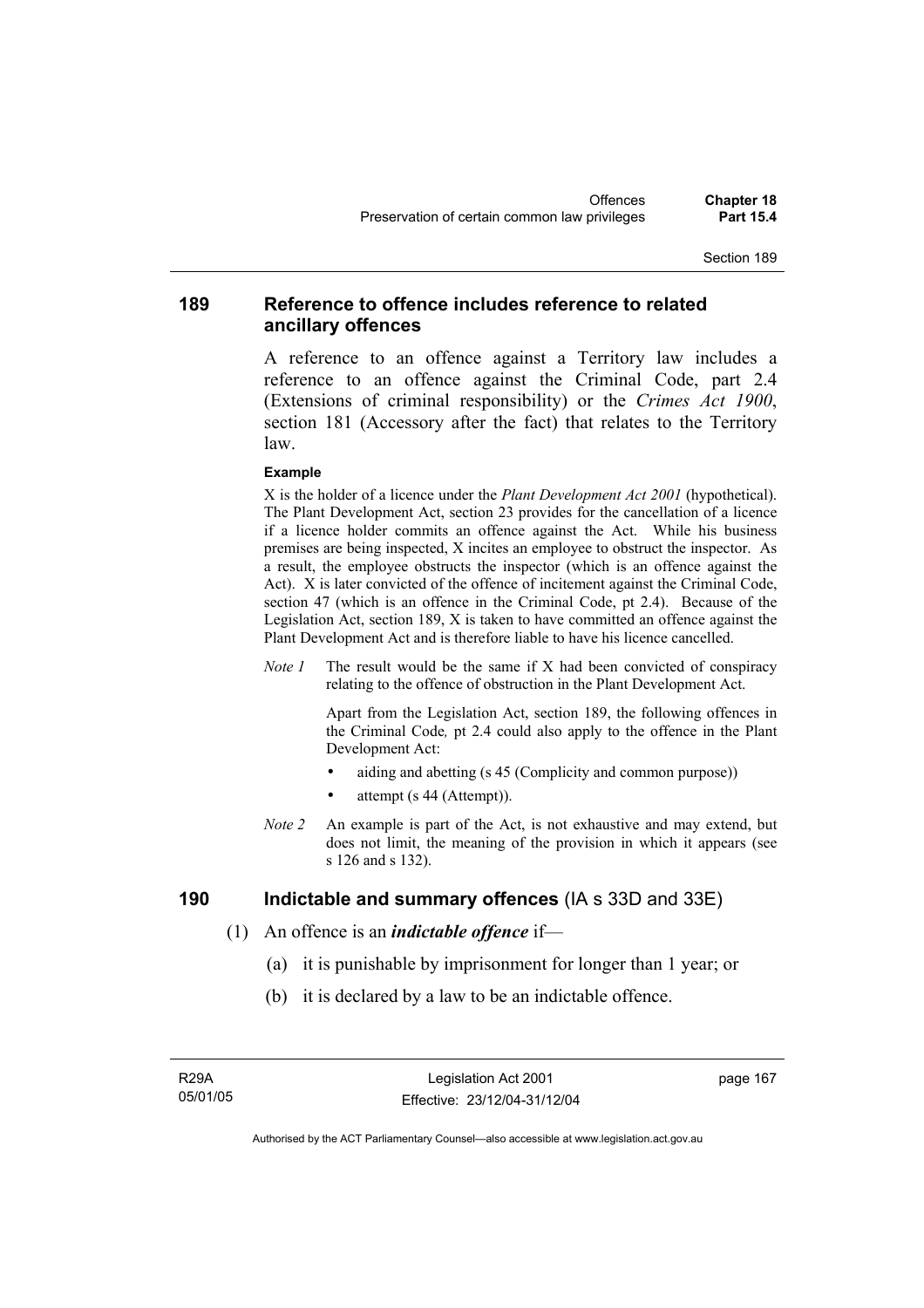| <b>Chapter 18</b> | <b>Offences</b>                               |
|-------------------|-----------------------------------------------|
| <b>Part 15.4</b>  | Preservation of certain common law privileges |

- (2) An *indictable offence* includes an indictable offence that is or may be dealt with summarily.
- (3) Any other offence is a *summary offence* and is punishable on summary conviction.

#### **191 Offences against 2 or more laws** (IA s 33F)

- (1) If an act or omission by a person is an offence against 2 or more Territory laws, the person may be prosecuted and convicted for any of the offences, but is not liable to be punished more than once for the act or omission.
- $(2)$  If—
	- (a) an act or omission by a person is an offence against both a Territory law and a law of another jurisdiction; and
	- (b) the person has been punished for the offence against the law of the other jurisdiction:

the person is not liable to be punished for the offence against the Territory law.

(3) In this section:

*law of another jurisdiction* means a law of the Commonwealth, a State, another Territory or New Zealand.

#### **192 When must prosecutions begin?** (IA s 33H)

- (1) A prosecution for the following offences against a Territory law may be begun at any time:
	- (a) an offence by an individual punishable by imprisonment for longer than 6 months;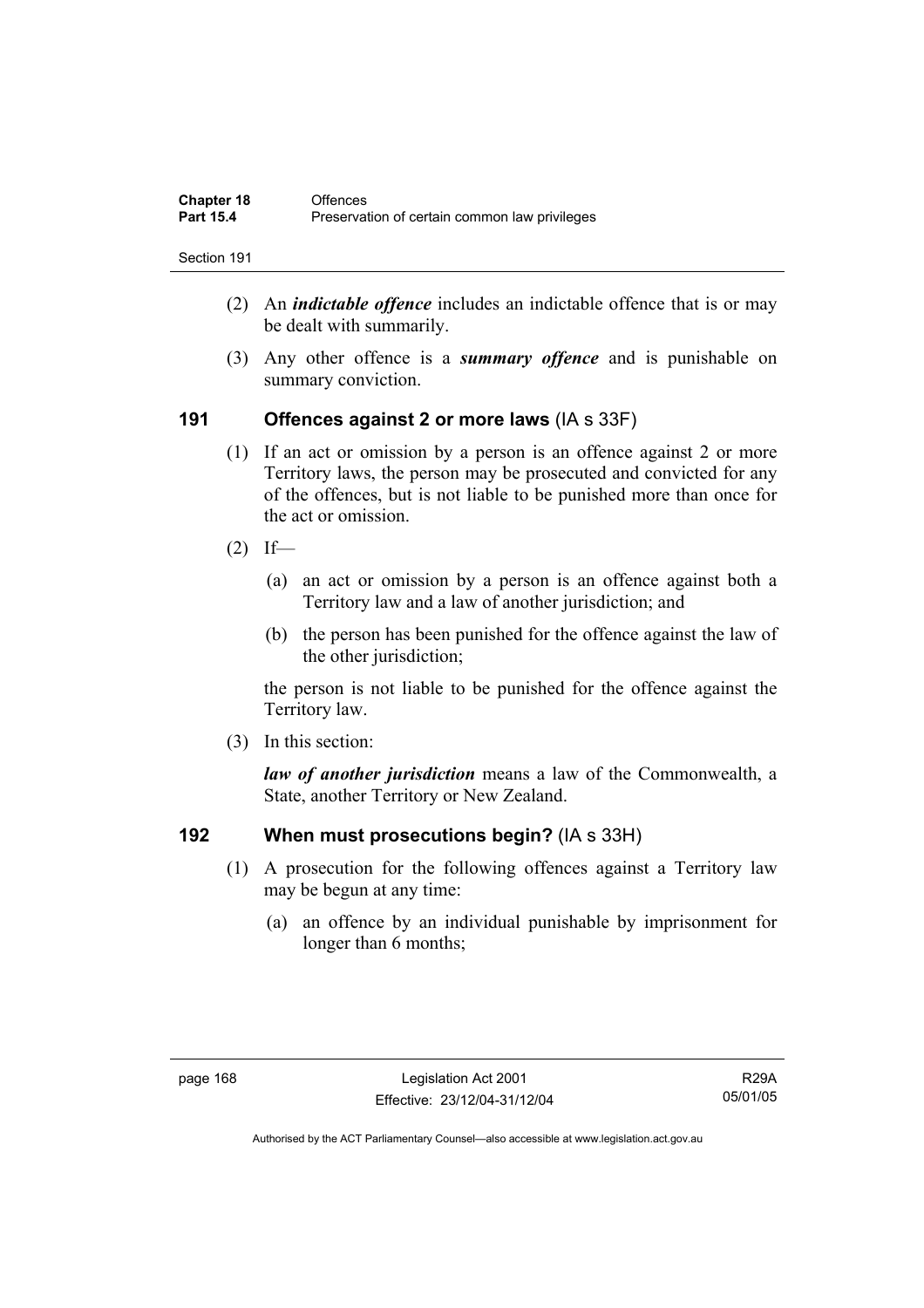- (b) an offence by a corporation punishable by a fine of more than 100 penalty units;
	- *Note* See section 161 for the fines that may be imposed on a corporation for offences punishable only by imprisonment.
- (c) an aiding and abetting offence by an individual in relation to an offence by a corporation punishable by a fine of more than 100 penalty units;
- (d) an offence against the Criminal Code, section 321 (Minor theft).
- (2) A prosecution for any other offence against a Territory law may be begun only within—
	- (a) 1 year after the day of commission of the offence; or
	- (b) if a Territory law provides for another period—that period.
- (3) However, if a coroner's inquest or inquiry, or an inquiry under the *Inquiries Act 1991* or the *Royal Commissions Act 1991*, is held into a matter that discloses or is otherwise found to relate to an offence mentioned in subsection (2), a prosecution for the offence may be begun within 1 year after the day when—
	- (a) the coroner's report is made; or
	- (b) the report of the board of inquiry or royal commission is given to the Chief Minister.
- (4) In this section:

#### *aiding and abetting offence* means—

- (a) an offence against the Criminal Code, section 45 (Complicity and common purpose); or
- (b) another offence against a Territory law dealing with aiding and abetting.

page 169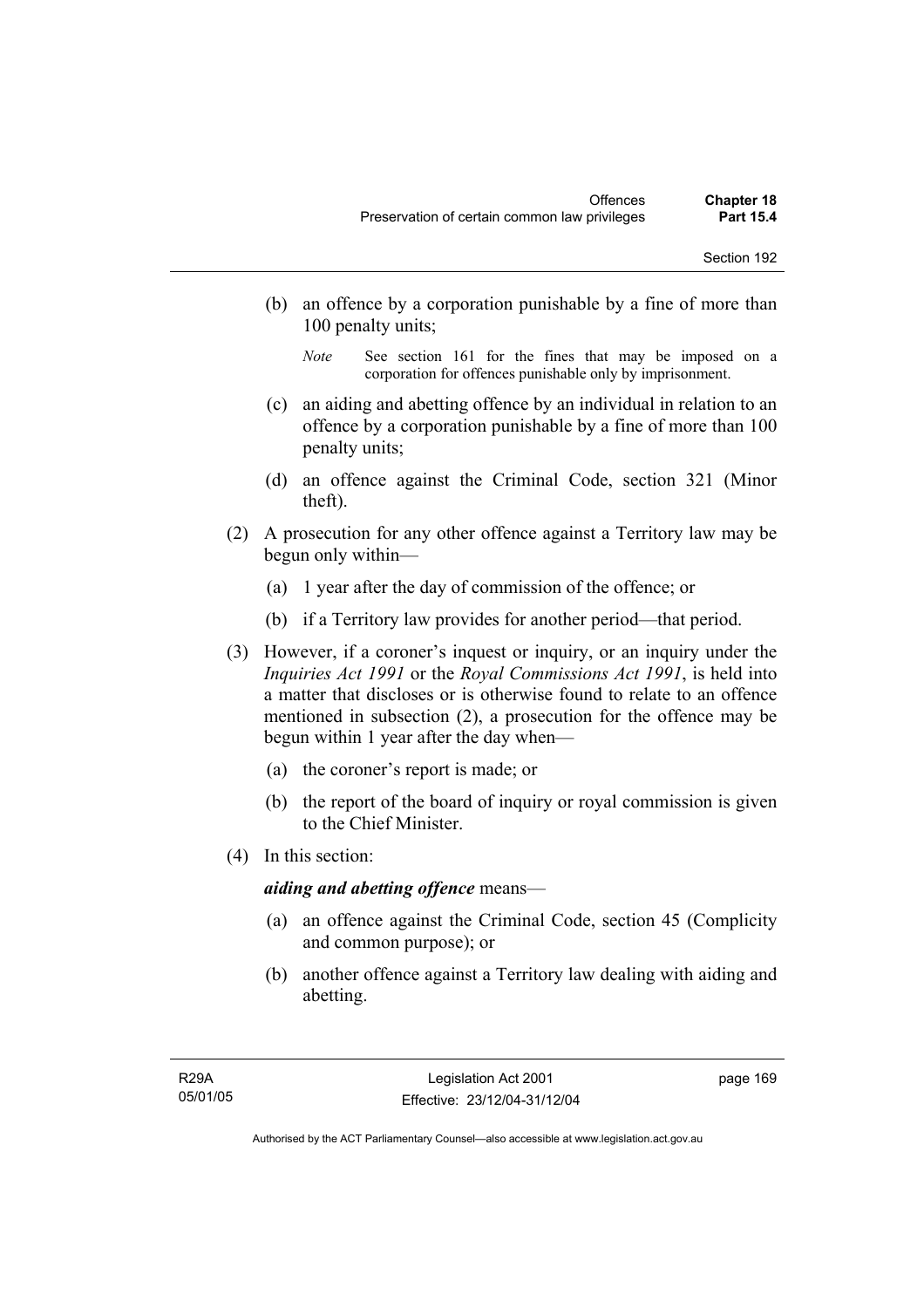### **193 Continuing offences** (IA s 33B (2))

- (1) This section applies to a requirement to do an act if—
	- (a) the act is required to be done under a law within a particular period or before a particular time; and
	- (b) failure to comply with the requirement is an offence against the law.
- (2) A person who fails to comply with the requirement commits an offence for each day until the act is done.
- (3) A day mentioned in subsection (2) includes any day of conviction for an offence and any later day.
	- *Note* See also s 152 (Continuing effect of obligations).

page 170 Legislation Act 2001 Effective: 23/12/04-31/12/04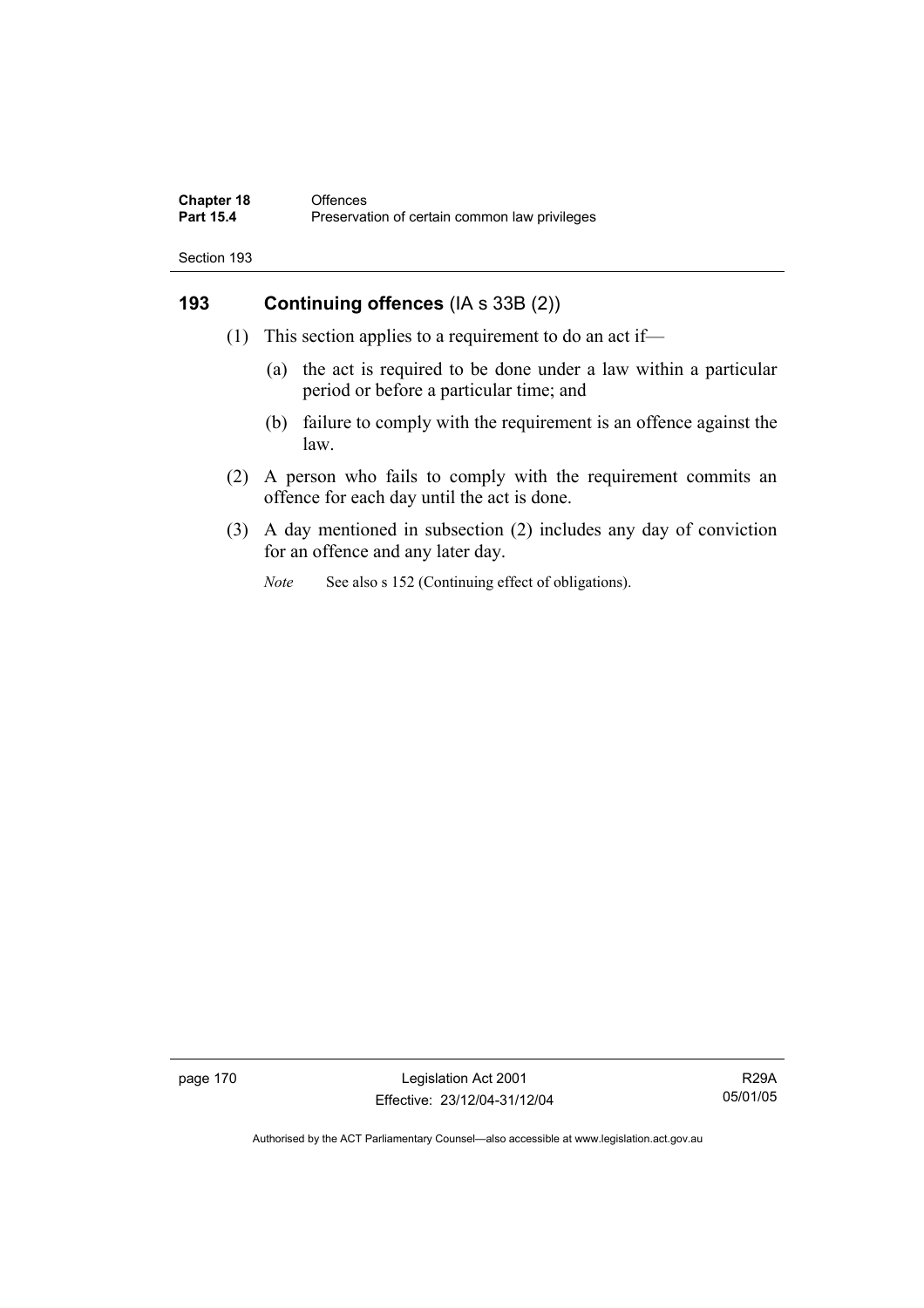# **Chapter 19 Administrative and machinery provisions**

# Part 19.1 **Introductory**

### **195 Meaning of** *law* **in ch 19**

In this chapter:

*law* means an Act, subordinate law or disallowable instrument, and includes a provision of a law.

R29A 05/01/05

Legislation Act 2001 Effective: 23/12/04-31/12/04 page 171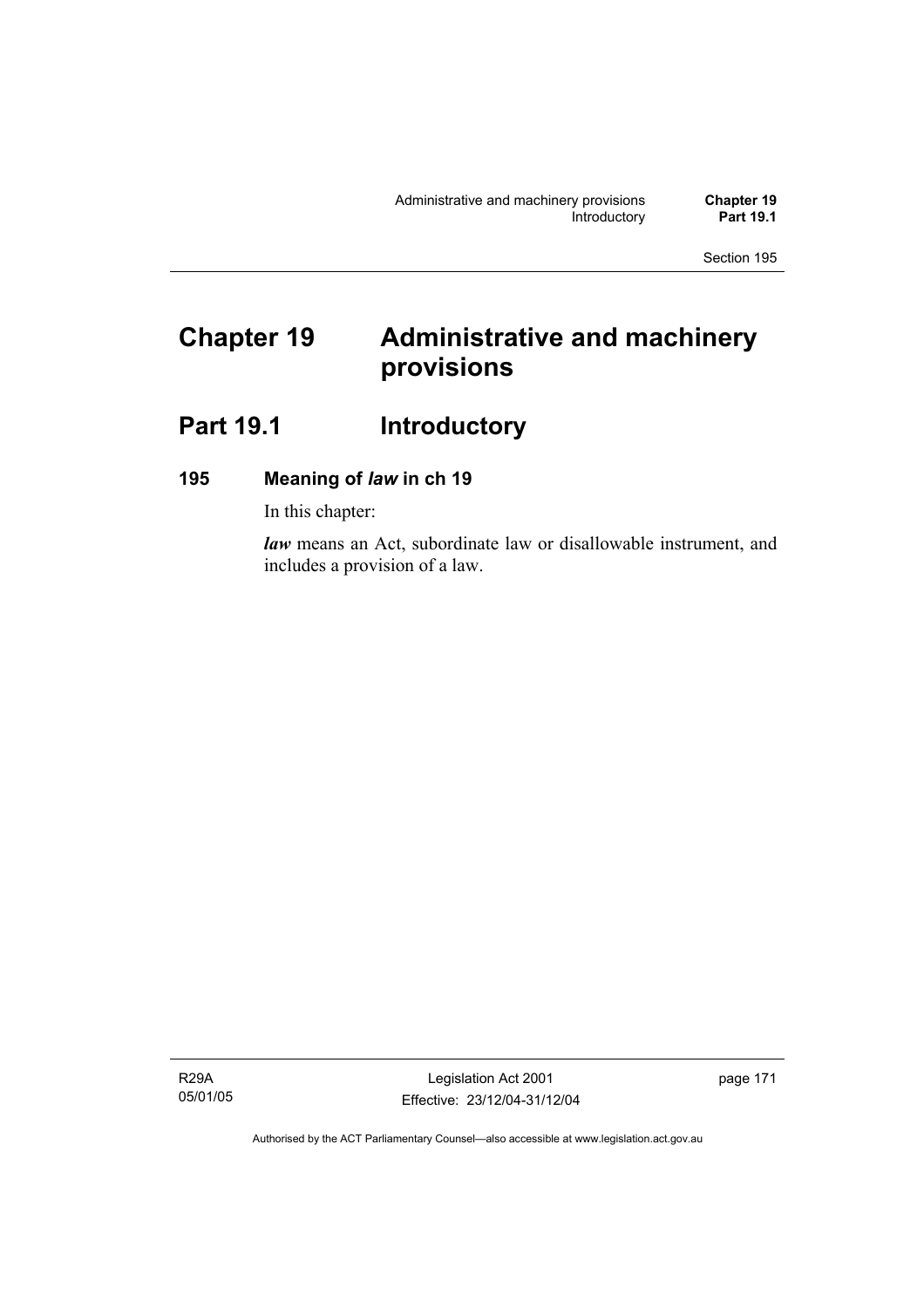# **Part 19.2 Functions**

*Note to pt 19.2* 

*Function* is defined in the dict, pt 1 to include authority, duty and power.

#### **196 Provision giving function gives power to exercise function** (IA s 25B)

 (1) A provision of a law that gives a function to an entity also gives the entity the powers necessary and convenient to exercise the function.

*Note* See dict, pt 1, defs *entity* and *exercise*.

 (2) The powers given to the entity under subsection (1) are in addition to any other powers of the entity under the law.

### **197 Statutory functions may be exercised from time to time**  (IA s 26 (1))

If a law gives a function to an entity, the function may be exercised from time to time.

*Note* See also s 42 (2) (Power to make statutory instruments).

### **199 Functions of bodies** (IA s 13BB)

 (1) If a law authorises or requires a body to exercise a function, it may do so by resolution.

*Note* See dict, pt 1, def *body*.

- (2) To remove any doubt, subsection (1) applies in relation to a function even though a law authorises or requires the function to be exercised in writing.
- (3) If a law authorises or requires a signature by a person and the person is a body, the signature of a person authorised by the body for the purpose is taken to be the signature of the body.

R29A 05/01/05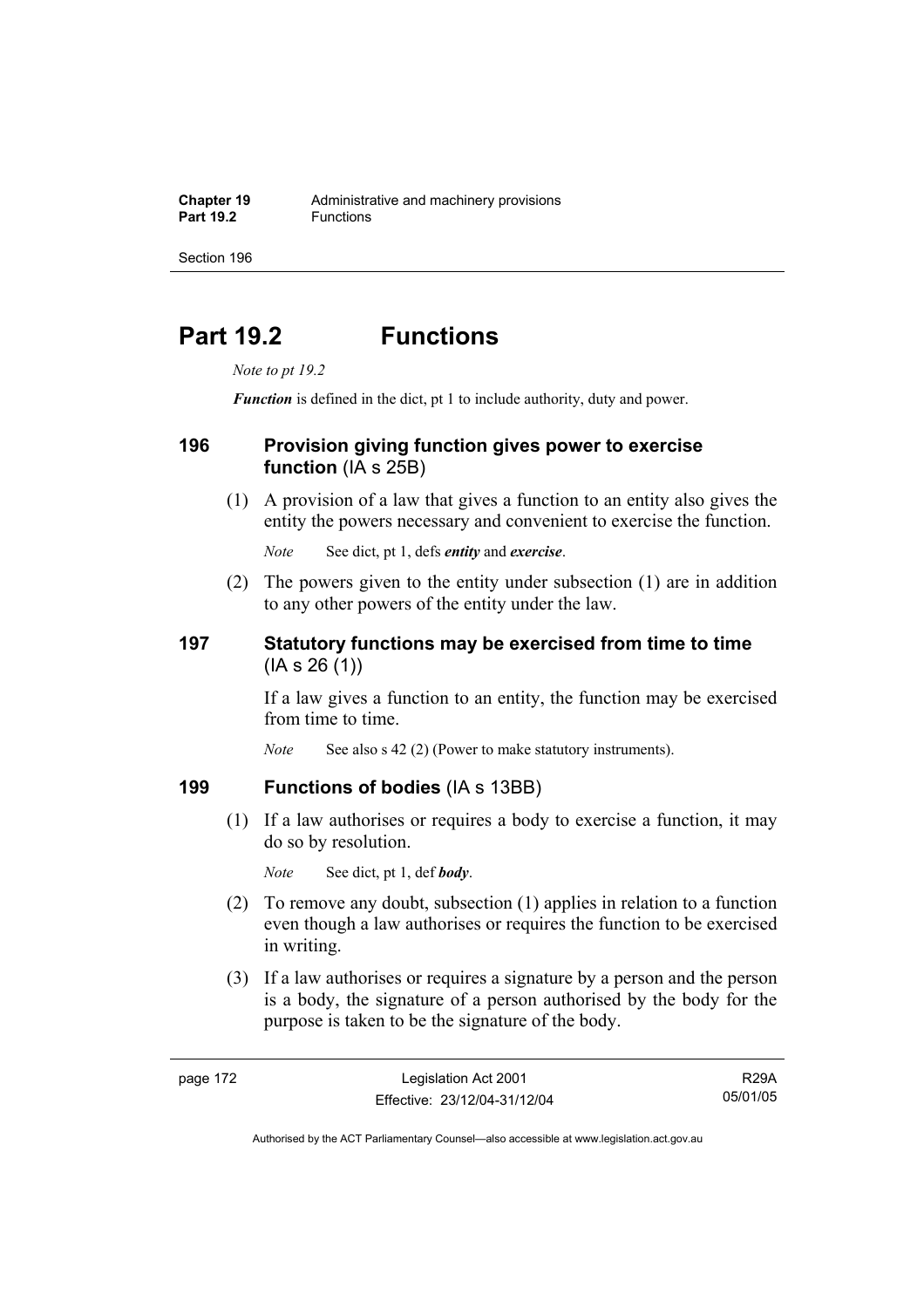(4) If a law gives a function to a body, the function may be exercised by the body as constituted for the time being.

#### **Example**

The ACT Conference Organisers Registration Board is a statutory body consisting of 5 members. At a meeting of the board it is agreed to exempt a conference organiser from registration on certain conditions. On the day after the meeting, 1 of the members of the board  $(X)$  resigns and another person  $(Y)$  is appointed to the board in  $X$ 's place. At the next meeting of the board, the board considers additional information submitted by the conference organiser and agrees to amend the conditions of exemption. Because of subsection (4), the board's ability to use its power of exemption is not affected by a change in the membership of the board.

- (5) The exercise of the function is not affected only because of vacancies in the body's membership.
- (6) Subsections (4) and (5) do not affect any quorum requirement applying to the body.

#### **Example**

The Act establishing the board mentioned in the example to subsection (4) provides that the quorum for a meeting of the board is the chairperson or deputy chairperson and 2 other members. If the quorum requirement was complied with at each meeting mentioned in the example, the result mentioned in the example would be the same whether or not X attended the first meeting and whether or not Y attended the second meeting.

- (7) If a body as constituted for the time being does something in exercise of a function given to the body under a law, the effect of the thing done by the body does not end only because the membership of the body changes.
	- *Note* See also s 211 (Appointment not affected by appointer changes), s 224 (Acting appointment not affected by appointer changes), and s 241 (Delegation not affected by appointer changes).
- (8) Subsection (7) does not prevent the thing done by the body being ended or changed by the body as subsequently constituted for the time being.

page 173

Authorised by the ACT Parliamentary Counsel—also accessible at www.legislation.act.gov.au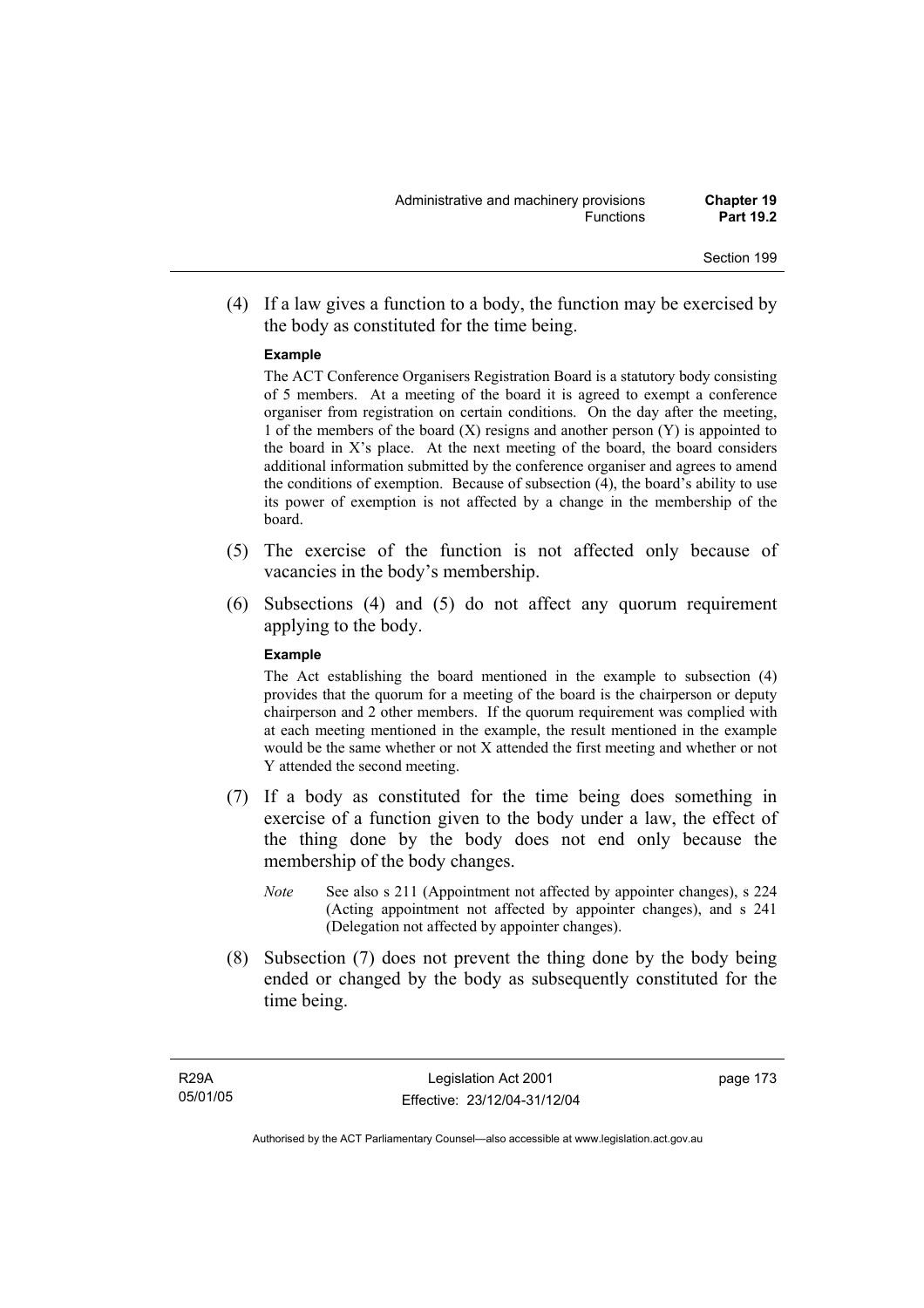#### **200 Functions of occupants of positions** (IA s 26 (2), s 30AA)

- (1) If a law gives a function to the occupant of a position, the function may be exercised by the person for the time being occupying the position.
	- *Note* See s 185 (References to occupant of position) and dict, pt 1, defs *occupy* and *position*.
- (2) If the person for the time being occupying a position does something in exercise of a function given to the occupant of the position under a law, the thing done by the person does not end only because the person ceases to be the occupant of the position.
	- *Note* See also s 211 (Appointment not affected by appointer changes), s 224 (Acting appointment not affected by appointer changes), and s 241 (Delegation not affected by appointer changes).
- (3) Subsection (2) does not prevent the thing done by the person being ended or changed by any person subsequently occupying the position for the time being.

page 174 Legislation Act 2001 Effective: 23/12/04-31/12/04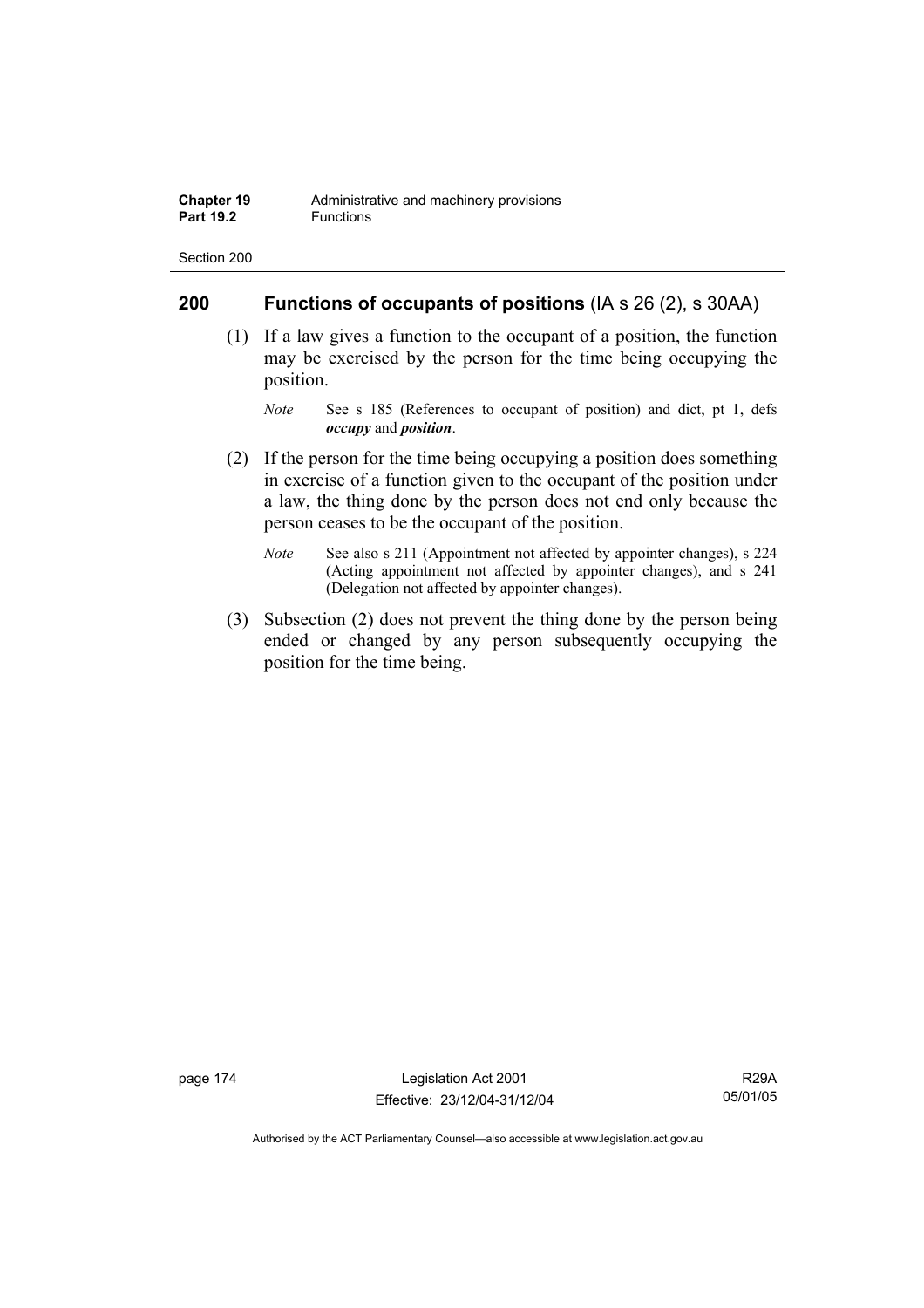# **Part 19.3 Appointments**

### **Division 19.3.1 Appointments—general**

#### *Note to div 19.3.1*

Certain statutory appointments made by a Minister require consultation with a Legislative Assembly committee and are disallowable (see div 19.3.3) (Appointments—Assembly consultation)).

### **205 Application of div 19.3.1** (IA s 28 (1))

This division applies if a law authorises or requires an entity (the *appointer*) to appoint a person—

- (a) to a position under a law; or
- (b) to exercise a function or do anything else under a law.
- *Note Function* is defined in the dict, pt 1 to include authority, duty and power.

### **206 Appointments must be in writing etc** (IA s 28 (7))

- (1) An appointment must be made, or evidenced, by writing (the *instrument of appointment*) signed by the appointer.
- (2) If a law provides for a maximum or minimum period of appointment, the instrument of appointment must state the period for which the appointment is made.

#### **Examples of stated appointment periods**

- 1 2 years
- 2 until age 65

#### **207 Appointment may be by name or position** (IA s 28 (2))

- (1) The appointer may make an appointment by—
	- (a) naming the person appointed; or

| <b>R29A</b> | Legislation Act 2001         | page 175 |
|-------------|------------------------------|----------|
| 05/01/05    | Effective: 23/12/04-31/12/04 |          |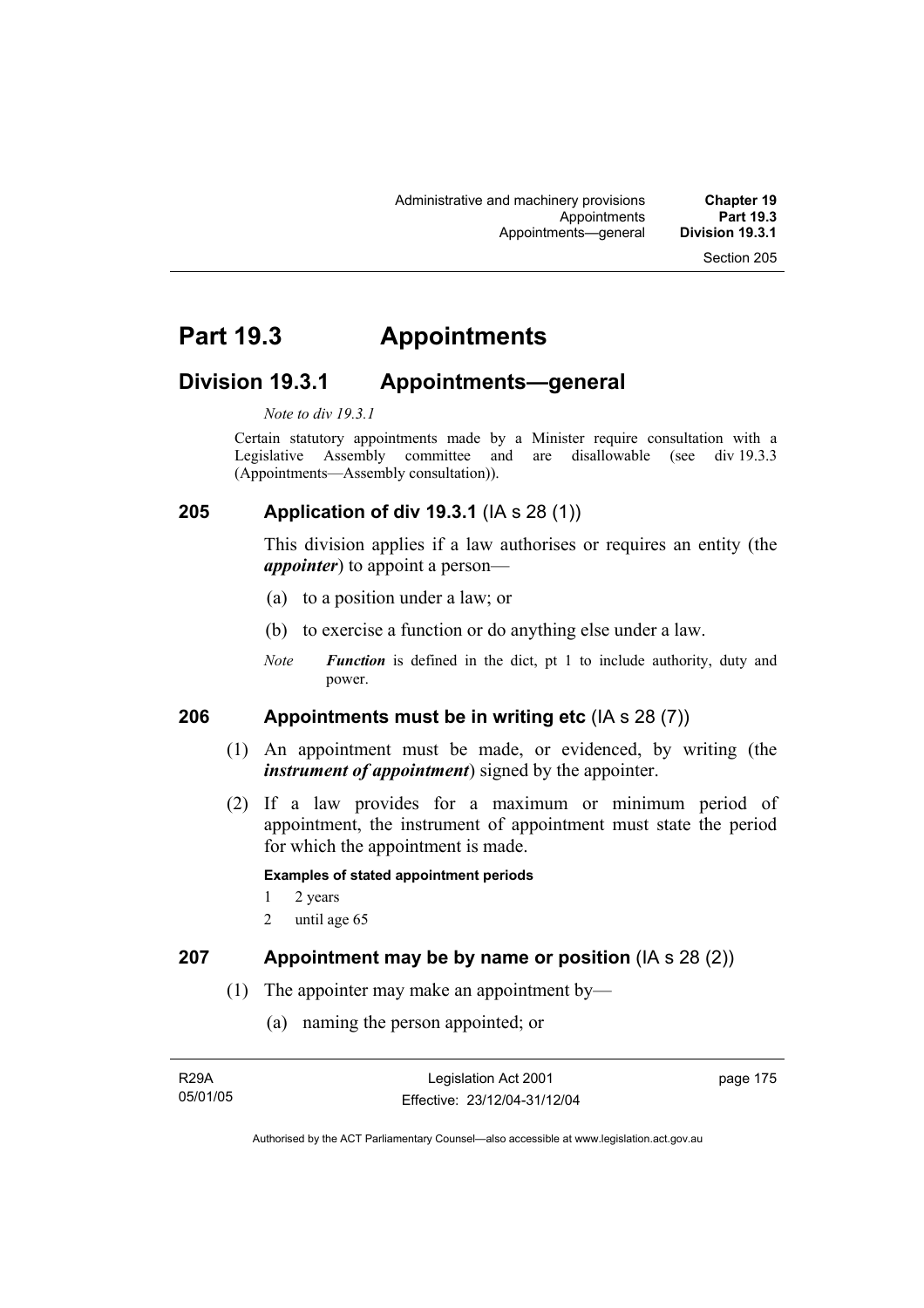| <b>Chapter 19</b> | Administrative and machinery provisions |
|-------------------|-----------------------------------------|
| Part 19.3         | Appointments                            |
| Division 19.3.1   | Appointments-qeneral                    |
| Section 208       |                                         |

- (b) nominating the occupant of a position (however described), at a particular time or from time to time.
- (2) For this division, the person named, or the occupant of the position nominated, is the *appointee*.

#### **208 Power of appointment includes power to suspend etc**  (IA s 28 (3) to (5))

- (1) The appointer's power to make the appointment includes the power—
	- (a) to suspend the appointee, and end the suspension; or
	- (b) to end the appointment, and appoint someone else or reappoint the appointee if the appointee is eligible to be appointed to the position; or
	- (c) to reappoint the appointee if the appointee is eligible to be appointed to the position.
- (2) The power to suspend the appointee, or end the appointment, is exercisable in the same way, and subject to the same conditions, as the power to make the appointment.

#### **Example**

If the appointment power is exercisable only on the recommendation of a body, the power to suspend, or end the appointment, is exercisable only on the recommendation of the body.

*Note* An example is part of the Act, is not exhaustive and may extend, but does not limit, the meaning of the provision in which it appears (see s 126 and s 132).

#### **209 Power of appointment includes power to make acting appointment** (IA s 28 (4) to (6))

 (1) If the appointer's power is the power to make an appointment to a position, the power to make the appointment also includes power to appoint a person, or 2 or more people, to act in the position—

R29A 05/01/05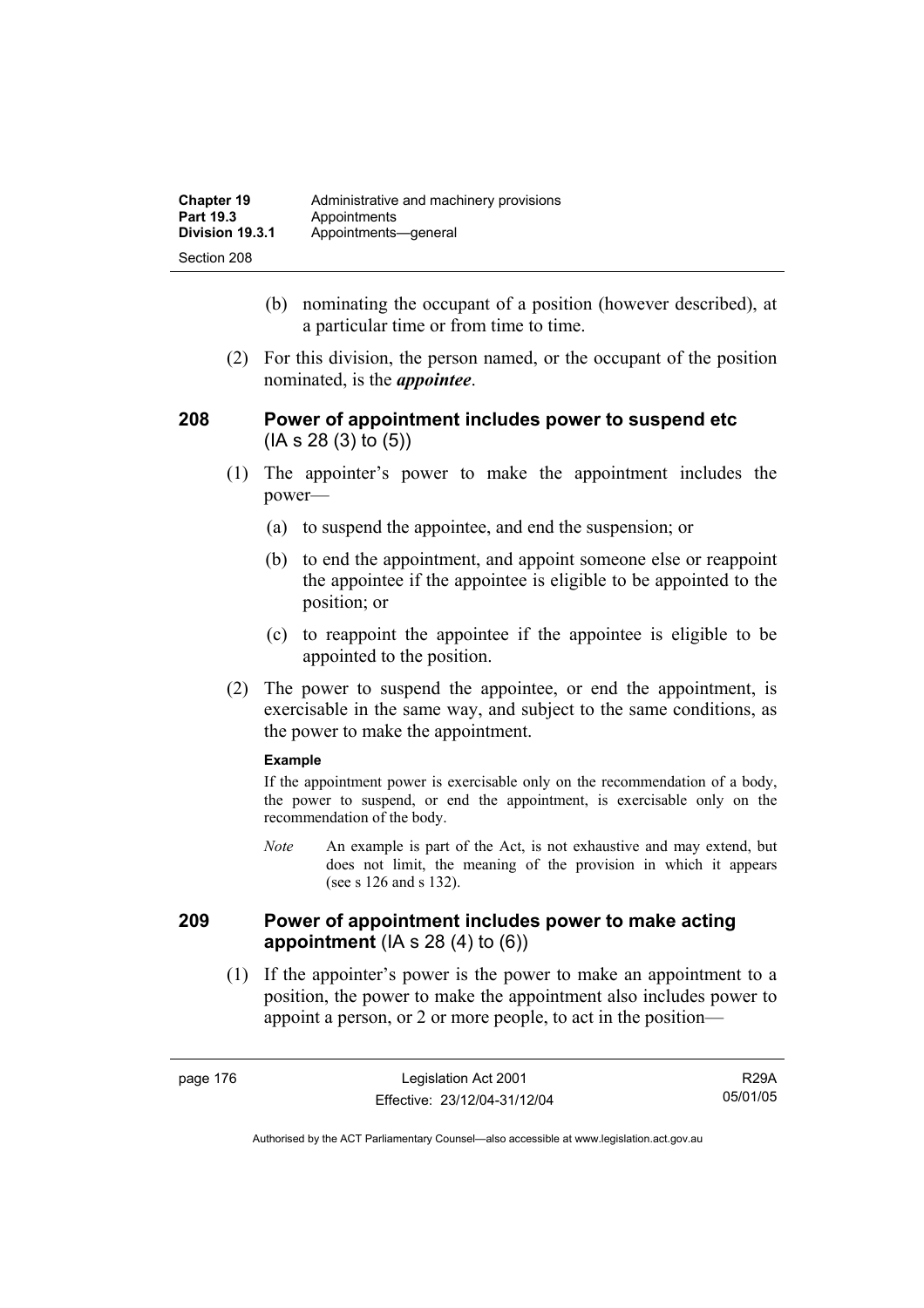- (a) during any vacancy, or all vacancies, in the position, whether or not an appointment has previously been made to the position; or
- (b) during any period, or all periods, when the appointee cannot for any reason exercise functions of the position.

#### **Examples for par (b)**

- 1 the appointee is ill or on leave
- 2 the appointee is acting in another position
- 3 the appointee is outside the ACT or Australia
- *Note 1 Function* is defined in the dict, pt 1 to include authority, duty and power.
- *Note 2* An example is part of the Act, is not exhaustive and may extend, but does not limit, the meaning of the provision in which it appears (see s 126 and s 132).
- (2) The power to appoint a person to act is exercisable in the same way, and subject to the same conditions, as the power to make the appointment.

#### **Example**

If the appointment power is exercisable only on the recommendation of a body, the power to appoint a person to act is exercisable only on the recommendation of the body.

- (3) Without limiting subsection (2), if the law (or another law) requires—
	- (a) the appointee to hold a qualification; or
	- (b) the appointer (or someone else) to be satisfied about the appointee's suitability (whether in terms of knowledge, experience, character or any other personal quality) before appointing the appointee to the position;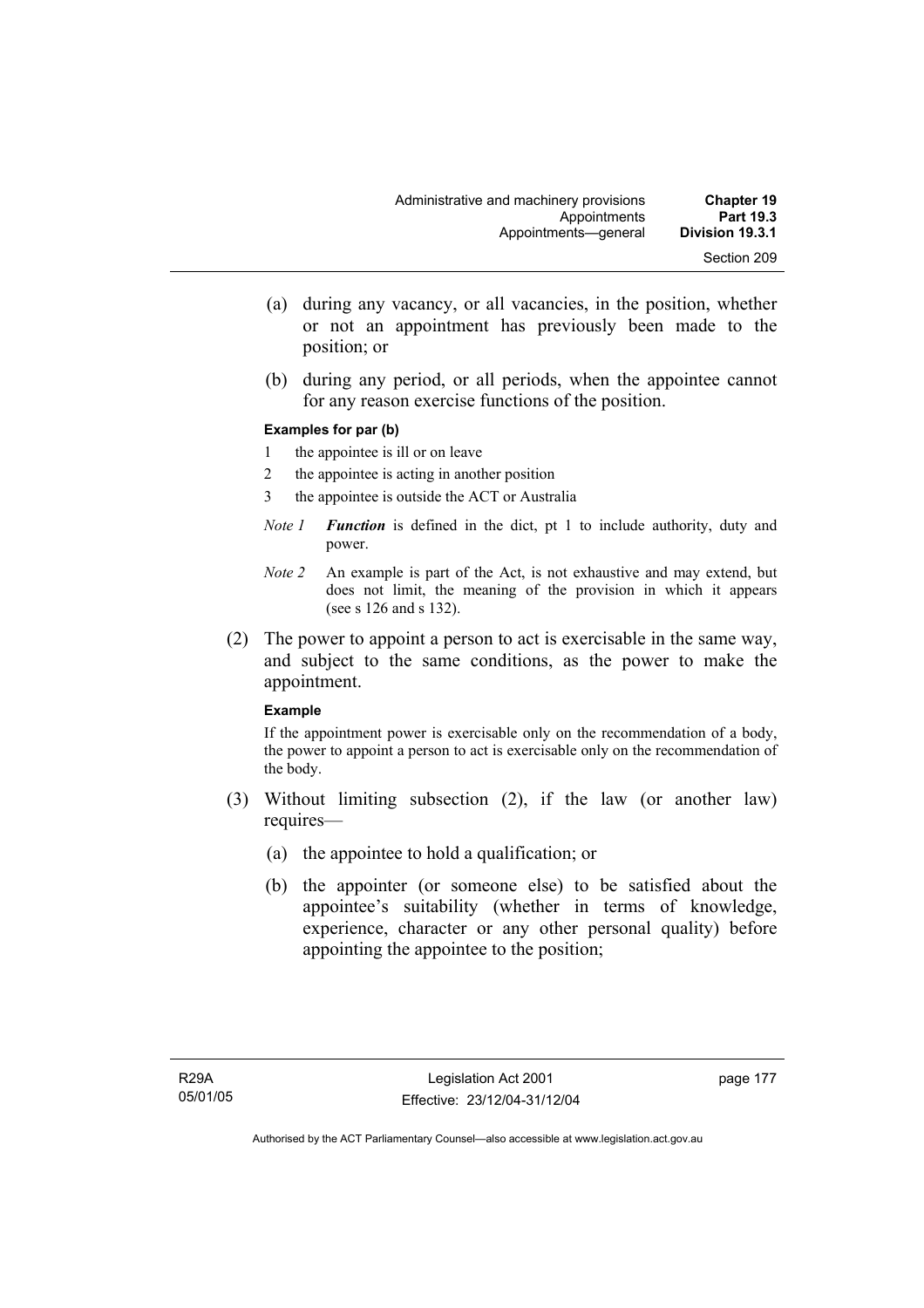| <b>Chapter 19</b> | Administrative and machinery provisions |
|-------------------|-----------------------------------------|
| <b>Part 19.3</b>  | Appointments                            |
| Division 19.3.1   | Appointments-qeneral                    |
| Section 210       |                                         |

a person may only be appointed to act in the position if the person holds the qualification or the appointer (or other person) is satisfied about the person's suitability.

#### **Examples**

- 1 If an Act requires the appointee to be a magistrate, a person can be appointed to act in the position only if the person is a magistrate.
- 2 If a regulation requires the appointee to be a lawyer of at least 5 years standing, a person can be appointed to act in the position only if the person is a lawyer of at least 5 years standing.
- 3 If an Act requires the appointee to have, in the Executive's opinion, appropriate expertise, training or experience in relation to the needs of a particular group of people, a person can be appointed to act in the position only if the person has, in the Executive's opinion, that expertise, training or experience.

### **210 Resignation of appointment** (IA s 28 (8), (9))

- (1) An appointment ends if the appointee resigns by signed notice of resignation given to the appointer.
- (2) However, if the appointer is the Executive, the notice of resignation may be given to a Minister.

### **211 Appointment not affected by appointer changes**

- (1) If the appointer is a body, an appointment made by the body does not end only because the membership of the body changes.
- (2) If the appointer is the person for the time being occupying a position, an appointment made by the person does not end only because the person ceases to be the occupant of the position.
- (3) This section does not limit the following sections:
	- section 199 (Functions of bodies)
	- section 200 (Functions of occupants of positions).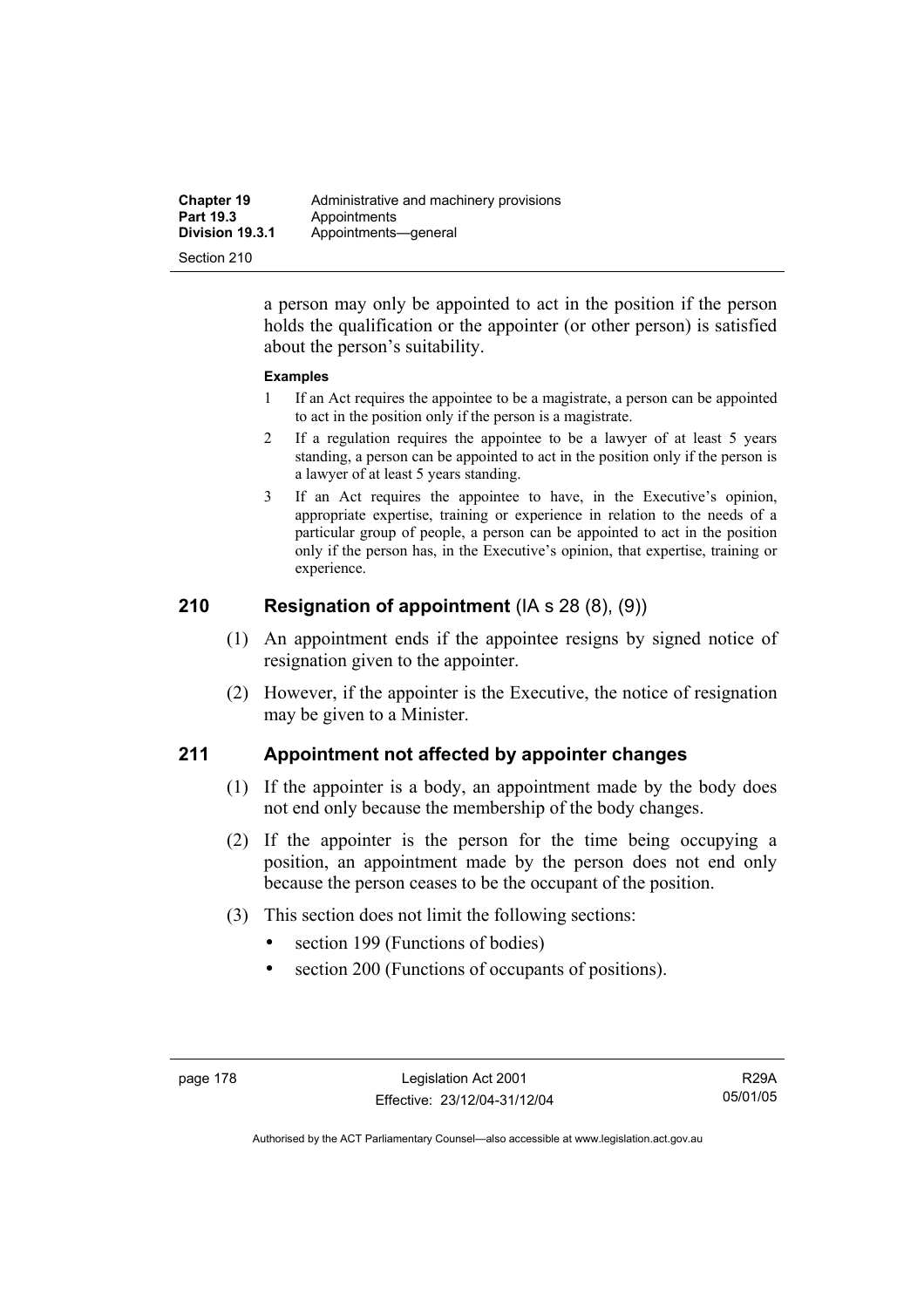### **212 Appointment not affected by defect etc** (IA s 28 (10))

An appointment, or anything done under an appointment, is not invalid only because of a defect or irregularity in or in relation to the appointment.

### **Division 19.3.2 Acting appointments**

#### **215 Application of div 19.3.2** (IA s 28A (1))

This division applies if a law gives an entity (the *appointer*) power to appoint a person to act in a position under a law.

*Note* A power to make an appointment includes power to make an acting appointment (see s 209).

#### **216 Acting appointments must be in writing etc** (IA s 28 (7))

- (1) An acting appointment must be made, or evidenced, by writing (the *instrument of appointment*) signed by the appointer.
- (2) If a law provides for a maximum or minimum period of appointment, the instrument of appointment must state the period for which the acting appointment is made.

#### **Examples of stated appointment periods**

- 1 1 year
- 2 until 31 December 2002 (a period of 9 months)
- *Note 1* See also s 219 (Appointer may decide terms of acting appointment etc) and s 221 (How long does an acting appointment operate?)
- *Note 2* An example is part of the Act, is not exhaustive and may extend, but does not limit, the meaning of the provision in which it appears (see s 126 and s 132).

#### **217 Acting appointment may be made by name or position**

- (1) The appointer may make an acting appointment by—
	- (a) naming the person appointed; or

| R29A     |  |
|----------|--|
| 05/01/05 |  |

page 179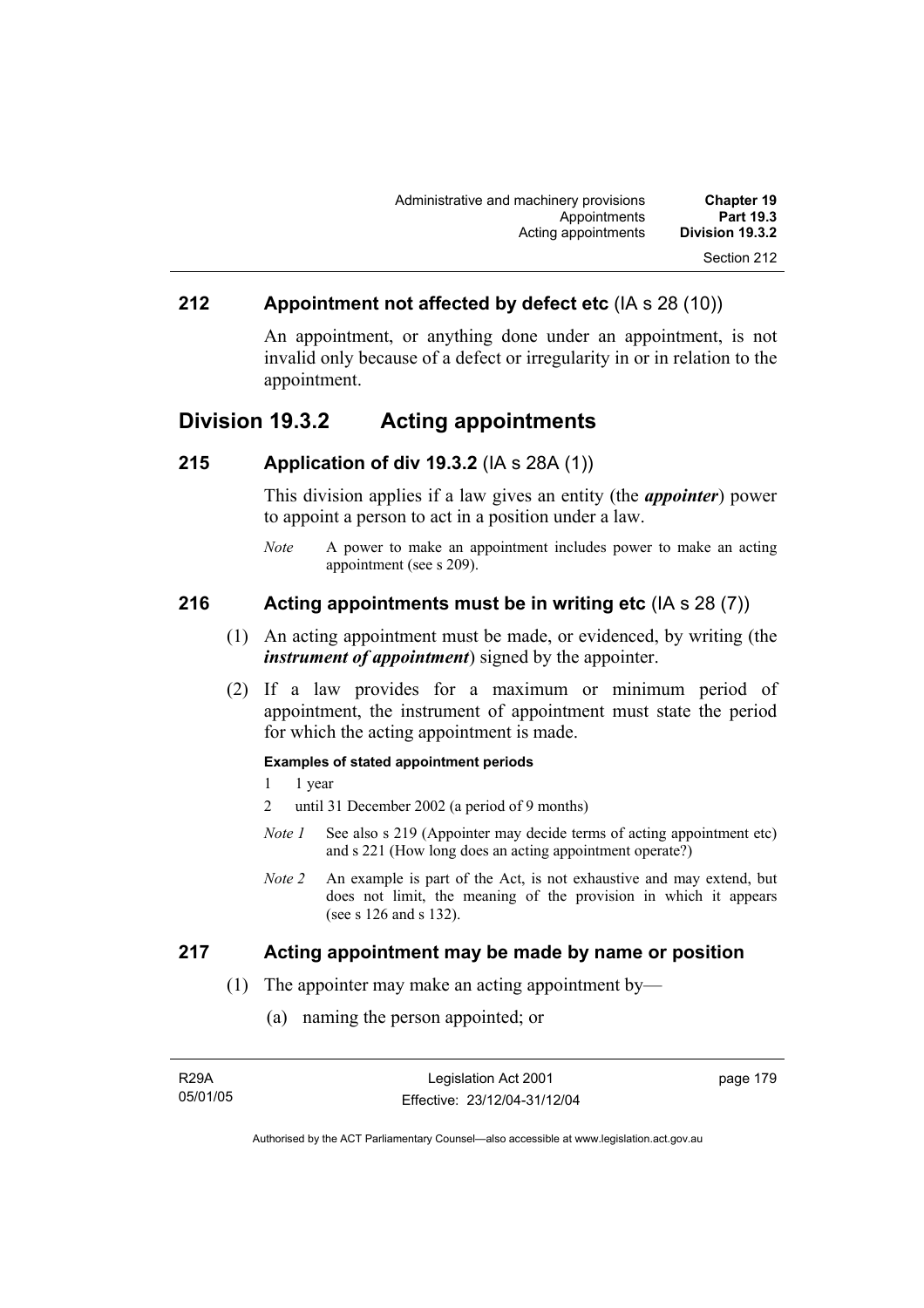| <b>Chapter 19</b> | Administrative and machinery provisions |
|-------------------|-----------------------------------------|
| Part 19.3         | Appointments                            |
| Division 19.3.2   | Acting appointments                     |
| Section 218       |                                         |

- (b) nominating the occupant of a position (however described), at a particular time or from time to time.
- (2) For this division, the person named, or the occupant of the position nominated, is the *appointee*.

#### **218 Instrument may provide when acting appointment has effect etc** (IA s 28A (2))

The instrument making or evidencing the acting appointment may provide that the appointment has effect only in stated circumstances or subject to stated conditions or limitations.

#### **Examples**

- 1 The instrument relating to a standing (or dormant) acting appointment for a position provides that when the substantive occupant of the position (Y) is overseas X may act in the position, but may exercise stated powers of the position only with Y's approval.
- 2 X is appointed to act in Y's position if Y is out of the ACT and a declaration of acute fire danger is published under the *ABC Act 2000*.
- *Note* An example is part of the Act, is not exhaustive and may extend, but does not limit, the meaning of the provision in which it appears (see s 126 and s 132).

#### **219 Appointer may decide terms of acting appointment etc**  (IA s 28A (3))

- (1) The appointer may—
	- (a) decide the terms of the acting appointment, including any remuneration and allowances; and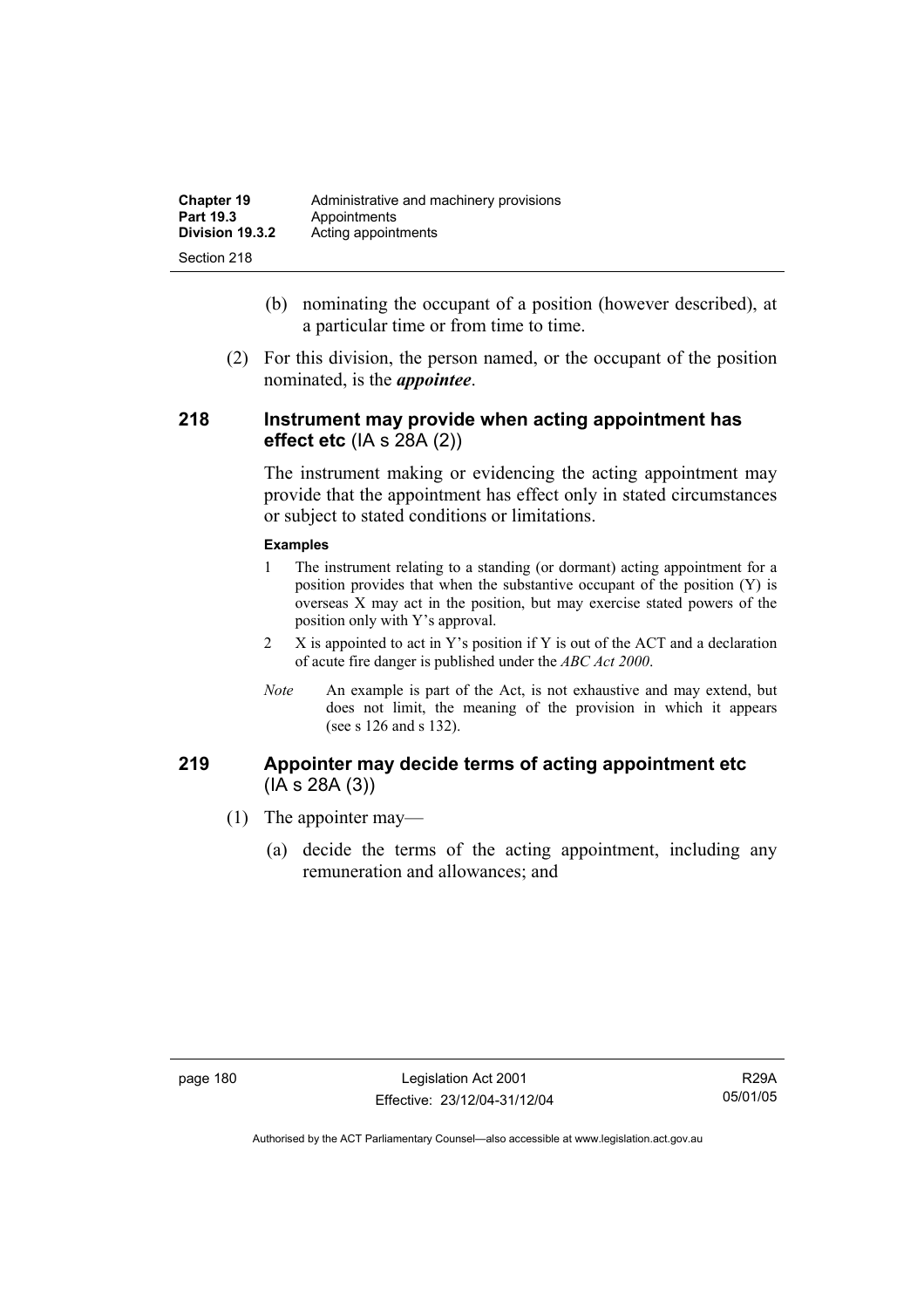(b) end the appointment at any time.

#### **Example for par (b)**

A appoints X to act in a position for 10 months. Two months after X begins to act, A ends the appointment.

- *Note 1* See also s 221 (How long does an acting appointment operate?)
- *Note 2* An example is part of the Act, is not exhaustive and may extend, but does not limit, the meaning of the provision in which it appears (see s 126 and s 132).
- (2) The power to end the acting appointment is exercisable in the same way, and subject to the same conditions, as the power to make the acting appointment.

#### **Example**

If the power to make the acting appointment is exercisable only on the recommendation of a body, the power to end the appointment is exercisable only on the recommendation of the body.

#### **220 Appointee may exercise functions under acting appointment etc** (IA s 28A (8))

While the appointee is acting in the position—

- (a) the appointee has, subject to the instrument making or evidencing the appointment, all the functions of the occupant of the position; and
- (b) all Territory laws apply in relation to the appointee as if the appointee were the occupant of the position.
- *Note Function* is defined in the dict, pt 1 to include authority, duty and power.

page 181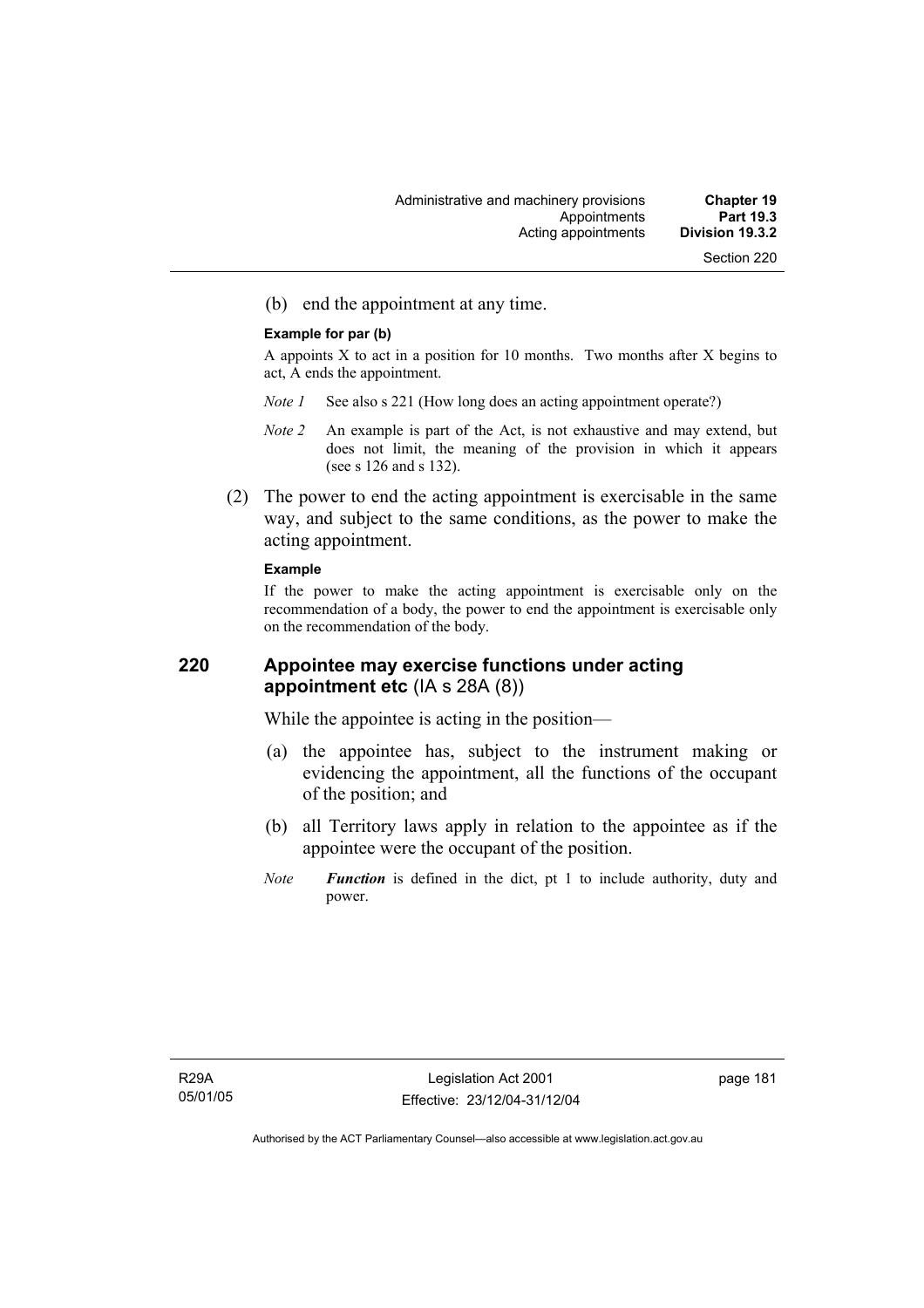#### **221 How long does an acting appointment operate?**  (IA s 28A (4) to (6))

 (1) If the appointee acts in the position because it is vacant, the appointee may not act for more than 1 year after the position became vacant.

*Note* See also s 219 (Appointer may decide terms of acting appointment etc)

- (2) If the appointee is acting in a position that becomes vacant while the appointee is acting, the appointee may continue to act until the first of the following happens:
	- (a) the appointer ends the appointment;
	- (b) the vacancy is filled;
	- (c) 1 year after the position became vacant.

#### **Example**

A appoints  $X$  to act in Y's position for a year while Y is on secondment in another agency. Three months after X begins to act, Y is permanently transferred to the other agency. One month later, Z is appointed to the position in which X is acting. The appointment of Z brings X's acting appointment to an end.

- *Note* An example is part of the Act, is not exhaustive and may extend, but does not limit, the meaning of the provision in which it appears (see s 126 and s 132).
- (3) If the appointee acts in the position because the occupant of the position cannot exercise functions and the occupant resumes the exercise of the functions, the appointment no longer authorises the appointee to act on that occasion.
	- *Note Function* is defined in the dict, pt 1 to include authority, duty and power.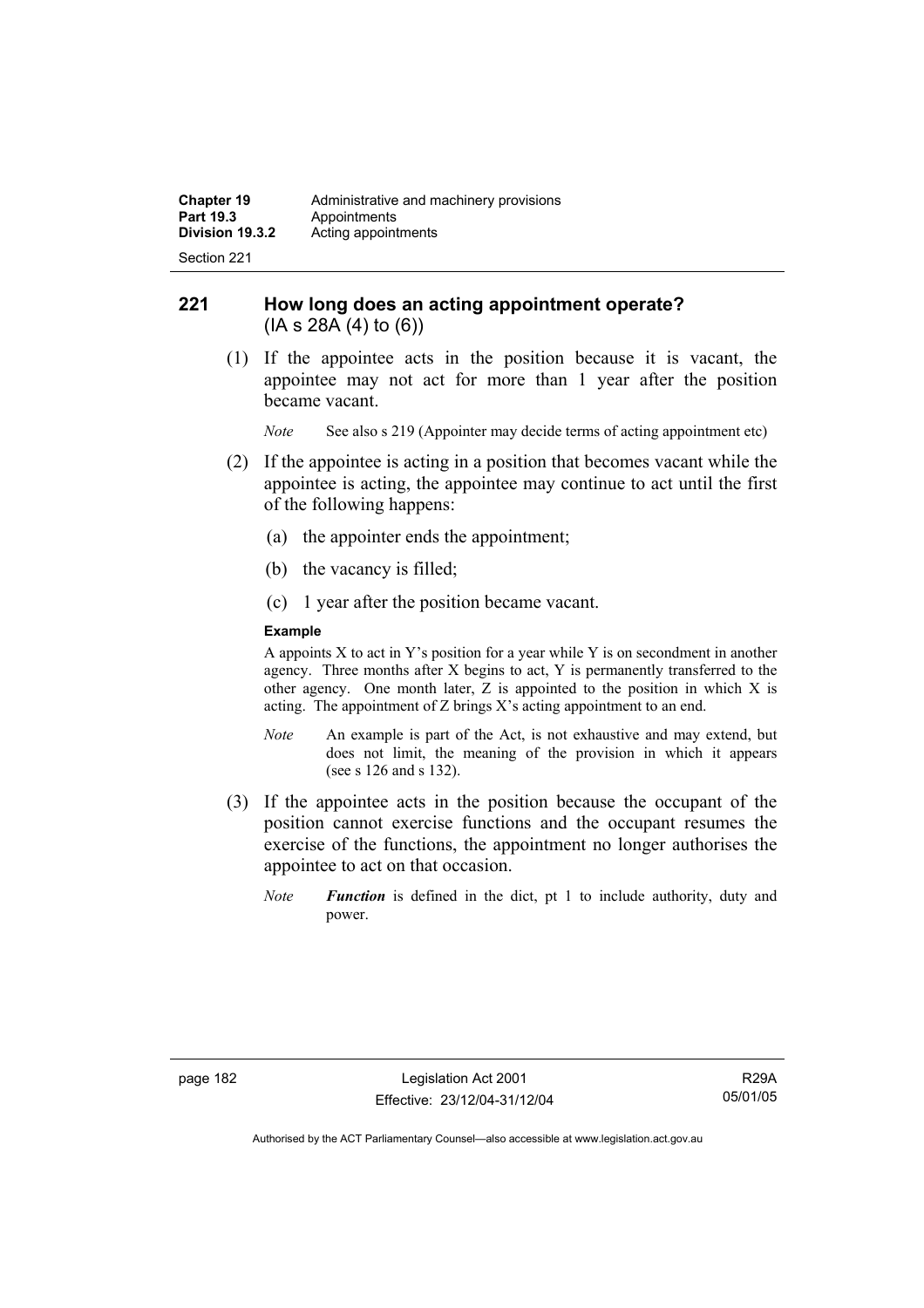### **222 Resignation of acting appointment** (IA s 28 (8) to (11))

- (1) An acting appointment ends if the appointee resigns by signed notice of resignation given to the appointer.
- (2) However, if the appointer is the Executive, the notice of resignation may be given to a Minister.

### **223 Effect of acting appointment on substantive appointment etc** (IA s 28A (7)

- (1) If the appointee is the occupant of another position under a law (the *substantive position*), the appointee does not cease to occupy the substantive position only because of the appointee's appointment or because the appointee acts under the appointment.
- (2) This section does not prevent an acting appointment being made to the substantive position.

#### **224 Acting appointment not affected by appointer changes**

- (1) If the appointer is a body, an acting appointment made by the body does not end only because the membership of the body changes.
- (2) If the appointer is the person for the time being occupying a position, an acting appointment made by the person does not end only because the person ceases to be the occupant of the position.
- (3) This section does not limit the following sections:
	- section 199 (Functions of bodies)
	- section 200 (Functions of occupants of positions).

#### **225 Acting appointment not affected by defect etc**  (IA s 28 (10), (11), 28A (9))

 (1) An acting appointment, or anything done under an acting appointment, is not invalid only because of a defect or irregularity in or in relation to the appointment.

page 183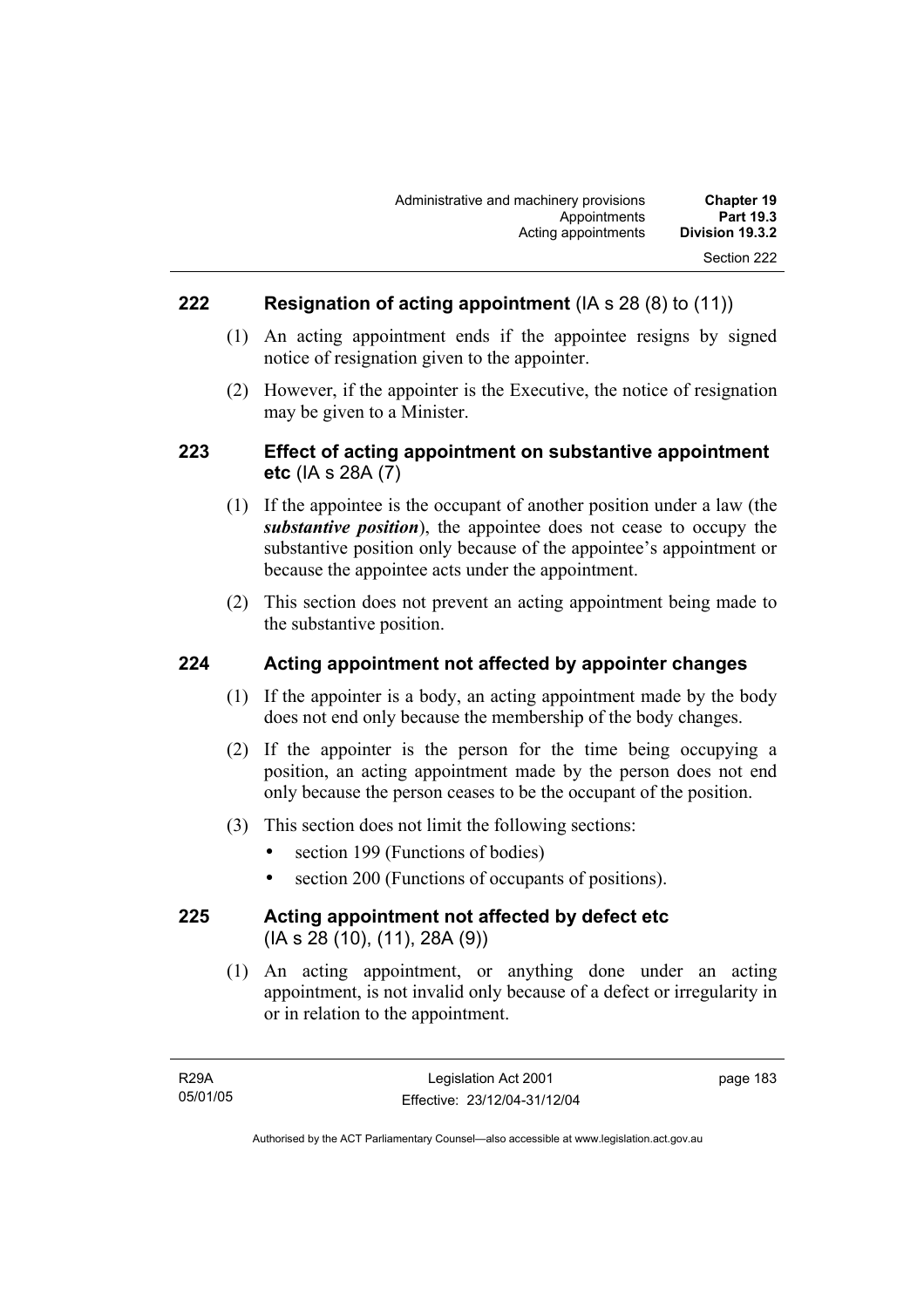| <b>Chapter 19</b> | Administrative and machinery provisions |
|-------------------|-----------------------------------------|
| Part 19.3         | Appointments                            |
| Division 19.3.2A  | Standing acting arrangements            |
| Section 225A      |                                         |

- (2) Anything done by or in relation to the appointee while the appointee purports to act in the position is not invalid only because—
	- (a) the occasion for the appointment had not arisen or had ended; or
	- (b) the appointment had ended; or
	- (c) the occasion for the appointee to act had not arisen or had ended.

### **Division 19.3.2A Standing acting arrangements**

#### **225A Application of div 19.3.2A**

This division applies to a position if a law provides that a person acts in the position in stated circumstances.

#### **Example**

The *Hypothetical Act 2003* provides for the deputy director of the hypothetical entity to act in the position of director of the entity if the position is vacant or the director cannot for any reason exercise the functions of the position.

*Note* An example is part of the Act, is not exhaustive and may extend, but does not limit, the meaning of the provision in which it appears (see s 126 and s 132).

### **225B Person acting may exercise functions etc**

- (1) A person acting in the position has, subject to the law providing for the acting or any other law, all the functions of the occupant of the position.
	- *Note Function* is defined in the dict, pt 1 to include authority, duty and power.
- (2) All Territory laws apply in relation to the person as if the person were the occupant of the position.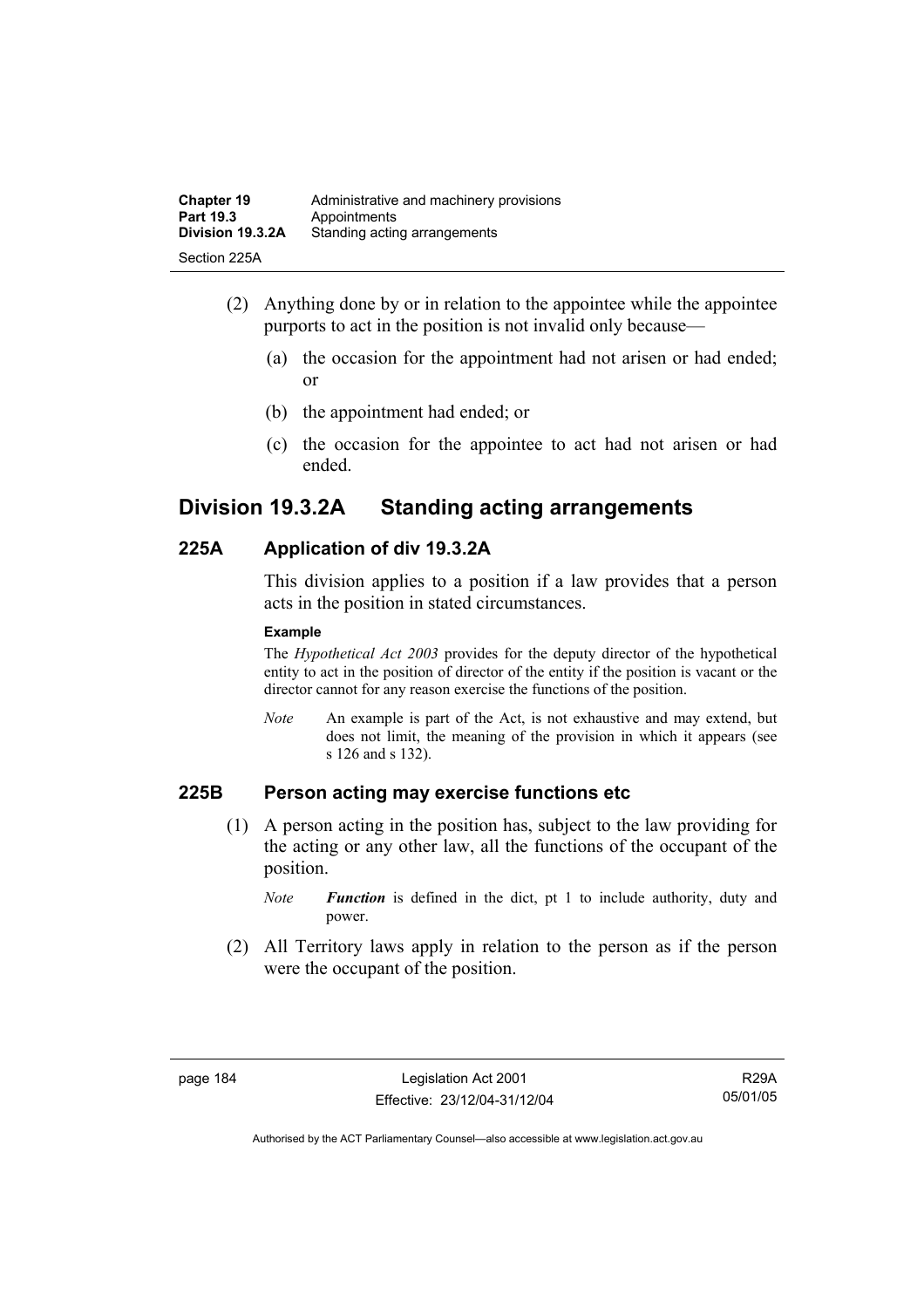### **Division 19.3.3 Appointments—Assembly consultation**

### **226 Meaning of** *statutory position* **in div 19.3.3**(SAA s 3)

In this division:

*statutory position* means a position (including as a member of a Territory authority) established under an Act.

*Note Position* includes office (see dict, pt 1, def *position*).

### **227 Application of div 19.3.3** (SAA s 4 (1), s 6)

- (1) This division applies if a Minister has the power under an Act to appoint a person to a statutory position.
- (2) However, this division does not apply to an appointment of—
	- (a) a public servant to a statutory position (whether or not the Act under which the appointment is made requires that the appointee be a public servant); or
	- (b) a person to act in a statutory position for not longer than 6 months, unless the appointment is of the person to act in the position for a 2nd or subsequent consecutive period; or
	- (c) a person to a statutory position if the only function of the position is to advise the Minister.

### **228 Consultation with appropriate Assembly committee**  (SAA s 4 (1))

- (1) Before making an appointment to a statutory position, a Minister must consult—
	- (a) a standing committee of the Legislative Assembly nominated by the Speaker for the purpose; or

page 185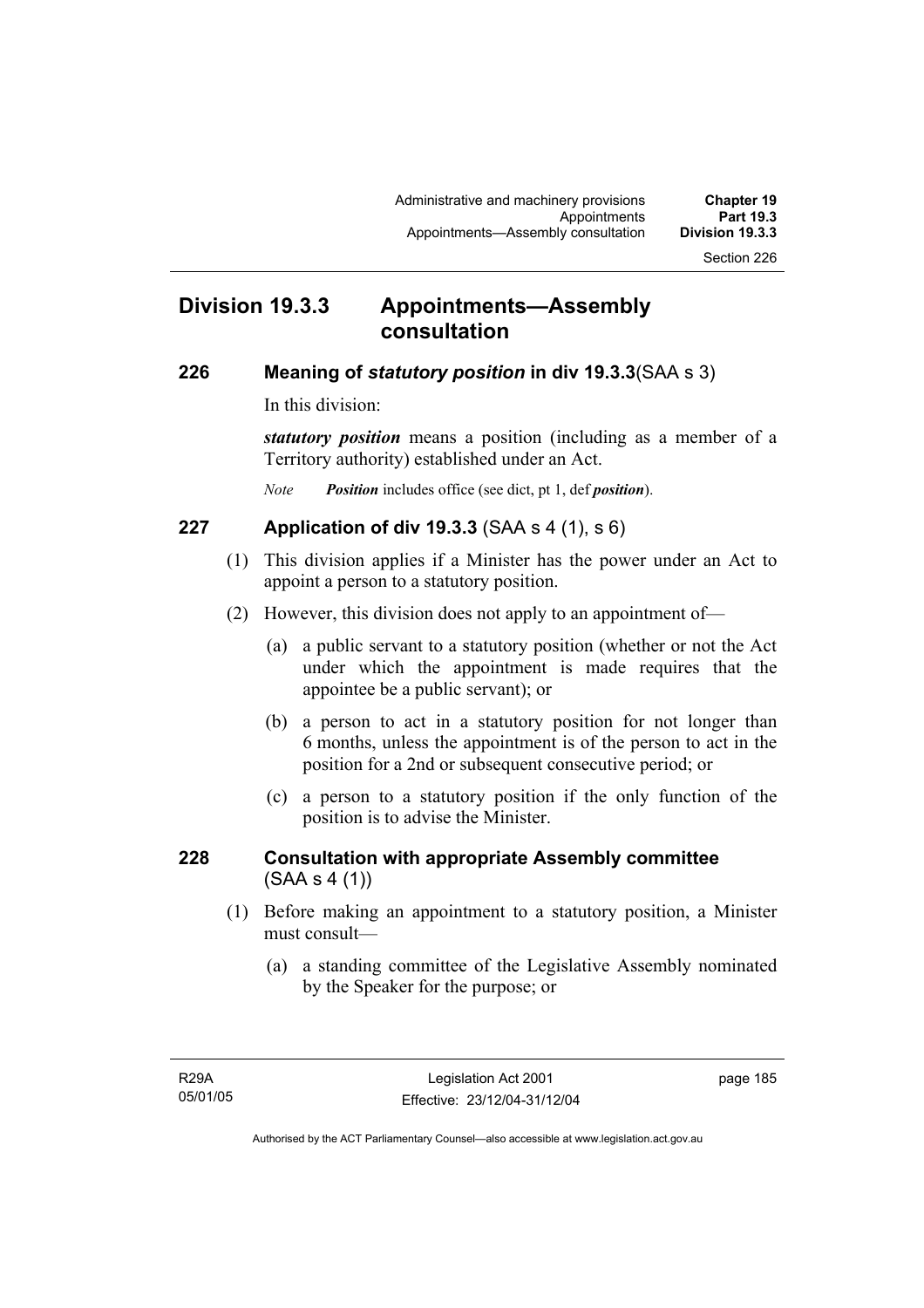- (b) if no nomination under paragraph (a) is in force—the standing committee of the Legislative Assembly responsible for the scrutiny of public accounts.
- (2) The committee may make a recommendation to the Minister about the proposed appointment.
- (3) The Minister must not make the appointment until the Minister has received a recommendation or 30 days have passed since the consultation took place, whichever happens first.
- (4) In making the appointment, the Minister must have regard to any recommendation received.

### **229 Appointment is disallowable instrument**

The instrument making, or evidencing, an appointment to which this division applies is a disallowable instrument.

*Note* A disallowable instrument must be notified and presented to the Legislative Assembly (see ch 7 (Presentation, amendment and disallowance of subordinate laws and disallowable instruments)).

page 186 Legislation Act 2001 Effective: 23/12/04-31/12/04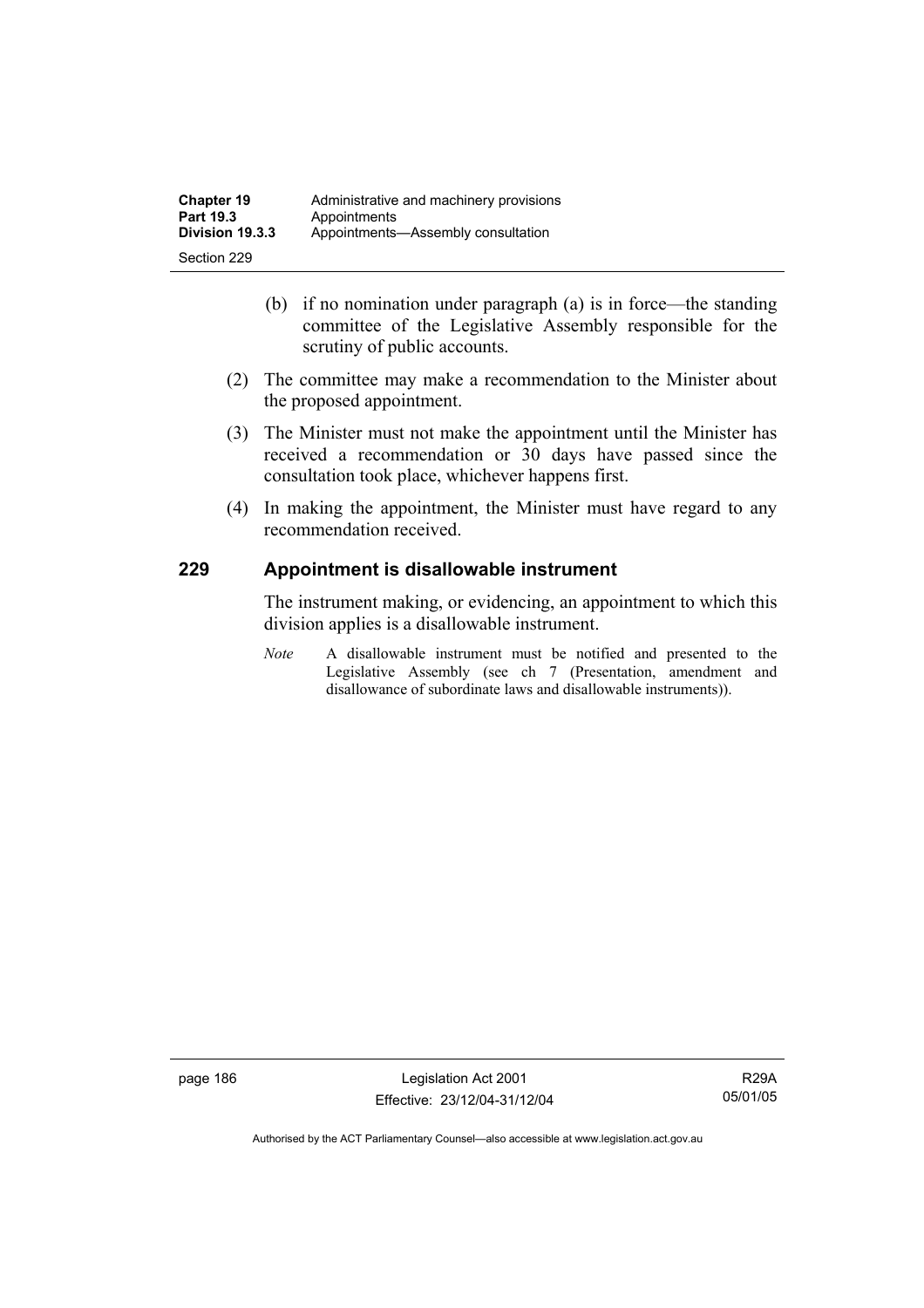# **Part 19.4 Delegations**

#### **230 Application of pt 19.4 generally**

 (1) This part applies if a law authorises or requires an entity (the *appointer*) to delegate (or subdelegate) a function.

 (2) For subsection (1), if a law gives a function to an entity, the law may be taken to authorise the delegation of the function even if the law provides for another way in which the function may be exercised.

### **231 Application of pt 19.4 to subdelegations** (IA s 30AB)

- (1) This part applies to the subdelegation of a function in the same way as it applies to the delegation of the function.
- (2) However, if the appointer delegates a function to a delegate, the delegate may not subdelegate the function.
- (3) Subsection (2) is a determinative provision.

#### **Examples**

1 The *ABC Act 2003* provides that an appointer (X) may delegate X's functions to Y. The Act is silent on the subdelegation of the functions. Y may not subdelegate X's functions to Z.

*Note Function* is defined in the dict, pt 1 to include authority, duty and power.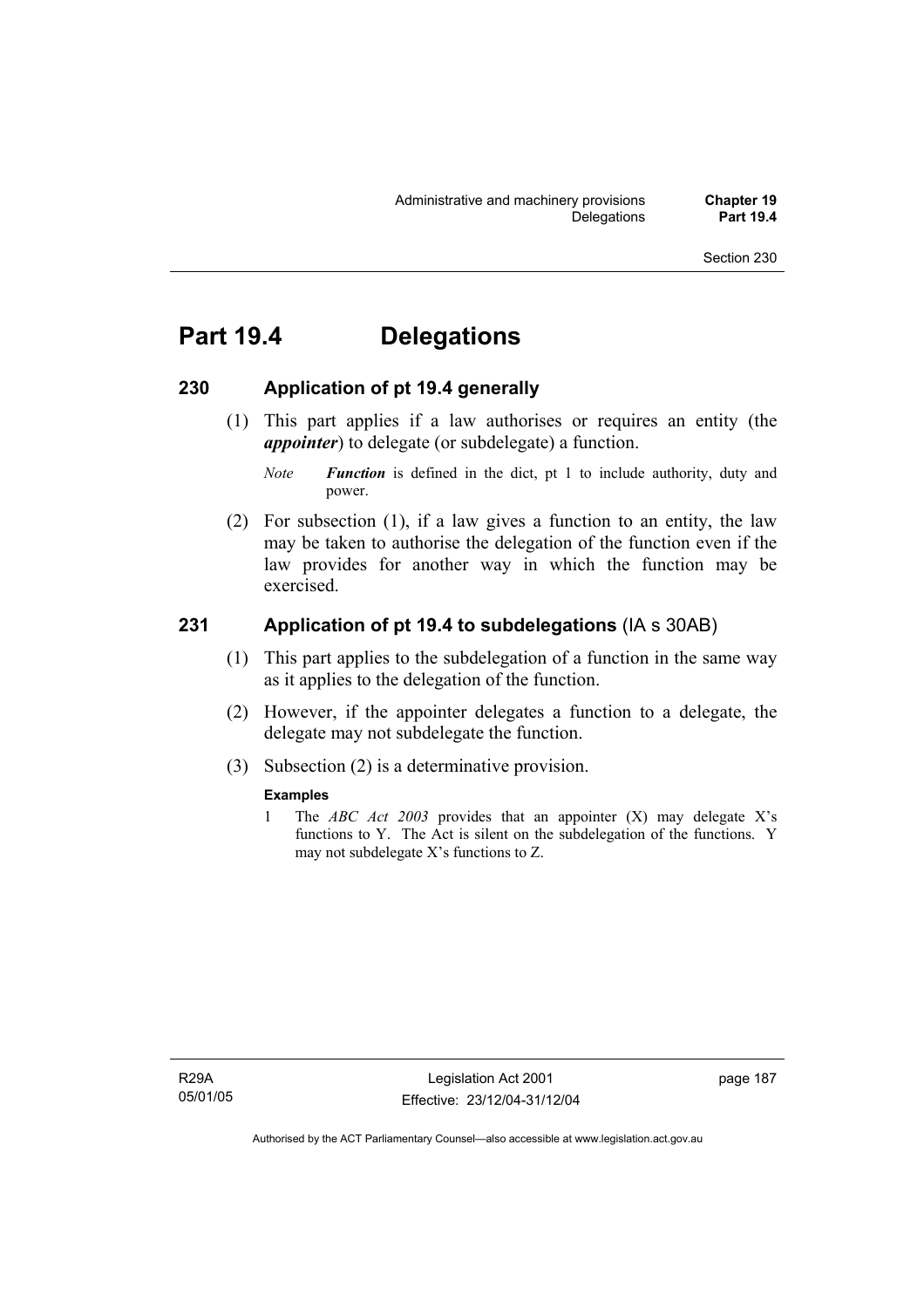| <b>Chapter 19</b> | Administrative and machinery provisions |
|-------------------|-----------------------------------------|
| <b>Part 19.4</b>  | Delegations                             |

- 2 The *ABC Act 2003* provides that an appointer (X) may delegate X's functions to Y, with authority for Y to subdelegate those functions. Because the Act authorises subdelegation, it expressly displaces this Act, section 231 (2) (see s 6). Y can therefore subdelegate X's functions to Z (compare s 236, which deals with the subdelegation of a power to delegate)*.*
- *Note 1* See s 5 for the meaning of determinative provisions, and s 6 for their displacement.
- *Note 2* An example is part of the Act, is not exhaustive and may extend, but does not limit, the meaning of the provision in which it appears (see s 126 and s 132).

#### **232 Delegation must be in writing etc**

A delegation must be made, or evidenced, by writing signed by the appointer.

#### **233 Delegation may be made by name or position** (IA s 29A)

- (1) The appointer may delegate by—
	- (a) naming the person to whom the delegation is made; or
	- (b) nominating the occupant of a position (however described), at a particular time or from time to time.
- (2) For this part, the person named, or the occupant of the position nominated, is the *delegate*.

### **234 Instrument may provide when delegation has effect etc**  (IA s 29B (a))

The instrument making or evidencing a delegation may provide—

 (a) that the delegation has effect only in stated circumstances or subject to stated conditions, limitations or directions; or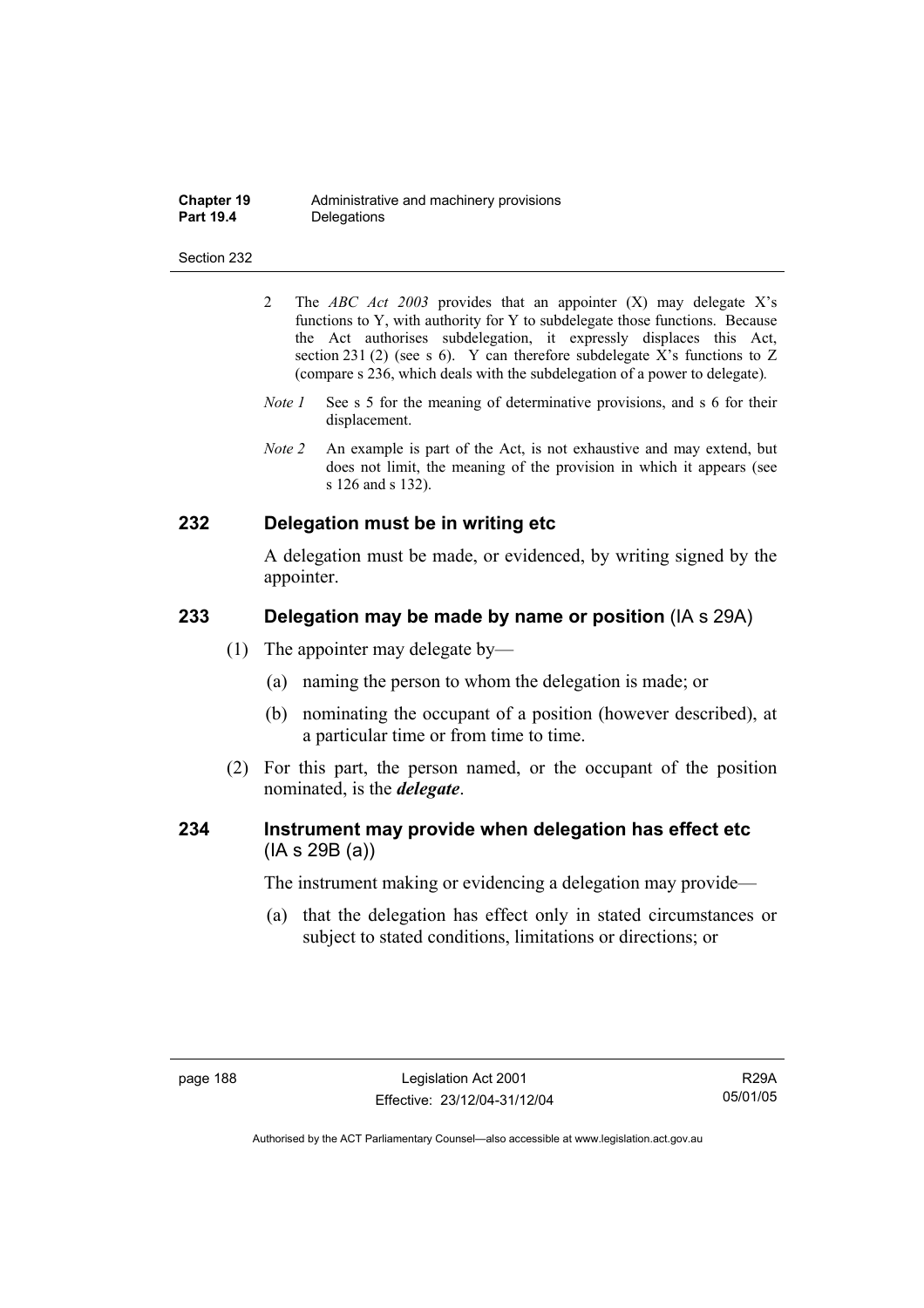(b) that all of a function, or a stated part of the function, is delegated.

#### **Examples**

- 1 The delegation provides that, when the appointer (Y) is outside Australia, the delegate  $(X)$  may exercise her functions except that stated functions may only be exercised with Y's approval.
- 2 The delegation provides that X may enter into a contract for the purchase of property of not more than \$50 000 in value.
- 3 The delegation provides that X may grant licences under a stated Act but that, in considering applications, X must take account of the policy of the agency (authorised by the Act) that there should not be more than 100 licences current at any time.
- *Note* An example is part of the Act, is not exhaustive and may extend, but does not limit, the meaning of the provision in which it appears (see s 126 and s 132).

#### **235 Delegation may be made to 2 or more delegates**

The appointer may delegate the appointer's function, or any part of the function, to 2 or more delegates.

#### **236 Power to delegate may not be delegated**

- (1) The appointer may not delegate the appointer's power to delegate.
- (2) Subsection (1) is a determinative provision.
	- *Note* See s 5 for the meaning of determinative provisions, and s 6 for their displacement.

#### **Examples**

- 1 The *ABC Act 2003* provides that an appointer (X) may delegate X's functions to Y. The Act is silent on X's power to delegate the power to delegate. X may not delegate X's power to delegate to Y.
- 2 The *ABC Act 2003* provides that an appointer (X) may delegate X's functions to Y, with authority for X to delegate X's power to delegate. Because the Act authorises the delegation of the power to delegate, it expressly displaces this Act, section 236 (1) (see s 6). X can therefore

R29A 05/01/05 page 189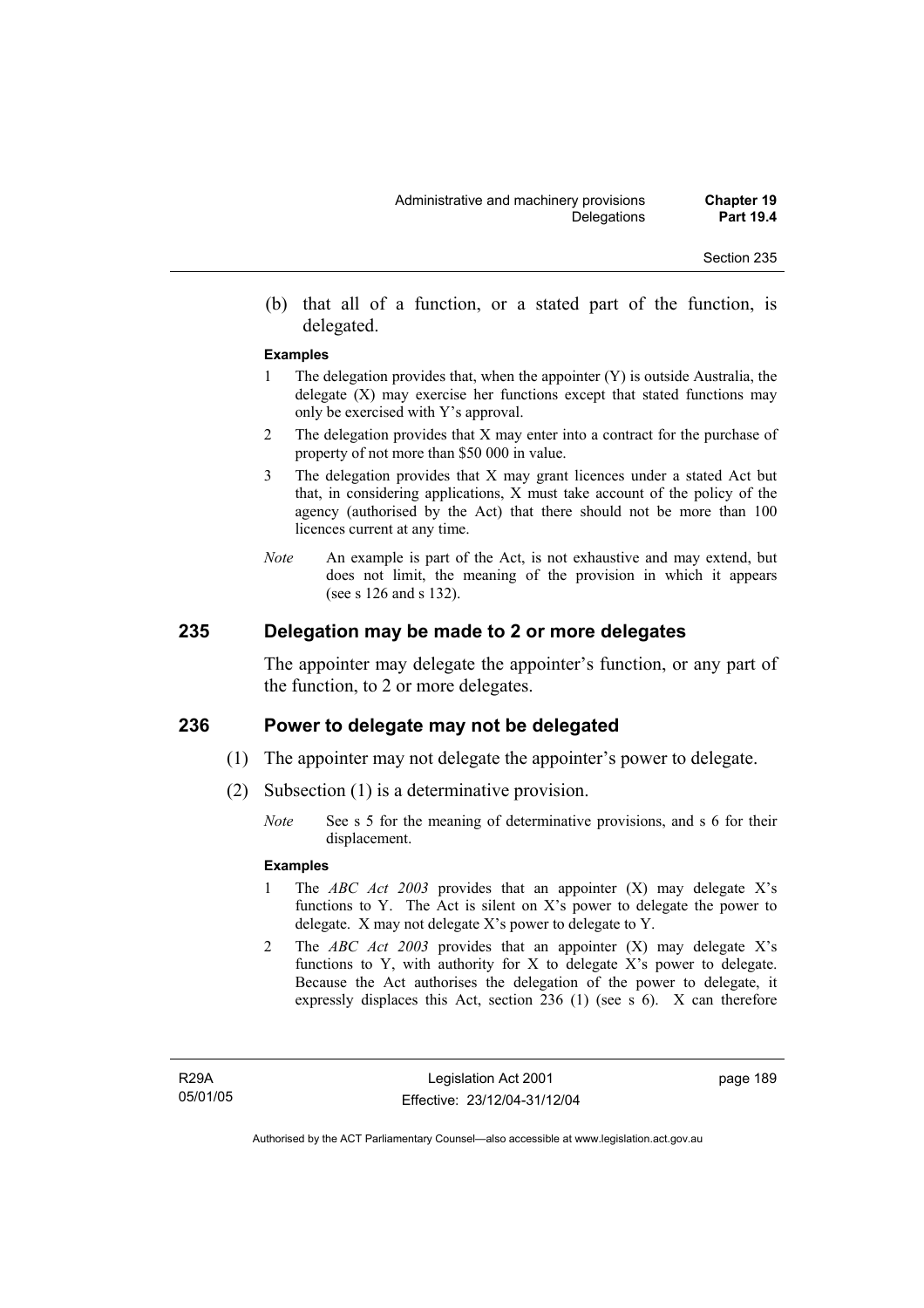| <b>Chapter 19</b> | Administrative and machinery provisions |
|-------------------|-----------------------------------------|
| <b>Part 19.4</b>  | Delegations                             |

delegate  $X$ 's power to delegate to Y (compare s 231, which deals with the subdelegation of a delegated function)*.* 

*Note* An example is part of the Act, is not exhaustive and may extend, but does not limit, the meaning of the provision in which it appears (see s 126 and s 132).

#### **237 Delegation may be amended or revoked**

- (1) The appointer may amend a delegation or revoke it in whole or part.
- (2) The power to amend or revoke a delegation is exercisable in the same way, and subject to the same conditions, as the power to delegate.

#### **Example**

If the power to delegate is exercisable only with the Minister's approval, the power to revoke the delegation is exercisable only with the Minister's approval.

*Note* An example is part of the Act, is not exhaustive and may extend, but does not limit, the meaning of the provision in which it appears (see s 126 and s 132).

#### **238 Appointer responsible for delegated function**

The delegation of a function, or a part of a function, does not relieve the appointer of the appointer's obligation to ensure that the function is properly exercised.

#### **239 Exercise of delegation by delegate** (IA s 29B (c), (e), s 30)

- (1) A delegate must exercise the delegation subject to any conditions, limitations or directions in the instrument making or evidencing the delegation.
- (2) All Territory laws apply to the delegate in the exercise of the delegation as if the delegate were the appointer.
- (3) Without limiting subsection (2), if the exercise of a function by the appointer is dependent on the appointer's state of mind and the

R29A 05/01/05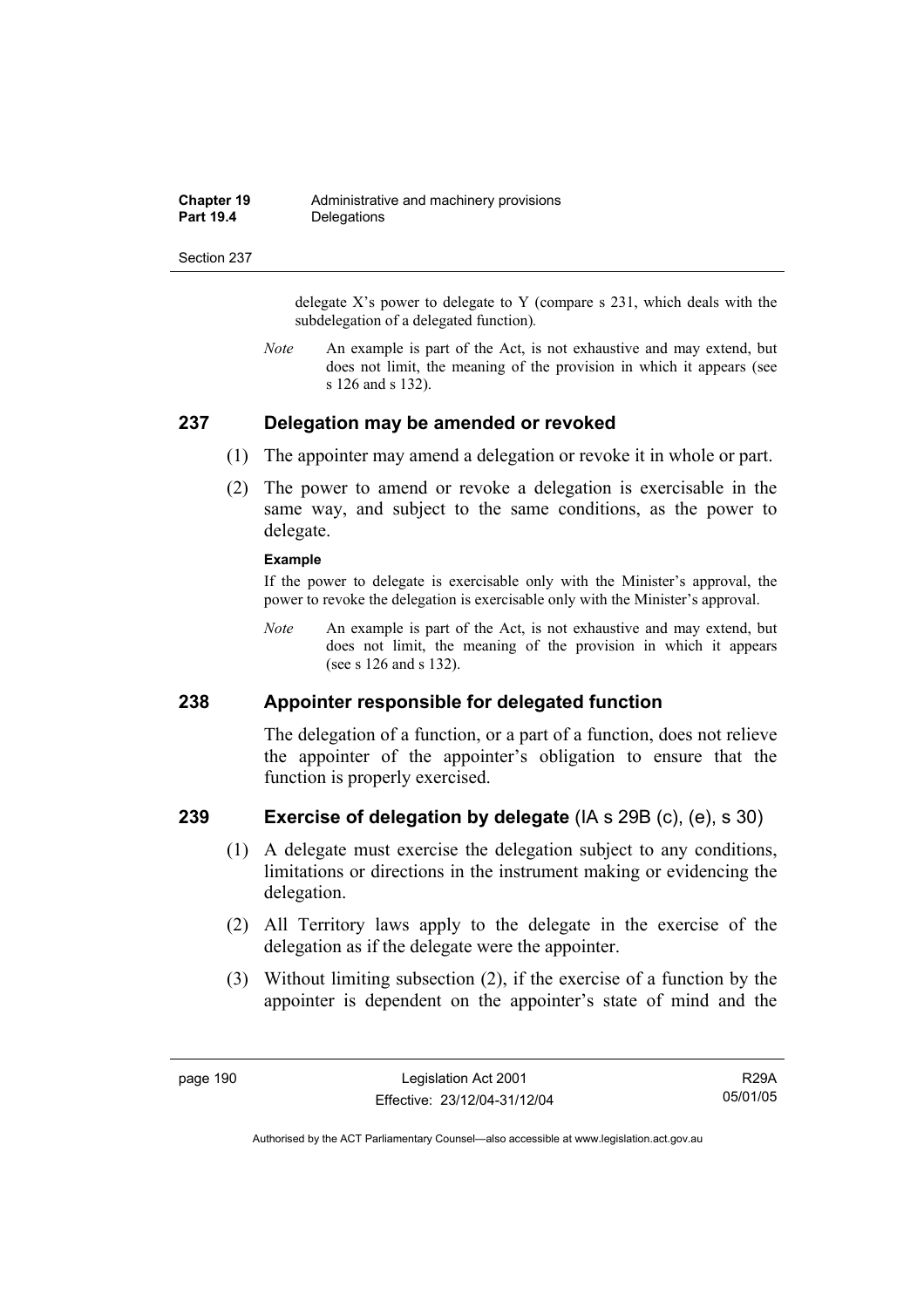function is delegated, the function may be exercised by the delegate on the delegate's state of mind.

- (4) Anything done by or in relation to the delegate in the exercise of the delegation is taken to have been done by or in relation to the appointer.
	- *Note 1* Section 94 provides that a delegation under a law that is in force immediately before an amendment of the law continues to have effect as if made under the amended law.
	- *Note 2* Section 196 gives a delegate the powers necessary or convenient to exercise a delegated function.
- (5) In this section:

*state of mind* includes knowledge, intention, opinion, belief or purpose.

### **240 Appointer may exercise delegated function** (IA s 29B (d))

A function that has been delegated may, despite the delegation, be exercised by the appointer.

### **241 Delegation not affected by appointer changes** (IA s 30AA)

- (1) If the appointer is a body, a delegation made by the body does not end only because the membership of the body changes.
- (2) If the appointer is the person for the time being occupying a position, a delegation made by the person does not end only because the person ceases to be the occupant of the position.
- (3) This section does not limit the following sections:
	- section 199 (Functions of bodies)
	- section 200 (Functions of occupants of positions).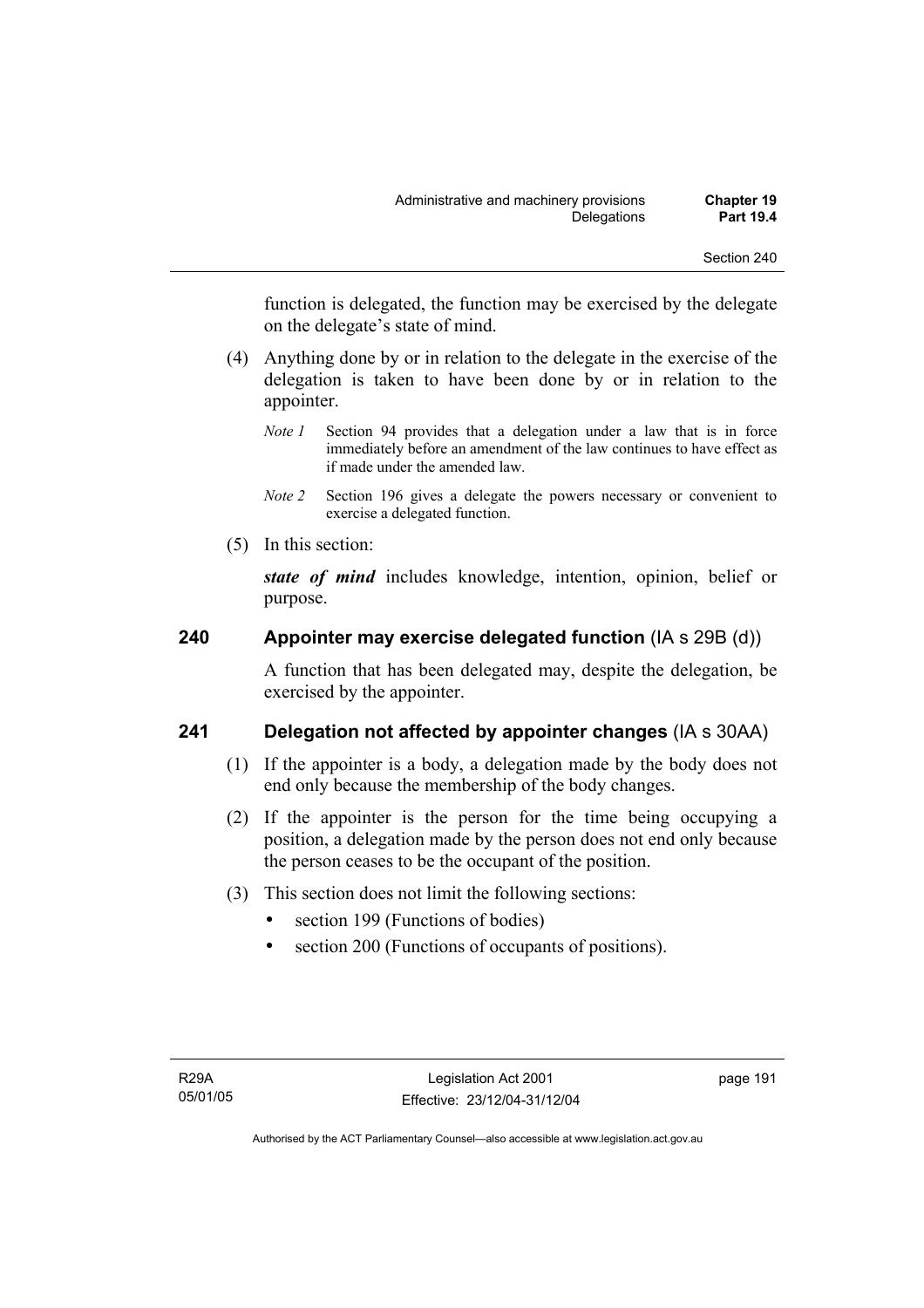## **242 Delegation not affected by defect etc**

- (1) A delegation, or anything done under a delegation, is not invalid only because of a defect or irregularity in or in relation to the delegation.
- (2) Anything done by or in relation to the delegate while the delegate purports to exercise the delegation is not invalid only because—
	- (a) the delegation had been amended or revoked; or
	- (b) the occasion for the delegate to exercise the delegation had not arisen or had ended.

page 192 Legislation Act 2001 Effective: 23/12/04-31/12/04

R29A 05/01/05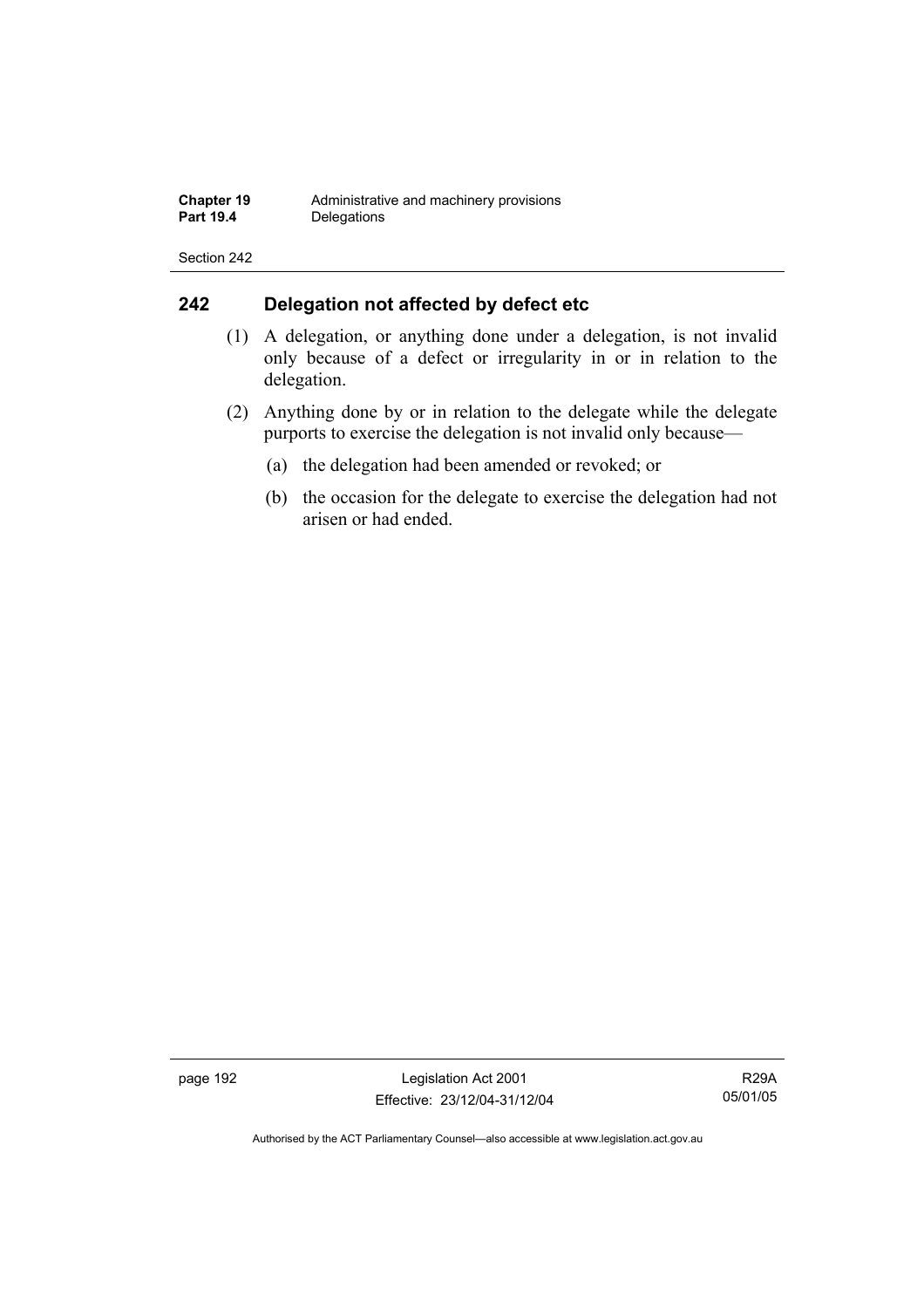# **Part 19.5 Service of documents**

### **245 Application of pt 19.5** (IA s 17A (1))

This part applies to a document that is authorised or required under a law to be served (whether the word 'serve', 'give', 'notify', 'send' or 'tell' or any other word is used).

### **246 Definitions for pt 19.5**

In this part:

*administrator*, of a law, means the entity administering or responsible for the law.

*agency* means—

- (a) an administrative unit; or
- (b) a statutory office-holder; or
- (c) any other entity established for a public purpose under a law;

and includes a member of, or a member of the staff of, the agency.

*business address*, of an individual, corporation or agency in relation to anything done or to be done under a law, includes the latest business address, or address for service of notices (however described), of the individual, corporation or agency (if any) recorded in a register or other records kept by the administrator of the law.

*corporation* does not include an agency.

*document* includes a notice, an article that may be sent by post or anything else.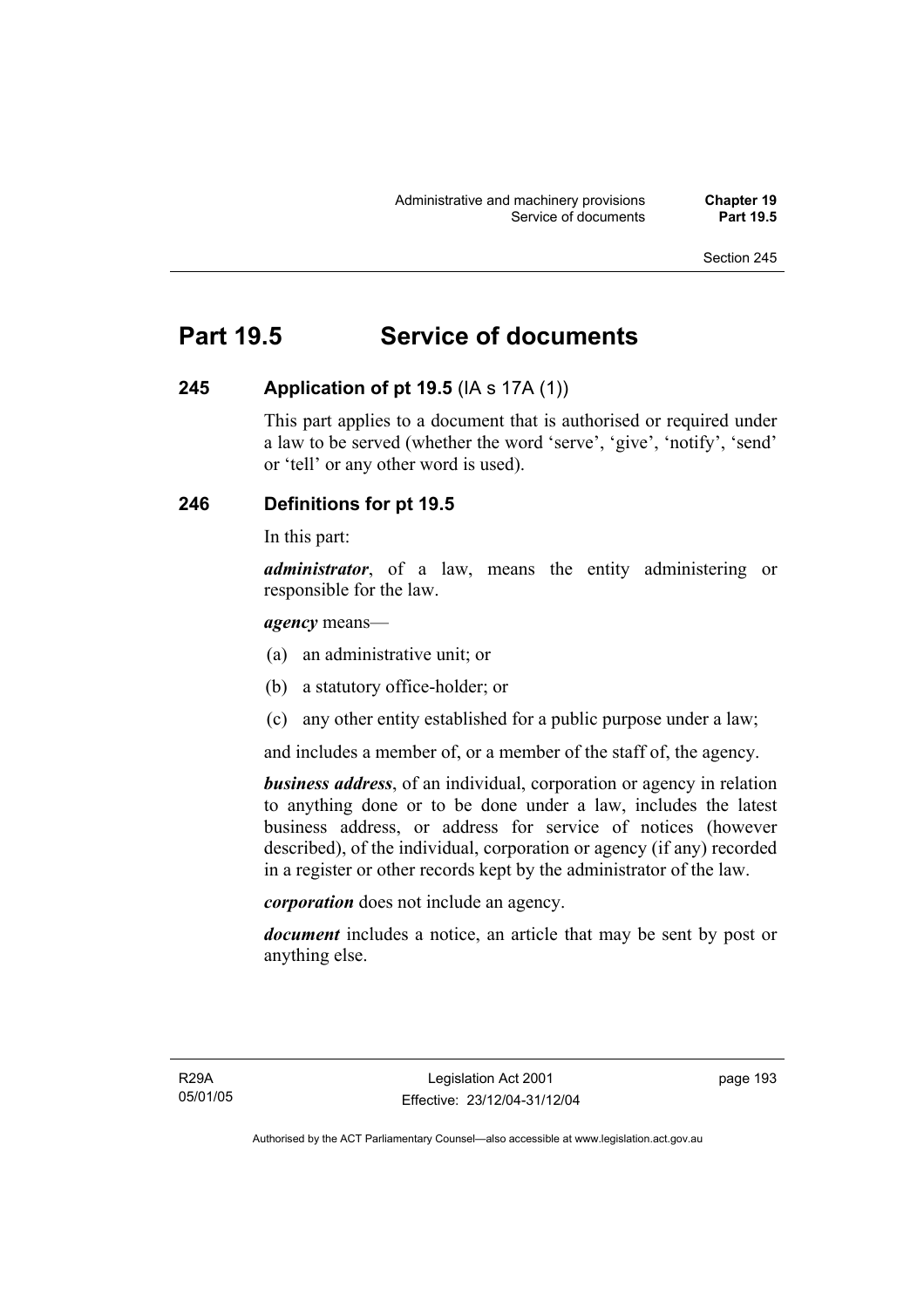| <b>Chapter 19</b> | Administrative and machinery provisions |
|-------------------|-----------------------------------------|
| <b>Part 19.5</b>  | Service of documents                    |

*email address*, of an individual, corporation or agency in relation to anything done or to be done under a law, includes the latest email address of the individual, corporation or agency (if any) recorded in a register or other records kept by the administrator of the law.

#### *executive officer* means—

- (a) for a corporation—a person (however described and whether or not the person is a director of the corporation) who is concerned with, or takes part in, the corporation's management; or
- (b) for an agency that is an administrative unit—the chief executive of the administrative unit; or
- (c) for an agency that is a statutory office-holder—the occupant of the position; or
- (d) for an agency constituted by 2 or more people—the person who is entitled, because of the position occupied by the person, to preside at any meeting of the agency at which the person is present; or
- (e) for any other agency—the chief executive officer (however described) of the agency; or
- (f) for any agency—a person (however described) who is concerned with, or takes part in, the agency's management.

*fax number*, of an individual, corporation or agency in relation to anything done or to be done under a law, includes the latest fax number of the individual, corporation or agency (if any) recorded in a register or other records kept by the administrator of the law.

*home address*, of an individual in relation to anything done or to be done under a law, includes the latest home address, or address for service of notices (however described), of the person (if any) recorded in a register or other records kept by the administrator of the law.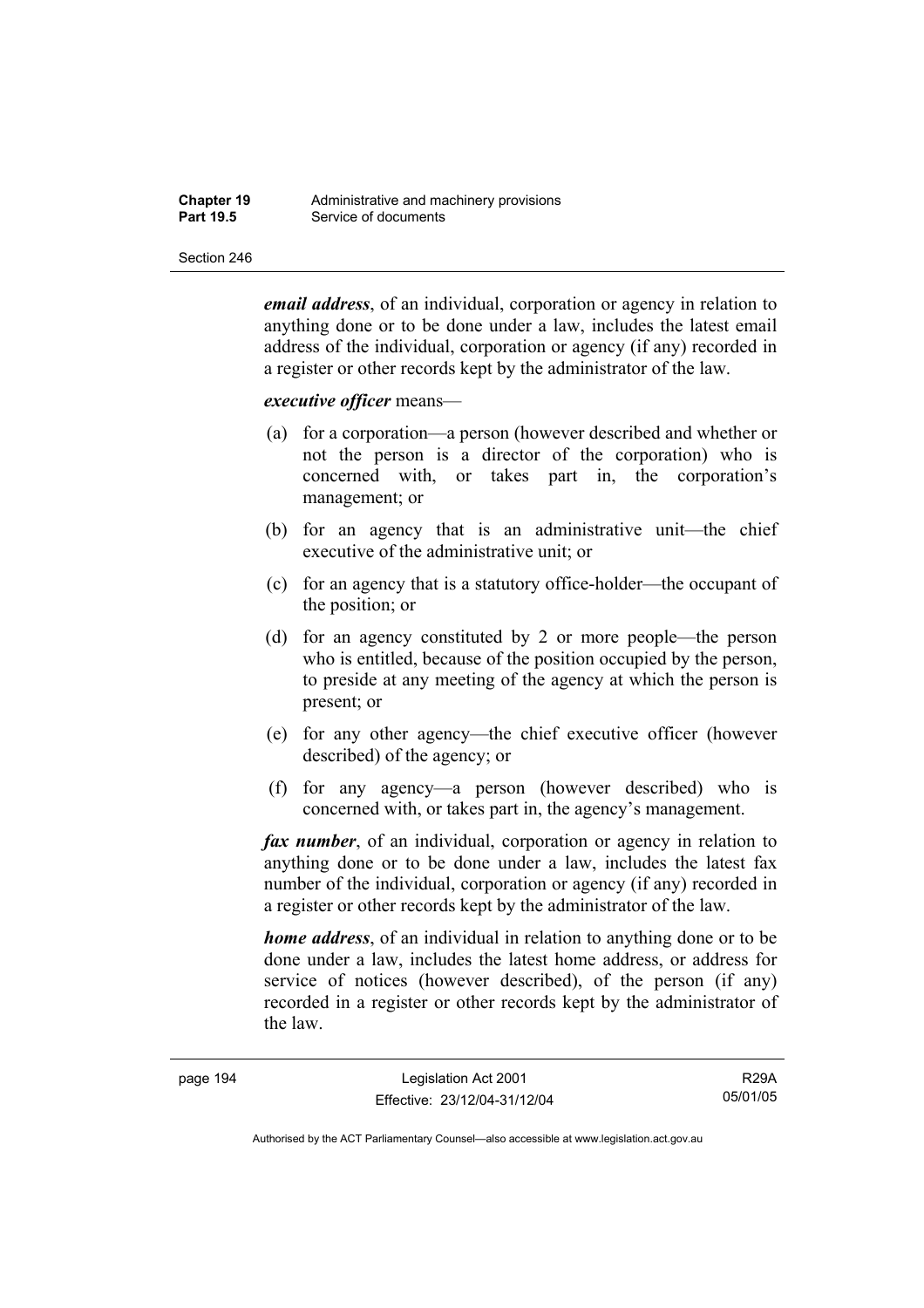*responsible*, for a law, means allocated responsibility for the law under the *Public Sector Management Act 1994*, section 14 (1) (b) (Ministerial responsibility and functions of administrative units).

#### **247 Service of documents on individuals** (IA s 17A (1), 18)

- (1) A document may be served on an individual—
	- (a) by giving it to the individual; or
	- (b) by sending it by prepaid post, addressed to the individual, to a home or business address of the individual; or
	- (c) by faxing it to a fax number of the individual; or
	- (d) by emailing it to an email address of the individual; or
	- (e) by leaving it, addressed to the individual, at a home or business address of the individual with someone who appears to be at least 16 years old and to live or be employed at the address.

*Note* See s 251 for service of documents under other laws.

 (2) This section applies to service of a document outside the ACT in the same way as it applies to service of the document in the ACT.

#### **248 Service of documents on corporations** (IA s 17A (1), 18)

- (1) A document may be served on a corporation—
	- (a) by giving it to an executive officer of the corporation; or
	- (b) by sending it by prepaid post, addressed to the corporation (or an executive officer of the corporation), to the address of any of its registered offices or any other business address of the corporation; or
	- (c) by faxing it to a fax number of the corporation; or
	- (d) by emailing it to an email address of the corporation; or

page 195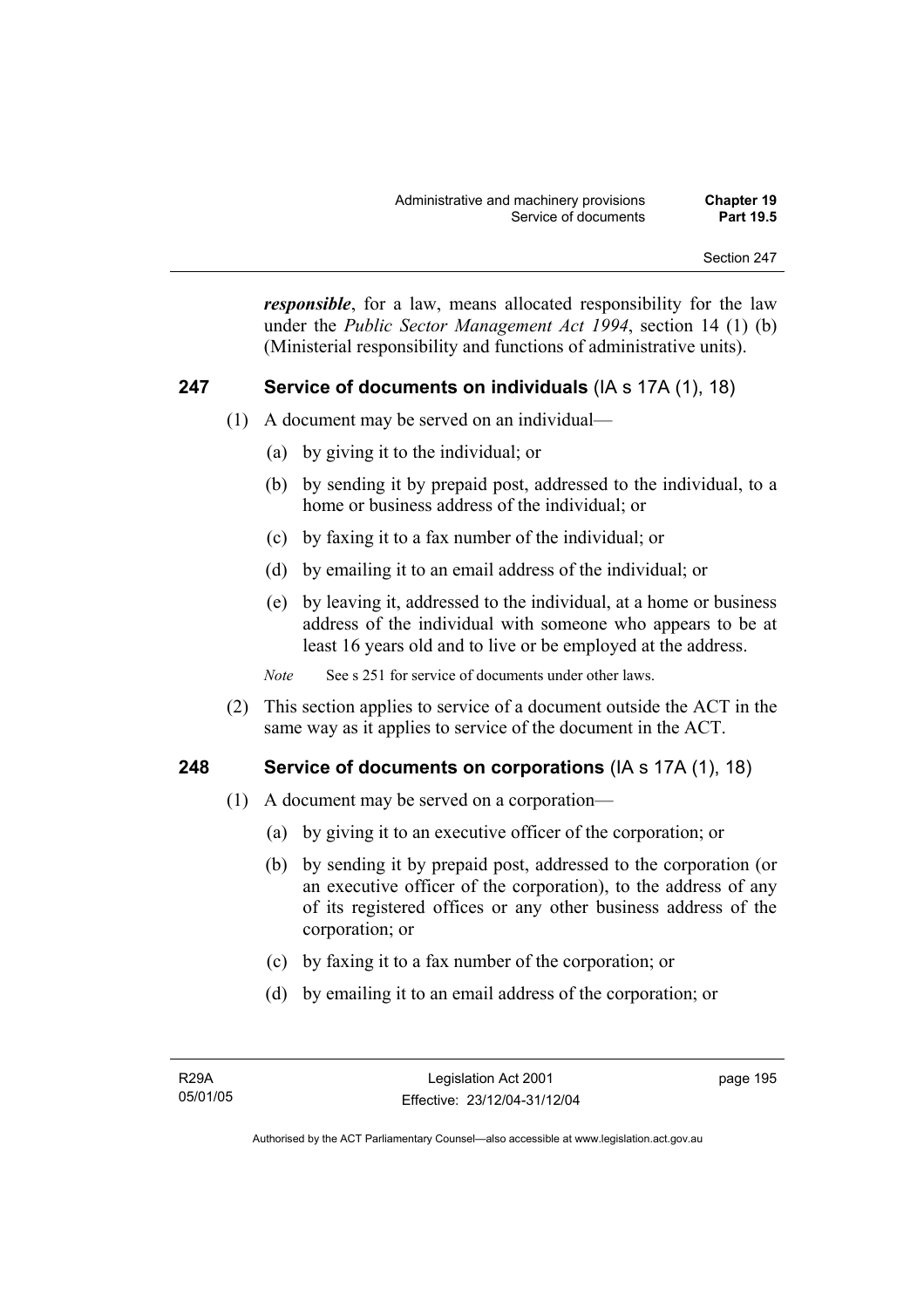| <b>Chapter 19</b> | Administrative and machinery provisions |
|-------------------|-----------------------------------------|
| <b>Part 19.5</b>  | Service of documents                    |

 (e) by leaving it, addressed to the corporation (or an executive officer of the corporation), at the address of any of the corporation's registered offices, or any other business address of the corporation, with someone who appears to be at least 16 years old and to be employed at the address.

*Note* See s 251 for service of documents under other laws.

 (2) This section applies to service of a document outside the ACT in the same way as it applies to service of the document in the ACT.

#### **249 Service of documents on agencies** (IA s 17A (1), 18)

A document may be served on an agency—

- (a) by giving it to an executive officer of the agency; or
- (b) by sending it by prepaid post, addressed to the agency (or an executive officer of the agency), to the address of any office of the agency or any other business address of the agency; or
- (c) by faxing it to a fax number of the agency; or
- (d) by emailing it to an email address of the agency; or
- (e) by leaving it, addressed to the agency (or an executive officer of the agency), at the address of any of the agency's offices or any other business address of the agency with someone who appears to be employed at the agency.
- *Note* See s 251 for service of documents under other laws.

#### **250 When service taken to be effected** (IA s 18))

 (1) A document served by post under this part is taken to be served when the document would have been delivered in the ordinary course of post.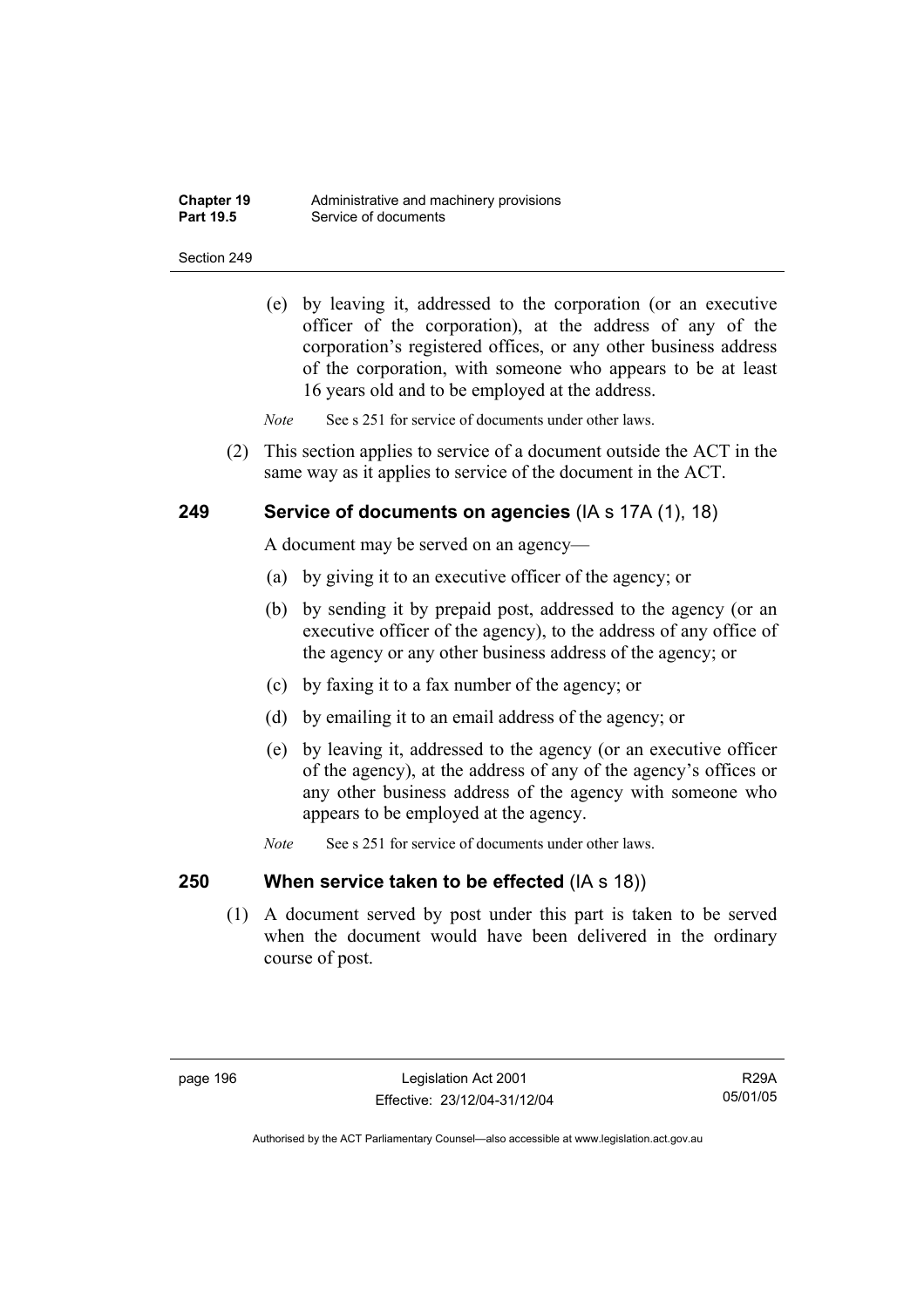- (2) However, subsection (1) does not affect the operation of the *Evidence Act 1995* (Cwlth), section 160.
	- *Note* The *Evidence Act 1995* (Cwlth), s 160 provides a rebuttable presumption that a postal article sent by prepaid post addressed to a person at an address in Australia or an external Territory was received on the 4th working day after posting.
- (3) If the sender has no reason to suspect that a document served by fax or email under this part was not received by the recipient when sent, the document is presumed to be served when sent unless evidence sufficient to raise doubt about the presumption is given.
- (4) For subsection (3), the sender has reason to suspect that a document served by fax or email under this part was not received by the recipient when sent only if, on the day the document was sent or on the next working day, the equipment the sender used to send the document indicated by way of a signal or other message that—
	- (a) the equipment did not send the document when the equipment was used to send the document; or
	- (b) for a fax—the number to which the fax was sent to the recipient was not a fax number of the recipient; or
	- (c) for an email—the address to which the email was sent was not an email address of the recipient.
- (5) A document addressed to the recipient, and left for the recipient as mentioned in section 247 (e), 248 (e) or 249 (e), is taken to be served when it was left.
- (6) In this section:

*recipient*, for a document, means the individual, corporation or agency on whom the document is intended to be served.

*sender*, for a document served, or to be served, by fax or email, means the person sending, or seeking to send, the document.

R29A 05/01/05 page 197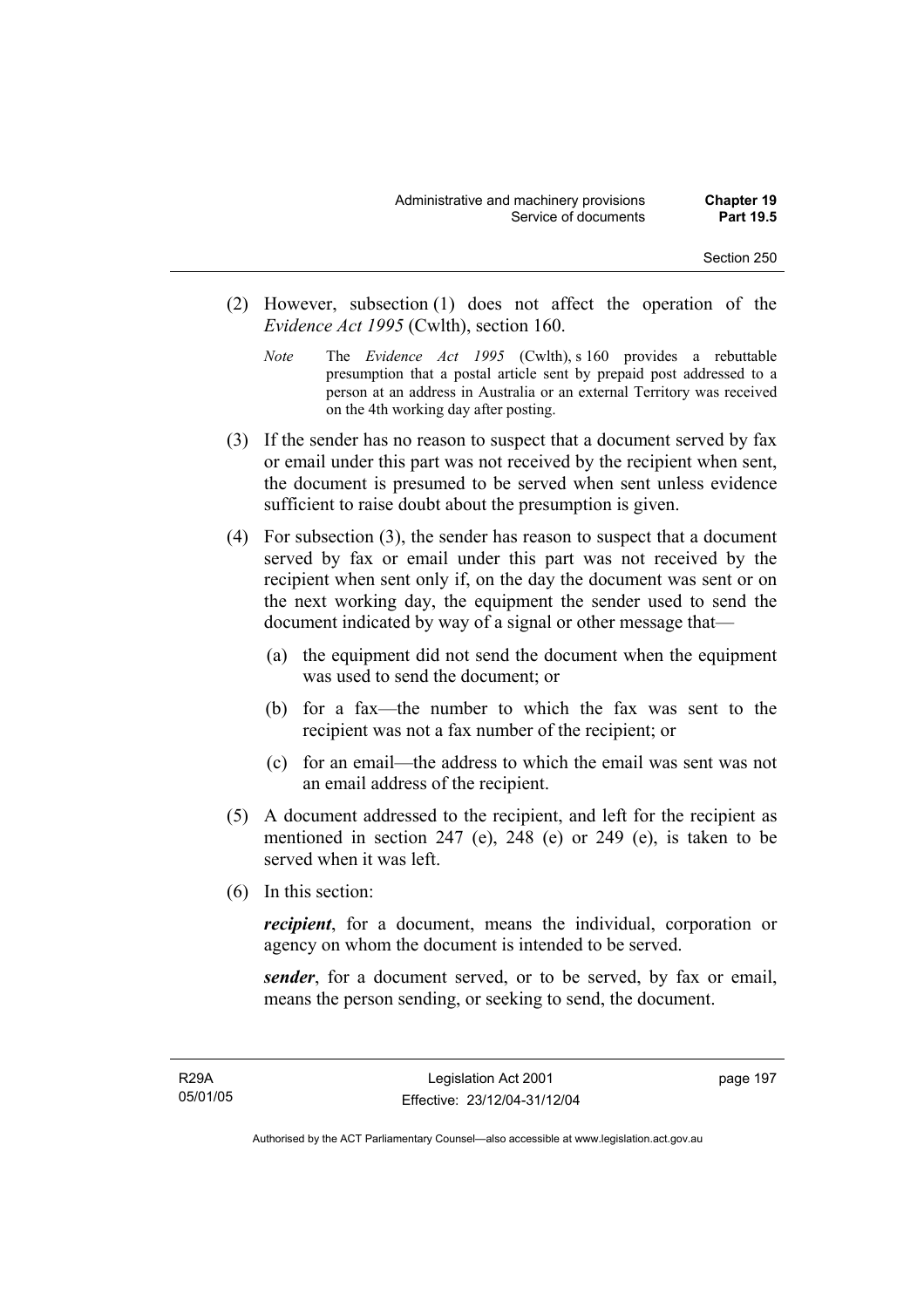#### **251 Other laws not affected etc** (IA s 17A (2) (a))

- (1) This part does not affect the operation of any other law that authorises or requires service of a document otherwise than as provided under this part.
- (2) Despite this part, a law (or, if the law is an Act, regulations under the Act) may provide—
	- (a) that a document of a particular kind may or must be served (however described) only in a particular way or to a particular address or number; or
	- (b) for the date (or date and time) when service (however described) of a document is taken to have been made.

### **252 Powers of courts and tribunals not affected** (IA s 17A (2) (b))

This part does not affect the power of a court or tribunal to authorise or require service of a document otherwise than as provided under this part.

page 198 Legislation Act 2001 Effective: 23/12/04-31/12/04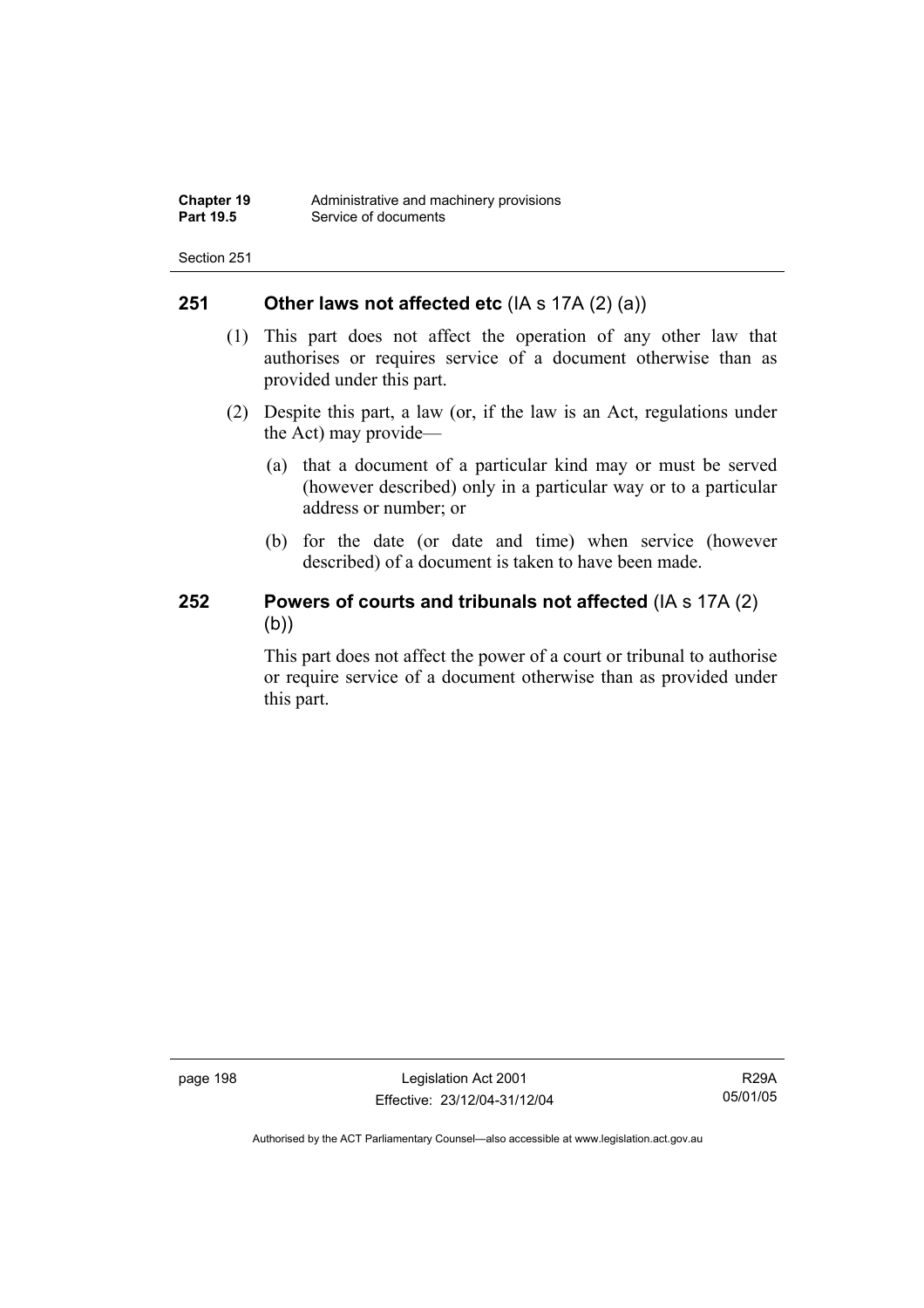# **Part 19.6 Functions of Executive and Ministers**

### **253 Exercise of functions of Executive** (AA s 3A)

- (1) A function given to the Executive under an Act may be exercised by any 2 Ministers acting in concert.
- (2) The exercise of a function under subsection (1) is taken to be the exercise of the function by the Executive.
- (3) A statutory instrument (other than a subordinate law or disallowable instrument) is taken to be made by the Executive if it is signed by 2 or more Ministers who are members of the Executive.
- (4) A statutory instrument mentioned in subsection (3) made in accordance with the subsection is taken to be made when it is signed by the second Minister signing.
- (5) This section is subject to section 41 (Making of certain statutory instruments by Executive).

### **254 Administration of matters not allocated** (AA s 4)

If a matter relating to the Executive's functions is not allocated under the Self-Government Act, section 43 (1), the Chief Minister administers the matter.

### **254A Delegation by Minister** (AA s 5)

A Minister may delegate the Minister's functions under an Act or statutory instrument to anyone else.

*Note* For the making of delegations and the exercise of delegated functions, see pt 19.4.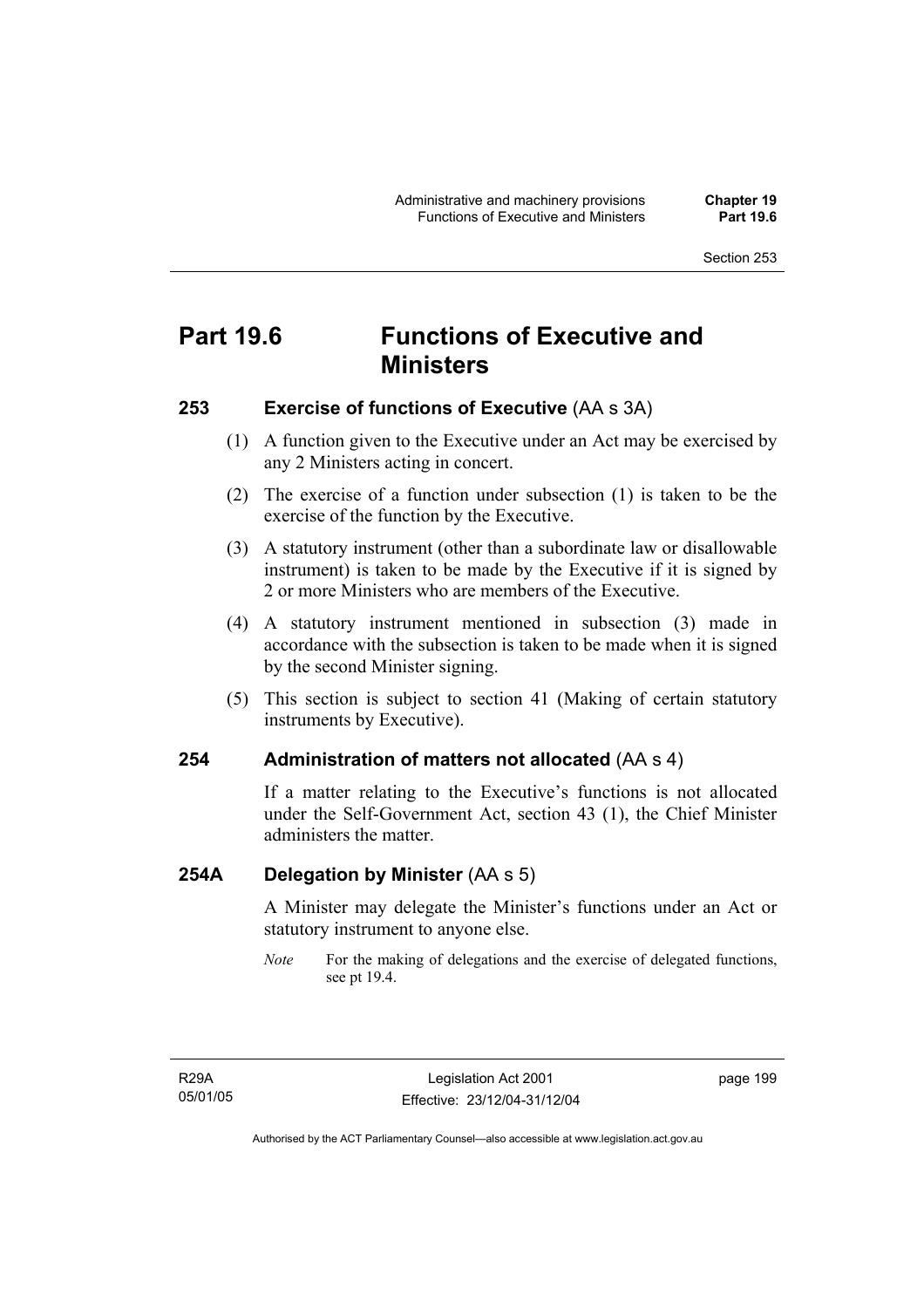# **Part 19.7 Other matters**

#### **255 Forms** (IA s 13)

- (1) This section applies if an Act (the *authorising law*) authorises a form to be approved or prescribed under 1 of the following (the *relevant law*):
	- (a) the authorising law; or
	- (b) another Act or statutory instrument.
	- *Note* See also s 46 (3), which deals with the repeal and replacement of forms that are registrable instruments and prevents their amendment.
- (2) The authorising law authorises a form to be approved or prescribed in relation to any matter under or in relation to the relevant law.
- (3) To remove any doubt, a form may be approved or prescribed for a provision of the relevant law even though the provision does not mention a form.

#### **Example**

The X Act, section 23 provides for a person to apply for registration but makes no mention of a form for the application. However, X Act, section 80 (1) provides:

The Minister may, in writing, approve forms for this Act.

Because section 80 (1) permits a form to be approved 'for this Act', the *Legislation Act 2001*, section 255 applies in relation to section 23 and the Minister may approve a form for the application.

- *Note* An example is part of the Act, is not exhaustive and may extend, but does not limit, the meaning of the provision in which it appears (see s 126 and s 132).
- (4) Substantial compliance with a form is sufficient.
- (5) However, if a form requires—
	- (a) the form to be signed; or

R29A 05/01/05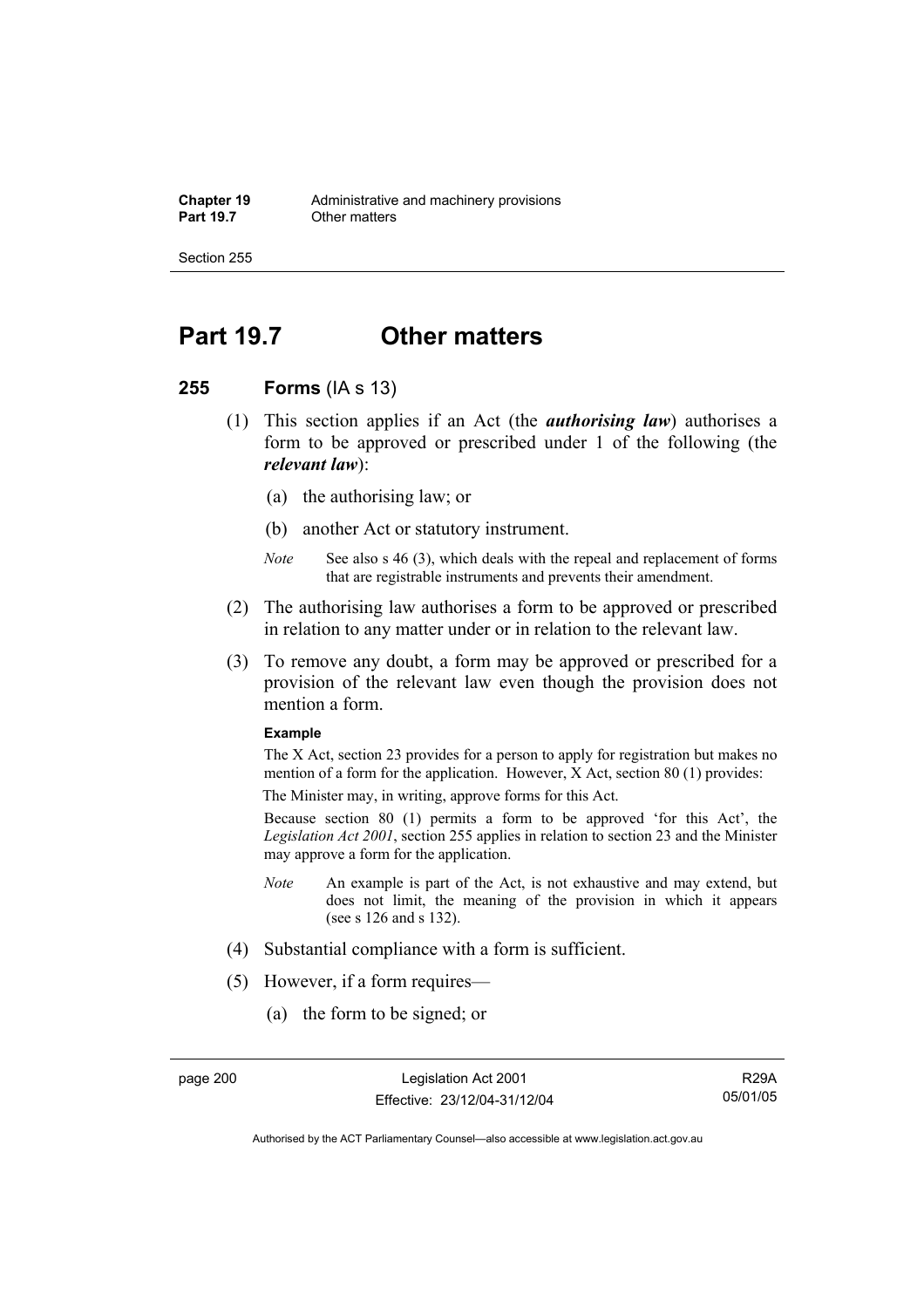- (b) the form to be prepared in a particular way (for example, on paper of a particular size or quality or in a particular electronic form); or
- (c) the form to be completed in a particular way; or
- (d) particular information to be included in the form, or a particular document to be attached to or given with the form; or
- (e) the form, information in the form, or a document attached to or given with the form, to be verified in a particular way (for example, by statutory declaration);

the form is properly completed only if the requirement is complied with.

- (6) Despite subsection (5), the person need not comply with the requirement mentioned in subsection (5) (d) (and the form is taken to be properly completed despite the noncompliance) if—
	- (a) the form is approved or prescribed for a purpose; and
	- (b) the information or document is not reasonably necessary for the purpose.

#### **Examples**

- 1 A person need not comply with a requirement of an approved form to include personal information (eg marital status) irrelevant to a purpose for which the form is required.
- 2 A person need not comply with a requirement of an approved form that has some relevance to a purpose for which the form is required, but intrudes to an unreasonable extent on personal privacy.
- $(7)$  If—
	- (a) a form (*form 1*) may be approved or prescribed for a purpose; and
	- (b) another form (*form 2*) may be approved or prescribed for the same or another purpose; and

| <b>R29A</b> | Legislation Act 2001         | page 201 |
|-------------|------------------------------|----------|
| 05/01/05    | Effective: 23/12/04-31/12/04 |          |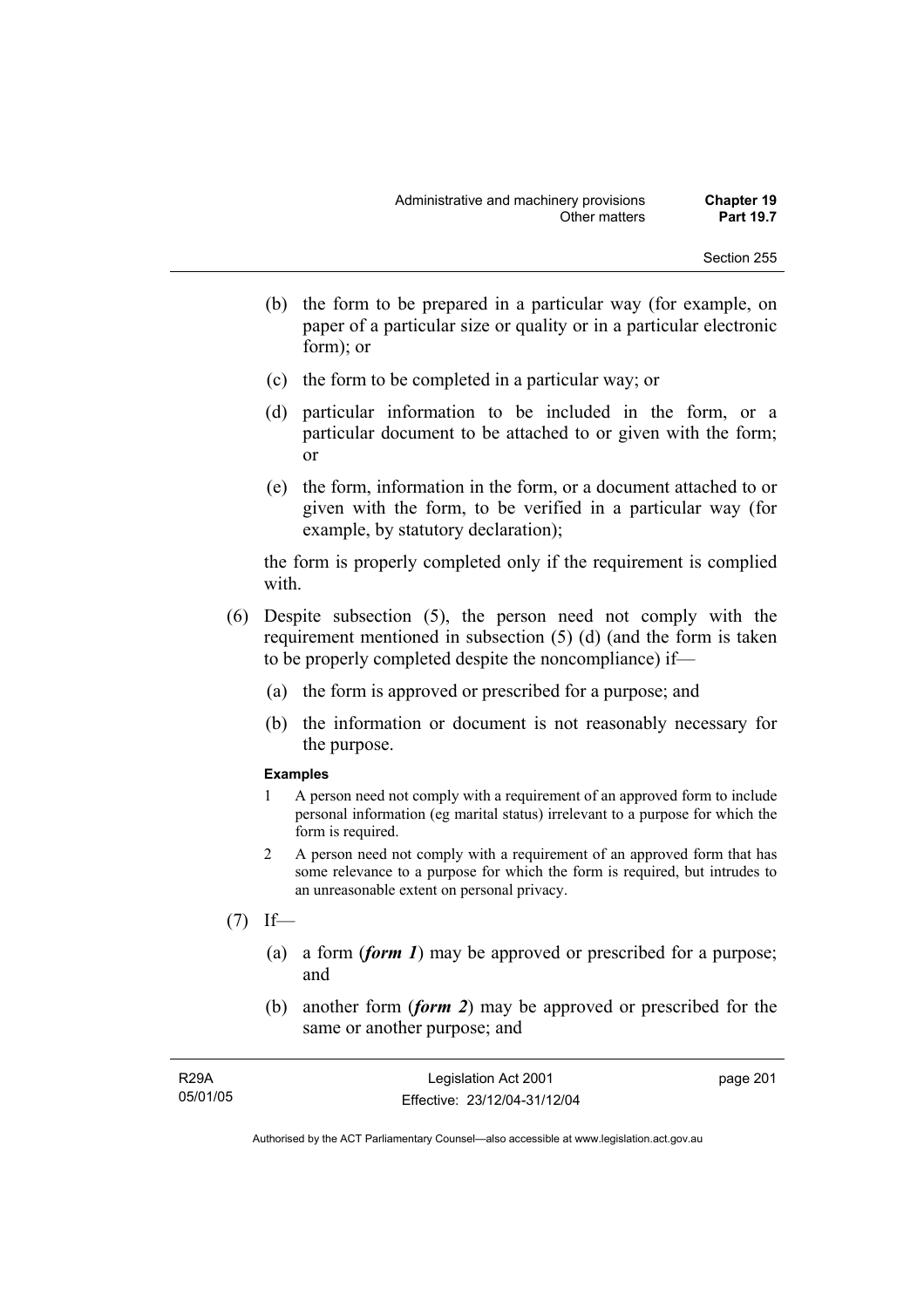Section 256

(c) separate forms 1 and 2 are approved or prescribed;

a combination form, consisting of forms 1 and 2, may be approved or prescribed and used for the purpose or purposes.

- (8) If, under a law, a form is authorised or required to be filed with (however described), or served on (however described), a person, the form may be filed with, or served on, someone else under arrangements made between them.
- (9) This section is a determinative provision.
	- *Note* See s 5 for the meaning of determinative provisions, and s 6 for their displacement.

### **256 Production of records kept in computers etc** (IA s 13A)

- (1) This section applies if—
	- (a) a person uses an electronic or other device to keep a record of information; and
	- (b) a law requires the person (however the law is expressed) to give the information, or a document containing the information, to an authority.
- (2) The requirement obliges the person to give to the authority a document that accurately reproduces or contains the information in a form that can be understood by the authority.
- (3) In this section:

*authority* means a court, tribunal or other entity.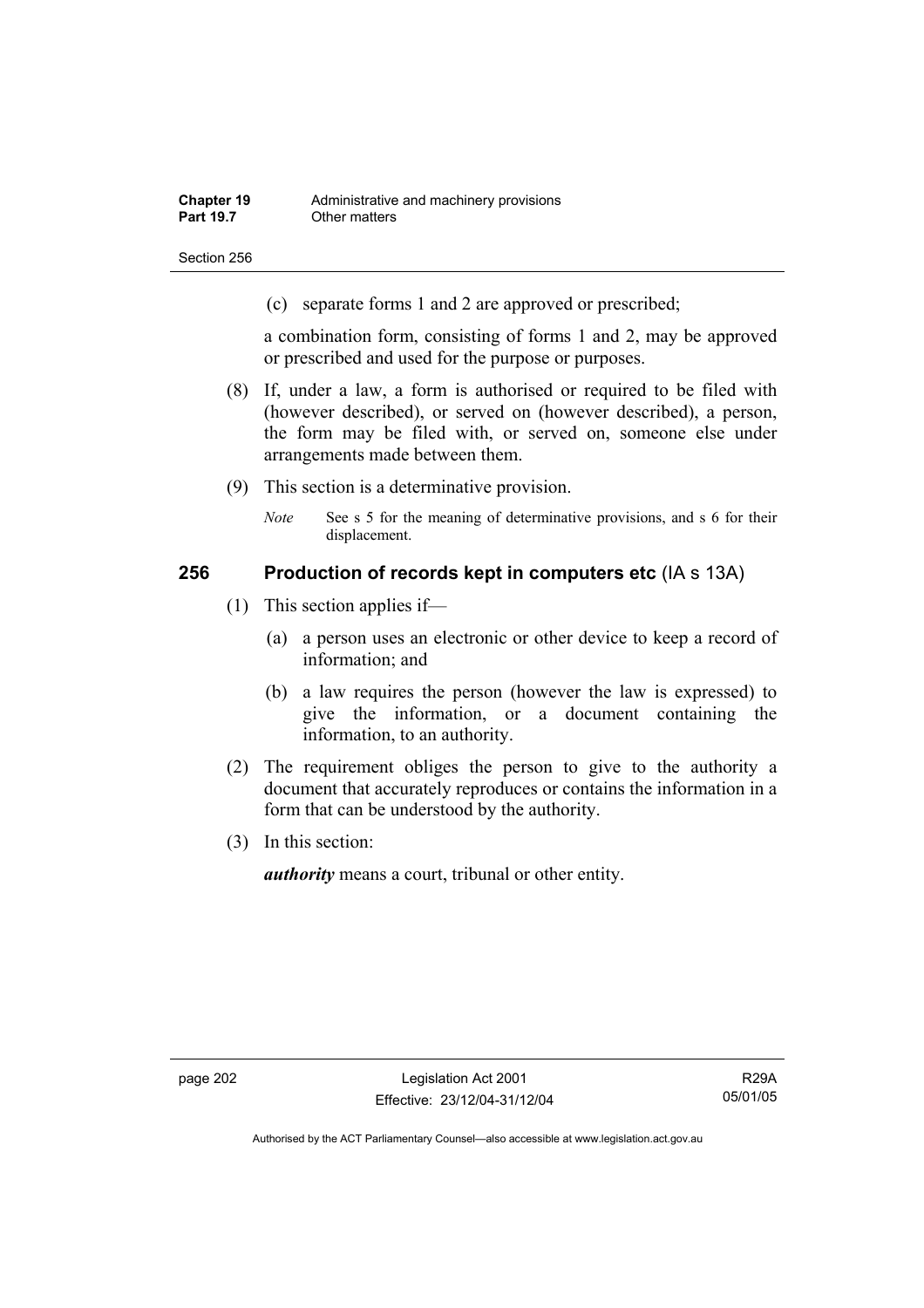# **Chapter 20 Miscellaneous**

### **300 Delegation by parliamentary counsel**

 (1) The parliamentary counsel may delegate the parliamentary counsel's functions under this Act to a public servant.

- (2) However, the parliamentary counsel may only delegate a function under part 11.3 (Editorial changes) to—
	- (a) a person performing the duties of deputy parliamentary counsel in the public service; or
	- (b) a public servant prescribed under the regulations.

### **301 References to Administration Act 1989 etc**

- (1) In any Act, statutory instrument or document, a reference to the *Administration Act 1989*, the *Interpretation Act 1967*, the *Legislation* (*Republication*) *Act 1996* or the *Subordinate Laws Act 1989* is, in relation to anything dealt with in this Act, a reference to this Act.
- (2) In any Act, statutory instrument or document, a reference to a particular provision of the *Administration Act 1989*, the *Interpretation Act 1967*, the *Legislation (Republication) Act 1996* or the *Subordinate Laws Act 1989* is, in relation to anything dealt with in this Act, a reference to the corresponding provision of this Act.

*Note* For the making of delegations and the exercise of delegated functions, see pt 19.4.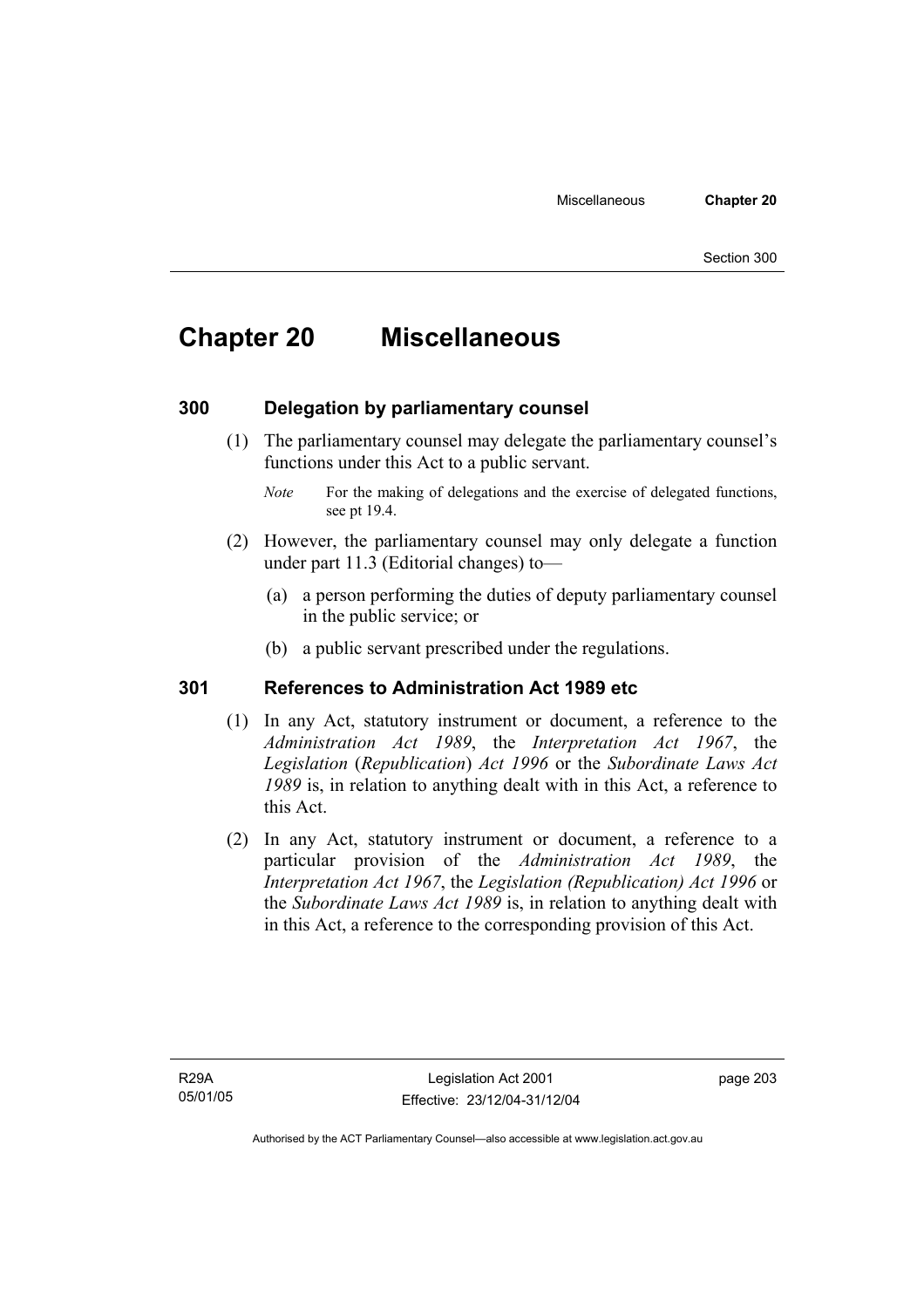#### **Chapter 20** Miscellaneous

#### Section 302

### **302 Regulation-making power**

- (1) The Executive may make regulations for this Act.
	- *Note* Regulations must be notified, and presented to the Legislative Assembly, under this Act.
- (2) The regulations may make provision in relation to notification in the Gazette under the following sections:
	- (a) section 28 (Notification of Acts);
	- (b) section 61 (Notification of registrable instruments):
	- (c) section 65A (Notification of disallowance by resolution of Assembly);
	- (d) section 69 (Notification of amendments made by resolution of Assembly).
- (3) In particular, the regulations may make provision in relation to the form of the Gazette and its publication, including how it may or must be published.

page 204 Legislation Act 2001 Effective: 23/12/04-31/12/04

R29A 05/01/05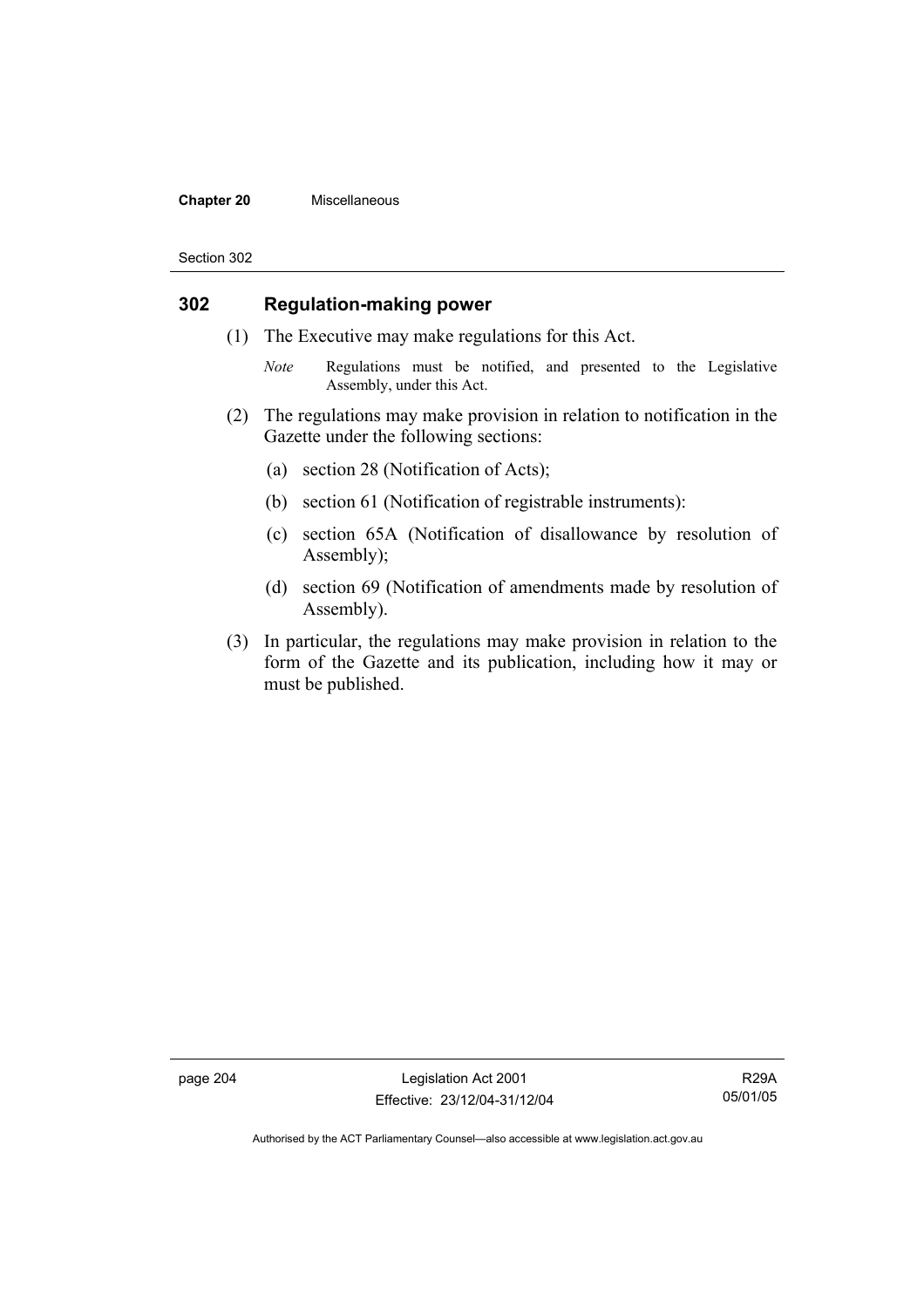# **U Schedule 1 Acts included in sources of law of the Territory**

(see s 17)

## **Part 1.1 Former NSW and UK Acts in force before establishment of Territory**

| number or date of<br>name of Act<br>item                           |  |
|--------------------------------------------------------------------|--|
| assent and original                                                |  |
| jurisdiction                                                       |  |
| $(1297)$ 25 Edw 1 c 29<br>1<br>Magna Carta                         |  |
| (UK)                                                               |  |
| Criminal and Civil Justice Act<br>2<br>25 Edw 3 St 5 c 4 (UK)      |  |
| 1351                                                               |  |
| 3<br>Due Process of Law Act 1354<br>28 Edw 3 c 3 (UK)              |  |
| $\overline{4}$<br>42 Edw 3 c 3 (UK)<br>Due Process of Law Act 1368 |  |
| 5<br>2 Hen 4 c 1 (UK)<br>Free Access to Courts Act 1400            |  |
| 6<br>3 Chas 1 c 1 (UK)<br>Petition of Right 1627                   |  |
| 1 Will and Mary sess 2<br>Bill of Rights 1688                      |  |
| $c$ 2 (UK)                                                         |  |
| Act of Settlement 1700<br>12 and 13 Will 3 c 2<br>8                |  |
| (UK)                                                               |  |
| 9<br>Set-off of Debts Act 1728<br>2 Geo 2 c 22 (UK)                |  |
| 10<br>Set-off of Debts Act 1735<br>8 Geo 2 c 24 (UK)               |  |
| Royal Marriages Act 1772<br>12 Geo 3 c 11 (UK)<br>11               |  |
| 19 and 20 Vic c 113<br>Foreign Tribunals Evidence Act<br>12        |  |
| 1856<br>(UK)                                                       |  |
| Evidence by Commission Act<br>22 Vic c 20 (UK)<br>13               |  |
| 1859                                                               |  |

| R29A     | Legislation Act 2001         | page 205 |
|----------|------------------------------|----------|
| 05/01/05 | Effective: 23/12/04-31/12/04 |          |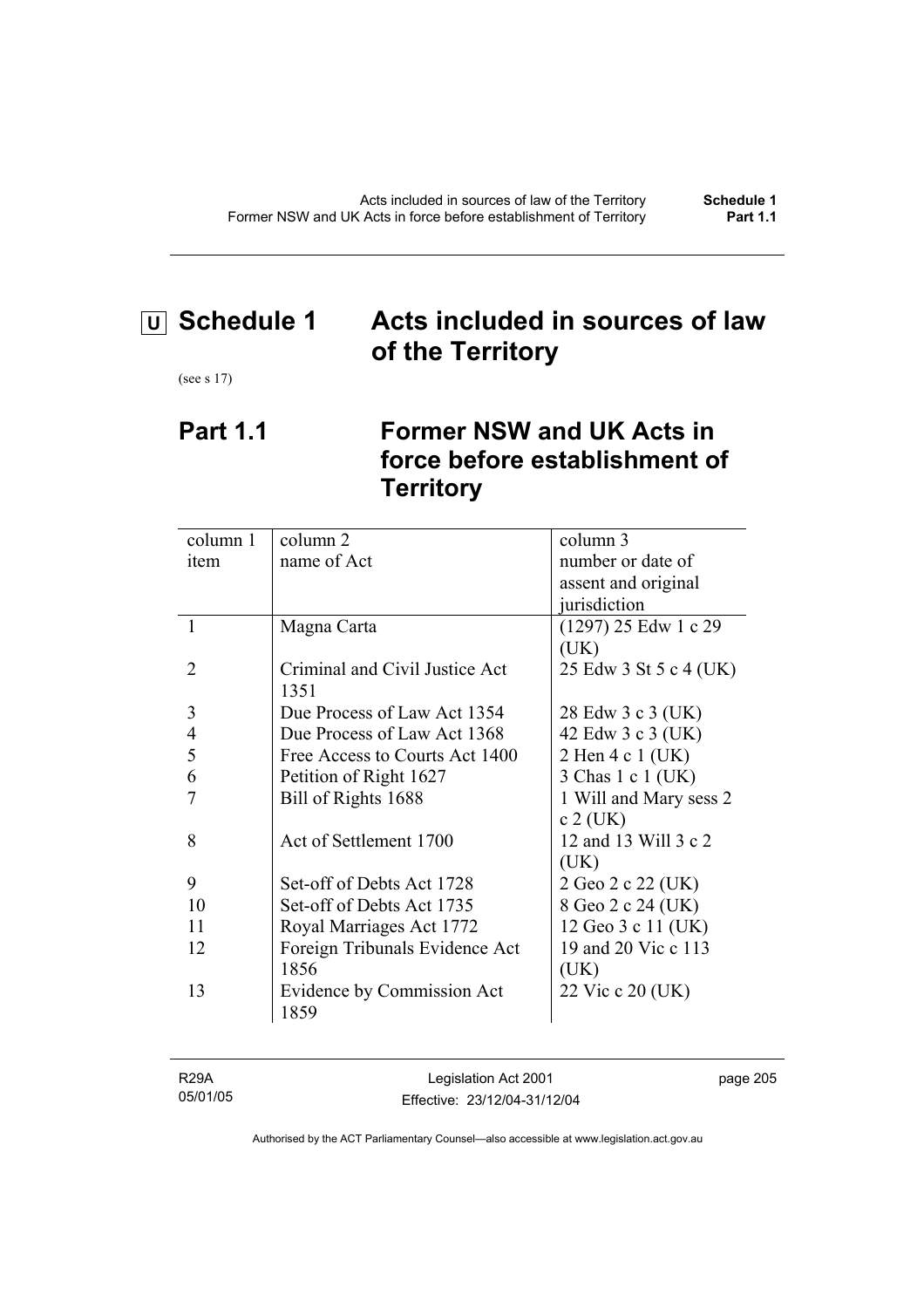### **Schedule 1** Acts included in sources of law of the Territory **Part 1.1 Former NSW and UK Acts in force before establishment of Territory**

| column 1 | column 2                          | column 3            |
|----------|-----------------------------------|---------------------|
| item     | name of Act                       | number or date of   |
|          |                                   |                     |
|          |                                   | assent and original |
|          |                                   | jurisdiction        |
| 14       | Public Instruction Act 1880       | 43 Vic No 23 (NSW)  |
| 15       | Evidence by Commission Act        | 48 and 49 Vic c 74  |
|          | 1885                              | (UK)                |
| 16       | <b>Contractors Debts Act 1897</b> | No 29 (NSW)         |
| 17       | Conveyancing and Law of           | No 17 (NSW)         |
|          | Property Act 1898                 |                     |
| 18       | Landlord and Tenant Act 1899      | No 18 (NSW)         |
| 19       | Crimes Act 1900                   | No 40 (NSW)         |
| 20       | Truck Act 1900                    | No 55 (NSW)         |
| 21       | Judgment Creditors Remedies Act   | No 8 (NSW)          |
|          | 1901                              |                     |
| 22       | Games, Wagers and Betting         | No 18 (NSW)         |
|          | Houses Act 1901                   |                     |
| 23       | Arrest on Mesne Process Act 1902  | No 24 (NSW)         |
| 24       | Pawnbrokers Act 1902              | No 66 (NSW)         |
| 25       | Public Roads Act 1902             | No 95 (NSW)         |
| 26       | Anglican Church of Australia      | 24 December 1902    |
|          | <b>Constitutions Act 1902</b>     | (NSW)               |
| 27       | Fertilisers Act 1904              | No 33 (NSW)         |
| 28       | Forfeiture and Validation of      | No 8 (NSW)          |
|          | Leases Act 1905                   |                     |
| 29       | Free Education Act 1906           | No 12 (NSW)         |
| 30       | Gaming and Betting Act 1906       | No 13 (NSW)         |
| 31       | Second-hand Dealers Act 1906      | No 30 (NSW)         |

page 206 Legislation Act 2001 Effective: 23/12/04-31/12/04

R29A 05/01/05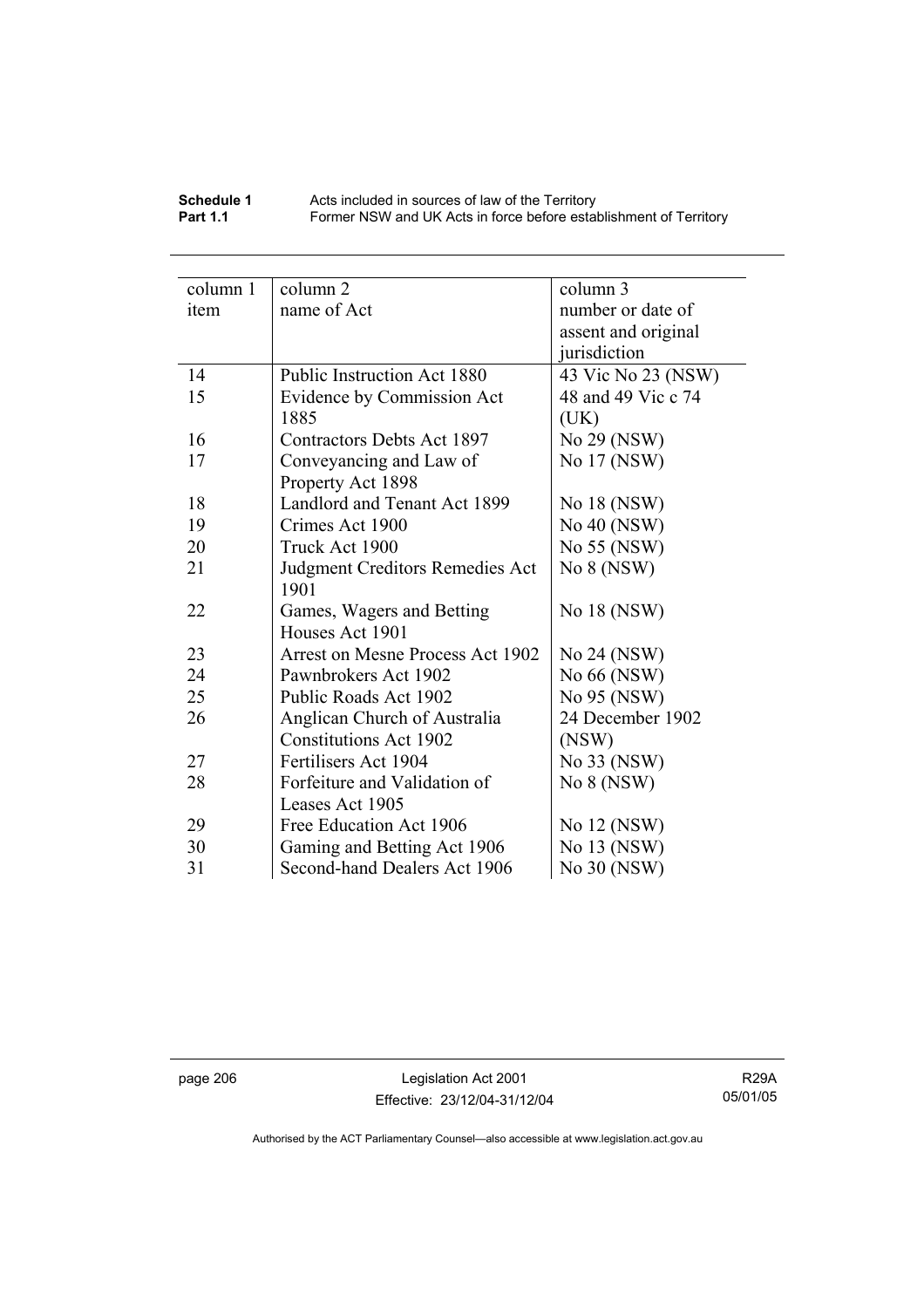# **Part 1.2 Former NSW Acts applied after establishment of Territory**

#### *Note to pt 1.2*

The former NSW Acts mentioned in this part are in force in the ACT as Acts of the Legislative Assembly

| column 1       | column <sub>2</sub>                                     | column 3                                                       |
|----------------|---------------------------------------------------------|----------------------------------------------------------------|
| item           | name of NSW Act                                         | applying Territory Act                                         |
| 1              | Scaffolding and Lifts Act<br>1912                       | Scaffolding and Lifts Act<br>$1957$ (repealed)                 |
| $\mathfrak{D}$ | Anglican Church of Australia<br>Trust Property Act 1917 | <b>Anglican Church of Australia</b><br>Trust Property Act 1928 |
| 3              | Conveyancing Act 1919                                   | Conveyancing Act 1951<br>(a)<br>(repealed)                     |
|                |                                                         | (b) Law of Property                                            |
|                |                                                         | (Miscellaneous                                                 |
|                |                                                         | Provisions) Act 1958<br>(repealed)                             |
|                |                                                         | <i>Trustee Act 1957</i> (repealed)<br>(c)                      |
| 4              | Trustee Act 1925                                        | <i>Trustee Act 1957</i> (repealed)                             |
| 5              | Anglican Church of Australia                            | Anglican Church of Australia                                   |
|                | <b>Constitution Act 1961</b>                            | <b>Trust Property Act 1928</b>                                 |

R29A 05/01/05 page 207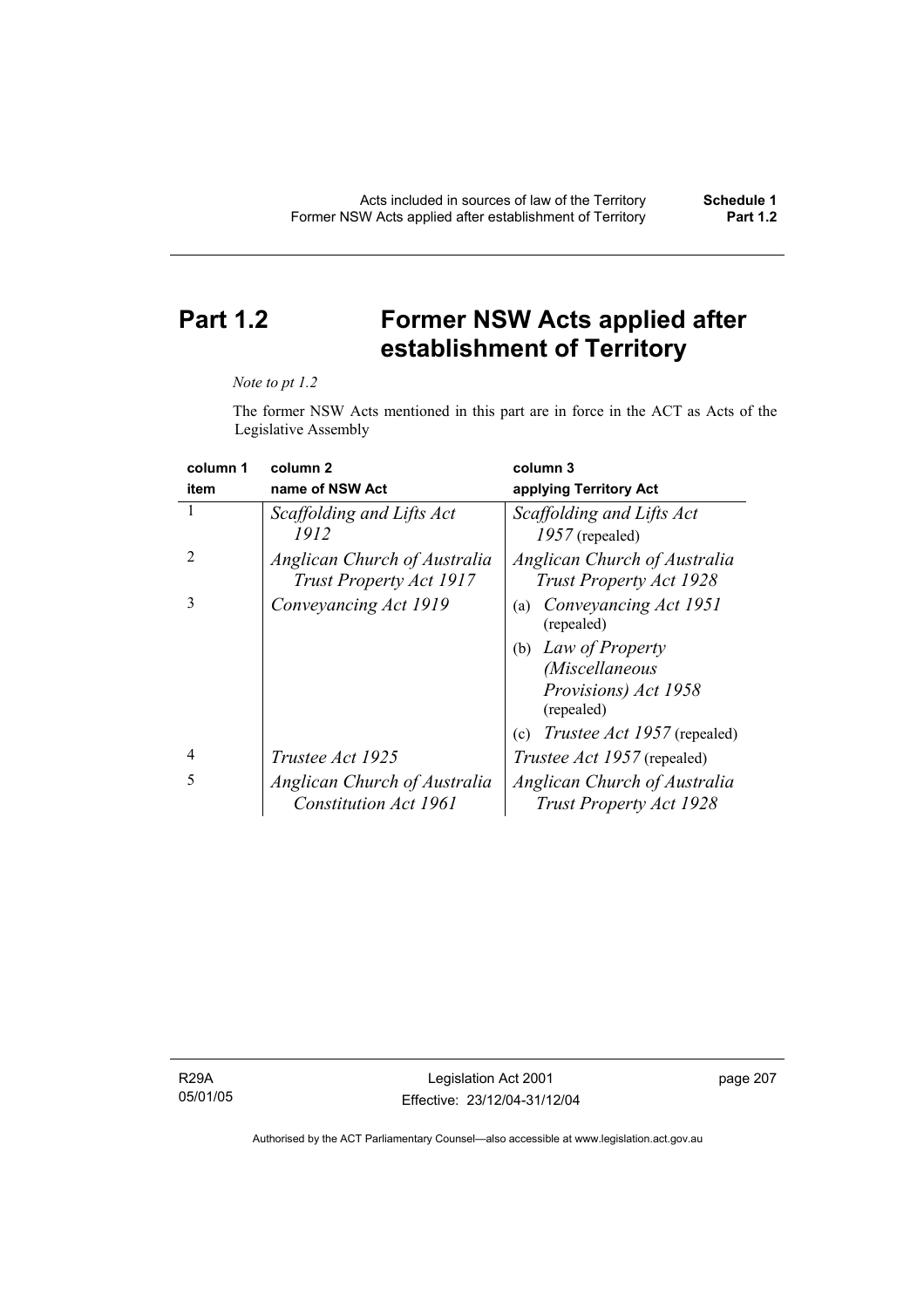### **Schedule 1 Acts included in sources of law of the Territory**<br>**Part 1.2 E**ormer NSW Acts applied after establishment Former NSW Acts applied after establishment of Territory

*Note* The written law of the ACT also includes the following Acts that may not be amended or repealed by the Assembly (see the Self-Government Act, s 34):  *Life, Fire and Marine Insurance Act 1902* (NSW)  *Demise of the Crown Act 1760* (UK)  *Naval Prize Act 1864* (UK)  *Naval Prize (Procedure) Act 1916* (UK)  *Prize Act (1939)* (UK)  *Prize Courts Act 1894* (UK)  *Prize Courts Act 1915* (UK)  *Prize Courts (Procedure) Act 1914* (UK)  *Territorial Waters Jurisdiction Act 1878* (UK).

page 208 Legislation Act 2001 Effective: 23/12/04-31/12/04

R29A 05/01/05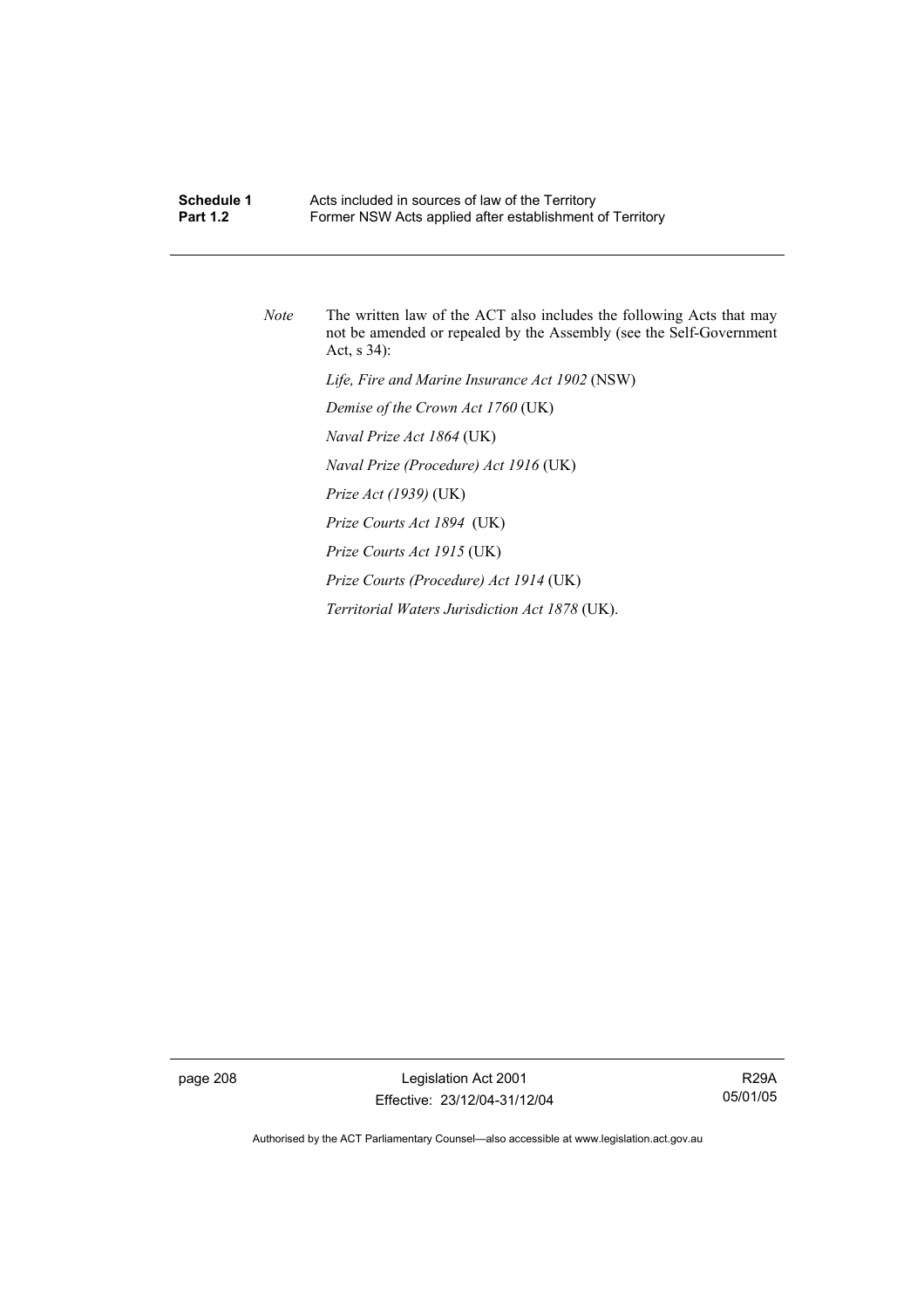# **Dictionary**

(see s 2)

# **U Part 1 Meaning of commonly-used terms**

(see s 144)

*Note* Terms that are defined only for this Act are set out in pt 2.

### *AAT*—see definition of *administrative appeals tribunal*.

*Act*—see the following sections:

- (a) section 7 (Meaning of *Act* generally);
- (b) section 17 (References to Acts include references to former Cwlth enactments etc).
- *Note* See also s 102 (Meaning of references to a law or instrument generally) and s 104 (References to laws include references to instruments under laws).

*ACT* means the Australian Capital Territory.

*ADI*—see definition of *authorised deposit-taking institution*.

*administrative appeals tribunal* **(**or *AAT***)** means the Administrative Appeals Tribunal established under the *Administrative Appeals Tribunal Act 1989*.

*administrative unit* means an administrative unit for the time being established under the *Public Sector Management Act 1994*, section 13 (1).

*adult* means an individual who is at least 18 years old.

*affidavit*, in relation to a person allowed by law to affirm, declare or promise, includes affirmation, declaration and promise.

*ambulance service* means the ACT Ambulance Service under the *Emergencies Act 2004*.

R29A 05/01/05 page 209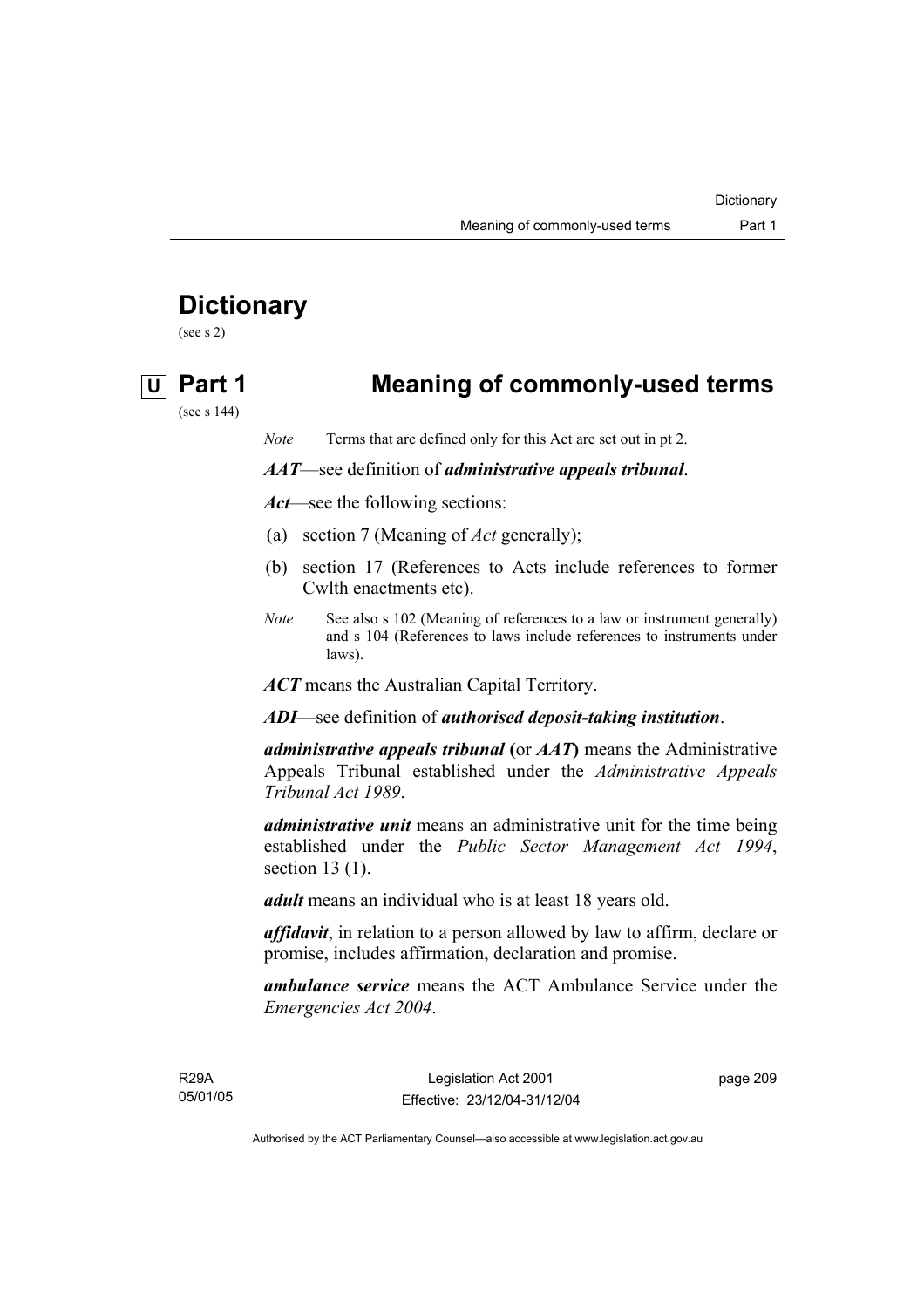*amend* includes—

- (a) for an Act or statutory instrument—omit, insert, substitute, renumber or relocate a provision of the Act or instrument; and
- (b) for an Act or statutory instrument (or a provision of it)—amend by implication; and
- (c) for a provision of an Act or statutory instrument—omit the provision (or a part of it), substitute another provision for the provision (or a part of it), renumber the provision (or a part of it) or relocate the provision (or a part of it); and
- (d) for any other instrument, a provision of an instrument or a decision—change or alter; and
- (e) for chapter 9 (Repeal and amendment of laws)—see section 82 (Definitions for ch 9).

*appoint* includes reappoint.

*asset* includes property of any kind.

*Attorney-General* means the Minister designated Attorney-General by the Chief Minister, and includes a Minister authorised by the Chief Minister to act on behalf of the Attorney-General.

*auditor-general* means the Auditor-General for the Territory.

*Note* The *Auditor-General Act 1996* provides for the appointment, functions and powers of the auditor-general.

*Australia* means the Commonwealth of Australia and, when used in a geographical sense, does not include an external Territory.

*Australian driver licence* means an Australian driver licence under the *Road Transport (Driver Licensing) Act 1999*.

*Note Australian driver licence* is defined in that Act, dictionary to mean a driver licence of any kind issued under the law of the Commonwealth or a State or Territory. It includes a driver licence issued under ACT law (see also def *driver licence*).

R29A 05/01/05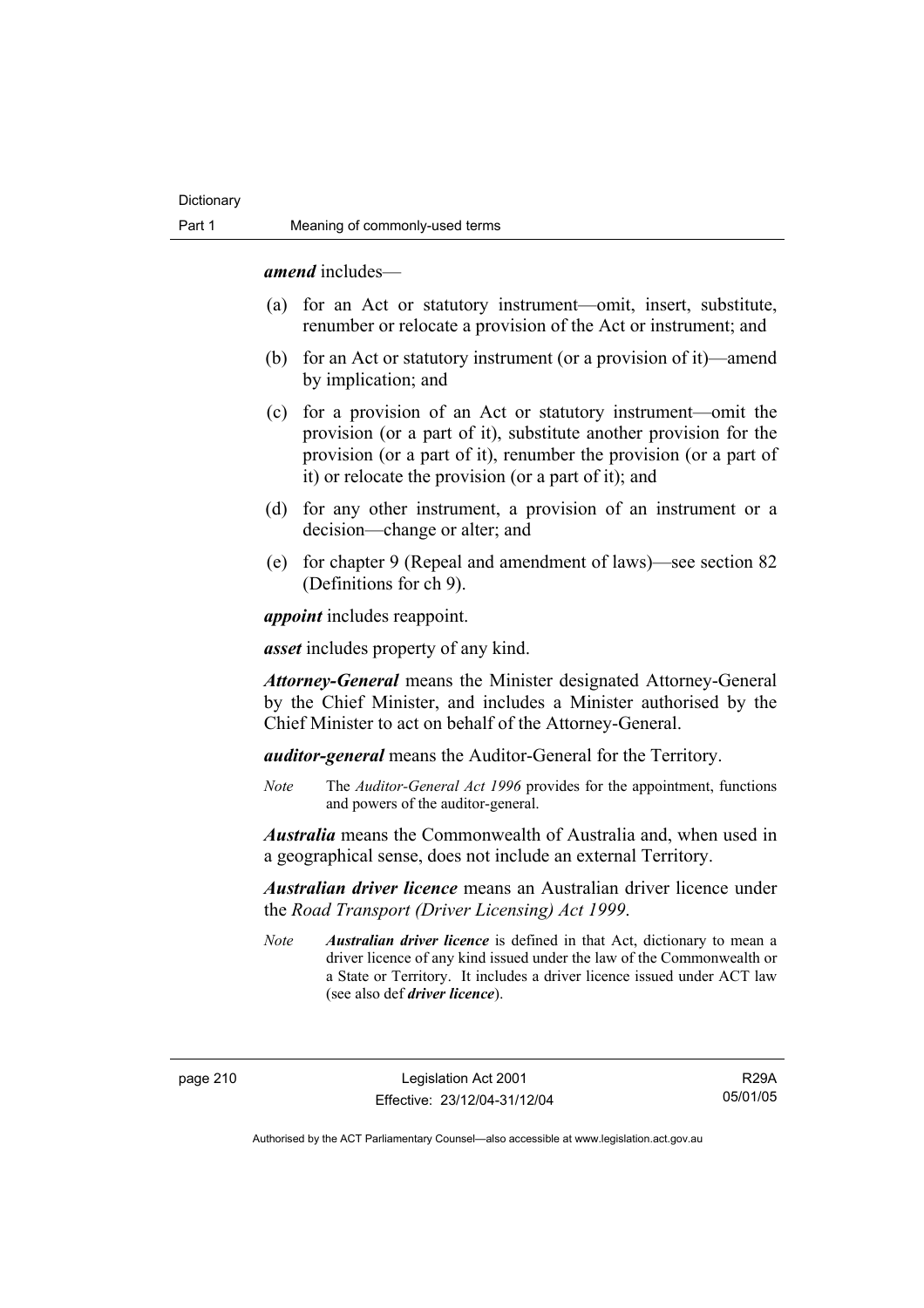*authorised deposit-taking institution* (or *ADI*) means an authorised deposit-taking institution under the *Banking Act 1959* (Cwlth).

*bank* means an authorised deposit-taking institution that is permitted under the *Banking Act 1959* (Cwlth) to assume or use—

- (a) the word 'bank', 'banker' or 'banking'; or
- (b) any other word (whether or not in English) similar in meaning to a word mentioned in paragraph (a).

*barrister* means a lawyer who practises as a barrister.

*body* includes any group of people joined together for a common purpose, whether or not incorporated.

### **Examples**

- 1 a company
- 2 a statutory corporation, whether or not it has members
- 3 an association, club or society
- 4 a partnership
- 5 a joint venture
- 6 a corporation sole
- *Note* An example is part of the Act, is not exhaustive and may extend, but does not limit, the meaning of the provision in which it appears (see s 126 and s 132).

*breach* includes contravene.

*building code* means the building code under the *Building Act 2004*, section 136.

*building society* means an authorised deposit-taking institution that is permitted under the *Banking Act 1959* (Cwlth) to assume or use—

- (a) the term 'building society'; or
- (b) any other term (whether or not in English) similar in meaning.

page 211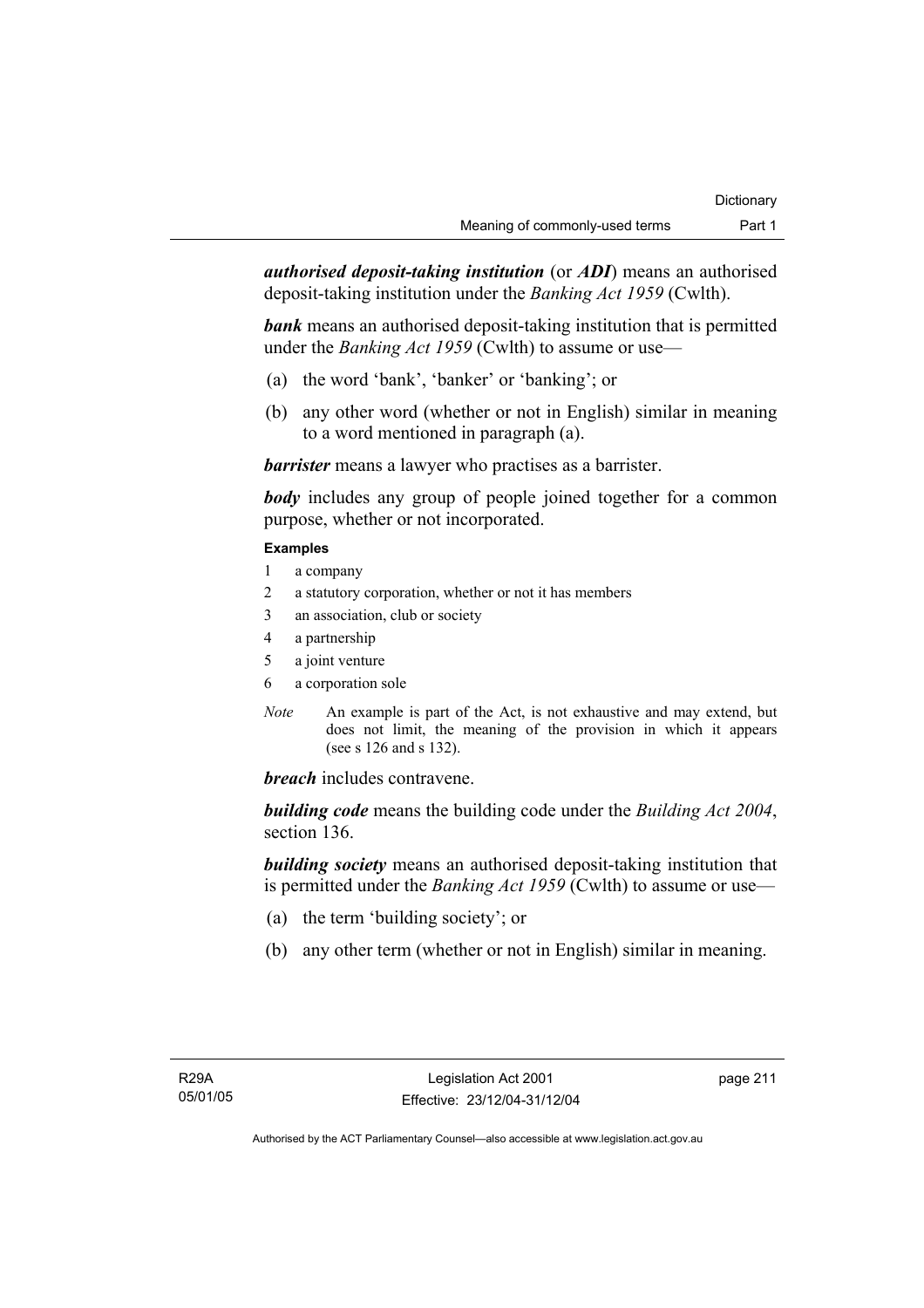*business day* means a day that is not—

- (a) a Saturday or Sunday; or
- (b) a public holiday or bank holiday in the ACT under the *Holidays Act 1958*.

*by-laws*, in relation to an Act, means by-laws made or in force under the Act.

*calendar month* means a period beginning at the start of any day of a named month and ending—

- (a) at the end of the day before the corresponding day of the next named month; or
- (b) if there is no such corresponding day—at the end of the last day of the next named month.

#### **Examples**

- 1 The period beginning at the start of 5 July 2000 and ending at midnight on 4 August 2000 is a calendar month.
- 2 The period beginning at the start of 30 January 2001 and ending at midnight on 28 February 2001 is a calendar month. The calendar month ends on the last day of February because in that year February does not have a day corresponding to 29 January (because 2001 is not a leap year). If the period began at the start of 30 January 2004 (ie, a leap year), the calendar month would end at midnight on 29 February 2004.
- *Note* An example is part of the Act, is not exhaustive and may extend, but does not limit, the meaning of the provision in which it appears (see s 126 and s 132).

*calendar year* means a period of 12 months beginning on 1 January.

*change* includes change by omission, substitution or addition.

*chief executive*—see section 163.

*chief health officer* means the Chief Health Officer under the *Public Health Act 1997*.

*Chief Justice* means the Chief Justice of the Supreme Court.

page 212 Legislation Act 2001 Effective: 23/12/04-31/12/04

R29A 05/01/05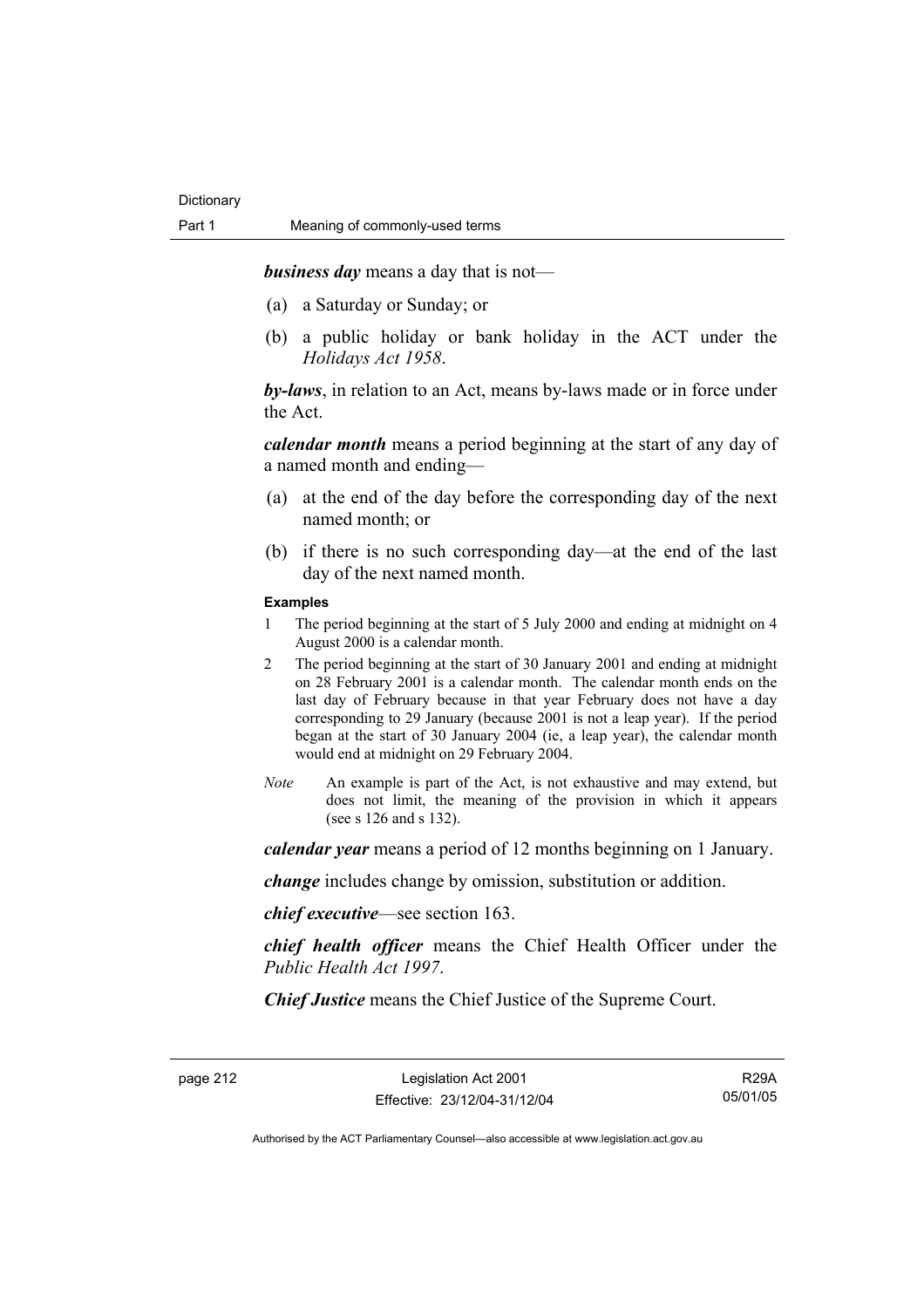*Chief Magistrate* means the Chief Magistrate of the Magistrates Court.

*Chief Minister* means the Chief Minister for the Territory.

*Note* The Chief Minister is elected under the Self-Government Act, s 40.

*chief officer (ambulance service)* means the chief officer (ambulance service) under the *Emergencies Act 2004*.

*chief officer (fire brigade)* means the chief officer (fire brigade) under the *Emergencies Act 2004*.

*chief officer (rural fire service)* means the chief officer (rural fire service) under the *Emergencies Act 2004*.

*chief officer (SES)* means the chief officer (SES) under the *Emergencies Act 2004*.

*chief planning executive*—see the *Planning and Land Act 2002*, dictionary.

*chief police officer* means the police officer responsible to the commissioner of police for the day-to-day administration and control of police services in the ACT.

*chief solicitor* means the chief solicitor under the *Government Solicitor Act 1989*.

*child*, if age rather than descendancy is relevant, means an individual who is under 18 years old.

*Childrens Court* means the Childrens Court under the *Children and Young People Act 1999*, section 53.

*city area* means the area that was *the City Area* under the *City Area Leases Act 1936* (repealed).

*Note* See s 106 for the meaning of references to repealed laws.

R29A 05/01/05 page 213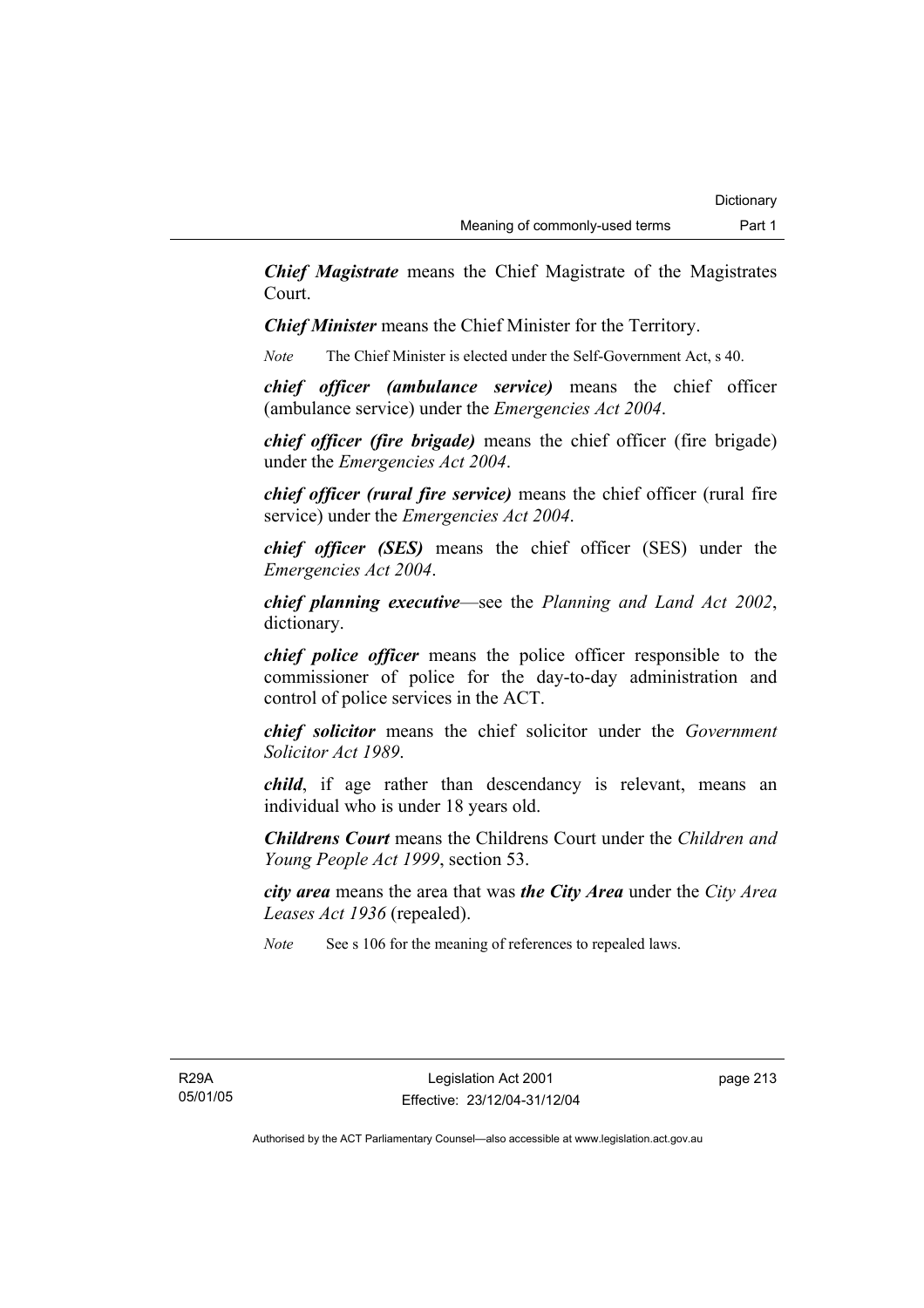*clerk*, in relation to the Legislative Assembly, means the Clerk of the Legislative Assembly.

*Note* The office of Clerk is established under the *Public Sector Management Act 1994*.

*commencement*, of an Act or statutory instrument—see section 80 (References to *commencement* of law).

*commencement notice*—see section 11 (Meaning of *commencement notice*).

*commissioner for fair trading* means the Commissioner for Fair Trading of the Australian Capital Territory.

*Note* The *Fair Trading (Consumer Affairs) Act 1973* provides for the office of the commissioner.

*commissioner for health complaints* means the Community and Health Services Complaints Commissioner under the *Community and Health Services Complaints Act 1993.* 

*commissioner for housing* means the Commissioner for Housing under the *Housing Assistance Act 1987*.

*commissioner for public administration* means the Commissioner for Public Administration under *the Public Sector Management Act 1994*.

*commissioner for revenue* means the Commissioner for Australian Capital Territory Revenue under the *Taxation Administration Act 1999*.

*commissioner for surveys* means the Commissioner for Surveys under the *Surveyors Act 2001*.

*commissioner for the environment* means the Commissioner for the Environment under the *Commissioner for the Environment Act 1993.* 

*commissioner of police* means the Commissioner of Police of the Australian Federal Police.

page 214 Legislation Act 2001 Effective: 23/12/04-31/12/04

R29A 05/01/05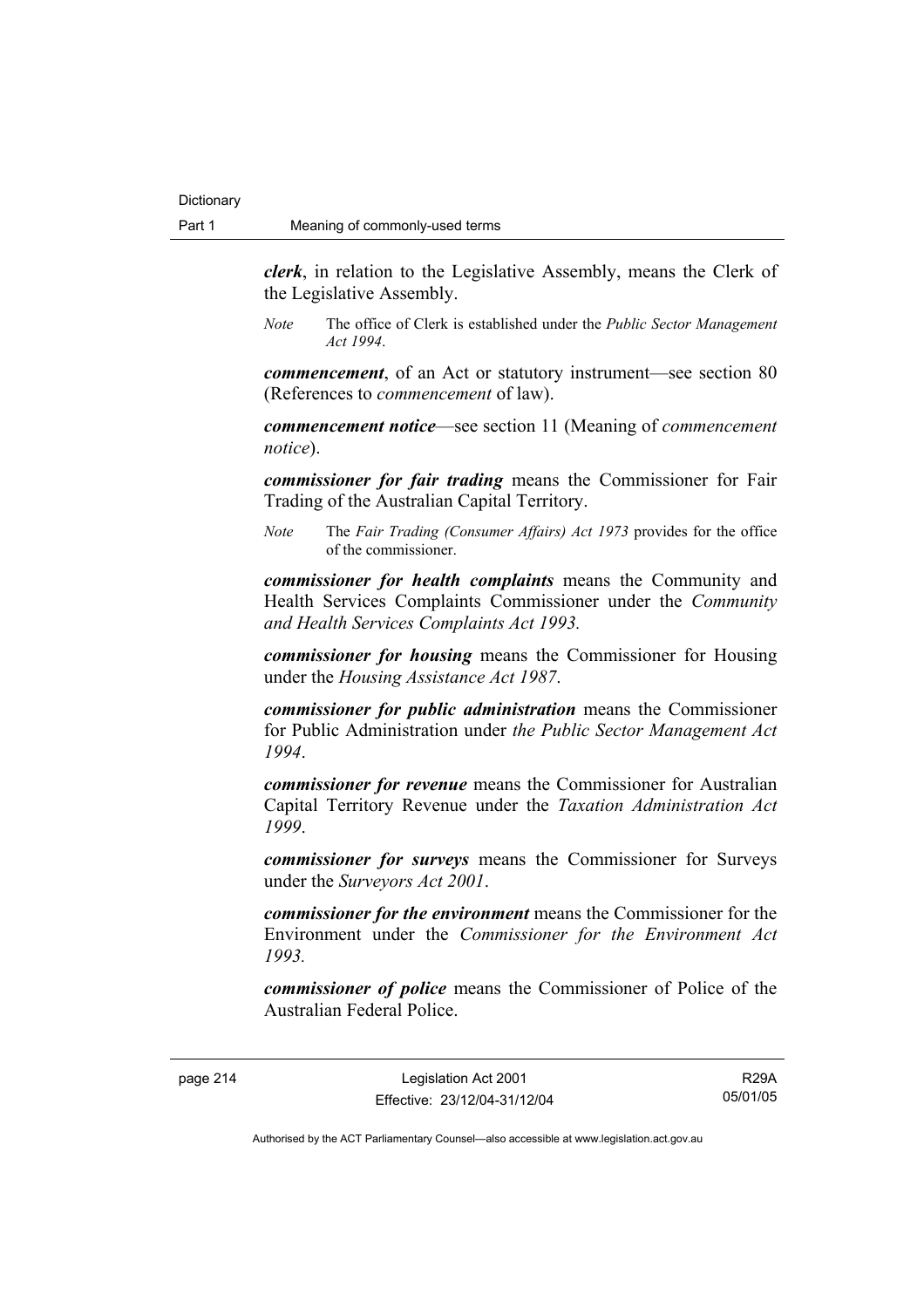*committed for trial*, in relation to a person, means committed to prison or to a remand centre with a view to being tried before a judge and jury, or admitted to bail on an undertaking to appear and be tried before a judge and a jury.

*Commonwealth* means the Commonwealth of Australia and, when used in a geographical sense, does not include an external Territory.

*Commonwealth country* means a country that forms part of the Commonwealth of Nations, and includes a territory for the international relations of which a Commonwealth country is responsible.

*Commonwealth Gazette* means the *Commonwealth of Australia Gazette* or the *Australian Government Gazette*.

*Note* The *Australian Government Gazette* was published from 1 July 1973 to 30 June 1976.

*community advocate* means the Community Advocate under the *Community Advocate Act 1991*.

*confer*, in relation to a function, includes impose.

*conservator of flora and fauna* means the Conservator of Flora and Fauna under the *Nature Conservation Act 1980*.

*construction occupations registrar* means the registrar under the *Construction Occupations (Licensing) Act 2004*.

*consumer and trader tribunal* means the Consumer and Trader Tribunal under the *Consumer and Trader Tribunal Act 2003*.

*Consumer Credit (Australian Capital Territory) Code* means the provisions applying because of the *Consumer Credit Act 1995*, section 4.

*Consumer Credit (Australian Capital Territory) Regulations* means the provisions applying because of the *Consumer Credit Act 1995*, section 5.

*contravene* includes fail to comply with.

R29A 05/01/05 page 215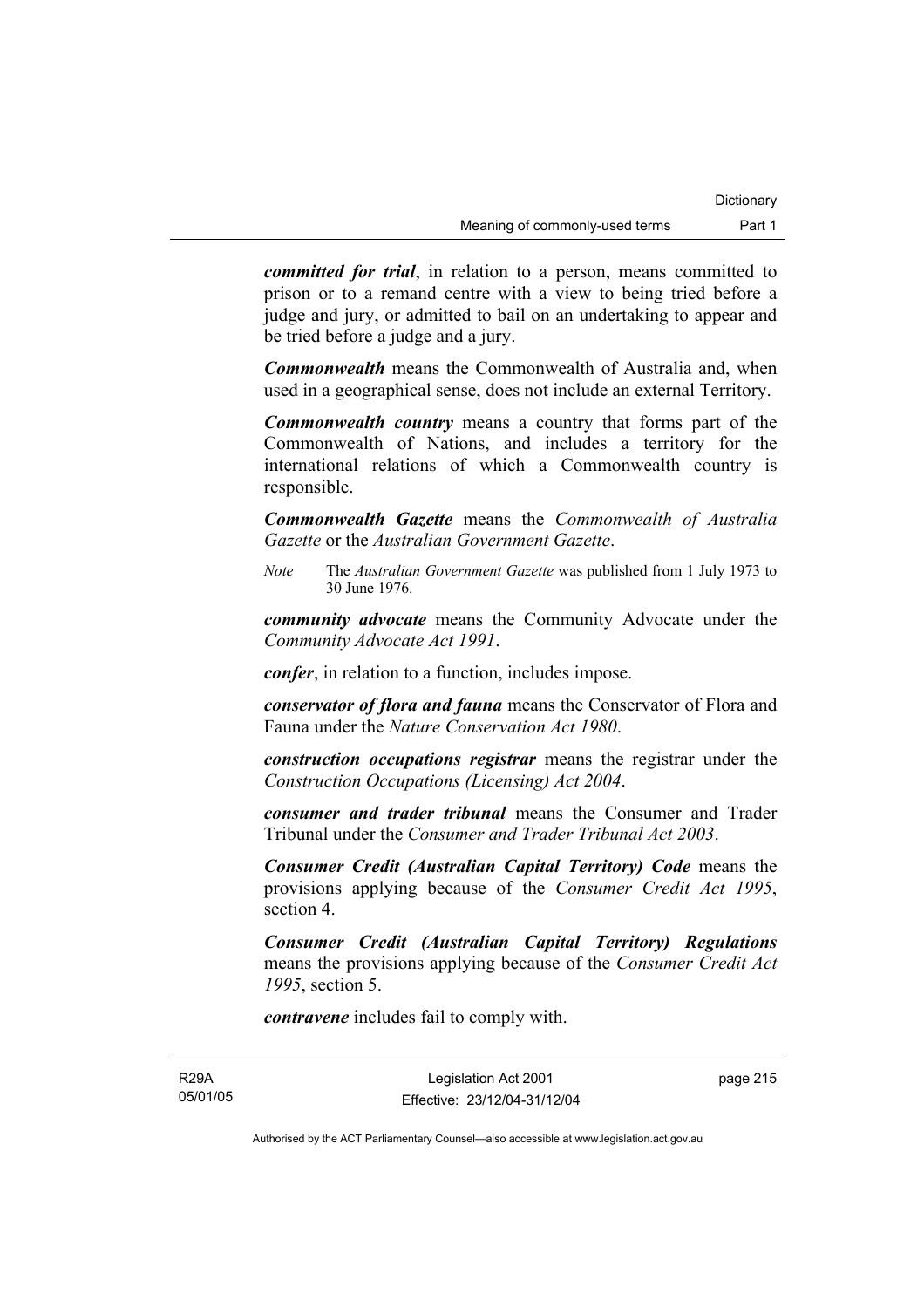*converted ordinance* means an enactment that was an ordinance immediately before self-government day.

*Coroner's Court* means the Coroner's Court under the *Coroners Act 1997*.

*corporation* includes a body politic or corporate.

*Corporations Act* means the *Corporations Act 2001* (Cwlth).

*Court of Appeal* means the Court of Appeal constituted under the *Supreme Court Act 1933*.

*court of summary jurisdiction* means the Magistrates Court.

*credit tribunal* means the Australian Capital Territory Credit Tribunal.

*Note* The *Consumer Credit (Administration) Act 1996* deals with the establishment, functions and powers of the tribunal.

*credit union* means an authorised deposit-taking institution that is permitted under the *Banking Act 1959* (Cwlth) to assume or use—

(a) the term 'credit union'; or

(b) any other term (whether or not in English) similar in meaning.

*Criminal Code* means the *Criminal Code 2002*.

*custodial escort* means a person appointed as an escort under the *Custodial Escorts Act 1998*, section 4.

*daylight* means the period in a day from sunrise to sunset.

*definition*—see section 130 (What is a definition?).

*dental prosthetist* means a registered dental prosthetist under the *Dental Technicians and Dental Prosthestists Registration Act 1988*.

*dental technician* means a registered dental technician under the *Dental Technicians and Dental Prosthestists Registration Act 1988*.

*dentist* means a registered dentist under the *Dentists Act 1931*.

page 216 Legislation Act 2001 Effective: 23/12/04-31/12/04

R29A 05/01/05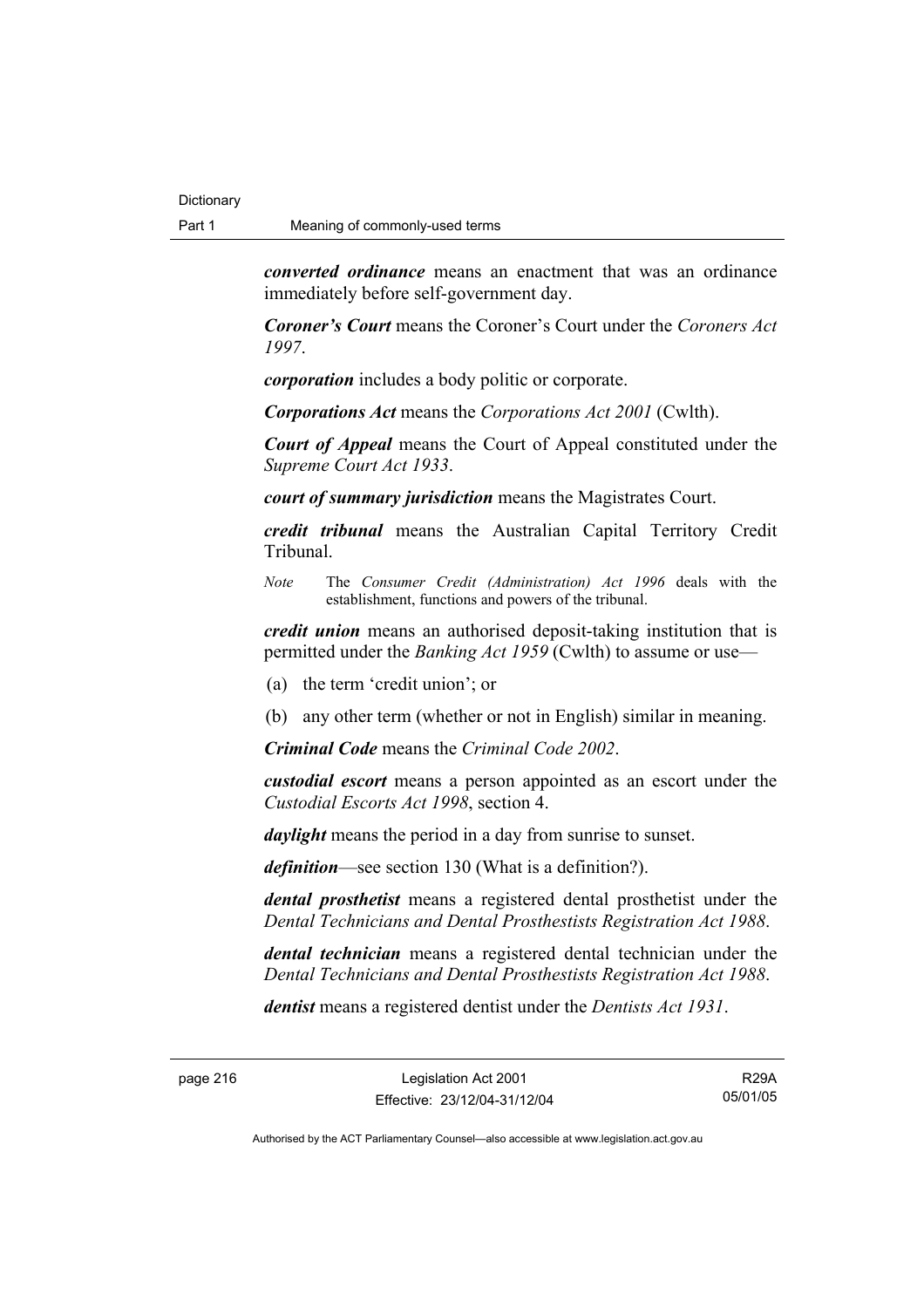*designation*, of a position under the *Public Sector Management Act 1994*, includes a designation given under that Act.

*director of corrective services* means the Director of Corrective Services under the *Periodic Detention Act 1995*.

*director of public prosecutions* **(**or *DPP***)** means the Director of Public Prosecutions under the *Director of Public Prosecutions Act 1990*.

*disallowable instrument*—see section 9 (Meaning of *disallowable instrument*).

*discrimination commissioner* means the Discrimination Commissioner under the *Discrimination Act 1991*.

*discrimination tribunal* means the Discrimination Tribunal established by the *Discrimination Act 1991*.

*doctor* means a registered medical practitioner under the *Medical Practitioners Act 1930*.

*document* means any record of information, and includes—

- (a) anything on which there is writing; or
- (b) anything on which there are figures, marks, numbers, perforations, symbols or anything else having a meaning for persons qualified to interpret them; or
- (c) anything from which images, sounds, messages or writings can be produced or reproduced, whether with or without the aid of anything else; or
- (d) a drawing, map, photograph or plan.

*domestic partner*—see section 169 (1).

*domestic partnership*—see section 169 (2).

*DPP*—see definition of *director of public prosecutions*.

R29A 05/01/05 page 217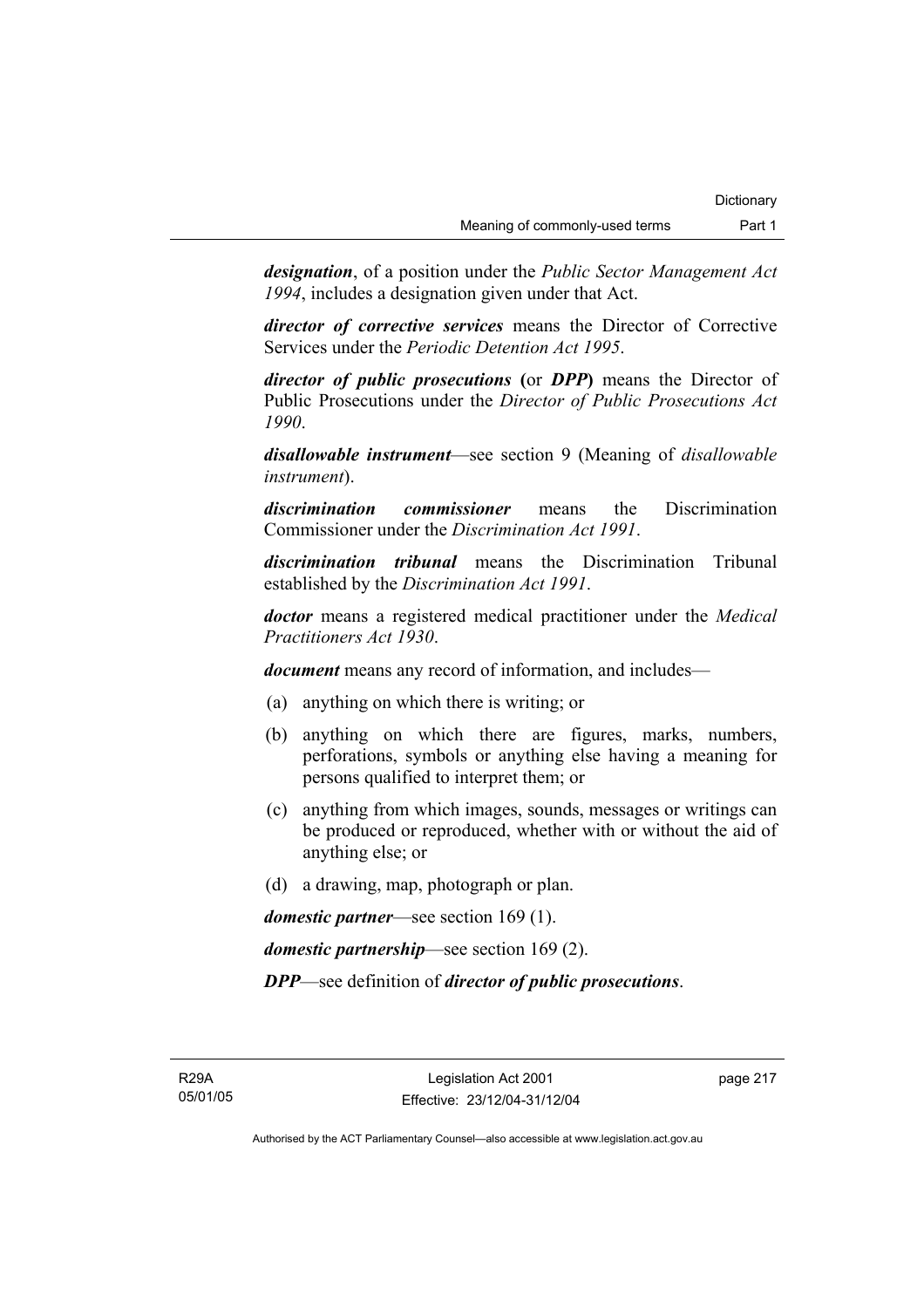*driver licence* means a driver licence under the *Road Transport (Driver Licensing) Act 1999*.

*Note Driver licence* is defined in that Act, dictionary to mean a driver licence of any kind issued under that Act (see also def *Australian driver licence*).

*electoral commission* means the Australian Capital Territory Electoral Commission established by the *Electoral Act 1992*.

*electoral commissioner* means the Electoral Commissioner under the *Electoral Act 1992*.

*emergency service* means the ambulance service, the fire brigade, the rural fire service or the SES.

*emergency services authority* means the ACT Emergency Services Authority under the *Emergencies Act 2004*.

*emergency services commissioner* means the ACT Emergency Services Commissioner under the *Emergencies Act 2004*.

*enactment*, of an Act—see section 29 (References to *enactment* or *passing* of Acts).

*entity* includes an unincorporated body and a person (including a person occupying a position).

*environment protection authority* means the Environment Protection Authority under the *Environment Protection Act 1997*.

*establish* includes constitute and continue in existence.

*estate* includes any charge, claim, demand, easement, encumbrance, lien, right and title, whether at law or in equity.

*Executive* means the Australian Capital Territory Executive.

*Note* The Executive is established by the Self-Government Act, s 36.

*exercise* a function includes perform the function.

*expire* includes lapse or otherwise cease to have effect.

page 218 Legislation Act 2001 Effective: 23/12/04-31/12/04

R29A 05/01/05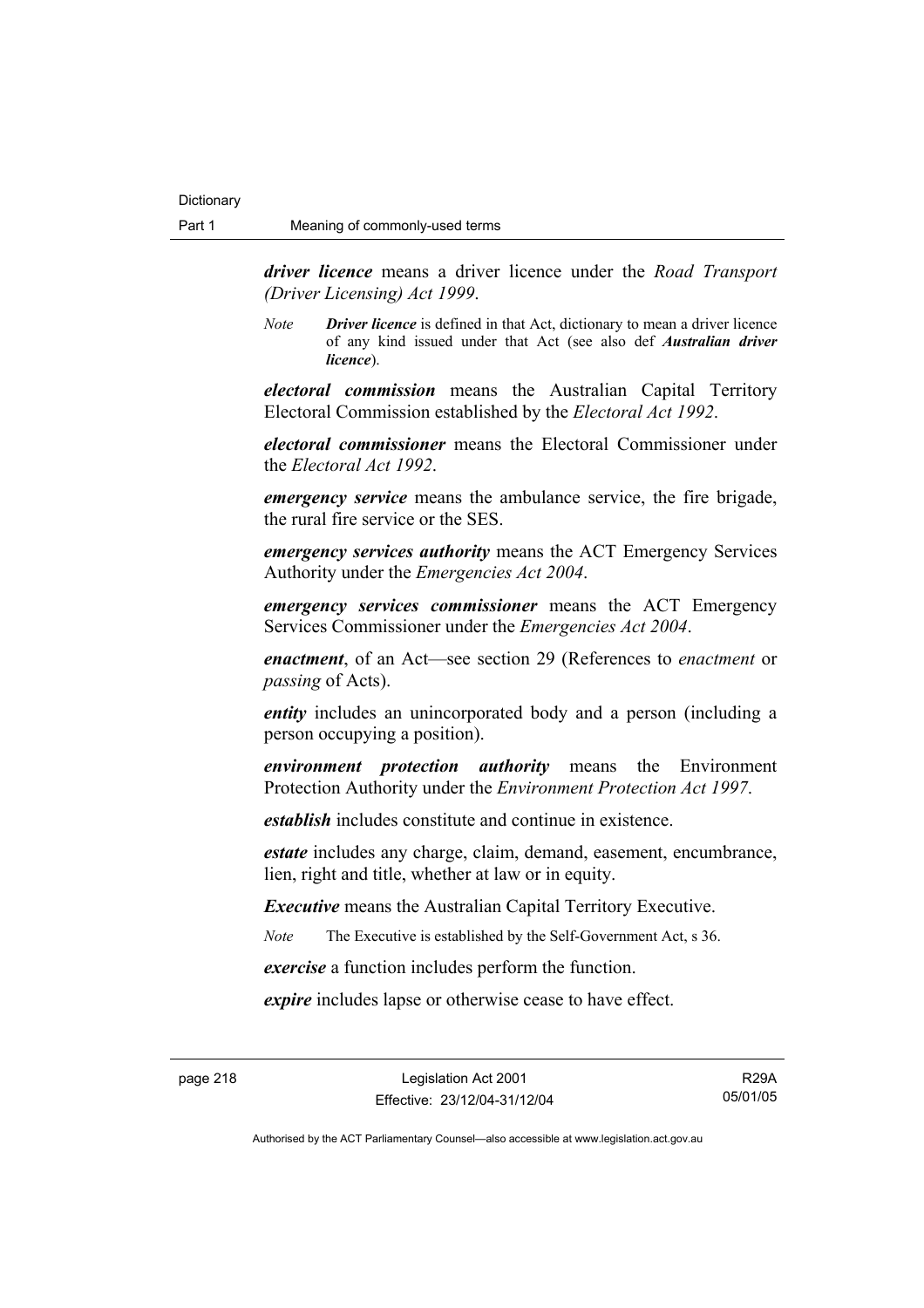*external Territory* means a Commonwealth Territory, other than an internal Territory.

*fail* includes refuse.

*Federal Court* means the Federal Court of Australia.

*file* includes lodge.

*financial year* means a period of 12 months beginning on 1 July.

*fire brigade* means the ACT Fire Brigade under the *Emergencies Act 2004*.

*for*, in relation to an Act or statutory instrument, includes for the purposes of the Act or statutory instrument.

*Note* Under s 7 (3) and s 13 (3) a reference to an Act or statutory instrument includes a reference to a provision of an Act or statutory instrument.

*foreign country* means a country (whether or not an independent sovereign state) outside Australia and the external Territories.

*former NSW Act* means an Act corresponding to a NSW Act mentioned in schedule 1.

- *Note 1* The *Crimes Act 1900* is taken to have been enacted by the Legislative Assembly because of the *Crimes Legislation (Status and Citation) Act 1992*. The 1992 Act was repealed by the *Law Reform (Miscellaneous Provisions) Act 1999*, but its previous operation was saved (see s 5 (2)).
- *Note 2* The other former NSW Acts are taken to have been enacted by the Legislative Assembly because of the *Interpretation Act 1967*, s 65. Section 65 has expired, but its previous operation was saved (see s 65 (3)).

*former UK Act* means an Act corresponding to a UK Act mentioned in schedule 1.

*Note* Former UK Acts are also taken to have been enacted by the Legislative Assembly because of the *Interpretation Act 1967*, s 65.

page 219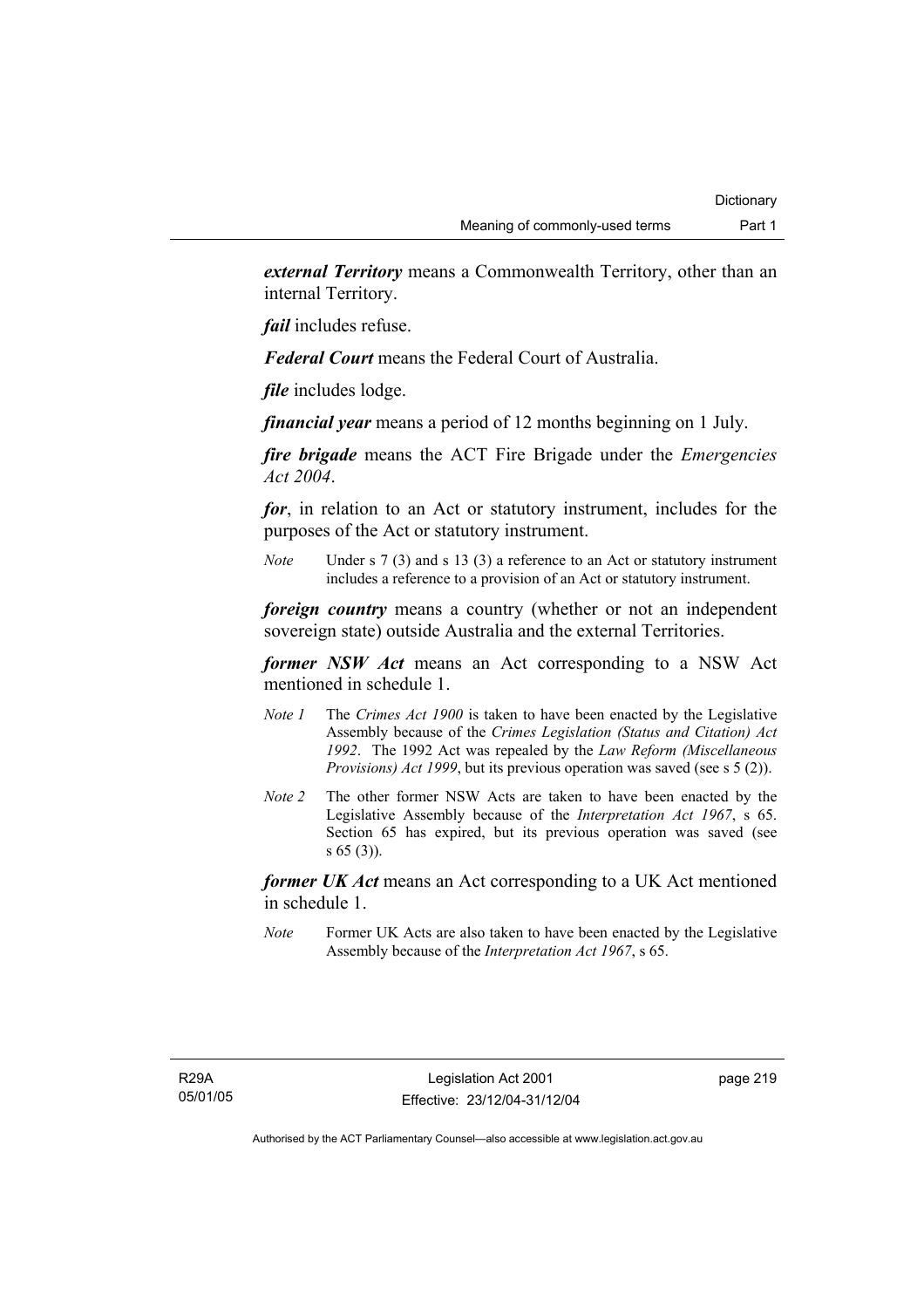*found guilty*, of an offence, includes—

- (a) having the offence taken into account under the *Crimes Act 1900*, section 357 (which is about taking outstanding charges into account when passing sentence); and
- (b) having an order made in relation to the offence under the *Crimes Act 1900*, section 402 (Conditional release of offenders without proceeding to conviction) or the *Children and Young People Act 1999*, section 98 (Disposition without proceeding to conviction).

*function* includes authority, duty and power.

*gambling and racing commission* means the Gambling and Racing Commission established under the *Gambling and Racing Control Act 1999*.

*Gazette* means the *Australian Capital Territory Gazette*.

*give*, in relation to a function, includes impose.

*government printer* includes anyone printing for or by the authority of the Executive.

*government solicitor* means the Government Solicitor under the *Government Solicitor Act 1989*.

*Governor* means—

- (a) for a State (other than the Northern Territory)—the Governor of the State, and includes a person administering the Government of the State; or
- (b) for the Northern Territory—the Administrator of the Northern Territory, and includes a person administering the Government of the Northern Territory.

*Governor-General* means the Governor-General of the Commonwealth, and includes a person administering the Government of the Commonwealth.

R29A 05/01/05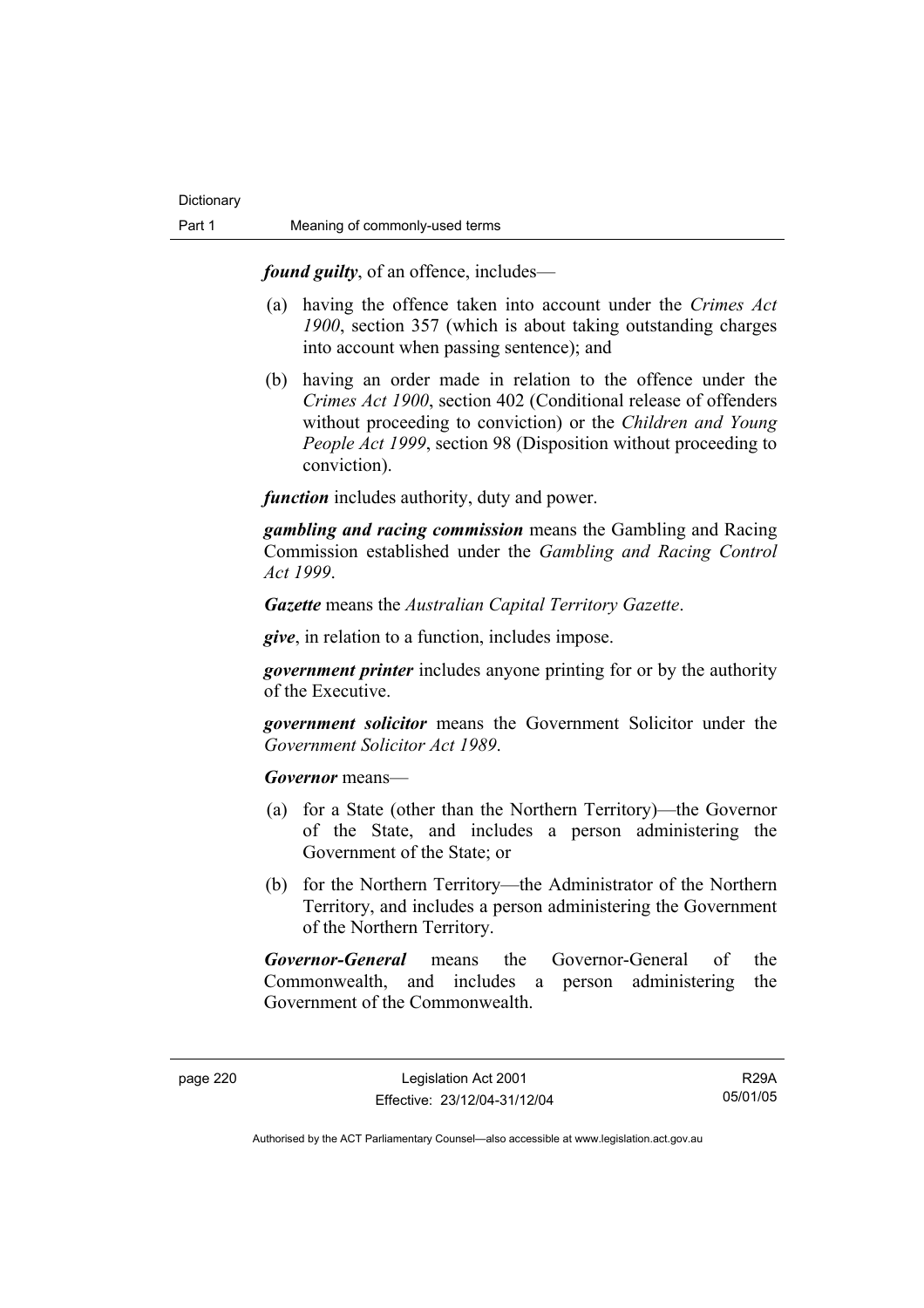*GST*—see the *A New Tax System (Goods and Services Tax) Act 1999* (Cwlth), dictionary.

*guardianship tribunal* means the Guardianship and Management of Property Tribunal established under the *Guardianship and Management of Property Act 1991*.

*High Court* means the High Court of Australia.

*Note* The High Court is established by the Commonwealth Constitution, s 71 and provided for under the *High Court of Australia Act 1979* (Cwlth).

*Imperial Act* means an Act of the United Kingdom Parliament.

*independent competition and regulatory commission* means the Independent Competition and Regulatory Commission for the Australian Capital Territory established under the *Independent Competition and Regulatory Commission Act 1997*.

*indictable offence*—see section 190.

*indictment* includes information.

*individual* means a natural person.

*infringement notice* includes an infringement notice under the *Magistrates Court Act 1930* or the *Road Transport (General) Act 1999*.

*in relation to* includes the following:

- (a) in respect of;
- (b) with respect to;
- (c) in connection with;
- (d) in regard to;
- (e) with reference to;
- (f) relating to;
- (g) for or with respect to.

page 221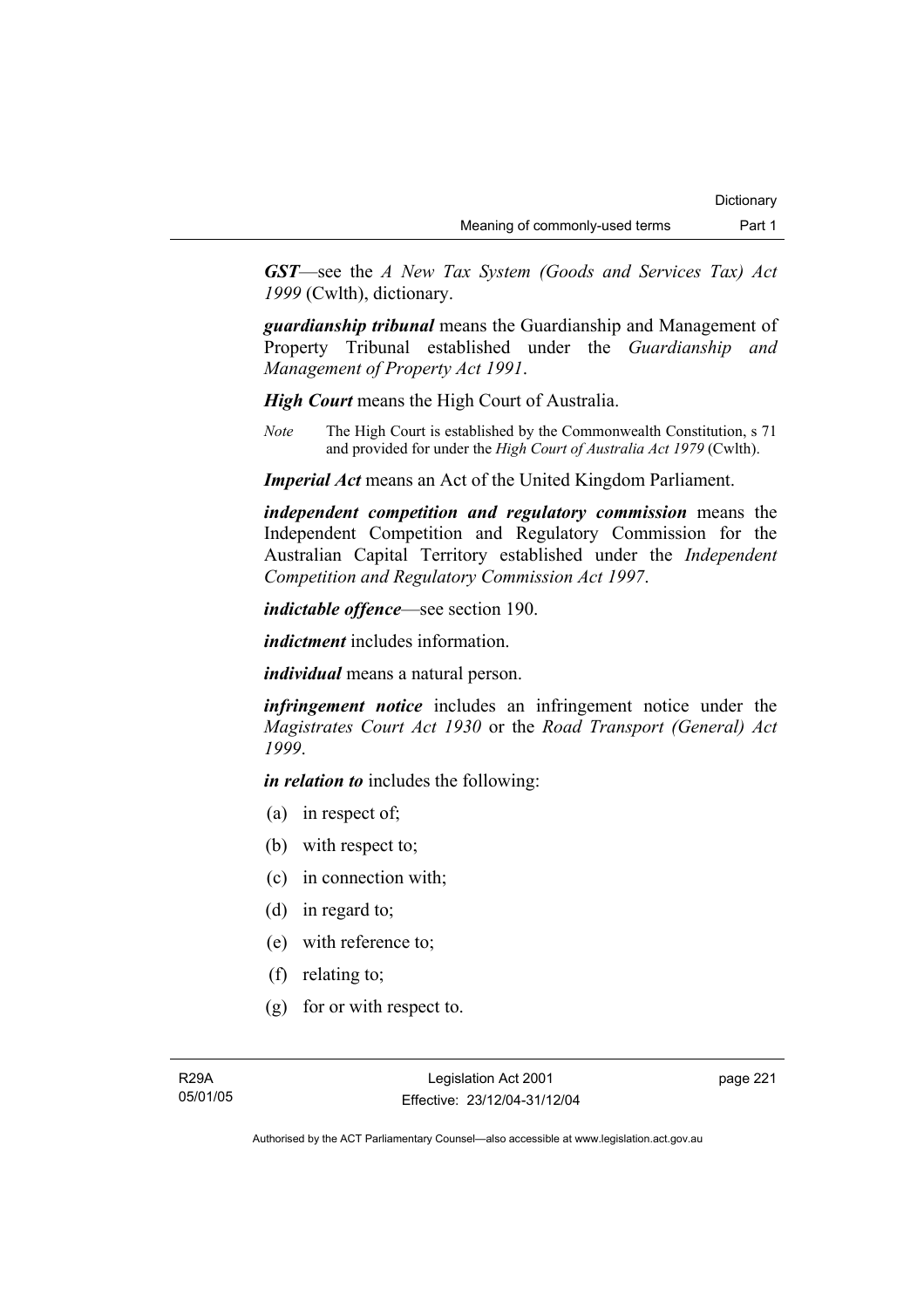*insolvent under administration* means—

- (a) a person who is an undischarged bankrupt under the *Bankruptcy Act 1966* (Cwlth) or the corresponding provisions of the law of an external Territory or foreign country; or
- (b) a person for whom a debt agreement has been made under the *Bankruptcy Act 1966* (Cwlth), part 9 (Debt agreements), or the corresponding provisions of the law of an external Territory or foreign country, if the debt agreement has not ended or been terminated; or
- (c) a person who has signed a deed of arrangement or assignment under the *Bankruptcy Act 1966* (Cwlth), part 10 (Arrangements with creditors without sequestration), or the corresponding provisions of the law of an external Territory or foreign country, if the terms of the deed have not been fully complied with; or
- (d) a person whose creditors have accepted a composition under the *Bankruptcy Act 1966* (Cwlth), part 10, or the corresponding provisions of the law of an external Territory or foreign country, if a final payment has not been made under the composition.

*instrument*—see section 14 (Meaning of *instrument*).

*interest*, in relation to land or other property, means—

- (a) a legal or equitable estate in the land or other property; or
- (b) a right, power or privilege over, or in relation to, the land or other property.

*internal Territory* means the Australian Capital Territory, the Jervis Bay Territory or the Northern Territory.

*intersex person*—see section 169B.

R29A 05/01/05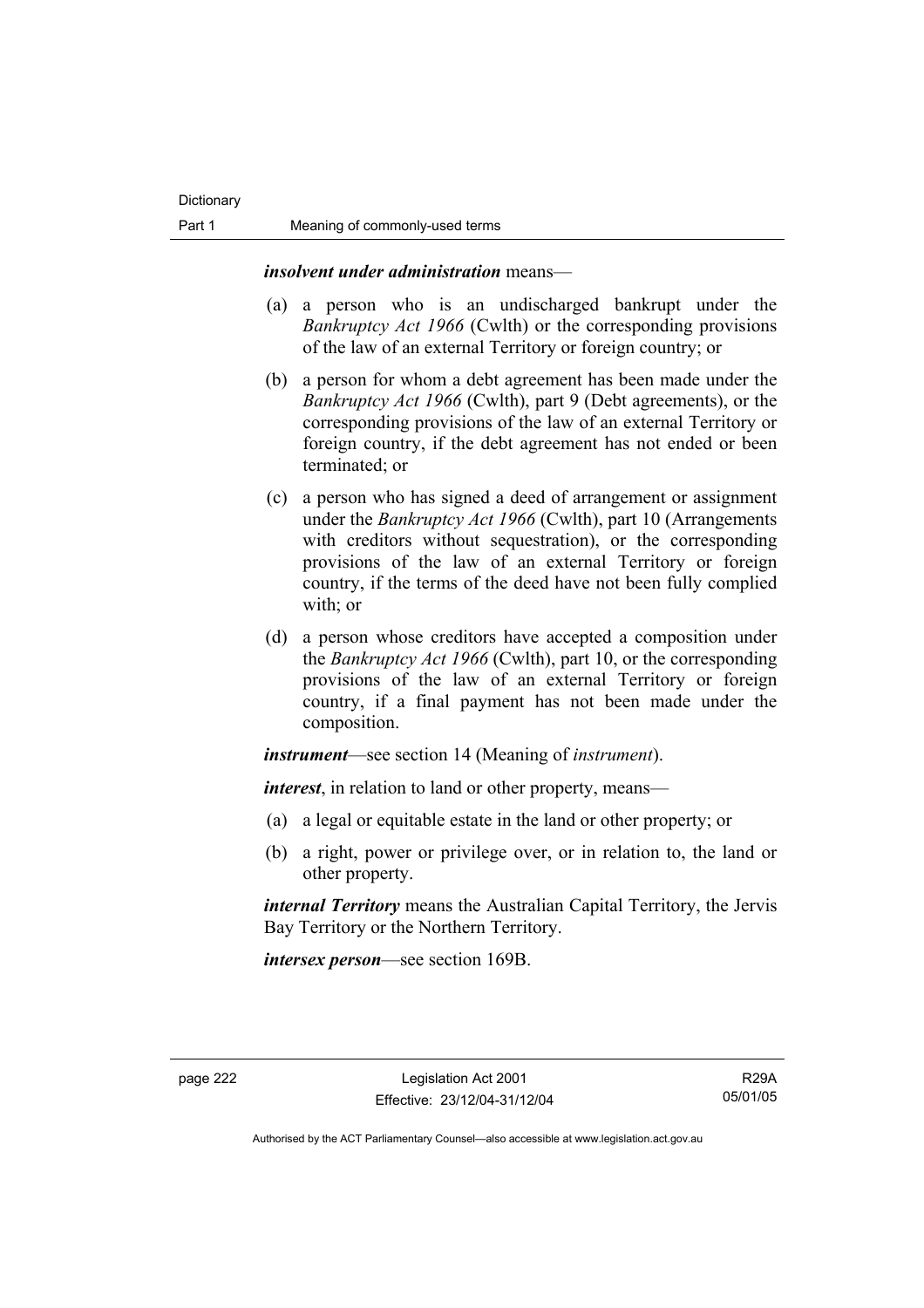*Jervis Bay Territory* means the Territory accepted by the Commonwealth under the *Jervis Bay Territory Acceptance Act 1915* (Cwlth).

*Note* The Jervis Bay Territory is described in the agreement set out in that Act, schedule.

*judge* means a resident judge, additional judge or acting judge under the *Supreme Court Act 1933*.

*Lake Burley Griffin* means Lake Burley Griffin as defined in the *Lakes Act 1976*.

*Lake Ginninderra* means Lake Ginninderra as defined in the *Lakes Act 1976*.

*land* includes messuages, tenements and hereditaments, corporeal or incorporeal, of any tenure or description, whatever the interest in the land.

*Note* A number of the terms mentioned in the definition of *land* have a technical meaning at law. A *messuage* is a house together with its gardens, orchards and outbuildings. The term *tenement* signifies land capable of being held in freehold. *Hereditament* refers to real property that can be inherited. Hereditaments may be *corporeal*, that is, tangible things such as lands and buildings, or *incorporeal*, that is, intangible rights attaching to land such as rents, easements, tithes and profits a prendre. (Profits a prendre are the right to take some product of, or part of the soil from, the land of someone else.)

*land development agency* means the Land Development Agency established under the *Planning and Land Act 2002*, section 38 (1).

*law*, of the Territory, means—

- (a) an Act; or
- (b) a subordinate law; or
- (c) any other statutory instrument of a legislative nature; or
- (d) the common law.

*lawyer* means a legal practitioner.

page 223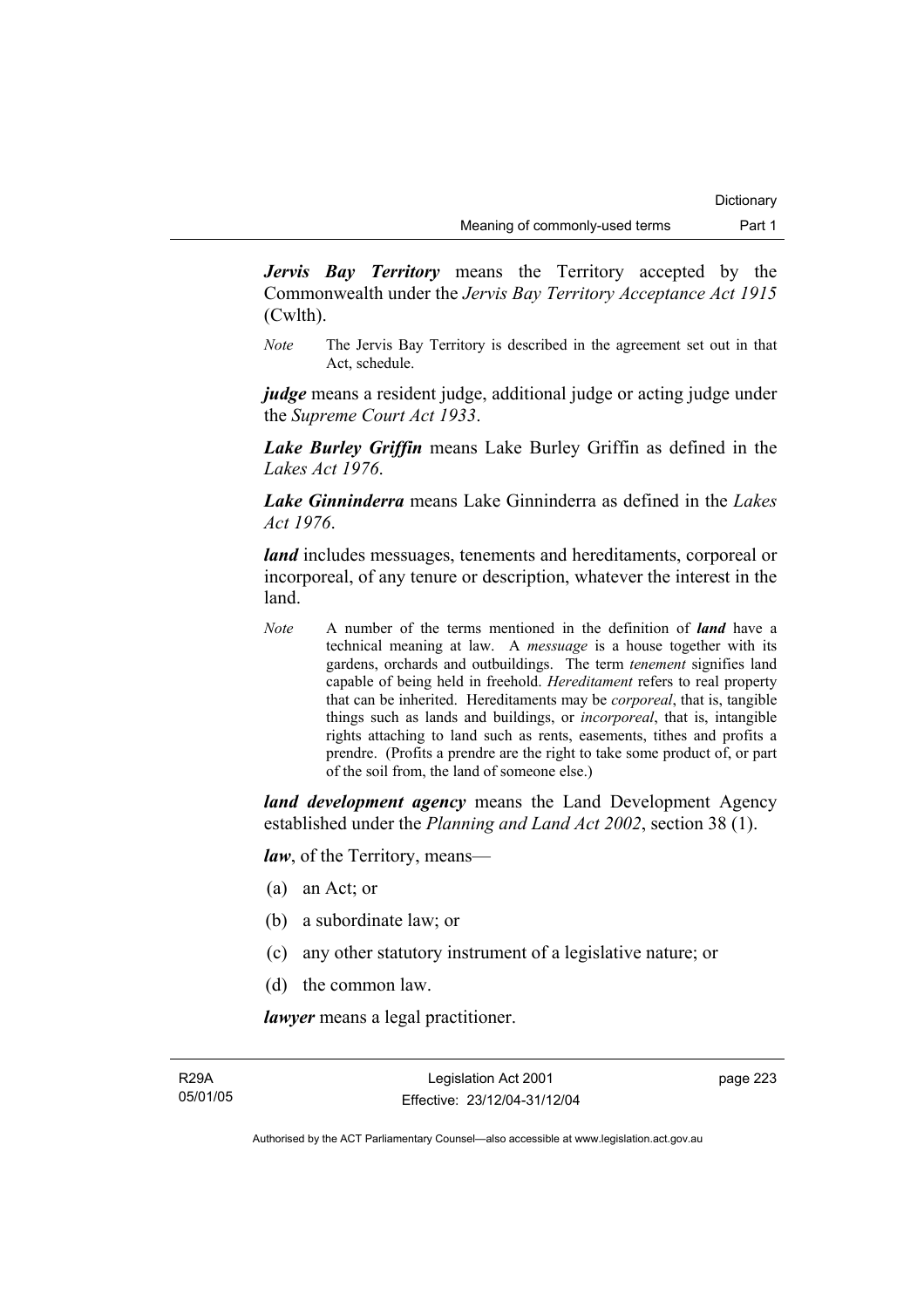**Dictionary** 

*legal aid commission* means the Legal Aid Commission (A.C.T.) established by the *Legal Aid Act 1977*.

*legal practitioner* means a barrister, solicitor, barrister and solicitor or legal practitioner entered onto the High Court Register of Practitioners or on the roll, however described, of the Supreme Court of a State or Territory.

*Legislation Act* means the *Legislation Act 2001*.

*Legislative Assembly* means the Legislative Assembly for the Territory.

*Note* The Assembly is established by the Self-Government Act, s 8 (1).

*liability* means any liability or obligation (whether liquidated or unliquidated, certain or contingent, or accrued or accruing).

*magistrate* means a Magistrate under the *Magistrates Court Act 1930*.

*Magistrates Court* means the Magistrates Court established by the *Magistrates Court Act 1930*.

*make* an instrument includes issue and grant the instrument.

*making*, of a statutory instrument, means the signing, sealing, approval or other endorsement of the instrument by the entity authorised or required to make it.

*master*, in relation to the Supreme Court, means the Master of the Supreme Court.

*Note* The office of master is established under the *Supreme Court Act 1933*.

*may*—see section 146.

*medical practitioner* means a doctor.

*mental health tribunal* means the Mental Health Tribunal established by the *Mental Health (Treatment and Care) Act 1994*.

*midnight*, in relation to a particular day, means the time when the day ends.

page 224 Legislation Act 2001 Effective: 23/12/04-31/12/04

R29A 05/01/05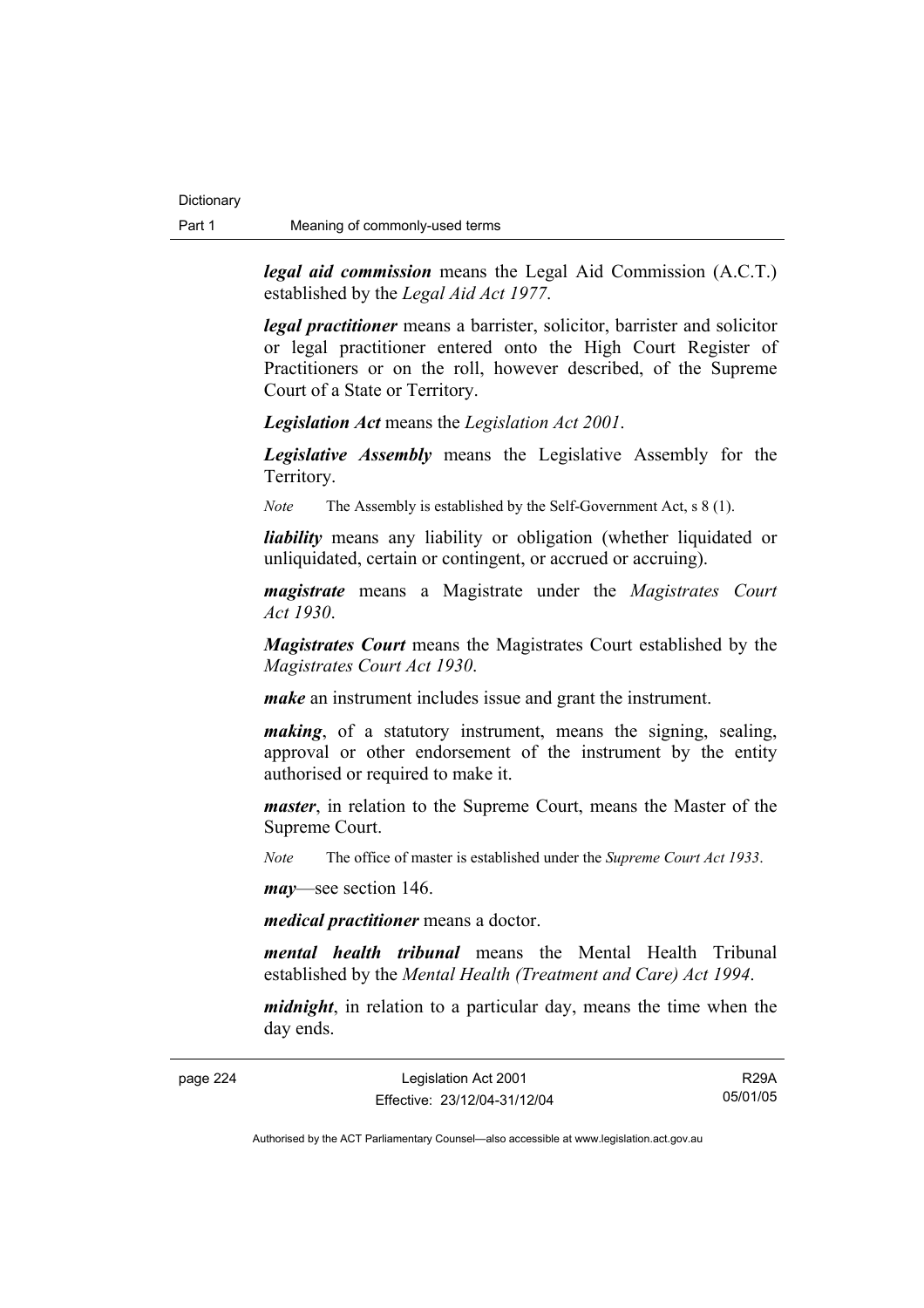*Minister*—see section 162.

*modification* includes modification by addition, omission and substitution.

*month* means calendar month.

*must*—see section 146.

*name* includes—

- (a) for an Act—the Act's short title; and
- (b) for an instrument—the instrument's citation; and
- (c) for a position—the position's title or designation.

*named month* means one of the 12 months of the year.

*national capital authority* means the National Capital Authority under the *Australian Capital Territory (Planning and Land Management) Act 1988* (Cwlth).

*national capital plan* means the National Capital Plan under the *Australian Capital Territory (Planning and Land Management) Act 1988* (Cwlth).

*national land* means National Land under the *Australian Capital Territory (Planning and Land Management) Act 1988* (Cwlth).

*Note* If an area of land in the ACT is, or is intended to be, used by or on behalf of the Commonwealth, it may be declared National Land under the *Australian Capital Territory (Planning and Land Management) Act 1988* (Cwlth), s 27.

*night* means the period between sunset on one day and sunrise on the next day.

*Northern Territory* means the Northern Territory of Australia.

*notifiable instrument*—see section 10 (Meaning of *notifiable instrument*).

page 225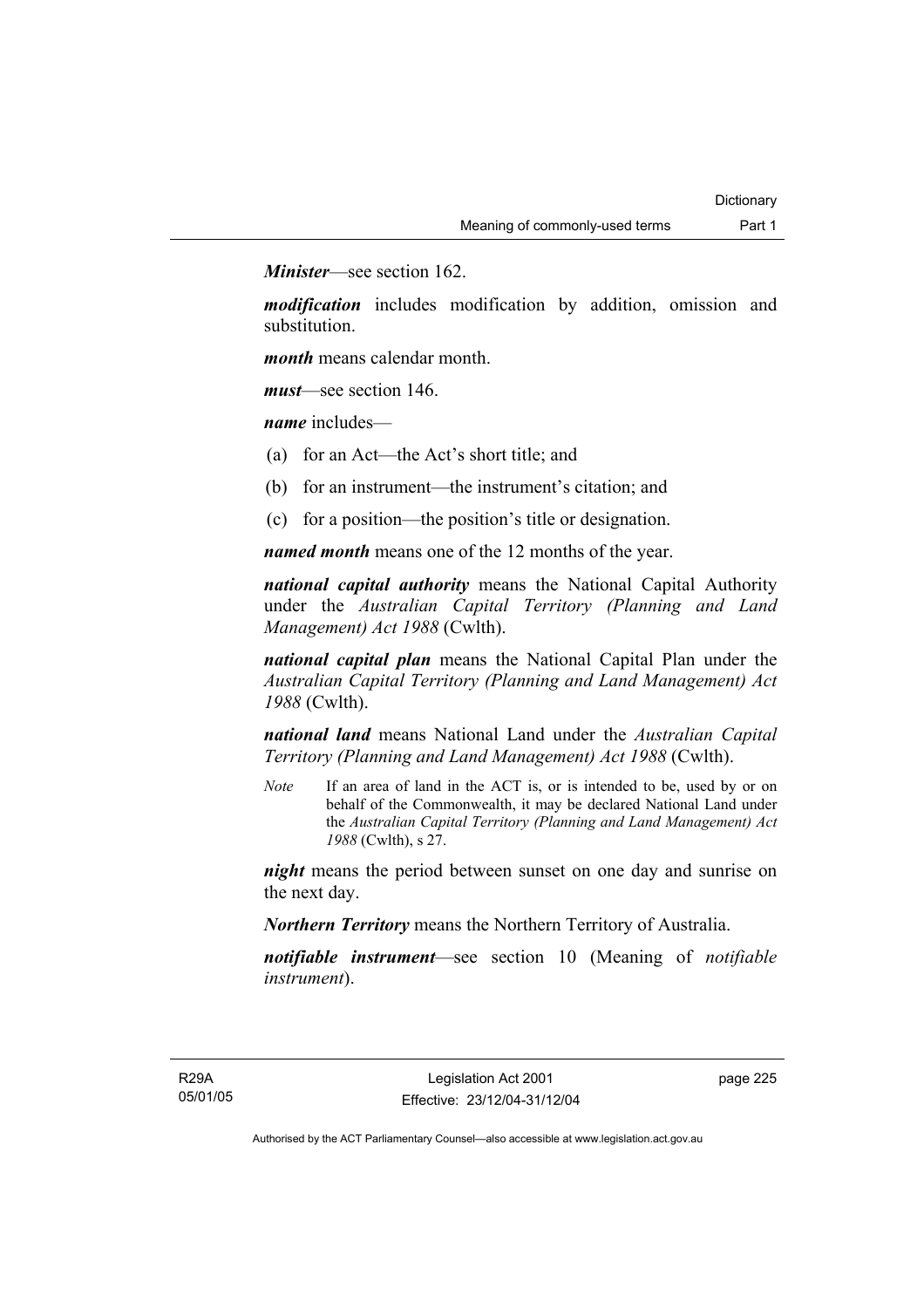#### *notification*—

- (a) of an Act—see section 30 (References to *notification* of Acts); and
- (b) of a registrable instrument—see section 63 (References to *notification* of registrable instruments).

*notification day*, for an Act or statutory instrument, means the day the Act or instrument is notified.

*NSW Act* means an Act of the New South Wales Parliament.

*number* means—

- (a) a number expressed in figures or words; or
- (b) a combination of a number so expressed and a letter of the alphabet.

*nurse* means a registered nurse under the *Nurses Act 1988*.

*nurse practitioner* means a person who is registered as a nurse practitioner under the *Nurses Act 1988*.

*oath*, in relation to a person allowed by law to affirm, declare or promise includes affirmation, declaration and promise.

*occupy* a position includes hold the position or exercise functions of the position.

*office* includes position.

*office of fair trading* means the Office of Fair Trading of the Australian Capital Territory.

*Note* The *Fair Trading (Consumer Affairs) Act 1973* establishes the office and deals with its functions and powers.

*OH&S commissioner* means the Occupational Health and Safety Commissioner under the *Occupational Health and Safety Act 1989*.

*ombudsman* means the Ombudsman under the *Ombudsman Act 1989*.

page 226 Legislation Act 2001 Effective: 23/12/04-31/12/04

R29A 05/01/05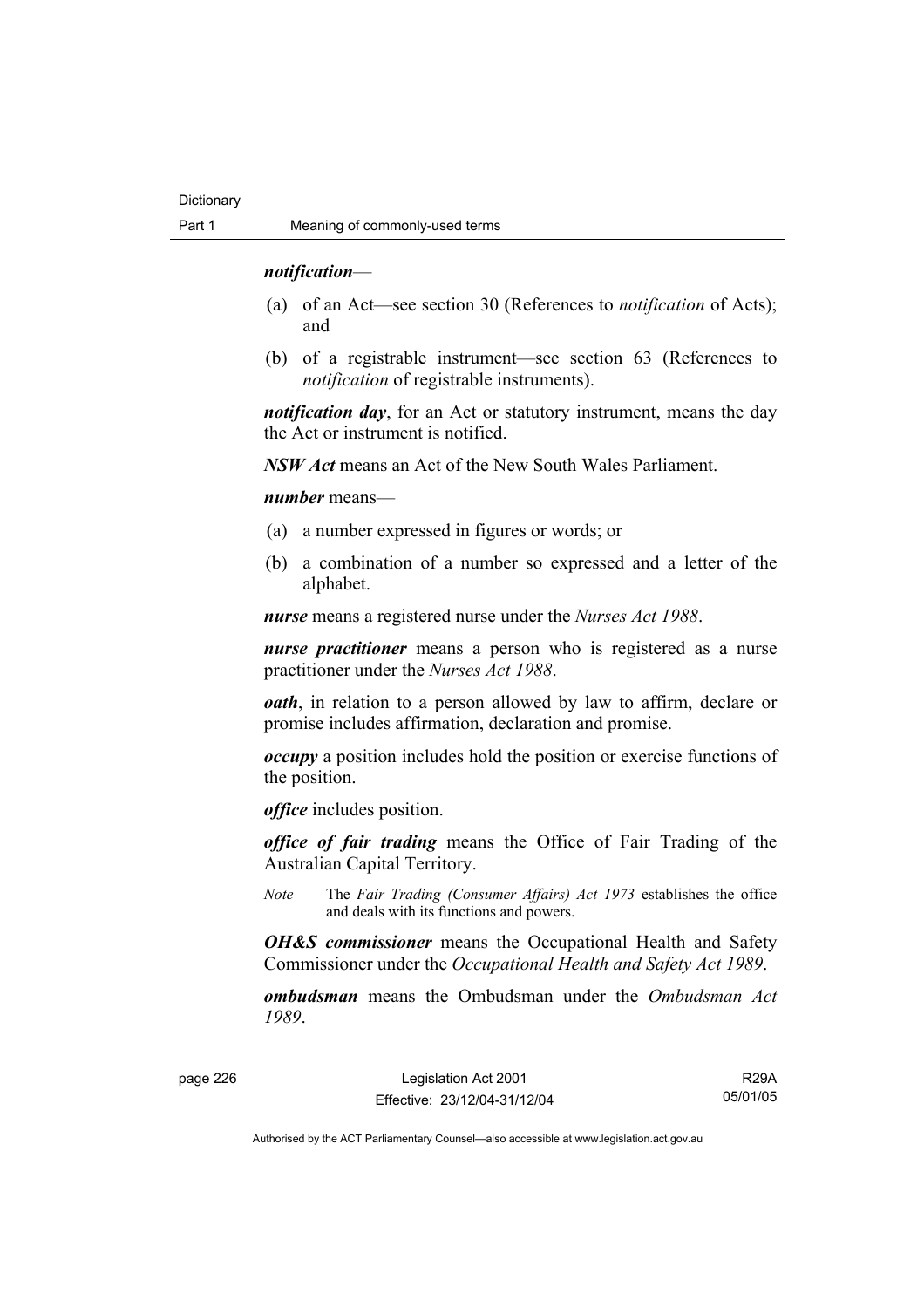*omit*, in relation to a provision of an Act or statutory instrument, includes repeal.

*ordinance* means an ordinance made under the *Seat of Government (Administration) Act 1910* (Cwlth), section 12.

*parent*, of a child, means—

- (a) the child's mother; or
- (b) the child's father; or
- (c) someone else who is presumed under the *Parentage Act 2004*, part 2 to be a parent of the child.
- *Note* A child cannot have more than 2 parents at any one time (see *Parentage Act 2004*, s 14).

*parliamentary counsel* means the person performing the duties of Parliamentary Counsel in the public service.

*passing*, of an Act—see section 29 (References to *enactment* or *passing* of Acts).

*penalty unit*—see section 133.

*person* includes an individual and a corporation.

*Note* Section 160 deals with references to a person generally.

*pharmacist* means a registered pharmacist under the *Pharmacy Act 1931*.

*planning and land authority* means the Planning and Land Authority established under the *Planning and Land Act 2002*, section  $7(1)$ .

*planning and land council* means the Planning and Land Council established under the *Planning and Land Act 2002*, section 25.

*police officer* means a member or special member of the Australian Federal Police.

*position* includes office.

R29A 05/01/05

Legislation Act 2001 Effective: 23/12/04-31/12/04 page 227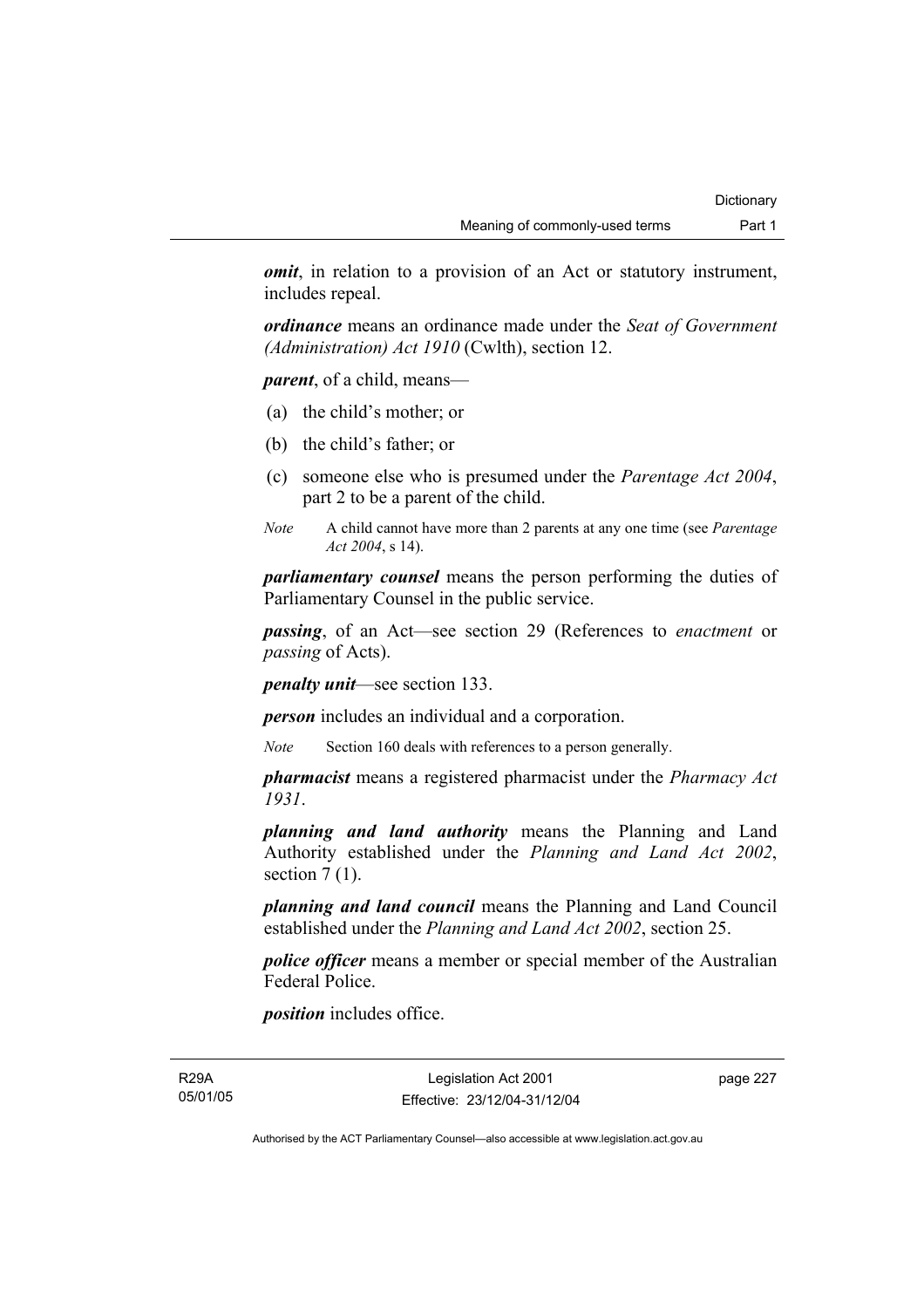*power* includes authority.

*prescribed*, in an Act, means prescribed by the Act or under regulations under the Act.

*privacy commissioner* means the Privacy Commissioner under the *Privacy Act 1998* (Cwlth).

*proceeding* means a legal or other action or proceeding.

*property* means any legal or equitable estate or interest (whether present or future, vested or contingent, or tangible or intangible) in real or personal property of any description (including money), and includes a thing in action.

*Note* A *thing in action* is an intangible personal property right recognised and protected by the law. Examples include debts, money held in a bank, shares, rights under a trust, copyright and right to sue for breach of contract.

*provision*—see section 16 (Meaning of *provision*).

*public employee* means—

- (a) a public servant; or
- (b) a person employed by a Territory instrumentality; or
- (c) a statutory office-holder or a person employed by a statutory office-holder.

*public health officer—*see the *Public Health Act 1997*, dictionary.

*public money*, of the Territory, means revenues, loans and other money received by the Territory.

*public servant* means a person employed in the public service.

*public service* means the Australian Capital Territory Public Service.

*Note* The *Public Sector Management Act 1994*, s 12 deals with the constitution of the public service.

R29A 05/01/05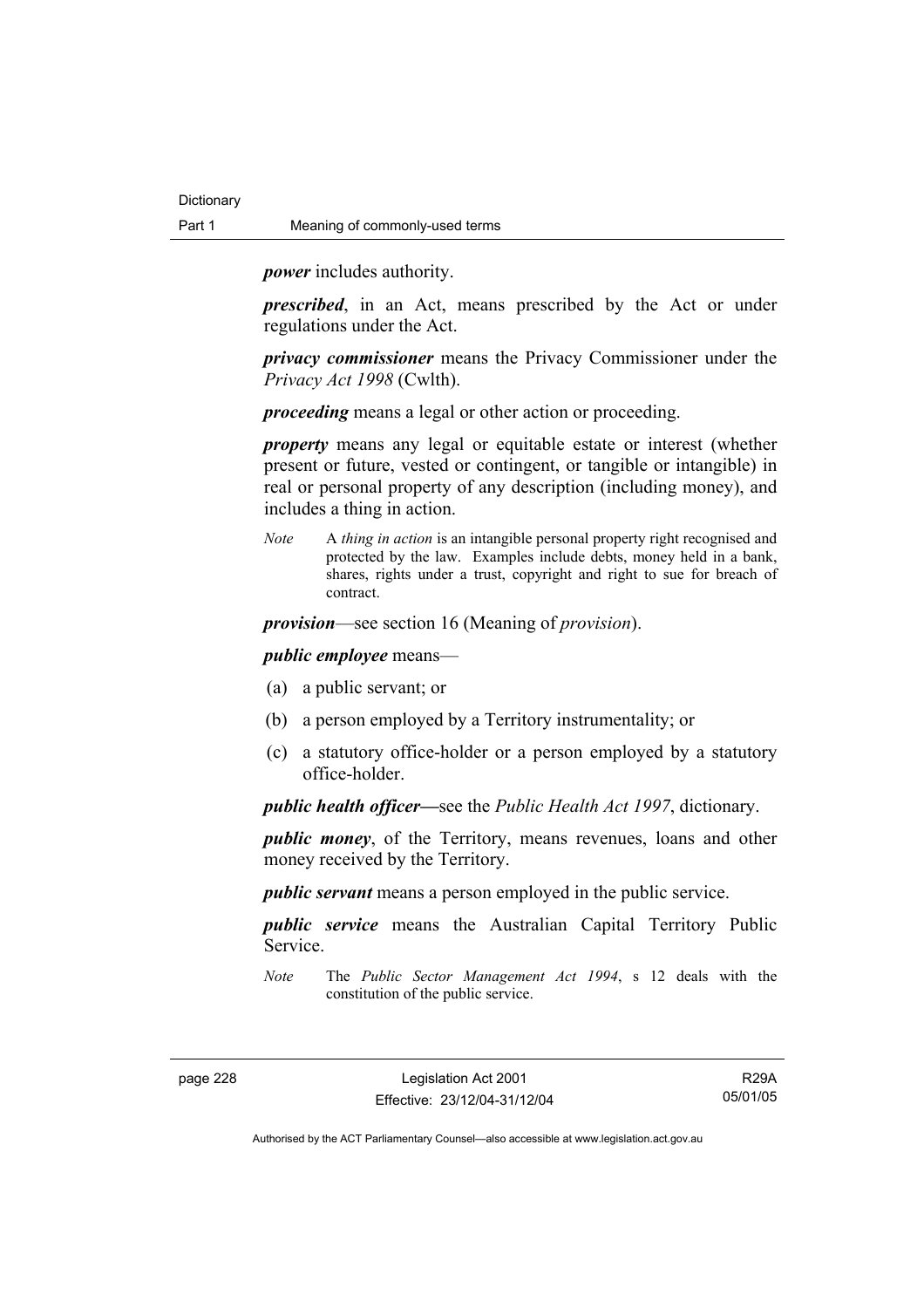*public trustee* means the Public Trustee for the Australian Capital Territory under the *Public Trustee Act 1985*.

*quarter* means a period of 3 months beginning on 1 January, 1 April, 1 July or 1 October in any year.

*recognised transgender person*—see section 169A (3).

*registered surveyor* means a surveyor under the *Surveyors Act 2001*.

*registrable instrument*—see section 12 (Meaning of *registrable instrument*).

*registrar* means—

- (a) in relation to the Supreme Court—the registrar of the Supreme Court; or
- (b) in relation to the Magistrates Court—the registrar of the Magistrates Court; or
- (c) in relation to a tribunal—the registrar of the tribunal.

*registrar-general* means the Registrar-General under the *Registrar-General Act 1993*.

*registrar of firearms* means the Registrar of Firearms under the *Firearms Act 1996*.

*registrar of liquor licences* means the Registrar of Liquor Licences under the *Liquor Act 1975*.

*regulations*, in relation to an Act, means regulations made or in force under the Act.

*remand centre* means an area declared under the *Remand Centres Act 1976* to be a remand centre or a temporary remand centre.

*remand centre administrator* means the Administrator under the *Remand Centres Act 1976*, section 6.

*remuneration tribunal* means the Remuneration Tribunal established by the *Remuneration Tribunal Act 1995*.

R29A 05/01/05 page 229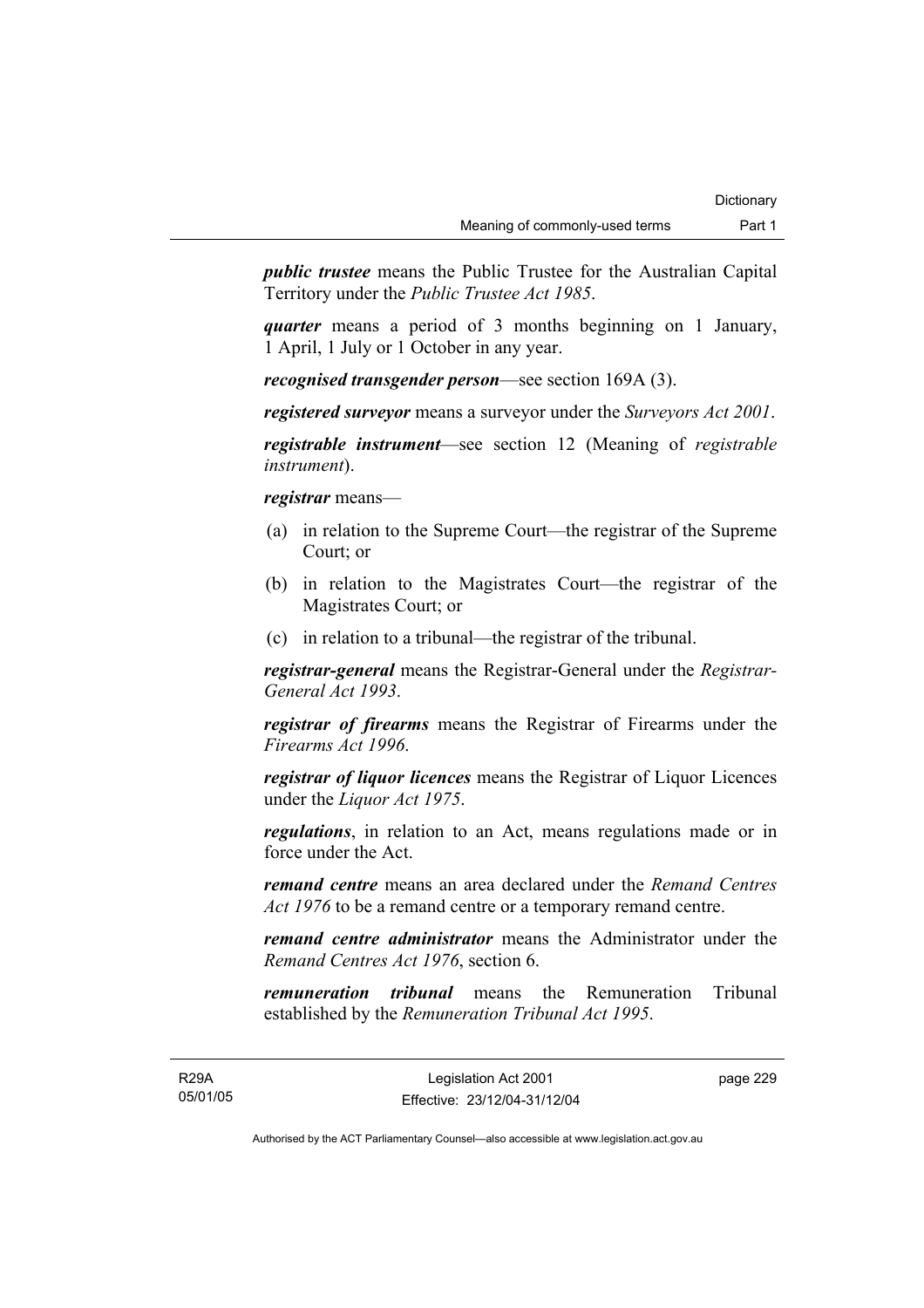*repeal* includes—

- (a) for an Act or statutory instrument—omit a provision of the Act or instrument; and
- (b) for a provision of an Act or statutory instrument—omit the provision (or a part of it); and
- (c) for an Act or statutory instrument (or a provision of it) abrogate or limit its effect, or exclude from its application any circumstance, matter, person, place or purpose; and
- (d) for an Act or statutory instrument (or a provision of it)—any other implied repeal; and
- (e) for a statutory instrument—revoke the instrument (or part of it); and
- (f) for a decision—revoke it or cancel it; and
- (g) for chapter 9 (Repeal and amendment of laws)—see section 82 (Definitions for ch 9).

*residential tenancies tribunal* means the Residential Tenancies Tribunal established by the *Residential Tenancies Act 1997*.

*resident judge* means a resident judge under the *Supreme Court Act 1933*.

*road transport authority* means the Australian Capital Territory Road Transport Authority.

*Note* The chief executive of the department responsible for the *Road Transport (General) Act 1999* is the road transport authority (see *Road Transport (General) Act 1999*, s 16).

*rules* means—

- (a) of a court or tribunal—rules made by the person or body having power to make rules (however described) regulating the practice and procedure of the court or tribunal; and
- (b) in relation to an Act—rules made or in force under the Act.

R29A 05/01/05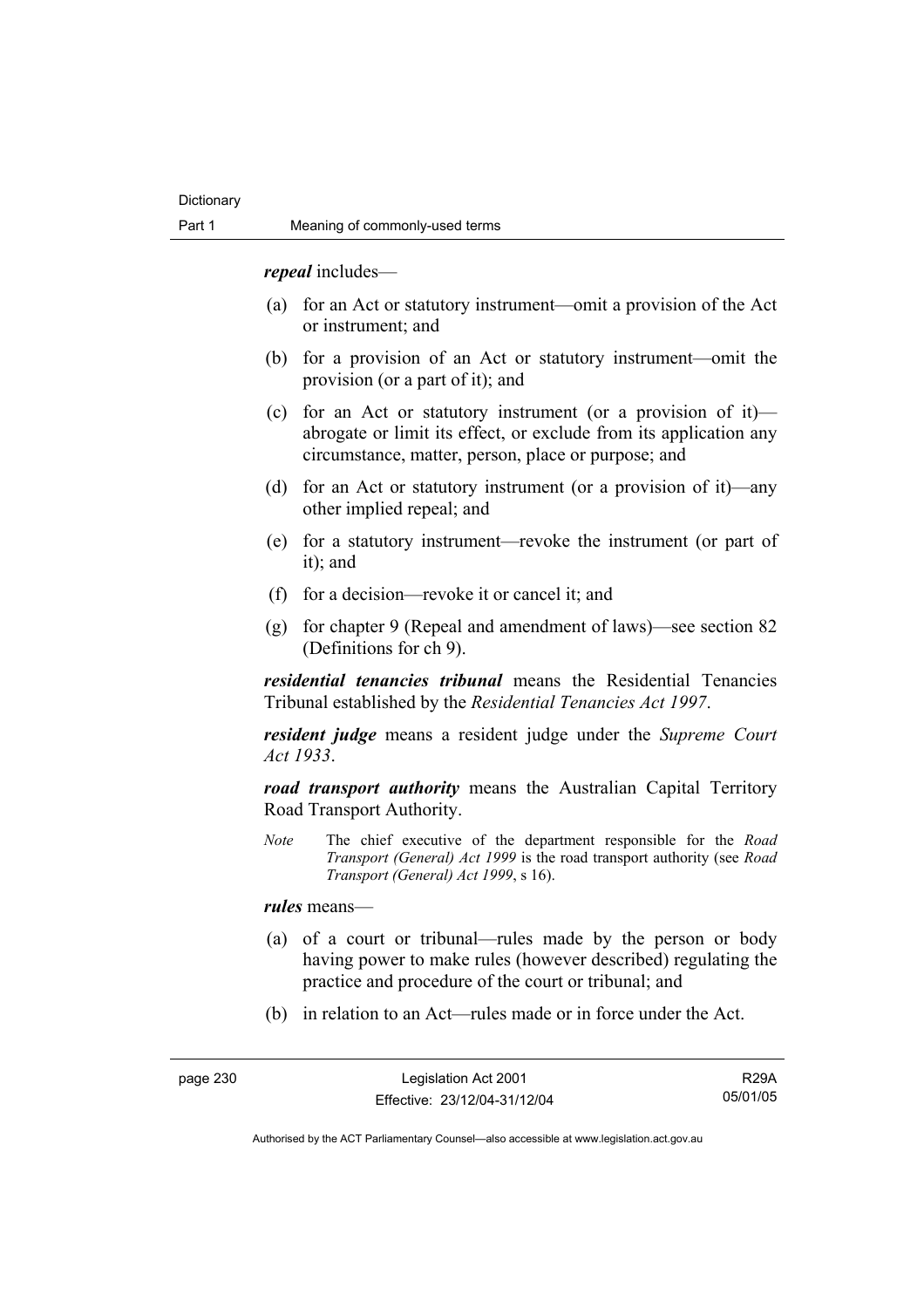*rural fire service* means the ACT Rural Fire Service under the *Emergencies Act 2004*.

*see*, in a definition—see section 131 (Signpost definitions).

*Self-Government Act* means the *Australian Capital Territory (Self-Government) Act 1988* (Cwlth).

*self-government day* means 11 May 1989.

*Note* This is the day when the remaining provisions of the Self-Government Act commenced and, in particular, the Australian Capital Territory was established as a body politic, the Legislative Assembly was empowered to make laws for the ACT and the Executive was established.

*sentence administration board* means the Sentence Administration Board under the *Rehabilitation of Offenders (Interim) Act 2001*.

*SES* means the ACT State Emergency Service under the *Emergencies Act 2004*.

*sign* includes attach a seal and make a mark.

*sitting day*, of the Legislative Assembly, means a day when the Assembly meets.

*Small Claims Court* means the Magistrates Court when exercising jurisdiction as the Small Claims Court.

*Note* The *Magistrates Court (Civil Jurisdiction) Act 1982* deals with the exercise of this jurisdiction.

*solicitor* means a lawyer who practises as a solicitor.

*Speaker* means the Presiding Officer of the Legislative Assembly.

*Note* The presiding officer is elected under the Self-Government Act, s 11.

*Standards Australia* means the company named Standards Australia International Limited (ACN 087 326 690).

*State* means a State of the Commonwealth, and includes the Northern Territory.

R29A 05/01/05 page 231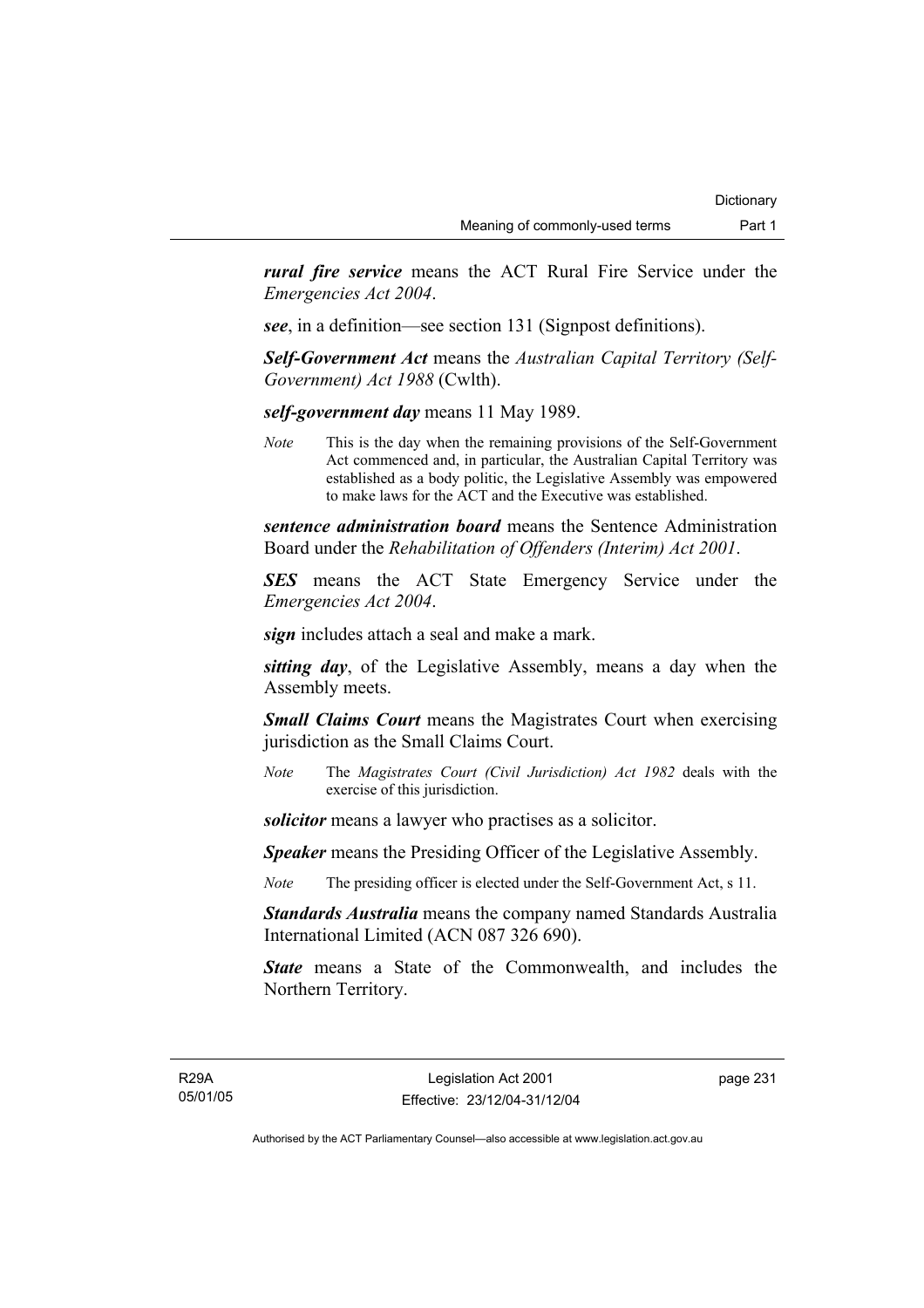*statutory declaration* means a statutory declaration made under the *Statutory Declarations Act 1959* (Cwlth).

*statutory instrument*—see section 13 (Meaning of *statutory instrument*).

*statutory office-holder* means a person occupying a position under an Act or statutory instrument (other than a position in the public service).

*subordinate law*—see section 8 (Meaning of *subordinate law)*.

*summary offence*—see section 190.

*Supreme Court* means the Supreme Court of the Australian Capital Territory.

*Note* The Supreme Court is established by the *Supreme Court Act 1933*, s 3. The Self-Government Act, s 48A deals with the jurisdiction and powers of the court.

*swear*, in relation to a person allowed by law to affirm, declare or promise, includes affirmation, declaration and promise.

*Territory authority* means a body established under an Act, but does not include a body declared under the regulations not to be a Territory authority.

*Territory instrumentality* means a corporation that—

- (a) is established under an Act or statutory instrument, or under the Corporations Act; and
- (b) is a Territory instrumentality under the *Public Sector Management Act 1994*.
- *Note* Territory instrumentality is defined in the *Public Sector Management Act 1994*, s 3.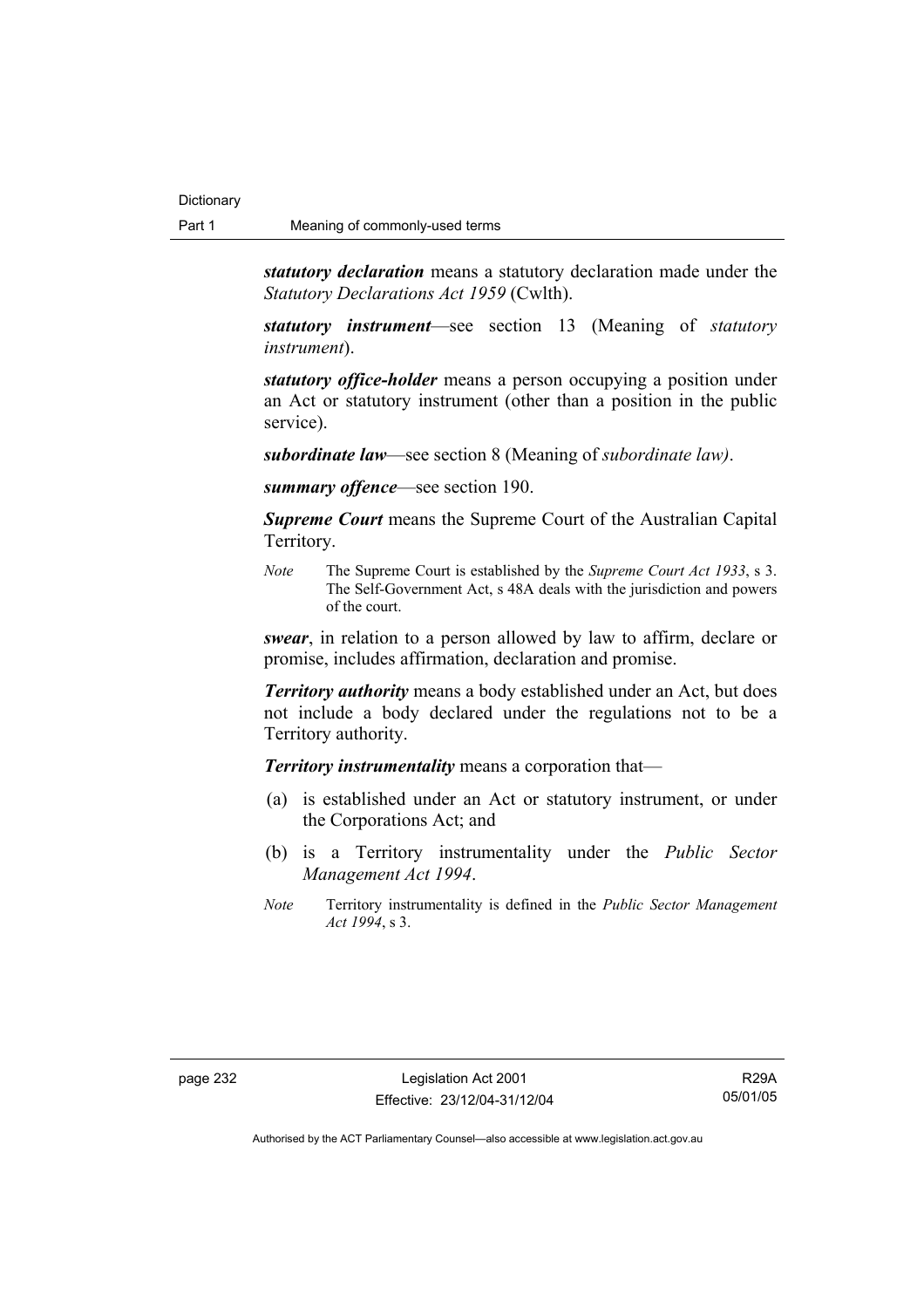*Territory land* means Territory Land under the *Australian Capital Territory (Planning and Land Management) Act 1988* (Cwlth).

*Note* The *Australian Capital Territory (Planning and Land Management) Act 1988* (Cwlth), s 28 provides that if land in the ACT is not national land (see the definition above) it is Territory land.

*Territory owned corporation* means a Territory owned corporation under the *Territory Owned Corporations Act 1990*.

*Territory plan* means the Territory plan under the *Land (Planning and Environment) Act 1991*.

*the Territory* means—

- (a) when used in a geographical sense—the Australian Capital Territory; or
- (b) in any other case—the body politic established by the Self-Government Act, section 7.

*transgender person*—see section 169A (1) and (2).

*transitional* includes saving.

*Treasurer* means the Minister designated Treasurer by the Chief Minister, and includes a Minister authorised by the Chief Minister to act on behalf of the Treasurer.

*tribunal* includes any entity that is authorised to hear, receive and examine evidence.

*UK Act* means an Act of the United Kingdom Parliament.

*under*, in relation to an Act or statutory instrument or a provision of an Act or statutory instrument, includes the following:

- $(a)$  by;
- (b) by virtue of:
- (c) for or for the purposes of;
- (d) in accordance with;

page 233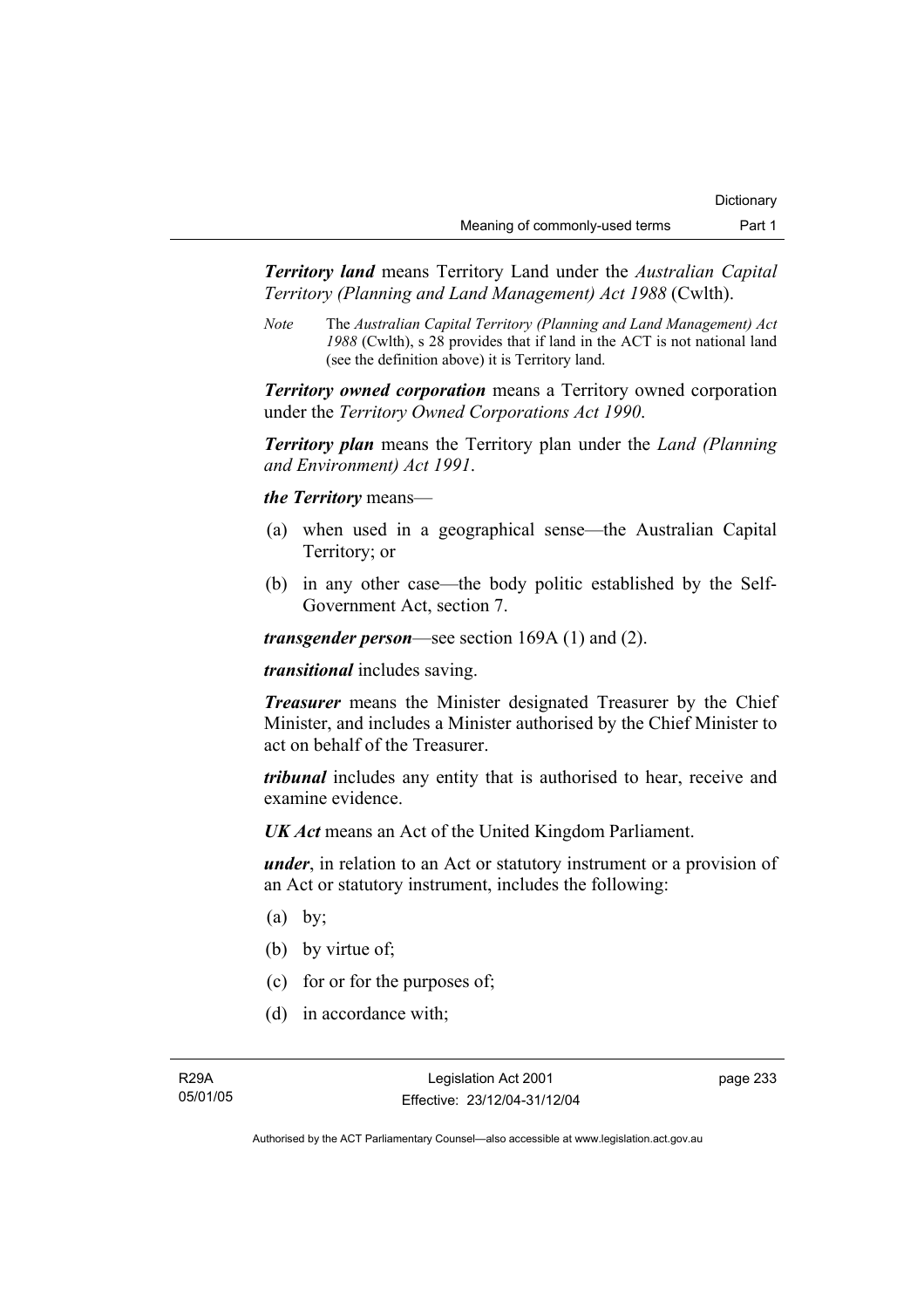- (e) in pursuance of;
- (f) pursuant to;
- (g) within the meaning of.

*United Kingdom* means the United Kingdom of Great Britain and Northern Ireland.

*United Kingdom Parliament* means—

- (a) the Parliament of England; or
- (b) the Parliament of Great Britain; or
- (c) the Parliament of the United Kingdom of Great Britain and Ireland; or
- (d) the Parliament of the United Kingdom of Great Britain and Northern Ireland.

*veterinary surgeon* means a registered veterinary surgeon under the *Veterinary Surgeons Act 1965*.

*will* includes a codicil.

*word* includes any drawing, figure, number and symbol.

*working day* means a day that is not—

- (a) a Saturday or Sunday; or
- (b) a public holiday in the ACT under the *Holidays Act 1958*.

*writing* includes any way of representing or reproducing words in visible form.

#### **Examples**

printing, photocopying, photography, typewriting

*Note* An example is part of the Act, is not exhaustive and may extend, but does not limit, the meaning of the provision in which it appears (see s  $126$  and s  $132$ ).

*year*, without specifying the kind of year, means calendar year.

page 234 Legislation Act 2001 Effective: 23/12/04-31/12/04

R29A 05/01/05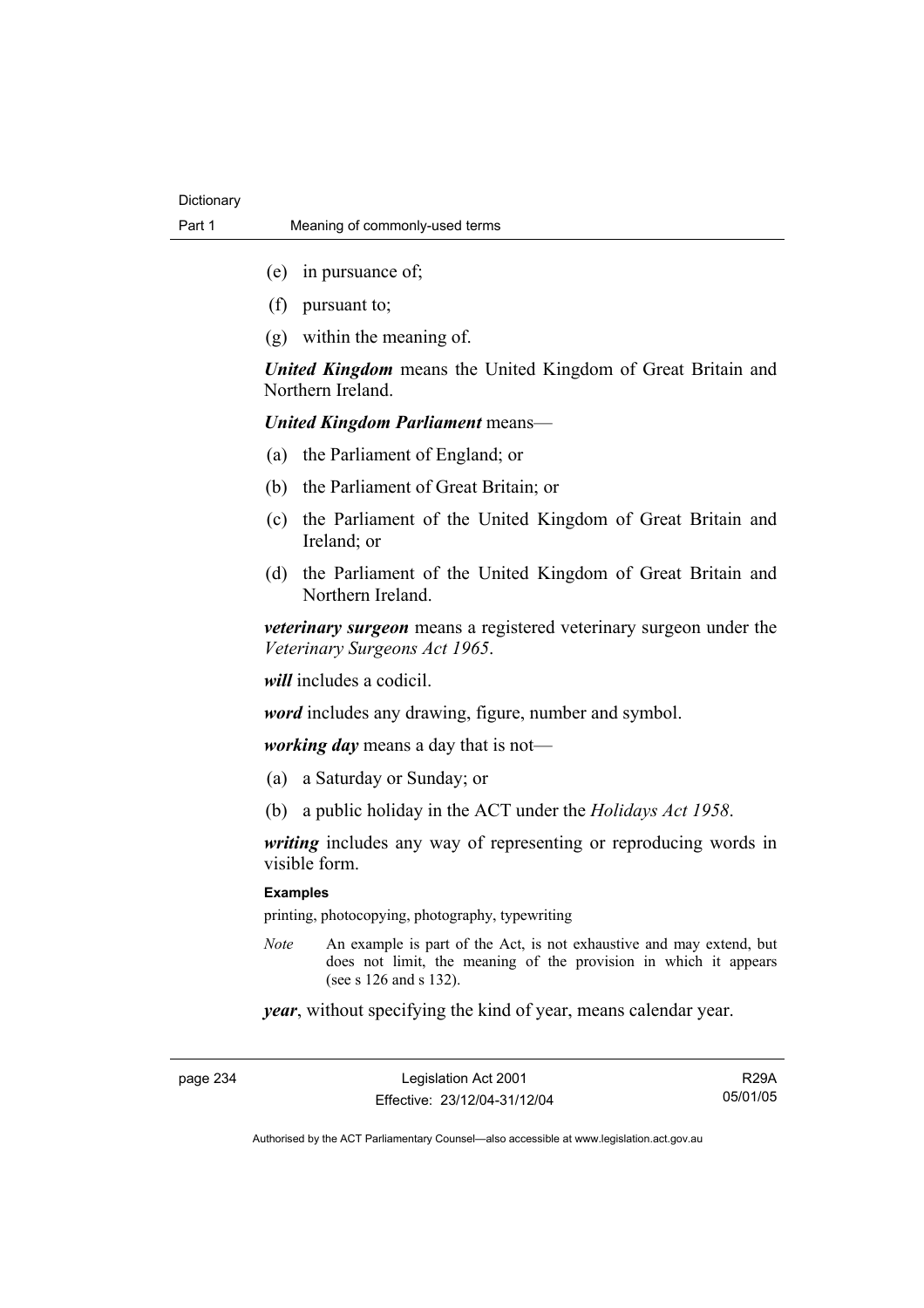# **Part 2 Terms for Legislation Act 2001 only**

*Note* Terms that apply to all Acts and statutory instruments are set out in pt 1.

*Act*, for chapter 14 (Interpretation of Acts and statutory instruments)—see section 136.

*Note* See also def *Act* in dict, pt 1.

*administrator*, for part 19.5 (Service of documents)—see section 246.

*agency*, for part 19.5 (Service of documents)—see section 246.

### *appointee*—

- (a) for division 19.3.1 (Appointments—general)—see section 207 (2); and
- (b) for division 19.3.2 (Acting appointments)—see section 217 (2).

#### *appointer*—

- (a) for division 19.3.1 (Appointments—general)—see section 205; and
- (b) for division 19.3.2 (Acting appointments)—see section 215; and
- (c) for part 19.4 (Delegations)—see section 230 (1).

*approved web site* means an internet site approved under section 21 (Approved web site).

*authorised republication*—see section 15 (Meaning of *authorised republication*).

*authorising law*, for chapter 5 (Regulatory impact statements for subordinate laws and disallowable instruments)—see section 31 (Definitions for ch 5).

page 235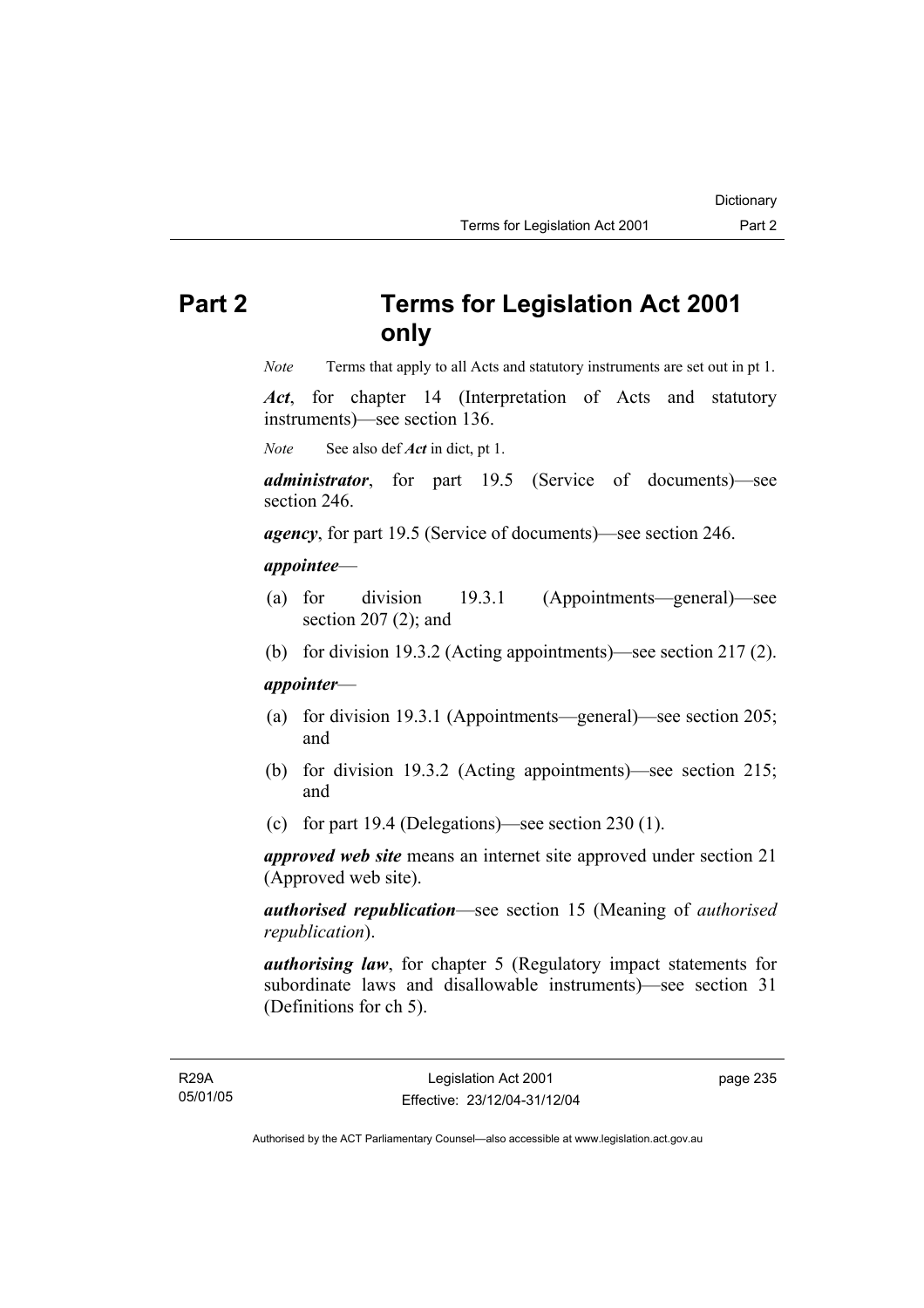**benefits**, for chapter 5 (Regulatory impact statements for subordinate laws and disallowable instruments)—see section 31 (Definitions for ch 5).

*business address*, for part 19.5 (Service of documents)—see section 246.

*corporation*, for part 19.5 (Service of documents)—see section 246.

*costs*, for chapter 5 (Regulatory impact statements for subordinate laws and disallowable instruments)—see section 31 (Definitions for ch 5).

*current legislative drafting practice* means the legislative drafting practices from time to time used in the Parliamentary Counsel's Office.

*delegate*, for part 19.4 (Delegations)—see section 233 (2).

*determinative provision*—see section 5 (2).

*document*, for part 19.5 (Service of documents)—see section 246.

*editorial amendment*, of a law—see section 116 (Ambit of editorial amendments).

*email address*, for part 19.5 (Service of documents)—see section 246.

*executive officer*, for part 19.5 (Service of documents)—see section 246.

*fax number*, for part 19.5 (Service of documents)—see section 246.

*fee*, for part 6.3 (Making of certain statutory instruments about fees)—see section 55 (Definitions for pt 6.3).

*home address*, for part 19.5 (Service of documents)—see section 246.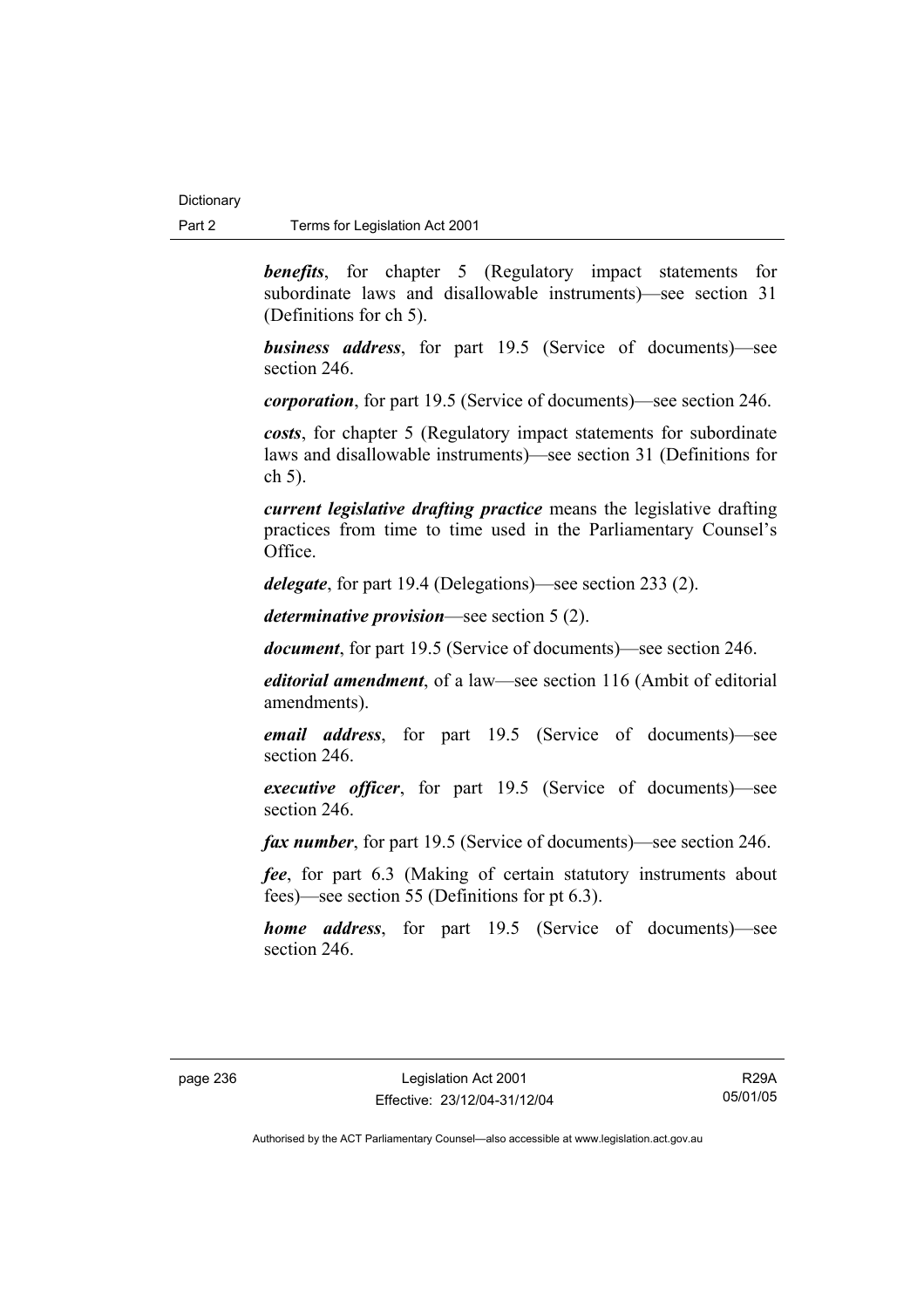# *law*—

- (a) for chapter 3 (Authorised versions and evidence of laws and legislative material)—see section 22A; and
- (b) for chapter 8 (Commencement and exercise of powers before commencement)—see section 72 (Meaning of *law* in ch 8); and
- (c) for chapter 9 (Repeal and amendment of laws)—see section 82 (Definitions for ch 9); and
- (d) for chapter 11 (Republication of Acts and statutory instruments)—see section 107 (Meaning of *law* in ch 11); and
- (e) for chapter 13 (Structure of Acts and statutory instruments) see section 125 (Meaning of *law* in ch 13); and
- (f) for chapter 16 (Courts, tribunals and other decision-makers) see section 175 (Meaning of *law* in ch 16); and
- (g) for chapter 17 (Entities and positions)—see section 185 (Meaning of *law* in ch 17); and
- (h) for chapter 19 (Administrative and machinery provisions)—see section 195 (Meaning of *law* in ch 19).

*legislative material*, for chapter 3 (Authorised versions and evidence of laws and legislative material)—see section 22A.

*non-determinative provision*—see section 5 (3).

*provide* a service, for part 6.3 (Making of certain statutory instruments about fees)—see section 55 (Definitions for pt 6.3).

*referential term* means a term that identifies a provision as a provision, or part of a provision, of the Act, statutory instrument or provision in which it appears.

## **Examples**

- 1 of this Act
- 2 of this section
- 3 hereof

page 237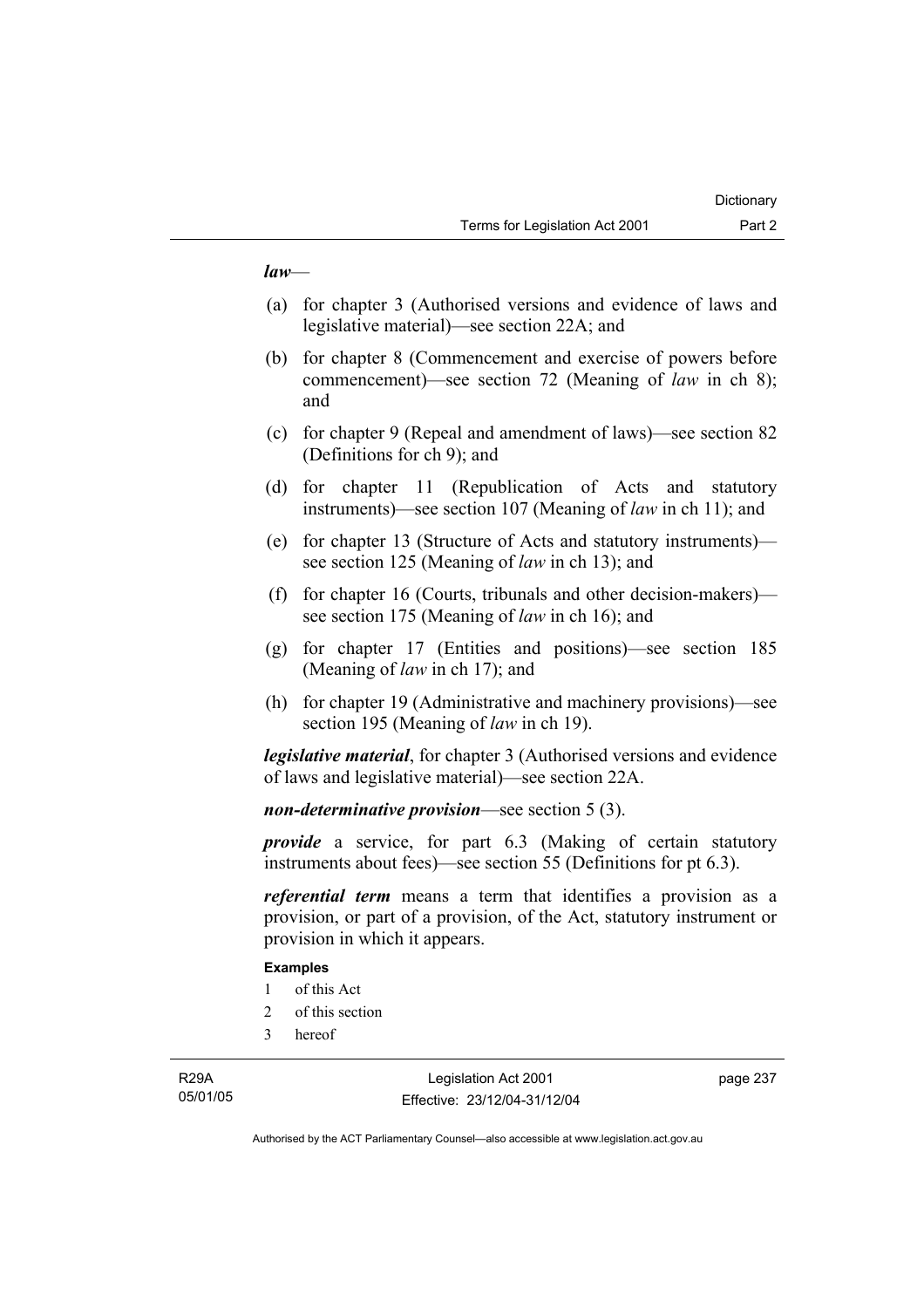### 4 said

*Note* An example is part of the Act, is not exhaustive and may extend, but does not limit, the meaning of the provision in which it appears (see s 126 and s 132).

*register* means the ACT legislation register.

## *republication—*

- (a) for chapter 3 (Authorised versions and evidence of laws and legislative material)—see section 22A; and
- (b) for chapter 11 (Republication of Acts and statutory instruments)—see section 107.

*republication date*, for an authorised republication, means the date stated in the republication as the republication date.

*responsible*, for part 19.5 (Service of documents)—see section 246.

*retrospectively*, for the commencement of legislation—see section 75A (Meaning of commences *retrospectively*).

*scrutiny committee principles*, for chapter 5 (Regulatory impact statements for subordinate laws and disallowable instruments)—see section 31 (Definitions for ch 5).

*service*, for part 6.3 (Making of certain statutory instruments about fees)—see section 55 (Definitions for pt 6.3).

*working out the meaning of an Act*, for part 14.2 (Key principles of interpretation)—see section 138.

page 238 Legislation Act 2001 Effective: 23/12/04-31/12/04

R29A 05/01/05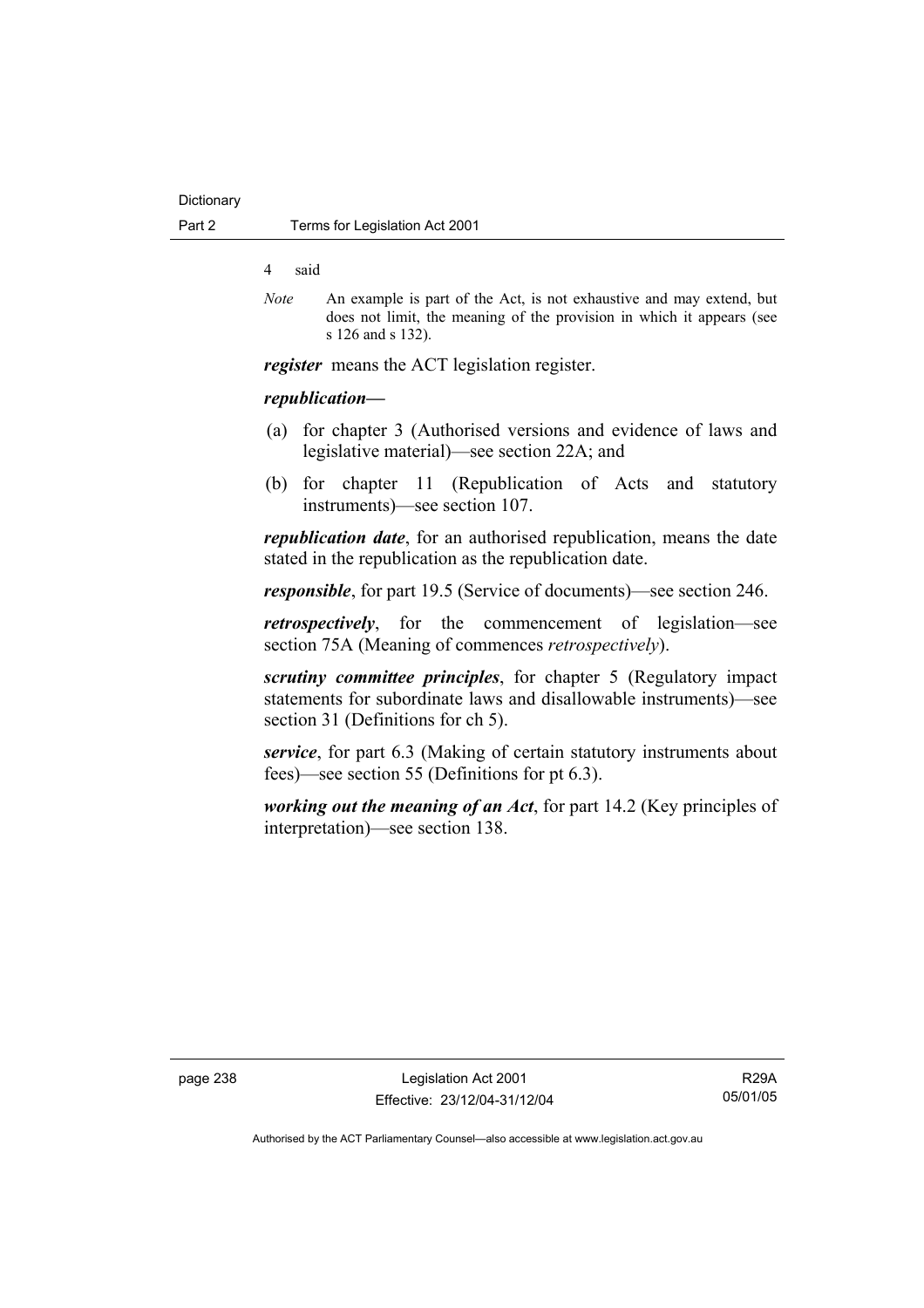# **Endnotes**

# **1 About the endnotes**

Amending and modifying laws are annotated in the legislation history and the amendment history. Current modifications are not included in the republished law but are set out in the endnotes.

Not all editorial amendments made under the *Legislation Act 2001*, part 11.3 are annotated in the amendment history. Full details of any amendments can be obtained from the Parliamentary Counsel's Office.

Uncommenced amending laws and expiries are listed in the legislation history and the amendment history. These details are underlined. Uncommenced provisions and amendments are not included in the republished law but are set out in the last endnote.

If all the provisions of the law have been renumbered, a table of renumbered provisions gives details of previous and current numbering.

The endnotes also include a table of earlier republications.

| $am = amended$<br>$amdt = amendment$<br>$ch = chapter$<br>$cl = clause$<br>$def = definition$<br>$dict = dictionary$<br>disallowed = disallowed by the Legislative<br>Assembly<br>$div = division$<br>$exp = expires/expired$<br>Gaz = Gazette<br>$h dq =$ heading<br>$IA = Interpretation Act 1967$<br>$ins = inserted/added$<br>$LA =$ Legislation Act 2001<br>$LR =$ legislation register<br>LRA = Legislation (Republication) Act 1996<br>$mod = modified/modification$ | $ord = ordinance$<br>orig = original<br>par = paragraph/subparagraph<br>$pres = present$<br>$prev = previous$<br>$(\text{prev})$ = previously<br>$pt = part$<br>$r = rule/subrule$<br>reg = regulation/subregulation<br>$renum = renumbered$<br>$reloc = relocated$<br>$R[X]$ = Republication No<br>$RI = reissue$<br>s = section/subsection<br>$sch = schedule$<br>sdiv = subdivision<br>$sub =$ substituted<br>SL = Subordinate Law |
|-----------------------------------------------------------------------------------------------------------------------------------------------------------------------------------------------------------------------------------------------------------------------------------------------------------------------------------------------------------------------------------------------------------------------------------------------------------------------------|---------------------------------------------------------------------------------------------------------------------------------------------------------------------------------------------------------------------------------------------------------------------------------------------------------------------------------------------------------------------------------------------------------------------------------------|
| $o = order$                                                                                                                                                                                                                                                                                                                                                                                                                                                                 | underlining = whole or part not commenced                                                                                                                                                                                                                                                                                                                                                                                             |
| om = omitted/repealed                                                                                                                                                                                                                                                                                                                                                                                                                                                       | or to be expired                                                                                                                                                                                                                                                                                                                                                                                                                      |

# **2 Abbreviation key**

R29A 05/01/05

Legislation Act 2001 Effective: 23/12/04-31/12/04 page 239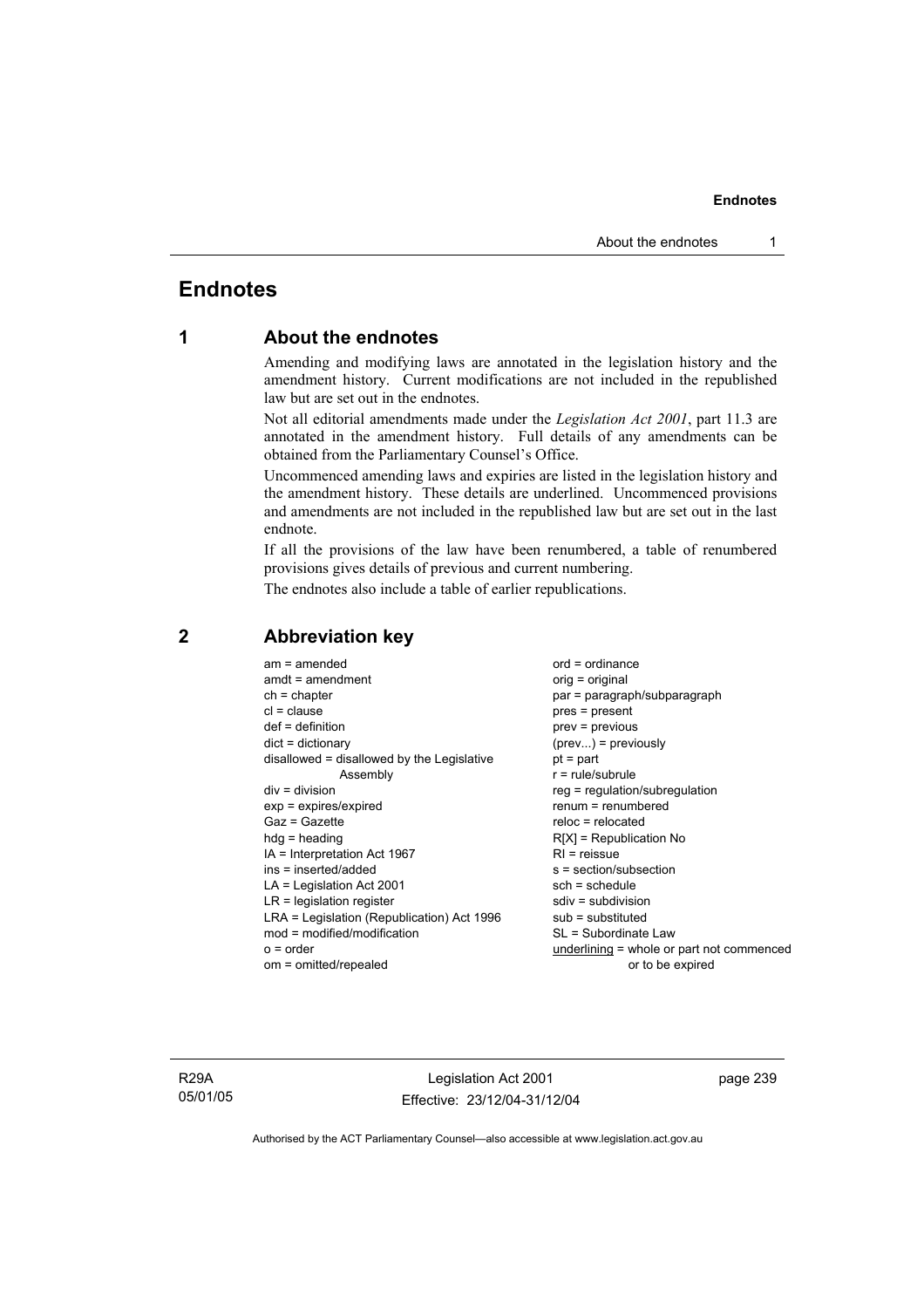3 Legislation history

# **3 Legislation history**

## **Legislation Act 2001 No 14**

notified 5 April 2001 (Gaz 2001 No 14) s 1, s 2 commenced 5 April 2001 (IA s 10B) remainder commenced 12 September 2001 (s 2 and Gaz 2001 No S65)

as amended by

# **Legislation (Consequential Amendments) Act 2001 No 44 pt 220**

notified 26 July 2001 (Gaz 2001 No 30) s 1, s 2 commenced 26 July 2001 (IA s 10B) pt 220 commenced 12 September 2001 (s 2 and see Gaz 2001 No S65)

## **Statute Law Amendment Act 2001 (No 2) 2001 No 56 pt 2.2**

notified 5 September 2001 (Gaz 2001 No S65) s 1, s 2 commenced 5 September 2001 (IA s 10B) amdts 2.67, 2.69, 2.78, 2.81 commenced 12 September 2001 (s 2 (2)) pt 2.2 remainder commenced 5 September 2001 (s 2 (1))

as modified by

# **Legislation Regulations 2001 SL 2001 No 34 reg 6**

notified LR 13 September 2001 commenced 13 September 2001 (reg 2)

as amended by

# **Justice and Community Safety Legislation Amendment Act 2001 No 70 sch 1**

notified LR 14 September 2001 amdt commenced 14 September 2001 (s 2 (5))

## **Defamation Act 2001 No 88 s 43 (2)**

notified LR 24 September 2001

s 1, s 2 commenced 24 September 2001 (LA s 75)

s 43 (2) commenced 1 July 2002 (s 2)

page 240 Legislation Act 2001 Effective: 23/12/04-31/12/04

R29A 05/01/05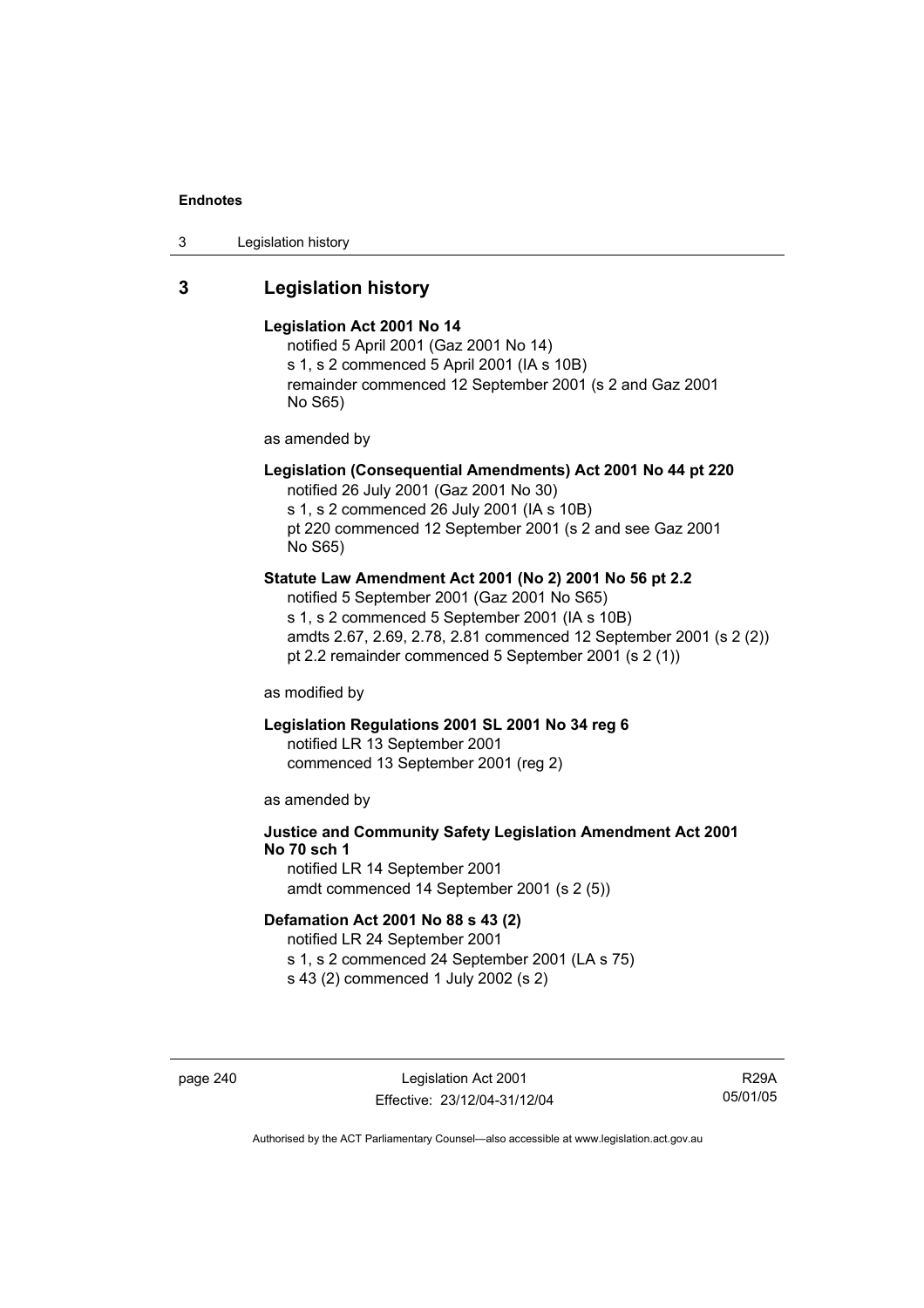## **Legislation Amendment Act 2002 No 11 ss 3-29, sch 1, pt 2.29**

notified LR 27 May 2002

s 1, s 2 commenced 27 May 2002 (LA s 75) ss 3-29, sch 1, pt 2.29 commenced 28 May 2002 (s 2 (1))

## **Justice and Community Safety Legislation Amendment Act 2002 No 27 pt 8**

notified LR 9 September 2002

s 1, s 2 commenced 9 September 2002 (LA s 75) pt 8 commenced 7 October 2002 (s 2 (2))

## **Statute Law Amendment Act 2002 No 30 pt 2.1**

notified LR 16 September 2002

s 1, s 2 taken to have commenced 19 May 1997 (LA s 75 (2)) amdt 2.3 taken to have commenced 12 September 2001 (s 2 (2)) pt 2.1 remainder commenced 17 September 2002 (s 2 (1))

## **Civil Law (Wrongs) Act 2002 No 40 div 3.2.8**

notified LR 10 October 2002 s 1, s 2 commenced 10 October 2002 (LA s 75 (1)) div 3.2.8 commenced 1 November 2002 (s 2 (2) and CN2002-13)

## **Statute Law Amendment Act 2002 (No 2) No 49 pt 2.1**

notified LR 20 December 2002

s 1, s 2 taken to have commenced 7 October 1994 (LA s 75 (2)) pt 2.1 commenced 17 January 2003 (s 2 (1))

# **Criminal Code 2002 No 51 pt 1.12**

notified LR 20 December 2002

s 1, s 2 commenced 20 December 2002 (LA 75 (1))

pt 1.12 commenced 1 January 2003 (s 2 (1))

## **Planning and Land (Consequential Amendments) Act 2002 No 56 pt 3.13**

### notified LR 20 December 2002

s 1, s 2 commenced 20 December 2002 (LA s 75 (1)) sch 3 pt 3.13 commences 1 July 2003 (s 2 and see Planning and Land

Act 2002 A2002-55, s 2)

page 241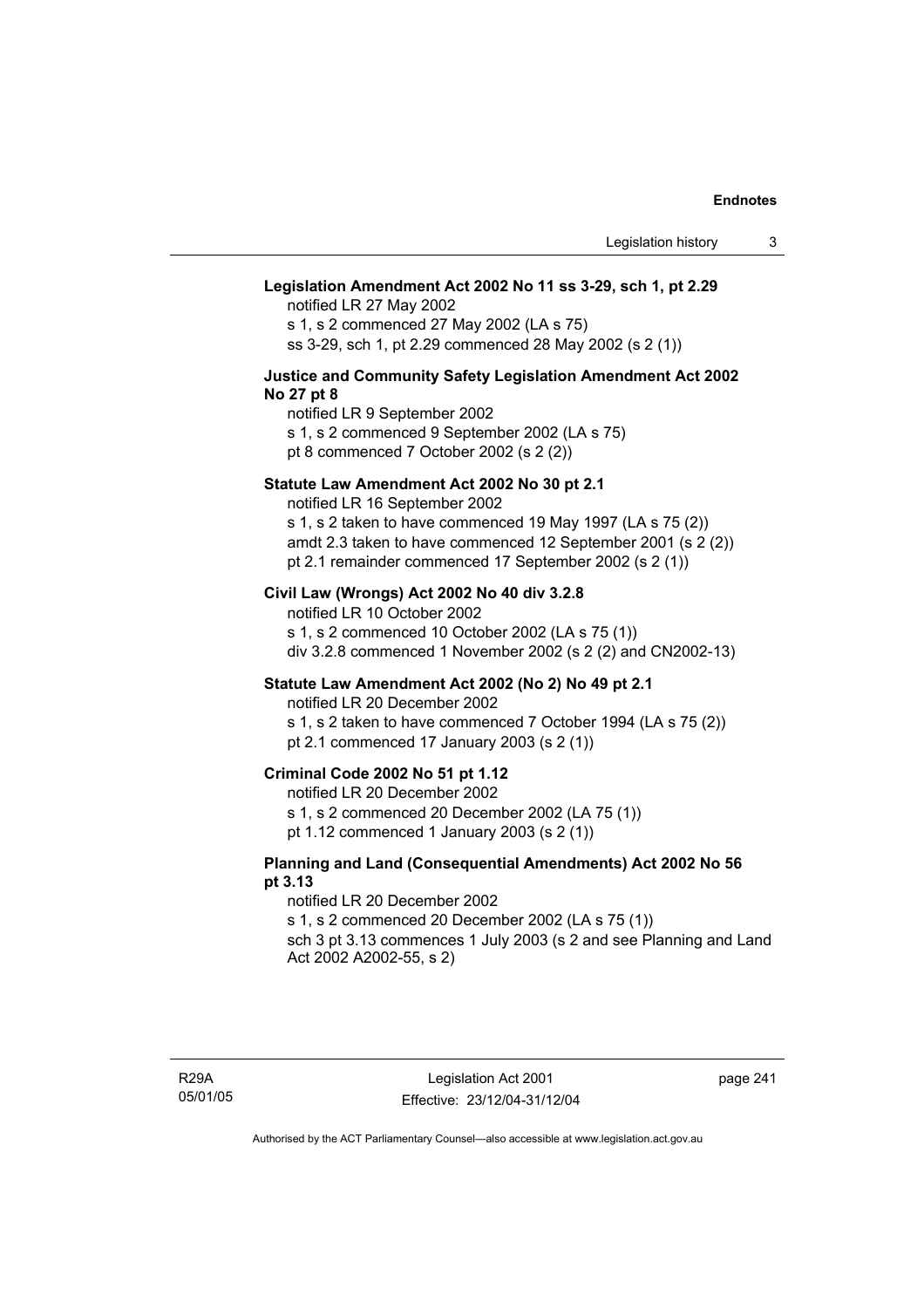| Legislation history<br>-3 |  |
|---------------------------|--|
|---------------------------|--|

# **Legislation (Gay, Lesbian and Transgender) Amendment Act 2003 A2003-14 pt 2**

notified LR 27 March 2003 s 1, s 2 commenced 27 March 2003 (LA s 75 (1)) pt 2 commenced 28 March 2003 (s 2)

## **Consumer and Trader Tribunal Act 2003 A2003-16 s 70**

notified LR 9 April 2003

s 1, s 2 commenced 9 April 2003 (LA s 75 (1))

s 70 commenced 9 October 2003 (s 2 and LA s 79)

# **Legislation (Statutory Interpretation) Amendment Act 2003 A2003-18**

notified LR 9 April 2003 s 1, s 2 commenced 9 April 2003 (LA s 75 (1)) remainder commenced 10 April 2003 (s 2)

## **Statute Law Amendment Act 2003 A2003-41 sch 2 pt 2.1**

notified LR 11 September 2003 s 1, s 2 commenced 11 September 2003 (LA s 75 (1)) sch 2 pt 2.1 commenced 9 October 2003 (s 2 (1))

# **Statute Law Amendment Act 2003 (No 2) A2003-56 sch 2 pt 2.1**

notified LR 5 December 2003 s 1, s 2 commenced 5 December 2003 (LA s 75 (1)) sch 2 pt 2.1 commenced 19 December 2003 (s 2)

## **Parentage Act 2004 A2004-1 sch 1 pt 1.7**

notified LR 18 February 2004 s 1, s 2 commenced 18 February 2004 (LA s 75 (1)) sch 1 pt 1.7 commenced 22 March 2004 (s 2 and CN2004-3)

### **Human Rights Act 2004 A2004-5 sch 2 pt 2.3**

notified LR 10 March 2004 s 1, s 2 commenced 10 March 2004 (LA s 75 (1)) sch 2 pt 2.3 commenced 1 July 2004 (s 2)

## **Dangerous Substances Act 2004 A2004-7 sch 1 pt 1.4**

notified LR 19 March 2004 s 1, s 2 commenced 19 March 2004 (LA s 75 (1)) sch 1 pt 1.4 commenced 5 April 2004 (s 2 and CN2004-6)

page 242 Legislation Act 2001 Effective: 23/12/04-31/12/04

R29A 05/01/05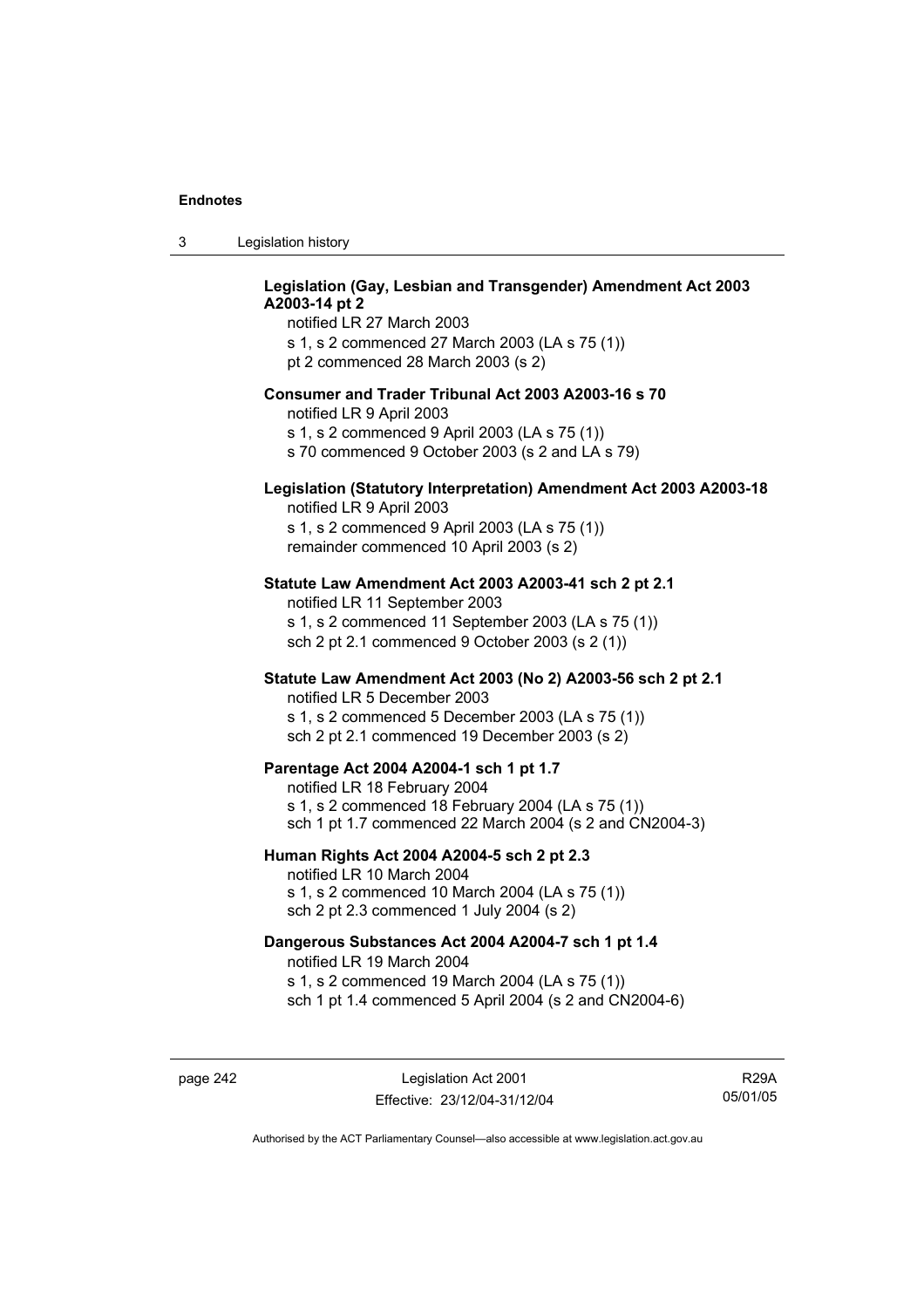## **Nurse Practitioners Legislation Act 2004 A2004-10 pt 3**

notified LR 19 March 2004 s 1, s 2 commenced 19 March 2004 (LA s 75 (1)) pt 3 commenced 27 May 2004 (s 2 and CN2004-9)

## **Construction Occupations Legislation Amendment Act 2004 A2004-13 sch 2 pt 2.20**

notified LR 26 March 2004 s 1, s 2 commenced 26 March 2004 (LA s 75 (1)) sch 2 pt 2.20 commenced 1 September 2004 (s 2 and see Construction Occupations (Licensing) Act 2004 A2004-12, s 2 and CN2004-8)

## **Education Act 2004 A2004-17 sch 2 pt 2.5**

notified LR 8 April 2004 s 1, s 2 commenced 8 April 2004 (LA s 75 (1))

sch 2 pt 2.5 commences 1 January 2005 (s 2)

## **Emergencies Act 2004 A2004-28 pt 3.12**

notified LR 29 June 2004

s 1, s 2 commenced 29 June 2004 (LA s 75 (1)) pt 3.12 commenced 1 July 2004 (s 2 (1) and CN2004-11)

## **Justice and Community Safety Legislation Amendment Act 2004 (No 2) A2004-32 pt 13**

notified LR 29 June 2004 s 1, s 2 commenced 29 June 2004 (LA s 75 (1)) pt 13 commenced 13 July 2004 (s 2 (3))

# **Health Professionals Legislation Amendment Act 2004 A2004-39 sch 3 pt 3.1, sch 4 pt 4.3, sch 5 pt 5.9, sch 6 pt 6.6, sch 8 pt 8.2**

notified LR 8 July 2004

s 1, s 2 commenced 8 July 2004 (LA s 75 (1))

sch 3 pt 3.1, sch 4 pt 4.3, sch 5 pt 5.9, sch 6 pt 6.6, sch 8 pt 8.2 awaiting commencement (s 2 and see Health Professionals Act 2004 A2004-38, s 2)

*Note* default commencement under s 2: 8 July 2005

# **Statute Law Amendment Act 2004 A2004-42 sch 2 pt 2.1**

notified LR 11 August 2004

s 1, s 2 commenced 11 August 2004 (LA s 75 (1))

sch 2 pt 2.1 commenced 25 August 2004 (s 2 (1))

R29A 05/01/05

Legislation Act 2001 Effective: 23/12/04-31/12/04 page 243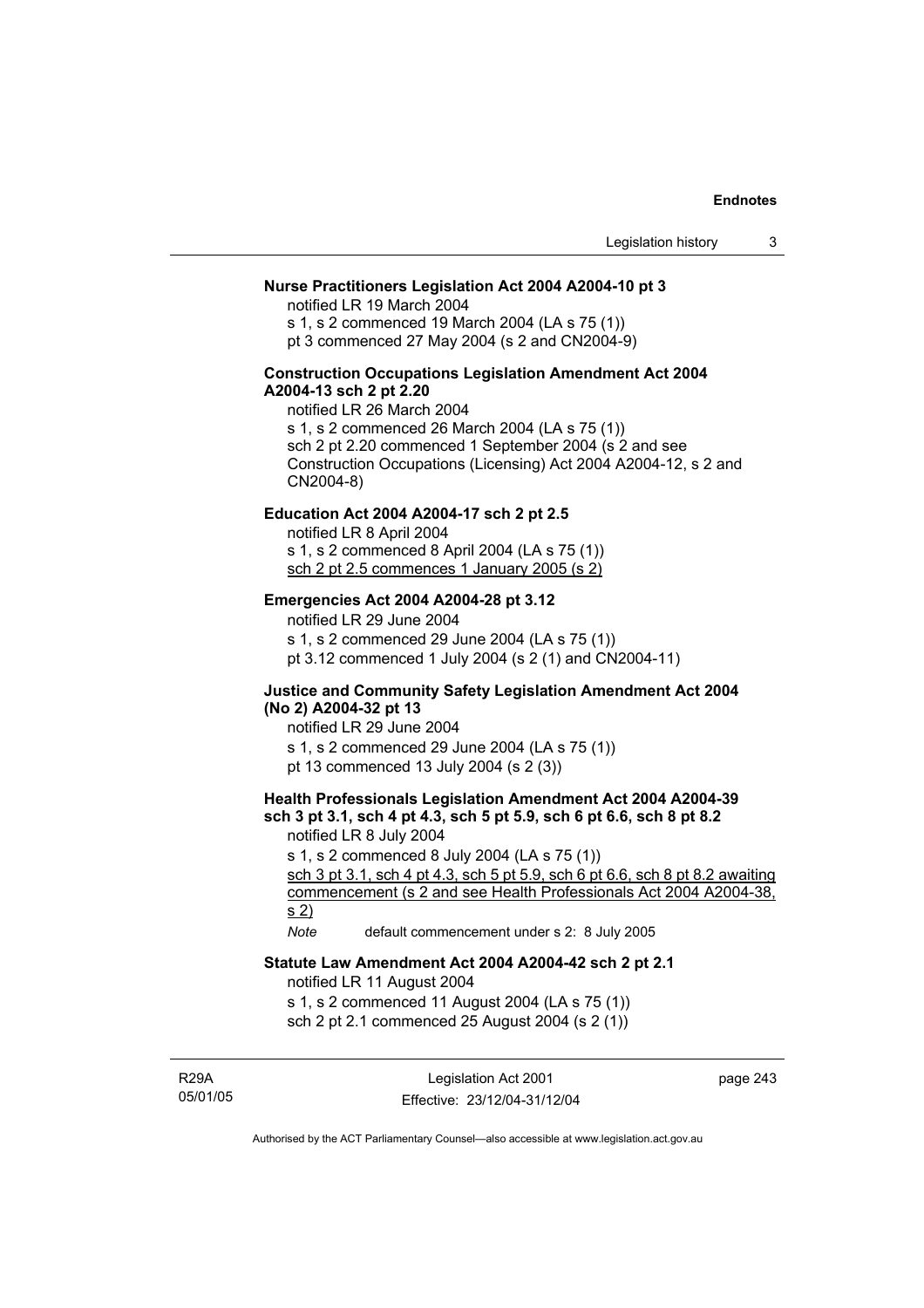| 4 | Amendment history |
|---|-------------------|
|---|-------------------|

# **4 Amendment history**

| <b>Dictionary</b>               |                                                                                                                                                                                                                                                                     |
|---------------------------------|---------------------------------------------------------------------------------------------------------------------------------------------------------------------------------------------------------------------------------------------------------------------|
| s 2                             | orig s $2$ om LA s $89(4)$<br>(prev s 3) am 2001 No 56 amdt 2.18<br>renum 2002 No 11 s 5<br>am A2003-56 amdt 2.1                                                                                                                                                    |
| <b>Notes</b>                    |                                                                                                                                                                                                                                                                     |
| s 2A                            | (prev s 4) am 2001 No 56 amdt 2.19; 2002 No 11 amdt 1.1<br>renum 2002 No 11 s 5<br>(2), (3) exp 2 September 2003 (s 2A (3))                                                                                                                                         |
| <b>Objects</b>                  |                                                                                                                                                                                                                                                                     |
| s 3                             | orig s 3 renum as s 2<br>(prev s 5) am 2002 No 11 s 4<br>renum 2002 No 11 s 5                                                                                                                                                                                       |
| <b>Application of Act</b>       |                                                                                                                                                                                                                                                                     |
| s <sub>4</sub>                  | orig s 4 renum as s 2A<br>ins 2002 No 11 s 6                                                                                                                                                                                                                        |
|                                 | Determinative and non-determinative provisions                                                                                                                                                                                                                      |
| s <sub>5</sub>                  | orig s 5 renum as s 3<br>ins 2002 No 11 s 6                                                                                                                                                                                                                         |
| s 6                             | Legislation Act provisions must be applied<br>sub 2002 No 11 s 6                                                                                                                                                                                                    |
| <b>Meaning of instrument</b>    |                                                                                                                                                                                                                                                                     |
| s 14                            | am 2001 No 56 amdt 2.20                                                                                                                                                                                                                                             |
| <b>Meaning of provision</b>     |                                                                                                                                                                                                                                                                     |
| s 16                            | am 2001 No 56 amdt 2.21                                                                                                                                                                                                                                             |
| <b>ACT legislation register</b> |                                                                                                                                                                                                                                                                     |
| s 18                            | am 2001 No 56 amdt 2.22                                                                                                                                                                                                                                             |
| <b>Contents of register</b>     |                                                                                                                                                                                                                                                                     |
| s 19                            | sub 2001 No 56 amdt 2.23<br>am 2002 No 11 s 7; 2002 No 11 amdt 1.2; ss renum R5 LA<br>(see 2002 No 11 amdt 1.3); 2002 No 49 amdt 2.1, amdt 2.1;<br>pars renum R13 LA (see 2002 No 49 amdt 2.3); A2003-41<br>amdt 2.1, amdt 2.2; A2004-5 amdt 2.6; A2004-42 amdt 2.1 |
| s 22                            | Access to registered material at approved web site<br>am 2001 No 56 amdt 2.24                                                                                                                                                                                       |
|                                 | Authorised versions and evidence of laws and legislative material                                                                                                                                                                                                   |
|                                 |                                                                                                                                                                                                                                                                     |

page 244 Legislation Act 2001 Effective: 23/12/04-31/12/04

R29A 05/01/05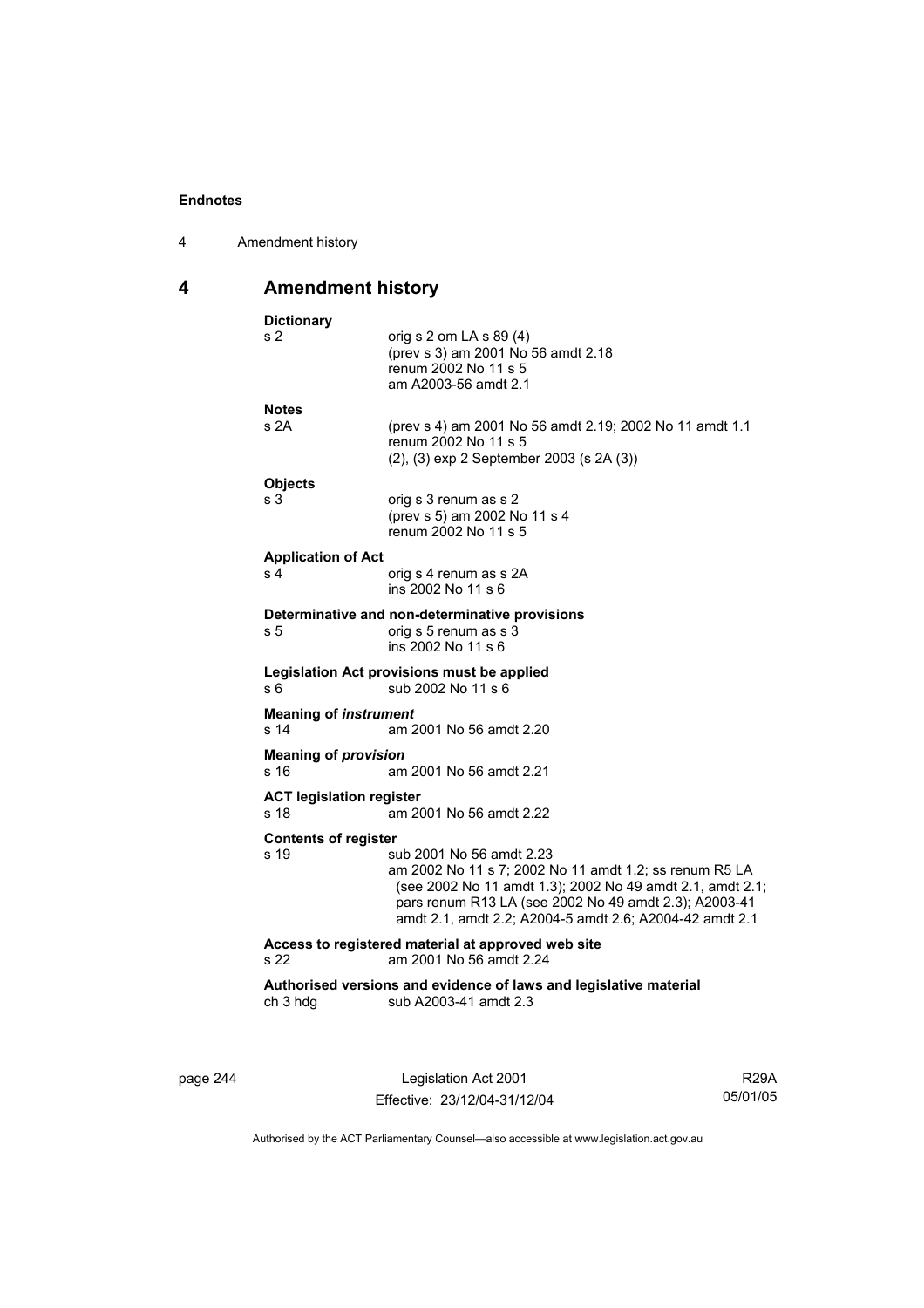05/01/05 Legislation Act 2001 Effective: 23/12/04-31/12/04 page 245 **Definitions for ch 3**  ins A2003-41 amdt 2.4 def *law* ins A2003-41 amdt 2.4 def *legislative material* ins A2003-41 amdt 2.4 def *republication* ins A2003-41 amdt 2.4 **Authorisation of versions by parliamentary counsel**  s 23 sub A2003-41 amdt 2.5 **Authorised electronic versions**  s 24 am 2001 No 56 amdt 2.25, amdt 2.26; 2002 No 11 amdt 1.4 sub A2003-41 amdt 2.6 **Authorised written versions**  s 25 sub A2003-41 amdt 2.7 **Judicial notice of certain matters**  s 26 am A2003-41 amdt 2.8, amdt 2.9 **Notification of Acts**  s 28 am 2001 No 56 amdts 2.27-2.29; 2002 No 11 amdt 1.5; A2003-41 amdt 2.10, amdt 2.11; ss renum R20 LA (see A2003-41 amdt 2.12) **References to** *notification* **of Acts**  s 30 am 2001 No 56 amdt 2.30, amdt 2.31 **Guidelines about costs of proposed subordinate laws and disallowable instruments**  s 33 (3), (4) exp 12 March 2002 (s 33 (4)) **When is preparation of regulatory impact statement unnecessary?**  s 36 am 2002 No 30 amdt 2.1 **Making of certain statutory instruments by Executive**  s 41 hdg sub 2001 No 56 amdt 2.32 sub 2002 No 11 s 8 s 41 am 2001 No 56 amdts 2.33-2.36 sub 2002 No 11 s 8 **Power to make statutory instruments**<br>
s 42 am 2002 No 11 amo am 2002 No 11 amdt 1.6 **Statutory instruments to be interpreted not to exceed powers under authorising law**  s 43 am 2002 No 11 amdt 1.7; A2003-56 amdt 2.2, amdt 2.3 **Power to make statutory instruments for an Act etc**  s 44 am 2002 No 11 amdt 1.8, amdt 1.9; 2002 No 49 amdt 2.54 **Power to make court rules**  s 45 sub 2002 No 11 s 9 am 2002 No 49 amdt 2.4, amdt 2.54

Authorised by the ACT Parliamentary Counsel—also accessible at www.legislation.act.gov.au

R29A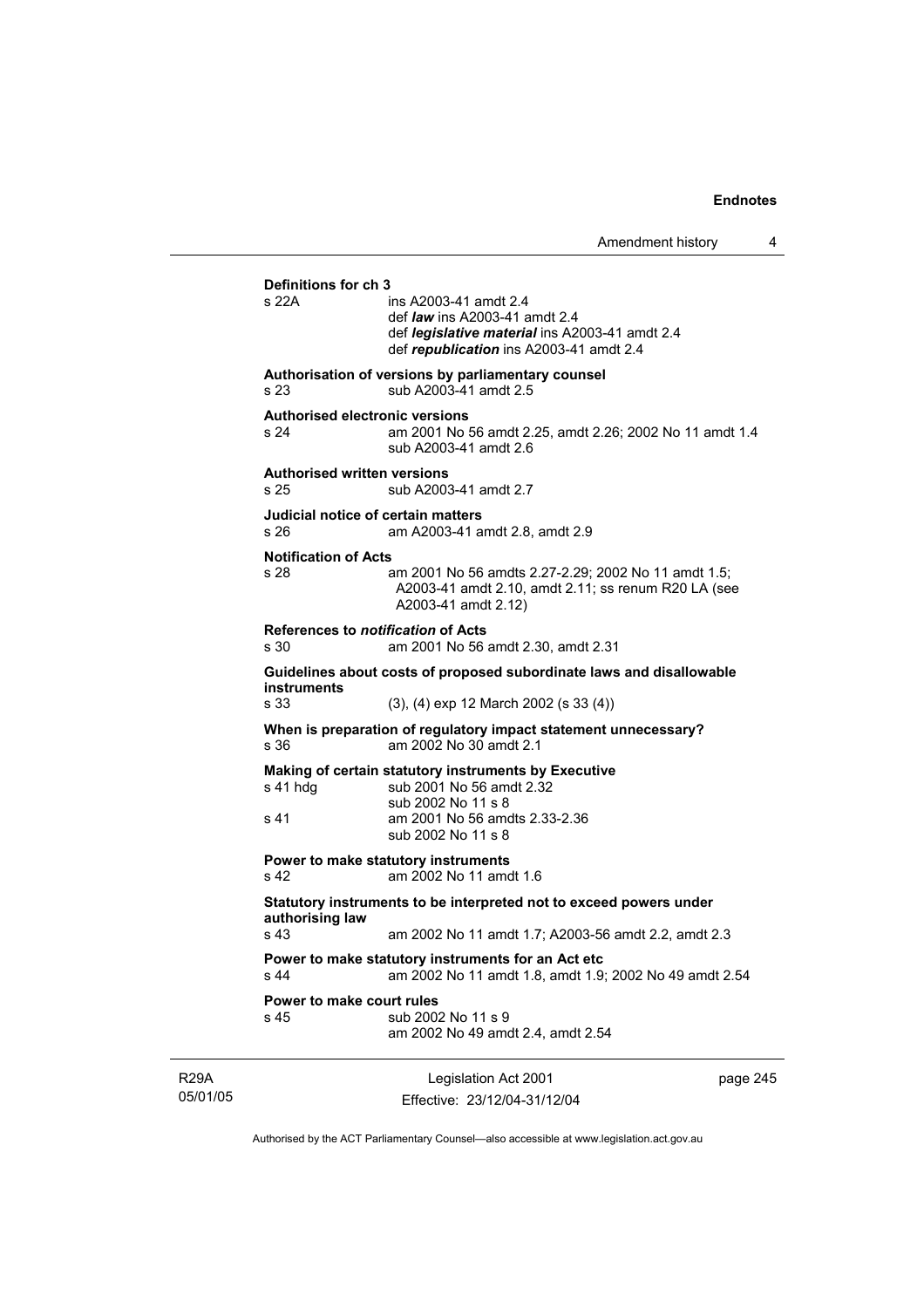| 4 | Amendment history                |                                                                                                                                                                                                                                      |
|---|----------------------------------|--------------------------------------------------------------------------------------------------------------------------------------------------------------------------------------------------------------------------------------|
|   | s 46                             | Power to make instrument includes power to amend or repeal<br>am 2002 No 11 s 10                                                                                                                                                     |
|   | s 47                             | Statutory instrument may make provision by applying law or instrument<br>sub 2002 No 11 s 11<br>am 2002 No 49 amdt 2.5; A2003-56 amdt 2.4                                                                                            |
|   | different categories etc<br>s 48 | Power to make instrument includes power to make different provision for<br>am 2002 No 11 amdt 1.10; 2002 No 49 amdt 2.54                                                                                                             |
|   | requirements<br>s 49             | Single instrument may exercise several powers or satisfy several<br>am 2002 No 11 amdt 1.11                                                                                                                                          |
|   | matter<br>s 50                   | Relationship between authorising law and instrument dealing with same<br>am 2002 No 11 amdt 1.12, amdt 1.13; 2002 No 49 amdt 2.54                                                                                                    |
|   | s 52                             | Instrument may authorise determination of matter etc<br>am 2002 No 11 amdt 1.14; ss renum R5 LA (see 2002 No 11<br>amdt 1.15)                                                                                                        |
|   | Instrument may prohibit<br>s 53  | am 2002 No 11 amdt 1.16, amdt 1.17                                                                                                                                                                                                   |
|   | s 54                             | Instrument may require making of statutory declaration<br>am 2002 No 11 amdt 1.18; 2002 No 30 amdt 2.2                                                                                                                               |
|   | s 56                             | Determination of fees by disallowable instrument<br>am 2001 No 56 amdt 2.37, amdt 2.38; ss renum R1 LA (see<br>2001 No 56 amdt 2.39); 2002 No 11 amdt 1.19, amdt 1.20;<br>2002 No 49 amdt 2.54                                       |
|   | s 57                             | Fees payable in accordance with determination etc<br>am 2002 No 11 amdt 1.21                                                                                                                                                         |
|   | s 58                             | Regulations may make provision about fees<br>am 2001 No 56 amdt 2.40; 2002 No 11 amdt 1.22; ss renum<br>R5 LA (see 2002 No 11 amdt 1.23)                                                                                             |
|   | <b>Numbering</b><br>s 59         | am 2001 No 56 amdt 2.41; A2003-41 amdt 2.13                                                                                                                                                                                          |
|   | s 60                             | Correction etc of name of registrable instrument<br>s 60 hdg sub A2003-41 amdt 2.14<br>am 2001 No 56 amdt 2.42, amdt 2.43; 2001 No 70 amdt 1.8;<br>2002 No 49 amdt 2.6, amdt 2.7; A2003-41 amdt 2.15;<br>A2004-42 amdt 2.2, amdt 2.3 |
|   | s 60A                            | Correction of name of explanatory statement etc<br>ins A2004-42 amdt 2.4                                                                                                                                                             |
|   |                                  |                                                                                                                                                                                                                                      |

page 246 Legislation Act 2001 Effective: 23/12/04-31/12/04

R29A 05/01/05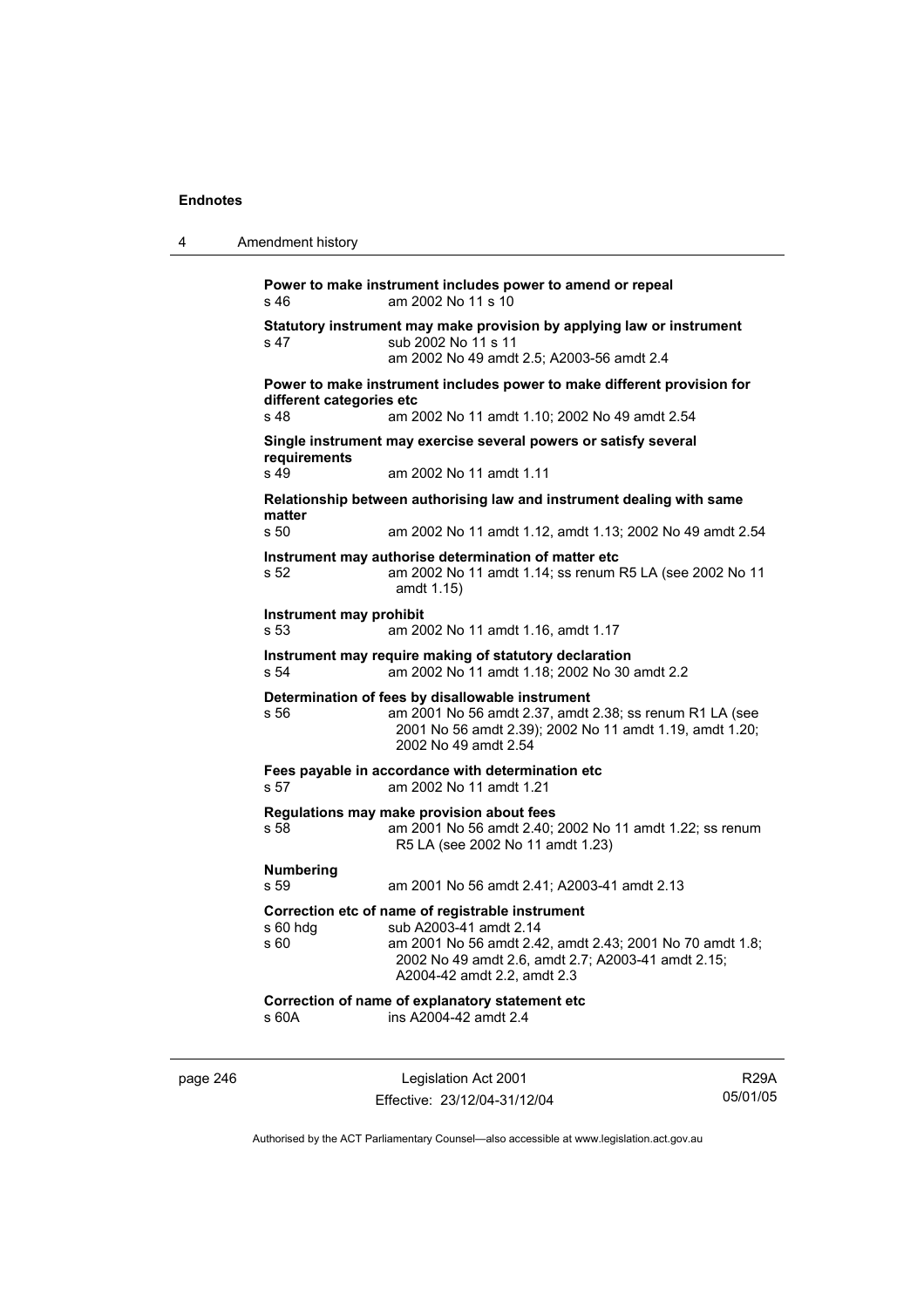| Amendment history |  |  |
|-------------------|--|--|
|-------------------|--|--|

# **Notification of registrable instruments**  s 61 sub 2001 No 56 amdt 2.44 am 2002 No 11 s 12, amdt 1.24; ss renum R5 LA (see 2002 No 11 amdt 1.25) ; A2003-41 amdts 2.16-2.19 **Effect of failure to notify registrable instrument**  s 62 am 2002 No 11 amdt 1.26, amdt 1.27 **References to** *notification* **of registrable instruments**  s 63 am 2001 No 56 amdt 2.45, amdt 2.46 **Presentation of subordinate laws and disallowable instruments**  s 64 hdg sub 2002 No 11 amdt 1.28 s 64 am 2002 No 11 amdt 1.29 **Disallowance by resolution of Assembly**  s 65 hdg sub 2001 No 56 amdt 2.47 s 65 am 2001 No 56 amdt 2.48, amdt 2.49; 2002 No 11 amdt 1.30; A2003-56 amdt 2.5; ss renum R21 LA (see A2003-56 amdt 2.6); A2004-42 amdt 2.5, amdt 2.6 **Notification of disallowance by resolution of Assembly**  s 65A ins 2001 No 56 amdt 2.50 am 2002 No 11 amdt 1.31; A2003-41 amdt 2.20 **Revival of affected laws**  s 66 am 2002 No 11 amdt 1.32 **Making of instrument same in substance within 6 months after disallowance**  s 67 am 2002 No 11 amdt 1.33 **Amendment by resolution of Assembly**  s 68 am 2001 No 56 amdts 2.51-2.53; ss renum R1 LA (see 2001 No 56 amdt 2.54); 2002 No 11 amdt 1.34; A2004-42 amdt 2.7, amdt 2.8 **Notification of amendments made by resolution of Assembly**  s 69 am 2001 No 56 amdt 2.55, amdt 2.56; 2002 No 11 amdt 1.35; 2002 No 49 amdt 2.8 **Making of amendment restoring effect of law within 6 months after amendment**  s 70 am 2002 No 11 amdt 1.36 **Effect of dissolution or expiry of Assembly on notice of motion**  s 71 am 2002 No 11 amdt 1.37 **Meaning of** *law* **in ch 8**  s 72 am A2004-42 amdt 2.9 **General rules about commencement**  s 73 am 2002 No 11 s 13, s 14, amdt 1.38, amdt 1.39; A2003-41 amdt 2.21; A2003-56 amdts 2.7-2.9; A2004-42 amdt 2.10

R29A 05/01/05

Legislation Act 2001 Effective: 23/12/04-31/12/04 page 247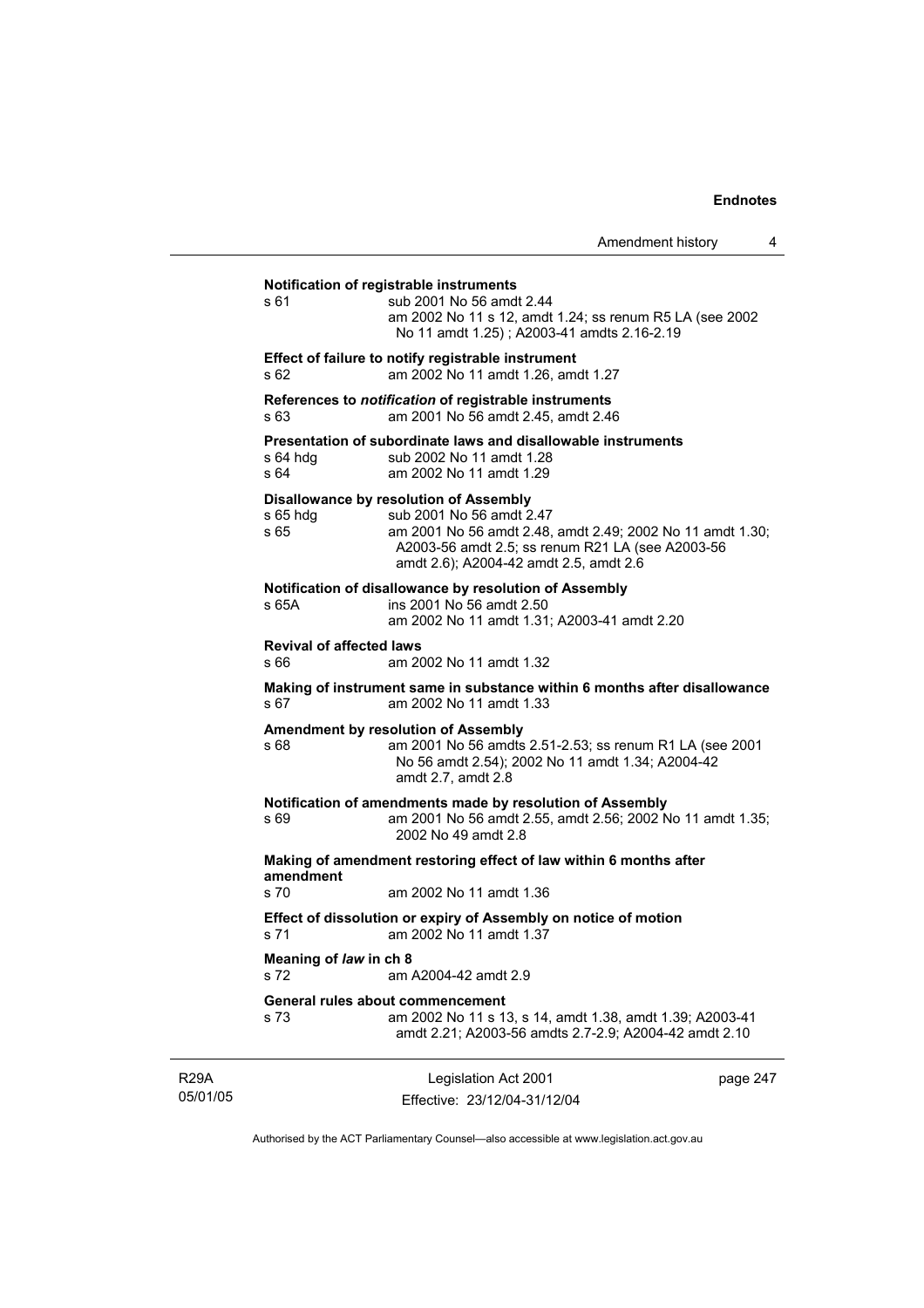| 4 | Amendment history                                                                                                                                                                                                                                         |
|---|-----------------------------------------------------------------------------------------------------------------------------------------------------------------------------------------------------------------------------------------------------------|
|   | <b>Time of commencement</b><br>s 74<br>sub 2002 No 11 s 15                                                                                                                                                                                                |
|   | Commencement of naming and commencement provisions<br>sub A2004-42 amdt 2.11<br>s 75 hdg<br>am 2002 No 11 s 16; 2002 No 49 amdt 2.9, amdt 2.10;<br>s 75<br>A2003-56 amdt 2.10, amdt 2.11; A2004-42 amdt 2.12;<br>ss renum R27 LA (see A2004-42 amdt 2.13) |
|   | Meaning of commences retrospectively<br>ins A2003-56 amdt 2.12<br>s 75A                                                                                                                                                                                   |
|   | Retrospective commencement requires clear indication<br>ins A2003-56 amdt 2.12<br>s 75B<br>am A2004-42 amdt 2.14; ss renum R27 LA (see A2004-42<br>amdt 2.15)                                                                                             |
|   | Non-prejudicial provision may commence retrospectively<br>am 2002 No 11 amdt 1.40; ss renum R5 LA (see 2002 No 11<br>s 76<br>amdt 1.41); A2003-56 amdt 2.13, amdt 2.14                                                                                    |
|   | <b>Commencement by commencement notice</b><br>s 77<br>am 2002 No 11 s 17, amdt 1.42; 2002 No 49 amdt 2.11;<br>A2004-42 amdts 2.16-2.18                                                                                                                    |
|   | Separate commencement of amendments<br>s 78<br>sub 2002 No 11 amdt 1.43                                                                                                                                                                                   |
|   | Automatic commencement of postponed law<br>am 2002 No 11 amdt 1.44; 2002 No 49 amdt 2.12; A2003-41<br>s 79<br>amdt 2.22; A2003-56 amdt 2.15, amdt 2.16; ss renum R21<br>LA (see A2003-56 amdt 2.17); A2004-42 amdt 2.19                                   |
|   | <b>Commencement of amendment of uncommenced law</b><br>ins A2003-41 amdt 2.23<br>s 79A                                                                                                                                                                    |
|   | References to commencement of law<br>s 80<br>am 2002 No 49 amdt 2.13                                                                                                                                                                                      |
|   | Exercise of powers between notification and commencement<br>am 2002 No 11 amdt 1.45-1.47; A2004-42 amdt 2.20,<br>s 81<br>amdt 2.21; ss renum R27 LA (see A2004-42 amdt 2.22)                                                                              |
|   | Definitions for ch 9<br>s 82<br>def law sub A2004-42 amdt 2.23<br>def repeal sub 2002 No 49 amdt 2.14<br>am A2004-42 amdt 2.24                                                                                                                            |
|   | Consequences of amendment of statutory instrument by Act<br>am 2002 No 11 amdt 1.48, amdt 1.49<br>s 83                                                                                                                                                    |

page 248 Legislation Act 2001 Effective: 23/12/04-31/12/04

R29A 05/01/05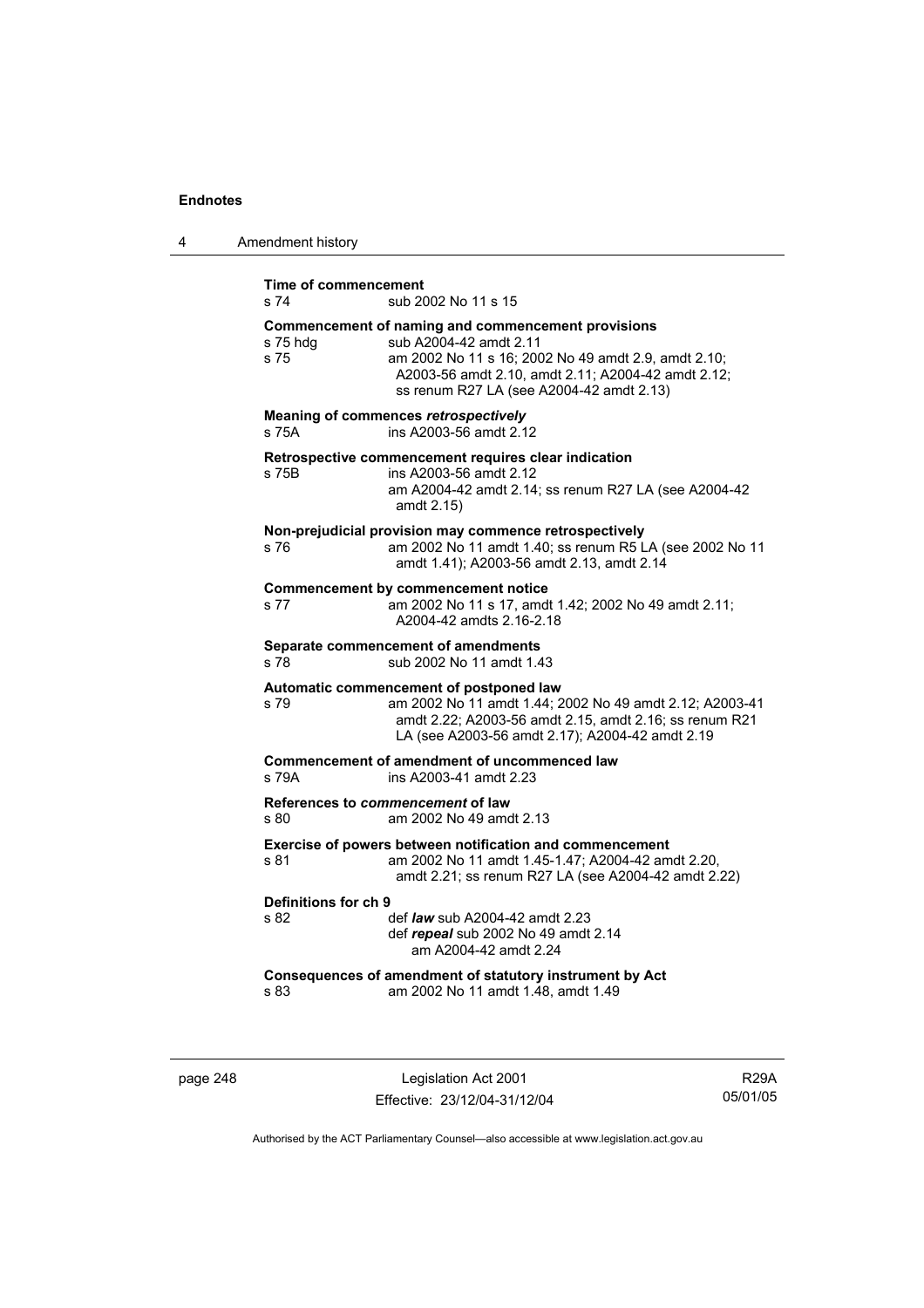# **Saving of operation of repealed and amended laws**  s 84 am 2002 No 11 amdt 1.50; ss renum R5 LA (see 2002 No 11 amdt 1.51) **Creation of offences and changes in penalties**  s 84A ins 2001 No 56 amdt 2.57 am 2002 No 11 amdt 1.52; A2004-42 amdt 2.25; ss renum R27 LA (see A2004-42 amdt 2.26) **When repeal takes effect**  s 85 sub 2002 No 11 s 18 **Repealed and amended laws not revived on repeal of repealing and amending laws**  am 2002 No 11 amdt 1.53; ss renum R5 LA (see 2002 No 11 amdt 1.54) **Commencement not undone if repealed**  s 87 am 2002 No 11 amdt 1.55 **Repeal does not end effect of transitional laws etc**  s 88 hdg sub 2002 No 49 amdt 2.15<br>s 88 sam 2002 No 11 amdt 1.56; am 2002 No 11 amdt 1.56; A2003-56 amdt 2.18 **Automatic repeal of certain laws and provisions**  s 89 am 2002 No 11 amdt 1.57-1.59; ss renum R5 LA (see 2002 No 11 amdt 1.60); 2002 No 30 amdt 2.3; 2002 No 49 amdts 2.16-2.18, 2.20-2.23; ss renum R13 LA (see 2002 No 49 amdt 2.19); A2003-56 amdts 2.19-2.23; ss renum R21 LA (see A2003-56 amdt 2.24); A2004-42 amdt 2.27, amdt 2.28, amdts 2.30-2.32; ss renum R27 LA (see A2004-42 amdt 2.29) **Insertion of provisions by amending law**  s 91 am 2001 No 56 amdt 2.58; 2002 No 11 amdt 1.61-1.63; ss renum R5 LA (see 2002 No 11 amdt 1.64) ; A2003-41 amdt 2.24; A2004-42 amdt 2.33, amdt 2.34 **Amendment to be made whenever possible**  s 92 am 2002 No 11 amdt 1.65-1.68 **Provisions included in another provision for amendment purposes**  s 93 am 2001 No 56 amdt 2.59, amdt 2.60; 2002 No 11 amdt 1.69; A2004-42 amdt 2.35, amdt 2.36 **Continuance of appointments etc made under amended provisions**  s 94 am 2002 No 11 amdt 1.70; ss renum R5 LA (see 2002 No 11 amdt 1.71); 2002 No 49 amdt 2.24; A2003-41 amdt 2.25 **Status of modifications**  s 95 am 2002 No 11 amdt 1.72, amdt 1.73

R29A 05/01/05

Legislation Act 2001 Effective: 23/12/04-31/12/04 page 249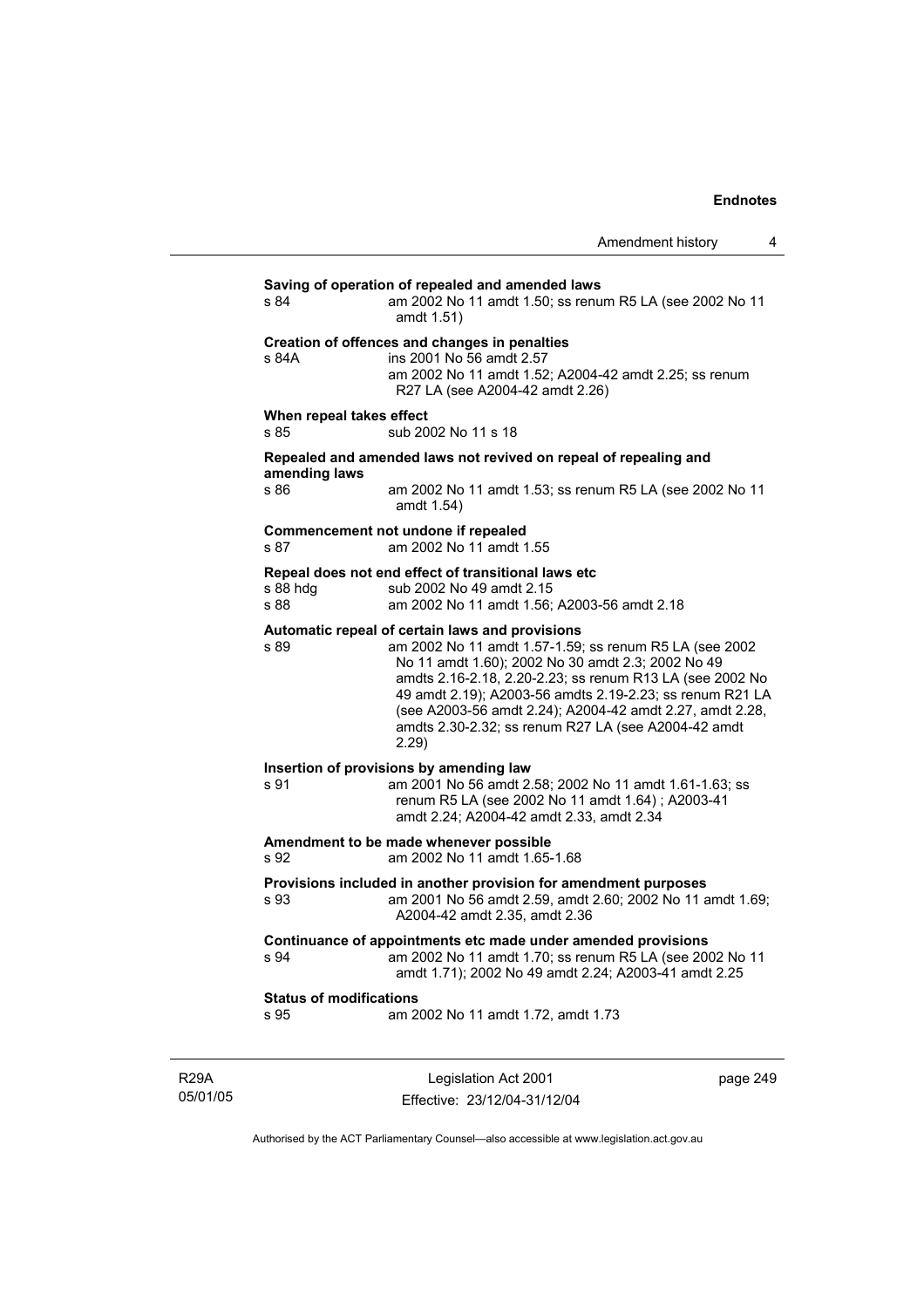| Amendment history<br>л |  |
|------------------------|--|
|------------------------|--|

**Relocated provisions**  s 96 am 2002 No 11 amdt 1.74 **References to law or instrument include law or instrument containing reference**  s 97 hdg sub 2001 No 56 amdt 2.61 s 97 am 2001 No 56 amdt 2.62 **Referring to laws in general terms**  s 98 am 2002 No 11 amdt 1.75 **Referring to particular Acts**  s 99 am A2003-56 amdt 2.25 **Referring to statutory instruments** s 100 am A2003-56 amdt 2.26 **Referring to provisions of laws or instruments**  s 101 am 2002 No 49 amdt 2.25 **Reference to provisions of law or instrument is inclusive**  s 101A ins 2001 No 56 amdt 2.63 **References to paragraphs etc**  s 101B ins 2001 No 56 amdt 2.63 **Meaning of references to a law or instrument generally**  s 102 am 2002 No 11 amdt 1.76, amdt 1.77; A2003-56 amdt 2.27; ss renum R21 LA (see A2003-56 amdt 2.28) **References to laws include references to instruments under laws**  s 104 am 2001 No 56 amdt 2.64 **References in statutory instruments to** *the Act* s 105 am 2002 No 11 amdt 1.78, amdt 1.79 **References to repealed laws**  s 106 am 2002 No 30 amdt 2.4 **Meaning of** *law* **in ch 11**  s 107 hdg sub A2004-42 amdt 2.37 s 107 def *law* am A2003-41 amdt 2.26 def *republication* ins A2004-42 amdt 2.38 **Republication in register**  s 108 am 2001 No 56 amdt 2.65 **Republications may be published with other information**  s 109 am A2003-41 amdt 2.27 **Authorisation for parliamentary counsel**  s 114 am 2001 No 70 amdt 1.8

page 250 **Legislation Act 2001** Effective: 23/12/04-31/12/04

R29A 05/01/05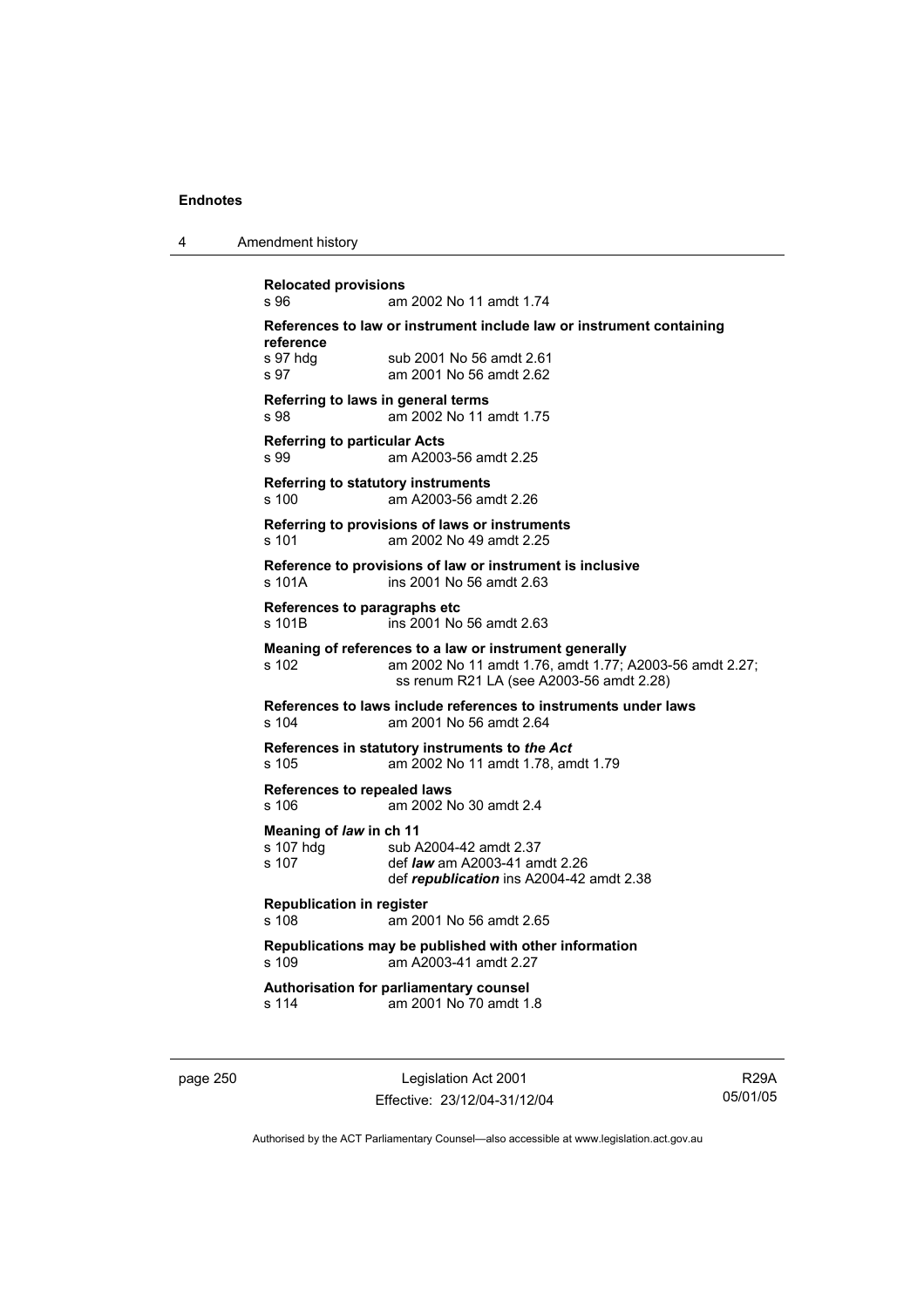| <b>Ambit of editorial amendments</b><br>s 116 | am A2003-56 amdt 2.29                                                                                                                                                                                                                            |  |  |  |
|-----------------------------------------------|--------------------------------------------------------------------------------------------------------------------------------------------------------------------------------------------------------------------------------------------------|--|--|--|
| s 119                                         | Delegation by parliamentary counsel<br>renum as s 260                                                                                                                                                                                            |  |  |  |
| ch 12 hdg                                     | Scope of Acts and statutory instruments<br>orig ch 12 hdg renum as ch 19 hdg and then ch 20 hdg<br>ins 2001 No 56 amdt 2.68                                                                                                                      |  |  |  |
| s 120                                         | Act to be interpreted not to exceed legislative powers of Assembly<br>orig s 120 renum as s 261<br>ins 2001 No 56 amdt 2.68<br>am 2002 No 11 amdt 1.80                                                                                           |  |  |  |
| <b>Binding effect of Acts</b><br>s 121        | orig s 121 renum as s 262 and then s 302<br>ins 2002 No 11 s 19                                                                                                                                                                                  |  |  |  |
| <b>Application to Territory</b><br>s 122      | orig s 122 renum as s 263<br>ins 2001 No 56 amdt 2.68<br>am 2002 No 11 amdt 1.81                                                                                                                                                                 |  |  |  |
| Application of s 47 (2) and (3)<br>s 122A     | renum as s 264 and then s 304                                                                                                                                                                                                                    |  |  |  |
| Application of s 61 and s 62<br>s 123         | renum as s 265 and then s 305                                                                                                                                                                                                                    |  |  |  |
| <b>Application of s 69</b><br>s 124           | renum as s 266                                                                                                                                                                                                                                   |  |  |  |
| ch 13 hdg                                     | <b>Structure of Acts and statutory instruments</b><br>orig ch 13 hdg renum as ch 20 hdg and then ch 21 hdg<br>ins 2001 No 56 amdt 2.68                                                                                                           |  |  |  |
| General<br>pt 13.1 hdg                        | ins 2001 No 56 amdt 2.68                                                                                                                                                                                                                         |  |  |  |
| Meaning of law in ch 13<br>s 125              | orig s 125 renum as s 267 and then s 306<br>ins 2001 No 56 amdt 2.68                                                                                                                                                                             |  |  |  |
| s 126                                         | Material that is part of an Act or statutory instrument<br>orig s 126 renum as s 268 and then s 307<br>ins 2001 No 56 amdt 2.68<br>am 2002 No 11 amdt 1.82; 2002 No 30 amdt 2.5; A2003-56<br>amdt 2.30; ss renum R21 LA (see A2003-56 amdt 2.31) |  |  |  |

R29A 05/01/05

Legislation Act 2001 Effective: 23/12/04-31/12/04 page 251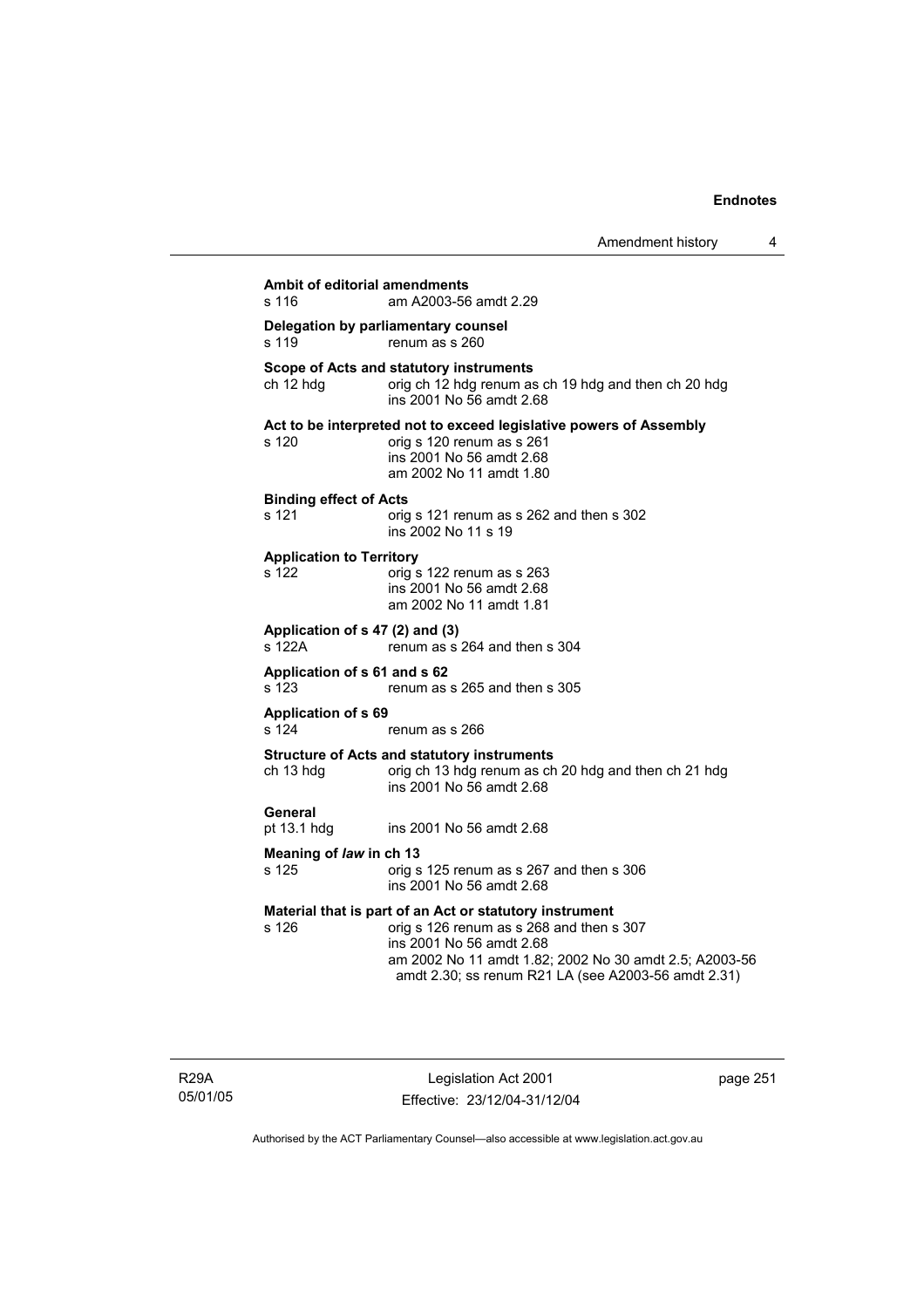4 Amendment history **Material that is not part of an Act or statutory instrument**  s 127 orig s 127 renum as s 269 and then s 308 ins 2001 No 56 amdt 2.68 am 2002 No 11 amdt 1.83 **Status of certain instruments as notifiable instruments**  s 128 renum as s 270 and then s 309 **Compliance with authorisation or requirement to do something by notice in**  Gazette<br>s 129 renum as s 271 and then s 310 **Particular kinds of provisions**  pt 13.2 hdg ins 2001 No 56 amdt 2.68 **What is a definition?**  s 130 orig s 130 renum as s 272 and then s 313 ins 2001 No 56 amdt 2.68 am A2003-56 amdts 2.32-2.34 **Signpost definitions**  ins 2001 No 56 amdt 2.68 am 2002 No 49 amdt 2.26, amdt 2.27; A2003-56 amdt 2.35, amdt 2.36; ss renum R21 LA (see A2003-56 amdt 2.37) **Examples**  s 132 ins 2001 No 56 amdt 2.68 am 2002 No 11 amdt 1.84 **Penalty units**  s 133 ins 2001 No 56 amdt 2.68 am 2002 No 11 amdt 1.85 **Penalties at end of sections and subsections**  ins 2001 No 56 amdt 2.68 am 2002 No 11 amdt 1.86; 2002 No 49 amdt 2.28 **Penalties not at end of sections and subsections**  s 135 ins 2001 No 56 amdt 2.68 am 2002 No 11 amdt 1.87; 2002 No 49 amdt 2.29 **Interpretation of Acts and statutory instruments**  ch 14 hdg ins 2002 No 11 s 20 sub A2003-18 s 4 **Purpose and scope**  pt 14.1 hdg ins A2003-18 s 4 **Meaning of** *Act* **in ch 14**  s 136 ins 2001 No 56 amdt 2.68 om 2002 No 11 amdt 1.88 ins A2003-18 s 4

page 252 Legislation Act 2001 Effective: 23/12/04-31/12/04

R29A 05/01/05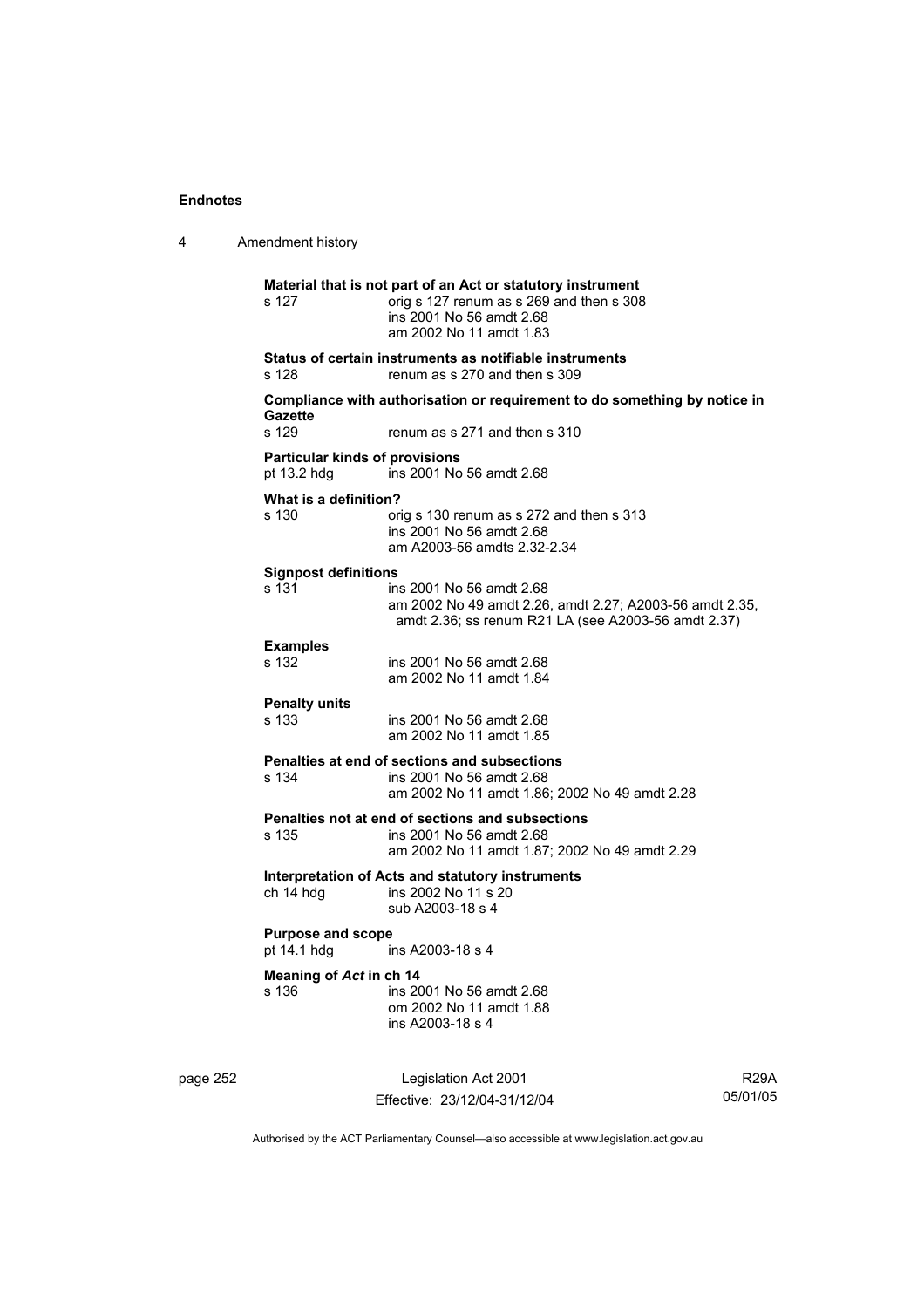# **Purpose and scope of ch 14**<br>s 137 **ins 2002** N ins 2002 No 11 s 20 sub A2003-18 s 4 **Key principles of interpretation**  pt 14.2 hdg ins A2003-18 s 4 **Meaning of** *working out the meaning of an Act* s 138 reloc from IA 2002 No 11 amdt 2.63 sub A2003-18 s 4 **Interpretation best achieving Act's purpose**  s 139 reloc from IA 2002 No 11 amdt 2.63 pars renum R5 LA am 2002 No 49 amdt 2.30 sub A2003-18 s 4 am A2004-5 amdt 2.7 **Legislative context**  ins A2003-18 s 4 **Non-legislative context generally**  s 141 ins A2003-18 s 4 am A2003-41 amdt 2.28 **Non-legislative context—material that may be considered**  s 142 ins A2003-18 s 4 am A2003-41 amdt 2.29; table renum R22 LA **Law stating material for consideration in working out meaning**  s 143 ins A2003-18 s 4 **Aids to interpretation**  ch 15 hdg ins 2001 No 56 amdt 2.68<br>ch 15 hdg note om 2002 No 11 amdt 1.89 om 2002 No 11 amdt 1.89 **General**  pt 15.1 hdg ins 2001 No 56 amdt 2.68 **Meaning of commonly-used terms**<br>s 144 hdg sub A2003-56 an s 144 hdg sub A2003-56 amdt 2.38<br>s 144 s ins 2001 No 56 amdt 2.68 ins 2001 No 56 amdt 2.68 **Gender and number**  ins 2001 No 56 amdt 2.68 am 2002 No 11 amdt 1.90 **Meaning of** *may* **and** *must* s 146 ins 2001 No 56 amdt 2.68 am 2002 No 11 amdt 1.91, amdt 1.92; 2002 No 30 amdt 2.6; A2003-56 amdt 2.39

R29A 05/01/05

Legislation Act 2001 Effective: 23/12/04-31/12/04 page 253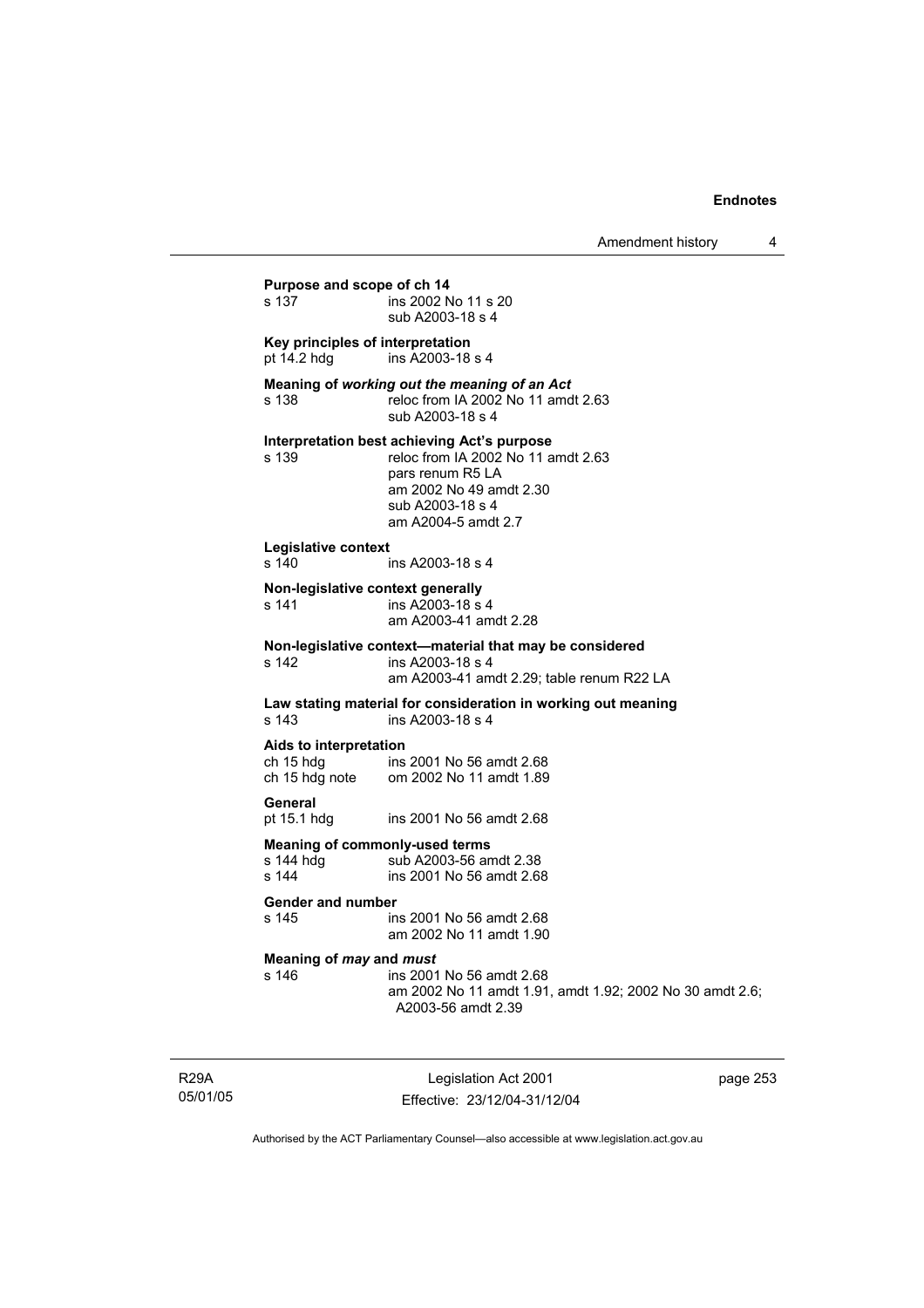| 4 | Amendment history                                |                                                                                                                                                |
|---|--------------------------------------------------|------------------------------------------------------------------------------------------------------------------------------------------------|
|   | s 147                                            | Changes of drafting practice not to affect meaning<br>ins 2001 No 56 amdt 2.68<br>am 2002 No 11 amdt 1.93                                      |
|   | s 148                                            | Terms used in instruments have same meanings as in authorising laws<br>ins 2001 No 56 amdt 2.68<br>am 2002 No 11 amdt 1.94; A2003-56 amdt 2.40 |
|   | Age in years<br>s 149                            | ins 2001 No 56 amdt 2.68<br>am 2002 No 11 amdt 1.95                                                                                            |
|   | <b>Measurement of distance</b><br>s 150          | ins 2001 No 56 amdt 2.68<br>am 2002 No 11 amdt 1.96                                                                                            |
|   | <b>Reckoning of time</b><br>s 151                | ins 2002 No 11 s 21<br>am 2002 No 49 amdt 2.31; A2003-56 amdt 2.41                                                                             |
|   | <b>Continuing effect of obligations</b><br>s 152 | ins 2002 No 11 s 21<br>sub 2002 No 49 amdt 2.32                                                                                                |
|   | <b>Definitions</b><br>pt 15.2 hdg                | ins 2001 No 56 amdt 2.68                                                                                                                       |
|   | s 155                                            | Definitions apply subject to contrary intention<br>ins 2001 No 56 amdt 2.68<br>am 2002 No 11 amdt 1.97, amdt 1.98                              |
|   | s 156                                            | Application of definitions in dictionaries and sections<br>ins 2001 No 56 amdt 2.68<br>am A2003-56 amdt 2.42                                   |
|   | s 157                                            | Defined terms-other parts of speech and grammatical forms<br>ins 2001 No 56 amdt 2.68<br>sub 2002 No 11 amdt 1.99<br>am A2003-56 amdt 2.43     |
|   | pt 15.3 hdg                                      | References to various entities and things<br>ins 2001 No 56 amdt 2.68                                                                          |
|   | References to people generally<br>s 160          | ins 2001 No 56 amdt 2.68<br>am 2002 No 11 amdt 1.100, amdt 1.101                                                                               |
|   | <b>Corporations liable to offences</b><br>s 161  | ins 2001 No 56 amdt 2.68<br>am 2002 No 11 amdt 1.102; 2002 No 51 amdt 1.23; 2002 No<br>49 amdt 2.33                                            |

page 254 Legislation Act 2001 Effective: 23/12/04-31/12/04

R29A 05/01/05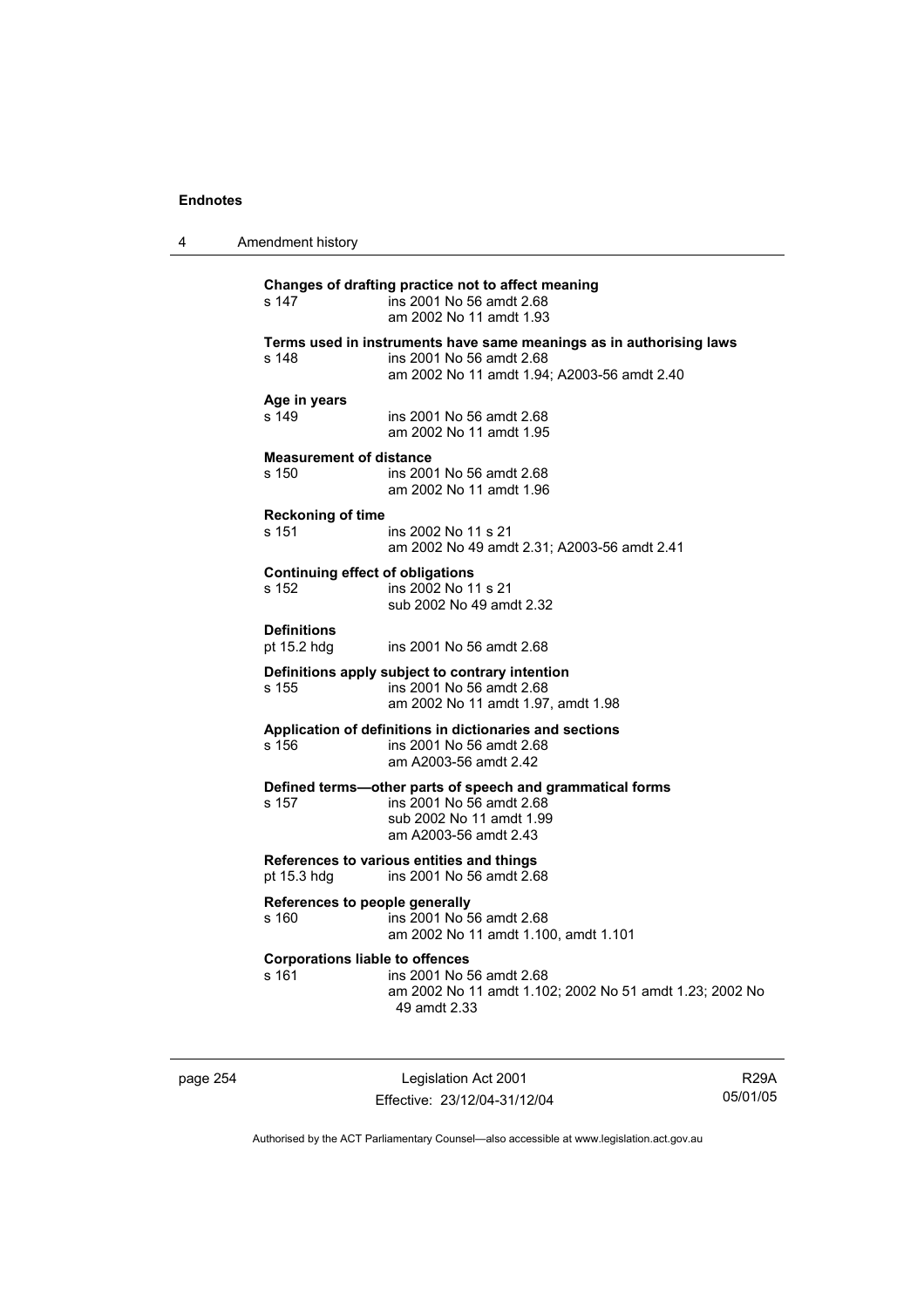| Amendment history |  |
|-------------------|--|
|-------------------|--|

**References to** *a Minister* **or** *the Minister* s 162 ins 2001 No 56 amdt 2.68 **References to** *a chief executive* **or** *the chief executive* s 163 ins 2001 No 56 amdt 2.68 **References to Australian Standards etc**  s 164 ins 2001 No 56 amdt 2.68 sub A2003-56 amdt 2.44 **References to Assembly committees that no longer exist**  s 165 ins 2001 No 56 amdt 2.68 **References to person with interest in land include personal representative etc**  ins 2001 No 56 amdt 2.68 am 2002 No 11 amdt 1.103 **References to** *domestic partner* **and** *domestic partnership*  s 169 ins A2003-14 s 4 **References to** *transgender people*  s 169A **ins A2003-14** s 4 **References to** *intersex people*  s 169B ins A2003-14 s 4 **Preservation of certain common law privileges**  pt 15.4 hdg ins 2002 No 11 s 22 **Privileges against selfincrimination and exposure to civil penalty**  s 170 ins 2002 No 11 s 22 **Client legal privilege**  s 171 ins 2002 No 11 s 22 **Courts, tribunals and other decision-makers**  ch 16 hdg ins 2001 No 56 amdt 2.68 **Meaning of** *law* **in ch 16**  s 175 ins 2001 No 56 amdt 2.68 **Jurisdiction of courts and tribunals**  s 176 ins 2001 No 56 amdt 2.68 am 2002 No 11 amdt 1.104 **Recovery of amounts owing under laws**  s 177 ins 2001 No 56 amdt 2.68 am 2002 No 11 amdt 1.105 **Power to decide includes power to administer oath etc**  s 178 hdg am A2003-41 amdt 2.30 s 178 ins 2001 No 56 amdt 2.68 am 2002 No 11 amdt 1.106, amdt 1.107; A2003-41 amdt 2.31

R29A 05/01/05

Legislation Act 2001 Effective: 23/12/04-31/12/04 page 255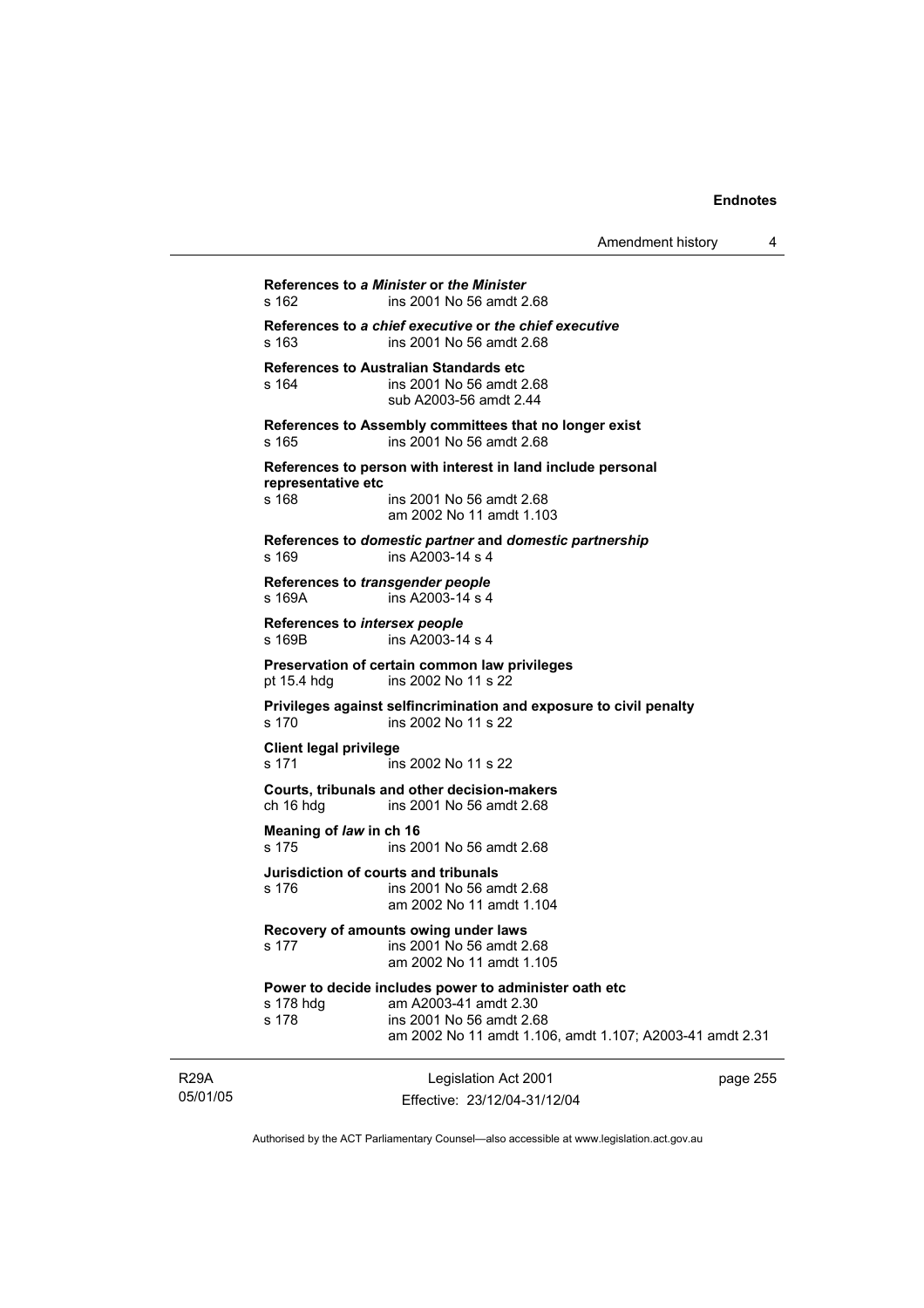| 4        | Amendment history                          |                                                                                                                                                                    |
|----------|--------------------------------------------|--------------------------------------------------------------------------------------------------------------------------------------------------------------------|
|          | s 179                                      | Content of statements of reasons for decisions<br>ins 2001 No 56 amdt 2.68<br>am 2002 No 11 amdt 1.108; A2003-56 amdt 2.45                                         |
|          | s 180                                      | Power to make decision includes power to reverse or change<br>ins 2001 No 56 amdt 2.68<br>am 2002 No 11 amdt 1.109                                                 |
|          | <b>Entities and positions</b><br>ch 17 hdg | ins 2001 No 56 amdt 2.68                                                                                                                                           |
|          | Meaning of law in ch 17<br>s 182           | (prev s 185) ins 2001 No 56 amdt 2.68<br>renum 2002 No 11 amdt 1.110<br>sub A2003-56 amdt 2.46                                                                     |
|          | Change of name of entity<br>s 183          | (prev s 187) ins 2001 No 56 amdt 2.68<br>renum 2002 No 11 amdt 1.112<br>am A2003-56 amdt 2.47                                                                      |
|          | Change in constitution of entity<br>s 184  | (prev s 188) ins 2001 No 56 amdt 2.68<br>renum 2002 No 11 amdt 1.112                                                                                               |
|          | s 185                                      | References to occupant of position<br>orig s 185 renum as s 182<br>(prev s 189) ins 2001 No 56 amdt 2.68<br>renum 2002 No 11 amdt 1.112<br>am A2003-56 amdt 2.48   |
|          | Change of name of position<br>s 186        | (orig s 186) ins 2001 No 56 amdt 2.68<br>om 2002 No 11 amdt 1.111<br>(prev s 190) ins 2001 No 56 amdt 2.68<br>renum 2002 No 11 amdt 1.112<br>am A2003-56 amdt 2.49 |
|          | s 187                                      | Chairperson and deputy chairperson<br>orig s 187 renum as s 183<br>(prev s 191) ins 2001 No 56 amdt 2.68<br>renum 2002 No 11 amdt 1.112                            |
|          | <b>Offences</b><br>ch 18 hdg               | orig ch 18 hdg renum as ch 19 hdg<br>ins 2002 No 11 s 23                                                                                                           |
|          | Introductory<br>pt 18.1 hdg                | renum as pt 19.1 hdg                                                                                                                                               |
|          | <b>Functions</b><br>pt 18.2 hdg            | renum as pt 19.2 hdg                                                                                                                                               |
| page 256 |                                            | Legislation Act 2001                                                                                                                                               |

Effective: 23/12/04-31/12/04

R29A 05/01/05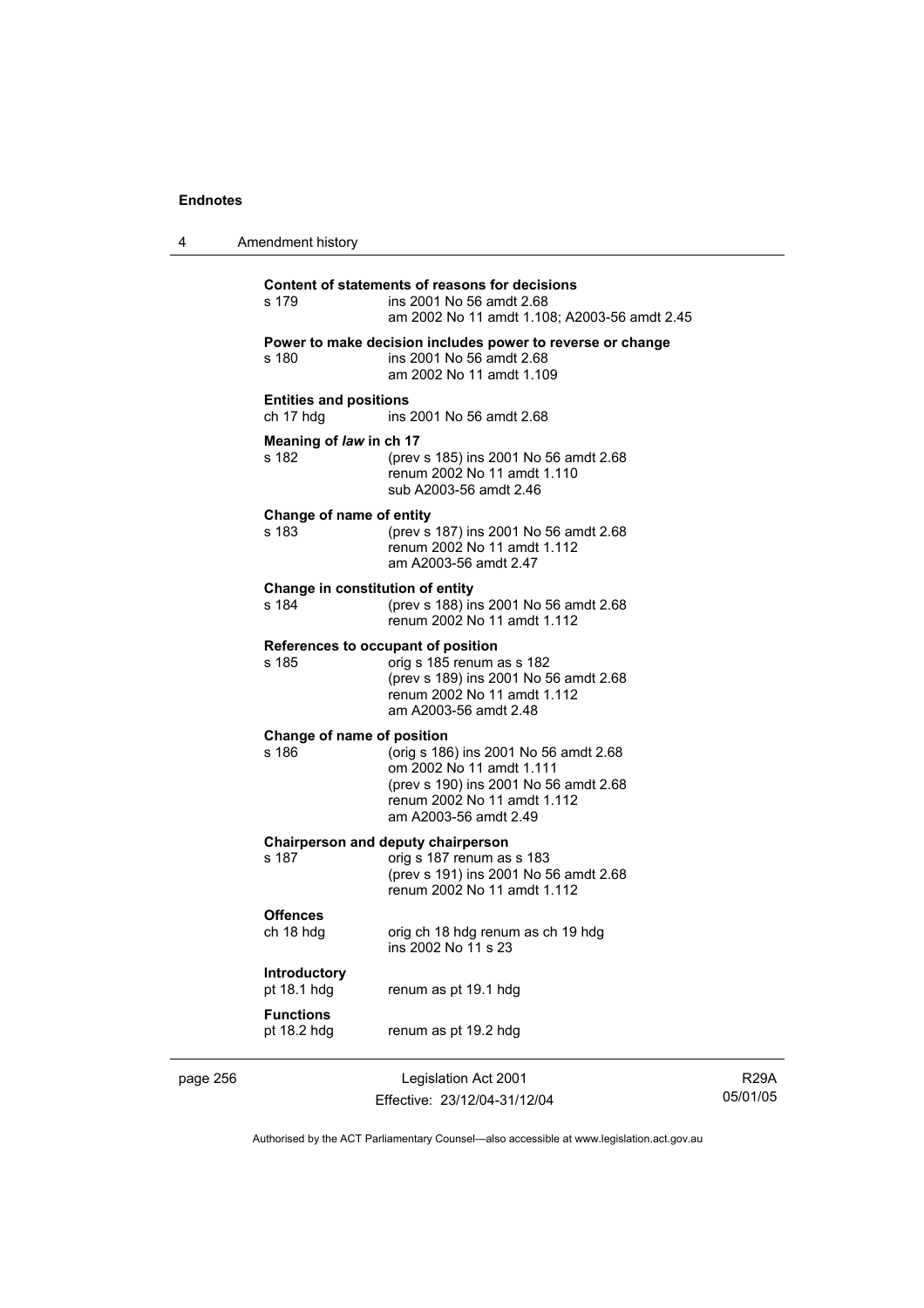# 05/01/05 Legislation Act 2001 Effective: 23/12/04-31/12/04 page 257 **Appointments**  renum as pt 19.3 hdg **Appointments—other than acting appointments**  renum as div 19.3.1 hdg **Acting appointments**  renum as div 19.3.2 hdg **Delegations**  pt 18.4 hdg renum as pt 19.4 hdg **Service of documents**<br>pt 18.5 hdg renu renum as pt 19.5 hdg **Other matters**  pt 18.6 hdg renum as pt 19.7 hdg **Meaning of** *Territory law* **in ch 18**  s 188 orig s 188 renum as s 184 ins 2002 No 11 s 23 **Reference to offence includes reference to related ancillary offences**  s 189 orig s 189 renum as s 185 ins 2002 No 11 s 23 am 2002 No 51 amdt 1.24, amdt 1.25 **Indictable and summary offences**  s 190 orig s 190 renum as s 186 ins 2002 No 11 s 23 am A2003-56 amdt 2.50; ss renum R21 LA (see A2003-56 amdt 2.51) **Offences against 2 or more laws**  s 191 orig s 191 renum as s 187 ins 2002 No 11 s 23 **When must prosecutions begin?**  s 192 ins 2002 No 11 s 23 am 2002 No 51 amdt 1.26; A2004-32 s 90 **Continuing offences**  s 193 ins 2002 No 11 s 23 **Administrative and machinery provisions**  ch 19 hdg (prev ch 12 hdg) renum as ch 19 hdg and then ch 20 hdg (prev ch 18 hdg) ins 2001 No 56 amdt 2.68 renum as ch 19 hdg 2002 No 11 s 24 **Introductory**  pt 19.1 hdg (prev pt 18.1 hdg) ins 2001 No 56 amdt 2.68 renum 2002 No 11 s 24

Authorised by the ACT Parliamentary Counsel—also accessible at www.legislation.act.gov.au

R29A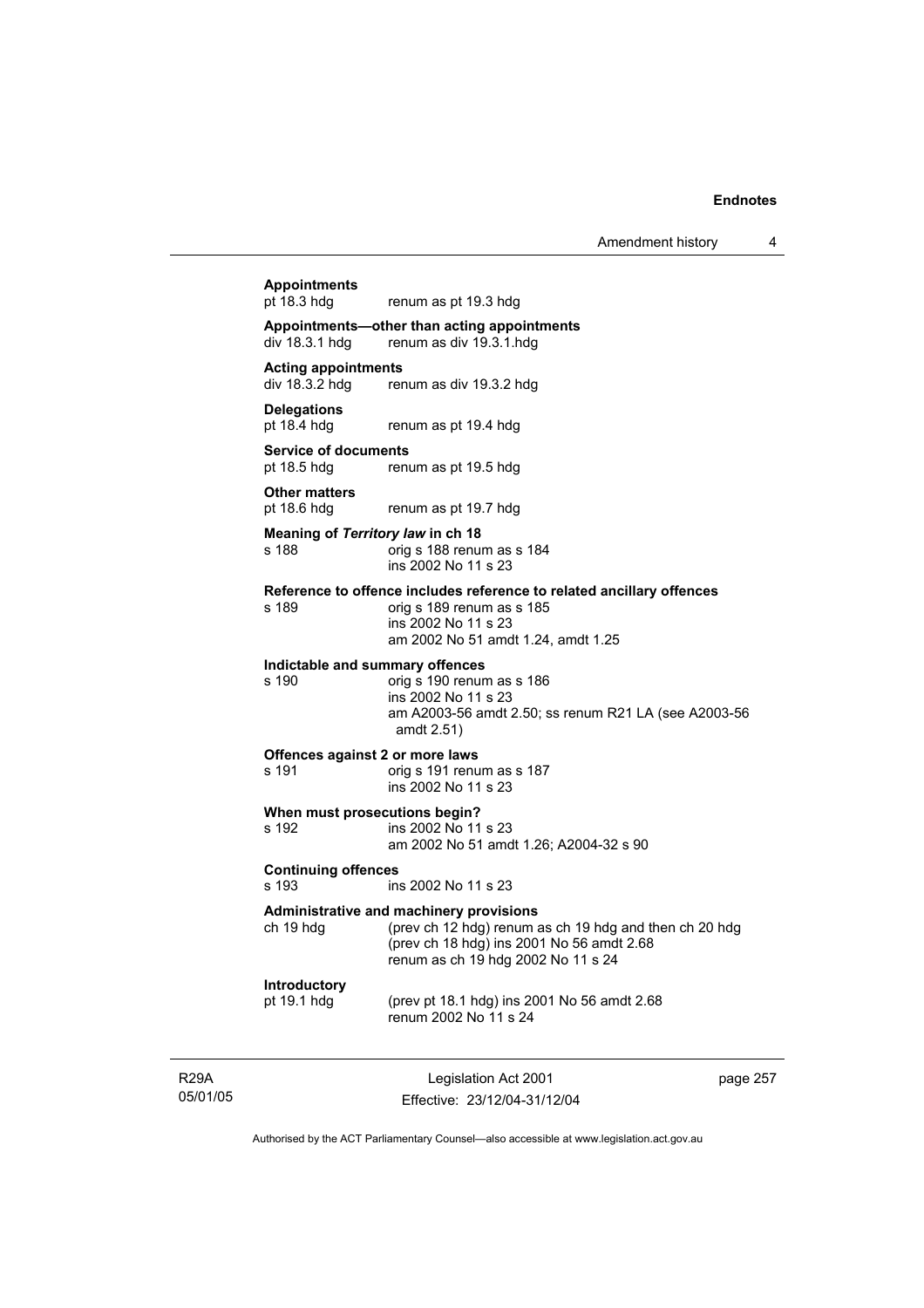| Meaning of law in ch 19<br>ins 2001 No 56 amdt 2.68<br>s 195                                        |                                                                                                                                                                                             |  |
|-----------------------------------------------------------------------------------------------------|---------------------------------------------------------------------------------------------------------------------------------------------------------------------------------------------|--|
| <b>Functions</b><br>pt 19.2 hdg                                                                     | (prev pt 18.2 hdg) ins 2001 No 56 amdt 2.68<br>renum 2002 No 11 s 24                                                                                                                        |  |
| s 196                                                                                               | Provision giving function gives power to exercise function<br>ins 2001 No 56 amdt 2.68                                                                                                      |  |
| s 197                                                                                               | Statutory functions may be exercised from time to time<br>ins 2001 No 56 amdt 2.68<br>am 2002 No 11 amdt 1.113, amdt 1.114                                                                  |  |
| <b>Functions of bodies</b><br>s 199                                                                 | ins 2001 No 56 amdt 2.68<br>am 2002 No 11 amdt 1.115, amdt 1.116; ss renum R5 LA (see<br>2002 No 11 amdt 1.117); A2003-41 amdt 2.32, amdt 2.33;<br>ss renum R20 LA (see A2003-41 amdt 2.34) |  |
| s 200                                                                                               | <b>Functions of occupants of positions</b><br>ins 2001 No 56 amdt 2.68                                                                                                                      |  |
| <b>Appointments</b><br>pt 19.3 hdg                                                                  | (prev pt 18.3 hdg) ins 2001 No 56 amdt 2.68<br>renum 2002 No 11 s 24                                                                                                                        |  |
| Appointments-general<br>div 19.3.1 hdg<br>div 19.3.1 note                                           | (prev div 18.3.1 hdg) ins 2001 No 56 amdt 2.68<br>renum 2002 No 11 s 24<br>sub A2003-56 amdt 2.52<br>ins 2002 No 11 amdt 1.118                                                              |  |
| <b>Application of div 19.3.1</b><br>s 205                                                           | ins 2001 No 56 amdt 2.68<br>am 2002 No 11 amdt 1.119, amdt 1.120                                                                                                                            |  |
| s 206                                                                                               | Appointments must be in writing etc.<br>ins 2001 No 56 amdt 2.68<br>sub 2002 No 11 s 25                                                                                                     |  |
| s 207                                                                                               | Appointment may be by name or position<br>ins 2001 No 56 amdt 2.68                                                                                                                          |  |
| s 208                                                                                               | Power of appointment includes power to suspend etc<br>ins 2001 No 56 amdt 2.68                                                                                                              |  |
| Power of appointment includes power to make acting appointment<br>ins 2001 No 56 amdt 2.68<br>s 209 |                                                                                                                                                                                             |  |
| <b>Resignation of appointment</b><br>s 210                                                          | ins 2001 No 56 amdt 2.68                                                                                                                                                                    |  |

page 258 Legislation Act 2001 Effective: 23/12/04-31/12/04

R29A 05/01/05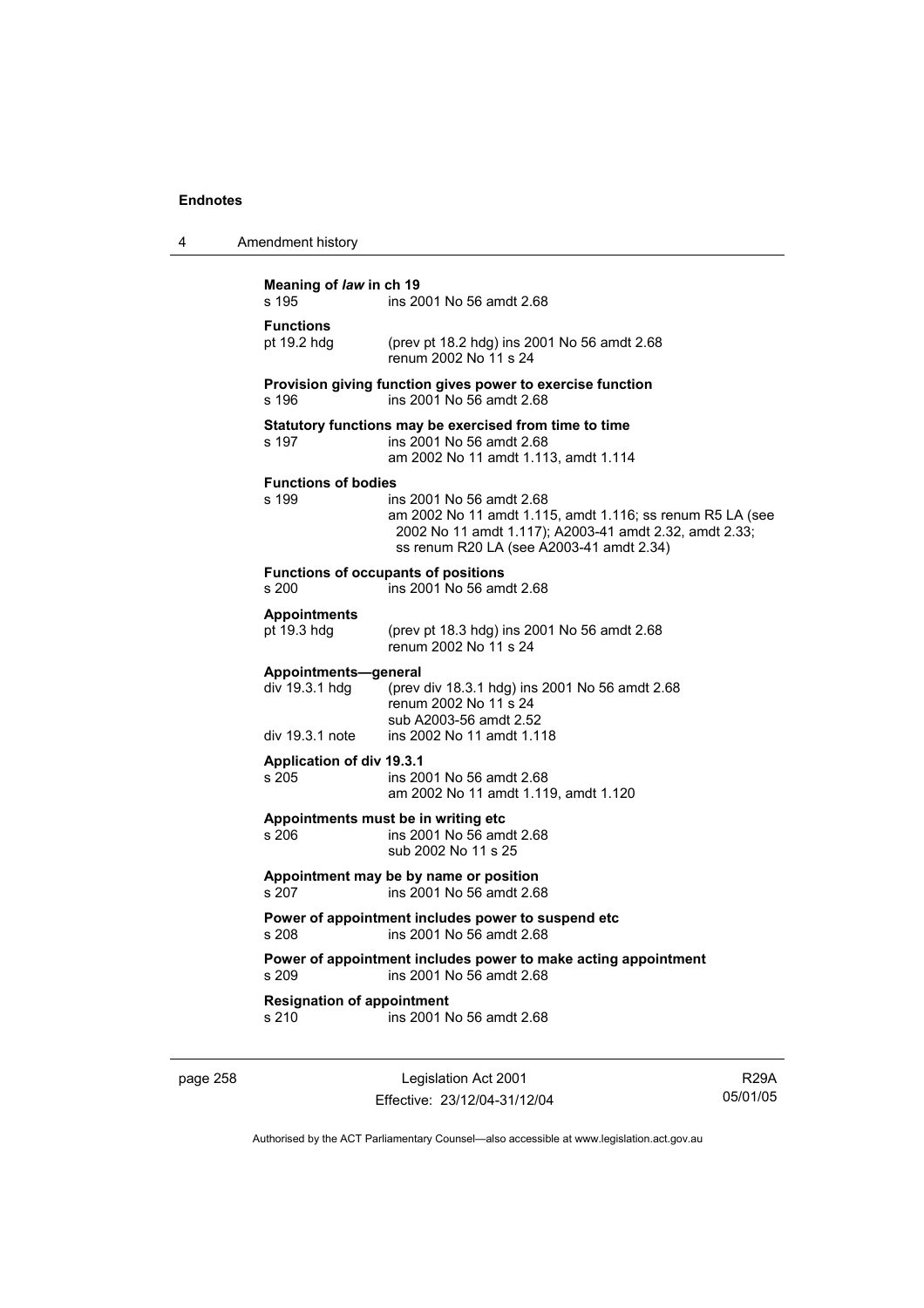# **Appointment not affected by appointer changes**  s 211 ins 2001 No 56 amdt 2.68 **Appointment not affected by defect etc**  s 212 ins 2001 No 56 amdt 2.68 **Acting appointments**  (prev div 18.3.2 hdg) ins 2001 No 56 amdt 2.68 renum 2002 No 11 s 24 **Application of div 19.3.2**  s 215 ins 2001 No 56 amdt 2.68 am 2002 No 11 amdt 1.121, amdt 1.122 **Acting appointments must be in writing etc**  s 216 ins 2001 No 56 amdt 2.68 sub 2002 No 11 s 26 **Acting appointment may be made by name or position**  s 217 ins 2001 No 56 amdt 2.68 **Instrument may provide when acting appointment has effect etc**  s 218 ins 2001 No 56 amdt 2.68 **Appointer may decide terms of acting appointment etc**  s 219 ins 2001 No 56 amdt 2.68 am 2002 No 11 amdt 1.123 **Appointee may exercise functions under acting appointment etc**  s 220 ins 2001 No 56 amdt 2.68 **How long does an acting appointment operate?**  s 221 ins 2001 No 56 amdt 2.68 am 2002 No 11 amdt 1.124 **Resignation of acting appointment**  s 222 ins 2001 No 56 amdt 2.68 **Effect of acting appointment on substantive appointment etc**  s 223 ins 2001 No 56 amdt 2.68 **Acting appointment not affected by appointer changes**  s 224 ins 2001 No 56 amdt 2.68 **Acting appointment not affected by defect etc**  s 225 ins 2001 No 56 amdt 2.68 **Standing acting arrangements**   $div 19.3.2A hda$  ins A2003-41 amdt 2.35 **Application of div 19.3.2A**  s 225A ins A2003-41 amdt 2.35

R29A 05/01/05

Legislation Act 2001 Effective: 23/12/04-31/12/04 page 259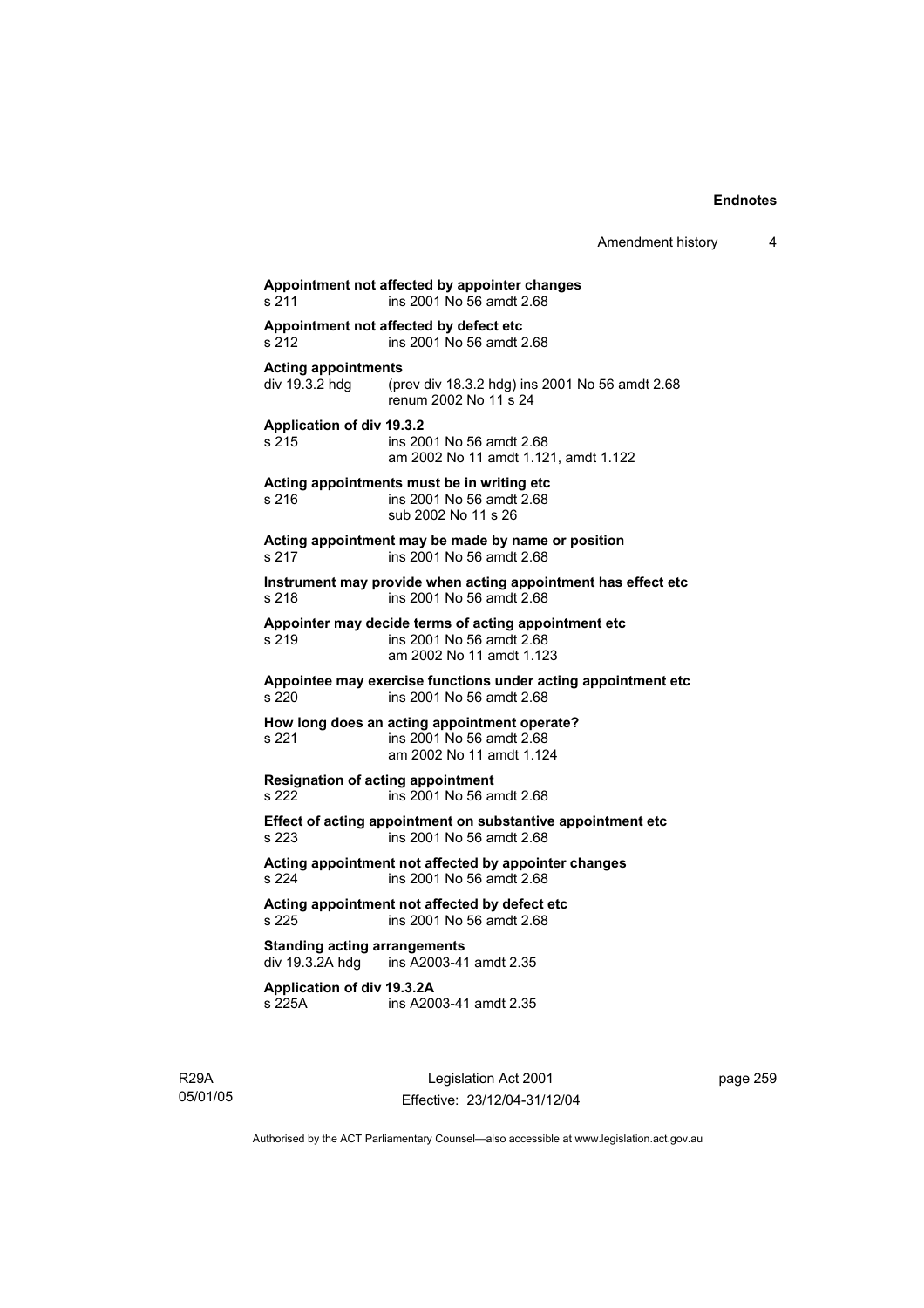| 4 | Amendment history                                                                                                                                                                                   |
|---|-----------------------------------------------------------------------------------------------------------------------------------------------------------------------------------------------------|
|   | Person acting may exercise functions etc<br>s 225B<br>ins A2003-41 amdt 2.35                                                                                                                        |
|   | Appointments—Assembly consultation<br>div 19.3.3 hdg<br>ins 2002 No 11 s 27                                                                                                                         |
|   | Meaning of statutory position in div 19.3.3<br>s 226<br>ins 2002 No 11 s 27                                                                                                                         |
|   | Application of div 19.3.3<br>s 227<br>ins 2002 No 11 s 27<br>am 2002 No 49 amdt 2.34; A2004-28 amdt 3.32<br>(3), (4) exp 22 December 2004 (s 227 (4) and see A2004-28,<br>s 211 (1) and NI2004-486) |
|   | <b>Consultation with appropriate Assembly committee</b><br>s 228<br>ins 2002 No 11 s 27                                                                                                             |
|   | Appointment is disallowable instrument<br>s 229 hdg<br>sub 2002 No 49 amdt 2.35<br>s 229<br>ins 2002 No 11 s 27                                                                                     |
|   | <b>Delegations</b><br>pt 19.4 hdg<br>(prev pt 18.4 hdg) ins 2001 No 56 amdt 2.68<br>renum 2002 No 11 s 24                                                                                           |
|   | Application of pt 19.4 generally<br>s 230<br>ins 2001 No 56 amdt 2.68<br>am 2002 No 11 amdt 1.125                                                                                                   |
|   | Application of pt 19.4 to subdelegations<br>s 231<br>ins 2001 No 56 amdt 2.68<br>am 2002 No 11 amdt 1.126; A2003-56 amdt 2.53, amdt 2.54                                                            |
|   | Delegation must be in writing etc.<br>s 232<br>ins 2001 No 56 amdt 2.68                                                                                                                             |
|   | Delegation may be made by name or position<br>s 233<br>ins 2001 No 56 amdt 2.68                                                                                                                     |
|   | Instrument may provide when delegation has effect etc<br>s 234<br>ins 2001 No 56 amdt 2.68<br>am A2003-41 amdt 2.36                                                                                 |
|   | Delegation may be made to 2 or more delegates<br>s 235<br>ins 2001 No 56 amdt 2.68                                                                                                                  |
|   | Power to delegate may not be delegated<br>s 236<br>ins 2001 No 56 amdt 2.68<br>am 2002 No 11 amdt 1.127<br>sub A2003-56 amdt 2.55                                                                   |

page 260 Legislation Act 2001 Effective: 23/12/04-31/12/04

R29A 05/01/05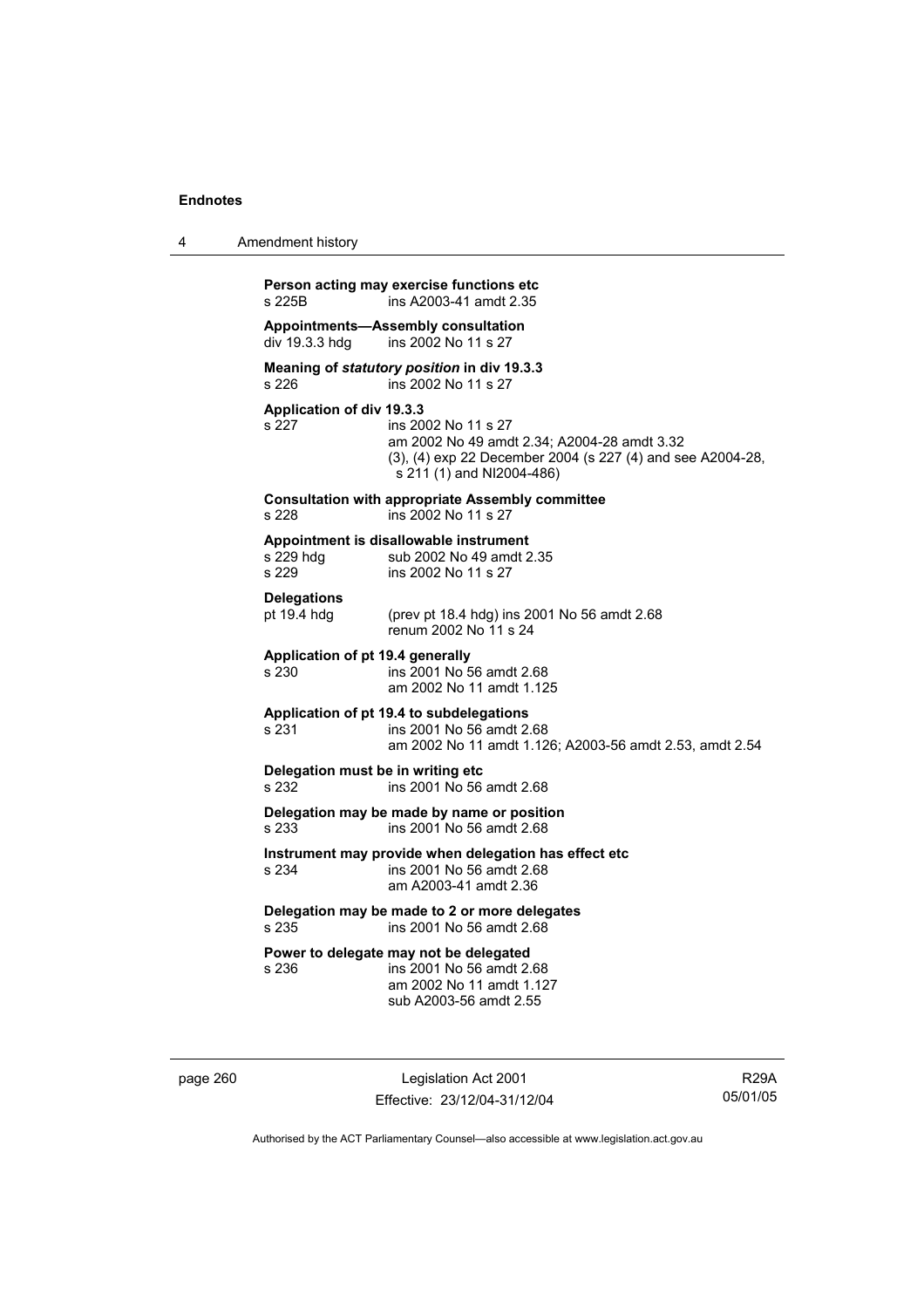**Delegation may be amended or revoked**  ins 2001 No 56 amdt 2.68 **Appointer responsible for delegated function**  s 238 ins 2001 No 56 amdt 2.68 **Exercise of delegation by delegate**<br>s 239 **ins 2001** No 56 a s 239 ins 2001 No 56 amdt 2.68 am 2002 No 49 amdt 2.36, amdt 2.37; A2003-56 amdt 2.56 **Appointer may exercise delegated function**  s 240 ins 2001 No 56 amdt 2.68 **Delegation not affected by appointer changes**  s 241 ins 2001 No 56 amdt 2.68 **Delegation not affected by defect etc**  s 242 ins 2001 No 56 amdt 2.68 **Service of documents**  pt 19.5 hdg (prev pt 18.5 hdg) ins 2001 No 56 amdt 2.68 renum 2002 No 11 s 24 **Application of pt 19.5**  s 245 ins 2001 No 56 amdt 2.68 **Definitions for pt 19.5**  s 246 ins 2001 No 56 amdt 2.68 def *home address* am 2002 No 30 amdt 2.7 **Service of documents on individuals**  s 247 ins 2001 No 56 amdt 2.68 am 2002 No 49 amdt 2.38, amdt 2.39 **Service of documents on corporations**  s 248 ins 2001 No 56 amdt 2.68 am 2002 No 49 amdt 2.40, amdt 2.41 **Service of documents on agencies**  s 249 ins 2001 No 56 amdt 2.68 **When service taken to be effected**  s 250 ins 2001 No 56 amdt 2.68 am 2002 No 11 amdt 1.128 **Other laws not affected etc**  s 251 ins 2001 No 56 amdt 2.68 am 2002 No 11 amdt 1.129 **Powers of courts and tribunals not affected**  s 252 ins 2001 No 56 amdt 2.68 **Functions of Executive and Ministers**  pt 19.6 hdg ins 2002 No 11 s 29

R29A 05/01/05

Legislation Act 2001 Effective: 23/12/04-31/12/04 page 261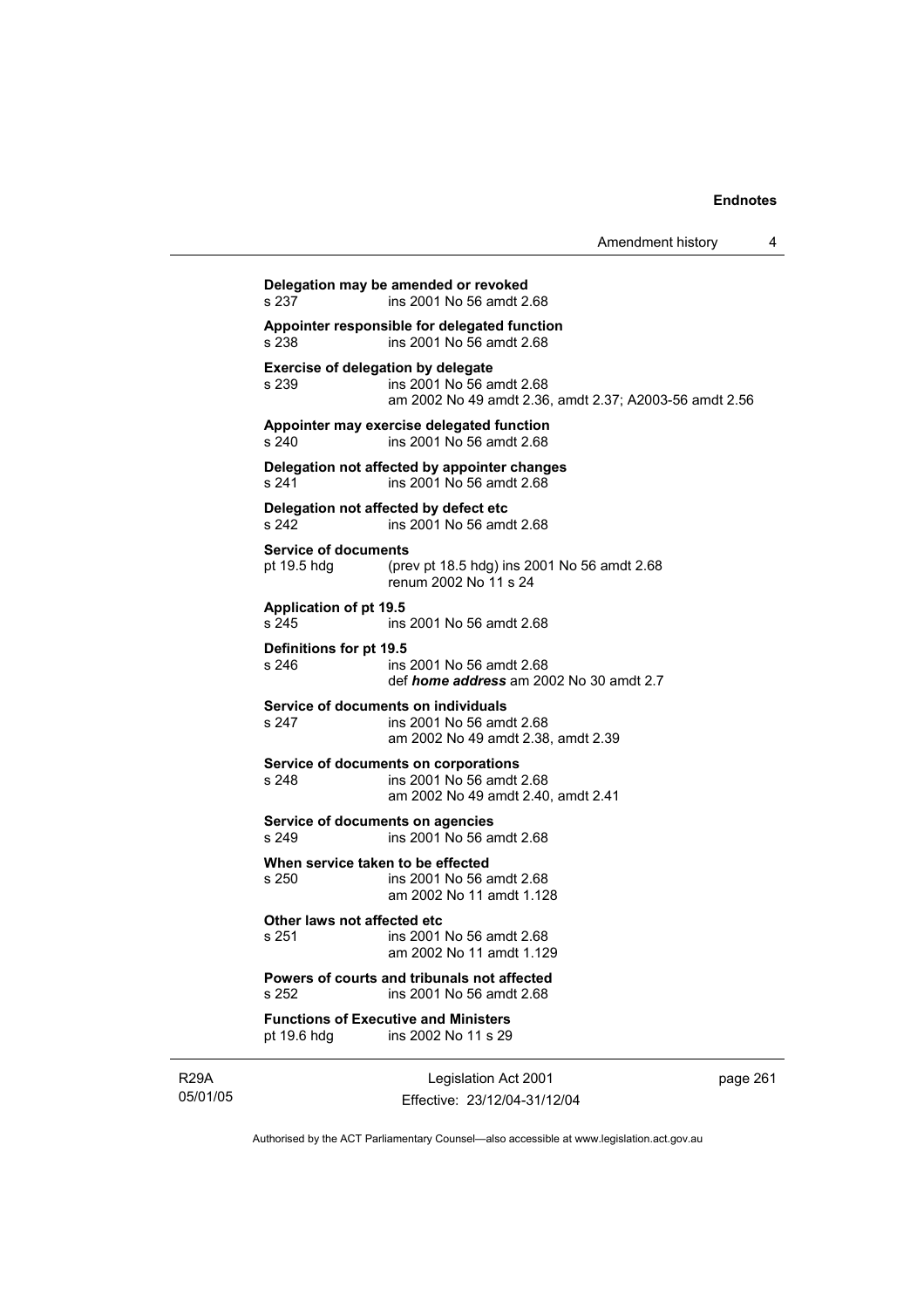| 4 | Amendment history                                  |                                                                                                                         |
|---|----------------------------------------------------|-------------------------------------------------------------------------------------------------------------------------|
|   | <b>Exercise of functions of Executive</b><br>s 253 | ins 2002 No 11 s 29<br>am A2003-41 amdt 2.37                                                                            |
|   | s 254                                              | Administration of matters not allocated<br>ins 2002 No 11 s 29                                                          |
|   | <b>Delegation by Minister</b><br>s 254A            | ins 2002 No 11 s 29                                                                                                     |
|   | <b>Other matters</b><br>pt 19.7 hdg                | (prev pt 18.6 hdg) ins 2001 No 56 amdt 2.68<br>sub 2002 No 11 s 28                                                      |
|   | <b>Forms</b><br>s 255                              | ins 2001 No 56 amdt 2.68<br>am 2002 No 11 amdt 1.130, amdt 1.131; 2002 No 49<br>amdt 2.42; A2003-41 amdt 2.38           |
|   | s 256                                              | Production of records kept in computers etc<br>ins 2001 No 56 amdt 2.68                                                 |
|   | Delegation by parliamentary counsel<br>s 260       | (prev s 119) renum 2001 No 56 amdt 2.67<br>om 2002 No 11 amdt 1.132                                                     |
|   | s 261                                              | <b>References to Administration Act 1989 etc</b><br>(prev s 120) renum 2001 No 56 amdt 2.67<br>om 2002 No 11 amdt 1.132 |
|   | <b>Regulation-making power</b><br>s 262            | (prev s 121) renum as s 262 and then s 302                                                                              |
|   | <b>Application of s 28</b><br>s 263                | (prev s 122) renum 2001 No 56 amdt 2.67<br>exp 12 March 2002 (s 263 (2))                                                |
|   | Application of s 47 (2) to (6)<br>s 264            | (prev s $122A$ ) renum as s $264$ and then s $304$                                                                      |
|   | Application of s 61 and s 62<br>s 265              | (prev s 123) renum as s 265 and then s 305                                                                              |
|   | <b>Application of s 69</b><br>s 266                | (prev s 124) renum 2001 No 56 amdt 2.67<br>exp 12 March 2002 (s 266 (2))                                                |
|   | <b>Transitional regulations</b><br>s 267           | (prev s 125) renum as s 267 and then s 306                                                                              |
|   | Modification of ch 20's operation<br>s 268         | (prev s 126) renum as s 268 and then s 307                                                                              |

page 262 Legislation Act 2001 Effective: 23/12/04-31/12/04

R29A 05/01/05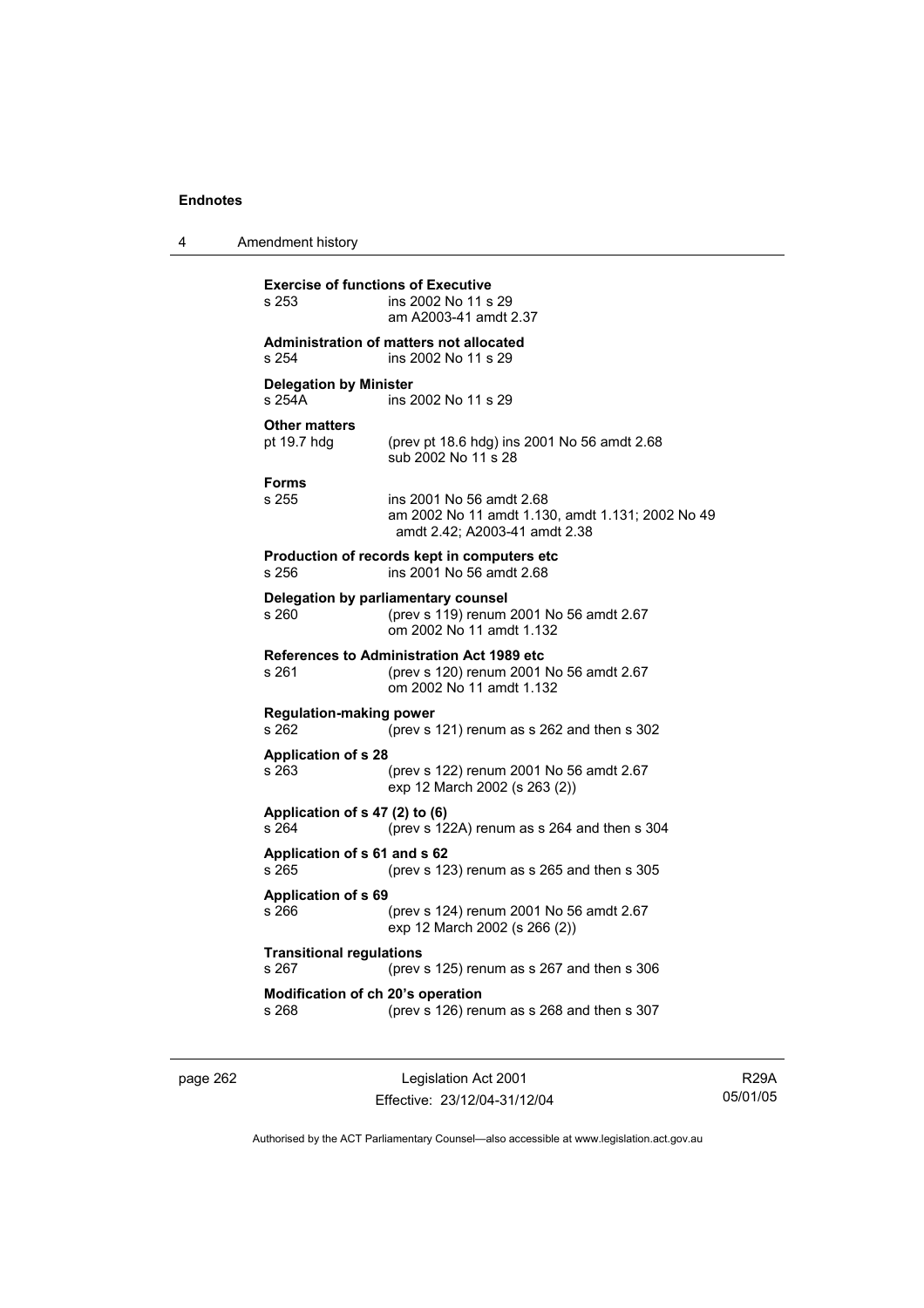| Amendment history |  |  |
|-------------------|--|--|
|-------------------|--|--|

**Status of certain instruments as disallowable instruments**  s 269 (prev s 127) renum as s 269 and then s 308 **Status of certain instruments as notifiable instruments**  s 270 (prev s 128) renum as s 270 and then s 309 **Compliance with authorisation or requirement to do something by notice in Gazette**  s 271 (prev s 129) renum as s 271 and then s 310 **Commencement of Acts that refer to notification or notice in the Gazette**  s 271B renum as s 311 **Commencement of registrable instruments that refer to notification or notice in the Gazette**  renum as s 312 **Status of republications under Legislation (Republication) Act 1996**  s 272 (prev s 130) renum as s 272 and then s 313 **Transitional provisions about penalties** s 273 renum as s 314 **Status of certain determinations**<br>  $\frac{1}{2}$  **s** 274 **renum as s** 319 renum as s 315 **Miscellaneous**  ch 20 hdg (prev ch 13 hdg) renum as ch 20 hdg and then ch 21 hdg (prev ch 12 hdg) renum as ch 19 hdg 2001 No 56 amdt  $2.66$  renum as ch 20 hdg 2002 No 11 s 24 **Delegation by parliamentary counsel**  s 300 ins 2002 No 11 amdt 1.132 **References to Administration Act 1989 etc**  s 301 ins 2002 No 11 amdt 1.132 **Regulation-making power**  s 302 (prev s 121) renum as s 262 2001 No 56 amdt 2.67 renum as s 302 R5 LA (see 2002 No 11 amdt 1.133) sub A2003-41 amdt 2.39

R29A 05/01/05

Legislation Act 2001 Effective: 23/12/04-31/12/04 page 263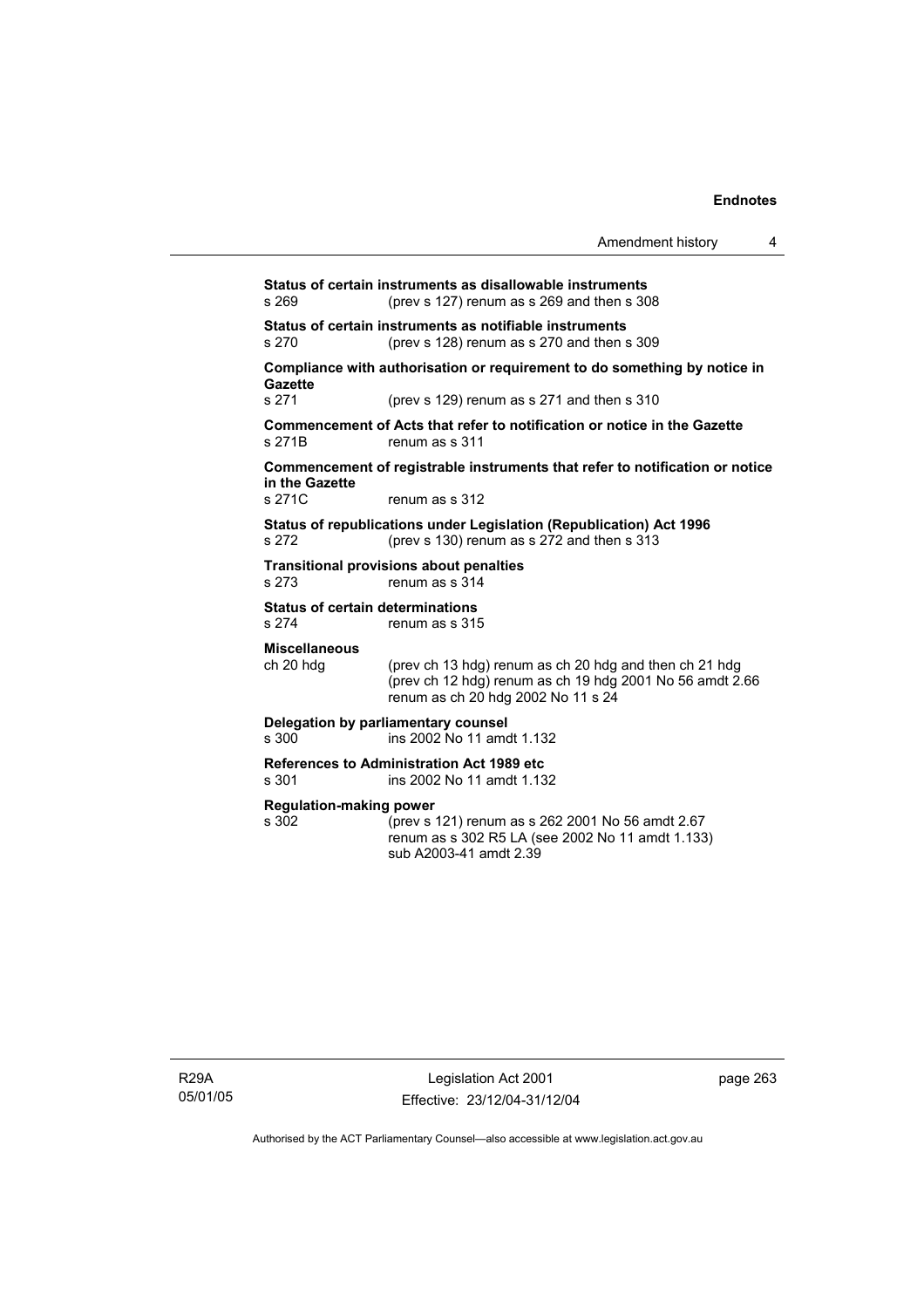| 4 | Amendment history                                       |                                                                                                                                                                                                                                                                                              |
|---|---------------------------------------------------------|----------------------------------------------------------------------------------------------------------------------------------------------------------------------------------------------------------------------------------------------------------------------------------------------|
|   | <b>Transitional</b><br>ch 21 hdg                        | (prev ch 13 hdg) renum as ch 20 hdg 2001 No 56 amdt 2.66<br>renum as ch 21 hdg 2002 No 11 s 24<br>om R29 LA                                                                                                                                                                                  |
|   | Application of s 47 (2) to (6)<br>s 304 hdg<br>s 304    | (prev s 122A hdg) renum as s 264 hdg and then s 304 hdg<br>sub 2002 No 11 amdt 1.134<br>(prev s 122A) ins 2001 No 44 amdt 1.2623<br>renum as s 264 2001 No 56 amdt 2.67<br>am 2002 No 11 amdt 1.135<br>renum as s 304 R5 LA (see 2002 No 11 amdt 1.136)<br>exp 12 September 2004 (s 304 (4)) |
|   | Application of s 61 and s 62<br>s 305                   | (prev s 123) renum as s 265 2001 No 56 amdt 2.67<br>renum as s 305 R5 LA (see 2002 No 11 amdt 1.136)<br>exp 12 September 2002 (s 305 (3))                                                                                                                                                    |
|   | <b>Transitional regulations</b><br>s 306                | (prev s 125) am 2001 No 44 amdt 1.2624<br>renum as s 267 2001 No 56 amdt 2.67<br>am 2001 No 56 amdts 2.69-2.71; 2002 No 11 amdt<br>1.137-1.140<br>renum as s 306 R5 LA (see 2002 No 11 amdt 1.136)<br>exp 28 May 2003 (s 306 (5))                                                            |
|   | Modification of ch 20's operation<br>s 307 hdg<br>s 307 | (prev s 268 hdg) sub 2001 No 56 amdt 2.72<br>(prev s 126) renum as s 268 2001 No 56 amdt 2.67<br>am 2002 No 11 amdt 1.141<br>renum as s 307 R5 LA (see 2002 No 11 amdt 1.13)<br>am 2002 No 49 amdt 2.54<br>exp 28 May 2003 (s 307 (2))                                                       |
|   | s 308                                                   | Status of certain instruments as disallowable instruments<br>(prev s 127) renum as s 269 2001 No 56 amdt 2.67<br>renum as s 308 R5 LA (see 2002 No 11 amdt 1.136)<br>exp 12 September 2004 (s 308 (4))                                                                                       |
|   | s 309                                                   | Status of certain instruments as notifiable instruments<br>(prev s 128) renum as s 270 2001 No 56 amdt 2.67<br>renum as s 309 R5 LA (see 2002 No 11 amdt 1.136)<br>exp 12 September 2004 (s 309 (7))                                                                                         |

page 264 Legislation Act 2001 Effective: 23/12/04-31/12/04

R29A 05/01/05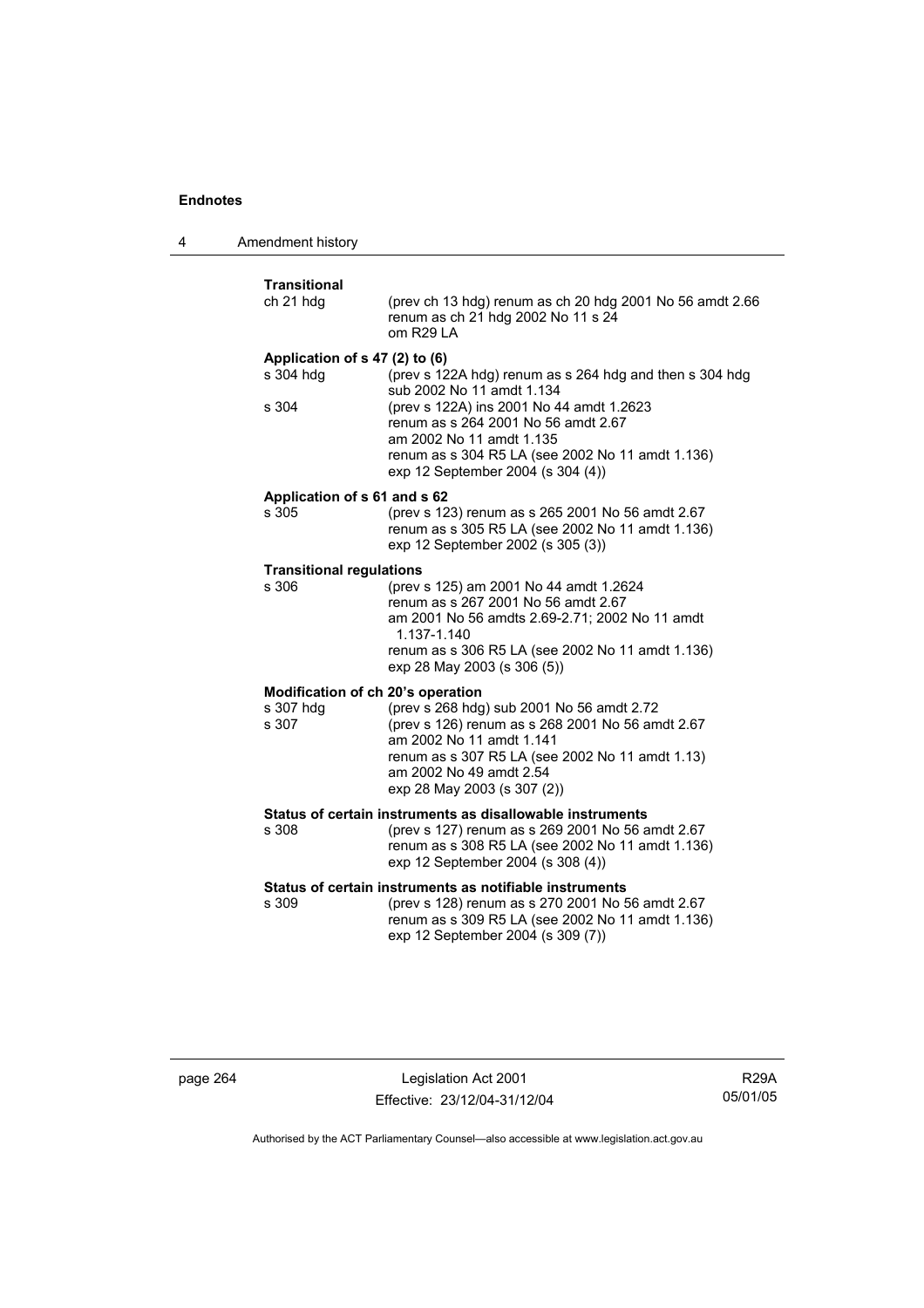| <b>Gazette</b><br>s 310 | (prev s 129) renum as s 271 2001 No 56 amdt 2.67                                                                              |
|-------------------------|-------------------------------------------------------------------------------------------------------------------------------|
|                         | am 2001 No 56 amdt 2.73                                                                                                       |
|                         | renum as s 310 R5 LA (see 2002 No 11 amdt 1.136)                                                                              |
|                         | exp 12 September 2004 (s 310 (5))                                                                                             |
|                         | Application of s 89 to registrable instrument                                                                                 |
| s 310A                  | ins A2003-56 amdt 2.57                                                                                                        |
|                         | exp 12 September 2004 (s 310A (2))                                                                                            |
| s 311                   | Commencement of Acts that refer to notification or notice in the Gazette<br>(prev s 271B) ins as mod SL 2001 No 34 reg 6      |
|                         | renum R5 LA (see 2002 No 11 amdt 1.136)                                                                                       |
|                         | exp 13 September 2002 (s 311 (5))                                                                                             |
|                         | Commencement of registrable instruments that refer to notification or notice                                                  |
| in the Gazette          |                                                                                                                               |
| s 312                   | (prev s 271C) ins as mod SL 2001 No 34 reg 6<br>renum R5 LA (see 2002 No 11 amdt 1.136)                                       |
|                         | exp 13 September 2002 (s 312 (5))                                                                                             |
|                         | Status of republications under Legislation (Republication) Act 1996                                                           |
| s 313                   | (prev s 130) renum as s 272 2001 No 56 amdt 2.67                                                                              |
|                         | renum as s 313 R5 LA (see 2002 No 11 amdt 1.136)                                                                              |
|                         | exp 12 September 2004 (s 313 (3))                                                                                             |
|                         | <b>Transitional provisions about penalties</b>                                                                                |
| s 314                   | (prev s 273) ins 2001 No 56 amdt 2.74                                                                                         |
|                         | renum R5 LA (see 2002 No 11 amdt 1.136)<br>exp 12 September 2003 (s 314 (5))                                                  |
|                         | <b>Status of certain determinations</b>                                                                                       |
| s 315                   | (prev s 274) ins 2001 No 56 amdt 2.74                                                                                         |
|                         | renum R5 LA (see 2002 No 11 amdt 1.136)                                                                                       |
|                         | exp 12 September 2003 (s 315 (6))                                                                                             |
|                         | <b>Delegations under Administration Act 1989</b>                                                                              |
| s 316                   | ins A2003-56 amdt 2.58<br>exp 12 September 2004 (s 316 (3))                                                                   |
|                         |                                                                                                                               |
| sch 1 pt 1.1 hdg        | Former NSW and UK Acts in force before establishment of Territory<br>(prev sch 1 pt 1 hdg) sub and renum 2001 No 56 amdt 2.75 |
|                         | am 2001 No 44 amdt 1.2625; 2001 No 56 amdts 2.76-2.79;                                                                        |
|                         |                                                                                                                               |
| sch 1 pt 1.1            |                                                                                                                               |
|                         | 2001 No 88 s 43 (2); 2002 No 40 amdt 3.28; items renum<br>R11 LA (see 2002 No 40 amdt 3.29)                                   |
|                         | sub 2002 No 49 amdt 2.43                                                                                                      |
|                         | am A2003-56 amdt 2.59; items renum R21 LA (see A2003-56<br>amdt 2.60); A2004-17 amdt 2.10                                     |

R29A 05/01/05

Legislation Act 2001 Effective: 23/12/04-31/12/04 page 265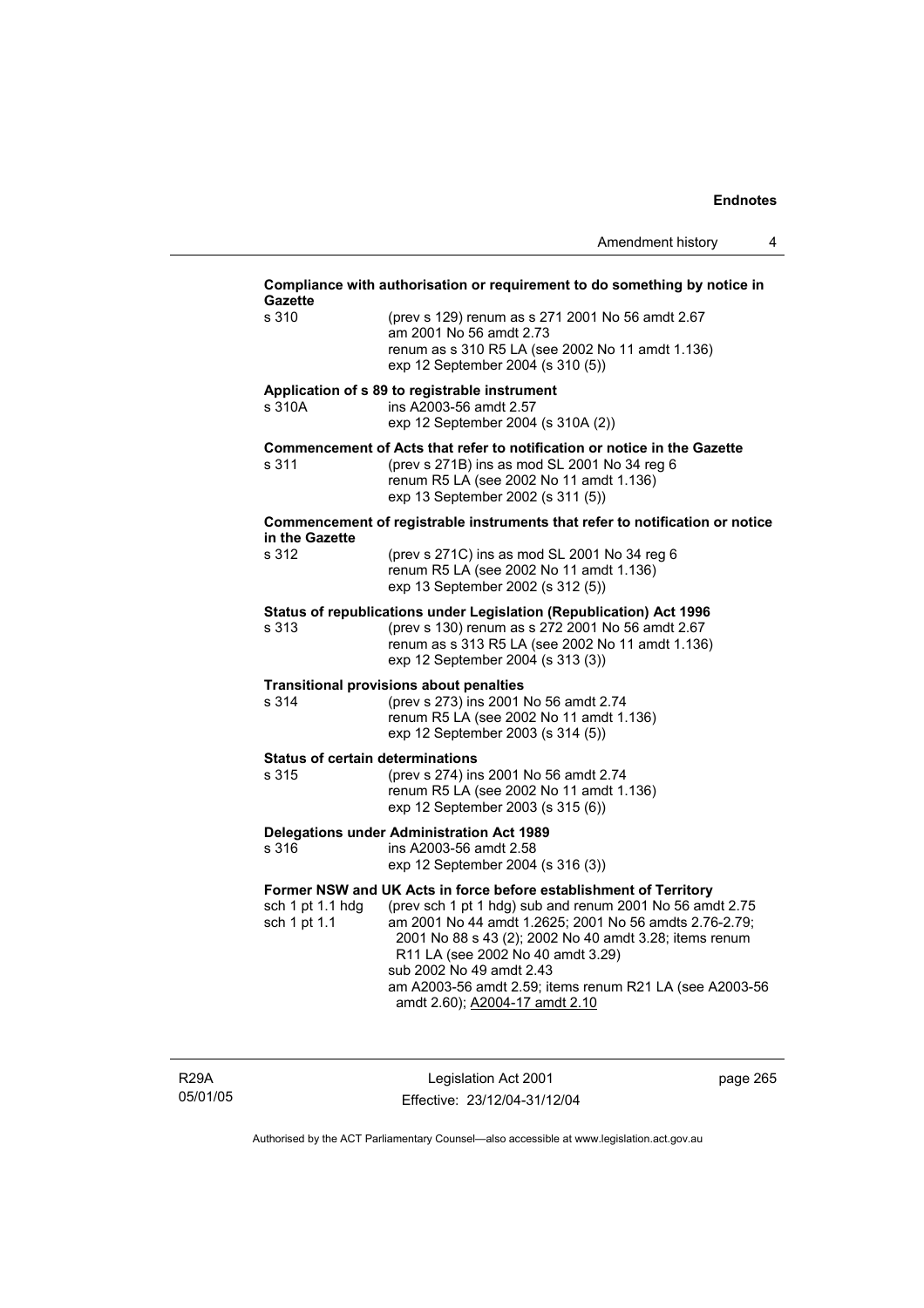|  | Amendment history |
|--|-------------------|
|--|-------------------|

## **Former NSW Acts applied after establishment of Territory**

| sch 1 pt 1.2 hdg                      | (prev sch 1 pt 2 hdg) sub and renum 2001 No 56 amdt 2.80                          |
|---------------------------------------|-----------------------------------------------------------------------------------|
| sch 1 pt 1.2                          | am 2001 No 44 amdt 1.2626, amdt 1.2627; 2001 No 56                                |
|                                       | amdt 2.81; A2004-7 amdt 1.5                                                       |
| <b>Meaning of commonly-used terms</b> |                                                                                   |
| dict pt 1 hdg                         | sub A2003-56 amdt 2.61                                                            |
| dict pt 1 note                        | sub A2003-56 amdt 2.61                                                            |
| dict pt 1                             | def $AAT$ ins 2002 No 49 amdt 2.44                                                |
|                                       | def Act sub 2001 No 56 amdt 2.82                                                  |
|                                       | def ACT reloc from IA 2001 No 56 amdt 2.16                                        |
|                                       | def ADI reloc from IA 2001 No 56 amdt 2.16                                        |
|                                       | sub 2002 No 49 amdt 2.45                                                          |
|                                       | def <i>administrative appeals tribunal</i> reloc from IA 2001 No 56               |
|                                       | amdt 2.16                                                                         |
|                                       | def <i>administrative unit</i> reloc from IA 2001 No 56 amdt 2.16                 |
|                                       | def <i>adult</i> reloc from IA 2001 No 56 amdt 2.16                               |
|                                       | def affidavit reloc from IA 2001 No 56 amdt 2.16                                  |
|                                       | def <i>ambulance service</i> reloc from IA 2001 No 56 amdt 2.16                   |
|                                       | sub A2004-28 amdt 3.33                                                            |
|                                       | def <i>amend</i> sub 2001 No 56 amdt 2.82                                         |
|                                       | def appoint reloc from IA 2001 No 56 amdt 2.16                                    |
|                                       | def asset reloc from IA 2001 No 56 amdt 2.16                                      |
|                                       | def Attorney-General ins 2001 No 56 amdt 2.82                                     |
|                                       | def auditor-general reloc from IA 2001 No 56 amdt 2.16                            |
|                                       | def <b>Australia</b> reloc from IA 2001 No 56 amdt 2.16                           |
|                                       | def Australian driver licence reloc from IA 2001 No 56<br>amdt 2.16               |
|                                       | def authorised deposit-taking institution reloc from IA 2001                      |
|                                       | No 56 amdt 2.16                                                                   |
|                                       | sub 2002 No 49 amdt 2.46                                                          |
|                                       | def bank reloc from IA 2001 No 56 amdt 2.16                                       |
|                                       | def barrister reloc from IA 2001 No 56 amdt 2.16                                  |
|                                       | def body reloc from IA 2001 No 56 amdt 2.16                                       |
|                                       | def breach reloc from IA 2001 No 56 amdt 2.16                                     |
|                                       | def building code ins A2004-13 amdt 2.79                                          |
|                                       | def building society reloc from IA 2001 No 56 amdt 2.16<br>sub A2003-56 amdt 2.62 |
|                                       | def business day reloc from IA 2001 No 56 amdt 2.16                               |
|                                       | def by-laws ins 2002 No 11 amdt 1.142                                             |
|                                       | def calendar month reloc from IA 2001 No 56 amdt 2.16                             |
|                                       | def calendar year reloc from IA 2001 No 56 amdt 2.16                              |
|                                       | def change reloc from IA 2001 No 56 amdt 2.16                                     |
|                                       | def <i>chief executive</i> ins 2001 No 56 amdt 2.82                               |
|                                       | def chief fire control officer ins 2001 No 56 amdt 2.82                           |
|                                       | om A2004-28 amdt 3.34                                                             |
|                                       |                                                                                   |

page 266 Legislation Act 2001 Effective: 23/12/04-31/12/04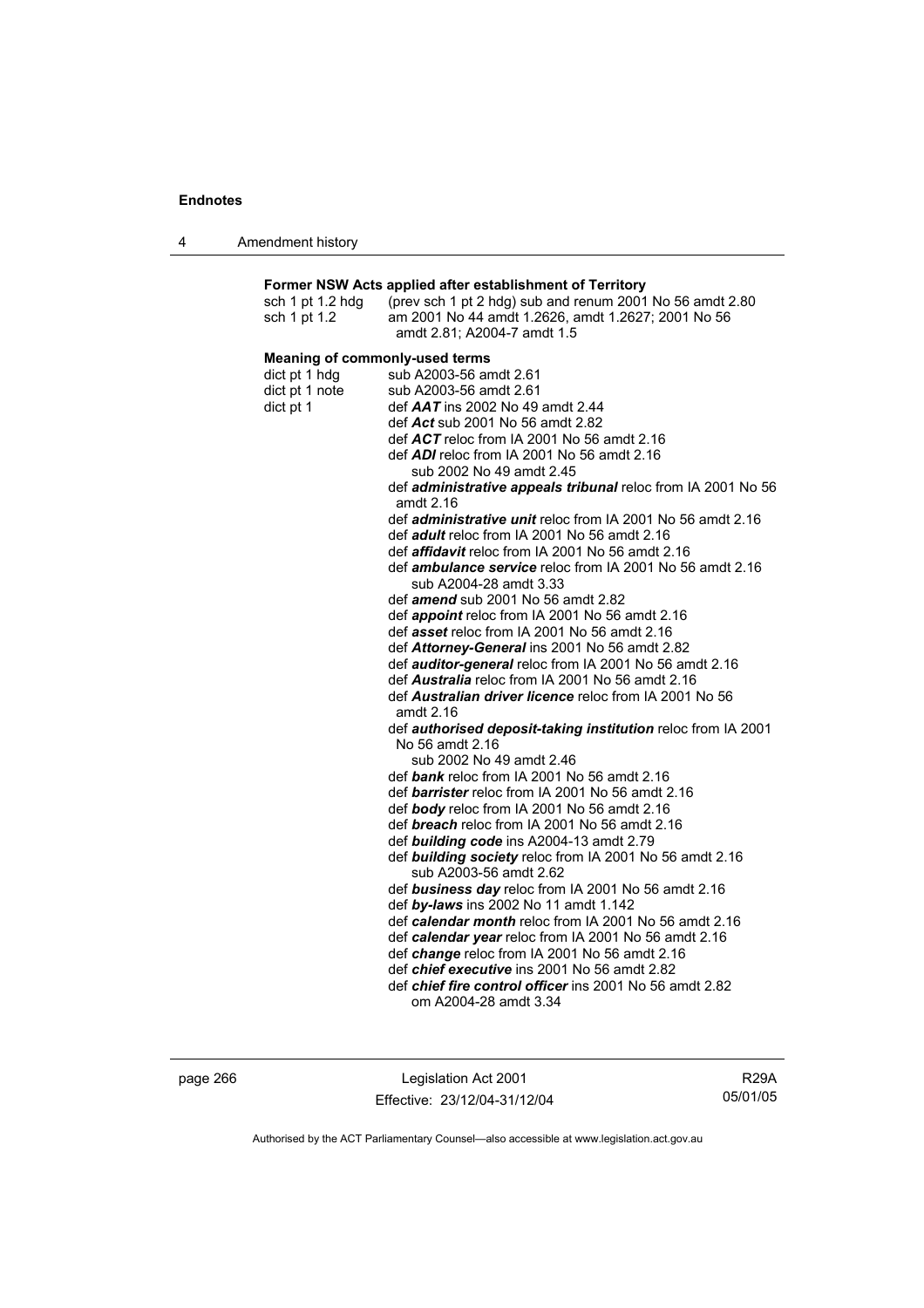def *chief health officer* reloc from IA 2001 No 56 amdt 2.16 def *Chief Justice* reloc from IA 2001 No 56 amdt 2.16 def *Chief Magistrate* reloc from IA 2001 No 56 amdt 2.16 def *Chief Minister* reloc from IA 2001 No 56 amdt 2.16 def *chief officer (ambulance service)* ins A2004-28 amdt 3.35 def *chief officer (fire brigade)* ins A2004-28 amdt 3.35 def *chief officer (rural fire service)* ins A2004-28 amdt 3.35 def *chief officer (SES)* ins A2004-28 amdt 3.35 def *chief planning executive* ins 2002 No 56 amdt 3.43 def *chief police officer* reloc from IA 2001 No 56 amdt 2.16 def *chief solicitor* ins A2004-42 amdt 2.39 def *child* reloc from IA 2001 No 56 amdt 2.16 def *Childrens Court* reloc from IA 2001 No 56 amdt 2.16 def *city area* reloc from IA 2001 No 56 amdt 2.16 def *clerk* reloc from IA 2001 No 56 amdt 2.16 def *commencement* sub 2001 No 56 amdt 2.82 def *commencement notice* sub 2001 No 56 amdt 2.82 def *commissioner for fair trading* reloc from IA 2001 No 56 amdt 2.16 def *commissioner for health complaints* ins 2001 No 56 amdt 2.82 def *commissioner for housing* reloc from IA 2001 No 56 amdt 2.16 def *commissioner for land and planning* reloc from IA 2001 No 56 amdt 2.16 om 2002 No 56 amdt 3.44 def *commissioner for public administration* reloc from IA 2001 No 56 amdt 2.16 def *commissioner for revenue* reloc from IA 2001 No 56 amdt 2.16 def *commissioner for surveys* reloc from IA 2001 No 56 amdt 2.16 def *commissioner for the environment* ins 2001 No 56 amdt 2.82 def *commissioner of police* reloc from IA 2001 No 56 amdt 2.16 def *committed for trial* reloc from IA 2001 No 56 amdt 2.16 def *Commonwealth* reloc from IA 2001 No 56 amdt 2.16 def *Commonwealth country* reloc from IA 2001 No 56 amdt 2.16 def *Commonwealth Gazette* reloc from IA 2001 No 56 amdt 2.16 def *community advocate* reloc from IA 2001 No 56 amdt 2.16 def *confer* reloc from IA 2001 No 56 amdt 2.16 def *conservator of flora and fauna* reloc from IA 2001 No 56 amdt 2.16

R29A 05/01/05

Legislation Act 2001 Effective: 23/12/04-31/12/04 page 267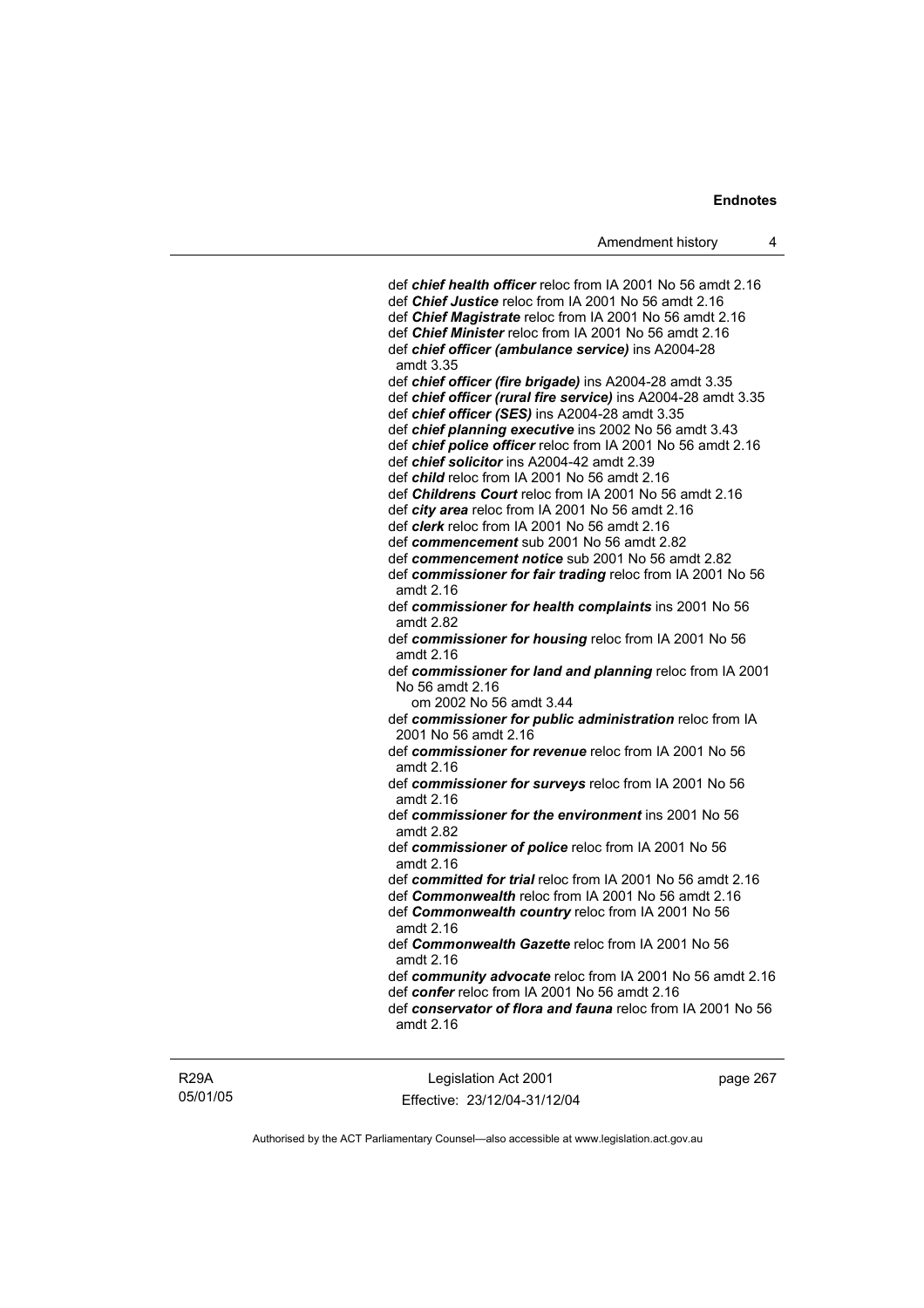| Amendment history<br>л |  |
|------------------------|--|
|------------------------|--|

 def *construction occupations registrar* ins A2004-13 amdt 2.80 def *consumer and trader tribunal* ins A2003-16 s 70 def *Consumer Credit (Australian Capital Territory) Code* reloc from IA 2001 No 56 amdt 2.16 def *Consumer Credit (Australian Capital Territory) Regulations* reloc from IA 2001 No 56 amdt 2.16 def *contravene* reloc from IA 2001 No 56 amdt 2.16 def *converted ordinance* reloc from IA 2001 No 56 amdt 2.16 def *Coroner's Court* reloc from IA 2001 No 56 amdt 2.16 def *corporation* reloc from IA 2001 No 56 amdt 2.16 def *Corporations Act* ins in IA 2001No 56 amdt 2.14 reloc from IA 2001 No 56 amdt 2.16 def *Court of Appeal* ins A2004-42 amdt 2.39 def *court of summary jurisdiction* reloc from IA 2001 No 56 amdt 2.16 def *credit tribunal* reloc from IA 2001 No 56 amdt 2.16 def *credit union* reloc from IA 2001 No 56 amdt 2.16 sub A2003-56 amdt 2.63 def *Criminal Code* ins 2002 No 51 amdt 1.27 def *custodial escort* ins 2002 No 30 amdt 2.8 def *daylight* reloc from IA 2001 No 56 amdt 2.16 def *definition* ins 2001 No 56 amdt 2.82 def *dentist* reloc from IA 2001 No 56 amdt 2.16 sub A2004-39 amdt 4.3 def *dental prosthetist* reloc from IA 2001 No 56 amdt 2.16 sub A2004-39 amdt 3.1 def *dental technician* reloc from IA 2001 No 56 amdt 2.16 sub A2004-39 amdt 3.2 def *designation* reloc from IA 2001 No 56 amdt 2.16 def *director of corrective services* ins 2002 No 30 amdt 2.8 def *director of public prosecutions* (or *DPP*) reloc from IA 2001 No 56 amdt 2.16 def *disallowable instrument* sub 2001 No 56 amdt 2.82 def *discrimination commissioner* reloc from IA 2001 No 56 amdt 2.16 def *discrimination tribunal* reloc from IA 2001 No 56 amdt 2.16 def *doctor* reloc from IA 2001 No 56 amdt 2.16 sub A2004-39 amdt 5.13 def *document* reloc from IA 2001 No 56 amdt 2.16 am A2003-56 amdt 2.64 def *domestic partner* ins A2003-14 s 5 def *domestic partnership* ins A2003-14 s 5 def *DPP* ins 2002 No 49 amdt 2.47

page 268 Legislation Act 2001 Effective: 23/12/04-31/12/04

R29A 05/01/05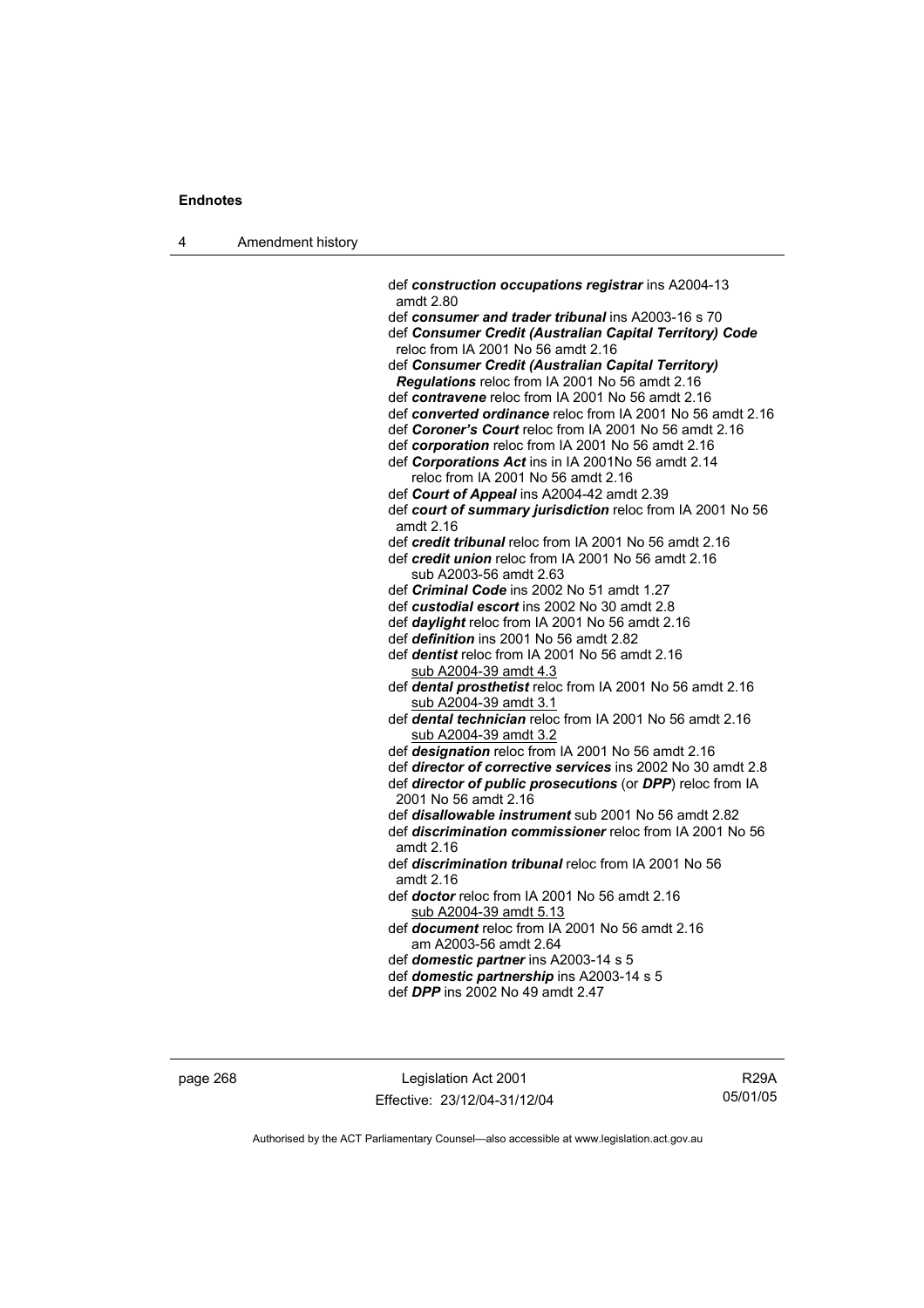def *driver licence* reloc from IA 2001 No 56 amdt 2.16 def *electoral commission* reloc from IA 2001 No 56 amdt 2.16 def *electoral commissioner* reloc from IA 2001 No 56 amdt 2.16 def *emergency service* ins A2004-28 amdt 3.35 def *emergency services authority* ins A2004-28 amdt 3.35 def *emergency services commissioner* ins A2004-28 amdt 3.35 def *enactment* sub 2001 No 56 amdt 2.82 def *entity* ins 2001 No 56 amdt 2.82 def *environment protection authority* ins 2002 No 11 amdt 1.142 def *establish* reloc from IA 2001 No 56 amdt 2.16 def *estate* reloc from IA 2001 No 56 amdt 2.16 def *Executive* reloc from IA 2001 No 56 amdt 2.16 def *exercise* reloc from IA 2001 No 56 amdt 2.16 def *expire* reloc from IA 2001 No 56 amdt 2.16 def *external Territory* reloc from IA 2001 No56 amdt 2.16 def *fail* reloc from IA 2001 No 56 amdt 2.16 def *Federal Court* reloc from IA 2001 No 56 amdt 2.16 def *file* reloc from IA 2001 No 56 amdt 2.16 def *financial year* reloc from IA 2001 No 56 amdt 2.16 def *fire brigade* reloc from IA 2001 No 56 amdt 2.16 sub A2004-28 amdt 3.36 def *fire commissioner* reloc from IA 2001 No 56 amdt 2.16 om A2004-28 amdt 3.37 def *for* ins 2002 No 11 amdt 1.142 def *foreign country* reloc from IA 2001 No 56 amdt 2.16 def *former NSW Act* sub 2001 No 56 amdt 2.82; 2002 No 11 amdt 1.143 def *former UK Act* sub 2001 No 56 amdt 2.82; 2002 No 11 amdt 1.143 def *found guilty* reloc from IA 2001 No 56 amdt 2.16 sub 2002 No 49 amdt 2.48 def *function* reloc from IA 2001 No 56 amdt 2.16 def *gambling and racing commission* reloc from IA 2001 No 56 amdt 2.16 def *Gazette* reloc from IA 2001 No 56 amdt 2.16 def *give* reloc from IA 2001 No 56 amdt 2.16 def *government printer* reloc from IA 2001 No 56 amdt 2.16 def *government solicitor* reloc from IA 2001 No 56 amdt 2.16 def *Governor* ins 2001 No 56 amdt 2.82 def *Governor-General* ins 2001 No 56 amdt 2.82 def *GST* ins 2002 No 27 s 27 def *guardianship tribunal* reloc from IA 2001 No 56 amdt 2.16

## R29A 05/01/05

Legislation Act 2001 Effective: 23/12/04-31/12/04 page 269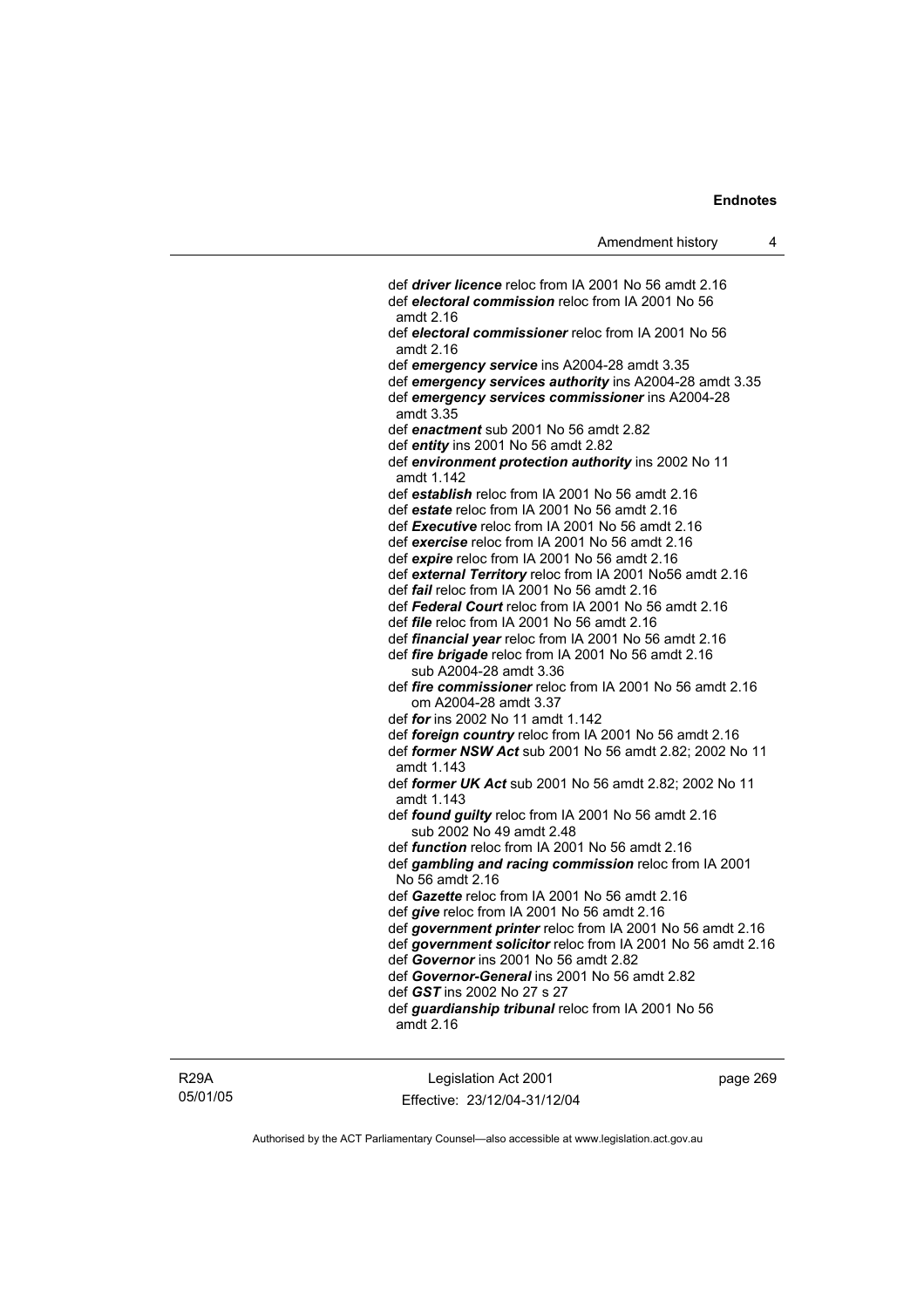4 Amendment history

 def *High Court* reloc from IA 2001 No 56 amdt 2.16 def *Imperial Act* reloc from IA 2001 No 56 amdt 2.16 def *independent competition and regulatory commission*  ins A2004-42 amdt 2.39 def *indictable offence* ins 2001 No 56 amdt 2.82 sub 2002 No 11 amdt 1.144; A2003-56 amdt 2.65 def *indictment* reloc from IA 2001 No 56 amdt 2.16 def *individual* reloc from IA 2001 No 56 amdt 2.16 def *infringement notice* ins A2004-42 amdt 2.39 def *in relation to* ins 2002 No 49 amdt 2.49 def *insolvent under administration* ins A2003-56 amdt 2.66 def *instrument* sub 2001 No 56 amdt 2.82 def *interest* reloc from IA 2001 No 56 amdt 2.16 def *internal Territory* reloc from IA 2001 No 56 amdt 2.16 def *intersex person* ins A2003-14 s 5 def *Jervis Bay Territory* reloc from IA 2001 No 56 amdt 2.16 def *judge* reloc from IA 2001 No 56 amdt 2.16 am 2002 No 11 amdt 1.145 def *Lake Burley Griffin* reloc from IA 2001 No 56 amdt 2.16 def *Lake Ginninderra* reloc from IA 2001 No 56 amdt 2.16 def *land* reloc from IA 2001 No 56 amdt 2.16 def *land development agency* ins 2002 No 56 amdt 3.45 def *law* reloc from IA 2001 No 56 amdt 2.16 def *lawyer* reloc from IA 2001 No 56 amdt 2.16 def *legal aid commission* ins 2001 No 56 amdt 2.82 def *legal practitioner* reloc from IA 2001 No 56 amdt 2.16 def *Legislation Act* ins 2002 No 49 amdt 2.50 def *Legislative Assembly* reloc from IA 2001 No 56 amdt 2.16 def *liability* reloc from IA 2001 No 56 amdt 2.16 def *magistrate* reloc from IA 2001 No 56 amdt 2.16 def *Magistrates Court* reloc from IA 2001 No 56 amdt 2.16 def *make* reloc from IA 2001 No 56 amdt 2.16 def *making* sub 2001 No 56 amdt 2.82 def *master* reloc from IA 2001 No 56 amdt 2.16 def *may* ins 2001 No 56 amdt 2.82 def *medical practitioner* ins 2001 No 56 amdt 2.82 def *mental health tribunal* reloc from IA 2001 No 56 amdt 2.16 def *midnight* reloc from IA 2001 No 56 amdt 2.16 def *Minister* ins 2001 No 56 amdt 2.82 def *modification* reloc from IA 2001 No 56 amdt 2.16 def *month* reloc from IA 2001 No 56 amdt 2.16 def *must* ins 2001 No 56 amdt 2.82 def *name* reloc from IA 2001 No 56 amdt 2.16 def *named month* reloc from IA 2001 No 56 amdt 2.16 def *national capital authority* ins 2002 No 11 amdt 1.146

page 270 Legislation Act 2001 Effective: 23/12/04-31/12/04

R29A 05/01/05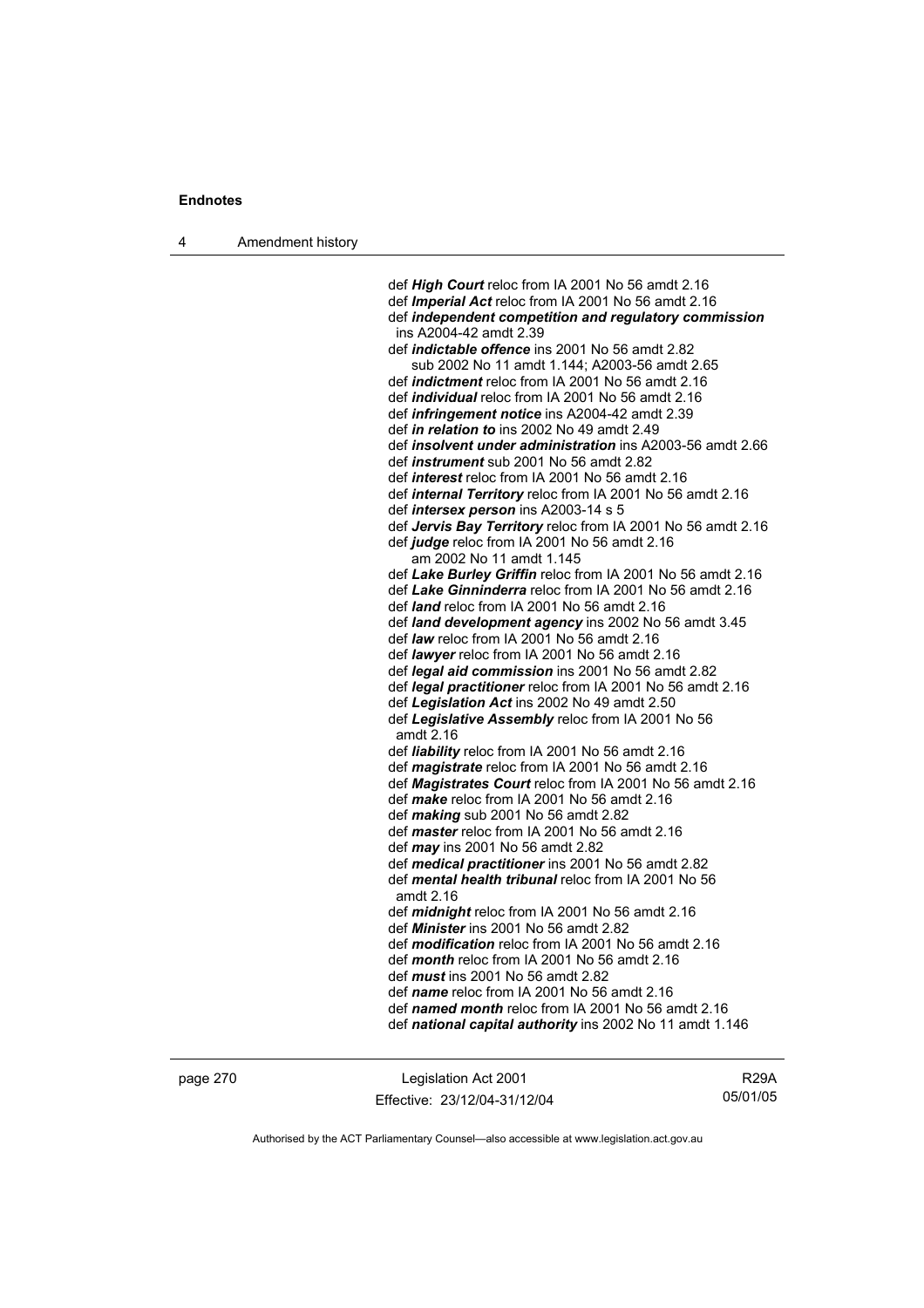def *national capital plan* ins A2004-42 amdt 2.39 def *national land* reloc from IA 2001 No 56 amdt 2.16 def *night* reloc from IA 2001 No 56 amdt 2.16 def *Northern Territory* reloc from IA 2001 No 56 amdt 2.16 def *notifiable instrument* sub 2001 No 56 amdt 2.82 def *notification* sub 2001 No 56 amdt 2.82 am A2004-42 amdt 2.40 def *notification day* sub 2001 No 56 amdt 2.82 def *NSW Act* reloc from IA 2001 No 56 amdt 2.16 def *number* reloc from IA 2001 No 56 amdt 2.16 def *nurse* reloc from IA 2001 No 56 amdt 2.16 sub A2004-39 amdt 6.7 def *nurse practitioner* ins A2004-10 s 6 sub A2004-39 amdt 6.8 def *oath* reloc from IA 2001 No 56 amdt 2.16 def *occupy* ins 2001 No 56 amdt 2.82 def *office* reloc from IA 2001 No 56 amdt 2.16 def *office of fair trading* reloc from IA 2001 No 56 amdt 2.16 def *OH&S commissioner* ins A2003-41 amdt 2.40 def *ombudsman* reloc from IA 2001 No 56 amdt 2.16 def *omit* ins 2001 No 56 amdt 2.82 def *ordinance* reloc from IA 2001 No 56 amdt 2.16 def *parent* ins A2004-1 amdt 1.22 def *parliamentary counsel* sub 2001 No 56 amdt 2.82 def *passing* sub 2001 No 56 amdt 2.82 def *penalty unit* ins 2001 No 56 amdt 2.82 def *person* ins 2001 No 56 amdt 2.82 def *pharmacist* reloc from IA 2001 No 56 amdt 2.16 sub A2004-39 amdt 8.2 def *planning and land authority* ins 2002 No 56 amdt 3.47 def *planning and land council* ins 2002 No 56 amdt 3.46 def *planning authority* reloc from IA 2001 No 56 amdt 2.16 om 2002 No 56 amdt 3.47 def *police officer* reloc from IA 2001 No 56 amdt 2.16 def *position* reloc from IA 2001 No 56 amdt 2.16 def *power* reloc from IA 2001 No 56 amdt 2.16 def *prescribed* reloc from IA 2001 No 56 amdt 2.16 am 2002 No 49 amdt 2.51 def *privacy commissioner* reloc from IA 2001 No 56 amdt 2.16 def *proceeding* reloc from IA 2001 No 56 amdt 2.16 def *property* reloc from IA 2001 No 56 amdt 2.16 def *provision* sub 2001 No 56 amdt 2.82 def *public employee* reloc from IA 2001 No 56 amdt 2.16

Legislation Act 2001 Effective: 23/12/04-31/12/04 page 271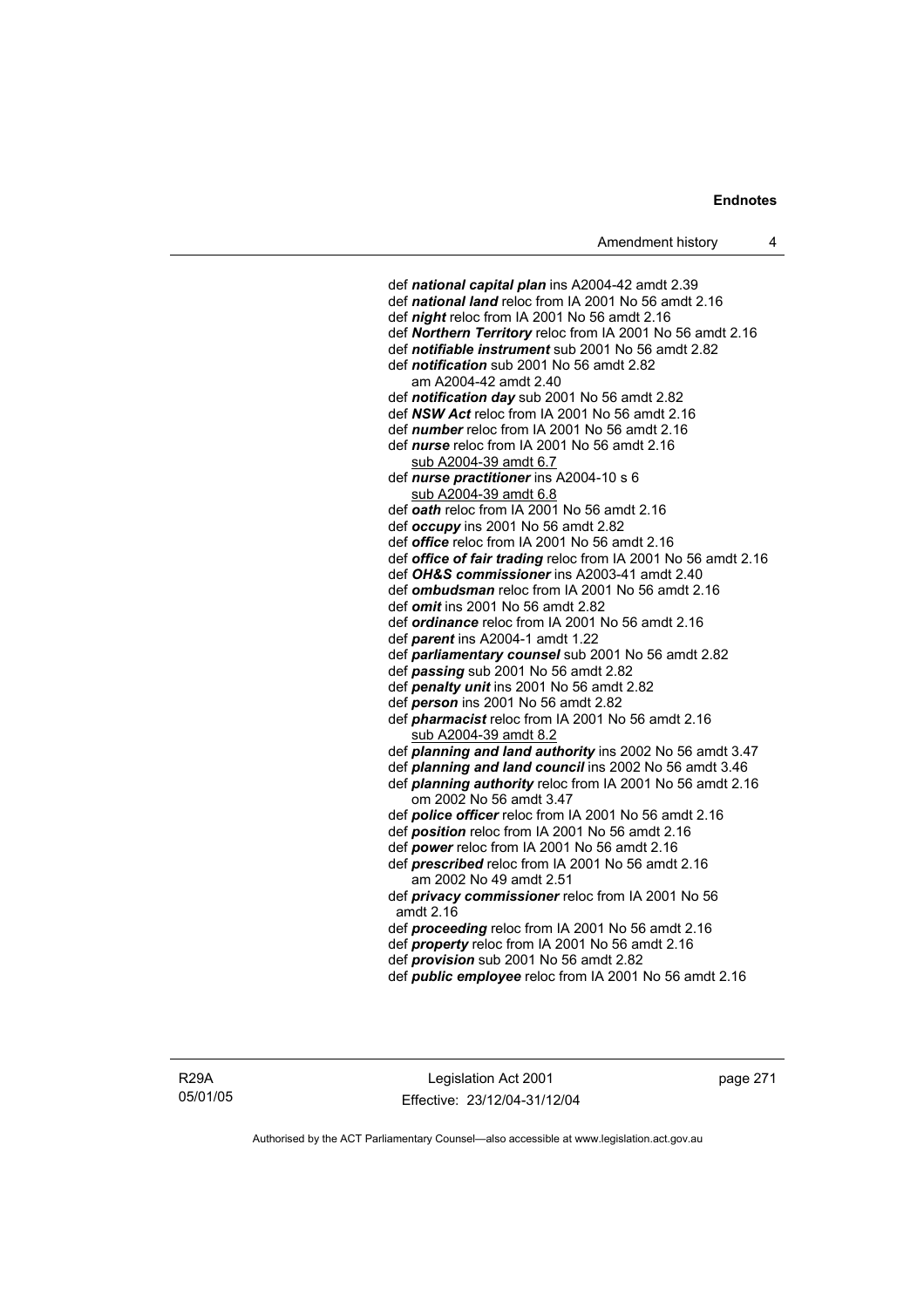4 Amendment history

 def *public health officer* reloc from IA 2001 No 56 amdt 2.16 def *public money* reloc from IA 2001 No 56 amdt 2.16 def *public servant* reloc from IA 2001 No 56 amdt 2.16 def *public service* reloc from IA 2001 No 56 amdt 2.16 def *public trustee* reloc from IA 2001 No 56 amdt 2.16 def *quarter* ins 2002 No 30 amdt 2.8 def *recognised transgender person* ins A2003-14 s 5 def *registered surveyor* reloc from IA 2001 No 56 amdt 2.16 def *registrable instrument* sub 2001 No 56 amdt 2.82 def *registrar* reloc from IA 2001 No 56 amdt 2.16 def *registrar-general* reloc from IA 2001 No 56 amdt 2.16 def *registrar of firearms* reloc from IA 2001 No 56 amdt 2.16 def *registrar of liquor licences* reloc from IA 2001 No 56 amdt 2.16 def *regulations* reloc from IA 2001 No 56 amdt 2.16 def *remand centre* ins 2002 No 30 amdt 2.8 def *remand centre administrator* ins 2002 No 30 amdt 2.8 def *remuneration tribunal* reloc from IA 2001 No 56 amdt 2.16 def *repeal* sub 2001 No 56 amdt 2.82 pars renum 2002 No 11 amdt 1.147 am 2002 No 11 amdt 1.148; A2004-42 amdts 2.41-2.43; pars renum R27 LA (see A2004-42 amdt 2.44) def *residential tenancies tribunal* reloc from IA 2001 No 56 amdt 2.16 def *resident judge* ins A2004-42 amdt 2.45 def *road transport authority* reloc from IA 2001 No 56 amdt 2.16 def *rules* reloc from IA 2001 No 56 amdt 2.16 sub 2002 No 11 amdt 1.149 def *rural firefighting service* reloc from IA 2001 No 56 amdt 2.16 om A2004-28 amdt 3.38 def *rural fire service* ins A2004-28 amdt 3.38 def *see* ins 2001 No 56 amdt 2.82 def *Self-Government Act* reloc from IA 2001 No 56 amdt 2.16 def *self-government day* reloc from IA 2001 No 56 amdt 2.16 def *sentence administration board* ins 2002 No 30 amdt 2.8 def *SES* ins A2004-28 amdt 3.39 def *sign* reloc from IA 2001 No 56 amdt 2.16 def *sitting day* reloc from IA 2001 No 56 amdt 2.16 def *Small Claims Court* reloc from IA 2001 No 56 amdt 2.16 def *solicitor* reloc from IA 2001 No 56 amdt 2.16 def *Speaker* reloc from IA 2001 No 56 amdt 2.16 def *Standards Australia* reloc from IA 2001 No 56 amdt 2.16 def *State* reloc from IA 2001 No 56 amdt 2.16 def *statutory declaration* reloc from IA 2001 No 56 amdt 2.16

page 272 Legislation Act 2001 Effective: 23/12/04-31/12/04

R29A 05/01/05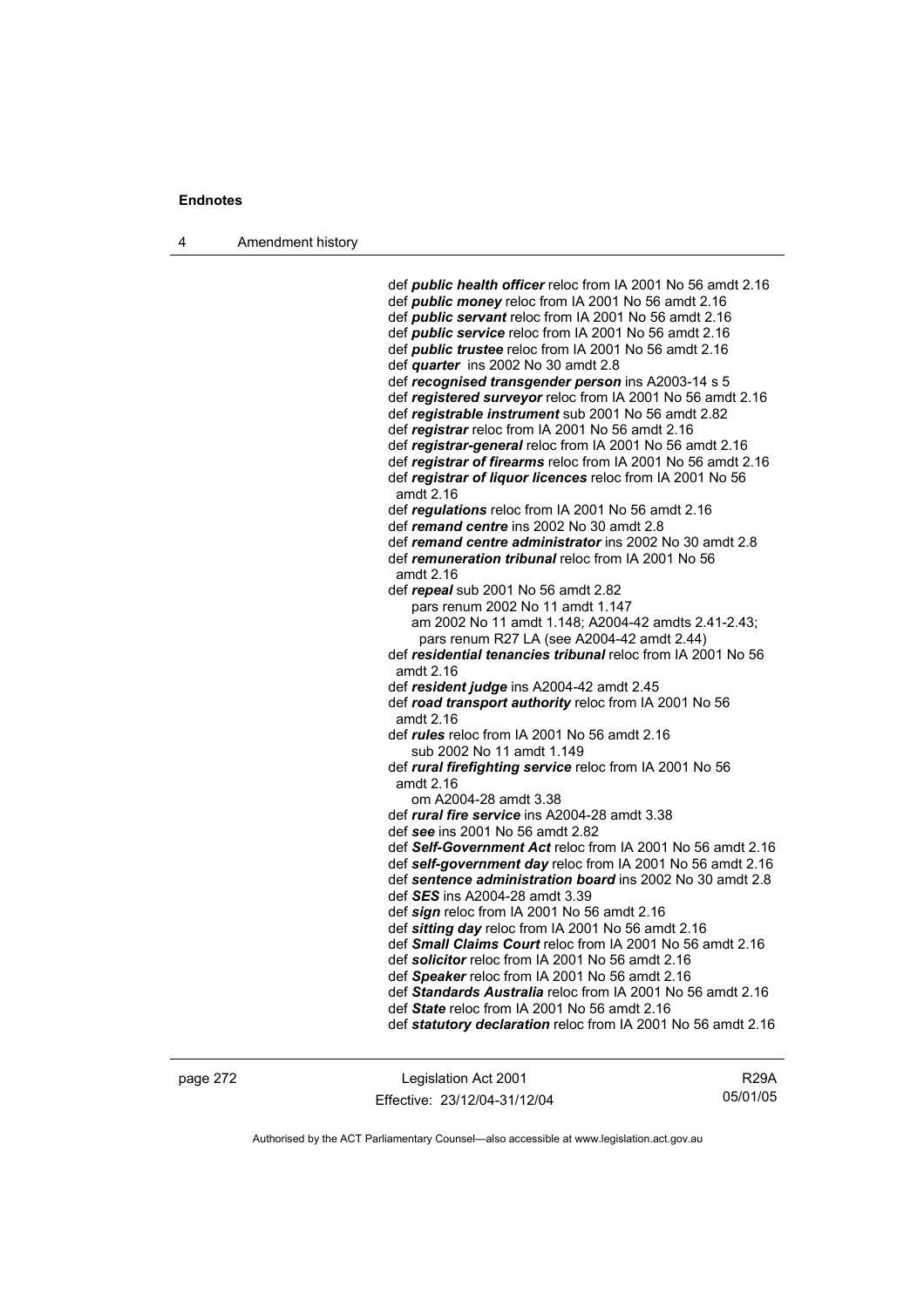def *statutory instrument* sub 2001 No 56 amdt 2.82 def *statutory office-holder* ins 2001 No 56 amdt 2.82 sub 2002 No 11 amdt 1.150 def *subordinate law* sub 2001 No 56 amdt 2.82 def *summary offence* ins 2001 No 56 amdt 2.82 sub 2002 No 11 amdt 1.151; A2003-56 amdt 2.67 def *Supreme Court* reloc from IA 2001 No 56 amdt 2.16 def *swear* reloc from IA 2001 No 56 amdt 2.16 def *tenancy tribunal* reloc from IA 2001 No 56 amdt 2.16 om 2002 No 49 amdt 2.52 def *the Territory* ins 2001 No 56 amdt 2.82 def *Territory authority* reloc from IA 2001 No 56 amdt 2.16 sub A2003-41 amdt 2.41 def *Territory instrumentality* ins 2001 No 56 amdt 2.82 def *Territory land* reloc from IA 2001 No 56 amdt 2.16 def *Territory owned corporation* reloc from IA 2001 No 56 amdt 2.16 def *Territory plan* reloc from IA 2001 No 56 amdt 2.16 am 2002 No 49 amdt 2.53 def *transgender person* ins A2003-14 s 5 def *transitional* reloc from IA 2001 No 56 amdt 2.16 def *Treasurer* ins 2001 No 56 amdt 2.82 def *tribunal* sub 2001 No 56 amdt 2.82 def *UK Act* reloc from IA 2001 No 56 amdt 2.16 def *under* ins 2001 No 52 amdt 2.82 sub 2002 No 30 amdt 2.9 def *United Kingdom* reloc from IA 2001 No 56 amdt 2.16 def *United Kingdom Parliament* reloc from IA 2001 No 56 amdt 2.16 def *veterinary surgeon* reloc from IA 2001 No 56 amdt 2.16 def *will* ins 2001 No 56 amdt 2.82 def *word* reloc from IA 2001 No 56 amdt 2.16 def *working day* ins 2002 No 11 amdt 1.152 sub A2003-56 amdt 2.68 def *writing* reloc from IA 2001 No 56 amdt 2.16 def *year* reloc from IA 2001 No 56 amdt 2.16 **Terms for Legislation Act 2001 only**  dict pt  $2$  hdg sub A2003-56 amdt  $2.69$ dict pt 2 note sub A2003-56 amdt 2.69 dict pt 2 def *Act* ins A2003-41 amdt 2.42 def *administrator* ins 2001 No 56 amdt 2.82 def *agency* ins 2001 No 56 amdt 2.82 def *appointee* ins 2001 No 56 amdt 2.82 am A2003-56 amdt 2.70 def *appointer* ins 2001 No 56 amdt 2.82 am A2003-56 amdt 2.71 def *approved web site* sub 2001 No 56 amdt 2.82

R29A 05/01/05 Legislation Act 2001 Effective: 23/12/04-31/12/04 page 273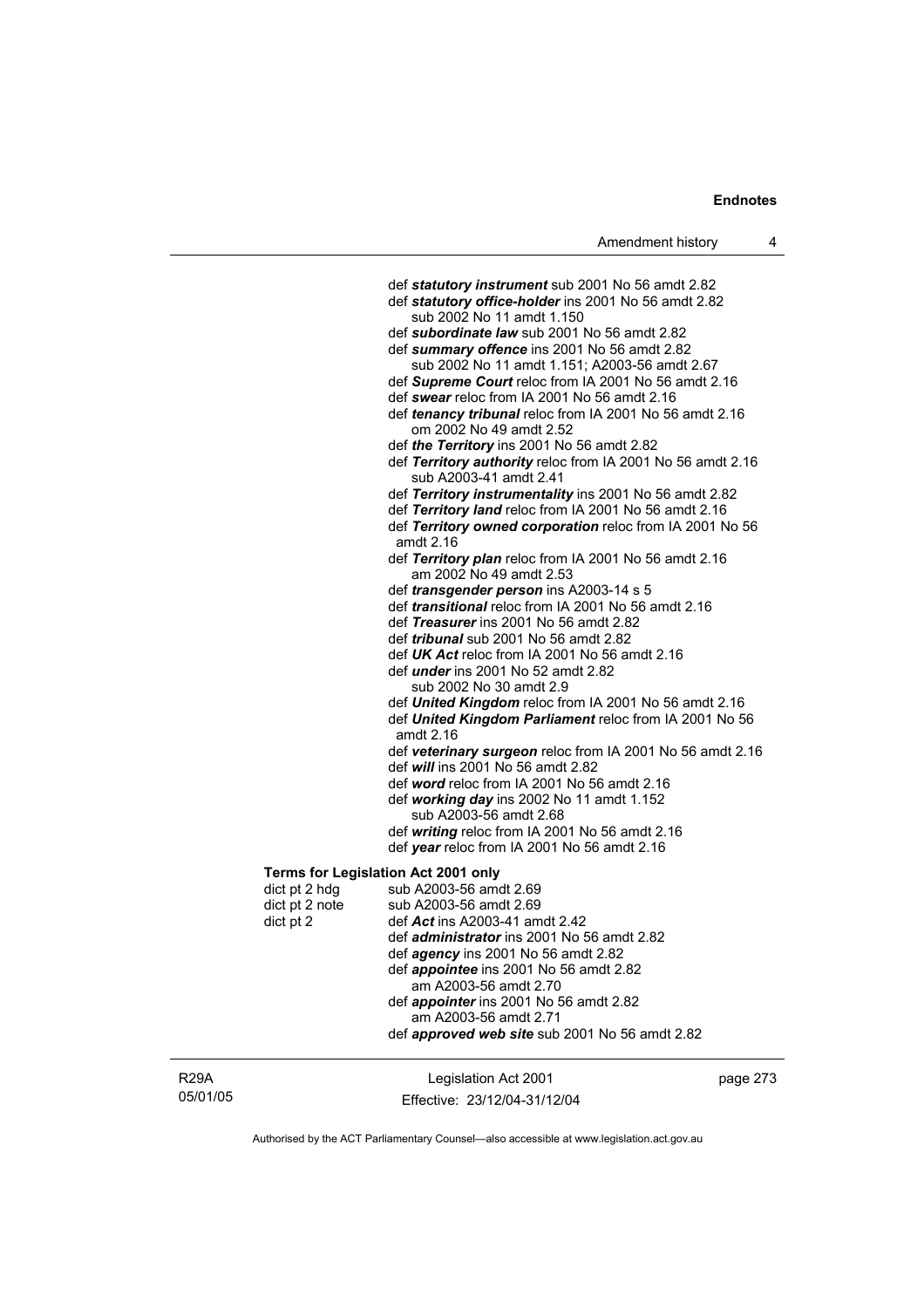4 Amendment history

 def *authorised republication* sub 2001 No 56 amdt 2.82 def *authorising law* sub 2001 No 56 amdt 2.82 def *benefits* sub 2001 No 56 amdt 2.82 def *business address* ins 2001 No 56 amdt 2.82 def *corporation* ins 2001 No 56 amdt 2.82 def *costs* sub 2001 No 56 amdt 2.82 def *current legislative drafting practice* sub 2001 No 56 amdt 2.82 def *delegate* ins 2001 No 56 amdt 2.82 def *determinative provision* ins 2002 No 11 amdt 1.153 def *document* ins 2001 No 56 amdt 2.82 def *editorial amendment* sub 2001 No 56 amdt 2.82 def *email address* ins 2001 No 56 amdt 2.82 def *executive officer* ins 2001 No 56 amdt 2.82 def *fax number* ins 2001 No 56 amdt 2.82 def *fee* sub 2001 No 56 amdt 2.82 def *home address* ins 2001 No 56 amdt 2.82 def *law* sub 2001 No 56 amdt 2.82 am 2002 No 11 amdt 1.154; pars renum 2002 No 11 amdt 1.155; A2003-41 amdt 2.43; pars renum R20 LA (see A2003-41 amdt 2.44) def *legislative material* ins A2003-41 amdt 2.45 def *non-determinative provision* ins 2002 No 11 amdt 1.156 def *provide* sub 2001 No 56 amdt 2.82 def *referential term* ins A2003-56 amdt 2.72 def *referential words* sub 2001 No 56 amdt 2.82 om A2003-56 amdt 2.72 def *register* sub 2001 No 56 amdt 2.82 def *republication* sub 2001 No 56 amdt 2.82; A2003-41 amdt 2.46 def *republication date* sub 2001 No 56 amdt 2.82 def *responsible* ins 2001 No 56 amdt 2.82 def *retrospectively* ins A2003-56 amdt 2.73 def *scrutiny committee principles* sub 2001 No 56 amdt 2.82 def *service* sub 2001 No 56 amdt 2.82 def *working out the meaning of an Act* ins A2003-41 amdt 2.47

page 274 Legislation Act 2001 Effective: 23/12/04-31/12/04

R29A 05/01/05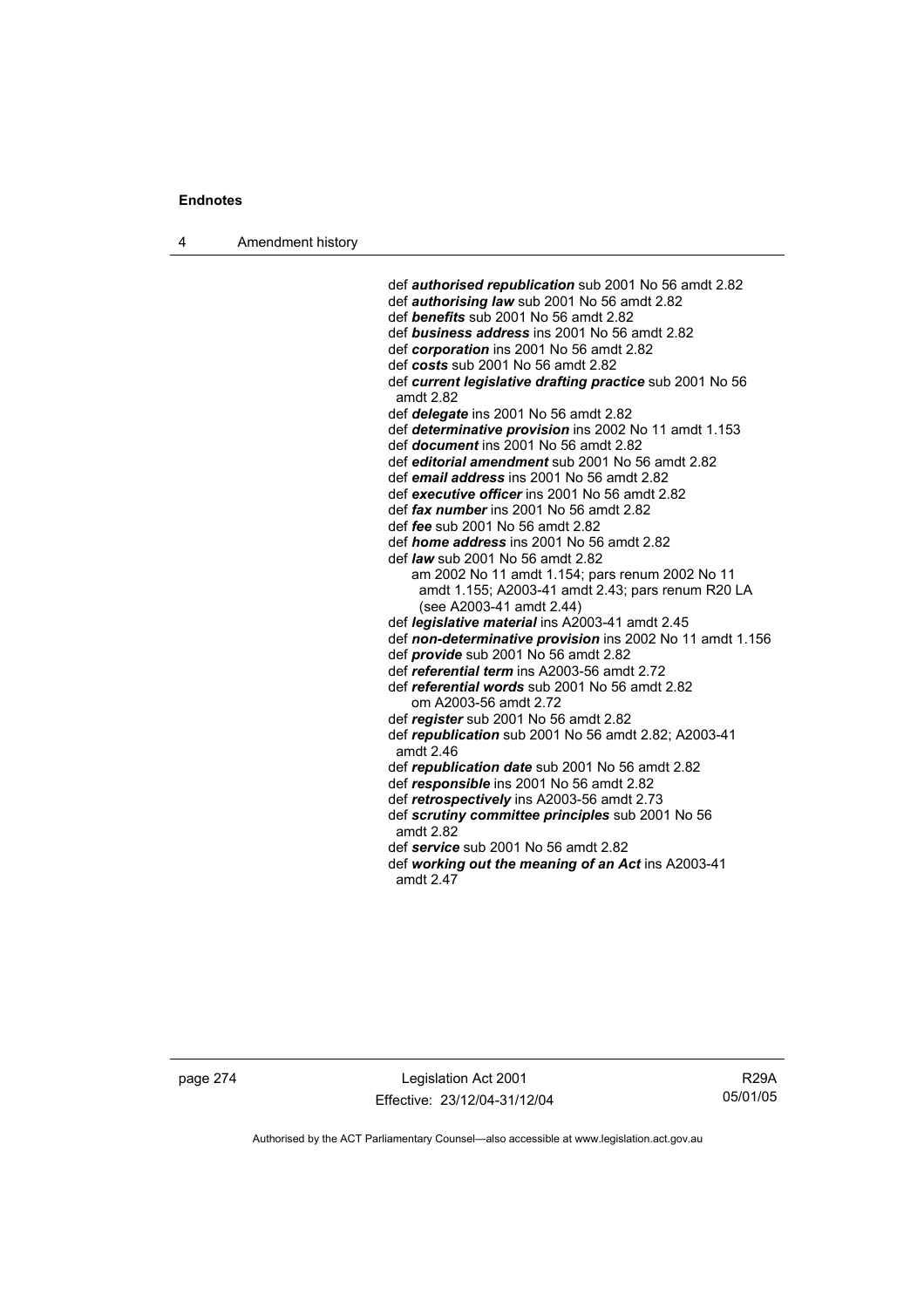# **5 Earlier republications**

Some earlier republications were not numbered. The number in column 1 refers to the publication order.

Since 12 September 2001 every authorised republication has been published in electronic pdf format on the ACT legislation register. A selection of authorised republications have also been published in printed format. These republications are marked with an asterisk (\*) in column 1. Except for the footer, electronic and printed versions of an authorised republication are identical.

| <b>Republication</b><br>No and date | <b>Effective</b>              | Last<br>amendment<br>made by | <b>Republication for</b>                                                              |
|-------------------------------------|-------------------------------|------------------------------|---------------------------------------------------------------------------------------|
| R <sub>0</sub> A<br>17 Sept 2002    | 12 Sept 2001–<br>12 Sept 2001 | A2001-56                     | amendments by<br>A2001-44, A2001-56<br>and retrospective<br>amendments by<br>A2002-30 |
| R <sub>1</sub><br>13 Sept 2001      | 13 Sept 2001-<br>13 Sept 2001 | SL2001-34                    | modification by<br>SL2001-34                                                          |
| R1 (RI)<br>17 Sept 2001             | 13 Sept 2001-<br>13 Sept 2001 | SL2001-34                    | reissue for<br>retrospective<br>amendments by<br>A2002-30                             |
| R <sub>2</sub><br>14 Sept 2001      | 14 Sept 2001-<br>20 Feb 2002  | A2001-70                     | amendments by<br>A2001-70                                                             |
| R <sub>2</sub> (RI)<br>17 Sept 2002 | 14 Sept 2001-<br>20 Feb 2002  | A2001-70                     | reissue for<br>retrospective<br>amendments by<br>A2002-30                             |
| R <sub>3</sub><br>21 Feb 2002       | 21 Feb 2002-<br>12 Mar 2002   | A2001-88                     | changed endnotes<br>and editorial<br>changes                                          |
| R3 (RI)<br>17 Sept 2002             | 21 Feb 2002-<br>12 Mar 2002   | A2001-88                     | reissue for<br>retrospective<br>amendments by<br>A2002-30                             |

R29A 05/01/05

Legislation Act 2001 Effective: 23/12/04-31/12/04 page 275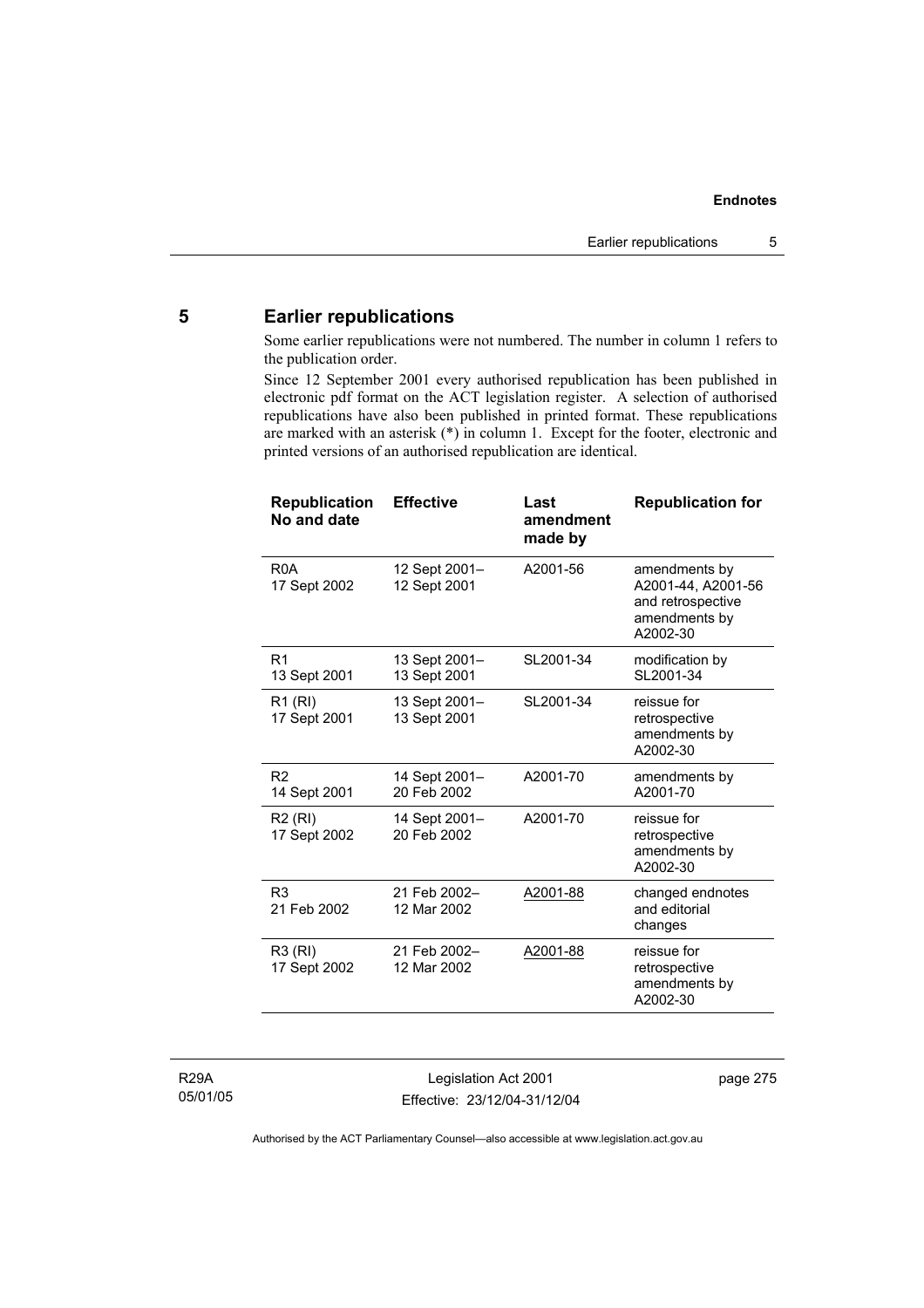| <b>Republication</b><br>No and date | <b>Effective</b>              | Last<br>amendment<br>made by | <b>Republication for</b>                                  |
|-------------------------------------|-------------------------------|------------------------------|-----------------------------------------------------------|
| R <sub>4</sub><br>13 Mar 2002       | 13 Mar 2002-<br>27 May 2002   | A2001-88                     | commenced expiry                                          |
| <b>R4 (RI)</b><br>17 Sept 2002      | 13 Mar 2002-<br>27 May 2002   | A2001-88                     | reissue for<br>retrospective<br>amendments by<br>A2002-30 |
| $R5*$<br>28 May 2002                | 28 May 2002-<br>30 June 2002  | A2002-11                     | amendments by<br>A2002-11                                 |
| <b>R5 (RI)</b><br>17 Sept 2002      | 28 May 2002-<br>30 June 2002  | A2002-11                     | reissue for<br>retrospective<br>amendments by<br>A2002-30 |
| R <sub>6</sub><br>1 July 2002       | 1 July 2002-<br>12 Sept 2002  | A2002-11                     | amendments by<br>A2001-88                                 |
| R6 (RI)<br>17 Sept 2002             | 1 July 2002-<br>12 Sept 2002  | A2002-11                     | reissue for<br>retrospective<br>amendments by<br>A2002-30 |
| R7<br>13 Sept 2002                  | 13 Sept 2002-<br>13 Sept 2002 | A2002-27                     | commenced expiry                                          |
| R7(RI)<br>17 Sept 2002              | 13 Sept 2002-<br>13 Sept 2002 | A2002-27                     | reissue for<br>retrospective<br>amendments by<br>A2002-30 |
| R8<br>14 Sept 2002                  | 14 Sept 2002-<br>16 Sept 2002 | A2002-27                     | commenced expiry                                          |
| R8 (RI)<br>17 Sept 2002             | 14 Sept 2002-<br>16 Sept 2002 | A2002-27                     | reissue for<br>retrospective<br>amendments by<br>A2002-30 |
| R9<br>17 Sept 2002                  | 17 Sept 2002-<br>6 Oct 2002   | A2002-30                     | amendments by<br>A2002-30                                 |
| R <sub>10</sub><br>7 Oct 2002       | 7 Oct 2002-<br>31 Oct 2002    | A2002-30                     | amendments by<br>A2002-27                                 |

## 5 Earlier republications

page 276 Legislation Act 2001 Effective: 23/12/04-31/12/04

R29A 05/01/05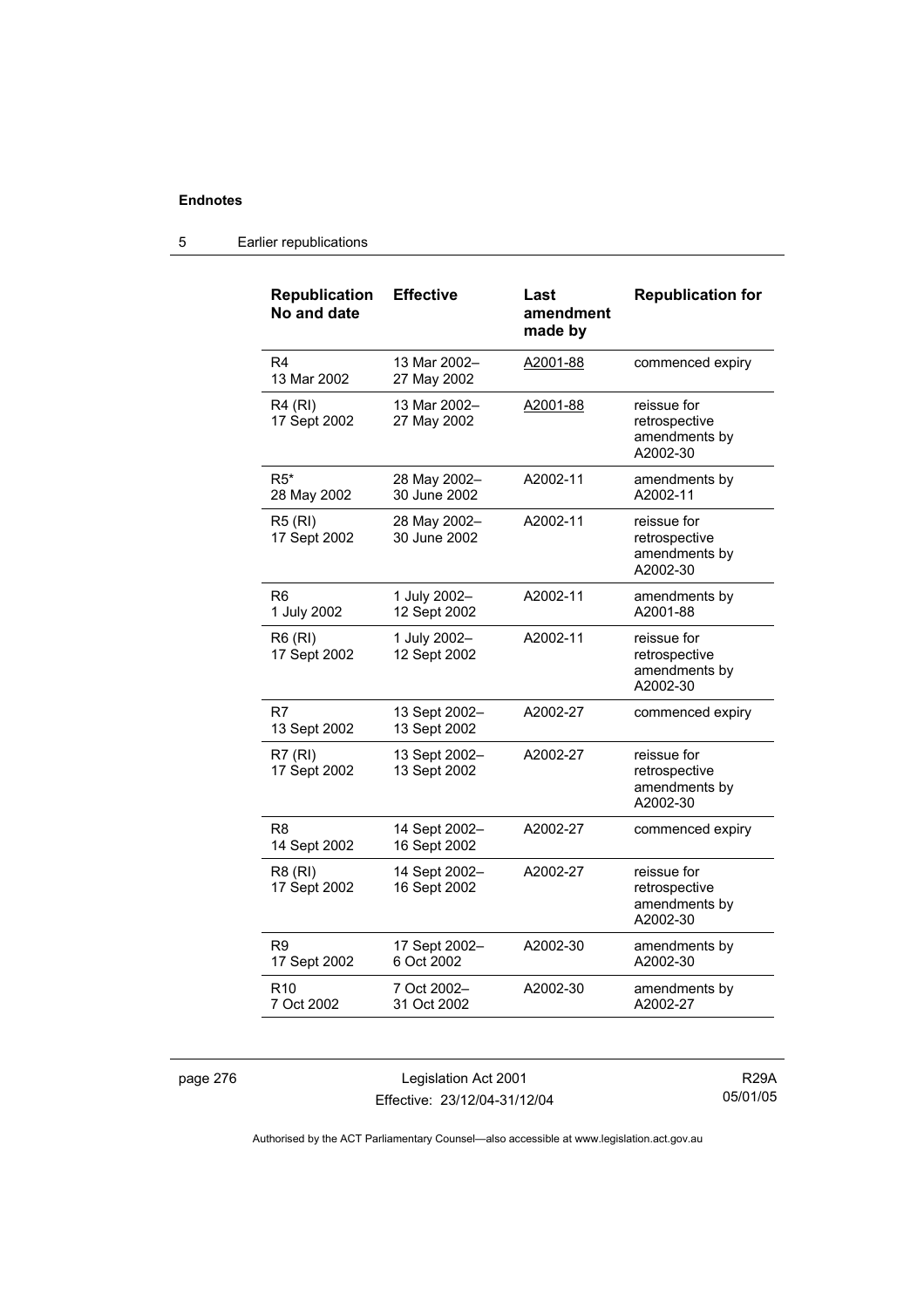Earlier republications 5

| <b>Republication</b><br>No and date | <b>Effective</b>             | Last<br>amendment<br>made by | <b>Republication for</b>                  |
|-------------------------------------|------------------------------|------------------------------|-------------------------------------------|
| R <sub>11</sub>                     | 1 Nov 2002-                  | A2002-40                     | amendments by                             |
| 1 Nov 2002                          | 31 Dec 2002                  |                              | A2002-40                                  |
| R <sub>12</sub>                     | 1 Jan 2003-                  | A2002-56                     | amendments by                             |
| 1 Jan 2003                          | 16 Jan 2003                  |                              | A2002-51                                  |
| R <sub>13</sub>                     | 17 Jan 2003-                 | A2002-56                     | amendments by                             |
| 17 Jan 2003                         | 27 Mar 2003                  |                              | A2002-49                                  |
| R <sub>14</sub>                     | 28 Mar 2003-                 | A2003-14                     | amendments by                             |
| 28 Mar 2003                         | 9 Apr 2003                   |                              | A2003-14                                  |
| R <sub>15</sub>                     | 10 Apr 2003-                 | A2003-18                     | amendments by                             |
| 10 Apr 2003                         | 28 May 2003                  |                              | A2003-18                                  |
| R <sub>16</sub><br>29 May 2003      | 29 May 2003-<br>30 June 2003 | A2003-18                     | commenced expiry                          |
| R <sub>17</sub>                     | 1 July 2003-                 | A2003-18                     | amendments by                             |
| 1 July 2003                         | 2 Sept 2003                  |                              | A2002-56                                  |
| R <sub>18</sub><br>3 Sept 2003      | 3 Sept 2003-<br>12 Sept 2003 | A2003-18                     | commenced expiry                          |
| R <sub>19</sub><br>13 Sept 2003     | 13 Sept 2003-<br>8 Oct 2003  | A2003-41                     | commenced expiry                          |
| R20*<br>9 Oct 2003                  | 9 Oct 2003-<br>18 Dec 2003   | A2003-41                     | amendments by<br>A2003-16 and<br>A2003-41 |
| R <sub>21</sub>                     | 19 Dec 2003-                 | A2003-56                     | amendments by                             |
| 19 Dec 2003                         | 21 Mar 2004                  |                              | A2003-56                                  |
| R22                                 | 22 Mar 2004-                 | A2004-10                     | amendments by                             |
| 22 Mar 2004                         | 4 Apr 2004                   |                              | A2004-1                                   |
| R <sub>23</sub>                     | 5 Apr 2004-                  | A2004-10                     | amendments by                             |
| 5 Apr 2004                          | 26 May 2004                  |                              | A2004-7                                   |
| R <sub>24</sub>                     | 27 May 2004-                 | A2004-17                     | amendments by                             |
| 27 May 2004                         | 30 June 2004                 |                              | A2004-10                                  |
| R <sub>25</sub><br>1 July 2004      | 1 July 2004-<br>12 July 2004 | A2004-28                     | amendments by<br>A2004-5 and<br>A2004-28  |

R29A 05/01/05

Legislation Act 2001 Effective: 23/12/04-31/12/04 page 277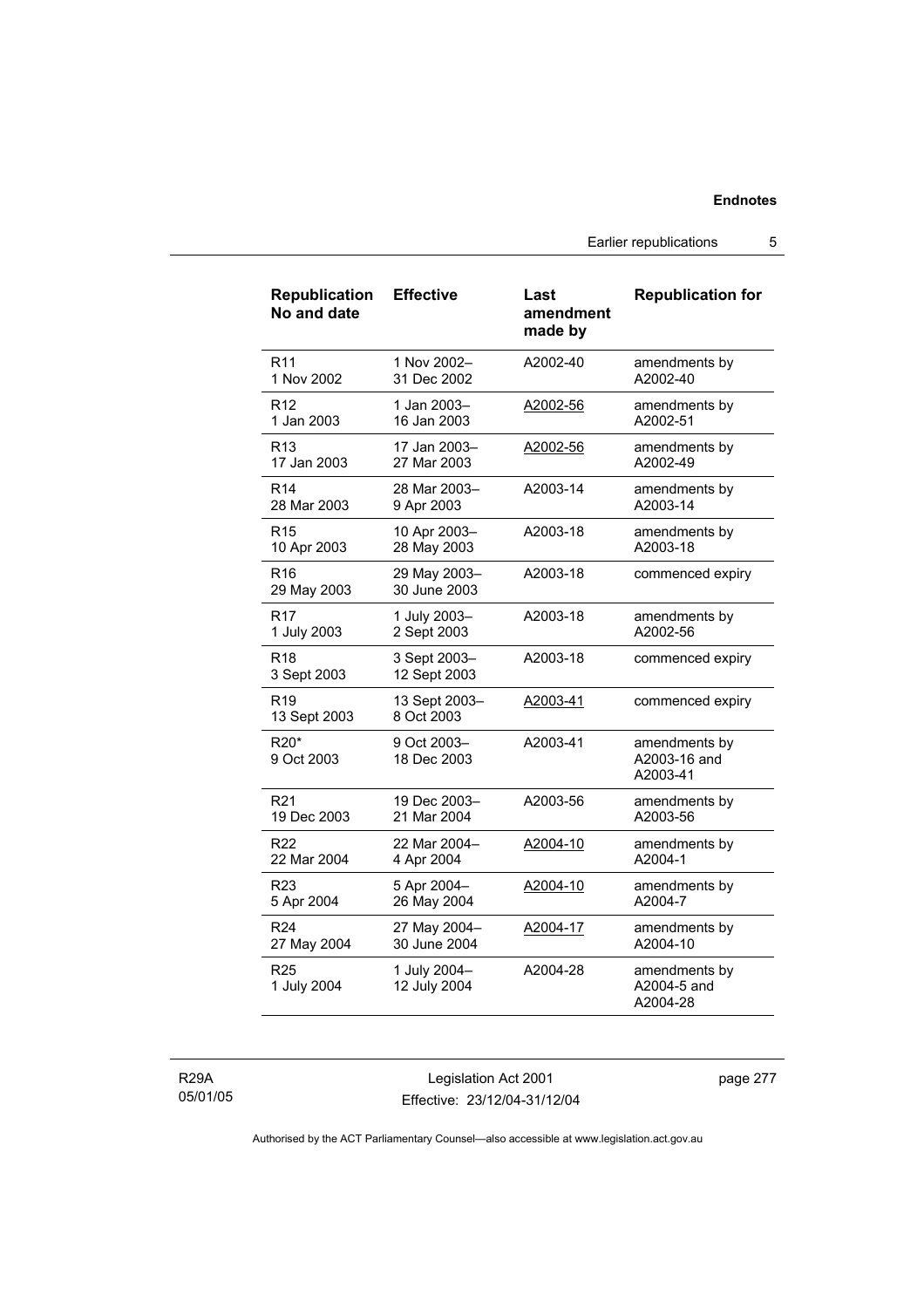| <b>Republication</b><br>No and date | <b>Effective</b>             | Last<br>amendment<br>made by | <b>Republication for</b> |
|-------------------------------------|------------------------------|------------------------------|--------------------------|
| R <sub>26</sub>                     | 13 July 2004-                | A2004-32                     | amendments by            |
| 13 July 2004                        | 24 Aug 2004                  |                              | A2004-32                 |
| R <sub>27</sub>                     | 25 Aug 2004-                 | A2004-42                     | amendments by            |
| 25 Aug 2004                         | 31 Aug 2004                  |                              | A2004-42                 |
| R <sub>28</sub>                     | 1 Sept 2004-                 | A2004-42                     | amendments by            |
| 1 Sept 2004                         | 12 Sept 2004                 |                              | A2004-13                 |
| R <sub>29</sub><br>13 Sept 2004     | 13 Sept 2004-<br>22 Dec 2004 | A2004-42                     | commenced expiry         |

6 Uncommenced amendments

## **6 Uncommenced amendments**

The following amendments have not been included in this republication because they were uncommenced at the republication date:

## **Education Act 2004 A2004-17 sch 2 pt 2.5**

# **Part 2.5 Legislation Act 2001**

## **[2.10] Schedule 1, part 1.1, items about** *Free Education Act 1906* **and** *Public Instruction Act 1880*

*omit* 

## **[2.11] Schedule 1, part 1.1**

*renumber items when Act next republished under Legislation Act* 

page 278 Legislation Act 2001 Effective: 23/12/04-31/12/04

R29A 05/01/05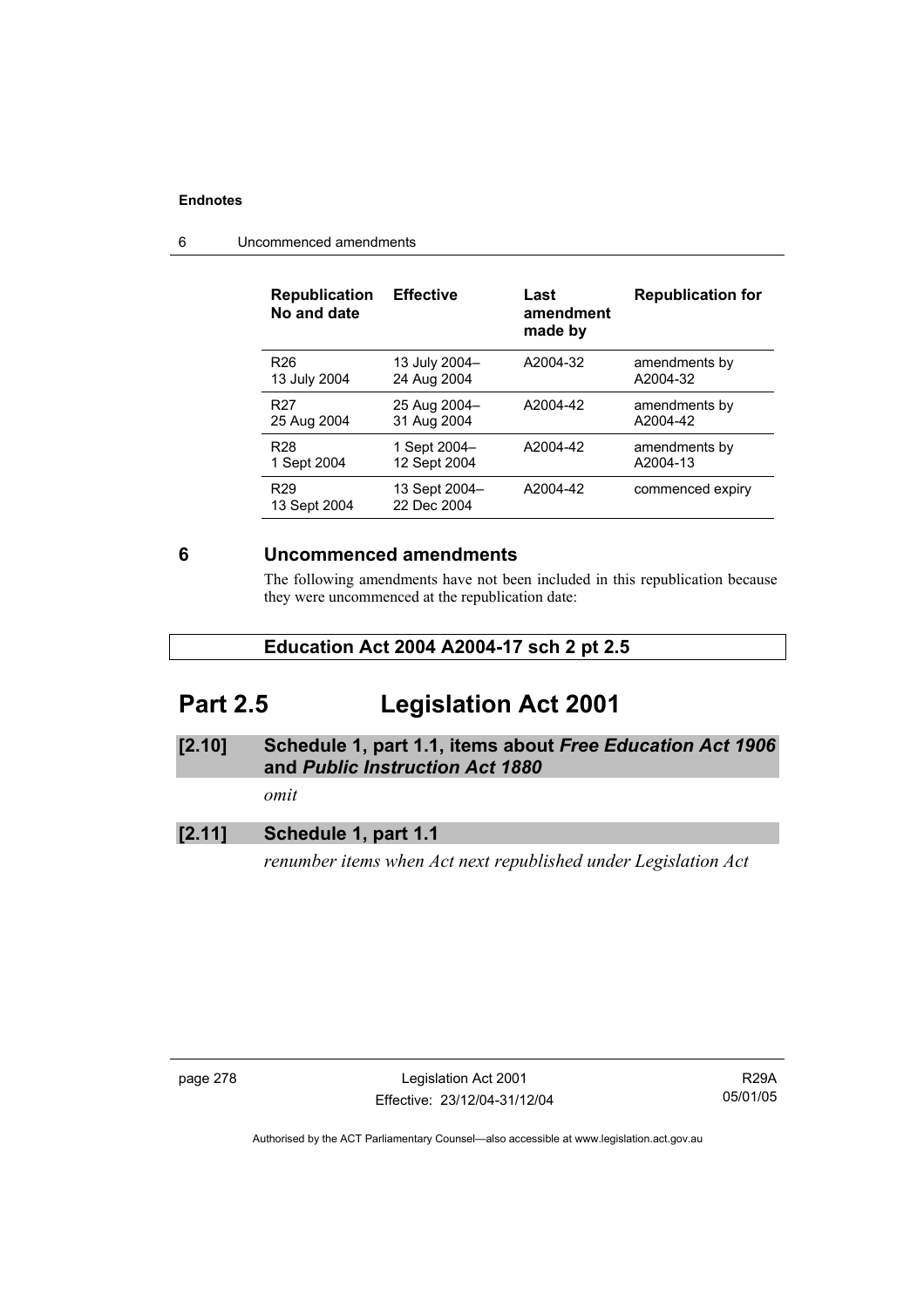Uncommenced amendments 6

# **Health Professionals Legislation Amendment Act 2004 A2004-39 sch 3 pt 3.1, sch 4 pt 4.3, sch 5 pt 5.9, sch 6 pt 6.6, sch 8 pt 8.2**

# **Part 3.1 Legislation Act 2001**

## **[3.1] Dictionary, part 1, definition of** *dental prosthetist*

*substitute* 

*dental prosthetist* means a person registered as a dental prosthetist under the *Health Professionals Act 2004*.

## **[3.2] Dictionary, part 1, definition of dental technician**

*substitute* 

*dental technician* means a person registered as a dental technician under the *Health Professionals Act 2004*.

# **Part 4.3 Legislation Act 2001**

## **[4.3] Dictionary, part 1, definition of dentist**

*substitute* 

## *dentist***—**

- (a) means a person unconditionally registered as a dentist under the *Health Professionals Act 2004*; and
- (b) for an activity, includes a person conditionally registered as a dentist under the *Health Professionals Act 2004* to the extent that the person is allowed to do the activity under the person's conditional registration.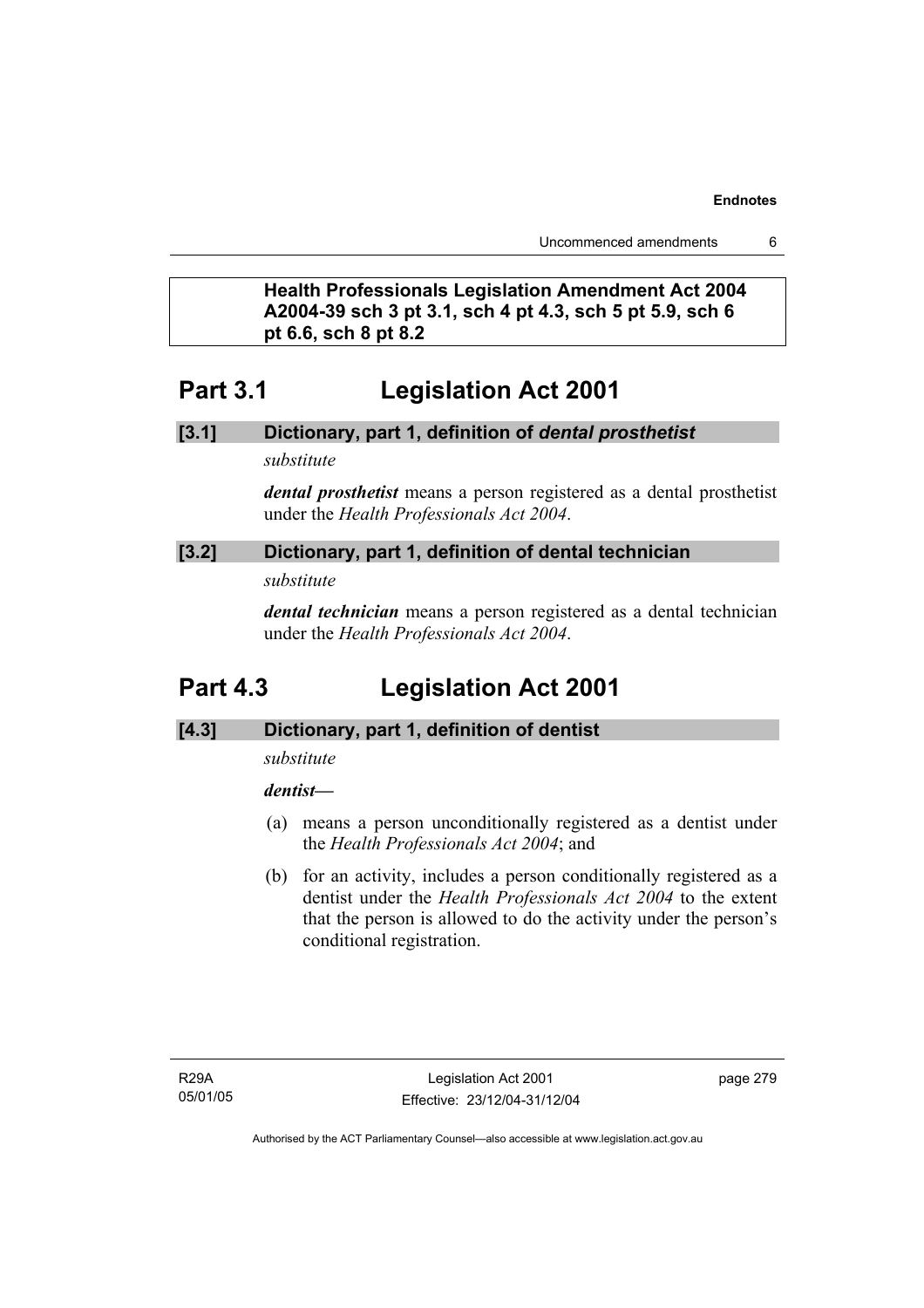6 Uncommenced amendments

# **Part 5.9 Legislation Act 2001**

## **[5.13] Dictionary, part 1, definition of doctor**

*substitute* 

*doctor*—

- (a) means a person unconditionally registered as a medical practitioner under the *Health Professionals Act 2004*; and
- (b) for an activity, includes a person conditionally registered as a medical practitioner under the *Health Professionals Act 2004*  to the extent that the person is allowed to do the activity under the person's conditional registration.

# **Part 6.6 Legislation Act 2001**

### **[6.7] Dictionary, part 1, definition of nurse**

*substitute* 

*nurse***—**

- (a) means a person unconditionally registered as a nurse under the *Health Professionals Act 2004*; and
- (b) for an activity, includes a person conditionally registered as a nurse under the *Health Professionals Act 2004* to the extent that the person is allowed to do the activity under the person's conditional registration; but
- (c) does not include an enrolled nurse.
- *Note* Under the *Mutual Recognition Act 1992* (Cwlth), s 25 people registered as nurses in a State may be deemed to be registered in the ACT.

R29A 05/01/05